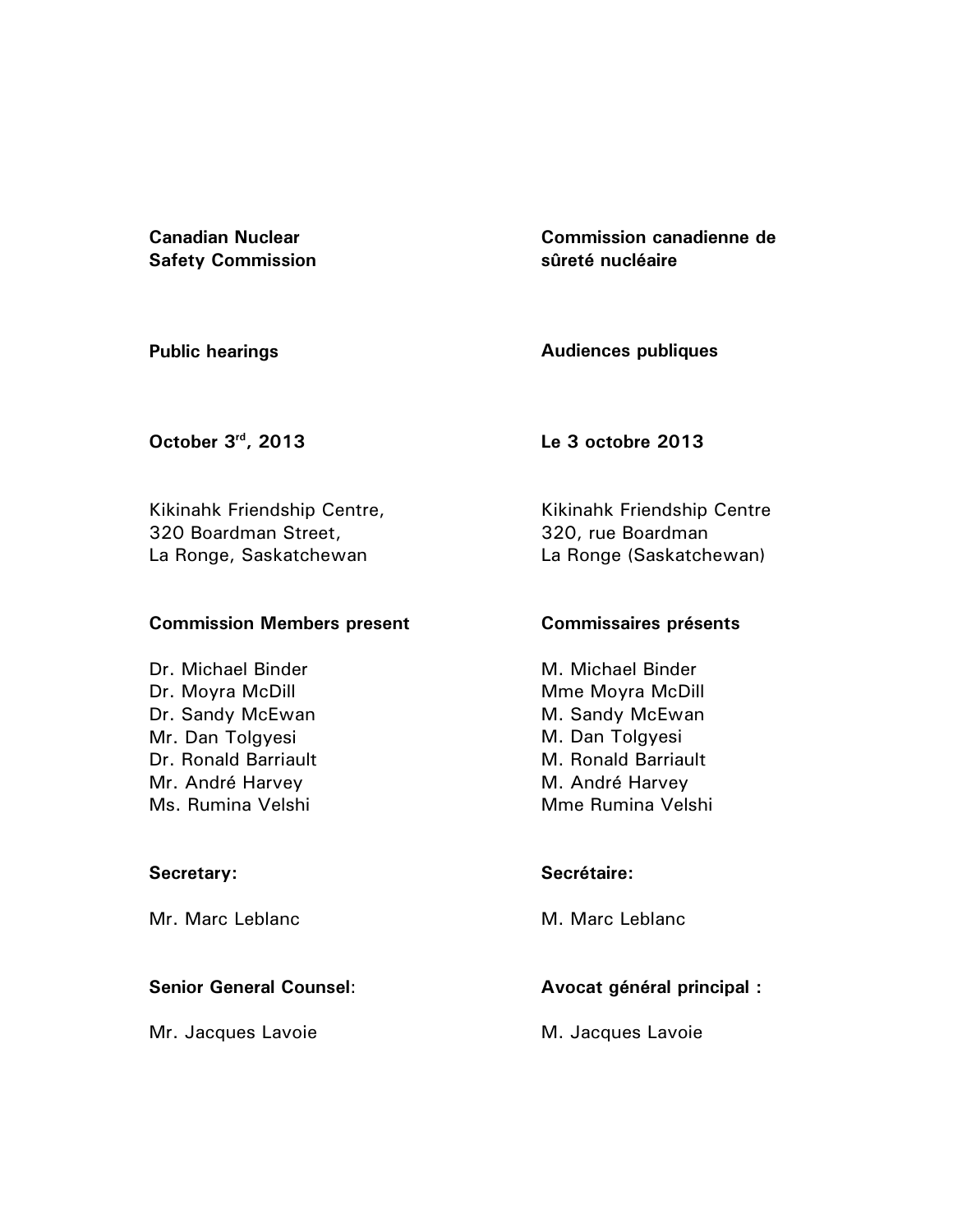### (ii) **TABLE OF CONTENTS**

**PAGE**

| Opening remarks                                                                                                         | $\mathbf 1$ |
|-------------------------------------------------------------------------------------------------------------------------|-------------|
| 13-H13.26 / 13-H13.26A / 13-H14.24 / 13-H14.24A<br>13-H15.23 / 13-H15.23A<br>Oral presentation by<br>Sierra Club Canada | 3           |
| 13-H13.8 / 13-H14.7 / 13-H15.6<br>Oral presentation by<br>Athabasca Basin Development<br>Limited Partnership            | 112         |
| 13-H13.16 / 13-H13.14 / 13-H15.13<br>Oral presentation by the<br>Snake Lake Group of Companies                          | 127         |
| 13-H13.25 / 13-H14.23 / 13-H15.22<br>Oral presentation by<br>Clarence Natomagan                                         | 144         |
| 13-H13.24 / 13-H14.22 / 13-H15.21<br>Oral presentation by the<br>Committee for Future Generations                       | 160         |
| 13-H13.28 / 13-H14.26 / 13-H15.25<br>Oral presentation by<br>Kirstin Scansen                                            | 199         |
| 13-H13.20 / 13-H14.18 / 13-H15.17<br>Oral presentation by<br>Kitsaki Management<br>Limited Partnership                  | 221         |
| 13-H13.19 / 13-H14.17 / 13-H15.16<br>Oral presentation by the<br>Pinehouse Business<br>North Development Inc.           | 234         |
| 13-H13.21 / 13-H14.19 / 13-H15.18<br>Oral presentation by the<br>Saskatchewan Ministry of<br>Environment                | 247         |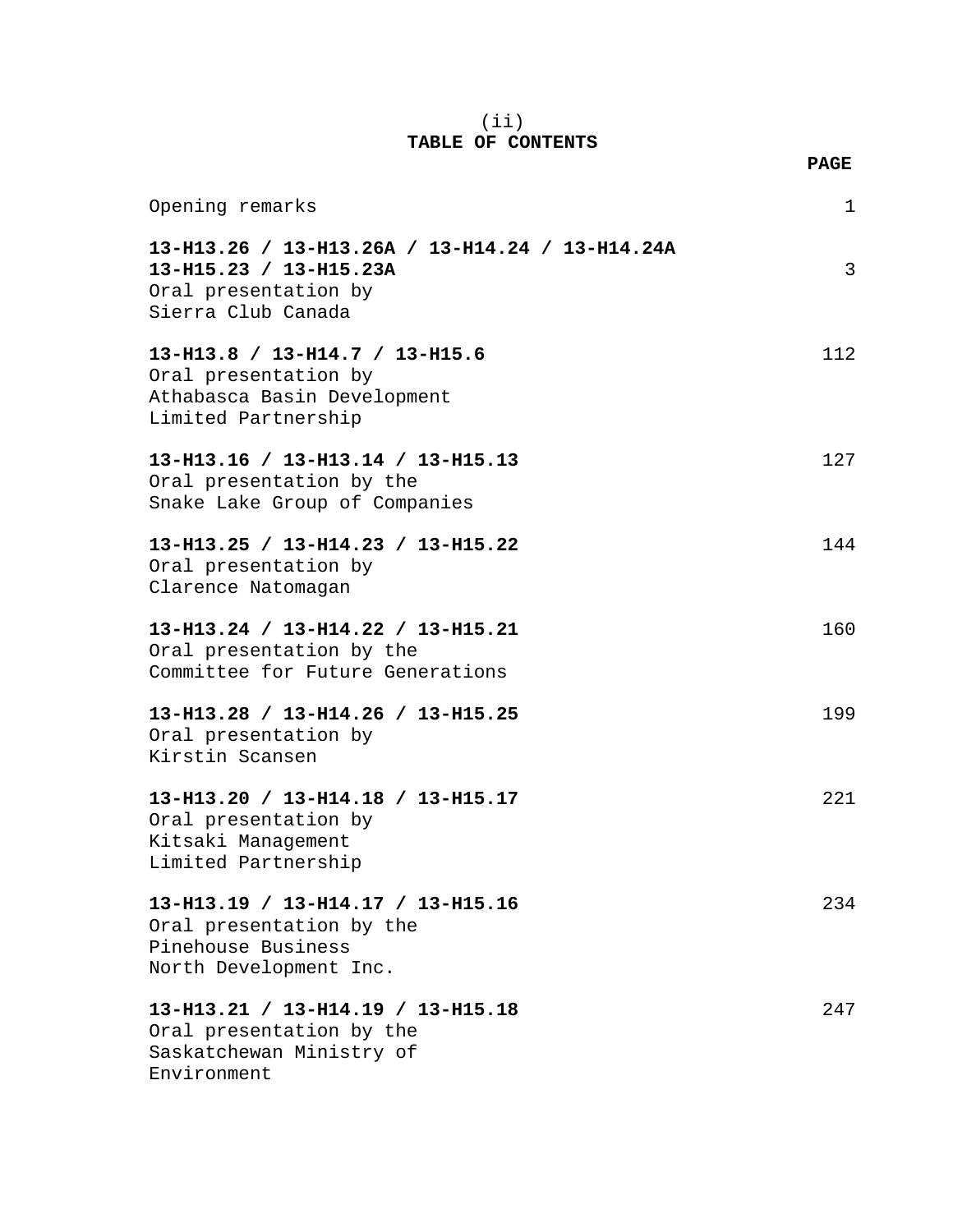### (iii) **TABLE OF CONTENTS**

|                                                                                                                        | PAGE |
|------------------------------------------------------------------------------------------------------------------------|------|
| $13-H13.15 / 13-H14.13 / 13-H15.12$<br>Oral presentation by<br>James Little                                            | 279  |
| $13-H13.9 / 13-H14.8 / 13-H15.7$<br>Written submission from the<br>Johnson-Shoyama Graduate<br>School of Public Policy | 288  |
| $13 - H13.4$<br>Written submission from<br>Tavio Morin                                                                 | 290  |

## $\mathbf{r}$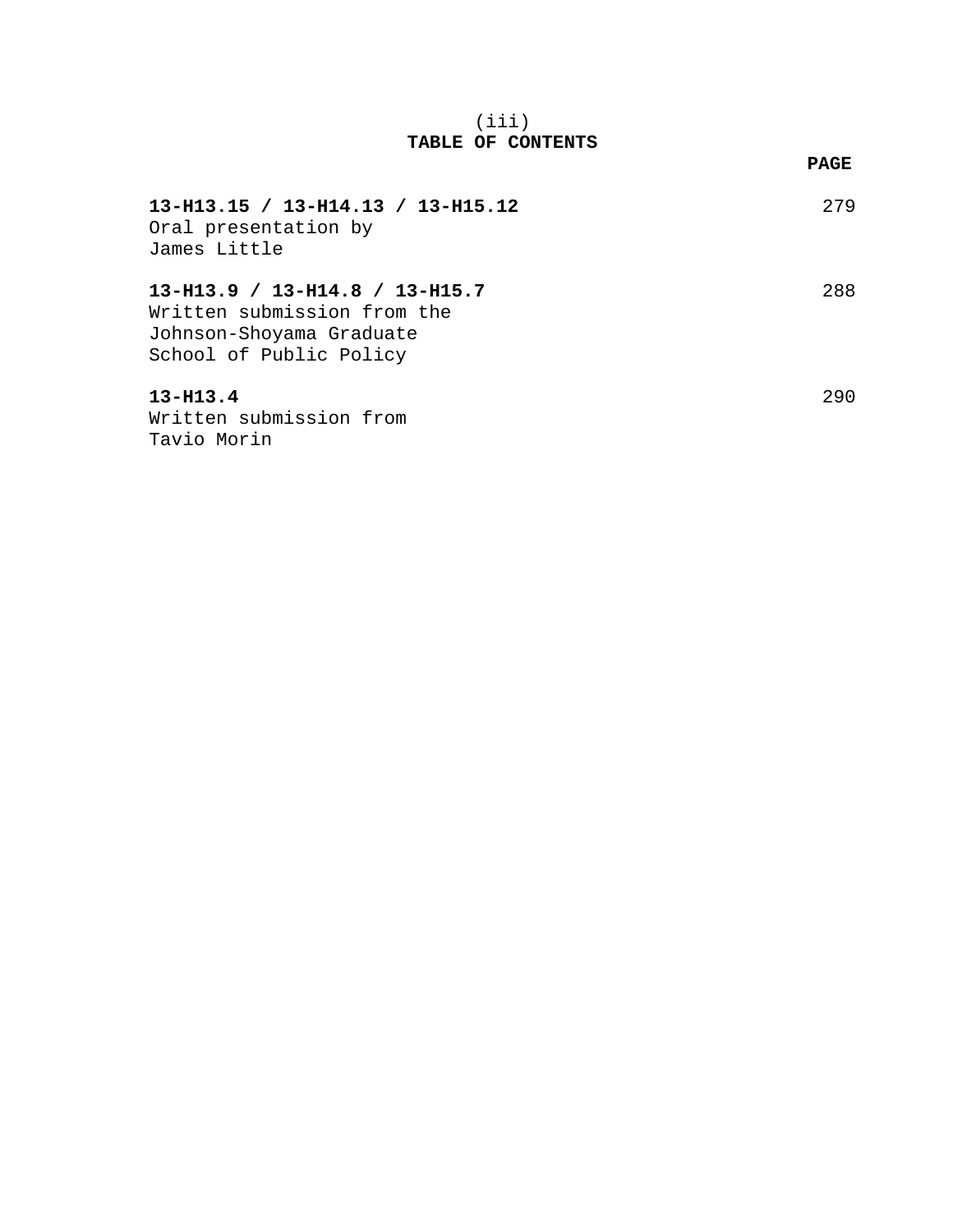La Ronge, Saskatchewan

--- Upon commencing on Thursday, 3 October 2013 at 8:33 a.m. / L'audience débute jeudi le 3 octobre 2013 à 8h33

#### **Opening Remarks**

**MR. LEBLANC:** Bonjour. Good morning. Welcome to the continuation of the Public Hearings of the Canadian Nuclear Safety Commission.

The CNSC is about to resume the Public Hearings on the applications by Cameco Corporation for the renewal of the licences for the Key Lake, McArthur River and Rabbit Lake operations.

As was the case for the last two days, we have simultaneous translation. Les appareils de traduction sont disponibles à la réception, so you can go to the reception to get some translation devices. Please bring them back because we lost a few yesterday.

La version française est au poste 2 and the English version is on -- no, it changed today. The English version is on Channel 4; French is on 5; Cree is on 6 and Dene is on Channel 7.

I would ask that you please keep the pace of your speech relatively slow so that the translators have a chance to keep up.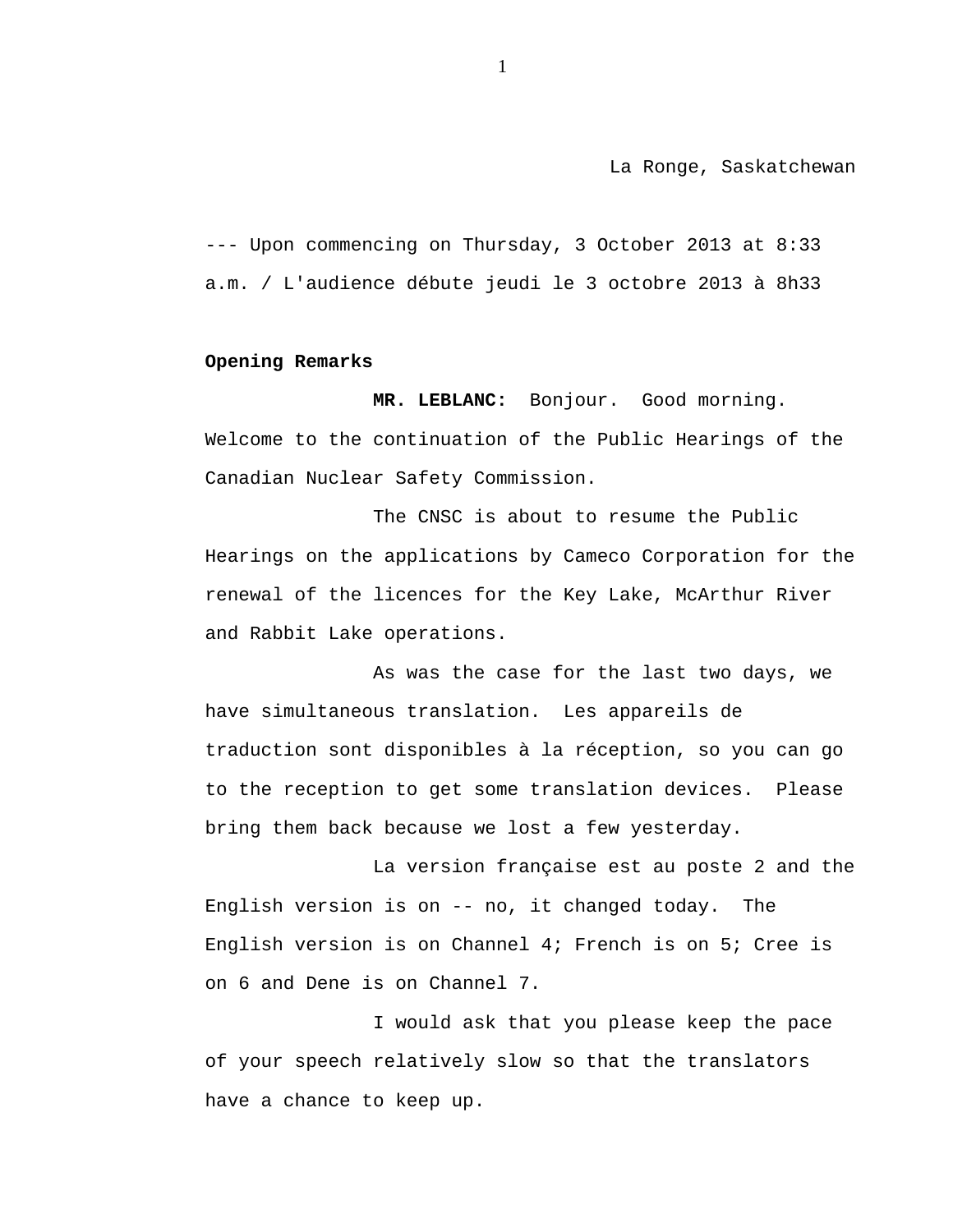This proceeding is being video Web cast live and the proceedings are also archived on our Web site for a three-month period after the closure of the hearing.

The transcript will be available on our Web site towards the end of next week or early the week after.

To make the transcripts as meaningful as

possible, we'd ask everyone to identify themselves before speaking and, as a courtesy to others in the room, please silence your cell phones and other electronic devices.

Monsieur Binder, Président et premier dirigeant de la CCSN, présidera les audiences publiques d'aujourd'hui.

Mr. President?

**THE CHAIRMAN:** Thank you, Marc, and good morning and welcome to the continuation of the Public Hearing of the Canadian Nuclear Safety Commission.

Mon nom est Michael Binder. Je suis le Président de la Commission canadienne de sûreté nucléaire.

Je souhaite la bienvenue aux gens ici présents. And welcome to all of you who are joining us via the web cast.

For those who were not here yesterday, I'll begin by introducing the Members of the Commission, and on my right is Dr. Moyra McDill. We have Dr. Sandy McEwan on my left. I see Dan Tolgyesi on my right again. They are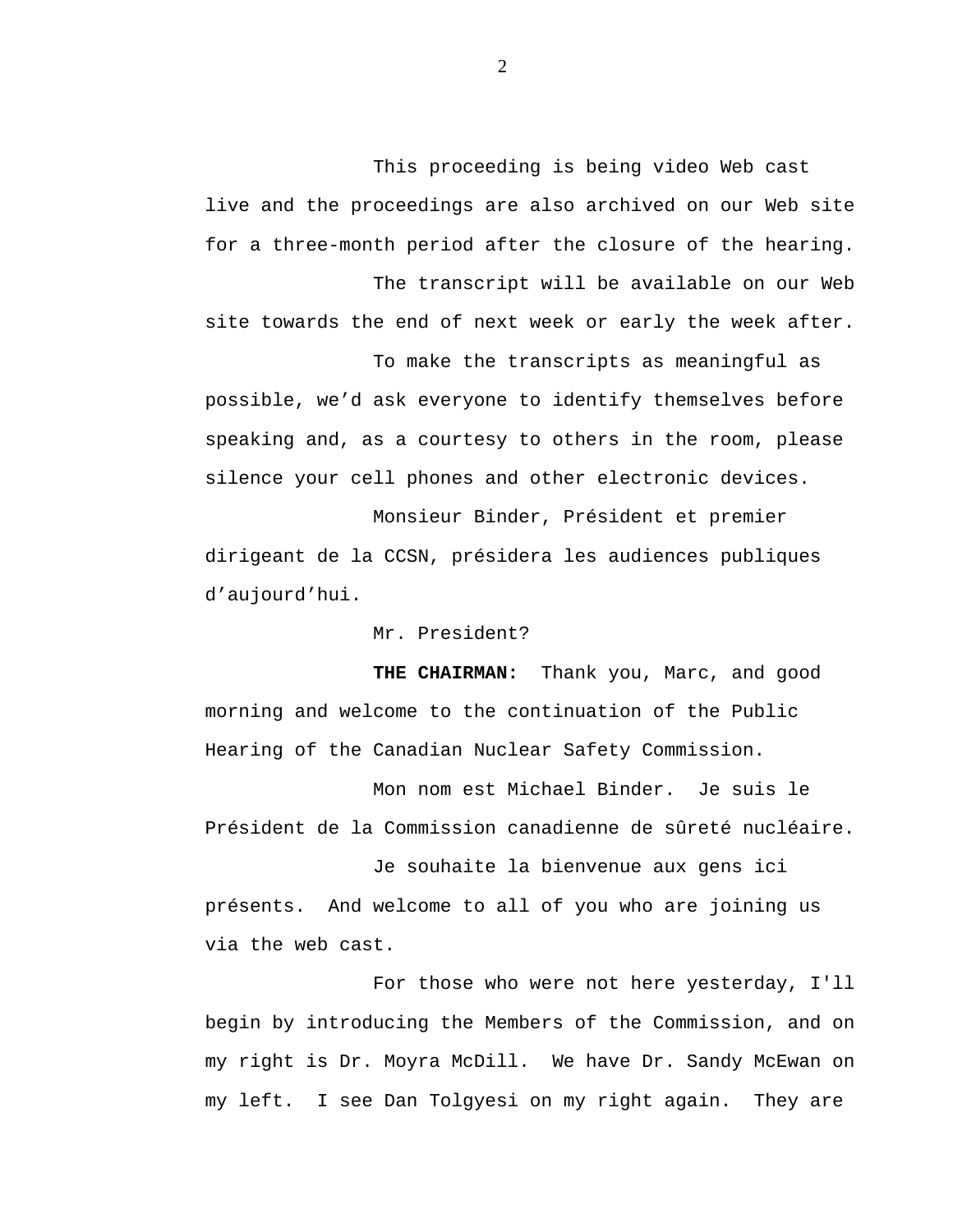really now confusing me. Dr. Ronald Barriault on my left again and monsieur André Harvey and Ms. Rumina Velshi.

We've heard from Marc Leblanc, the Commission Secretary, and we also have with us here today on the podium Mr. Jacques Lavoie, Senior General Counsel for the Commission.

So I'd like to start today with a presentation from the Sierra Club of Canada as outlined in CMD 13-H13.26, .26A, H-14.24, .24A and H15.23 and .23A.

I understand Mr. Bennett will make the presentation. Please proceed.

**13-H13.26 / 13-H13.26A / 13-H14.24 / 13-H14.24A 13-H15.23 / 13-H15.23A Oral presentation by Sierra Club Canada** 

**MR. BENNETT:** First of all, I want to thank the Commission for giving us this opportunity to make the presentation.

I'd also like to congratulate the Commission, and especially the staff, for putting on such an impressive logistical display and for coming to La Ronge to hold this hearing; although it was much easier for me to walk across town, but I'm glad to be here.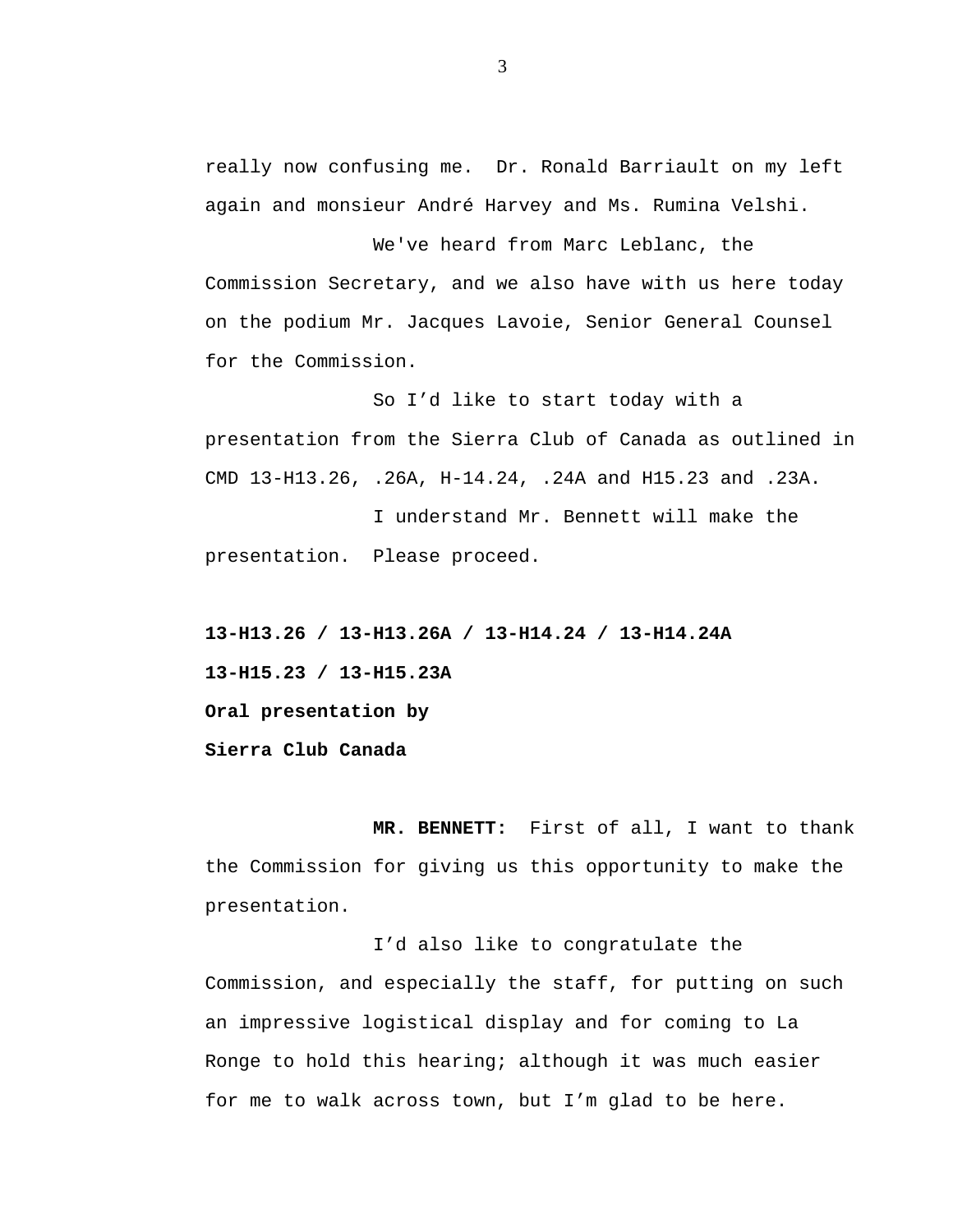The Sierra Club is the oldest environmental organization in North America. We were founded in 1892 with the goal of preserving our natural environment, and over the last 100 -- 120 years, we have done just that. We've been involved in many, many of this kinds of hearings and we hope that we have provided a perspective that has led to a healthier and safer world.

We believe that all industrial activity should be done in a sustainable way, and we think that to do that we need to have full environmental assessments of all projects. So we're here today to ask the Commission to require that there be an environmental impact assessment of this proposal before any licences are renewed or issued.

To speak to the specifics of our presentation, I'm going to turn it over to our legal counsel, Christine Elwell.

**MS. ELWELL:** Thank you. Good morning, Mr. President, Commissioners.

You have a wonderful opportunity in this proceeding to fulfil the hopes and expectations of Canadians for responsible resource development and the protection of environment and public health, so it's a wonderful chance to fulfil those expectations.

We have filed a substantive report in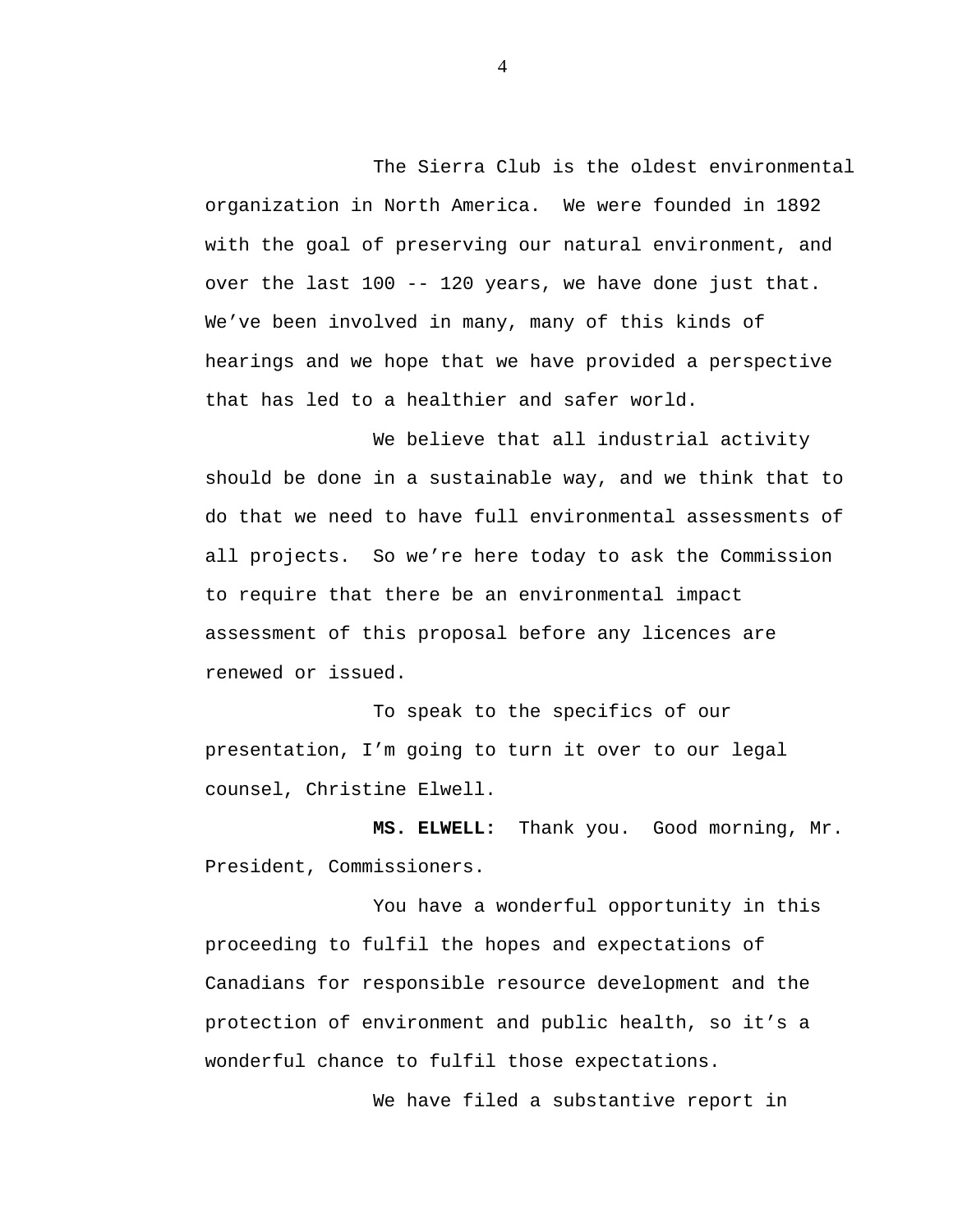response to the company's applications. I won't go into detail because I know the Commissioners will want to have a good discussion about the points we raise, however, I would like to make a couple of preliminary remarks and highlights, so I'm going to the highlight section of that report.

> As my colleague, John Bennett, said: "We're of the view that given the total increase of production would be more than 33 percent each for each application and in view of the record we've seen, it would not be in the public interest to approve those applications at this time."

We show that the company's operations

already admit an extraordinary and increasing amount of air and water releases that are a major source and pathway for pollution, both south and north. Many of these pollutants are not regulated at all and those that are established are often not enforced.

The Rabbit Lake facility, for example, is at 58 degrees latitude. That's just short of the beginning of the Canadian Arctic Region and is within the scope of Arctic Council and Arctic Monitoring Program which has a specific focus on uranium mining activities,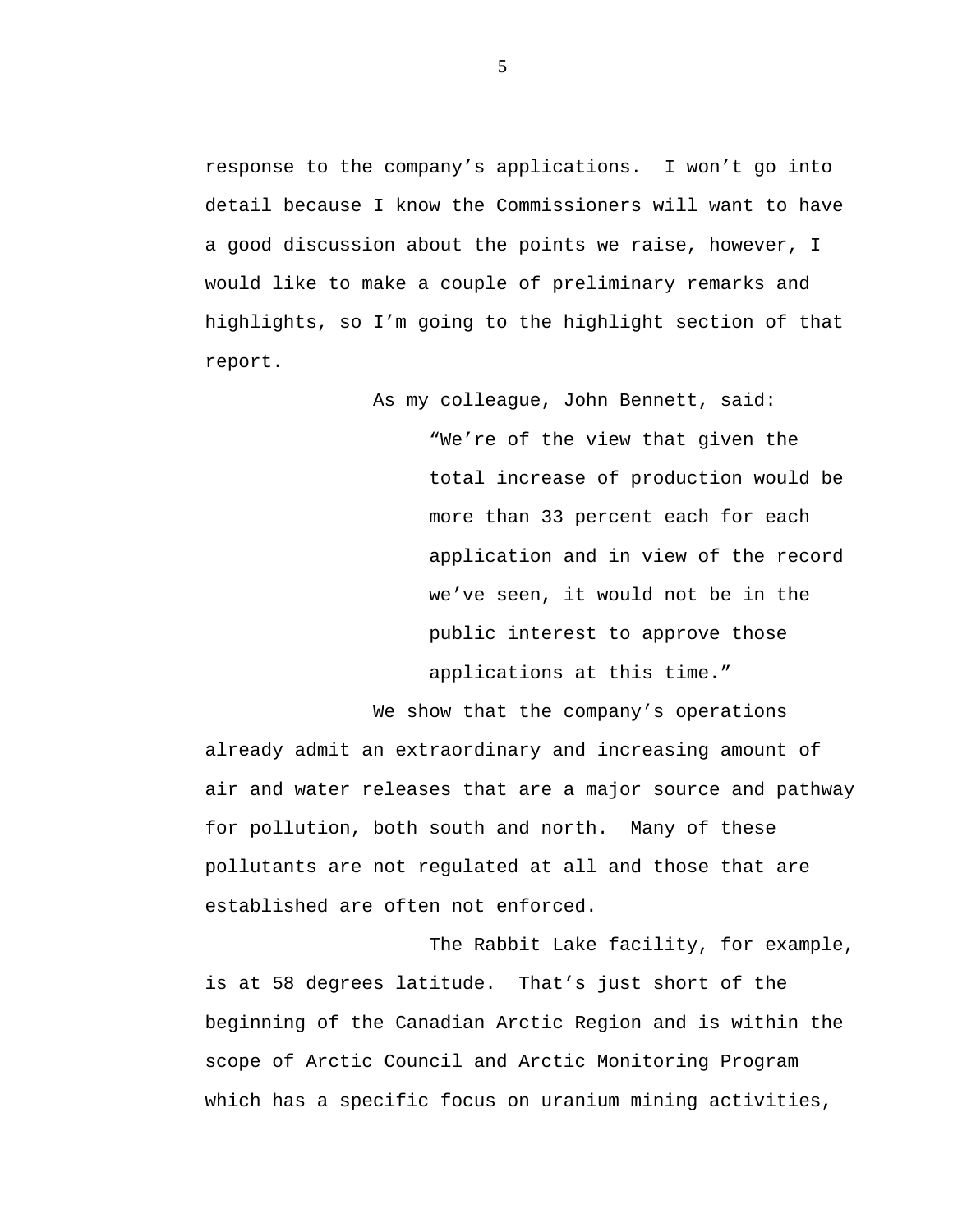which have been identified as the second largest source of uranium to the Arctic and the first largest source of lead, cadmium and mercury to the Arctic. So it is within your power and duty to assess not only the impacts locally and to the south, but also to the north.

Before the Commission can approve these applications,it must ensure that the company has adequate provision for environmental protection and to protect the health and safety of persons and to require the implementation of international obligations for which Canada has agreed.

We would suggest that you would be out of compliance with your constituting statute, the *Nuclear Safety and Control Act*, as well as a number of international agreements, should you approve these applications without notice, without a thorough environmental impact assessment, without efforts to reduce and eliminate contaminants of concern.

We say that the standards for environmental protection are unprotective and inadequate. The only, and I repeat, the only standard to limit radiation to air and water is an inaccurate proxy that is used to protect workers and the public, that is, for the public it's one mSv per year. We say that this standard is not an appropriate proxy for environmental protection,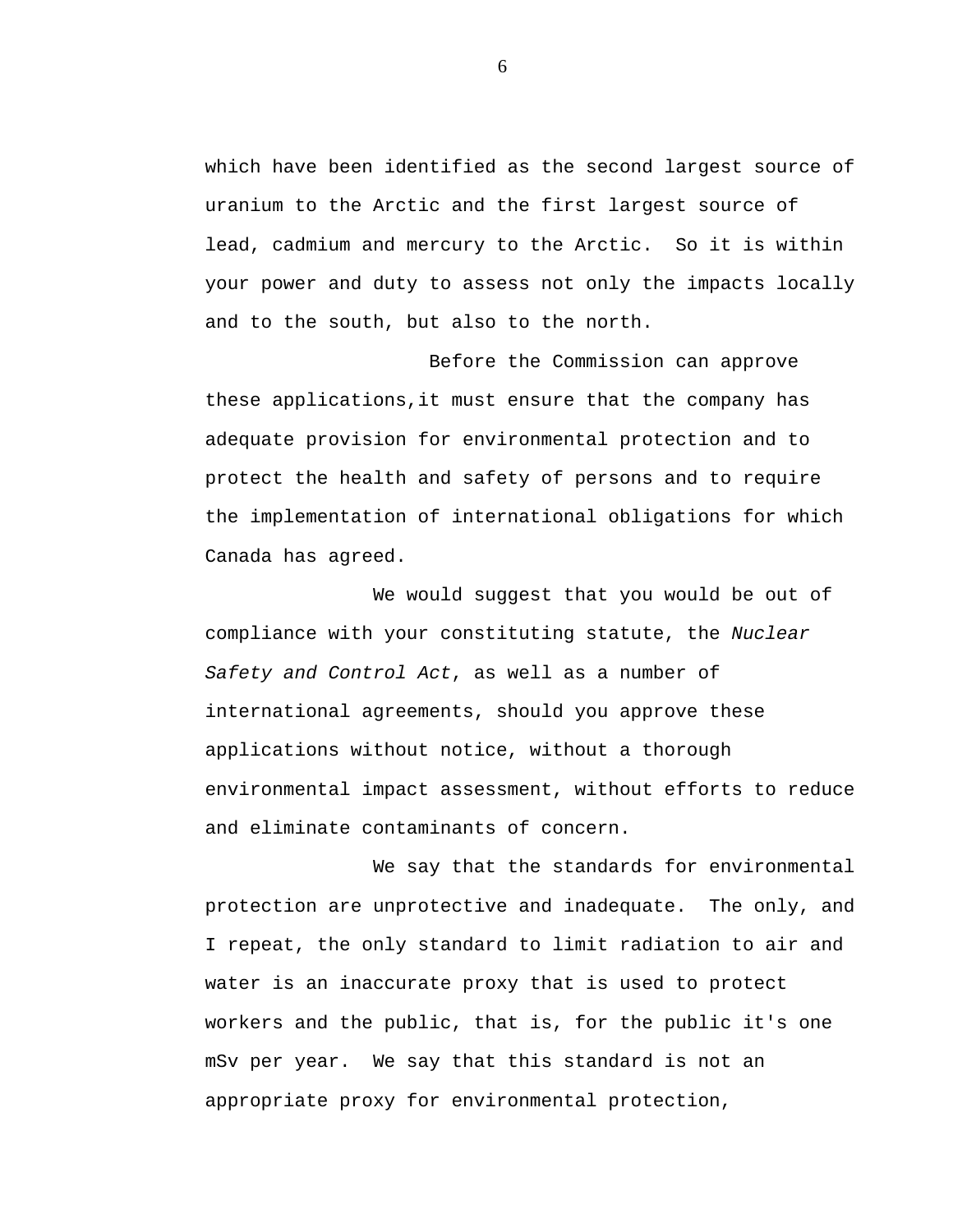particularly air and water releases.

Even where there are standards, the company's not required to report airborne mercury emissions, and water borne mercury, uranium, and cadium releases are merely identified for affluent characterization and according to Environment Canada, these contaminants do not have specific limits. There are no limits or standards for groundwater contamination from uranium.

Despite the limits where they exist, we have noted in many cases that the company is allowed to wildly exceed those standards without consequence. With the greatest possible respect, we say this is a failure to regulate.

We calculate that should the Commission approve the Key Lake expansion application, we can expect an increase of almost 400 percent in airborne releases of uranium and radioactive lead from the yellow cake drying equipment at Key Lake alone. We are unable to calculate mercury or cadmium emissions from the air stacks as they were not reported.

Despite the failure of reverse osmosis treatment and ongoing sloughing failures at the tailings pond at Key Lake, the Saskatchewan Ministry of Environment permits the company to release water directly into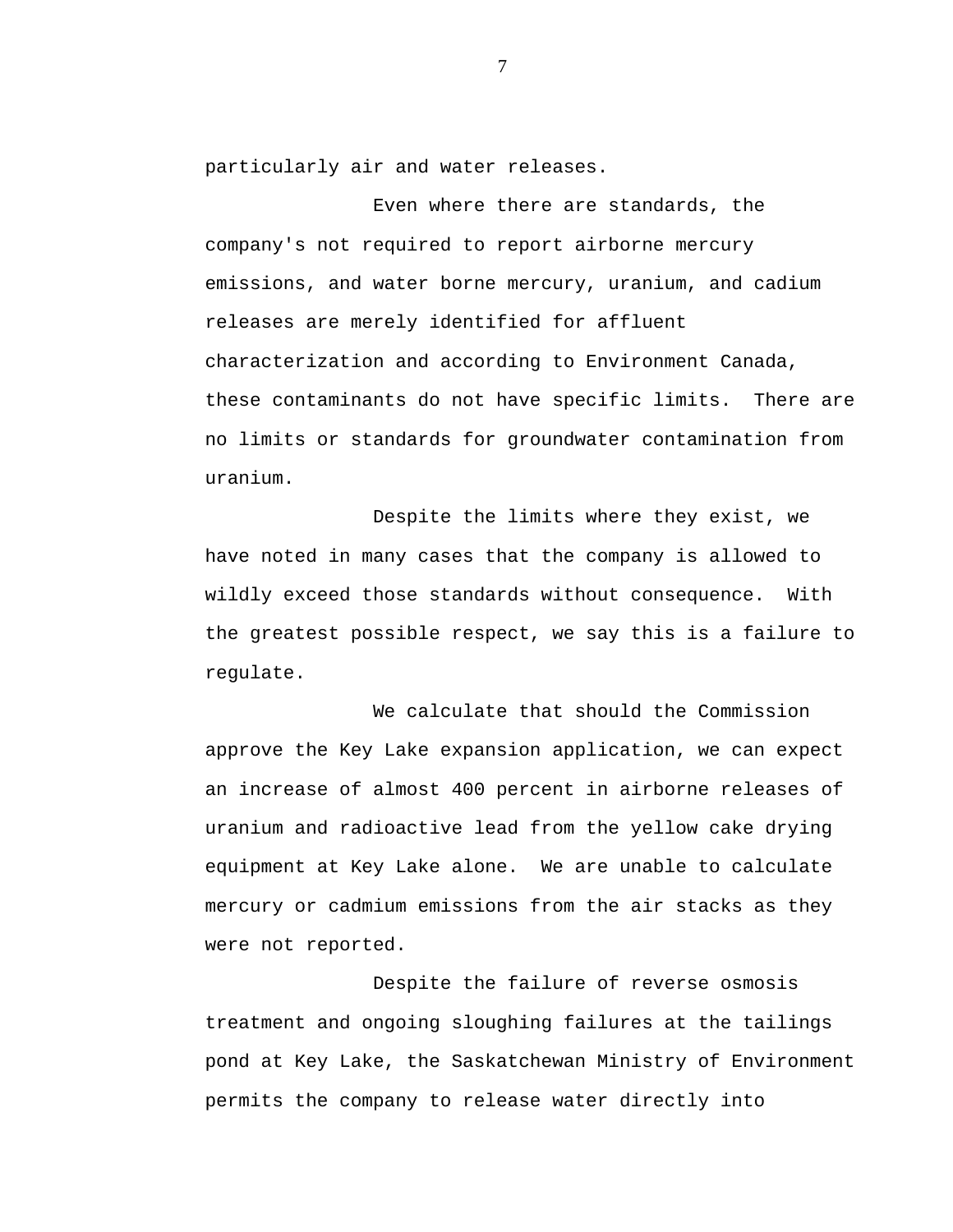Horsefly Lake. The lake drains to Wheeler River, to Wollaston Lake, which goes to the McKenzie and to the Beaufort Sea. We found some very interesting maps that I think really paints the story.

Some of the highlights that we have revealed is arsenic levels at the tailings ponds exceeding the Saskatchewan water quality objectives. We see cadmium exceedances at the pond at an extraordinary, over 5,000 percent. We see radiation 226 and lead contaminations in excess of 1,000 and sometimes more percentages.

As I indicated, there are no Canadian groundwater standards for uranium. Cameco did report on the Deilmann waste pile, and according to a comparative standard in Arizona, that would have been greater than 1,190 times the Arizona standard. So we don't have standards and by comparible standards there's huge non-compliance.

At the McArthur River site, concentrations of arsenic, uranium and water affluent apparently after it's been treated exceeds the standards by 54 percent, 700 percent for selenium, and an astronomical 1,200 percent for uranium. There was no reporting done on mercury. Blueberries and fish are contaminated with uranium.

The Saskatchewan Government permits Cameco to directly discharge water from Shaft 3 despite these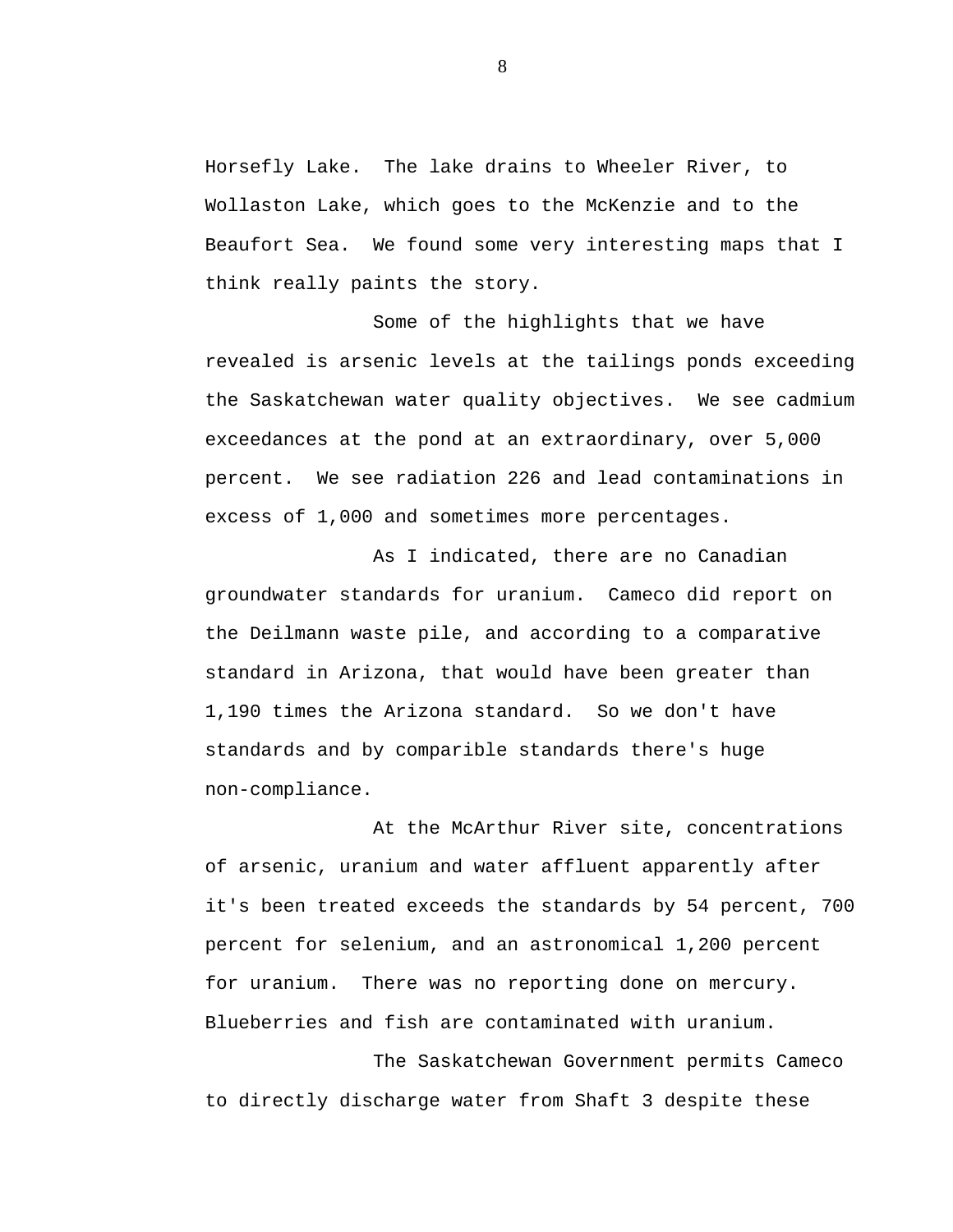exceedances. There's no information provided on the third air shaft that's proposed for McArthur. We're unable to provide any help to the Commission in how that impact might be.

With respect to Rabbit Lake, this is the longest operating uranium mine in Saskatchewan, and we see extraordinary increases of uranium contamination at Hidden Bay, for example. The sediment at Wollaston Lake is almost 10,000 percent increasing between 1992 and 2007. There has been an extreme increase in uranium concentration and lichen near the DZ pond. That is a 2,167 percent increase for uranium, and radiation at 3,400 percent increase between 1992 and 2007. It's difficult to find the right adjective to describe these extraordinary increases.

Cameco does not report on mercury, cadmium, lead, or radiation, including plutonium air releases from the yellow cake drying equipment on site. Cameco does not report groundwater quality as -- quote:

"It's not a Saskatchewan Ministry of Environment requirement." (As read) The fish around Deep Pond are contaminated with plutonium and radiation 226, yet the company says no more environmental impact assessments are required.

We've had no disclosure on the stat at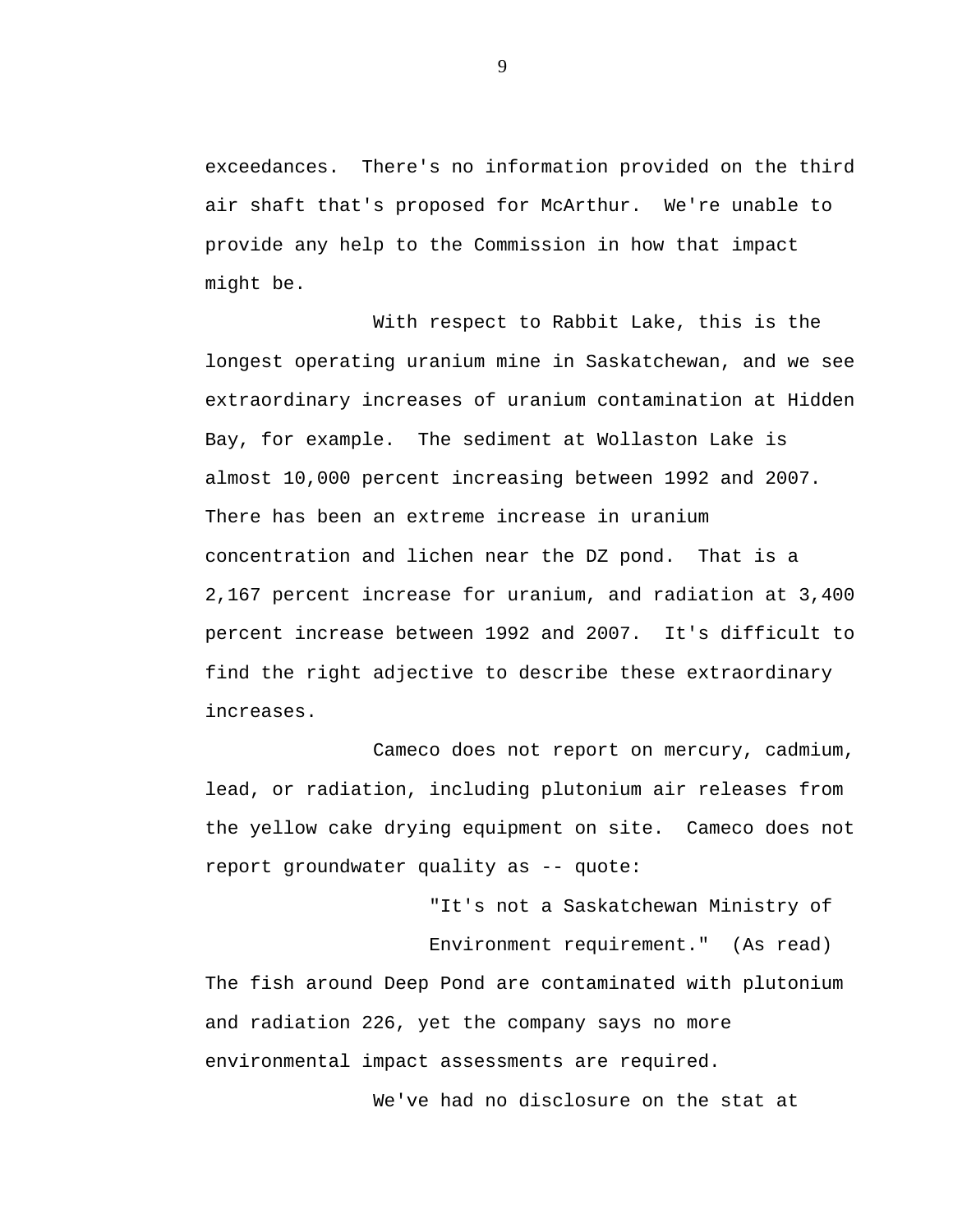Rabbit Lake. Despite repeated requests from the club for disclosure on a number of important documents, particularly the stack at Rabbit Lake, we've been denied access to it. There is apparently an environmental impact assessment done for Key Lake, and again, despite repeated requests from our office to obtain a copy, we've been denied that. We've been told it's not relevant, there's some other proceeding that will look at this impact assessment. With the greatest respect, that's not appropriate. The purpose of this hearing is to consider the measures for environmental protection. How can one say an impact assessment that the company has provided is not relevant?

I must add the Saskatchewan Ministry of Environment has been very good in providing us with publicly available materials, and I would urge the commissioners to look very carefully at the Key Lake impact assessment.

So just to summarize, we have found it difficult to track the standards; the measurement units are not easily compatible, they're all in different pieces of legislation, both federally and provincially. I would urge the Commission to do a full canvass of relevant and missing regulations.

It would be a failure of regulation and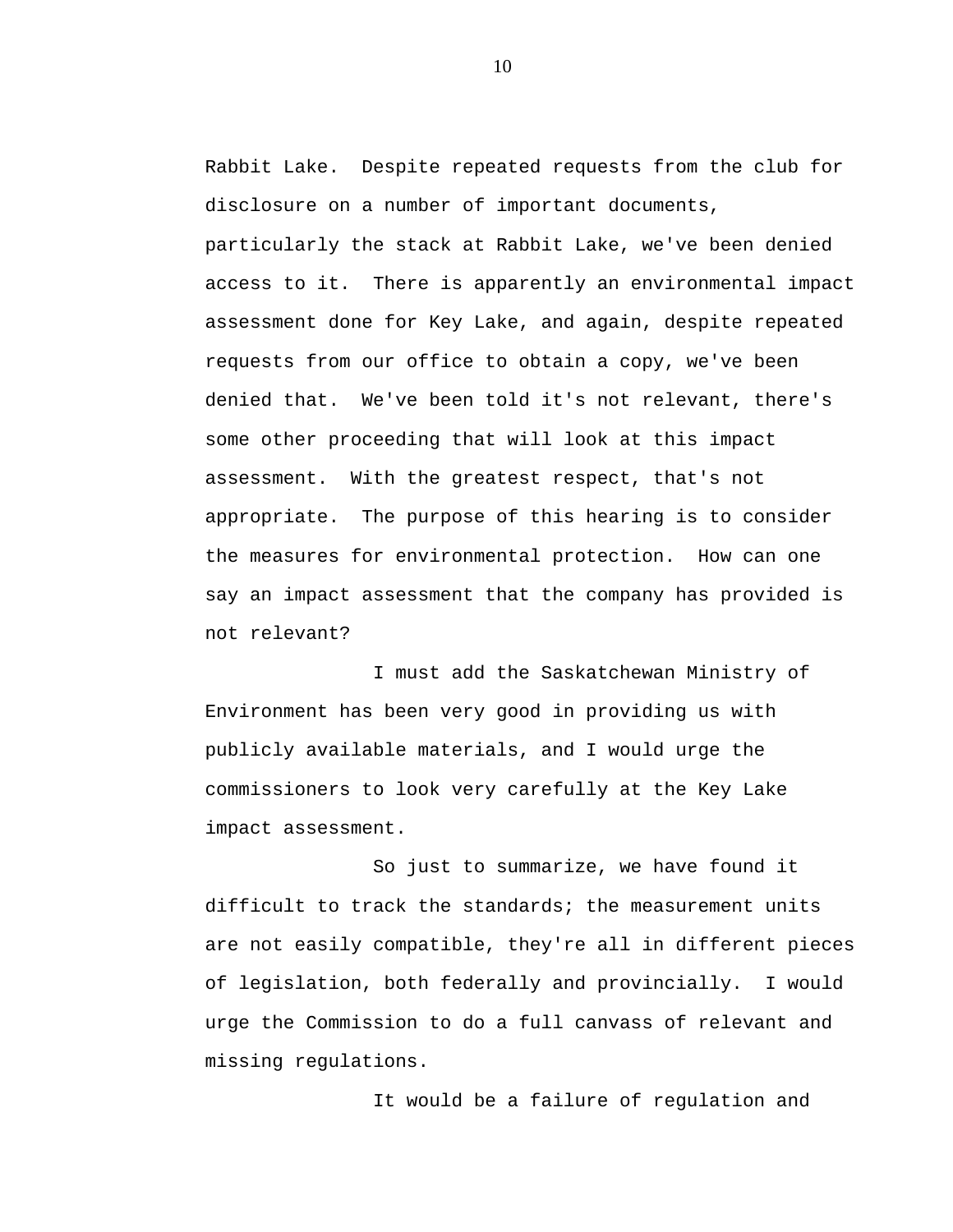inconsistent with Canada's domestic and international obligations to not require a thorough vetting of this application in comparison to real standards that are enforceable. We call for a comprehensive impact assessment that considers both the environmental and public health matters.

And I think with those opening remarks, I'll pass it to the president. Thank you.

**THE CHAIRMAN:** Thank you.

Okay, you said a lot of things, and we'll open it up for discussion. Who wants to start?

Before we do that, I don't know if Cameco and staff want to do a first reaction to what you just heard.

**MR. MOONEY:** Sure. It's Liam Mooney, for the record.

I think we wanted to start by just an overarching statement that the submission from the Sierra Club lacks context and demonstrated a limited understanding of environmental issues related to uranium mining in Northern Saskatchewan and the performance of our operations and regulatory agencies.

Uranium mining is one of the most heavily regulated mining activities in the world. Cameco is in compliance with all regulatory limits established by both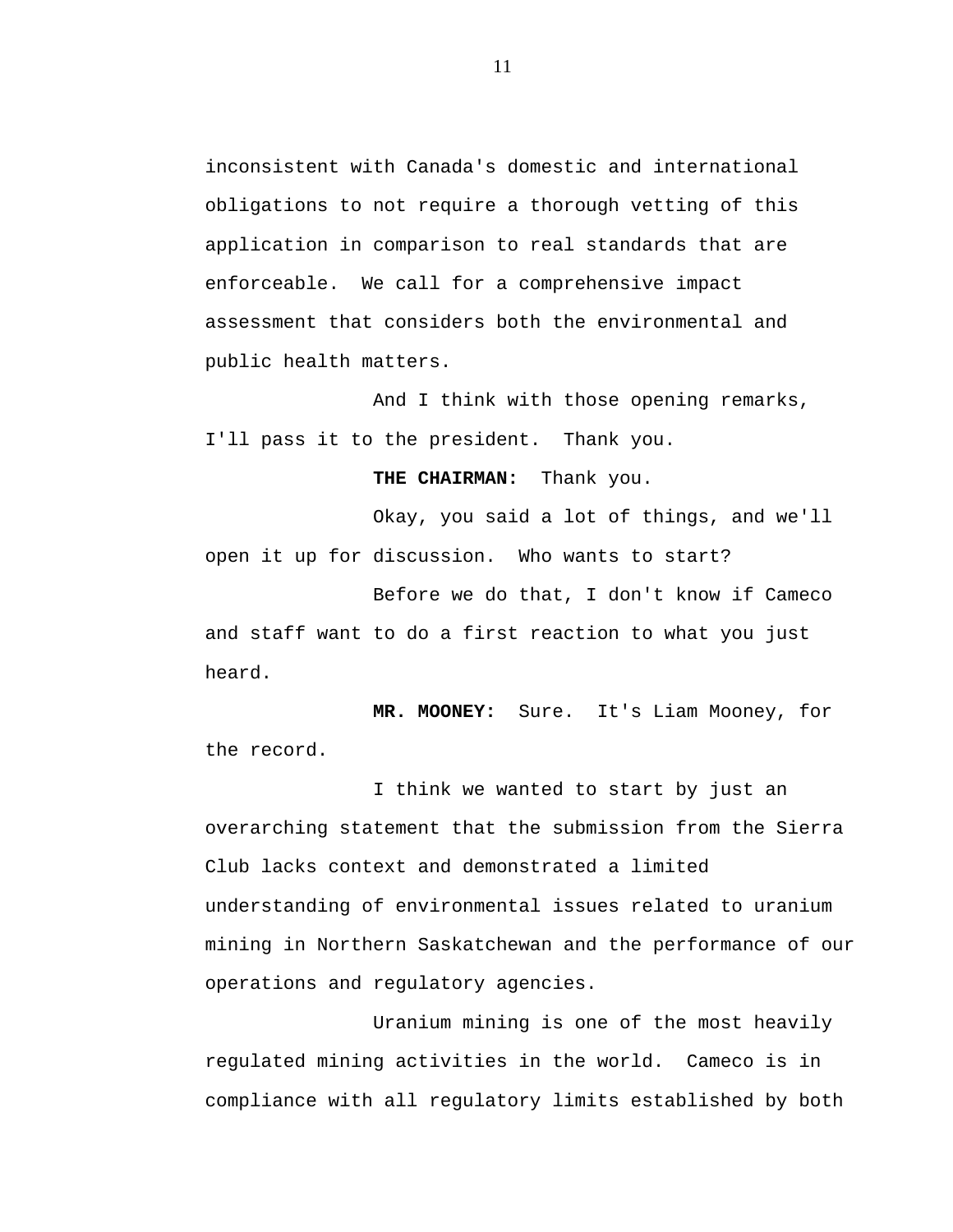federal and provincial regulators. *The Provincial Mineral Industry Environmental Protection Regulations* contain limits for uranium and treated mine affluent and releases, and all of our operations are well below that limit.

#### **THE CHAIRMAN:** Staff?

**MR. JAMMAL:** Ramzi Jammal, for the record. CNSC exists for and has a very clear

mandate, it's the protection of the environment, the public, and the workers. I find it unacceptable on the allegations being presented before you. But Staff is ready in order to respond any questions you may have to put the proof in place.

**THE CHAIRMAN:** Okay, thank you. Who wants to go? Ms. Velshi.

**MEMBER VELSHI:** So I'll start off with Staff then. You're sitting here, you're here. The licensee is saying they are in full compliance with all regulations. The intervenor is saying exceedances that are in the thousands of percentage. But that also that the standards and the regulations are either incomplete or yeah, they're just not comprehensive enough.

So let me start off the first question if Staff can comment on the adequacy of standards and we heard that there are many contaminants for which there are no standards. So can you provide sort of a picture of how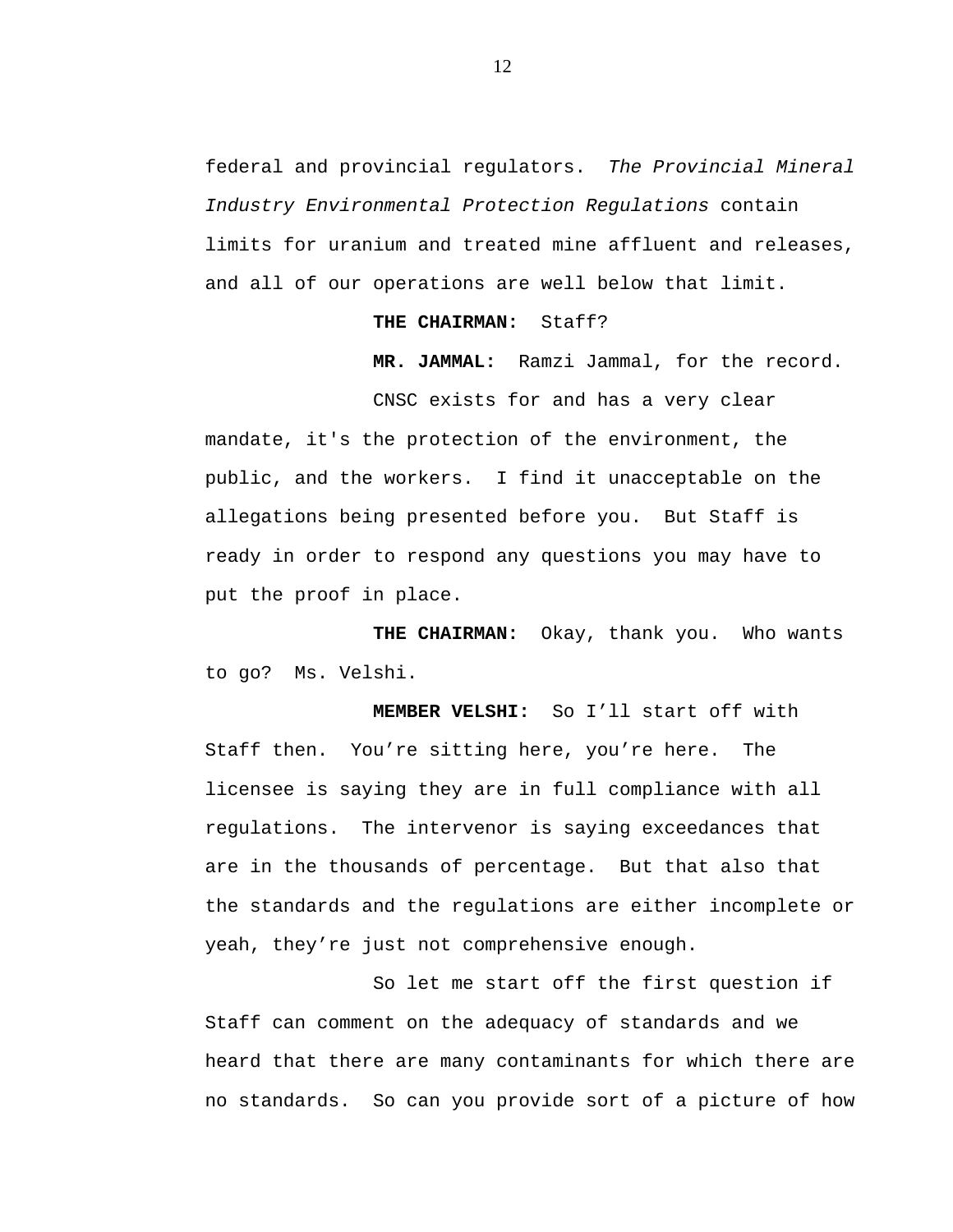comprehensive the requirements are and where the gaps are and how you suggest those get closed?

> **MR. JAMMAL:** Ramzi Jammal, for the record. First I would like to start with an

overview of the process and will pass it on to Mr. McKee. The CNSC and the applicant, any applicant

must present to the CNSC an environmental monitoring program and this program takes into consideration and is reviewed by Staff using the precautionary principle, taking into consideration the best practices, best available standards and the most stringent requirements.

So what's being presented of non-existence of standards is not correct, is not adequate nor is factual. So the CNSC staff review the environmental program and the licensee has helped that program and our staff do verified compliance in the field and we have monitoring programs in place.

I'll pass it on to Mr. McKee in order to provide the details with respect to standards.

**MR. McKEE:** Malcolm McKee with the Directorate Environment and Radiation Protection and Assessment.

First I'd like to start with the issue of environmental assessment for each of the facilities. Every one of these facilities has undergone a minimum of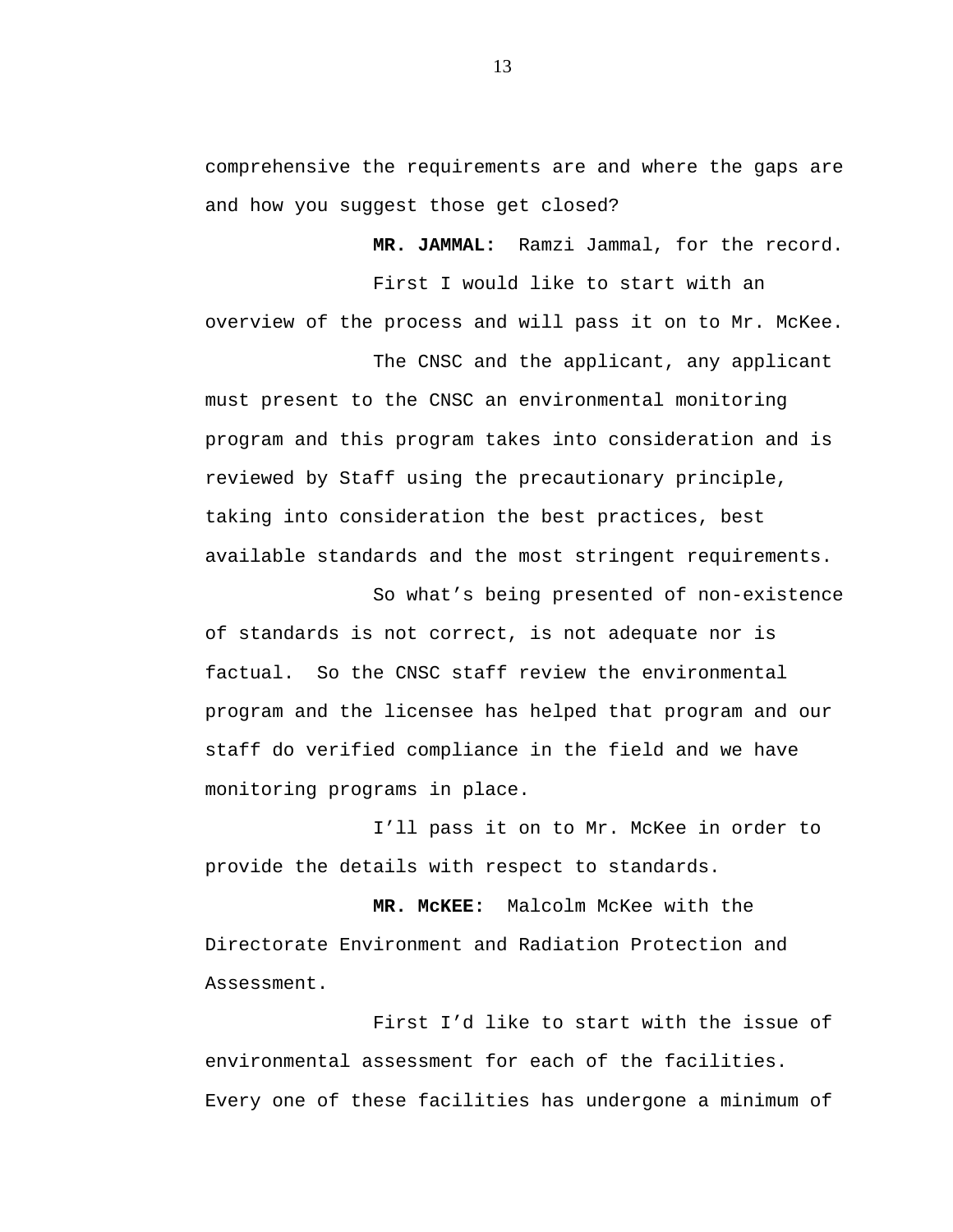one environmental impact assessment either under the federal/provincial panel process in the late 1990s. Most of them have undergone additional environmental impact assessments since the coming into force of the *Canadian Environmental Assessment Act.* So every one of these facilities has already an environmental impact assessment through federal and often environmental -- Ministry of Environment to Saskatchewan.

With respect to standards limits, first of all we have to define the difference between licence limits, standards which are legal entities and objectives such as surface water quality objectives and guidelines.

We start first with the treated water systems. The uranium mines are regulated with a number of licence limits on the liquid effluent releases. They are addressed either within the *Saskatchewan Environment Mineral Regulations* or under the *Metal Mining Effluent Regulations*. If we run quickly through them, there are specified and specific licence limits for arsenic, copper, lead, nickel, zinc, radium 226, total suspended solid, PH, unionized ammonia, thorium 230, lead 210, selenium and total uranium, sorry.

The licensees are and have been in complete compliance with all of those limits and as you've heard previously, the uranium mining sector actually is the best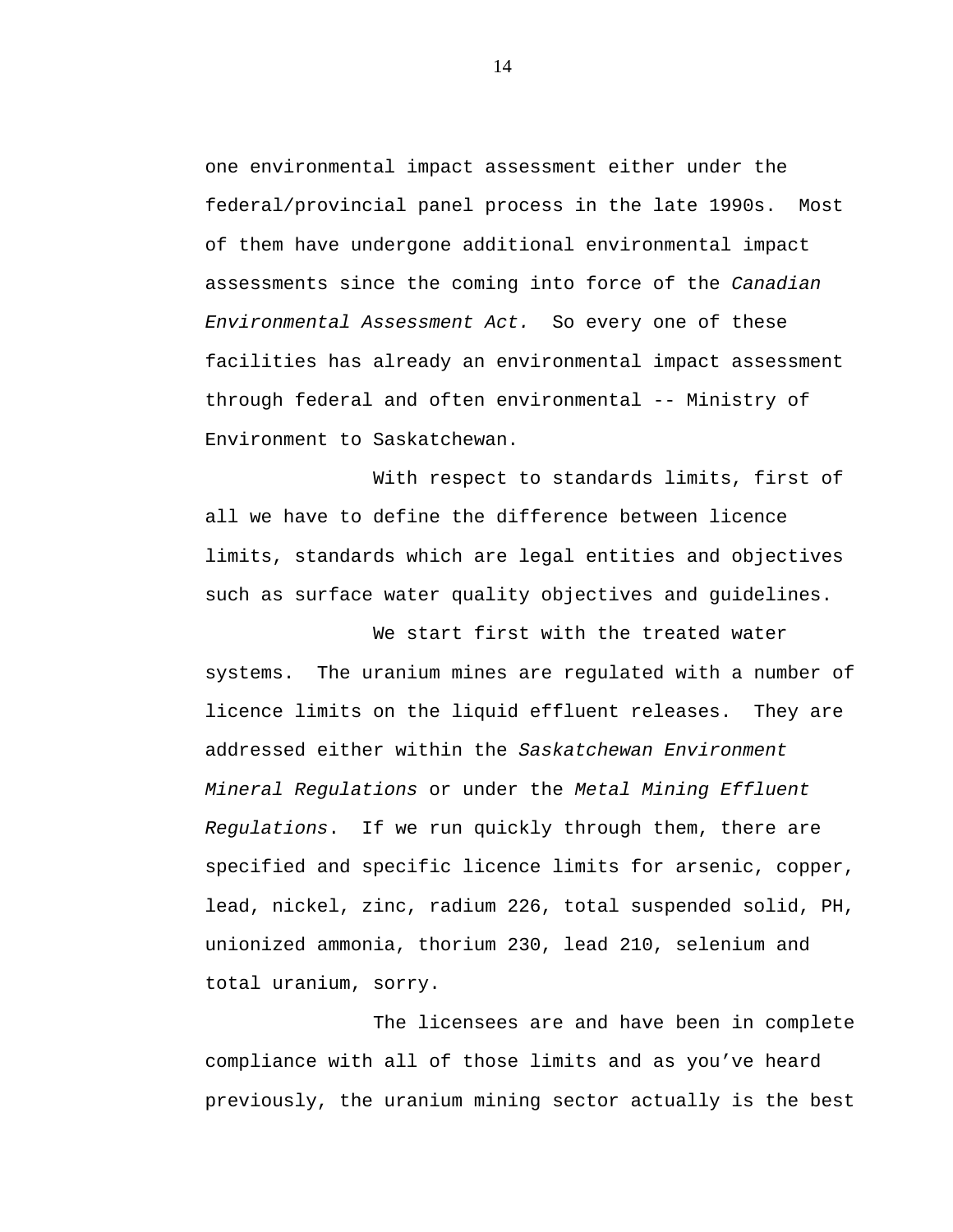performing sector under the *Metal Mining Effluent Regulations*.

**MR. BENNETT:** May I have a response?

**MEMBER VELSHI:** Before you respond, the intervenor specifically said, I think it was mercury and cadmium, for instance, for which there are no standards and according to the intervenor that we should have. So if you can even address, do you from your perspective see any gaps in regulatory requirements?

**MR. McKEE:** With respect to any gaps that may actually exist within, say federal or provincial legislation on contaminants, that's an issue that the CNSC specifically addressed with their environmental risk assessment. Review process for mines and the use of those risk assessments to identify contaminants that have been gaps and we have acted on those. For example, molybdenum is an analyte. It does not have a licence limit in federal or provincial legislation. However, Staff based on the risk assessments, determined its releases were not acceptable for molybdenum and required treatment process to be installed, which actually has resulted in dramatic reduction of molybdenum.

Now the Commission Staff has not put specific licence limits on that substance. We've done it through the action level process which is meant to ensure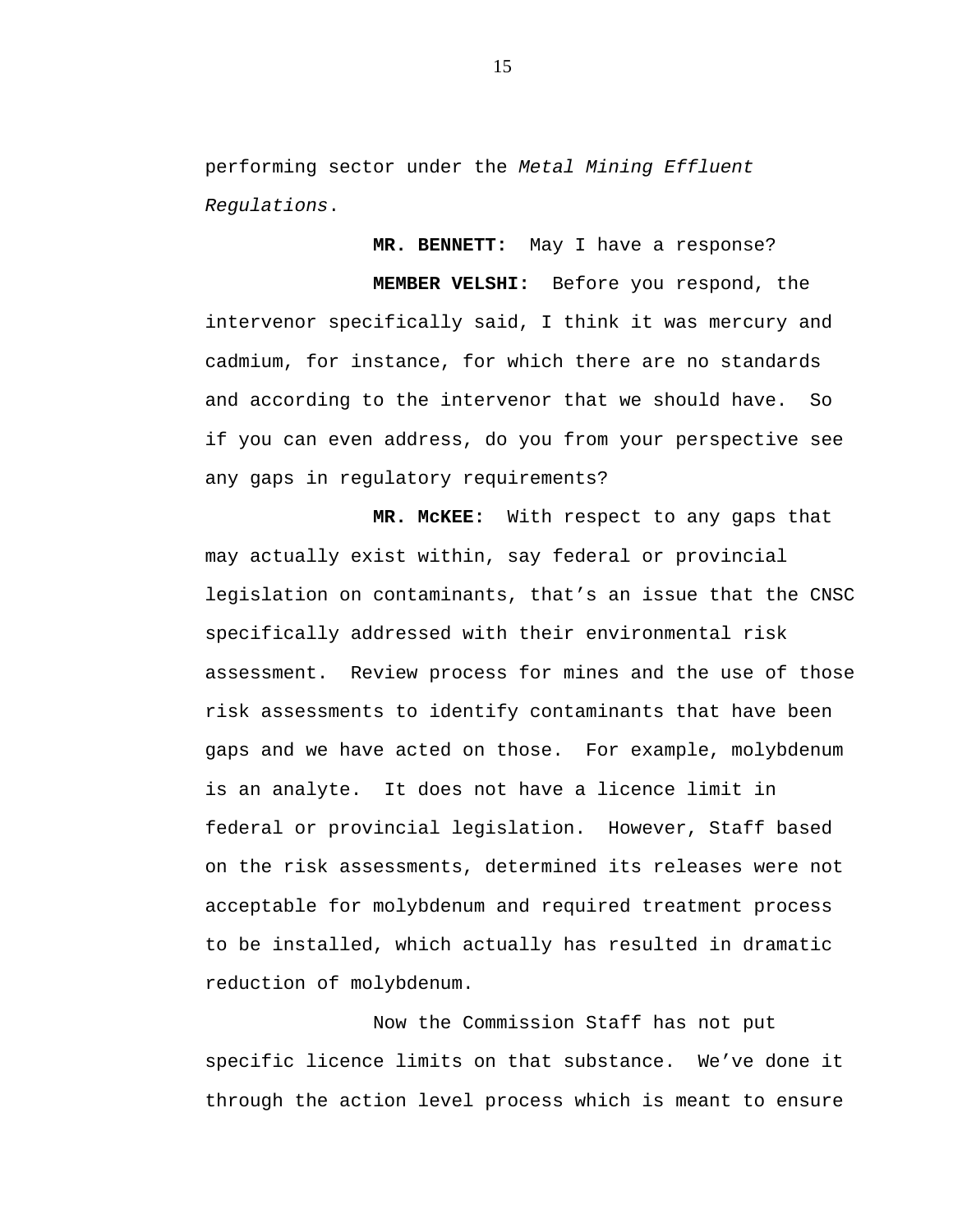that the treatment system that was required to be installed was performing and functioning properly. The Commission has discussed this before during Commission hearings about licence limits for substances that don't actually have them in legislation anywhere and has made it clear to Staff that if we are controlling a substance or requiring the control of a substance that you would like to see licence limits and we actually have a process in place going through the public discussion document phrase for defining a clear methodology for putting licence limits in place, developing and putting licence limits in place for those specific substances that aren't covered under any legislation. That's been going through a public review process for this year and will be coming out with a methodology for that in 2014.

The mercury is a good example where there is not an actual licence limit in federal or provincial for those. However, we monitor. It is covered under the *Metal Mining Effluent Regulations* with monitoring requirements. We monitor mercury in the effluent releases. The mercury in the effluent releases is at or below the method detection limit and that method detection limit is actually below the surface water quality objective limit for mercury. So mercury releases are monitored in the liquid effluent at the site and they are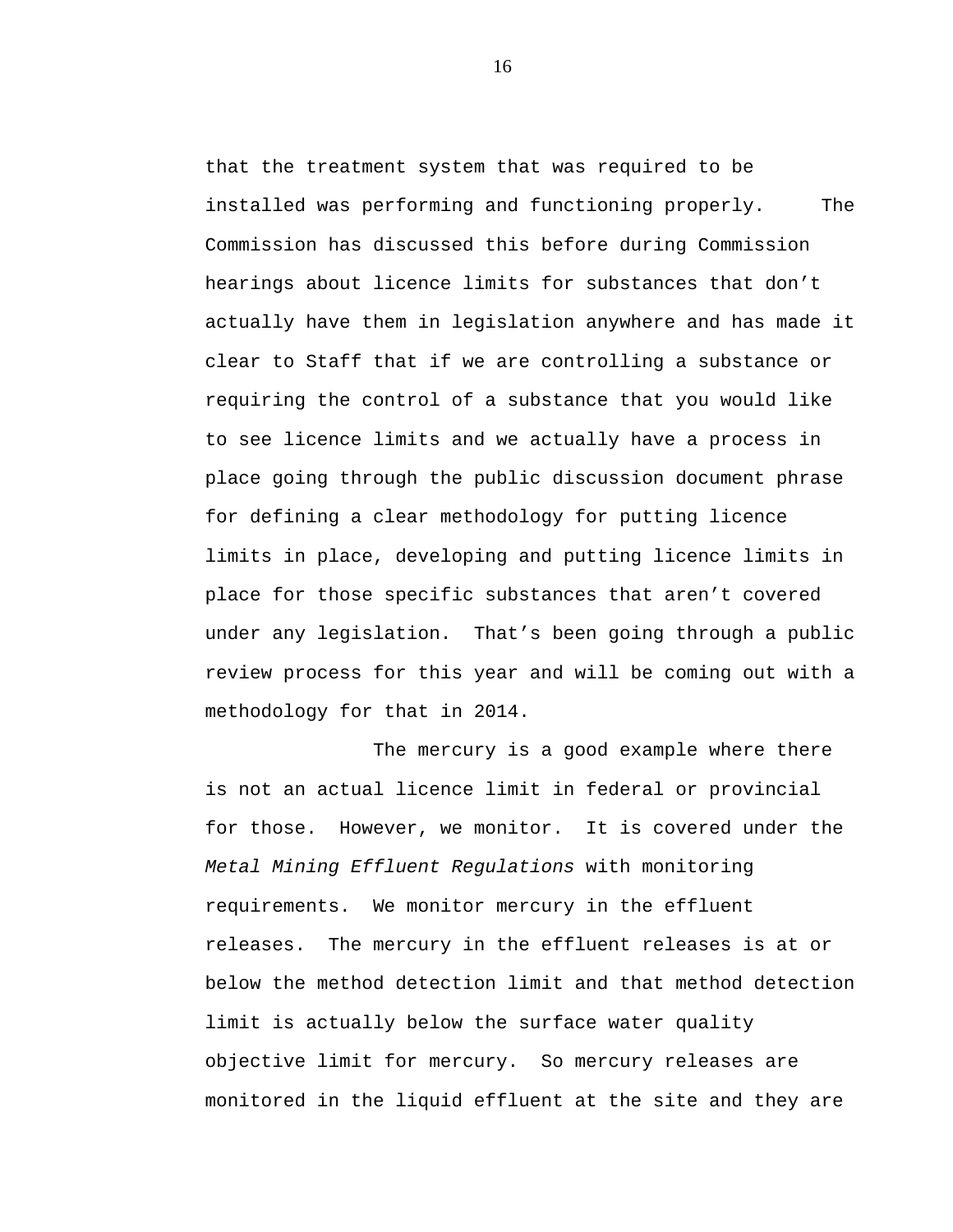-- the effluent releases themselves are below the surface water quality objective.

The cadmium is monitored in the effluent and it also not only in the receiving environment but in the effluent itself meets surface water quality objectives, corrected for hardness.

So the only place you would be looking at adding new limits, you have a new limit that doesn't actually exist in other federal and provincial legislation, is for contaminants that are a concern to you. If you are already meeting the surface water quality objective you don't necessarily have a limit, though from a public optics perspective, it might be better to place these things in so they exist and that's one thing we're discussing in the public discussion document process.

**THE CHAIRMAN:** Look, I really would like some short and quick replies to direct questions. Where is the mercury and cadmium data? Can somebody answer? If you're monitoring, where is it? It's not in any of the reports that I've seen.

**MR. MOONEY:** Liam Mooney, for the record. I'll ask Kevin Nagy, our Director of Compliance and Licensing to provide some more detail in that regard. But it's important to note on mercury that we look at the ore that we put through our facilities and it's very, very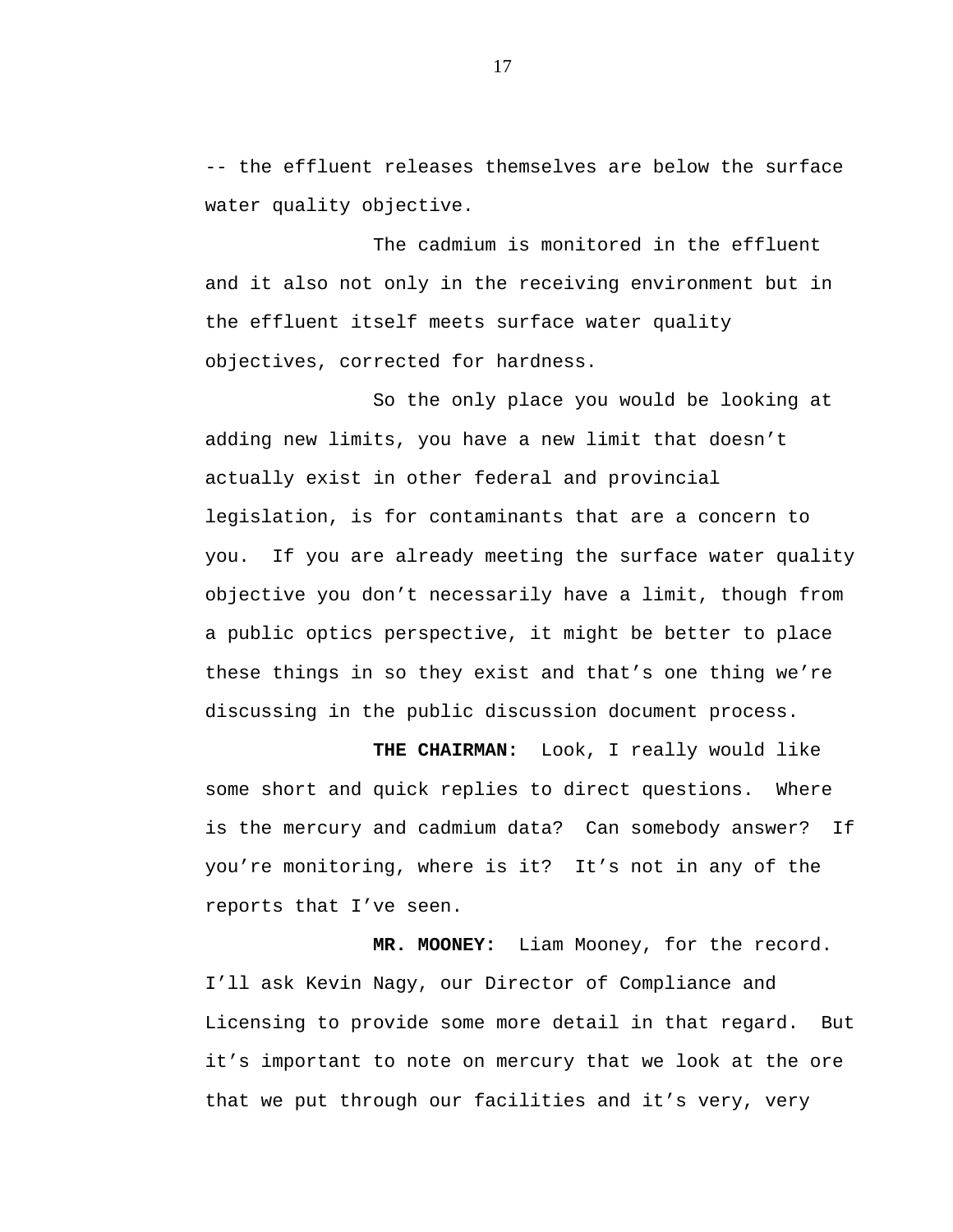low. We don't use mercury in part of any our processes for extracting uranium or concentrate from the ore. So it's not there as a source to begin with, we're not adding as part of our processes so it's not a concern for these operations. But I'll let Kevin expand a little bit on the information in that regard.

**MR. NAGY:** Thank you, Liam. For the record, my name is Kevin Nagy.

The environmental assessments conducted for our operations did not identify mercury or cadmium as elements of concern that you would expect to see in significant concentrations in our effluent.

We do monitor all our treated waters for those parameters. We monitor for a wide range of parameters. The monitoring for mercury and cadmium show concentrations in our treated water released to the environment below Saskatchewan surface water objectives and as Mr. McKee pointed out, at or below method detection limit for those parameters.

So, the monitoring is reported quarterly, annually to both the CNSC and the Saskatchewan Ministry of Environment and the monitoring bears out the predictions and the environmental assessments that those parameters are low and pose no risk to the environment.

**THE CHAIRMAN:** So let me understand. You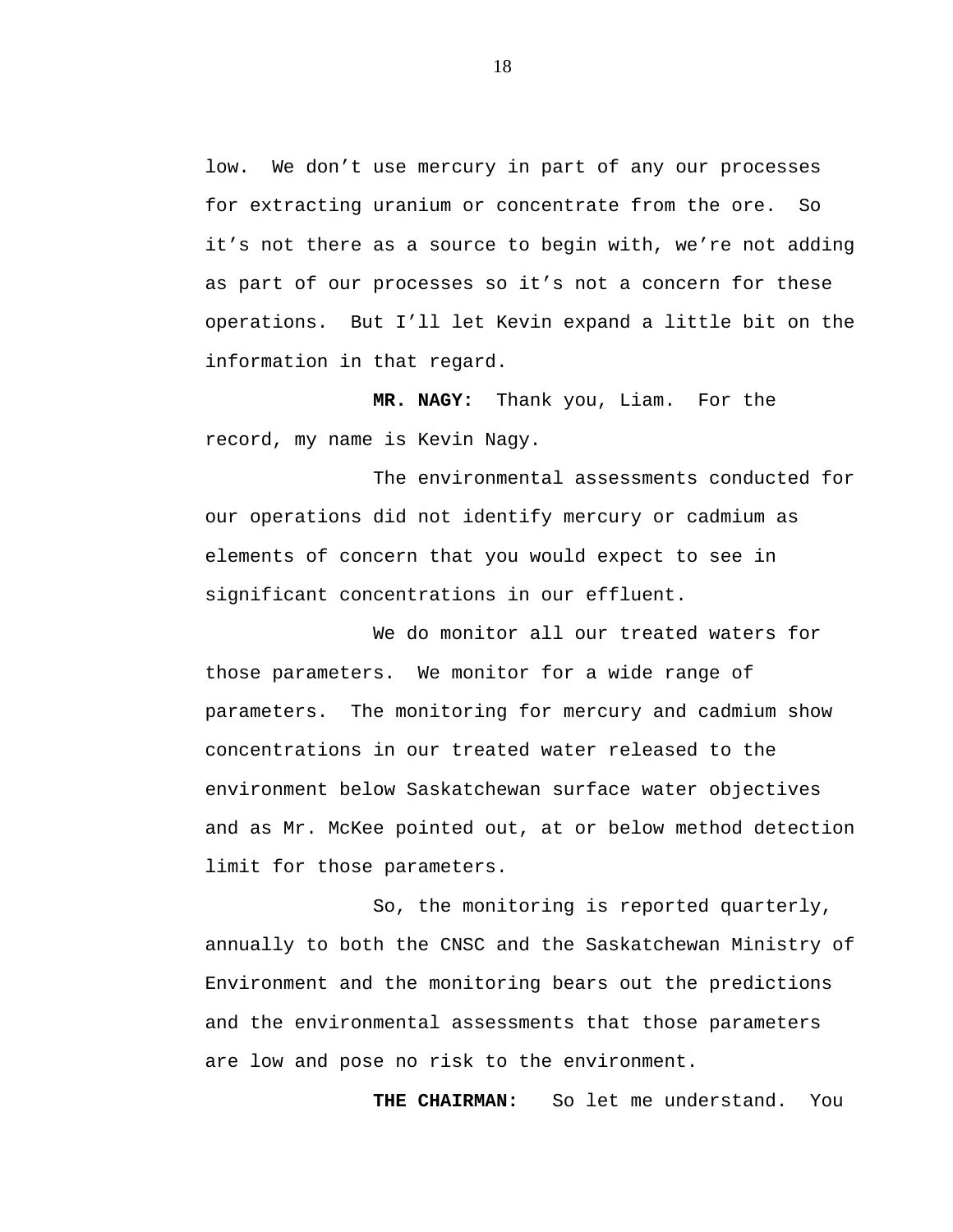do a report on mercury and cadmium, I guess not in those documents? And, what I'm trying to understand, where did the intervener -- where did you get this data that, you know, that you supposedly the reading is totally unacceptable limits?

**MS. ELWELL:** Sorry, everything we are reporting is from either the company itself or from annual reports or from Commission staff. And we have documented extensively our references. I brought a sampling. In the company's response to our reply, they say: "We just don't understand what we're talking about and we're in full compliance." I brought some examples of their own project descriptions, where they admit they're above Saskatchewan drinking water objectives. I could walk you through this.

**THE CHAIRMAN:** Can you just -- I'm too obtuse. I want to focus on mercury and cadmium because it's pervasive, so at your presentation and I didn't see it in Cameco and staff. So I'm trying to understand.

**MS. ELWELL:** Okay, thank you. Let me address mercury and cadmium and lead in particular, because we do have obligations both to the Arctic Council and to the UN community, to reduce those pollutants.

There was no testing for mercury or cadmium at the stack at Key Lake. So, you're not seeing the numbers because they weren't reported. There was no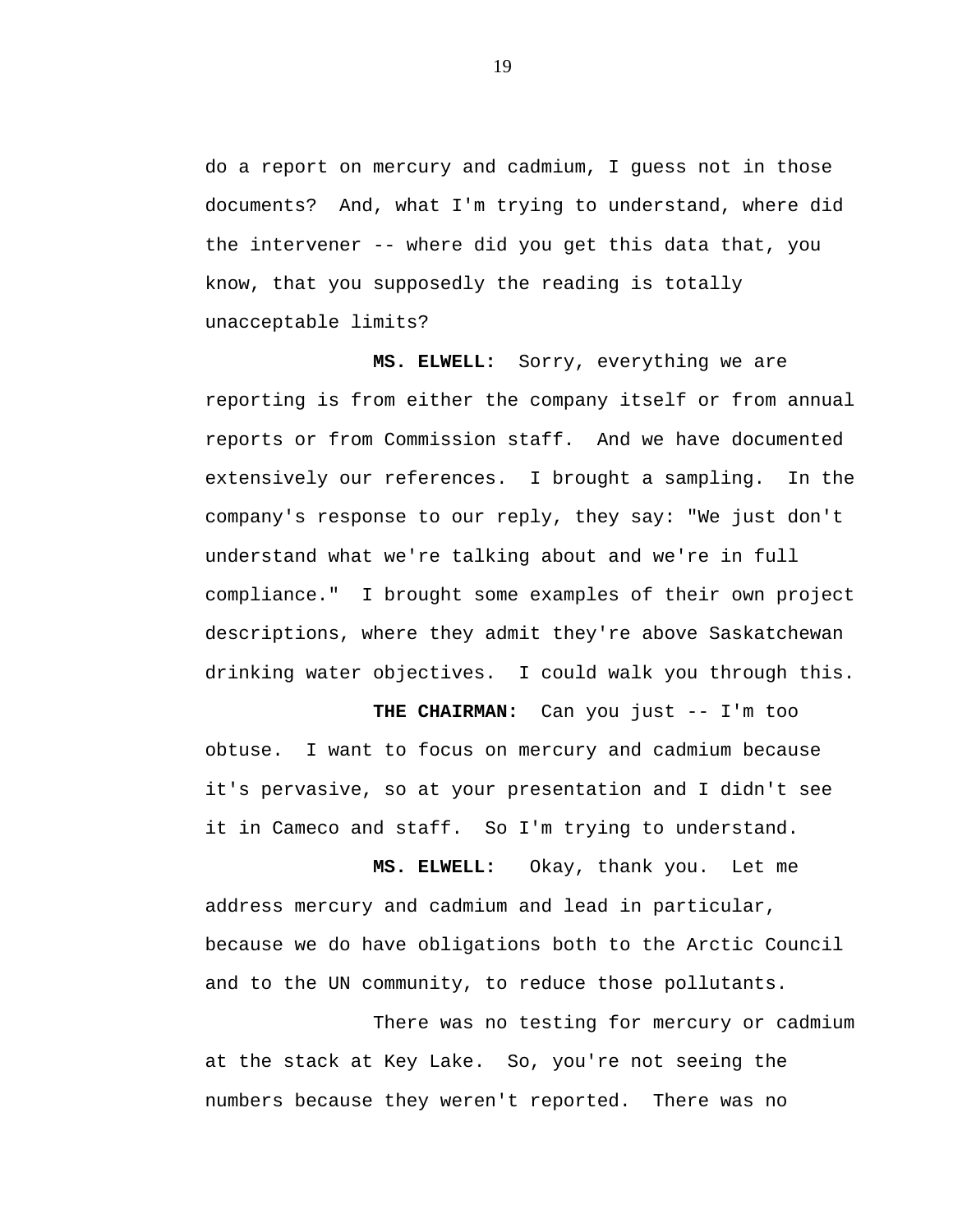reporting of mercury or cadmium at the raise water, at the Deilmann water pond.

**THE CHAIRMAN:** Sorry, sorry to interrupt you, but I just heard that they are reporting. I'm just trying to understand the differences in here, in who's reporting what to whom. Because you're saying they are reporting because that's where you're getting the data from.

**MS. ELWELL:** Well in -- I have a couple of examples where they have. I've got two reports on cadmium. What -- let me, Mr. President, we've reviewed everything that they filed for this application, their project descriptions. We've reviewed every one of the state of environment reports going back to at least 2000. We did the 2000 to 2009. We haven't been able to get access in many cases, to the most recent data. But we have reviewed every piece of documentation that's been filed. And in our report, we've referenced where they have reported. We've referenced when they haven't.

We have a nice table for you that's very succinct. Table 3 that highlights our major findings. It's at page 24 of the report.

No testing for mercury or cadmium at Key Lake. No testing at the raise water at McArthur. Here's on water effluent.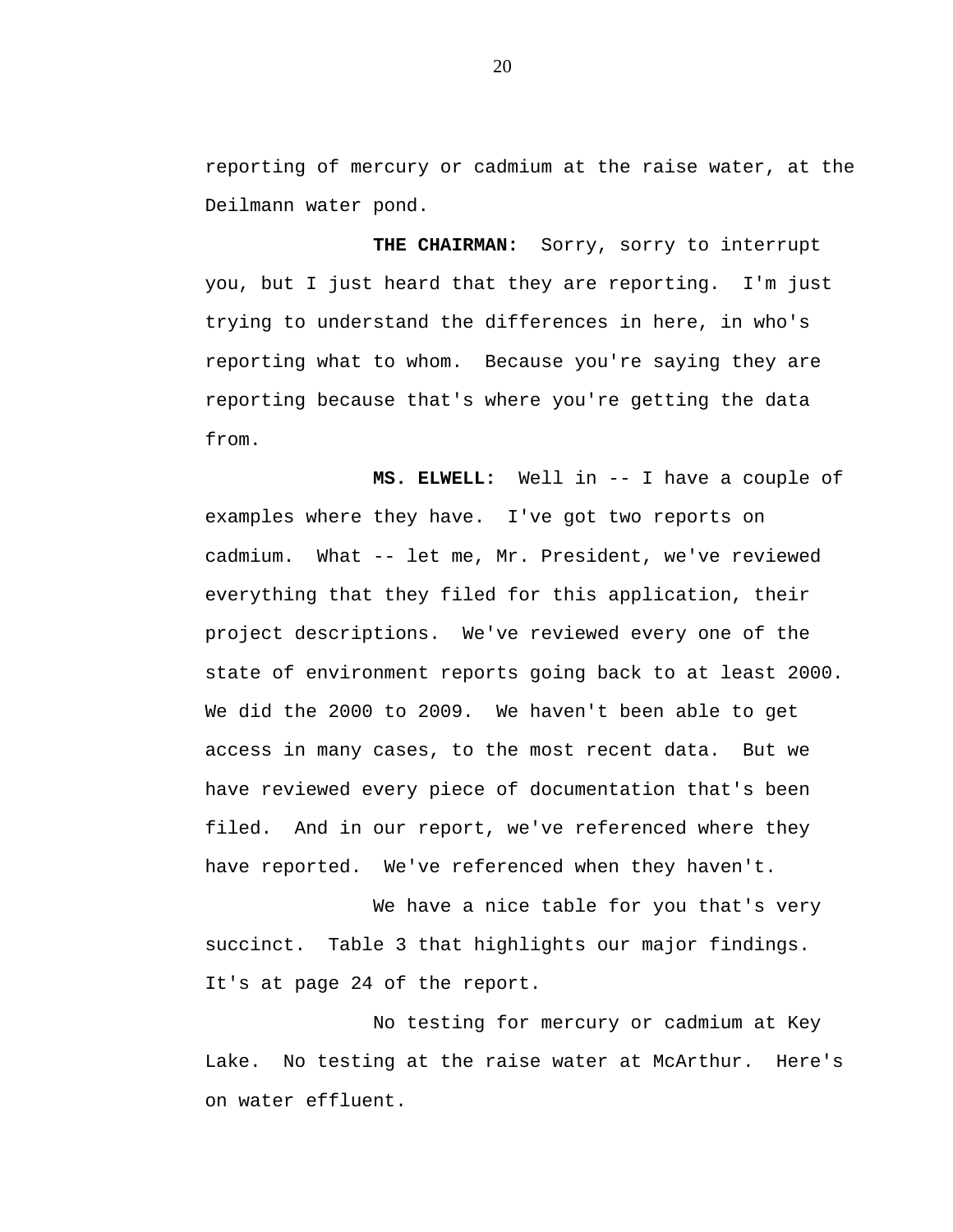**THE CHAIRMAN:** Can you give us a chance to understand one thing at a time. You just told us that they're reporting. You got it from a report. I'm trying to understand which report is she collecting the data from.

**MR. MOONEY:** It's Liam Mooney for the record.

We have struggled to understand the basis of some of the allegations in Sierra Club's submission. It creates an entirely false impression of our operations and their performance. I'd like to ask Kevin Himbeault to perhaps give you some context in relation to the performance of the Key Lake operation and the treatment in the water that is being referred to, as far as what ultimately is discharged to the environment.

**MR. LeCLAIR:** Mr. President. Mr. President? Jean LeCLair speaking.

I just want to bring back a few things just to provide some clarification, to touch on the very issues that you're talking about and then I'll allow Cameco to proceed, if that's okay?

We need to go back and I'm glad you asked for the clarification, because I've also been trying to figure out where the mercury and cadmium concern came from.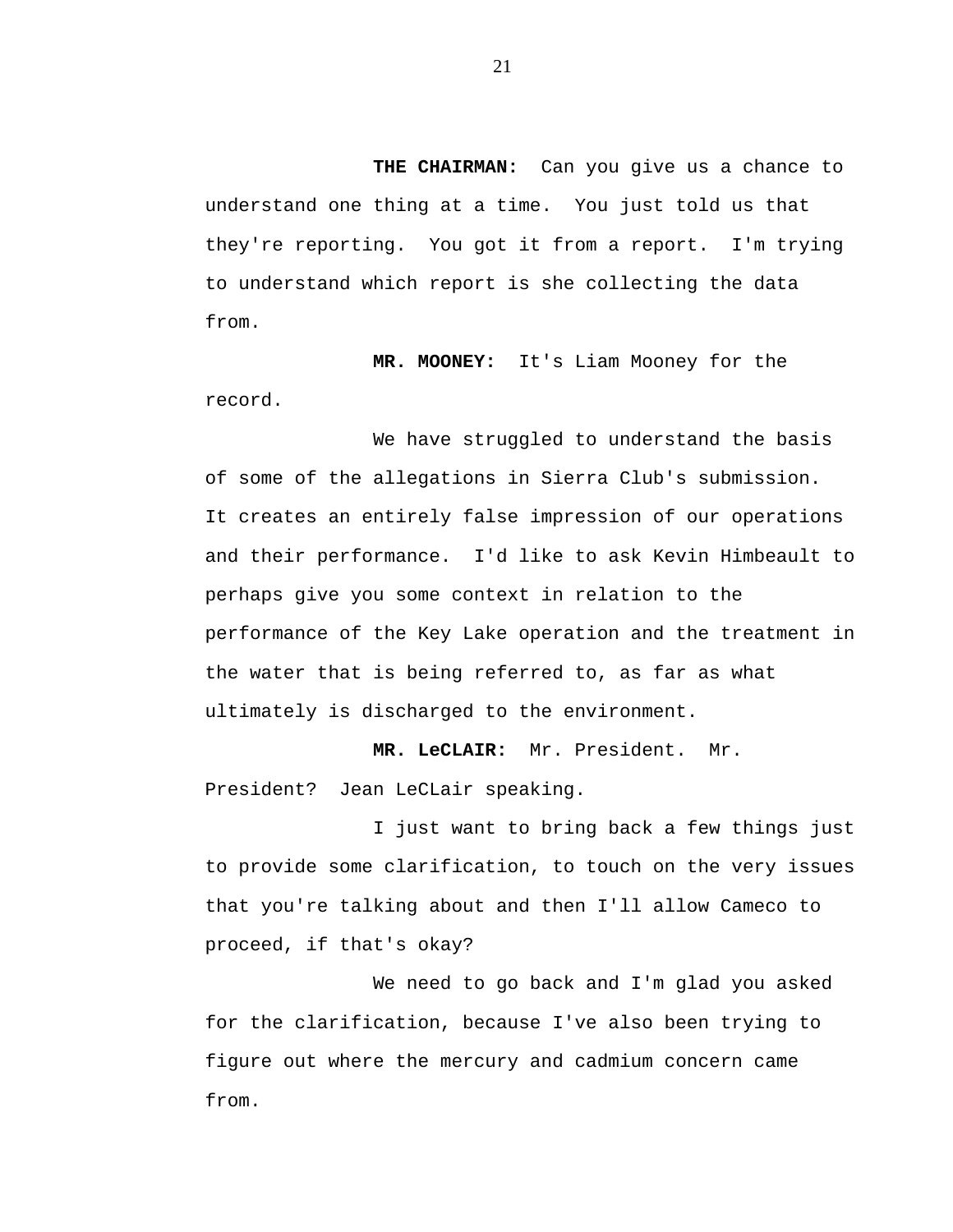I appreciate now where they're saying it's coming from this Arctic Council. We have to go back to what the whole basis of environmental assessment and ecological risk assessments, which are done for any major projects and are done across mining.

You have to go back to the beginning which is, what exactly is it that you're trying to do? In this case they're looking at mining uranium.

An ecological risk assessment requires you to understand what is in the ore. What is the characteristics of that ore? What are the contaminants that might be available? I can go through the periodic table and I can start listing off every element on the table that could potentially be hazardous. There's no denying cadmium, mercury and lead can be hazardous to the environment. But you need to then look at, what is it that is being proposed? And I think Cameco touched on it. Mercury and cadmium are not an issue in uranium ore.

We focused on molybdenum, selenium and uranium and the other elements that Mr. McKee already went through, because we know that from the characteristics of the ore and the characteristic of what's being done.

If you want to talk about mercury and cadmium from smelting operations, for instance, which is another kind of milling activity, where you're actually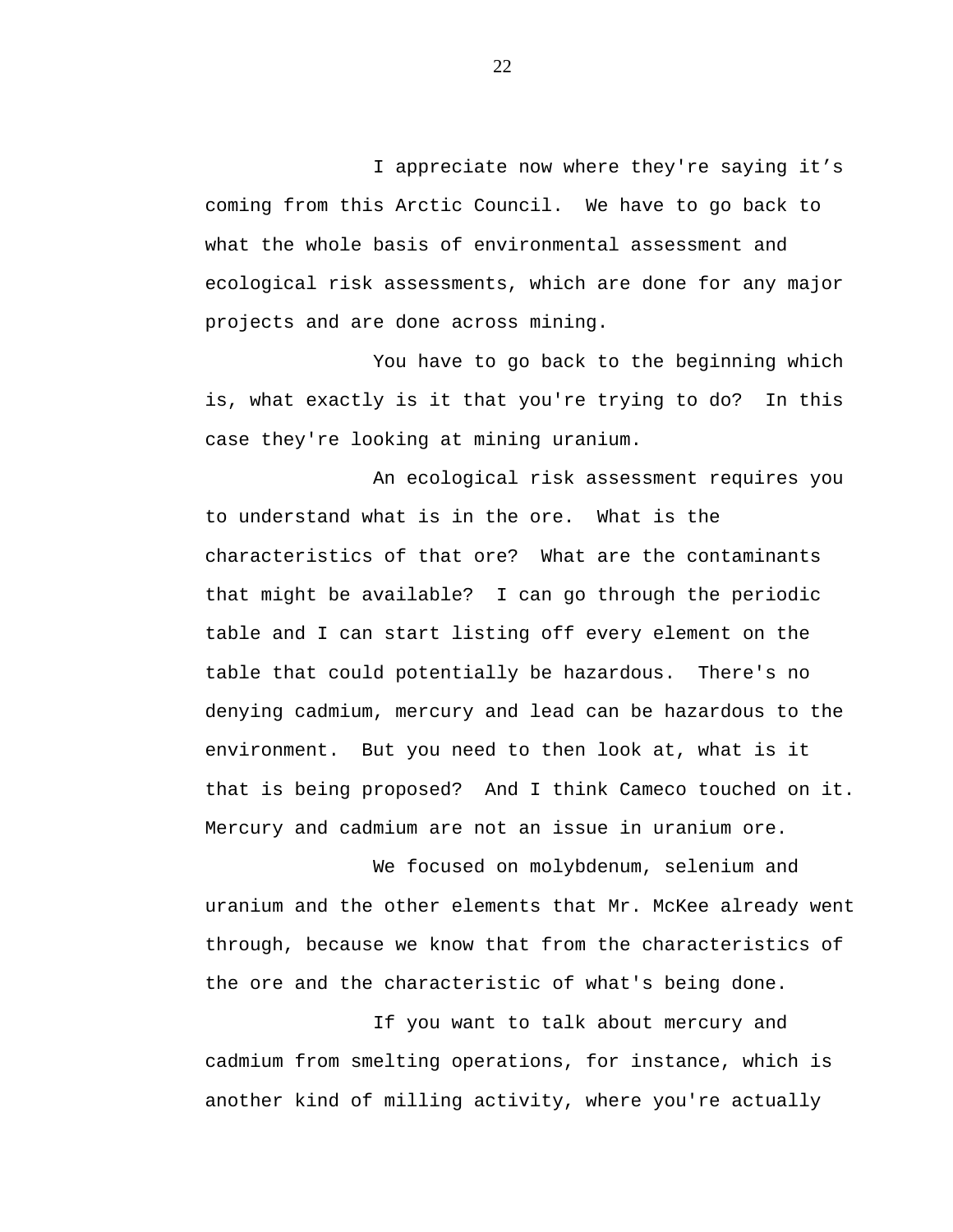burning the ore, those are situations where mercury and cadmium can be become quite a significant issue.

So to bring it back, ecological risk assessment defines what it is that you're trying to manage, allows you to identify what are the contaminants of most concern, the ones that are going to potentially cause you an issue. You then look at the mitigation measures that are going to be done in order to control it. You then monitor those elements that are of greatest concern. You look at what's happening in the environment. Based on what you see in the environment, you then go back, you readjust and you look again. It's a cycle. It repeats itself and looks at itself.

So the situation on uranium mining and milling, is mercury and cadmium are not an issue. They were ruled out when the environmental assessments were first done, when the ERAs were done. The monitoring results are in fact, confirming that they're very, very low. They're very, very low because they're not there to start with.

**THE CHAIRMAN:** Okay. Thank you for this clarification, but I'm still coming down to a very simple question.

It's alleged that they don't measure, that's in Key Lake, mercury. Yet, there are reports that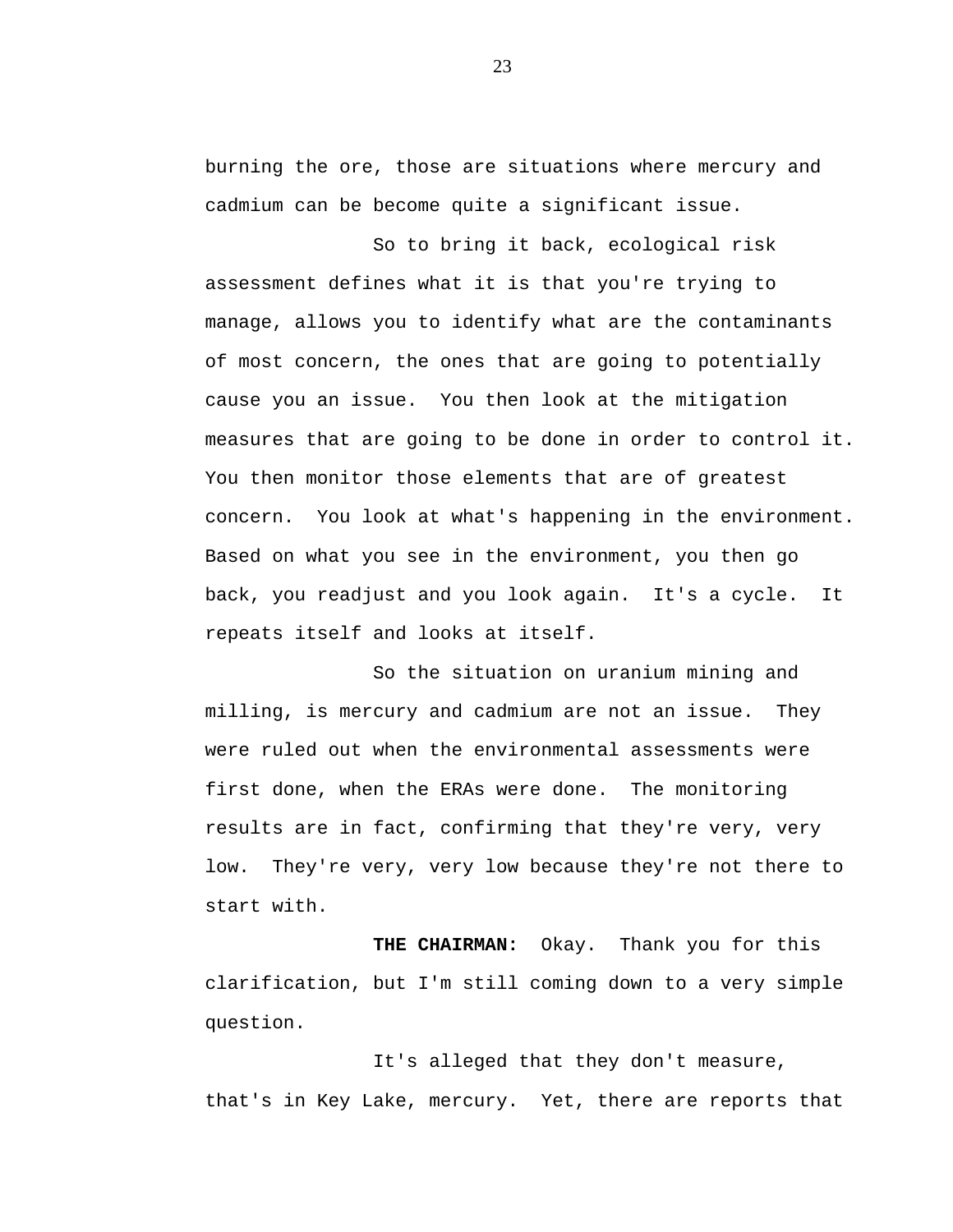the intervener actually says: "Well we reported the mercury".

I'm trying to understand what is the difference here? If they are reports, you must be measuring. If you are measuring, to whom those reports go. You said today, environmental staff. So I'm just trying to understand. Do you measure for mercury or not?

**MS. ELWELL:** Mr. President, sometimes they do and sometimes they don't. It's complicated. I find this discussion is all over the place. I think we should go step by step. I mean there's some specific points that need to be addressed.

**THE CHAIRMAN:** I understand that and we will. And I must interrupt it. Maybe Ms. Velshi, maybe you'll have better luck to understand some this. I just interrupted you.

**MR. MOONEY:** Sorry, President Binder, it's Liam Mooney for the record.

And I think one of the fundamental misunderstandings here is about the water management at our facilities. So the water management, the treatment and release, the water that is treated and released, is measured and reported on, with respect to cadmium and mercury.

The internal workings of the Key Lake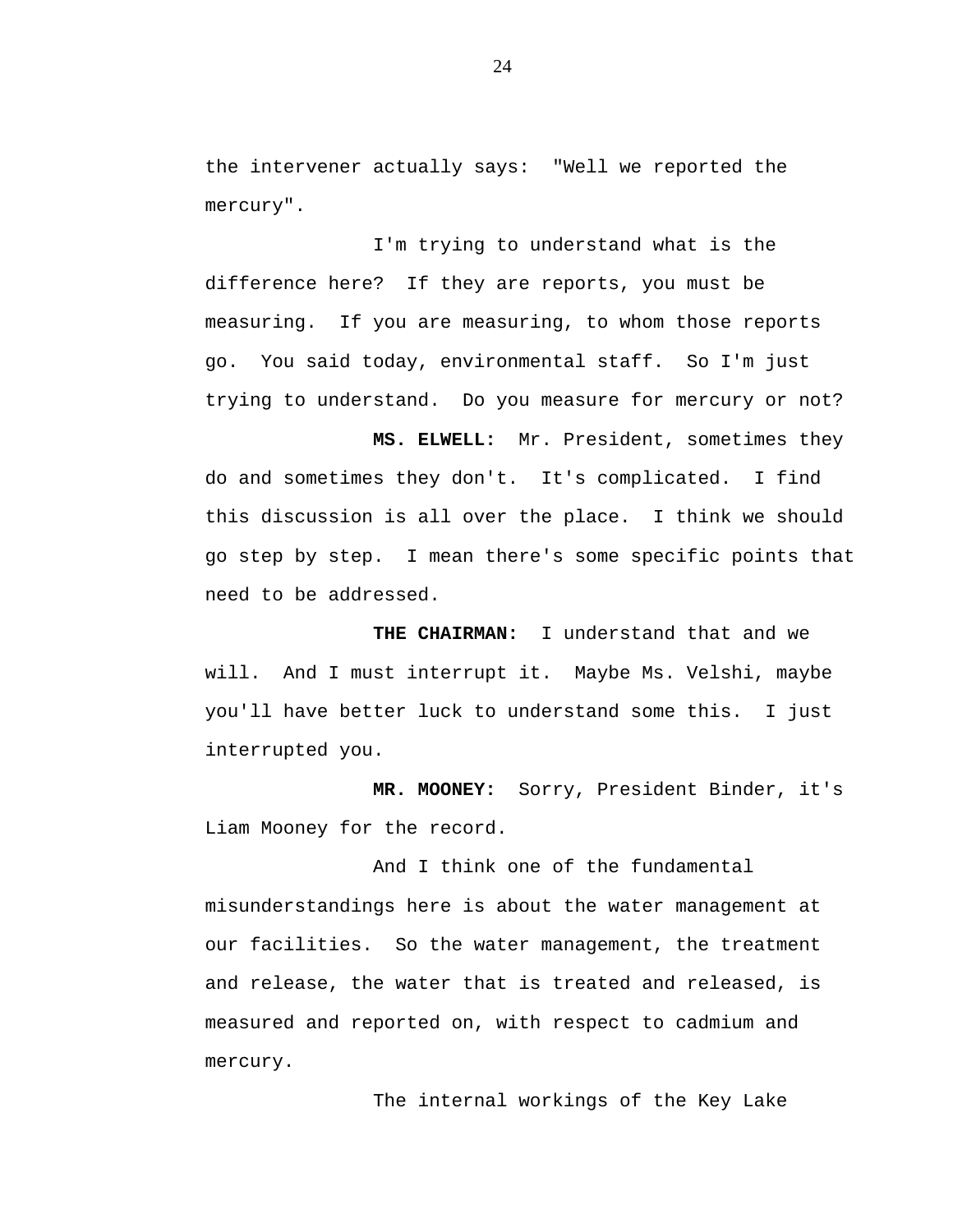operation, which I was going to invite Kevin Himbeault to describe, there are different water processes on that facility, but ultimately it's being discharged from a mill water treatment circuit and an RO plant, both of which, meet all regulatory requirements, including cadmium and mercury.

**MS. ELWELL:** Okay, just to -- may I have response to that specific point.

Let's take water. Let's take Rabbit Lake. Let's take Link Lake at Pow Bay. They're own documents show that as of 2010, there was between 347 and 776 percent increase higher than the Saskatchewan water quality objective. That's uranium, that's something clearly a problem with uranium mining. It's in water. It's after it was treated. And we still show, over 700 percent increase above the Saskatchewan standard.

**THE CHAIRMAN:** Okay. That's very specific. Who wants to comment on that?

**MR. MOONEY:** It's Liam Mooney for the record.

I'll ask Kent England to provide more detail in relation to the upper Link Lake issue.

**MR. ENGLAND:** Kent England for the record.

There is no active discharge of effluent to the Link Lake drainage. So, I don't know how to answer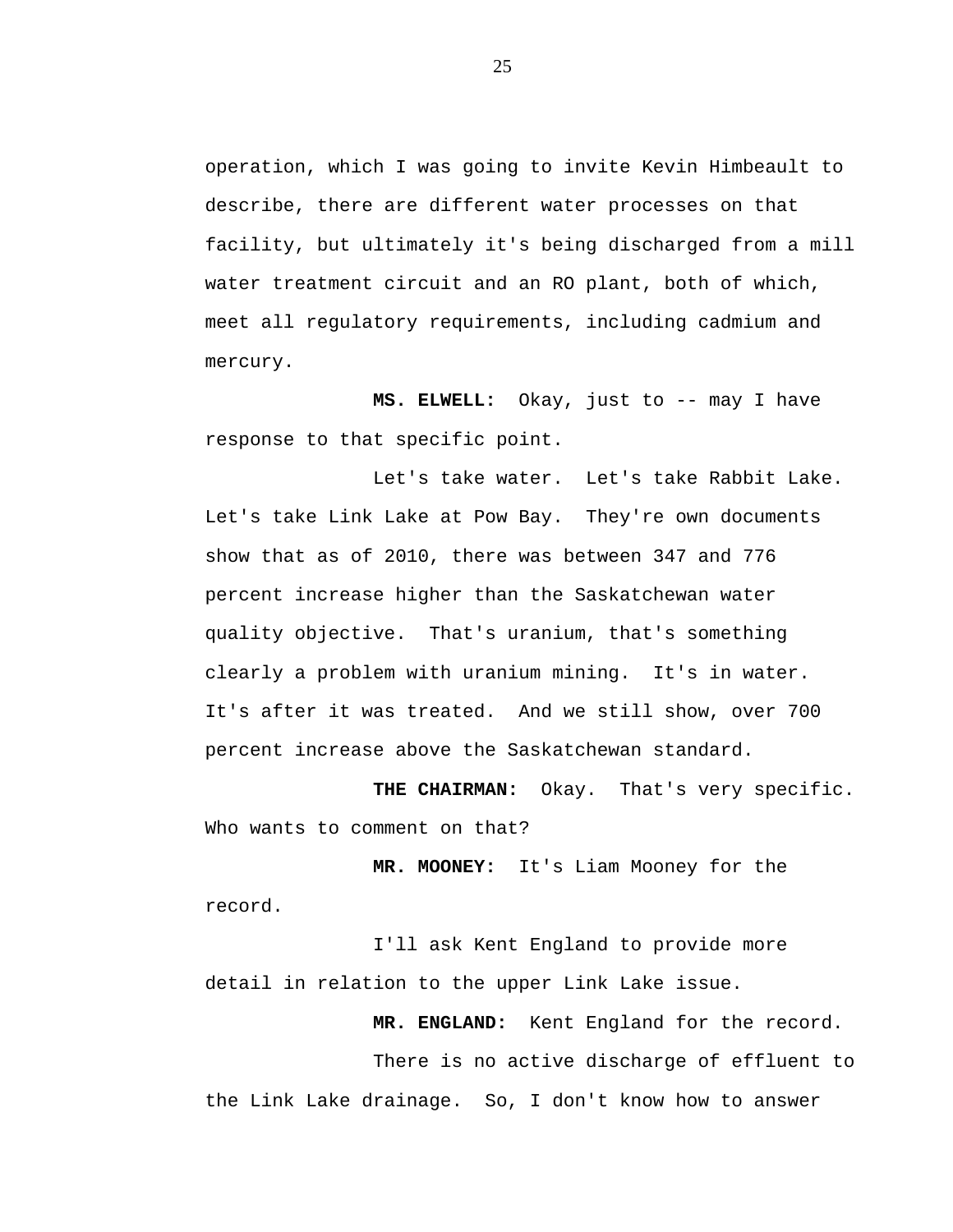that question.

**THE CHAIRMAN:** Okay. Thank you for that. Ms. Velshi we still ---

**MS. ELWELL:** Here's -- here's ---

**THE CHAIRMAN:** Excuse me. Let somebody else ask questions.

**MEMBER VELSHI:** Right. So my first question on adequacy of standards, and thank you for describing the whole process and identifying contaminants of interest and I just want confirmation. I think I've got that from staff, that from your oversight role, you have confirmed that where you have contaminants of risk, those have been identified and you're monitoring and confirming the adequacy of that initial assessment.

So, you're right, you're not going to monitor every element in the periodic table, just to confirm, so that's good.

So the second part was what we're now getting into, our exceedances. Which I think from -- as I read the Sierra Club report, is extremely alarming to think that we've got thousands of percentage of exceedances. But just from that one example, it seems like we're actually comparing the results to a standard that probably doesn't apply to that, that the standard is for probably release to -- it's a release to water, or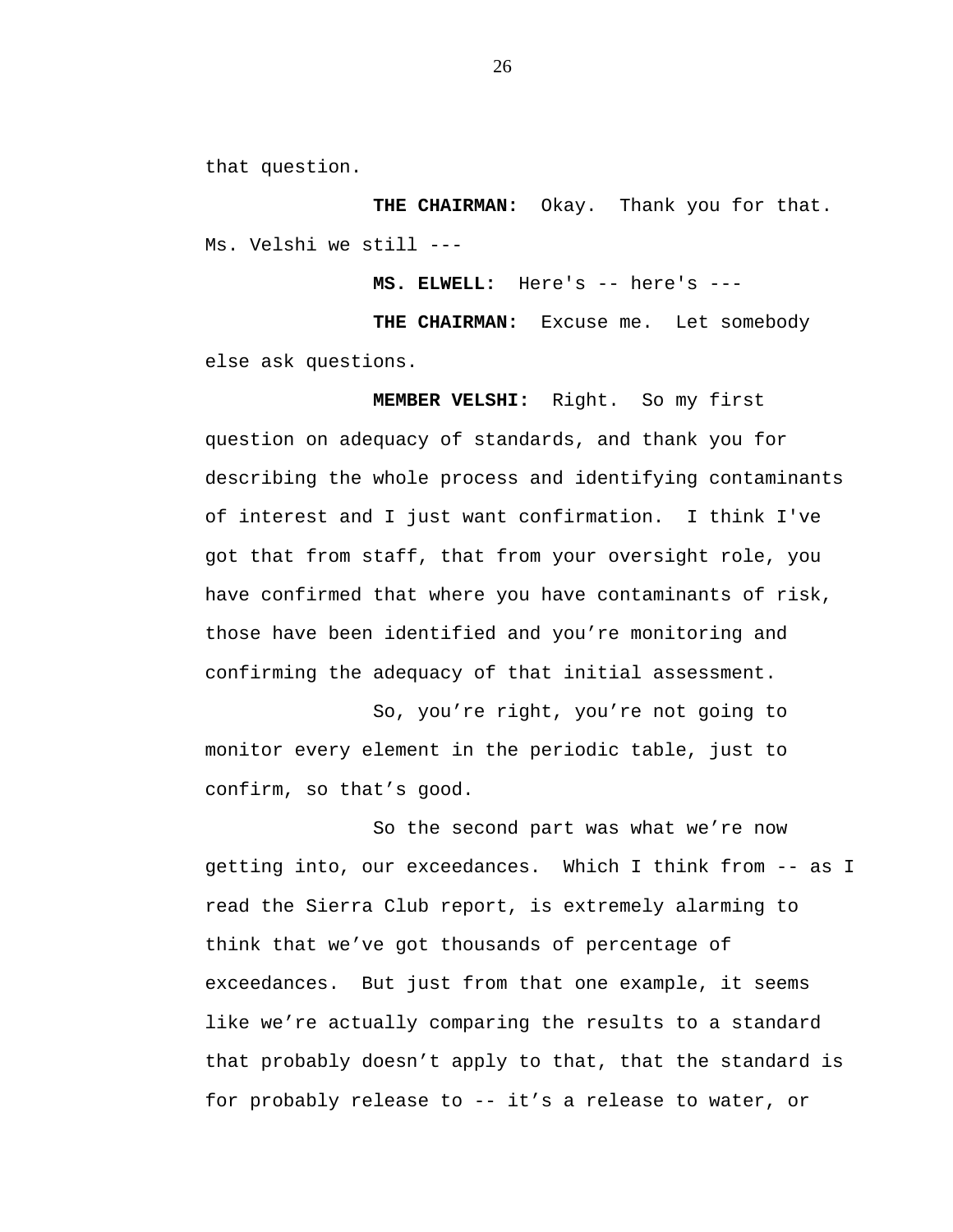whatever.

So maybe if you can explain, and we can take a couple of exceedances that Sierra Club has identified and say, "You make a statement, Cameco, that you are in compliance with all regulatory requirements. And there's a slightly -- not a slightly, a very different picture presented here, and how do we reconcile the two?"

**MR. MOONEY:** Liam Mooney, for the record.

I'll ask Kevin Himbeault to describe the performance of the RO plant, which is one of the questions that has been raised about its performance and it's been improperly characterized as a failure at the Key Lake operation, when we see it as being a very high-performing water treatment system that delivers quality treated water.

**MR. HIMBEAULT:** Thank you, Liam. For the record, my name is Kevin Himbeault.

I just want to, I guess, provide an overview of water treatment at the Key Lake facility.

So, as Liam mentioned earlier, there are two, I guess, treatment processes that we have. One is the reverse osmosis, the other one is the mill water treatment facility.

The reverse osmosis facility treats about two-thirds of the water that we manage at the Key Lake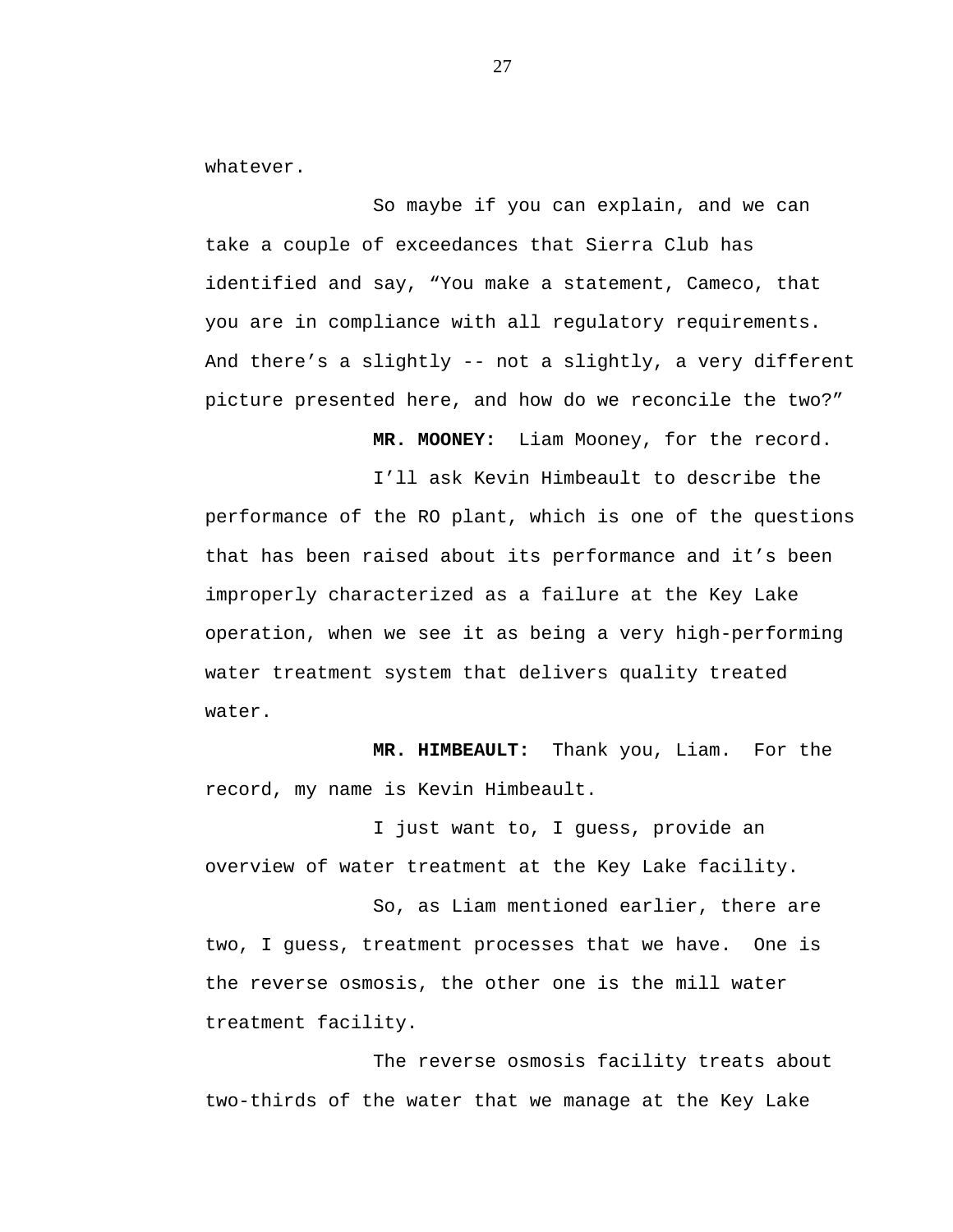operation. I found it interesting sitting here to notice that the water that we're drinking today is created from reverse osmosis technology. So very high-quality, highpurity water, produced from this technology.

The reverse osmosis, what -- or the water collection and the water management for that facility is associated with the Deilmann Tailings Management Facility in the Gaertner pit. So the water from those areas, we have numerous collection wells, dewatering wells, groundwater management wells, surrounding those facilities.

The water from those wells is collected. And we call it the "draw-down cone," or it's sometimes called "the cone of depression," but it's a draw-down cone generated around those facilities because of those dewatering wells basically pulling and preventing any water from getting -- going out to the environment. It all comes towards those wells.

We gather that water, collect that water, that water is transported to the reverse osmosis plant, treated and discharged. We discharge about 20 -- around 20,000 cubic metres a day of high-quality water out into the Horsefly drainage -- or the McDonald Creek drainage through Horsefly Lake.

The reject water, or the water that's not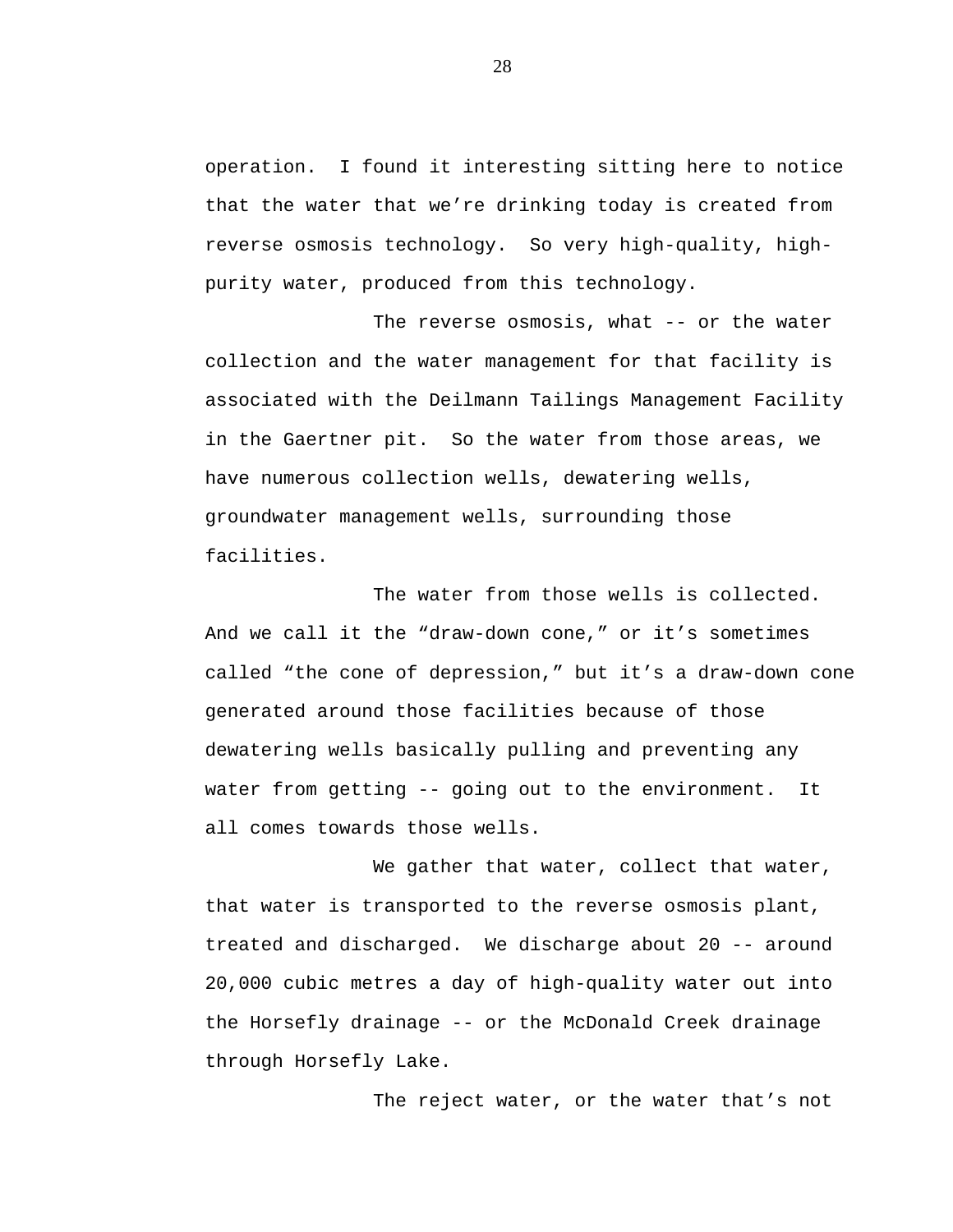released -- because when you treat water, there's impurities left over -- that water is sent over to the mill facility along with water that comes from the raised water. Which is the water that is pulled out of the bottom drain of the Deilmann Tailings Management Facility. That water is collected, pumped up to the mill for treatment up there. And I'll talk more about that treatment in a minute.

Other waters, such as the seepage or the run-off water that comes off our mineralized rock piles or storage pads, that water is collected and also taken to the mill facility for mill water treatment.

So getting up to the mill water, there's the process that takes place as well. We generate water at the end of the day there. We pull the uranium out, and there's waste materials associated with that, that needs to be treated and removed for the formation of the tailings that we send back to the tailings facility.

So we remove the solids through a sort of solid-liquid separation, using pH adjustment and pH control within the mill water treatment facility. Basically, what that does is we're adjusting the pH to drive certain metals to precipitate out, come out of solution, and go into solids. We collect those solids, we thicken those solids, and that's what becomes the tailings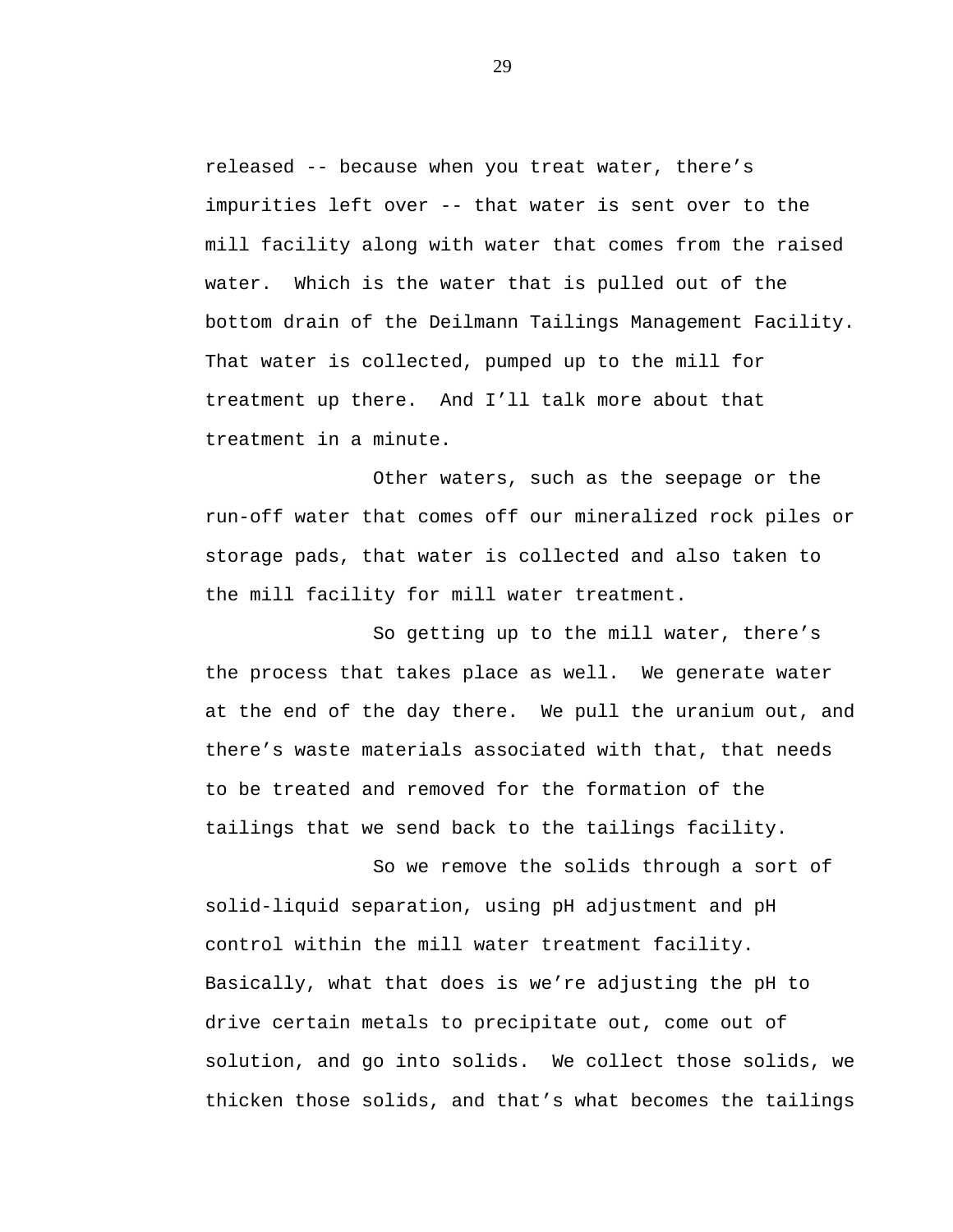that gets pumped back as a solid form back to the Deilmann Tailings Facility.

The water remaining from that has levels of -- is monitored. We send that to our monitoring ponds. We evaluate that. As we're filling our monitoring ponds, we take measurements of the quality of that water from the mill water treatment facility.

We compare that quality of that water to our effluent discharge criteria, our discharge limits, our administrative and action level limits with the CNSC and our licence. And if they meet the requirements, we will release that water to the environment; again monitoring that as we're releasing that water to ensure that it maintains the high quality that we want to have.

If it doesn't meet the requirements for release, we recycle that water back through the mill water treatment plant, and retreat that water until such time as it meets the requirements for discharge.

So the examples given, and I'm left, when I see comparisons to raise water to surface -- Saskatchewan surface water quality objectives, I'm left looking at that going, "Well, why would we ever make that comparison?" That water is not being released to the environment. It is part of the water management that we do at site, it is controlled, it is managed, and it is treated prior to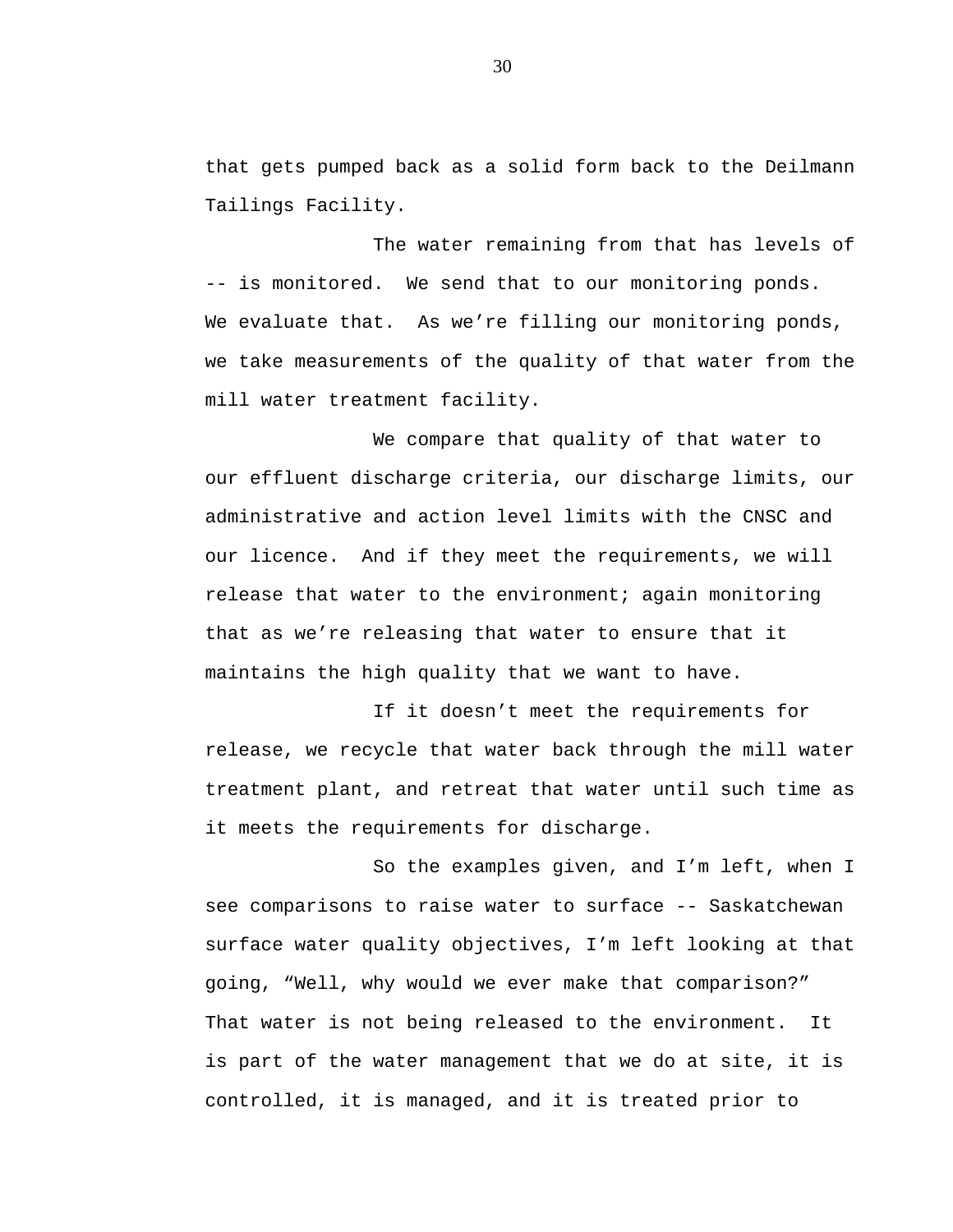release.

**THE CHAIRMAN:** So I just want to understand. So let me simplify in my language what you just said.

The two types of waters that you are measuring, there is before treatment and after treatment. Did I get this right? Where you expect that the effluent is before treatment, and that would be a high concentration of contamination. And then you clean it up and you release it, that's the after-treatment.

**MR. HIMBEAULT:** Yes, Kevin Himbeault, for the record.

Yes, it's -- I wouldn't say before treatment is effluent, because that term is used for after-treatment water, is effluent. What we measure before treatment, that's our feed water, that's our inputs to our treatment facilities. Our processed water, our collected, basic, it's contaminated water, and we admit that.

**THE CHAIRMAN:** Okay, so could there be a confusion in -- I've just used the wrong terminology, to use "effluent" rather than "release". So I can see how there can be confusions if you have two sets of data. One is for the feeding, and the other one is for the release. Is that what we're facing here?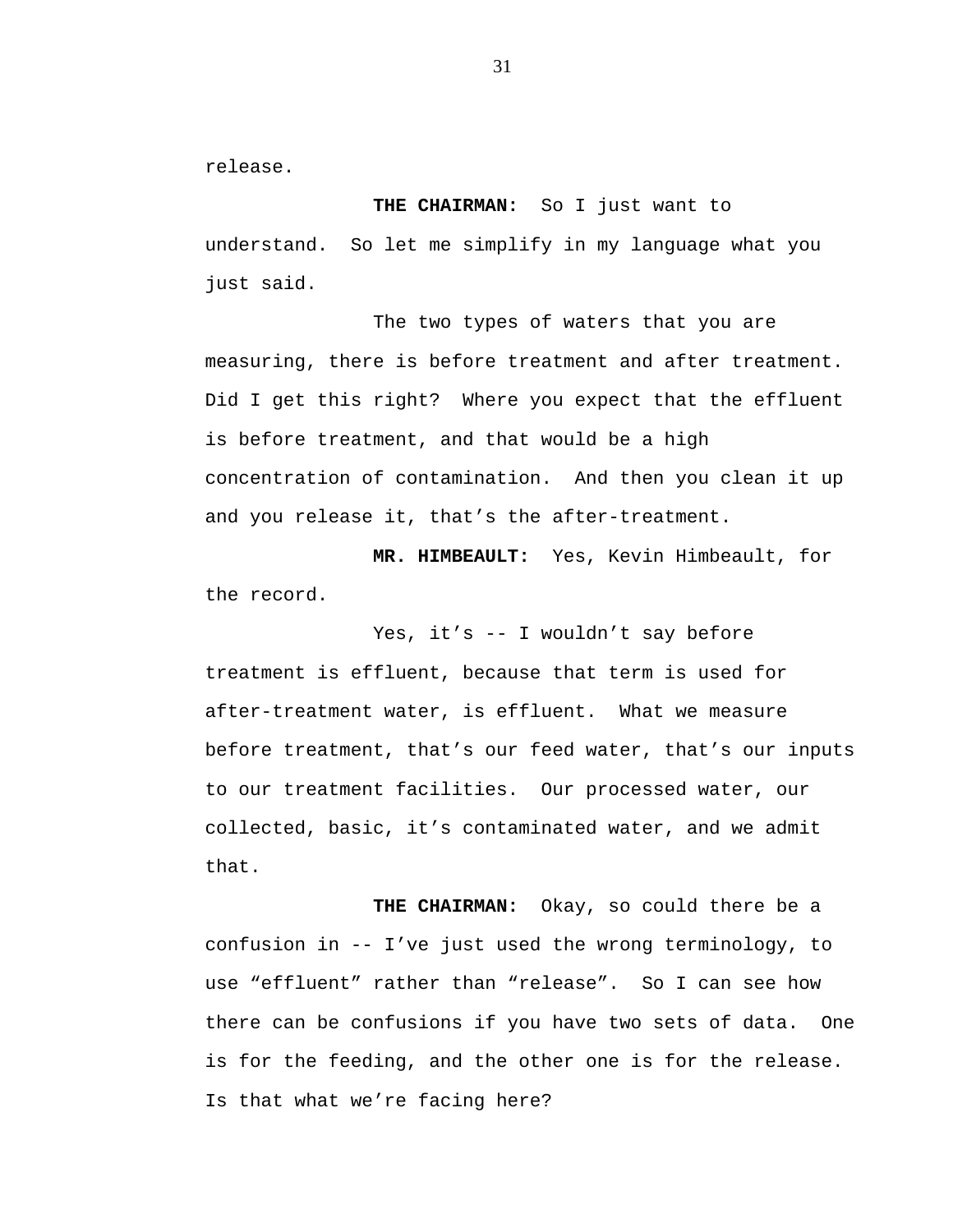**MR. MOONEY:** Liam Mooney, for the record.

And I think you're -- you've identified is potentially the issue, but we -- and we come back to in that regard, as staff said at the outset, we do comply with all of our regulatory limits.

So when the question was asked by Commissioner Velshi about exceedances, our response in that regard is, our treated water that we discharge to the environment had not had any exceedances.

**MS. ELWELL:** Mr. President, may I respond? We're not confused about which water to report to you.

Let's go back to our specific example, Rabbit Lake, Link Lake. We say there's up 700 percent exceedances in uranium in the surface water at Pow Bay Link Lake. I'm quoting from Cameco's own document, June 2011 project description, page 3-8, Link Lakes, Pow Bay Watershed Surface Water, so that's after treatment:

> "...the mean concentrations of many constituents, including arsenic, copper, lead and uranium were above applicable water quality (standards)."

I then go to SENES, who did the 2005-2009 annual reports to that lake, and what do they say? They say in particular -- at their tables -- there is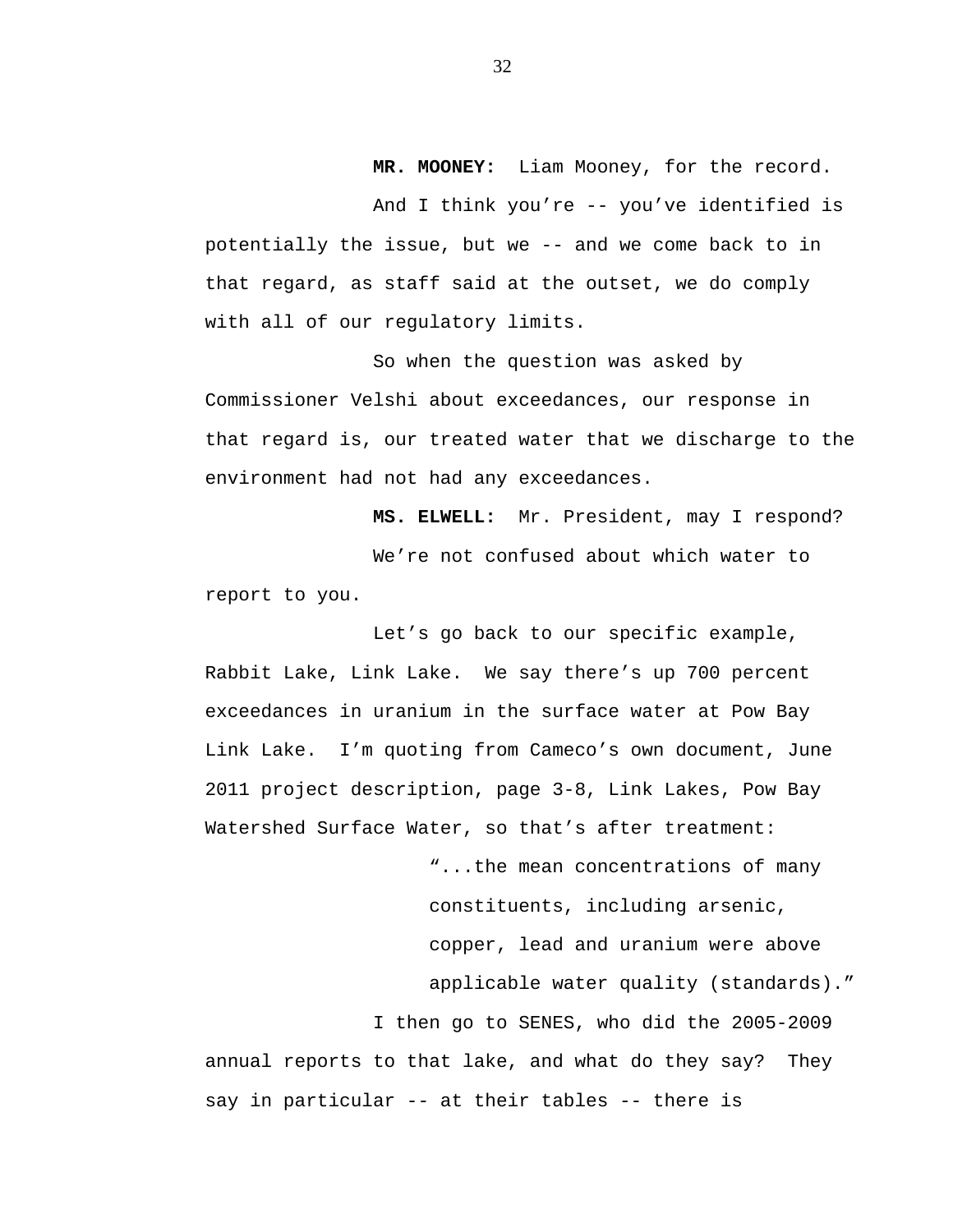exceedances of water quality for several metals, and radionuclides in particular, concentrations of arsenic, copper, uranium, lead were measured over the stated environment period and exceedances respecting water quality and radiation 226 and thorium were exceeded as well.

So that's quoting both their own document, their consultant on water after treatment that's surface water. That's --

**THE CHAIRMAN:** Okay, can you stop here? And I'd like to hear an answer from Cameco on that particular observation.

**MR. MOONEY:** It's Liam Mooney, for the record. And I'll ask the manager of safety health environment quality for the Rabbit Lake operation to give you that context around Link Lakes.

**MR. LAMONT:** Kirk Lamont, for the record. Just to clarify and to reiterate what Mr. England said earlier. The Link Lake system is not an active drainage system. Our effluent is not discharged to the Link Lake system.

The effluent -- the treated water from Rabbit Lake is discharged at the Horseshoe Creek drainage system. And as we've heard earlier in these proceedings, the Link Lake system is currently a specific area of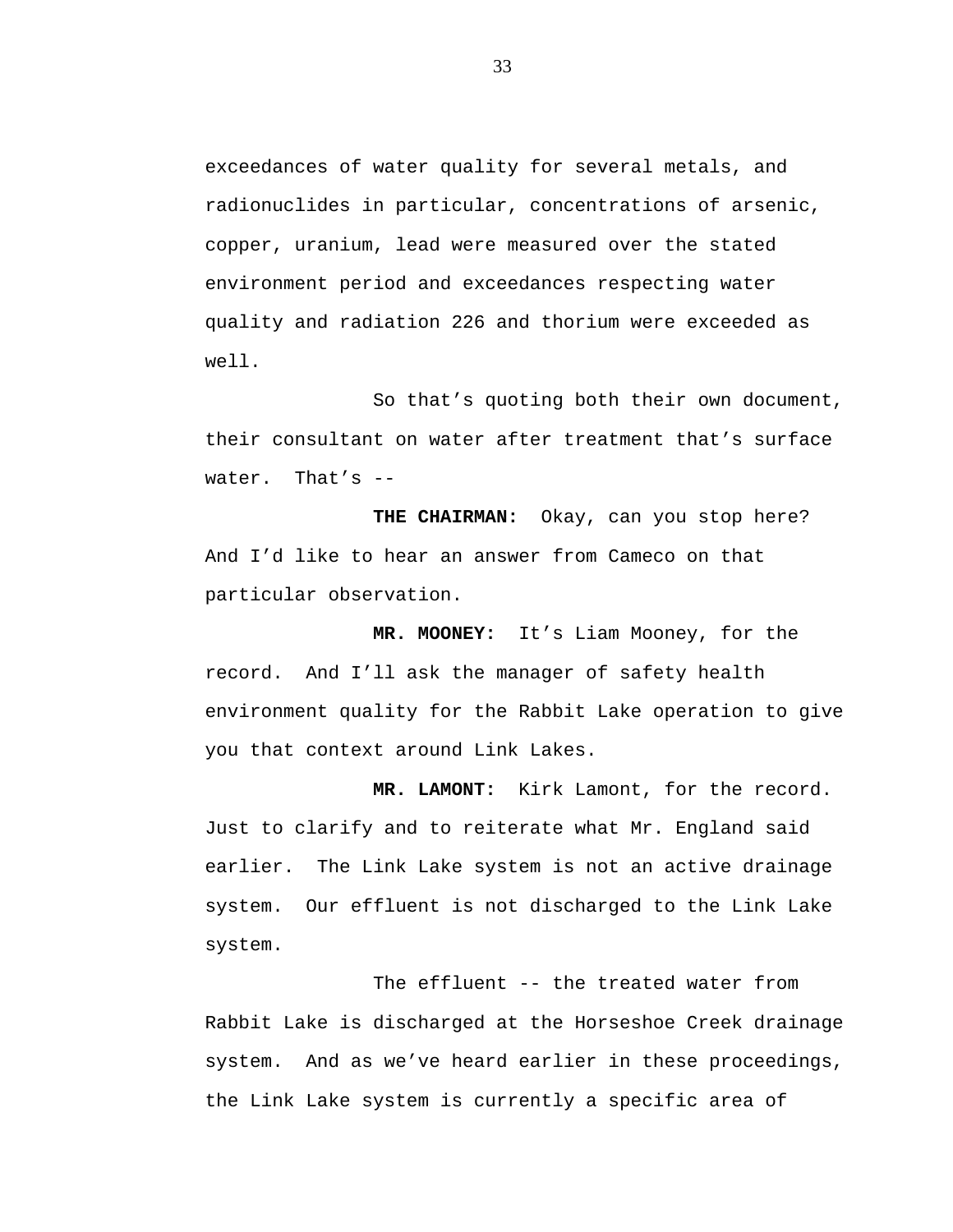active reclamation and study for the Rabbit Lake operation to ensure that the work and reclamation that we do going forward with Link Lakes is protective of the environment.

Also, studies have shown that Pow Bay is protected -- excuse me and therefore the Wollaston Lake system is still protected from -- in that area.

**THE CHAIRMAN:** Staff? Are you in agreement with what we just heard? What ---

**MR. McKEE:** Malcolm McKee, for the record. The Link Lakes system was contaminated back in the first operating years of the Rabbit Lake facility open-pit. At that time back in the eighties there was -- contaminated mine water was pumped directly through to that system and there was some other source terms.

At present -- that is now part of the reclamation activities at the site. Presently there are no releases to the Link Lakes system. There are including any possible waste rock pile, drainages or anything, the system has been isolated. The Link Lakes system is now part of a reclamation plan.

The system has been studied extensively. We've done -- sampling throughout the system for benthic invertebrates, fish and so on, as part of the reclamation activities.

And presently the water quality in Lower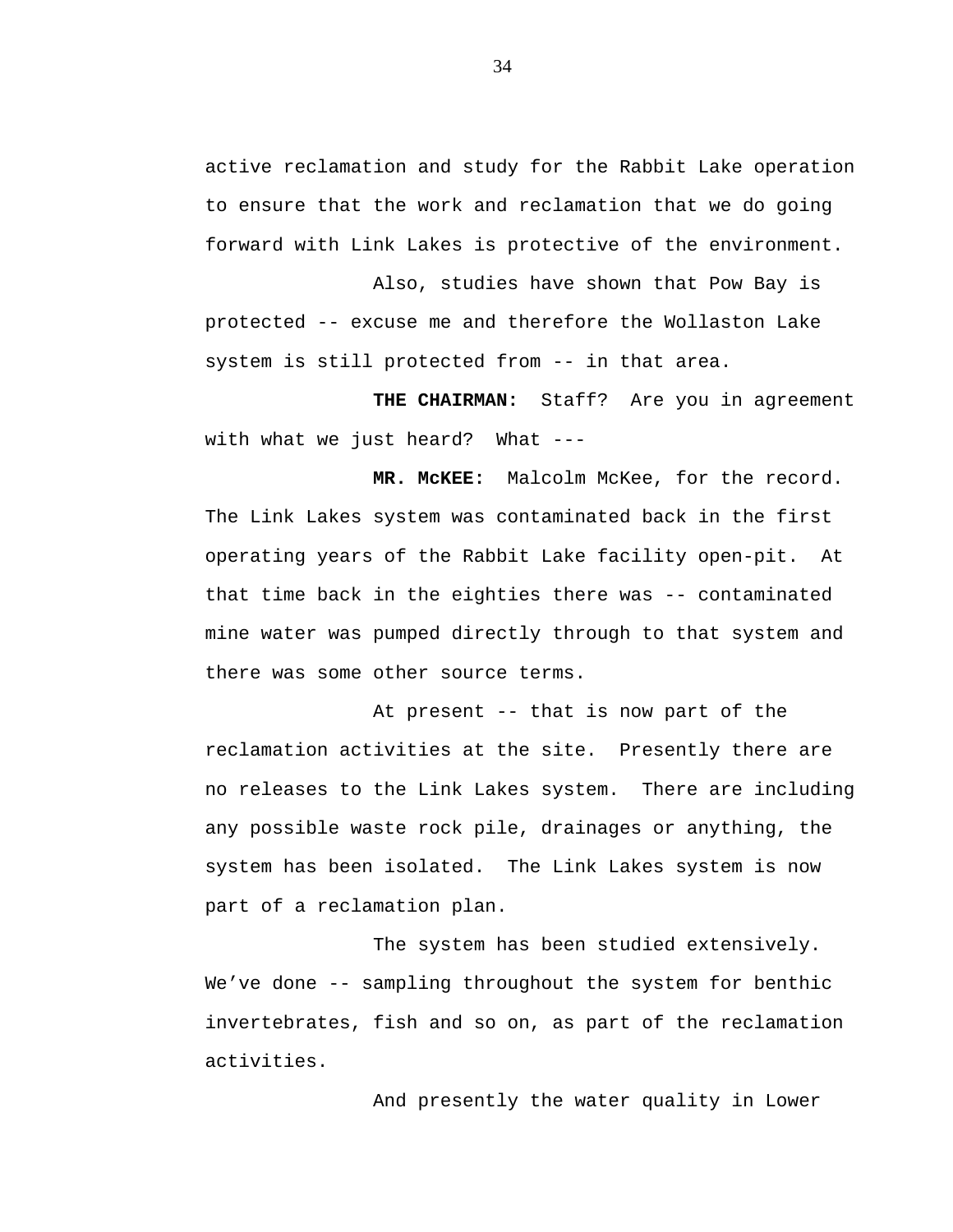Link -- in Pow Bay meets surface water quality objectives -- Lower Link Lake meets the surface water quality objectives with the exception of total uranium. And then Upper Link Lake is the one that requires the more extensive remediation and that will be addressed through the remediation plans.

**THE CHAIRMAN:** Ms. Velshi? Anybody else?

**MS. ELWELL:** Madam Commissioner, I've given you one concrete example of many. We could take the time and go through it but, you know, these bald generalizations and denials on the company's side are just unacceptable and if we took the time I could walk you through that pile of paper to prove it to you.

**THE CHAIRMAN:** Dr. Barriault?

**MEMBER BARRIAULT:** Just briefly, what I'm hearing really is that indeed Link Lake is contaminated and yes it will be reclaimed. But in the meantime what is the drainage of Link Lake going to and what's happening downstream from there?

**MR. McKEE:** Malcolm McKee, for the record. Link Lake is two shallow lake systems linked together that then feed out into Pow Bay of Wollaston Lake. As I said, surface water -- there's sampling throughout the drainage and out into Pow Bay itself.

And I said the surface water quality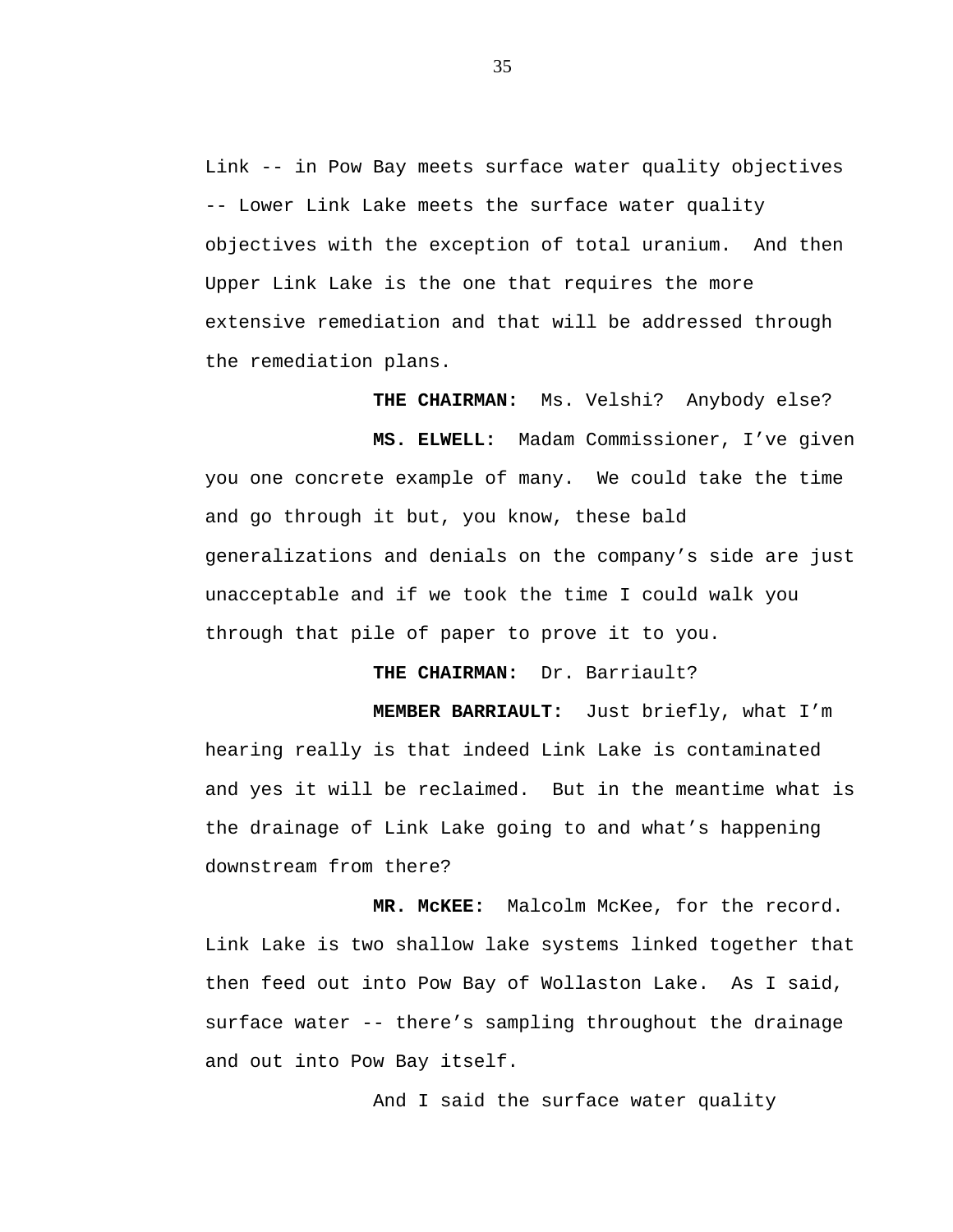objectives are met for all analytes in Pow Bay. And in the Lower Lake system for the latest dataset Surface Water Quality Objectives are met for everything with the one exception of total uranium which we expect.

And as the other thing to remember is that Surface Water Quality Objectives are not standard, legal standards or limits. They are means of assessing whether a substance is something that needs to -- merits further monitoring and attention and assessment as to the risk they pose to the environment.

**MEMBER BARRIAULT:** So could you conceivably drink the water from Pow Lake?

**MR. McKEE:** Pow Bay?

**MEMBER BARRIAULT:** Uh Pow Bay, I should say.

**MR. McKEE:** Well you shouldn't be drinking water that's not been chlorinated and so on, but does it meet Canadian drinking water standards? I would say yes.

**MEMBER BARRIAULT:** No, well leave the chlorine out.

## **MR. McKEE:** Pardon?

**MEMBER BARRIAULT:** What I'm hearing really is that there is problems really with lead, radium, arsenic in that area?

**MR. McKEE:** Within the Link Lake system?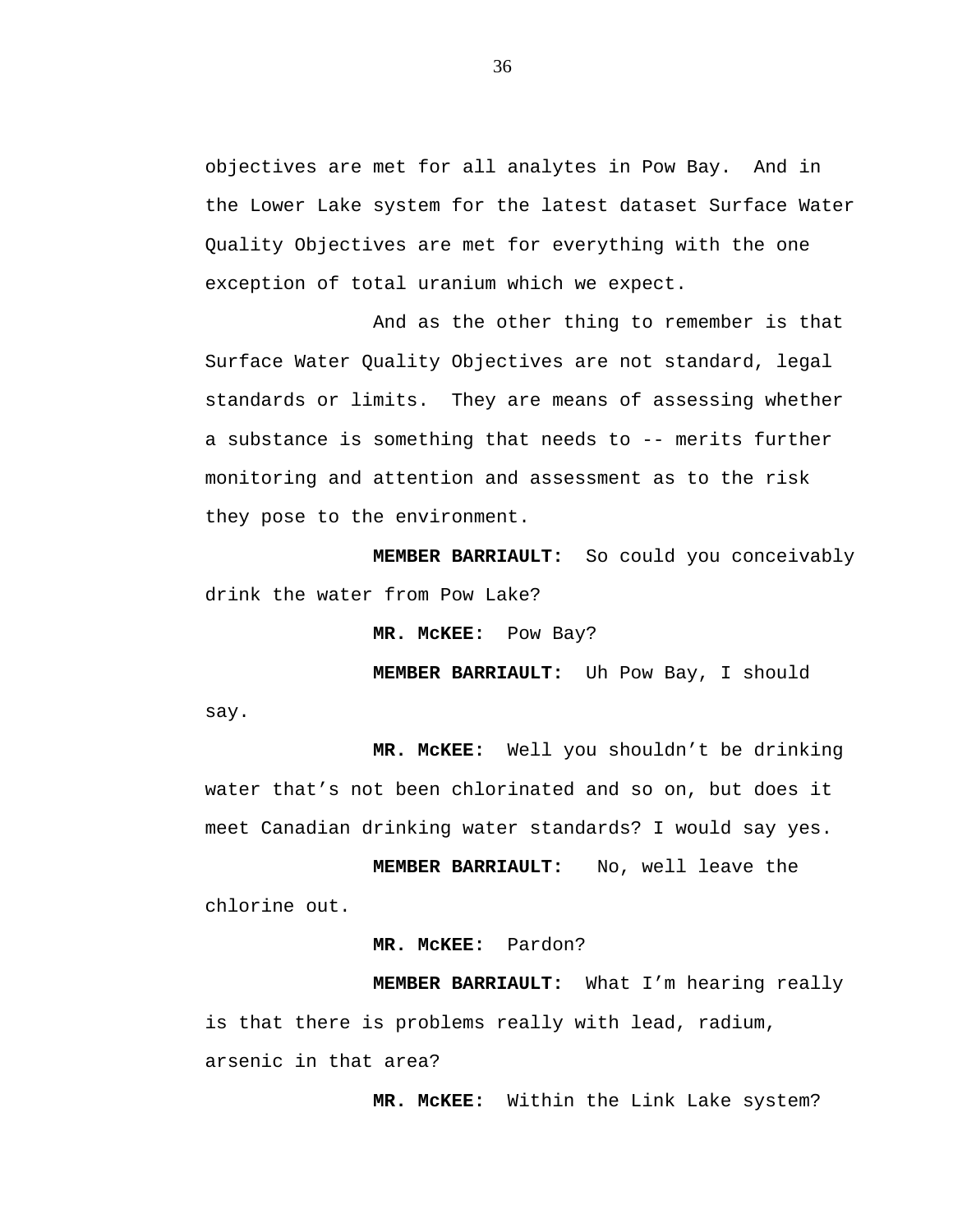That's why there's reclamation plans for the Link Lake system. With most of the focus being restricted on Upper Link Lake.

**MEMBER BARRIAULT:** Thank you. Thank you Mr. Chairman.

**MS. ELWELL:** Mr. Commissioner, the Link Lake system drains into Wollaston Lake, Wheeler River and these lakes -- the drainage goes both north and south. It's a huge problem and that's just one example.

**THE CHAIRMAN:** Dr. McDill?

**MEMBER McDILL:** Thank you.

**MR. MOONEY:** Sorry it's Liam Mooney, for the record. And I wanted to be a little more clear in the response in relation to the Upper Link Lake system and Pow Bay and Wollaston Lake, and confirm that Wollaston Lake, Pow Bay are protected. And there is an effort underway to look at reclamation activities in the Upper Link Lake.

**THE CHAIRMAN:** Dr. McDill?

**MEMBER McDILL:** Thank you. I think examples are good in some respect because it's something the community can understand.

I'm going to pick one sentence on page 33 of 65. Sorry, can you hear me at the back? Is it okay? Thank you.

This is about tailings and you say, and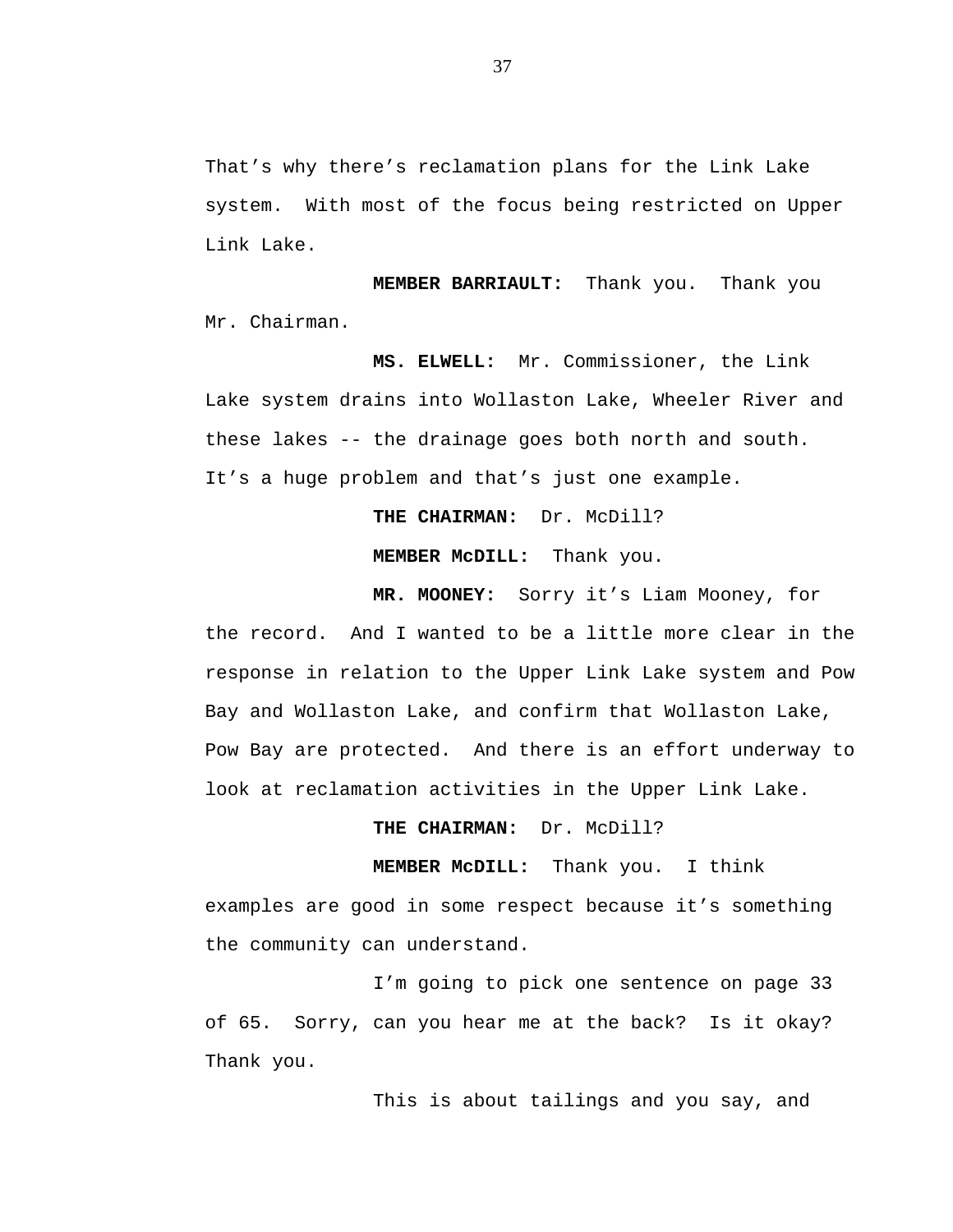this is Sierra:

"A mean annual radium 226 concentration of 148 becquerels per litre…"

And then it goes on and says:

"…shockingly above the Saskatchewan surface water standard."

So my question to staff is, is it

reasonable to compare tailings to surface water standards?

**MR. LeCLAIR:** Jean LeClair, for the record. No, that would not be reasonable because this is water prior to treatment. It is a waste facility. It's expected that the water quality. That's why it's contained. That's why it needs to be managed. That's why it needs to be treated. And it is treated prior to release. So in this case this is an example actually where we're talking about the water prior to treatment.

**MEMBER McDILL:** Could I ask Sierra, why did you use the word "shockingly above" for that? I agree it's above. I'm trying to understand why you would say "shockingly above" when it's not water that has been treated.

**MS. ELWELL:** It's the concept of 'what you put into something helps determine what comes out of something'. So if you have a situation where you are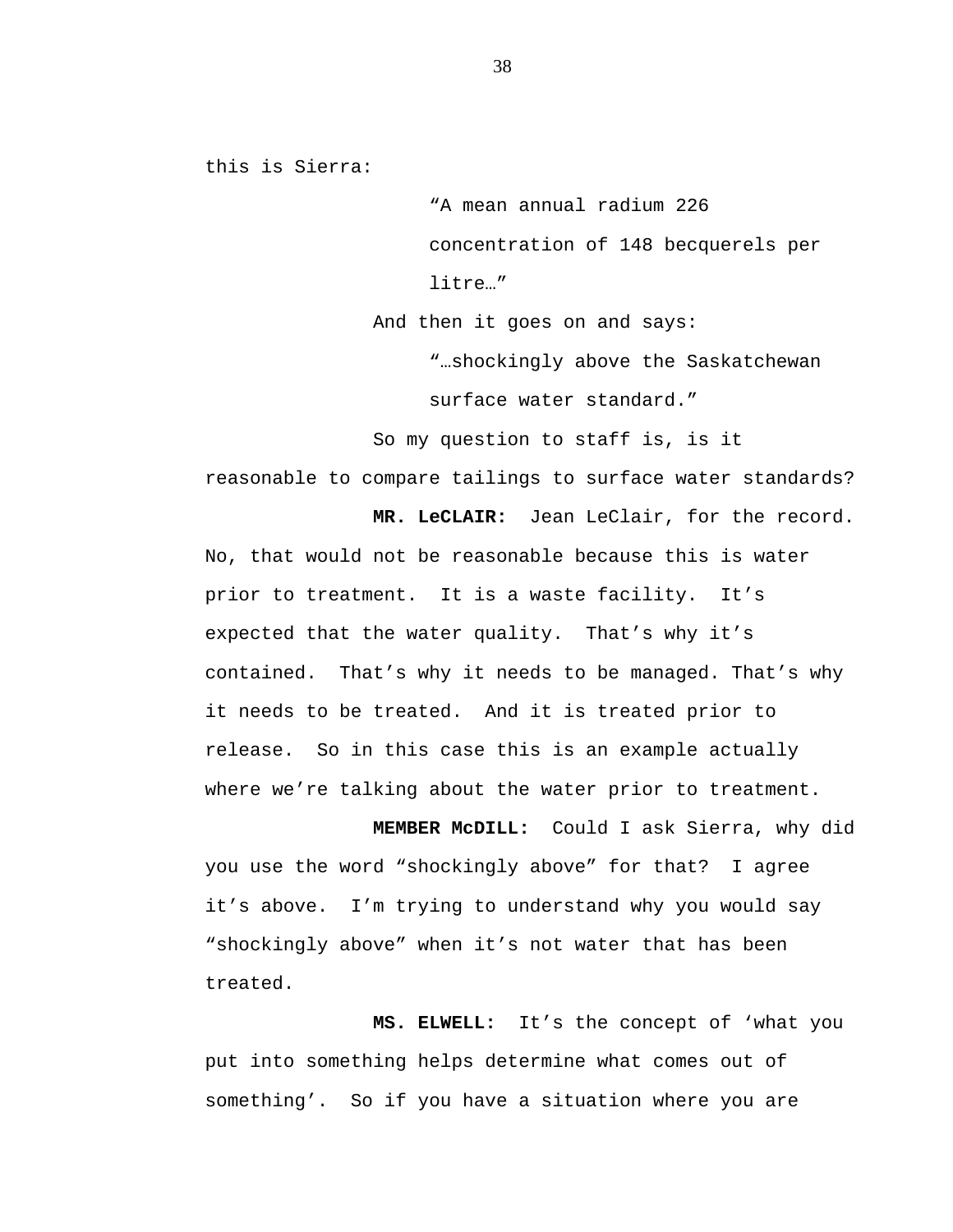dealing, at the front end, with a situation that is extraordinarily contaminated, it goes without saying that no matter what type of treatment that body of water will be faced with, it's likely not going to make it drinkable at the end.

So like what you put in you get out. So the only standards available to compare it to were surface water quality standards. And I think it's also important to note that the numbers are just so high.

It's inconceivable that you could have something that's 10,000 percent above a standard and in the end it's going to meet the standard. Especially when your own staff has identified that reverse osmosis has been a failure, at least in one or two circumstances.

So the treatment that's being used to reduce these contaminants is not always effective. And the surface water result at the end proves it.

**THE CHAIRMAN:** But you just told us that you know the difference between pre-treated water and after? This statement does not indicate that you understand the difference.

You are measuring -- you are comparing drinking water standard with tailing, which by definition, are not drinking water standard.

**MS. ELWELL:** I'm saying what you put into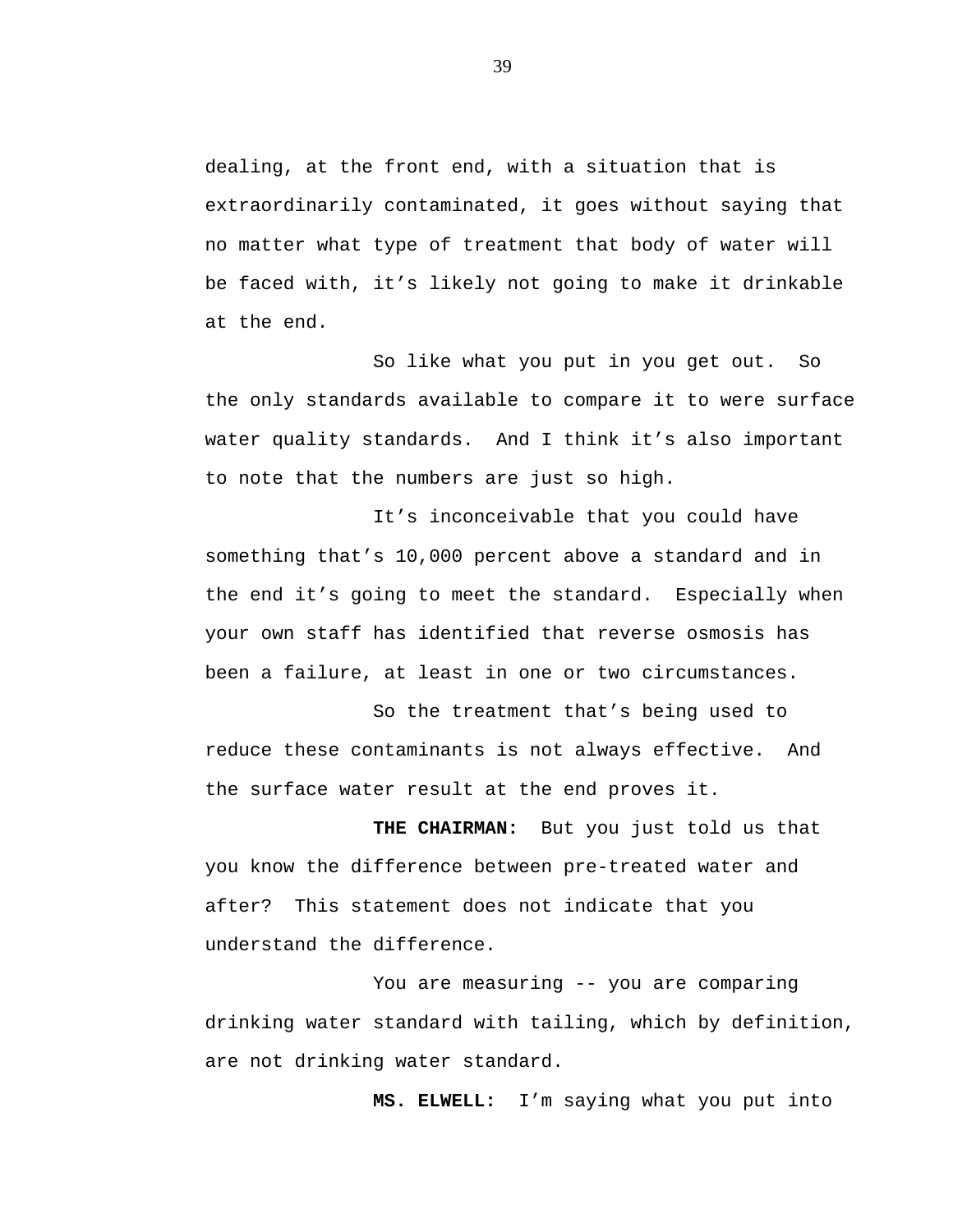something has impact on what comes out.

**THE CHAIRMAN:** I heard what you said. That's not correct.

**MS. ELWELL:** Right. So I don't think it's inappropriate.

**THE CHAIRMAN:** To compare the two completely different -- you don't compare sewage water to drinking water. Dr. McDill?

**MEMBER McDILL:** Thank you. My concern is for the community which reads this and will be frightened by it. I would be. But if this is then treated and released clean then that is something the community can rely on. And I would like to know -- this is radium 226. So let's continue, when this is treated, what are the numbers for radium 226 at the end for the community?

**MR. MOONEY:** Liam Mooney, for the record.

I will perhaps ask Kevin Himbeault to give you some further details, specifically in relation to that contaminant.

**MEMBER McDILL:** This is just one example. So I think it's worth carrying it through to the end.

**MR. HIMBEAULT:** Kevin Himbeault, for the record.

I don't have those numbers right at my hands here, but certainly ---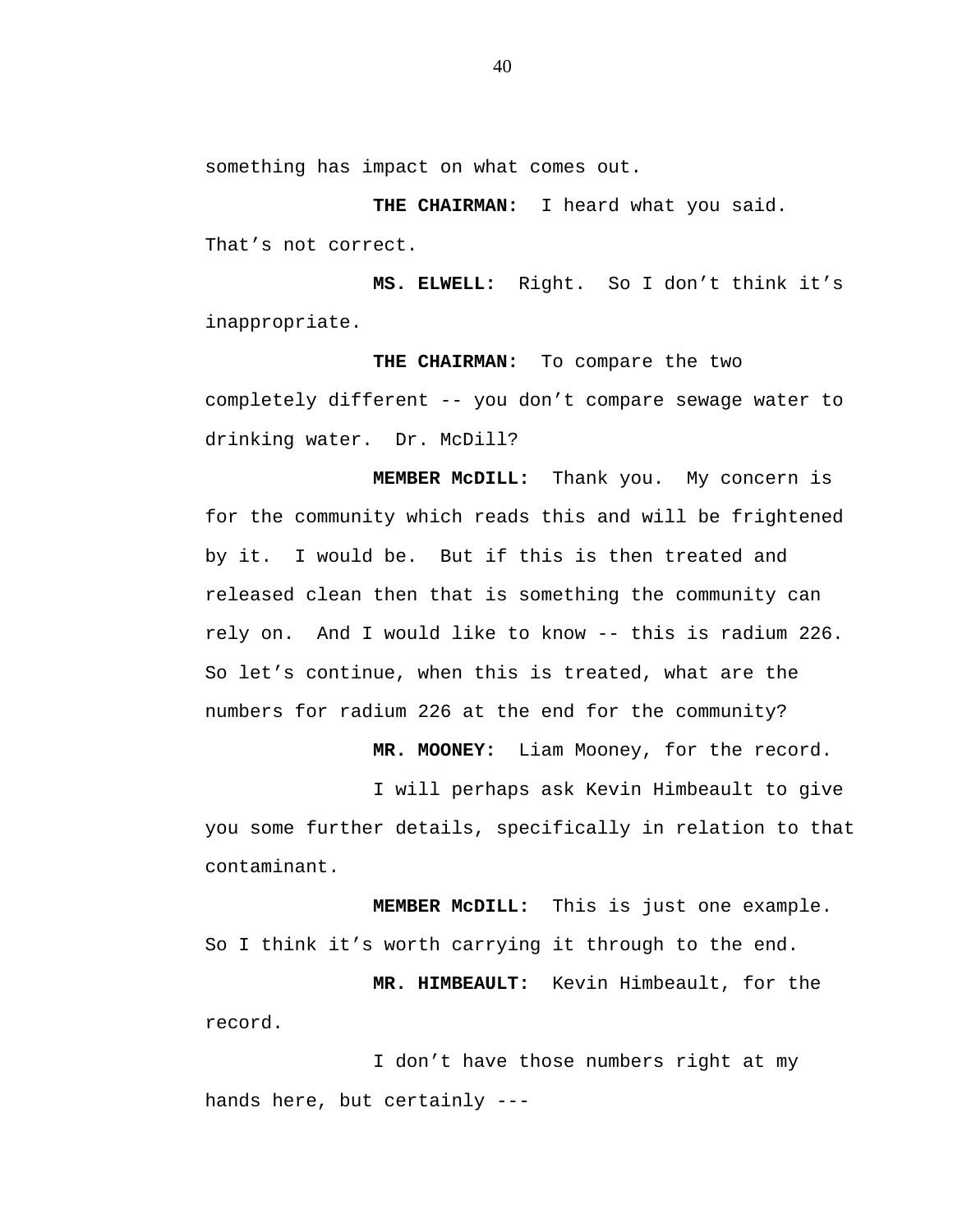**MEMBER McDILL:** Staff says they have them, so let's flip over here.

**MR. HIMBEAULT:** Okay ---

**MEMBER McDILL:** Let's get the number for the people who are sitting in the back of the room.

**MR. HIMBEAULT:** Oh, sorry.

**MR. McKEE:** Malcolm McKee, for the record.

**MR. GATES:** Okay, I'd like to draw the

attention to staff CMD 13-H13 on page 27, the annual means table for treated effluent released to the David Creek system and this is a good example of ---

**MEMBER McDILL:** It's very hard to hear you up here. I'm not sure about the people at the back.

**MR. GATES:** Sorry, I'll just move this forward.

I'd like to draw attention to -- my name is Tom Gates, for the record.

CMD 13-H13, page 27. This is staff CMD on the Key Lake project. And in that table under radium in Becquerels per litre, you can see that the limits for radium for treated effluent is .37 and from 2008 we see a decrease from .06 down to .04 and I'll repeat the limit is .37 for protection of the environment downstream.

> So those are the numbers, very, very low. **MS. ELWELL:** Madam Commissioner, I don't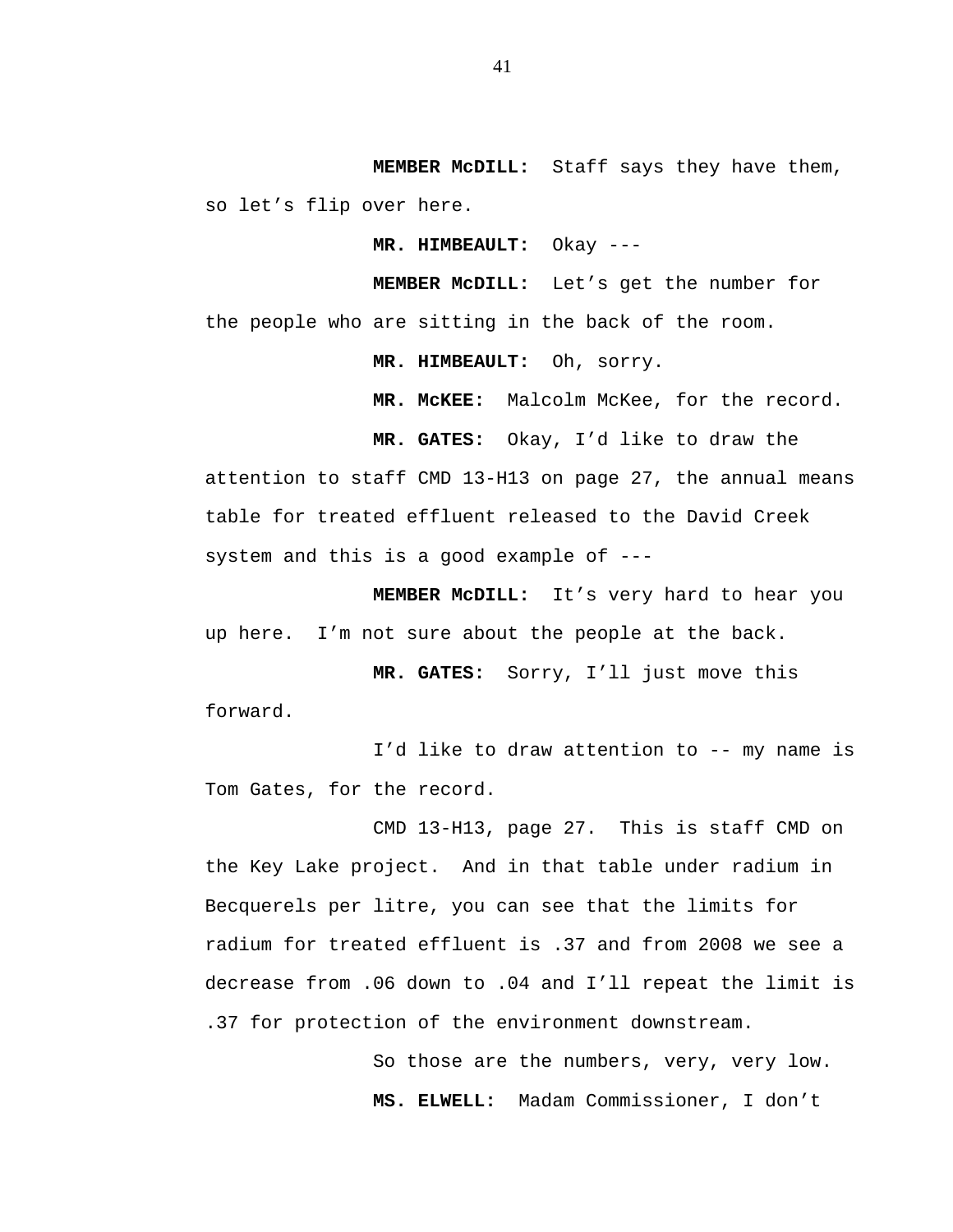have access to that document. I can't comment on that. **MEMBER McDILL:** It's a CMD. It's over

there. Maybe we could get that document for the intervenor because I think it's important.

**THE CHAIRMAN:** And it's available to anybody who wants it, I understand.

**MR. HIMBEAULT:** Kevin Himbeault, for the record.

That information is also provided in our annual reports. So that's our water-treated discharge values from our effluent discharge release stations. It's documented in all our reports.

**MEMBER McDILL:** And next page, there are examples like this throughout the document and I think I would have been very grateful is Cameco or staff had -- if we had had the time to look at some of these things before and after because it's for the community that we want the numbers before and after.

**MR. BENNETT:** With respect, that's why we're asking for an environmental assessment.

**MEMBER McDILL:** But I think the numbers already exist for all of these things.

**MS. ELWELL:** We have quoted them. We quoted the annual report 2011. That's where we got our numbers from.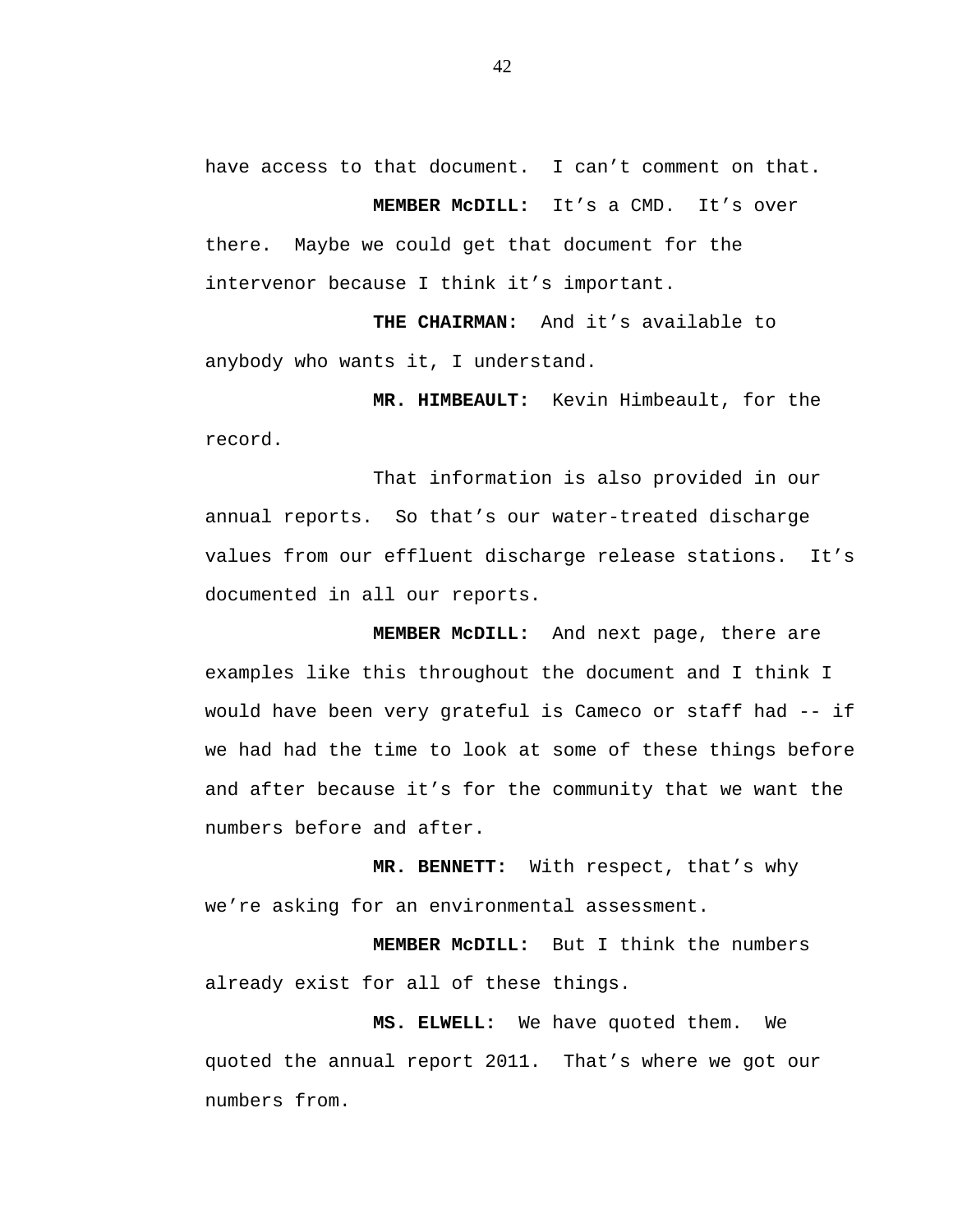**MEMBER McDILL:** The CMD that came out that's in front of us has the -- just as the table was just given, and these are the numbers that the community needs to have.

**MS. ELWELL:** But the numbers we're quoting are from Cameco themselves, their project description and their 2011 annual report. So our numbers on 226 should be the same as what you have in yours, but I'm not sure of that.

**MEMBER McDILL:** But the numbers that you have given on page 33, I think it was.

**MS. ELWELL:** Yes, 33.

**MEMBER McDILL:** Those are tailing values before treatment. Are they not in a contained basin, if you like?

**MS. ELWELL:** Well, I could give you many examples where there's leakages from that pit. It's not just the water that's treated at the end. It's the slouching. It's the groundwater releases.

These pits are not self-contained forever. There's leakage many, many times.

**MR. MOONEY:** Liam Mooney, for the record.

And in this conversation there's been some very opportunistic quotes on where water samples are being compared. And again, the Key Lake example that we walked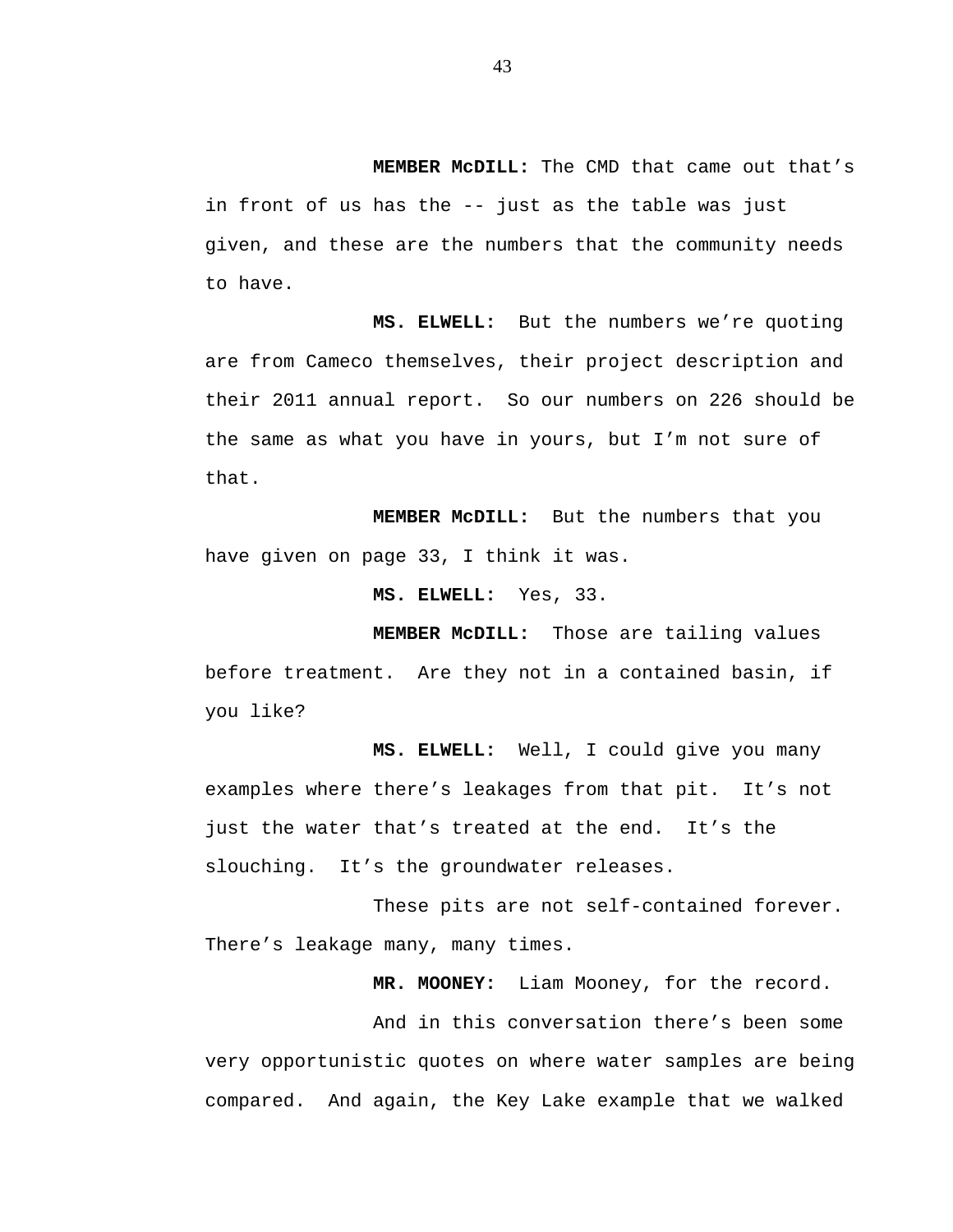through with the Commission earlier speaks to the points of discharge from those facilities.

We take some umbrage of their characterization in relation to those tailings management facilities. Those are state of the art engineered tailings management facilities that are closely monitored and carefully managed. And we do meet the release requirements for our treated water at all of our facilities.

**MEMBER McDILL:** I would like to ask one more if I can.

This is another question that the community raised yesterday. It's on page 31 of 65 of Sierra's document. The date's a little old. It's 2005, with respect to bog cranberry, and a number is given for micrograms per gram of uranium.

I was going to ask staff to comment on that number and whether there's more recent sampling and the health relevance of that number or the two numbers - there are two numbers we have. What does ---

**THE CHAIRMAN:** Sorry, could you repeat it again? What number is it?

**MEMBER McDILL:** It's page 31 of 65.

**THE CHAIRMAN:** Right.

**MEMBER McDILL:** Fifth paragraph, it's under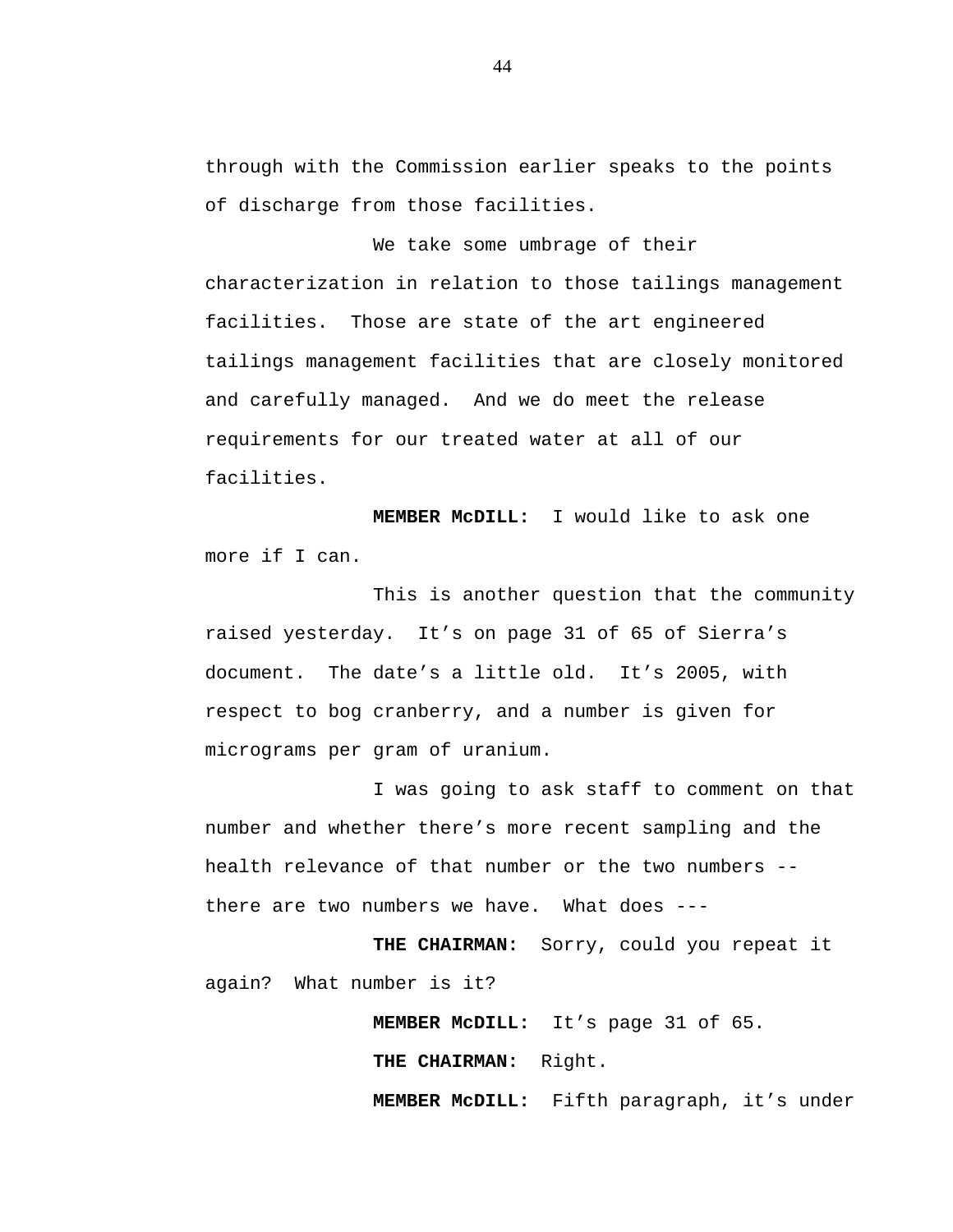A. Radiation Deposition to Plants.

## **THE CHAIRMAN:** M'hm.

**MEMBER McDILL:** And it's the first sampling from Wollaston Lake. Has staff found it?

**THE CHAIRMAN:** M'hm.

**MEMBER McDILL:** What are the health

implications of that number and any new sampling number that we might have, because yesterday we were told there was sampling of country foods. Thank you.

**MR. McKEE:** Malcolm McKee, for the record.

I can't confirm exactly where that

specified number is from. As we discussed yesterday, the Human Health Risk Assessment is done site specifically for the facilities to indicate that country foods are safe to eat.

The Eastern Athabasca Regional Monitoring Program that we'll hear about later today has monitoring, modelling of country foods that the communities themselves are participating, which indicates that the country foods are safe to eat.

**THE CHAIRMAN:** I understand maybe this is a good time -- I understand that we have a representative from the Saskatchewan Environment Department here with us, no? Dr. McCullum?

**THE CHAIRMAN:** And we have also Tim Molding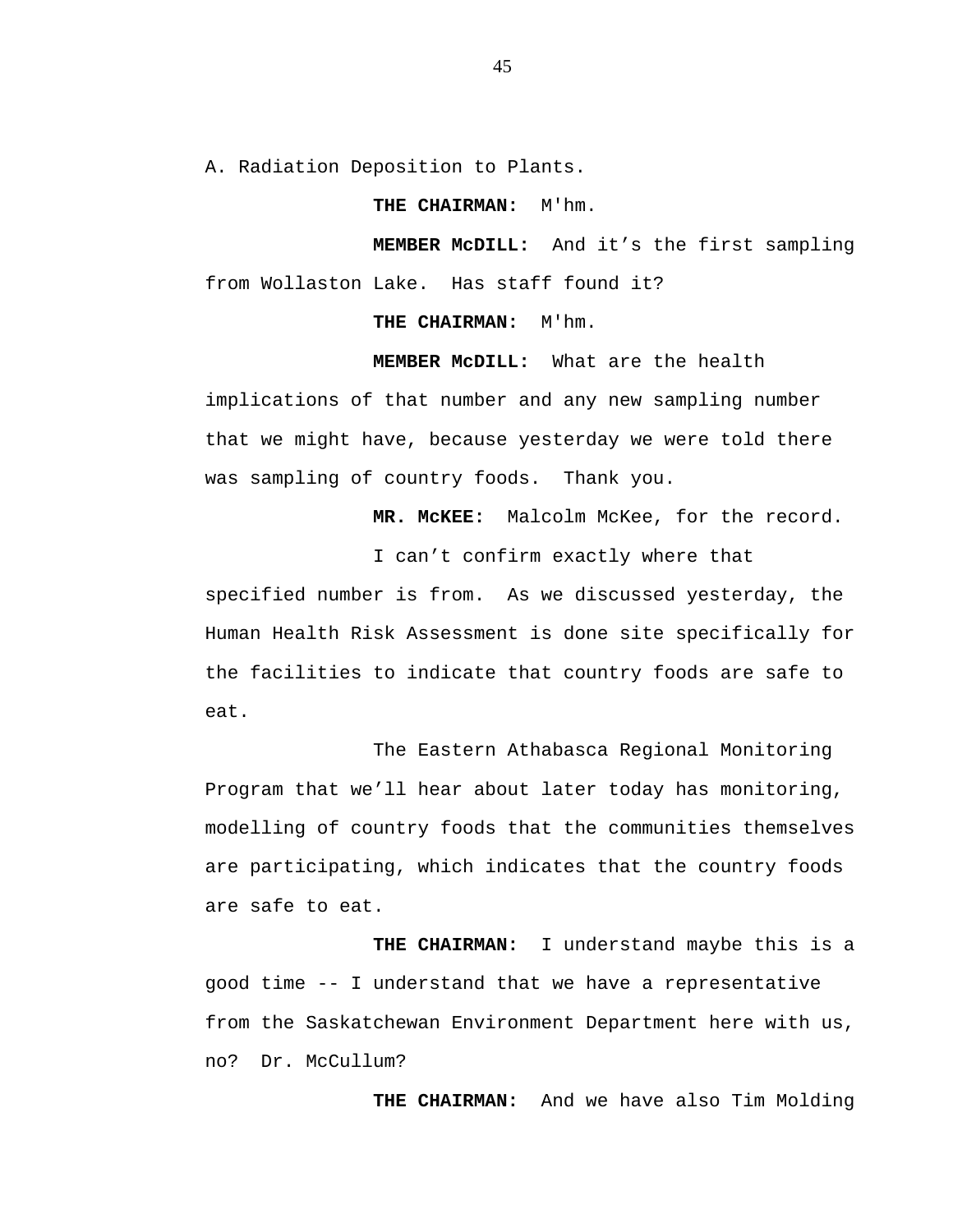on the phone. So maybe, I don't know if you can add some facts and data about some of the vegetation and recent assessment.

> **MS. ELWELL:** Thank you. We're quoting from Key Lake ---**THE CHAIRMAN:** I'm sorry --- **MS. ELWELL:** Project description, page 318

---

**THE CHAIRMAN:** I heard you. There's a question. I'd like an answer to.

**MS. ELWELL:** Oh.

**MR. McCULLUM:** Merci. For the record, Kevin McCullum with the Ministry of Environment.

**MEMBER McDILL:** Can the people at the back hear the -- no? So, thank you. If you can't hear, wave your hands or something so we have a better idea. Thanks.

**MR. McCULLUM:** It's for the record, Kevin McCullum from the Ministry of Environment.

Our Department is tasked with the Boreal Watershed Management Program. And one of the pieces of that program is Eastern Athabasca Regional Monitoring Program.

That data is all accessible online in the CMD that was presented and will be presented later today. That information is publicly available, open and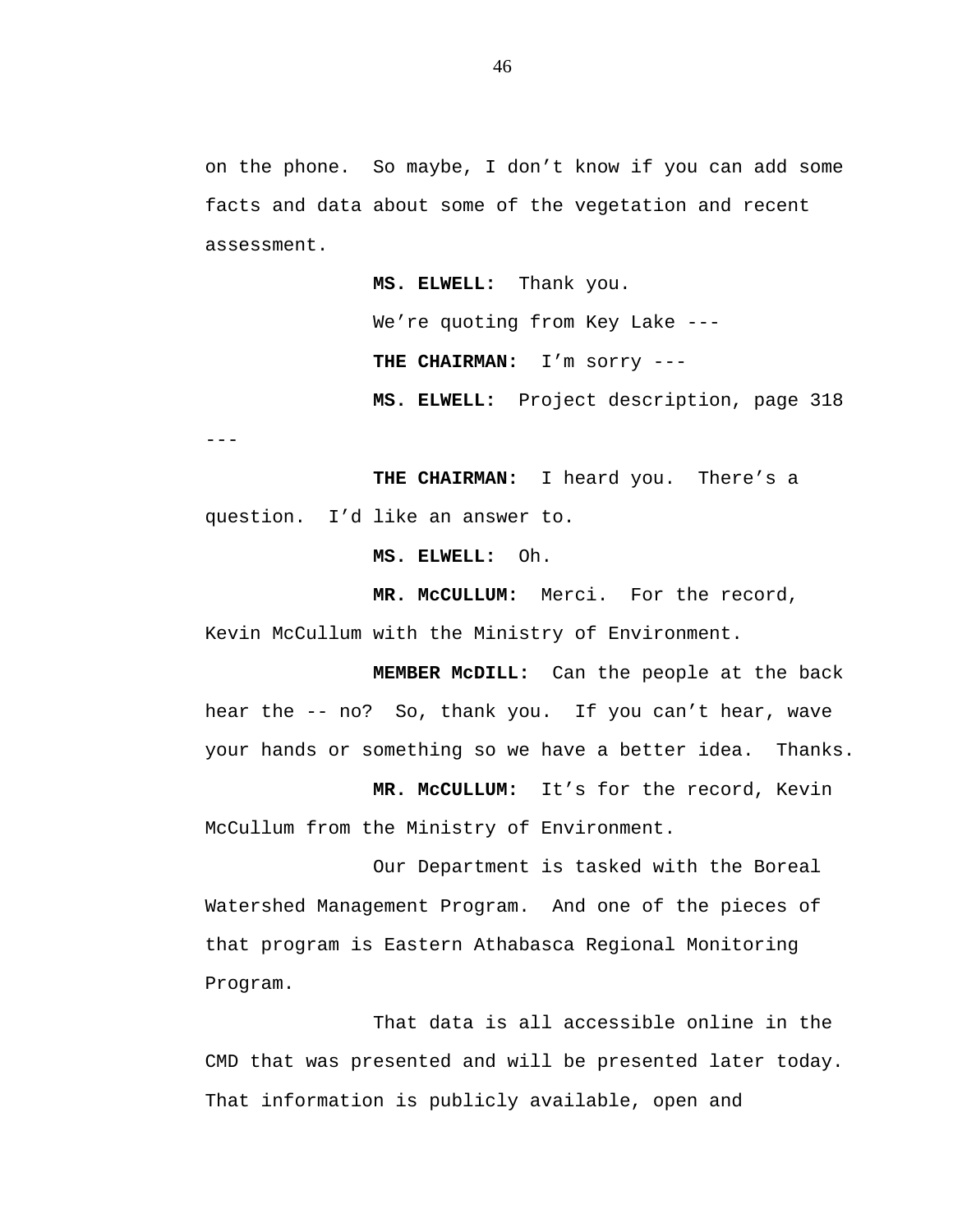transparent.

And so I would encourage people to go onto the web site. They can look at the reports. The data is there, interpreted, as well as all the raw data is there as well.

So if there's a piece that's questioned, all the raw data is available for that.

**THE CHAIRMAN:** So did you have a chance to actually read this intervention and specifically, do you have any more recent data about vegetation, berries, food, traditional food and there, is there any accidents in those food items?

**MR. McCALLUM:** I don't want to pre-empt the presentation this afternoon, but all of the data that we had found so far in the 11-12 report, there is nothing of question that we were concerned with.

It was comparable to supermarket foods and we're working with Dr. Irvine to actually make that program better and more comprehensive working with several of the communities to try and encourage more sampling and identify a much more robust program.

**THE CHAIRMAN:** Thank you. I think ---

**MEMBER McDILL:** I think Mr. Jammal has some numbers, thank you.

Will there be a table this afternoon that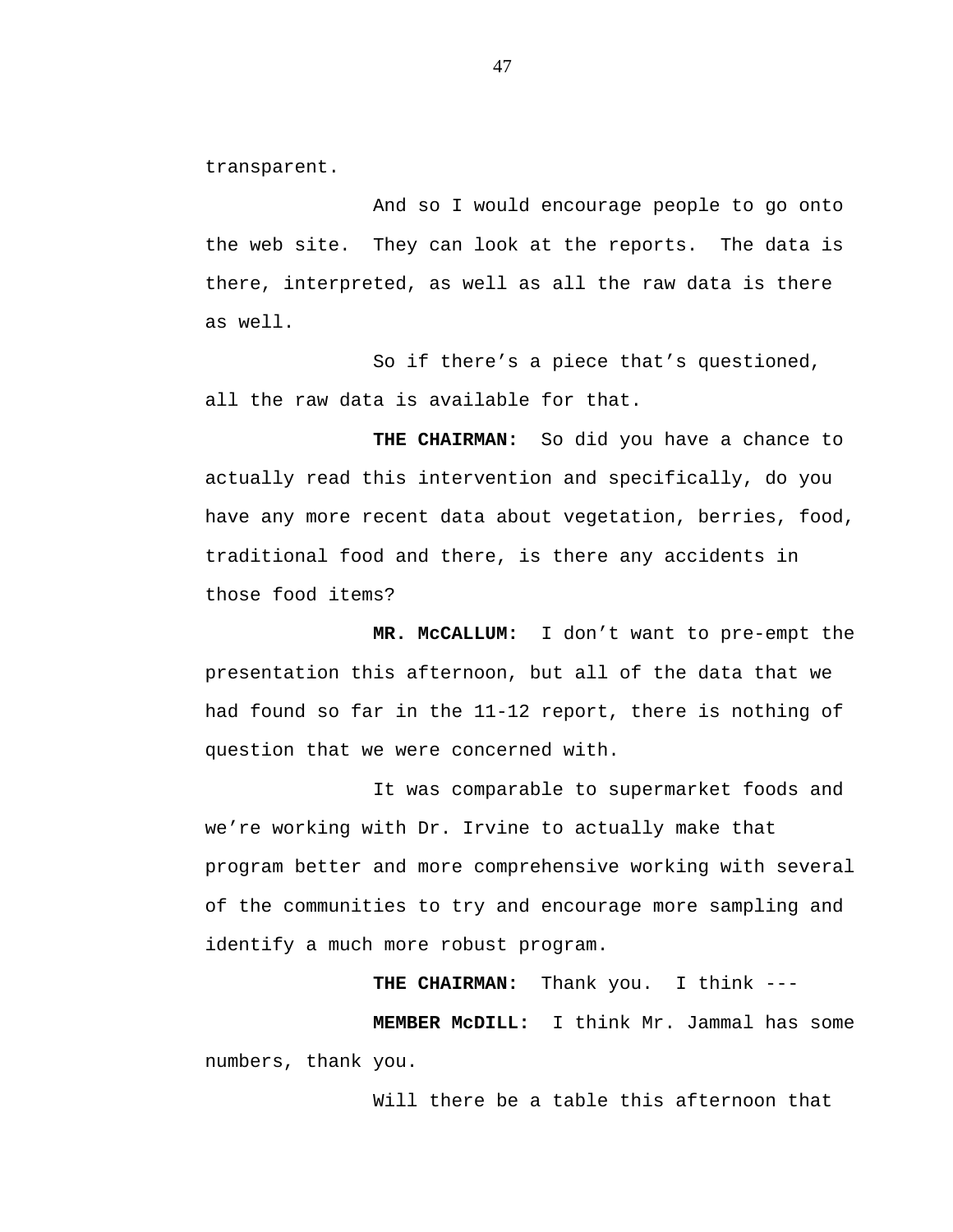shows cranberries from Manitoba or somewhere else versus the cranberries -- bog cranberries here? You say supermarket, but from where?

**MR. McCULLUM:** Kevin McCullum from the Ministry of Environment.

No, I had 10 minutes for the presentation, so I was trying to keep it very quick. But all of the data is publicly available. So we have it all online.

People can take a look at it anytime.

**MEMBER McDILL:** I think checking things online can be problematic if you live in some of the more remote communities. It can be tricky when you're in the Best Western in Saskatoon, as well, but ---

**MR. JAMMAL:** It's Ramzi Jammal, for the record.

Dr. McDill, you asked the question previously. "Where did the information come from 2005, and is there a recent report?" I'm just going to quote and we will get the information from the results of the Saskatchewan Eastern Athabasca Regional Monitoring Program investigating country foods and designed with community involvement concluded -- and this is word to word of the report and you asked how recent. It's the recent annual report 2013 and I'm just going to quote:

"That parameter of potential concern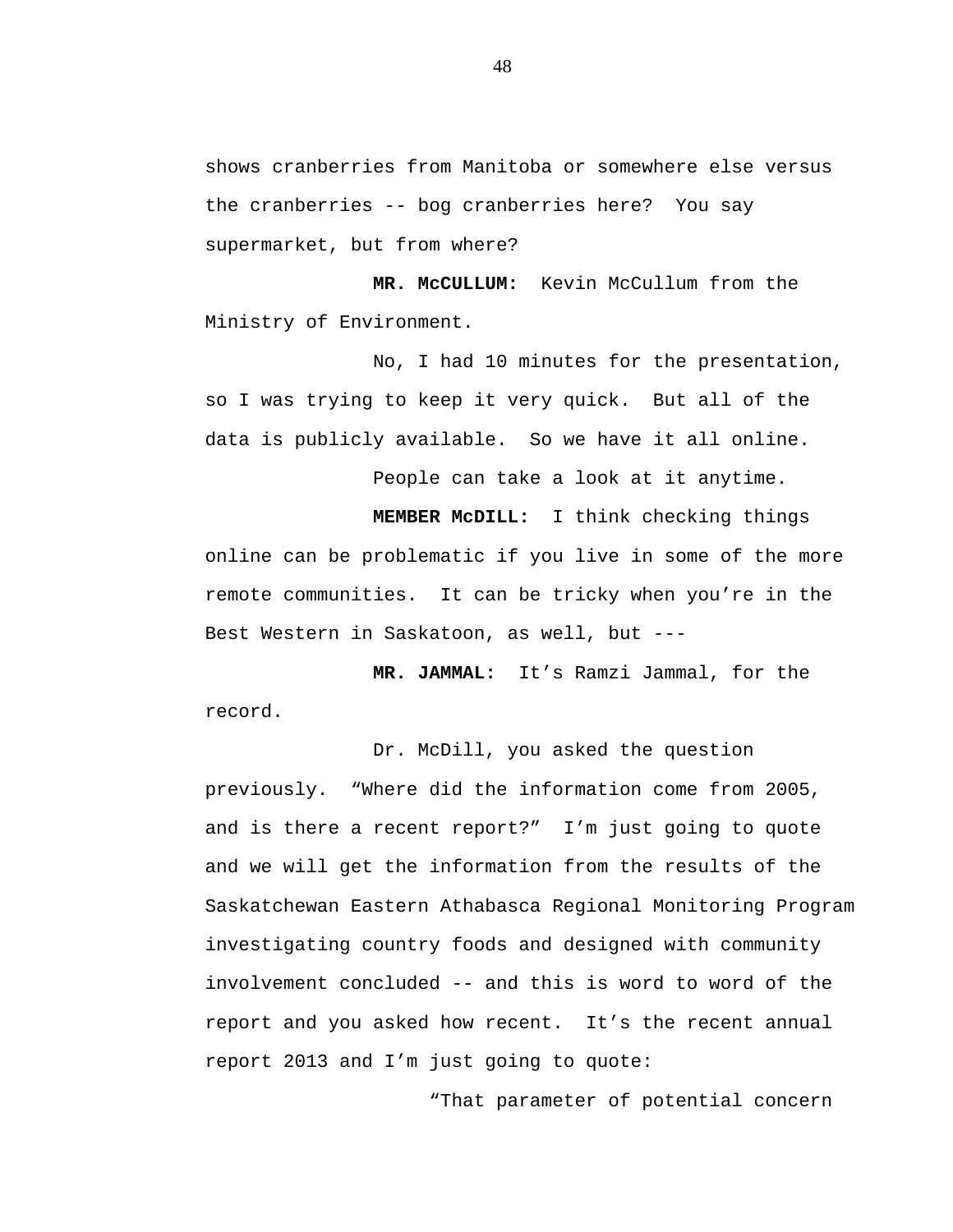in country foods were generally low, within available regional reference values, and/or comparable to supermarket foods."

So we will get the exact numbers off the net and then we will start to compare the values if you're wishing to do so, but the recent data shows no impact.

**MS. ELWELL:** Madam Commissioner, may I

respond?

**MEMBER McDILL:** Sure. **MS. ELWELL:** Thank you. **MEMBER McDILL:** Please do.

**MS. ELWELL:** You asked where we got our

numbers ---

**MEMBER McDILL:** No, no, I can see where --- **MS. ELWELL:** --- for the parameters. **MEMBER McDILL:** --- it came from. I asked

if other ---

**MS. ELWELL:** Okay. And I wanted to say we did ask for updated information from Key Lake and were denied access to the most recent environmental impact assessment, so I apologize if I'm quoting 2005 numbers, but it's the best we have.

And if you look at McArthur River, we quote 2009 numbers showing blueberries are also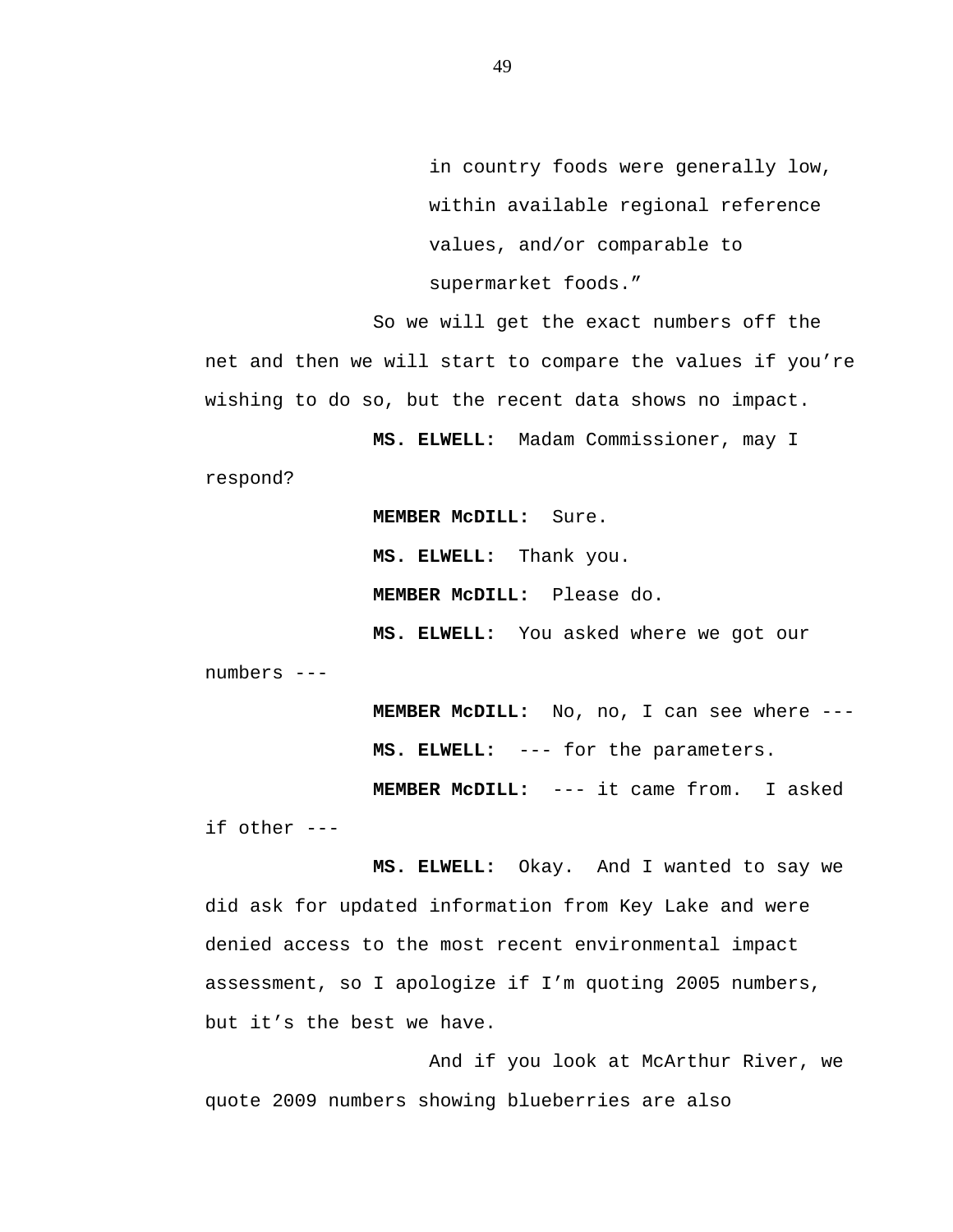contaminated.

**THE CHAIRMAN:** Who did you ask for the information? I'm sorry. I'm trying to understand who denied you. We just heard from the Ministry of Environment that it's on the web.

**MS. ELWELL:** Well, we asked for the most recent ---

**THE CHAIRMAN:** Who did you ask?

**MS. ELWELL:** The Commission, you. We asked for the most recent environmental impact assessment on Key Lake  $---$ 

**THE CHAIRMAN:** No, no.

**MS. ELWELL:** --- and were denied access.

**THE CHAIRMAN:** You ask now a different

question and we're talking about the berries ---

**MS. ELWELL:** Well, but the --- **THE CHAIRMAN:** --- the data with the

berries.

**MS. ELWELL:** --- data on the berries would have been in the impact assessment.

**THE CHAIRMAN:** The environmental impact is something else completely if I understand correctly.

**MR. LeCLAIR:** Jean LeClair, for the record.

So just to clarify, the EA report that

the Sierra Club is referring to is the Key Lake extension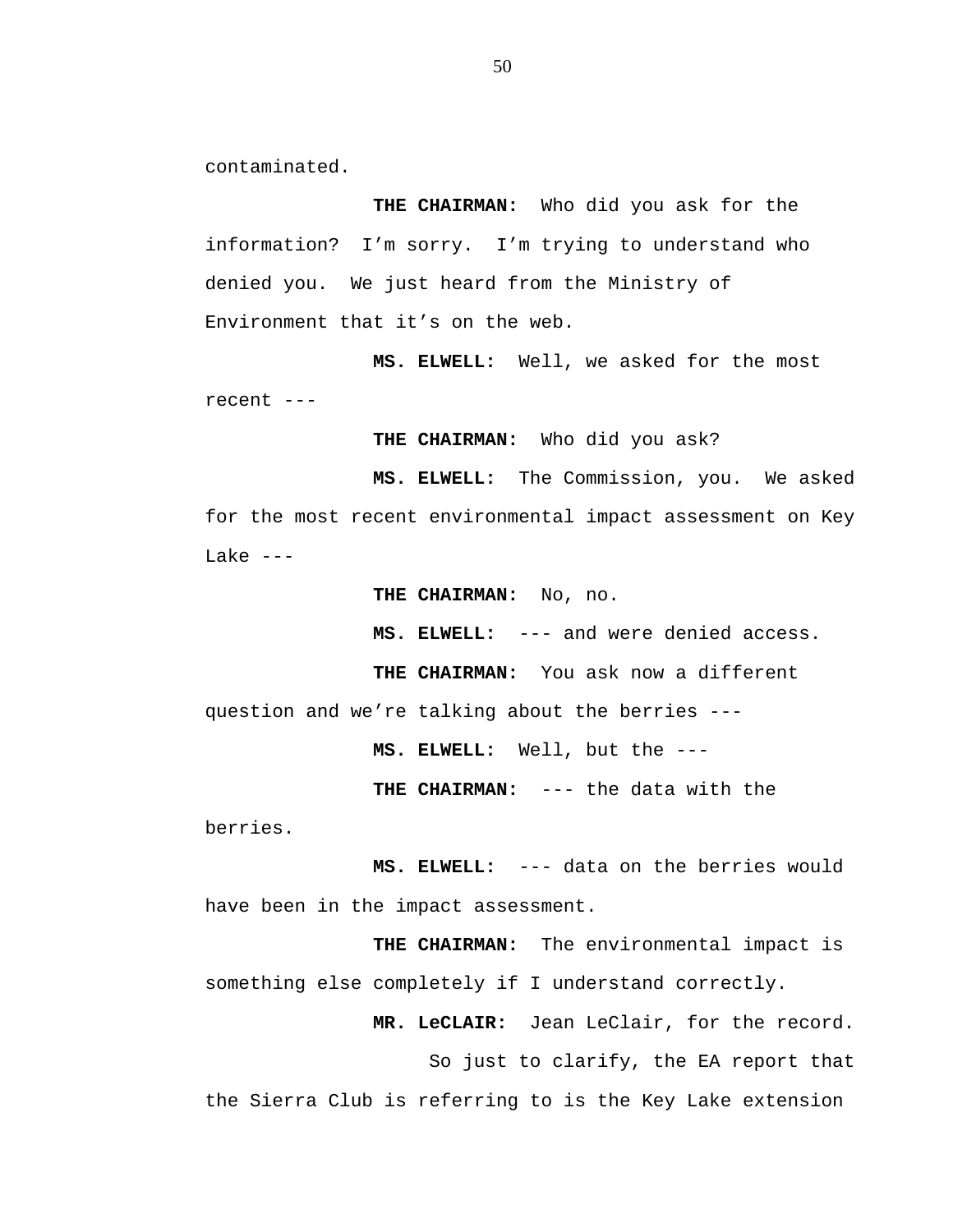EA which as we've now said we talked about it over the last few days is not part of this licensing decision today. The EA's currently underway. The report hasn't been finalized yet. It'll be posted for a 30-day review period. It's part of a joint federal-provincial EA, so the report was not appropriate for this because it wasn't part of this Commission hearing decision.

Once the report is complete, it will be posted for a 30-day review period at which point in time Sierra Club, like any other organization or individual, can review and provide input as part of that EA.

**THE CHAIRMAN:** Okay.

Dr. McDill?

**MEMBER McDILL:** Thank you.

Will that quote appear anywhere today? Maybe we could put it up on the screen so that the people at the back can see it with respect to -- because yesterday there was a question about bog cranberries and other country food, so I think it's important that we can actually see it.

You've read it, but it's -- I think it's important to be able to see it.

**MR. MOONEY:** It's Liam Mooney for the record.

That report that Mr. Jammal read is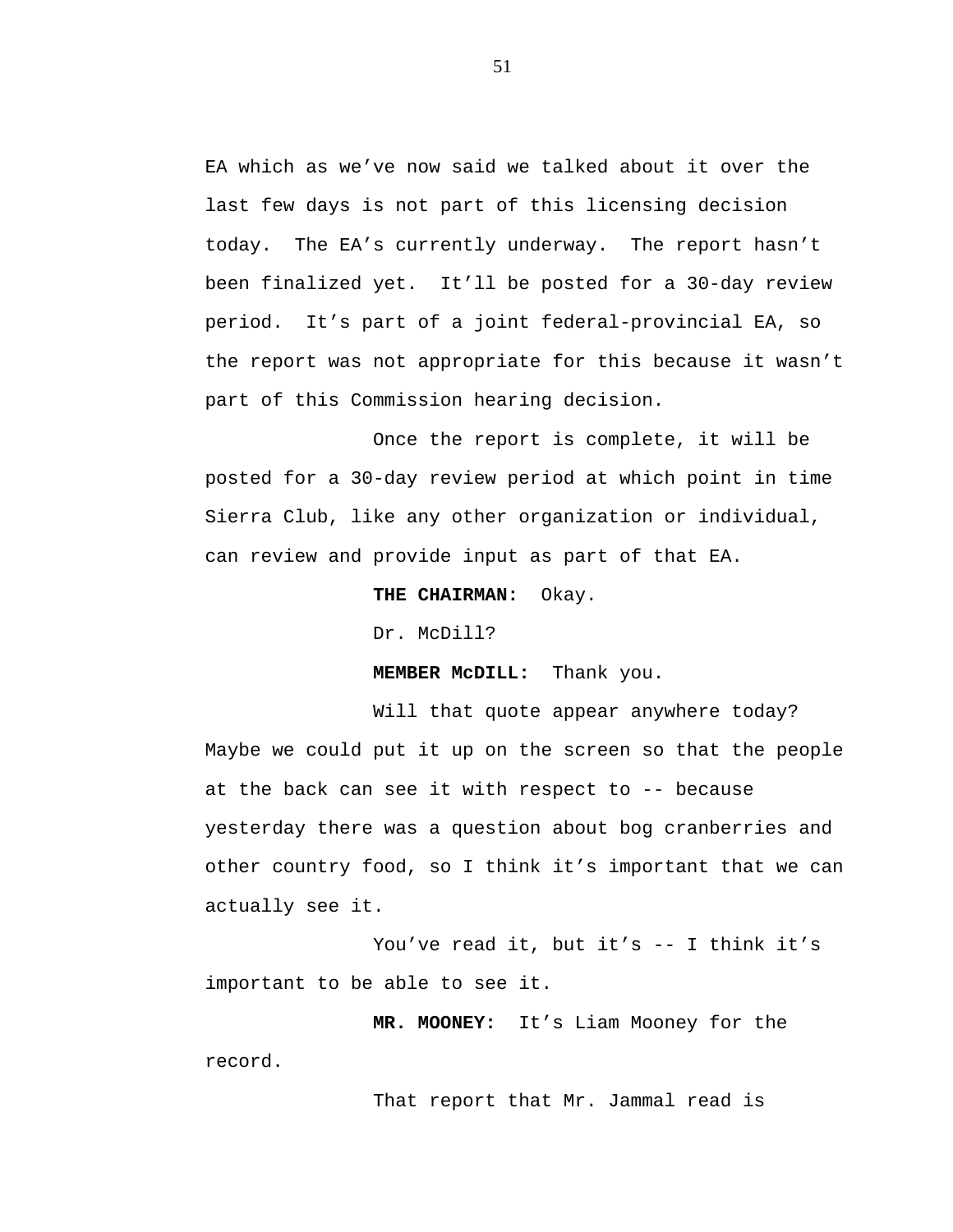precisely the subject of Mister -- Dr. McCullum's presentation to come from the Saskatchewan Ministry of Environment.

**MEMBER McDILL:** Maybe it will surface there, but we did have a comment that it was only 10 minutes so it's --

> That's it for now, Mr. President. **THE CHAIRMAN:** Okay. Anybody else? Monsieur Harvey? **MEMBER HARVEY:** Merci, Monsieur le

Président.

I would like to come back to page 9 of your document. That page is full of numbers, percentage exceedances. So I would like the staff to comment some of those figures. I would stop at the fourth paragraph when you mentioned that we can expect an increase of almost 40 percent of the airborne release of uranium and radioactive lead-210. So I would like the staff to comment, to start there. But there is, in the bottom paragraphs, many extraordinary percentages, so could the staff comment those numbers, those figures?

**MR. LeCLAIR:** I'll ask Tom Gates who's the Project Officer for the Key Lake project if he could --

> **MR. GATES:** Tom Gates, for the record. For clarity, so that we have an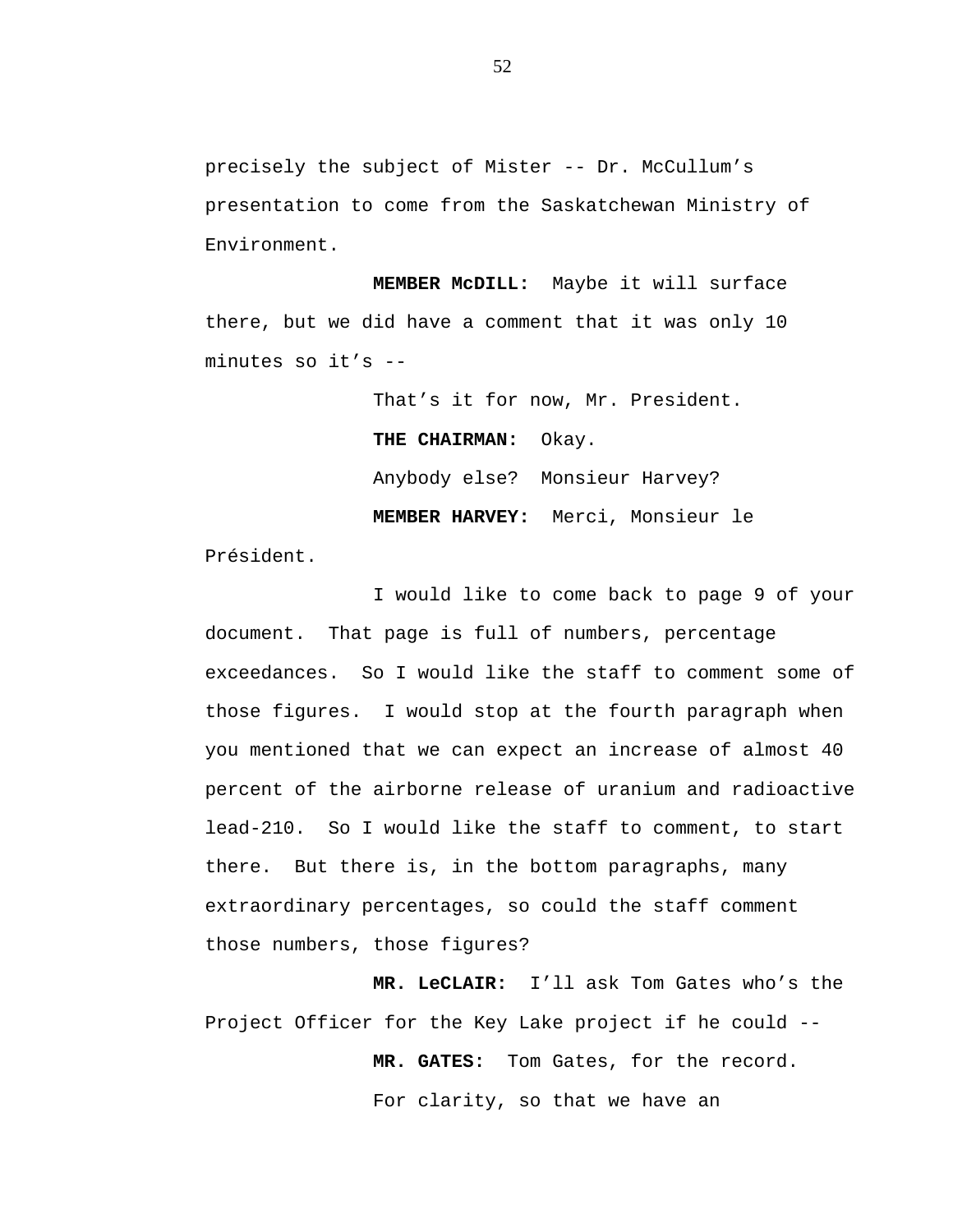understanding of the air quality modelling and the sources at the site, first off there's -- the source we're talking about is the yellowcake calciner stack which emits uranium and its precursors into the environment and also the products of radon gas which decay.

As it leaves the stack, it disperses out into the environment and we measure the levels in the environment to determine if those levels remain at very low levels.

Now, we're talking, at his time, about the environmental assessment that was done in 1979 and in 1979 the anticipated yellowcake emissions were 50 grams per hour and this is out of the Key Lake Mining Corporation EIS, 1979, Volume 1, Table 6.2-1, page 6-3.

In comparison, the average emissions for 2000 - the year 2000 to 2012 for the period - from the stack were 14.43 grams per hour with a maximum of 70 grams per hour in 2011. And so the average that would be dispersing out into -- the average from the source -- the average source level is 15 and the emission of 50 grams per hour is the level where there'd be trivial or minor effects in the environment. So we're well below that level where there would be effects.

**THE CHAIRMAN:** Again, are there limits - regulatory limits on such emission and are they within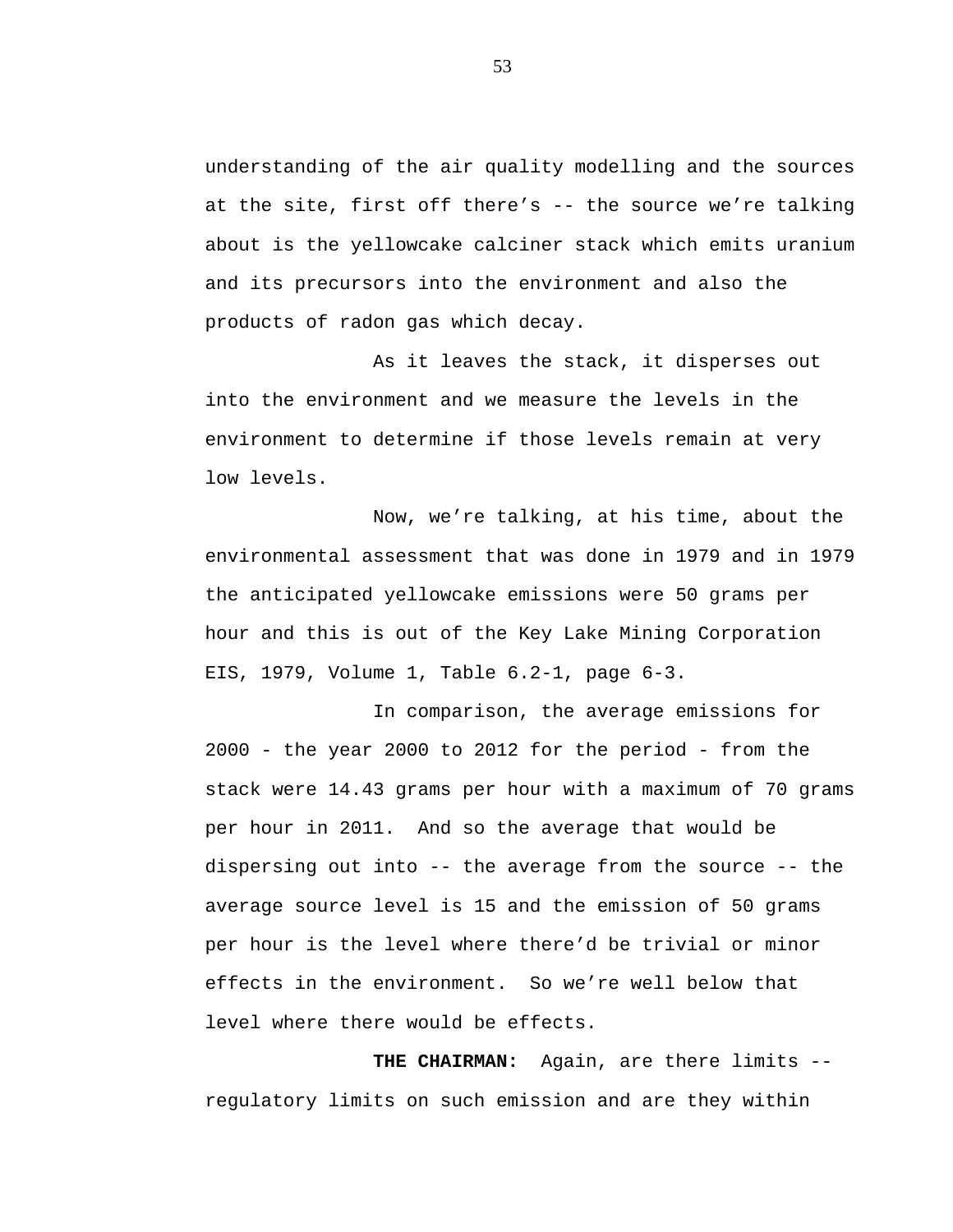those limits?

**MR. GATES:** The licensing basis is 50 grams per hour on average and as set by the environmental assessment and that is included in our LCH, the licence condition handbook.

**MR. MOONEY:** It's Liam Mooney, for the record.

Commissioner Binder, I'd like to ask Les Yesnik to give you a bit more detail in relation to the plan to Key Lake in respect of that calciner as well.

**MR. YESNIK:** Thanks Liam. Les Yesnik, for the record.

Certainly, my observation in my 10 years with Cameco is this company certainly is very committed to the environment and certainly to reduce our environmental footprint and you know, the -- speaking of the improvements made to air, the recent work that we've done with our acid plant and reducing the  $SO_2$  emissions is one great example.

Now, we're also replacing this calciner facility and the new calciner will be electrically-fired compared to the existing unit which is propane-fired, so just by design there is improvements.

We will not have any combustion gases. The combustion gases of burning propane will be eliminated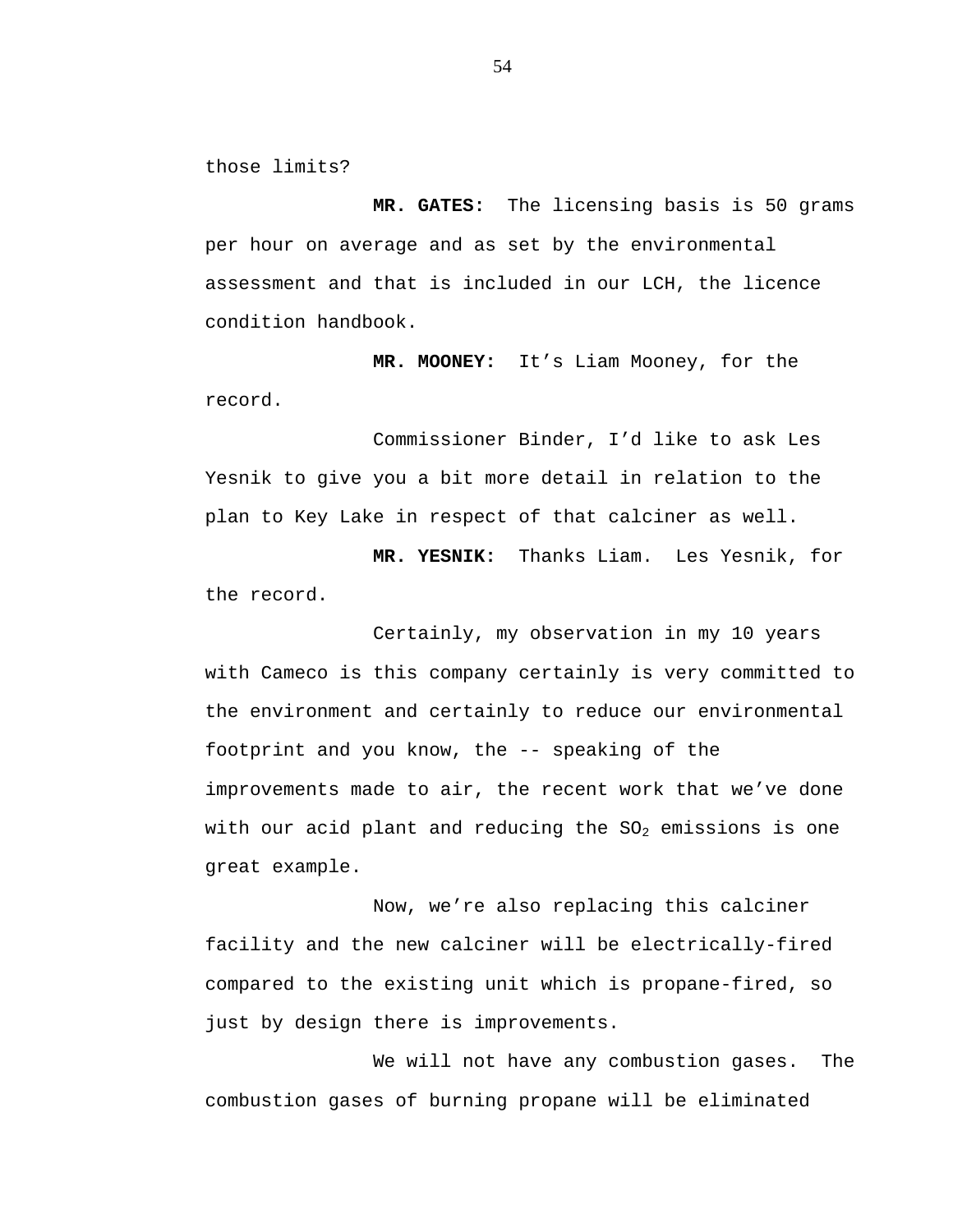since it'll be indirectly fired by electricity, so we're going to see a reduction in the volume of processed gases going to the environment before scrubbing and we are putting in place state of the art scrubbing technology that of course will remove particulate as is being done with our current scrubber, but of course scrubbing out also ammonia and  $SO_2$  emissions and the  $SO_2$  emissions we expect will be, you know, very low as well.

So you know, Cameco -- certainly we are committed to reduce our environmental footprint and some outstanding examples that I personally am very proud of that we've achieved at the Key Lake operation.

> **MS. ELWELL:** Commissioner, may I respond? **MEMBER HARVEY:** Yes.

**MS. ELWELL:** Thank you.

We're relying on a 2010 report by the Saskatchewan Research Council that was done for Cameco on its stack emissions at Key Lake and the numbers they quote are high and extraordinary on uranium; an increase of 421 percent since last year, so in one year, an increase of 400 percent.

On lead, an increase of 394 percent in one year. There was no testing done for mercury or cadmium despite obligations at the Arctic Council in that regard. And to say that the uranium industry is not responsible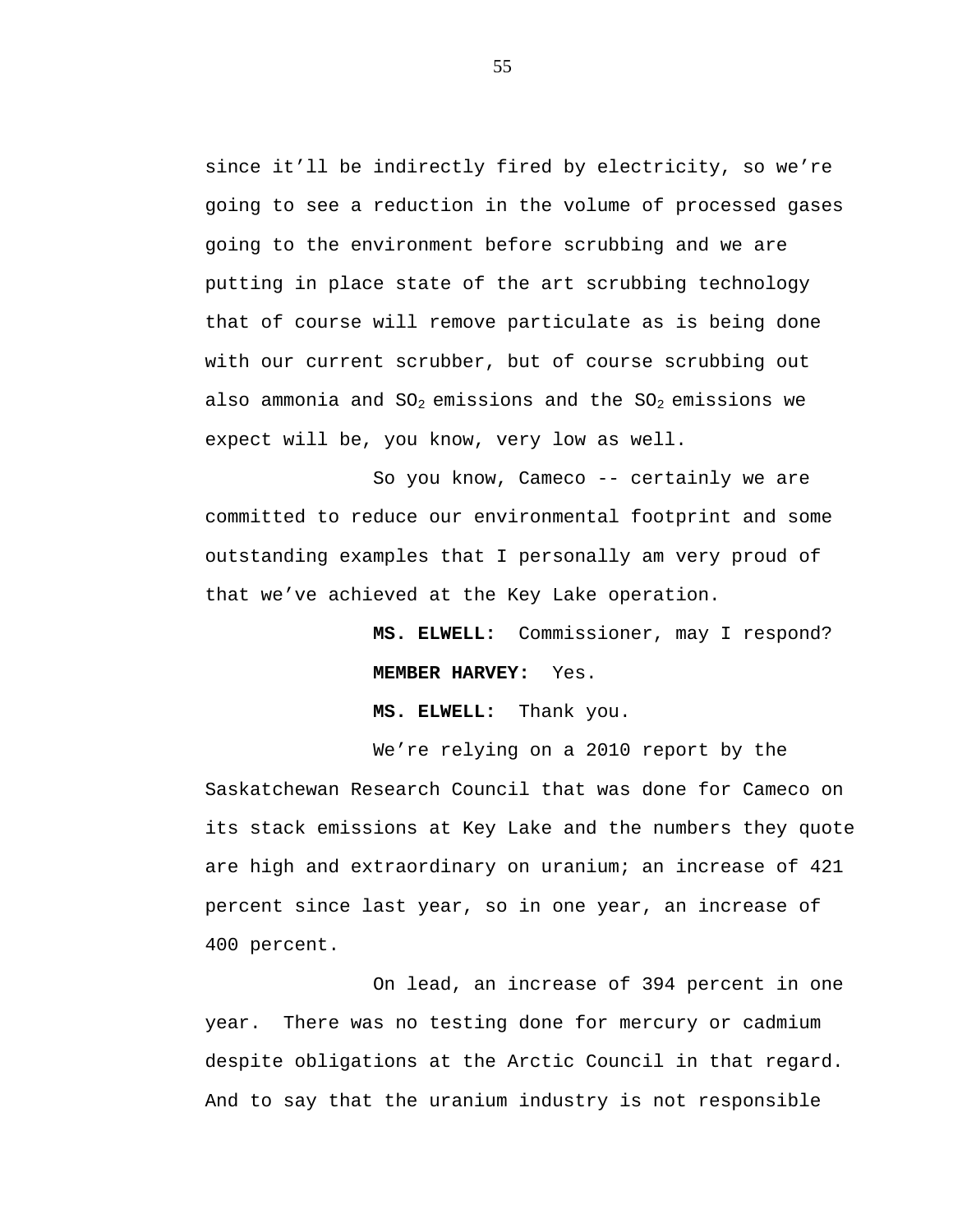for mercury, cadmium and lead admissions flies in the face of the evidence otherwise.

**MR. MOONEY:** Liam Mooney, for the record.

And I will ask Kevin Himbeault to respond in relation to that particular report. But again, I wanted to come back to first principles that we don't have mercury and very low levels of cadmium associated with the ore.

So if we don't have it as part of the input, we're not using it as part of our processes for extracting uranium ore concentrate, it's not there.

So I'll turn it over to Kevin now about the specifics in relation to the performance of the calciner.

**MR. HIMBEAULT:** Thank you, Liam.

Kevin Himbeault, for the record.

I guess, looking at the data – and I think Tom – Mr. Gates gave a very good summary of our stack performance through the years here, and we have been well below the design basis for the operation on an average of 14 grams per hour for uranium release.

I think the interesting thing is the comparison that's being made here from 2011 and 2010. So yes, in 2011, when we were doing the measurements that we have, we have a value of 70 grams per hour that we released at the stack.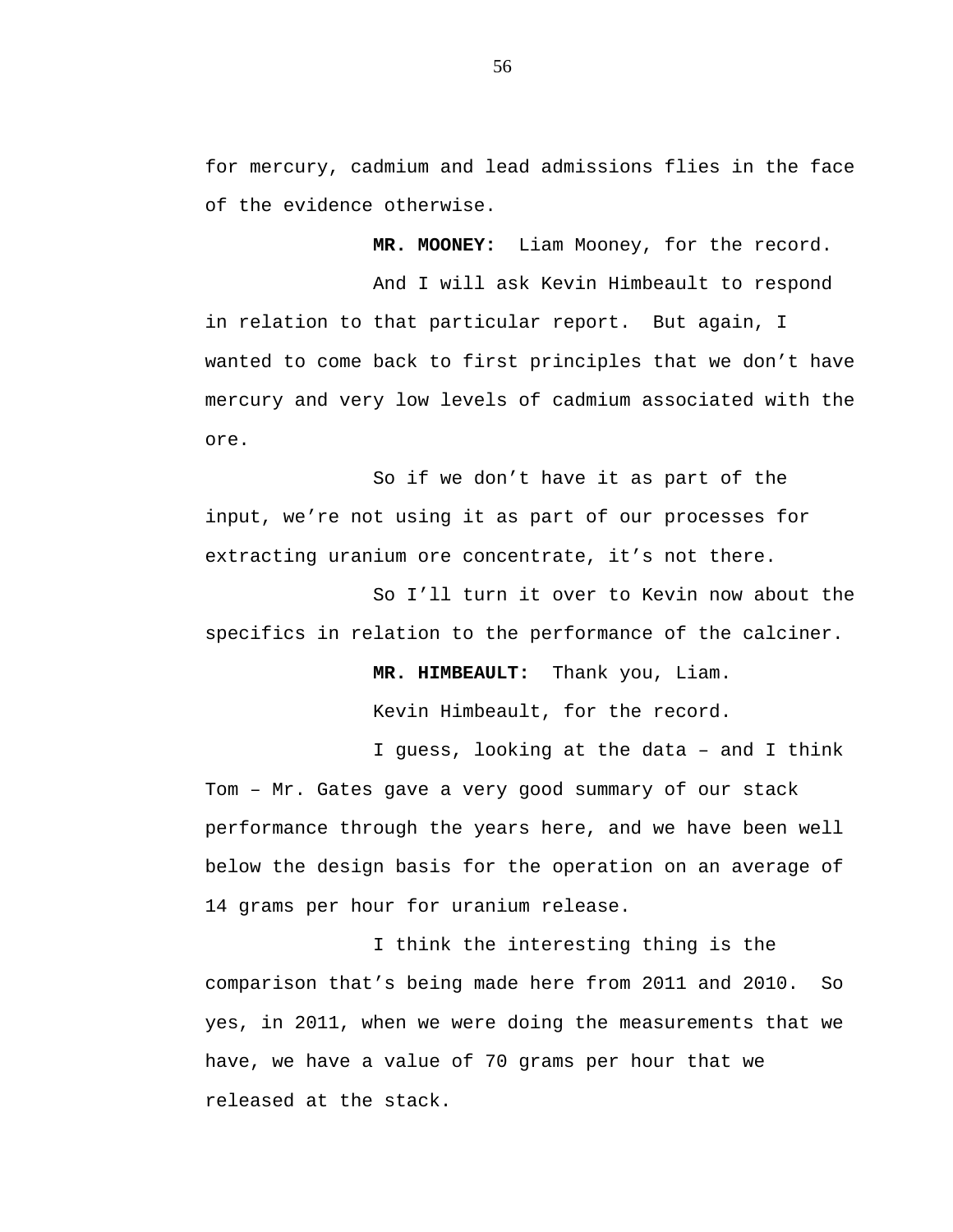From the monitoring data, and this is the reason why we monitor, so that we understand the performance of our systems, we identified that we had a problem with our air emissions that year. So we put corrective actions in place, made repairs to the scrubber unit, and brought those emissions levels back down to where they've been, back down to about 13 grams per hour released.

So I look at that information and say that demonstrates the transparency of Cameco. We've published the data. It's there. It's available to look at. The 70 grams per hour was a value that triggered us to do additional work and bring us back down into the levels that we expect to operate in.

**THE CHAIRMAN:** Thank you.

Monsieur Harvey.

**MEMBER HARVEY:** Okay. So I'm coming back to the staff for the bottom of the page. The fourth paragraph from the bottom and, well, three other paragraphs, you've got many figures there.

So could you comment on those numbers and percentages?

**MR. LECLAIR:** I just want to clarify. Jean LeClair, for the record.

So starting with "As of 2010, water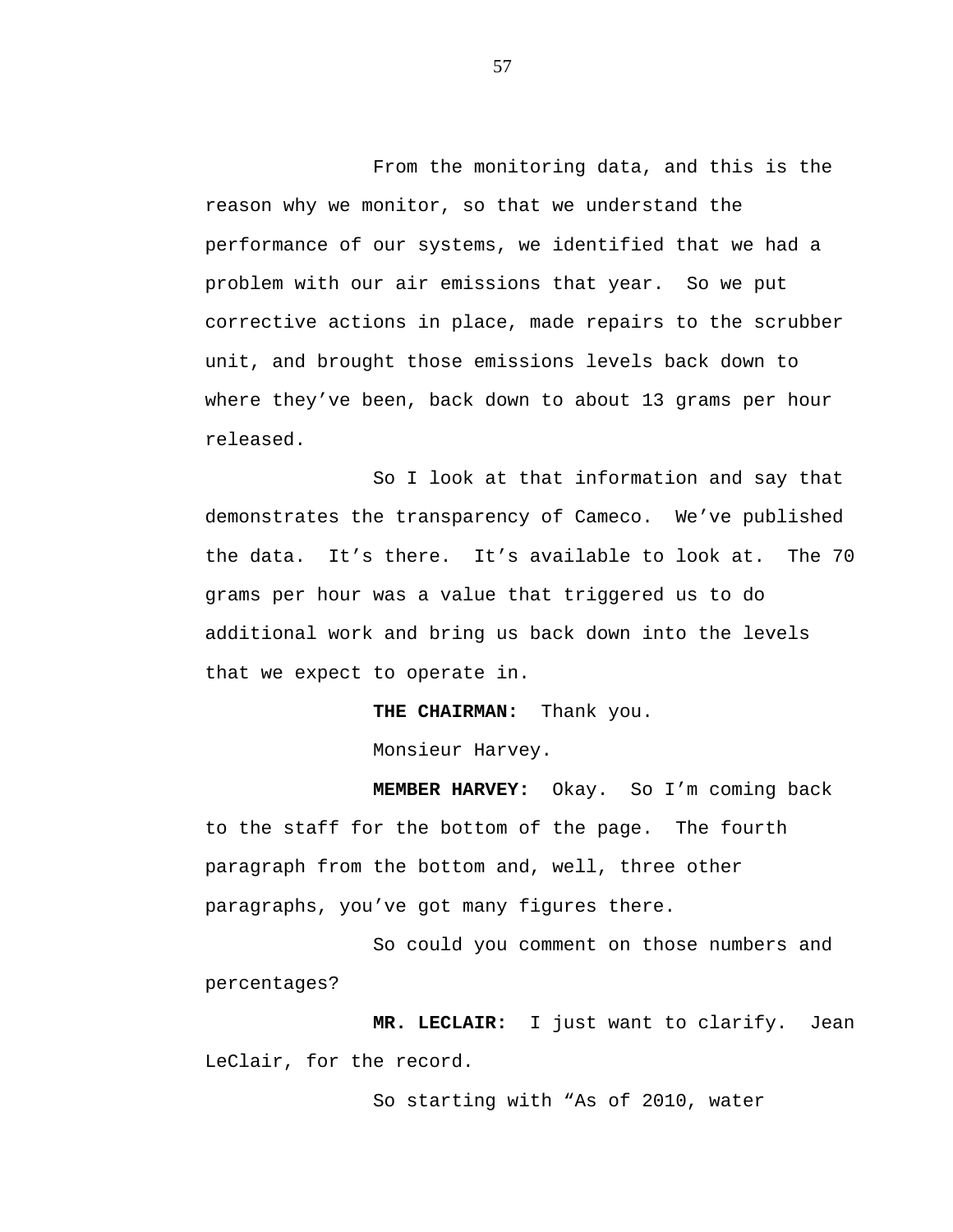releases", that one?

**MEMBER HARVEY:** Yes.

**MR. LECLAIR:** Just give me a second here. **MR. McKEE:** Malcolm McKee, for the record.

As was mentioned by Dr. McDill earlier,

this is an issue where a waste stream that is required to report to treatment, it is being compared to standards that are just completely not applicable to it.

Water from the tailings management system report to treatment before being released in the environment. After they're treated and meet acceptable levels, they are released.

And to go back to, for an example, with the question about radium, for radium-226, from all three mine sites, in 2012 the effluent itself was below the maximum acceptable concentration for drinking water for radium.

**THE CHAIRMAN:** Okay. I think we've dealt with this particular issue.

The next one starts, "There is no Canadian groundwater standard for uranium."

Can somebody deal with that particular statement? Staff?

**MR. McKEE:** Malcolm McKee, for the record. This statement was tied to the water drainage from one of the waste rock piles, which is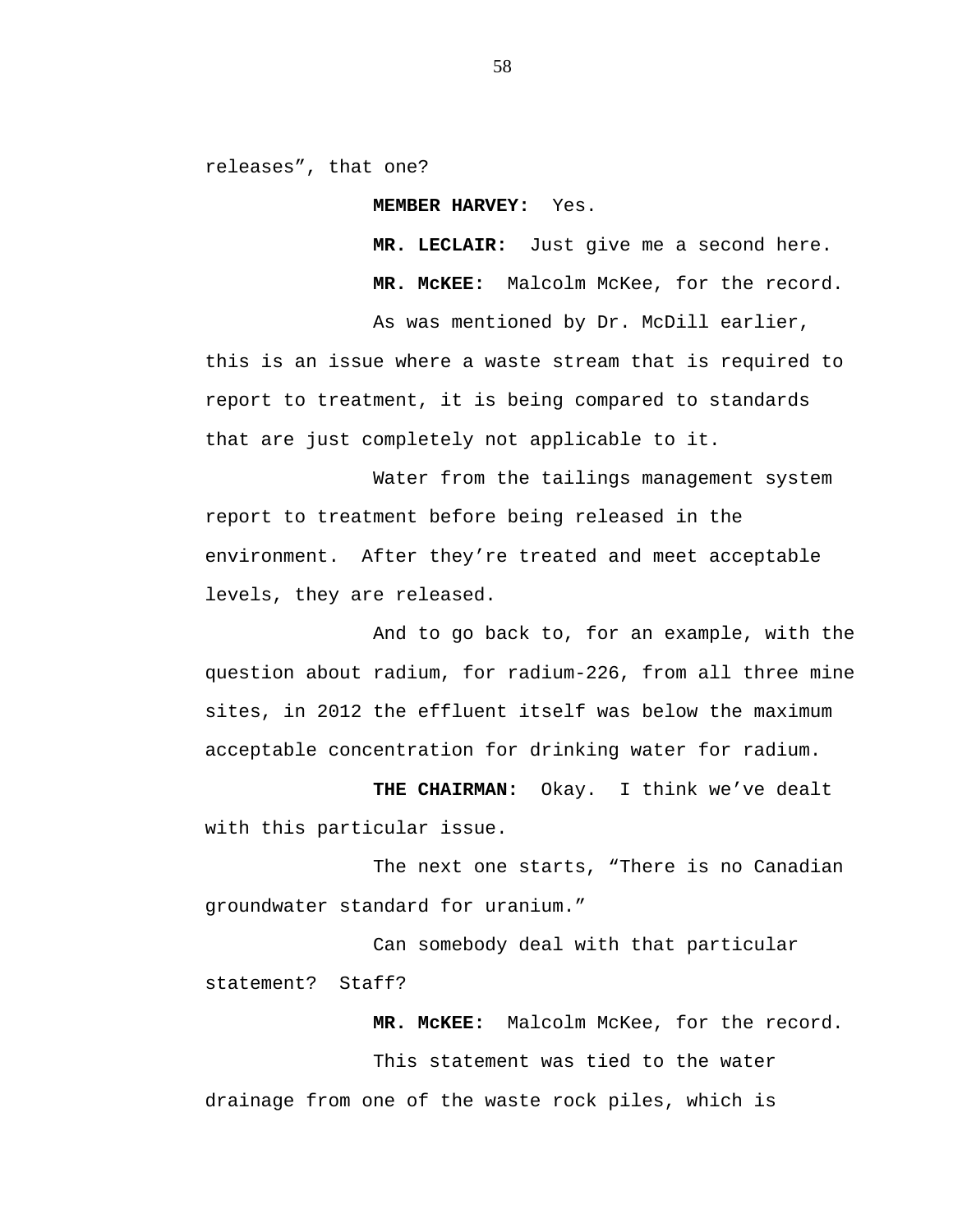captured and reports to treatment. So right now, within the system they're talking – as was mentioned earlier, there is the zone of – cone of – all of these waters are captured and report to treatment.

In terms of a groundwater value for a requirement for uranium, if this water was reporting offsite to groundwater, then we would be looking at whether that groundwater was – contamination was acceptable or not. If it was for potable water systems, it would be compared to potable water requirements. Otherwise, the pathway would be modelled and determined, the potential of reaching surface water, and then it would be compared to surface water quality objectives to see if further monitoring and assessment and evaluation was required.

**THE CHAIRMAN:** I didn't understand this. Is there a groundwater standard if you were to release to a lake? I thought there is one, and also there is a toxicity level standard.

**MR. McKEE:** Okay. Again, we're using the word "standard" and objective. There is a potable water – drinking water standard in Ontario. There's the Canadian Drinking Water Guideline objective for uranium for drinking water.

There is a surface water quality objective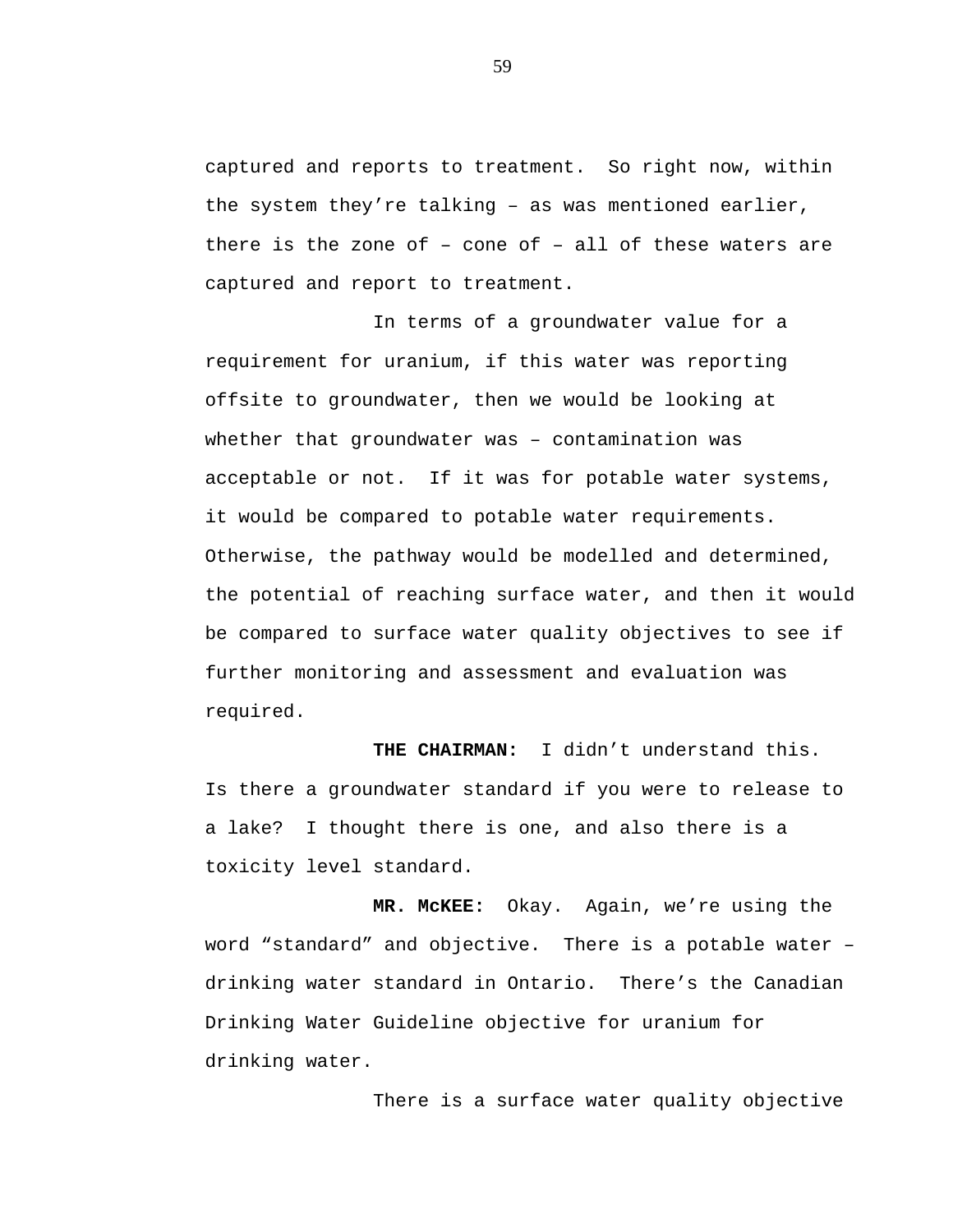for uranium for the protection of aquatic life.

**THE CHAIRMAN:** Okay. That's all I wanted to hear. So there's a numerical value?

**MS. McKEE:** Yes, there is. We were dealing with the terms of whether something is a standard, which is a number in legislation that is legally enforceable or whether there were objectives or guidelines for evaluation purposes.

**THE CHAIRMAN:** The intervenors are shaking violently.

**MS. ELWELL:** Mr. President, he's giving you a number for potable water in Ontario. When I checked both the effluent regulations, as well as the Canadian standards, there was no standard for uranium in drinking water. And to deny the link between groundwater and surface water and drinking water is to deny the hydrology of water.

**THE CHAIRMAN:** I'd just like to clarify. So you're saying there is no limit for drinking water --- **MS. ELWELL:** That's correct. **THE CHAIRMAN:** Uranium in drinking water? **MS. ELWELL:** In groundwater. **THE CHAIRMAN:** In groundwater. Okay. Somebody can answer that? I think there's somebody in the back here.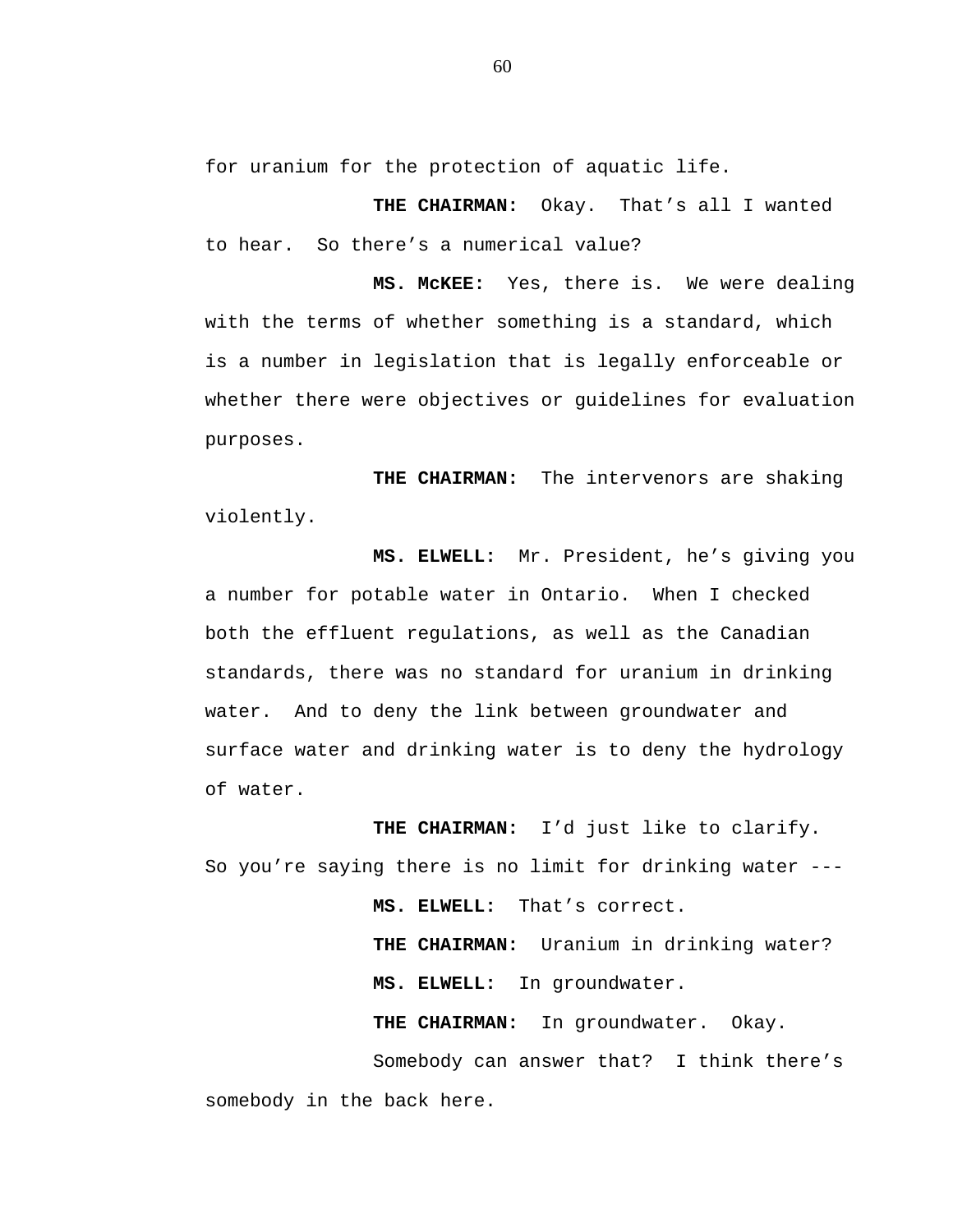**MR. GATES:** Yeah, I've got this. This is Tom Gates, for the record.

I used to work for the Government of Saskatchewan, Ministry of Environment, and there are municipal drinking water quality objectives that are generally applicable to groundwater supplies.

So during environmental assessments, what we do is we look at those objectives with respect to human health downstream. If somebody was to draw groundwater at a particular area, or the surface water that would – it would discharge into. So from those predictions and models, we can assess whether or not there will be effects.

So there are standards or objectives for - drinking water quality objectives that could be applied.

**THE CHAIRMAN:** So in your licensing process, do you impose a particular standard on the kind of water management that goes into those facilities?

**MR. LECLAIR:** Jean LeClair, for the record.

We certainly do. In this particular case, the water is collected and treated prior to release. I think we need to come back. It comes along the question previously said. We're dealing again with a source of water that's captured, treated prior to release.

So it's an interesting discussion to talk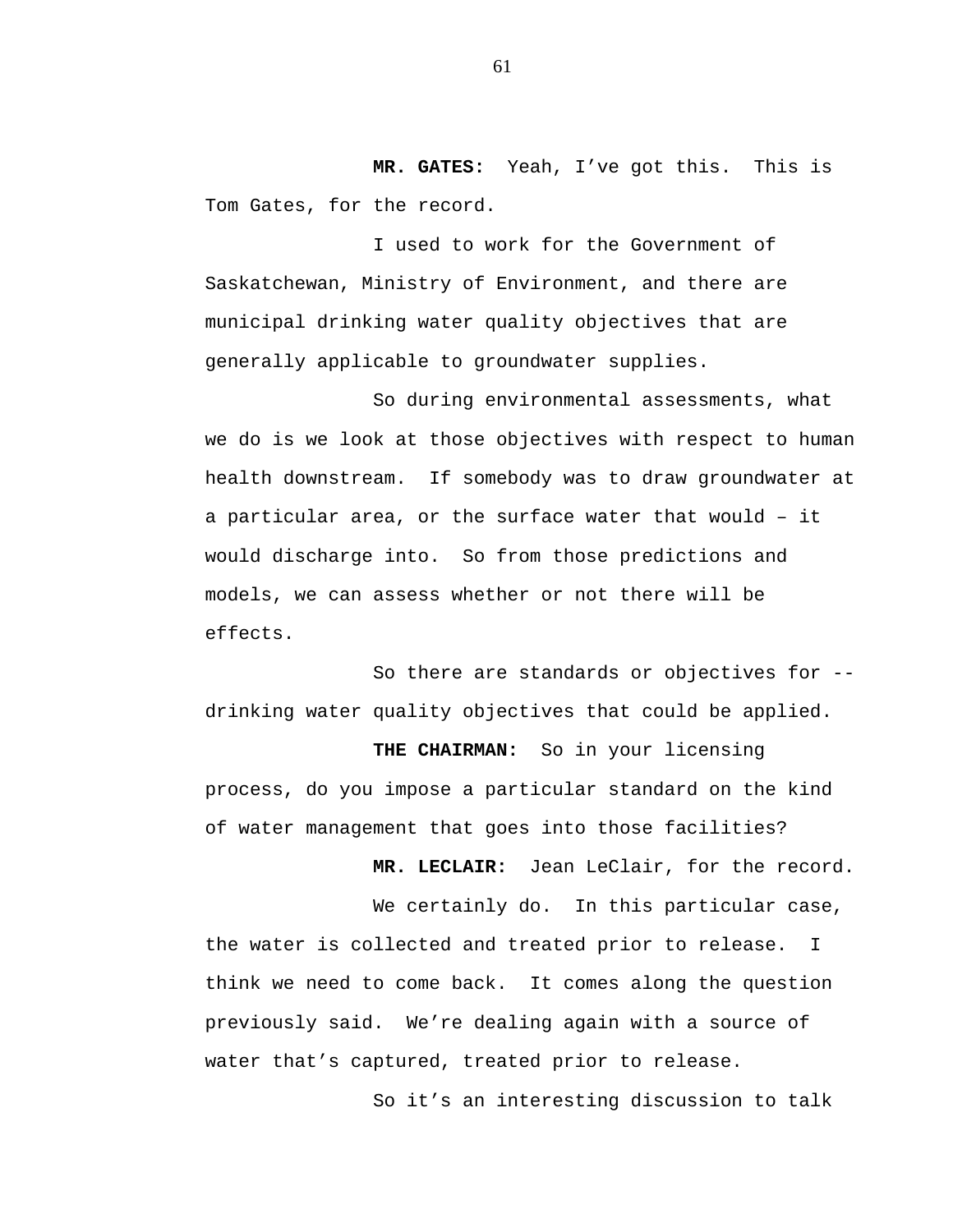about standards, but in this case, again, this is a case where the water is collected and treated prior to release.

**THE CHAIRMAN:** So the final bottom line here is it's compared with the Arizona standard. So if you compared the released, after treatment, is it comparable with the Arizona standard?

**MR. McKEE:** Malcolm McKee, for the record.

All I can say is that the uranium concentration at both release points at Key Lake is below the Canadian drinking water objective for uranium of 20 micrograms per gram.

**THE CHAIRMAN:** Thank you.

Monsieur Harvey?

**MS. ELWELL:** But, Mr. President, the company said they didn't have to report the groundwater numbers. I'd like to be able to tell you what the numbers are, but the company says it doesn't have to because it's not a Ministry of Saskatchewan Environment requirement.

**THE CHAIRMAN:** Cameco?

**MR. MOONEY:** Liam Mooney, for the record.

For the record, we conduct extensive groundwater monitoring at all of our facilities with information regularly supplied to the regulatory agencies.

**THE CHAIRMAN:** Thank you.

Monsieur Harvey?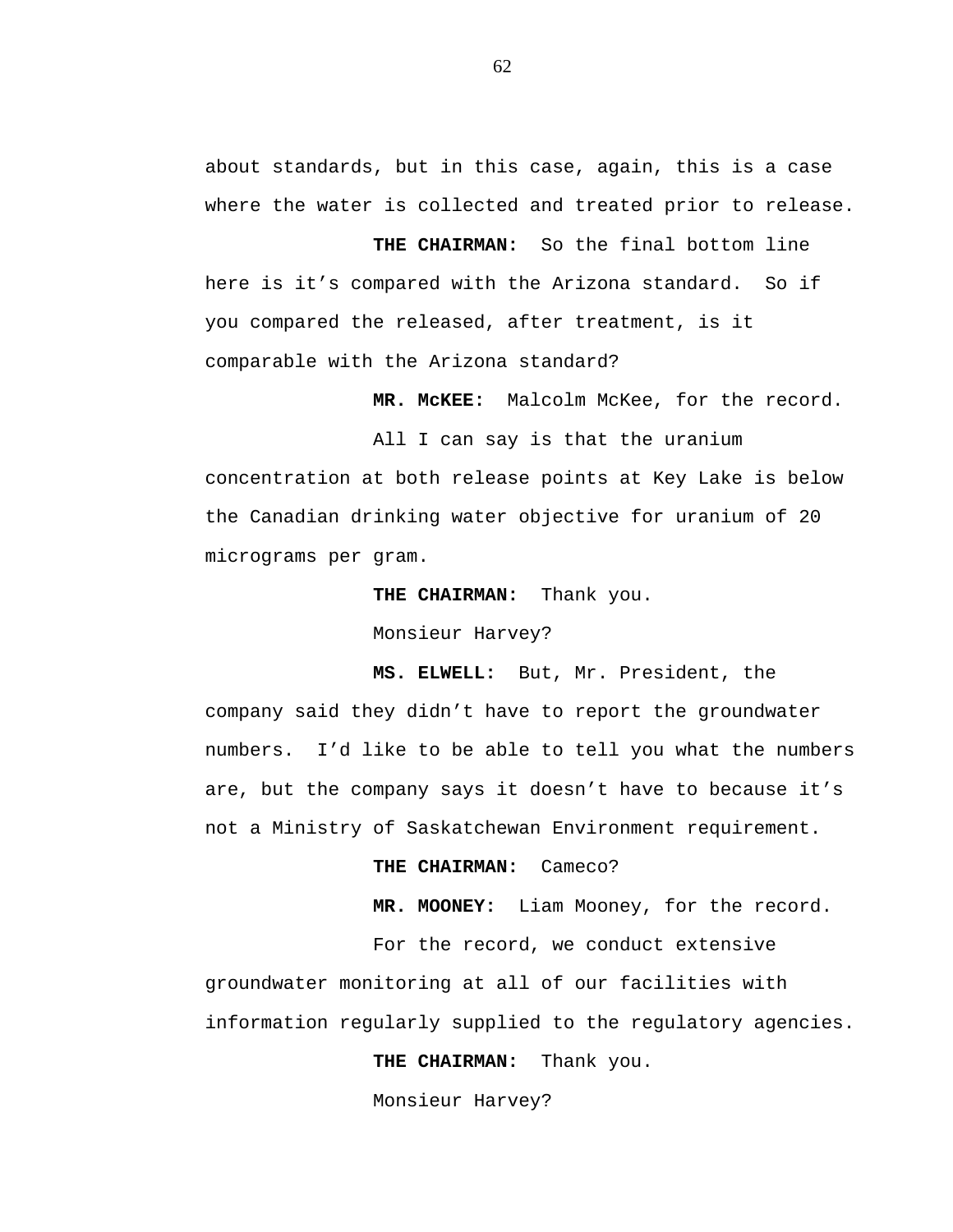**MEMBER HARVEY:** Just to complete with the McArthur – the paragraph before the last, there is- again, is it the same thing? Are we comparing data from water that will be treated after or is it different? It starts:

"At the McArthur River site,

concentrations of selenium and uranium in water effluent have exceeded…"

**MS. ELWELL:** Mr. Commissioner, this is --- **MEMBER HARVEY:** I'm asking the question to the staff and you will be able to comment after.

**MR. McKEE:** Those waters released from that point meet all of the effluent limits, and that was the list of limits which includes those analytes, that we mentioned so far, those analytes, the effluent meets all those limits. And within the receiving environment there, rapidly meet the Saskatchewan surface water quality objectives. Though at that point is a very near field sampling station right where the water first enters, and they do have exceedances periodically of the surface water quality objectives at those points.

**MS. ELWELL:** Mr. Commissioner ---

**MR. McKEE:** They are not legal limits. They indicate those things need to be monitored and assessed.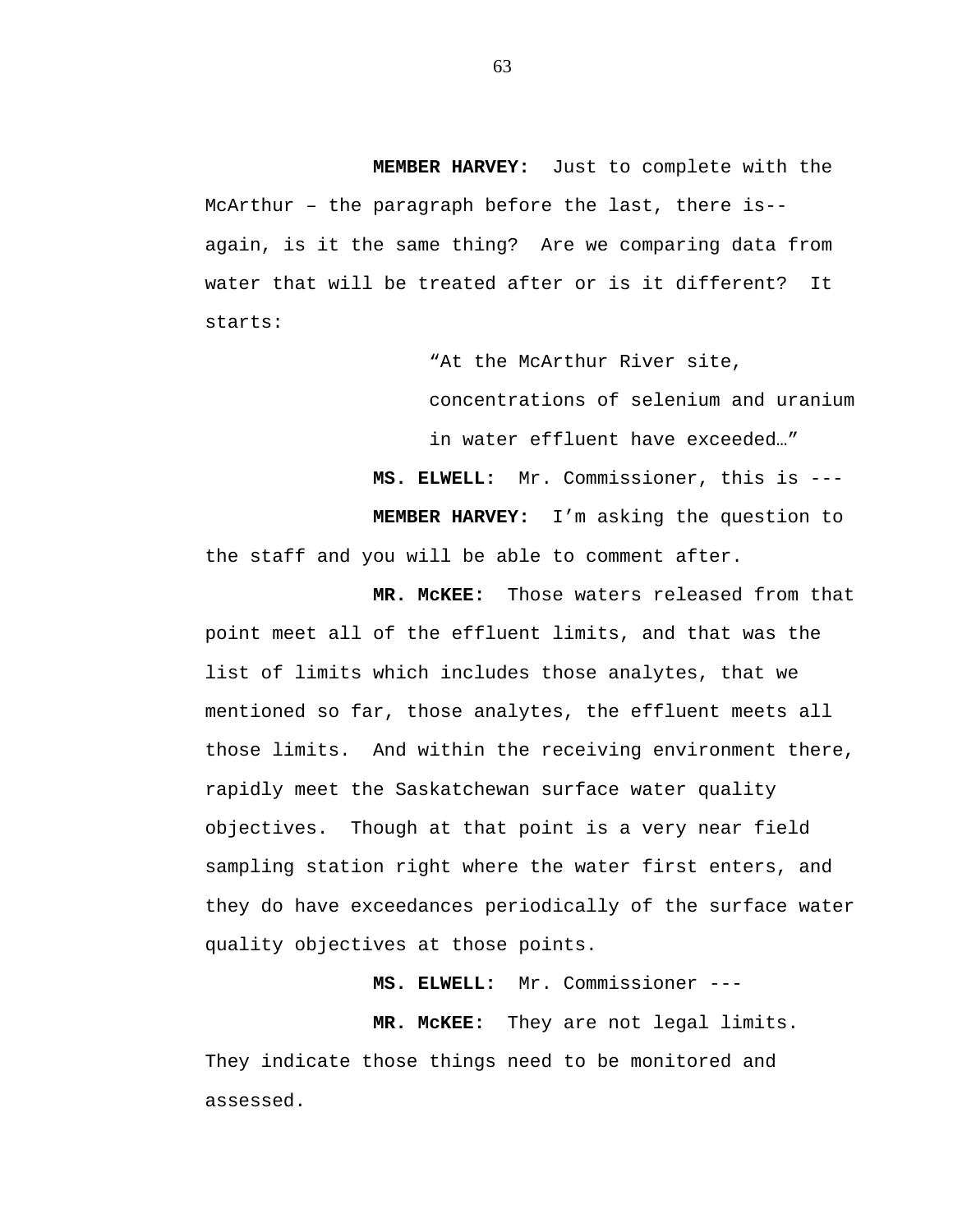**MS. ELWELL:** Mr. Commissioner, this is water effluents, so this is after alleged treatment at McArthur. So this is not before treatment, this is after treatment, and after treatment, according to their own documents, as well as an environmental impact, or State of Environment Report 2005-2009 by EcoMetrix, we show 54 percent increase above the standard for arsenic, 700 percent on selenium, and 1,200 percent for uranium. There was no reporting on mercury. So this is after treatment, their own data, and they admit they're above the standard.

**MR. MOONEY:** Liam Mooney, for the record.

McArthur River is fully compliant with all federal and provincial regulatory limits. The treated water discharge from those -- our operations is of excellent quality with all parameters well below regulatory limits. Mercury in our treated water is sampled on a monthly basis and reported to provincial and federal regulators on a regular basis. Mercury contained within the treated water is consistently at or below laboratory detection limits.

Monitoring has shown that blueberries and fish sampled near the McArthur River mine do not pose an environmental risk. It's important to note that the results from the terrestrial programs have indicated that concentrations return to background levels as you approach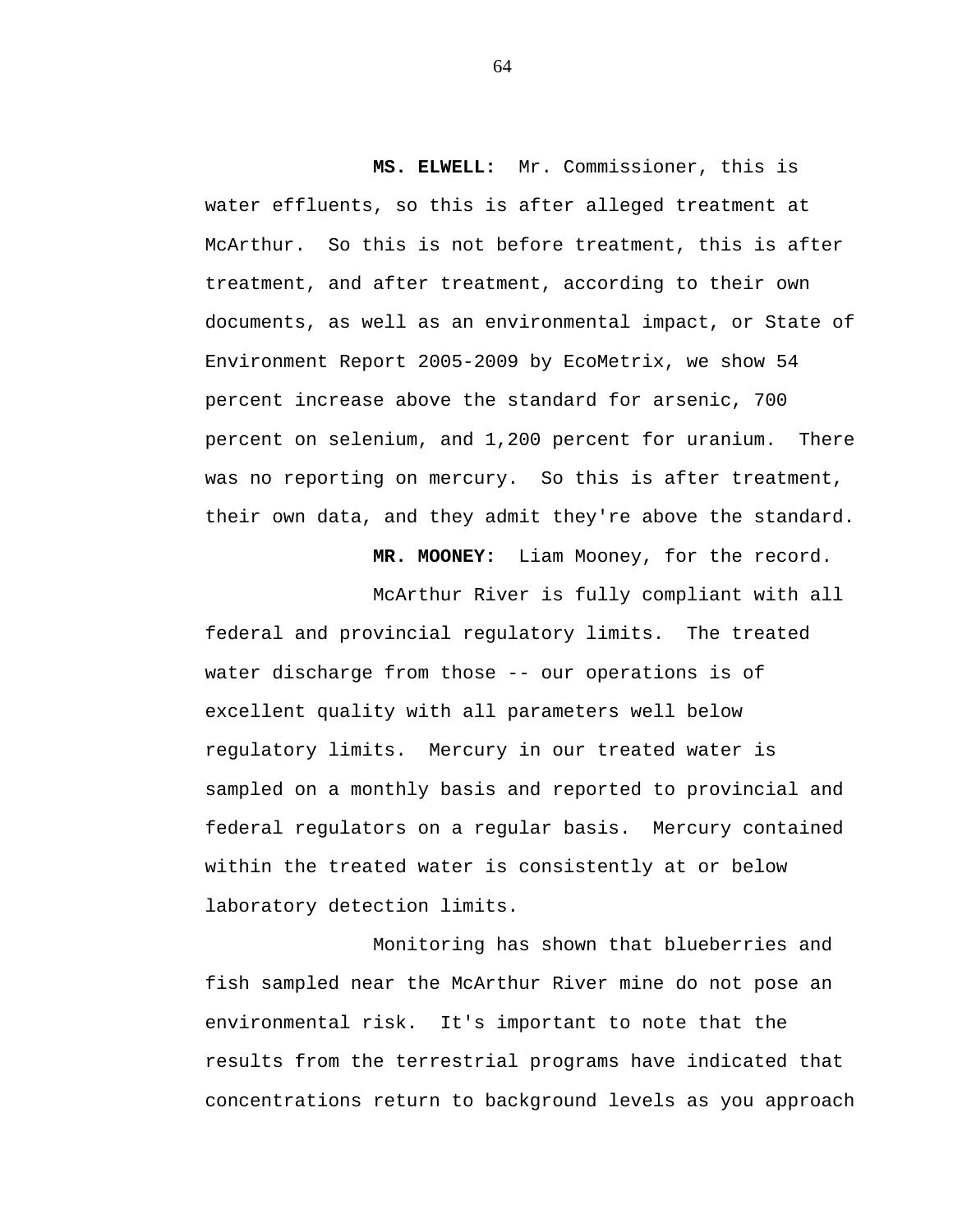the surface lease boundaries of our operations.

**THE CHAIRMAN:** So what is the intervenor quoting from?

**MR. MOONEY:** This goes back to an issue that Commissioner McDill had identified earlier. These are standards that are not appropriately being applied to treated water that is being discharged from our facility. The appropriate standards to be applied are those that are found in the metal mining effluent regulations and in our license conditions.

**MS. ELWELL:** This is the not the pit before treatment, this is the water that's released after, because  $---$ 

THE CHAIRMAN: Where is it -- where are you getting this data from?

**MS. ELWELL:** I'm getting the data -- may I direct you, please, to page 40 of our report: "The following review is taken from McArthur, Status of Environment Report, 2005-2009, prepared by EcoMetrix Incorporated on December 2010, State of Environment Report, as well as Cameco's McArthur Technical Report dated August 31, 2012."

This is the water after treatment. This is huge numbers above the standards, they're own data and consultants say so.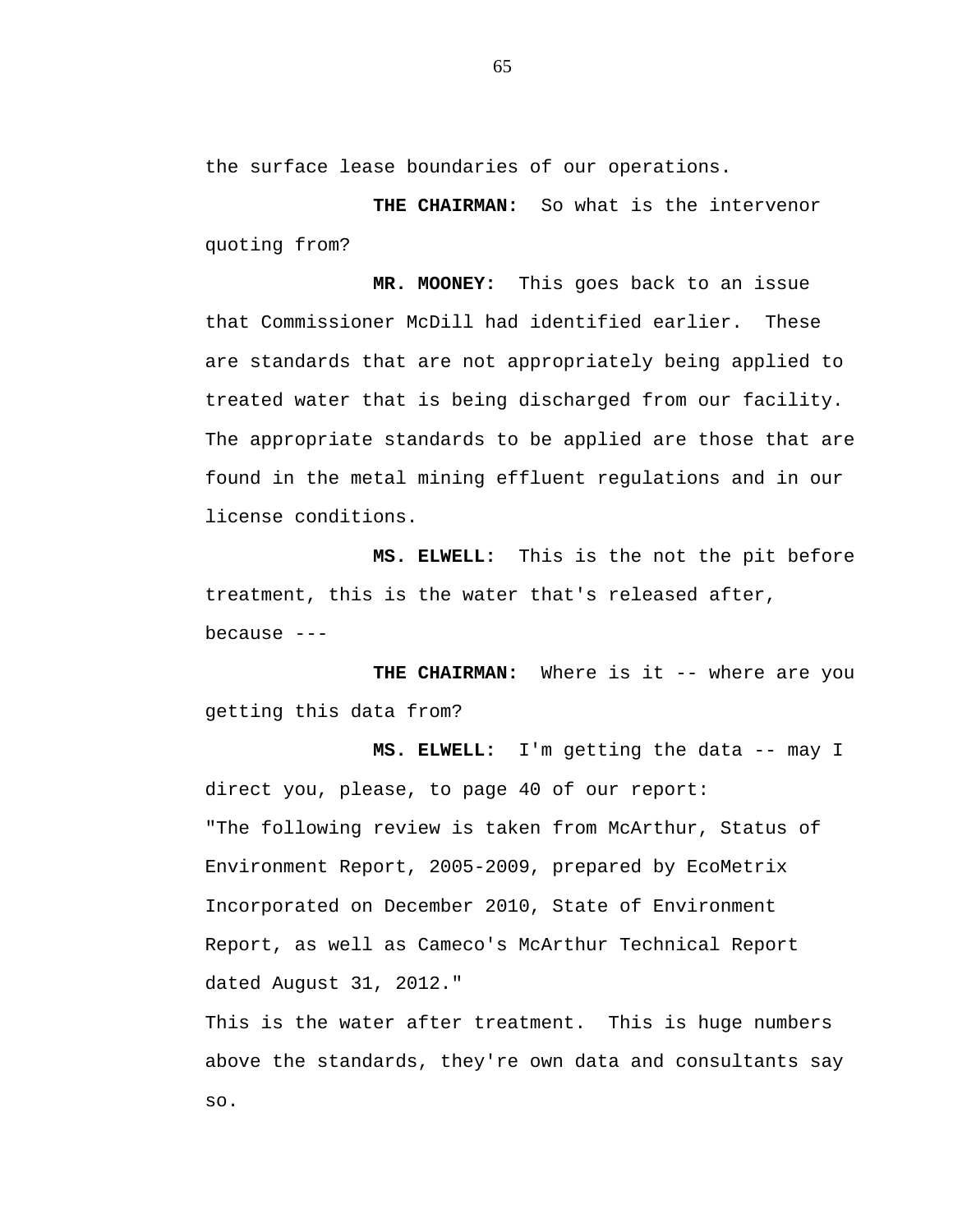They can deny it all they want, but the facts speak for themselves.

> **THE CHAIRMAN:** It's their report, so --- **MS. ELWELL:** Exactly my point.

**THE CHAIRMAN:** --- I'd like some

clarification.

**MR. MOONEY:** Yes, and we're not disputing the numbers, we're not disputing the quality of the water that's discharged, we are disputing the application of the standards in question. We do satisfy the applicable limits and regulatory conditions in that regard.

**MR. McKEE:** Malcolm McKee, for the record.

If I could just clarify that these mines are operating in the headwaters of very low, very small drainages. The part of the environmental impact assessments that were completed for these sites specifically identified and recognize that in the near field there would be exceedances of surface water quality objectives. The ones that would be -- result in potential exceedances are the key elements of our monitoring and our biological effects monitoring program and surface water monitoring program to ensure that we don't exceed any of those predicted near field impacts.

THE CHAIRMAN: So I'm trying to understand. So is that old data or it was done something before? I'm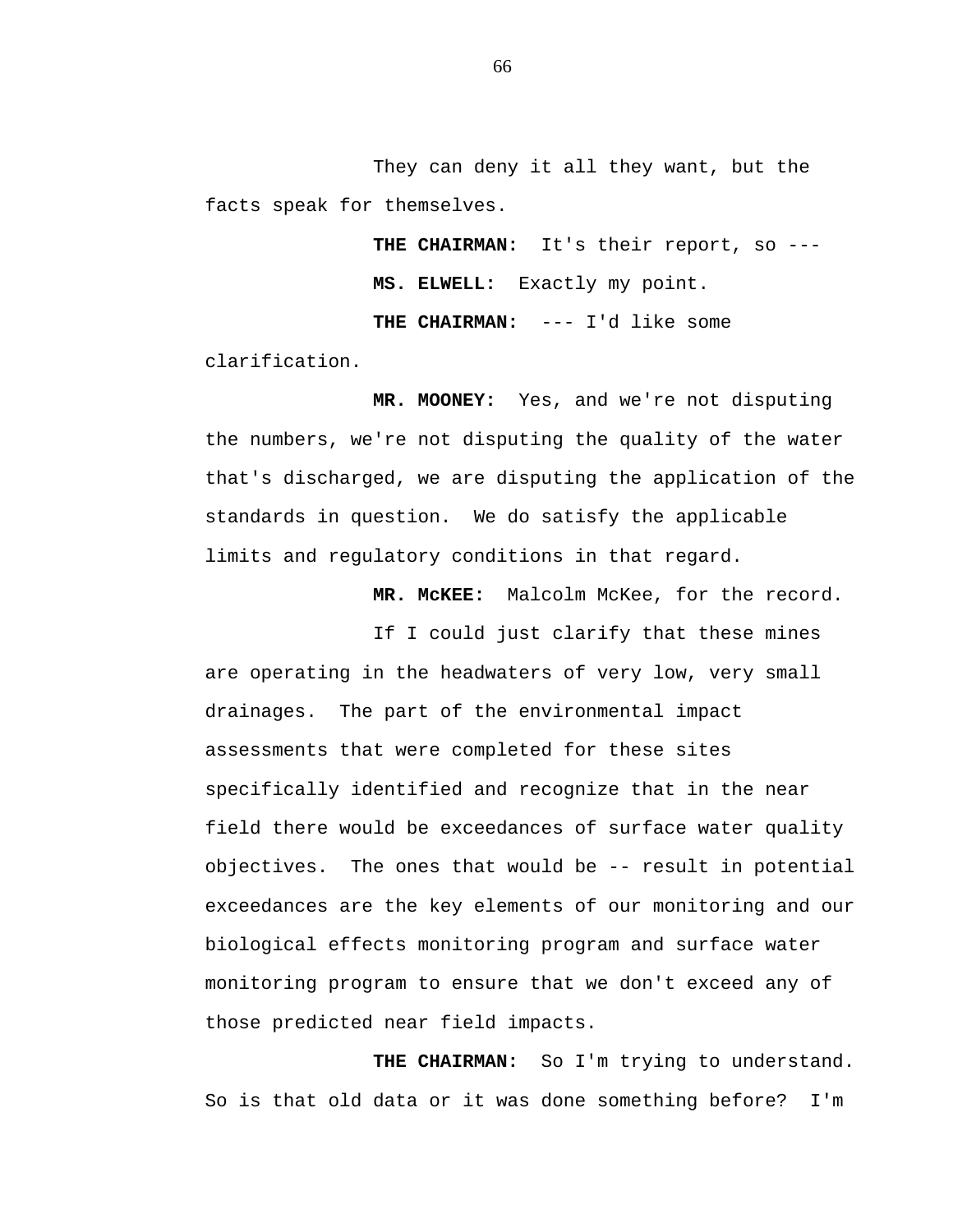trying to understand how recent is this observation.

**MR. LeCLAIR:** Jean LeClair, for the record.

Again, just seeking to clarify, the effluent releases meet all CNSC provincial limits. We don't measure effluent releases to the surface water quality objectives. Surface water quality objectives are applied in the receiving environment after some mixing. It's all part of the ecological risk assessment, it's all part of the assessments that are done.

So comparison to surface water quality objectives is not appropriate in this particular application. You have to look at it against the license limits that are set out based on the effluents at the discharge of the pipe. And all those limits are met and they have continued to be met.

**THE CHAIRMAN:** Okay, thank you.

Next question, Dr. McEwan.

**MEMBER McEWAN:** On page 9 of 65, the first bullet, you've bolded a statement that I don't understand, because again, it seems to me that you're comparing a dose -- an annual dose, absorbed those measurements, with protective regulatory limits. You're mixing two different concepts.

Could you explain to me what you mean by that, or have I misunderstood?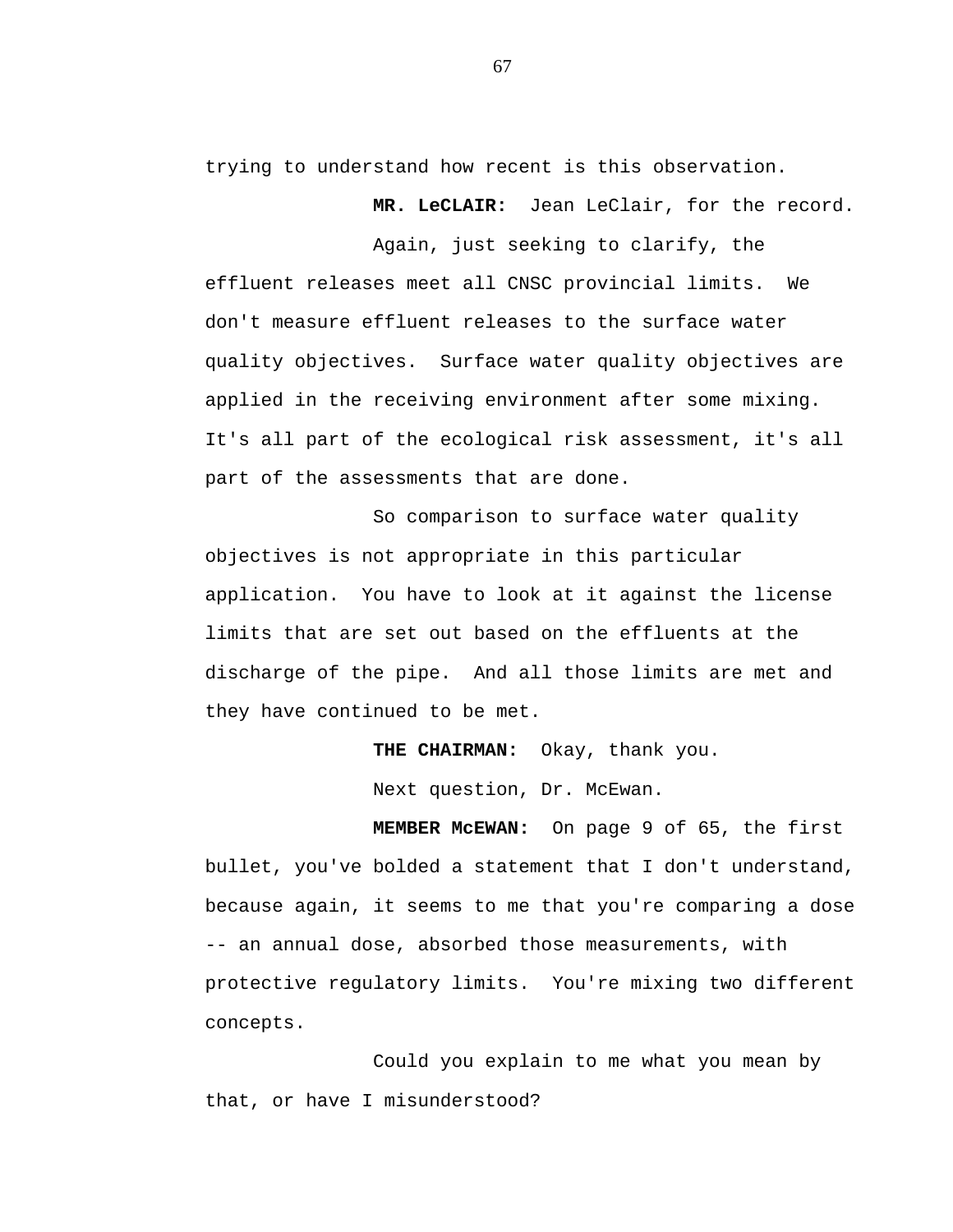**MS. ELWELL:** I'm sorry; your question is why are we citing that standard?

**MEMBER McEWAN:** Why are you saying it's not appropriate? What is the appropriate standard?

**MS. ELWELL:** The appropriate standard would be one that measures and limits radiation releases to air and water in its own right. What we are using here, what the Commission uses here is a proxy to human health, the exposure of radiation to the public of this amount. And when one looks at the documentation by the company and the Commission about radiation releases to the environment, it's always in comparison to a standard that's about human health, rather than protecting the environment in its own right.

And we're not the only person or group to identify this. I refer you to a 2009 radioactivity report by the Arctic Monitoring Protection Program, which also goes into some detail, talking about human standards for the -- using human standards to compare to protecting the environment, air and water releases is not an appropriate standard, that releases to air and water of radiation ought to be regulated in its own right.

And so the reference to that 2009 discussion, I would encourage you to review, because it's a conceptual void. It's not appropriate. You're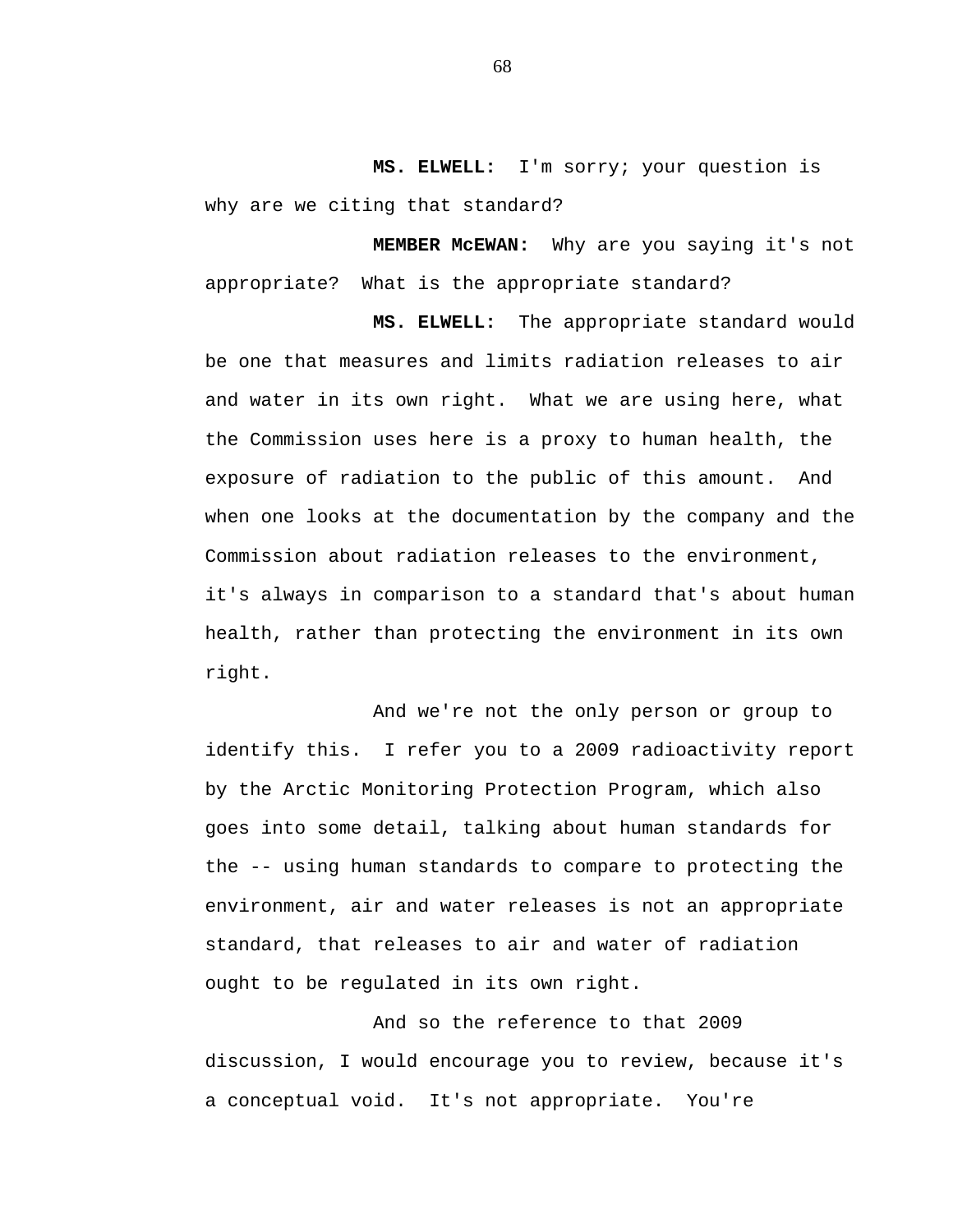comparing apples and oranges. What a worker gets inside a plant of radiation exposure is not the appropriate standard to measure radiation into the air or into the water. Those standards for radiation exposure to the environment are unique and independent of this exposure that one would set for humankind.

**MEMBER McEWAN:** But is it not correct that there is environmental exposure to radiation which varies by geography, which varies by altitude? So that seems to me, again, is a measurement that defines the amount of radiation that a person or an animal is going to get from that environment.

**MS. ELWELL:** As well as what is natural background. I agree, I'm not saying it isn't complex. And if you look at the human health standard, it's also separated between workers who are exposed daily and as well as the general public. You could -- the weighting factors for radiation exposure also distinguish between men and women and different ethnic varieties.

So the radiation standards are unique and they're different depending on the recipient, and our general comment is we looked in vain for radiation limits to the air and to the water and were not able to find any. The only reference standard is that one mSv MSL standard that we referred to.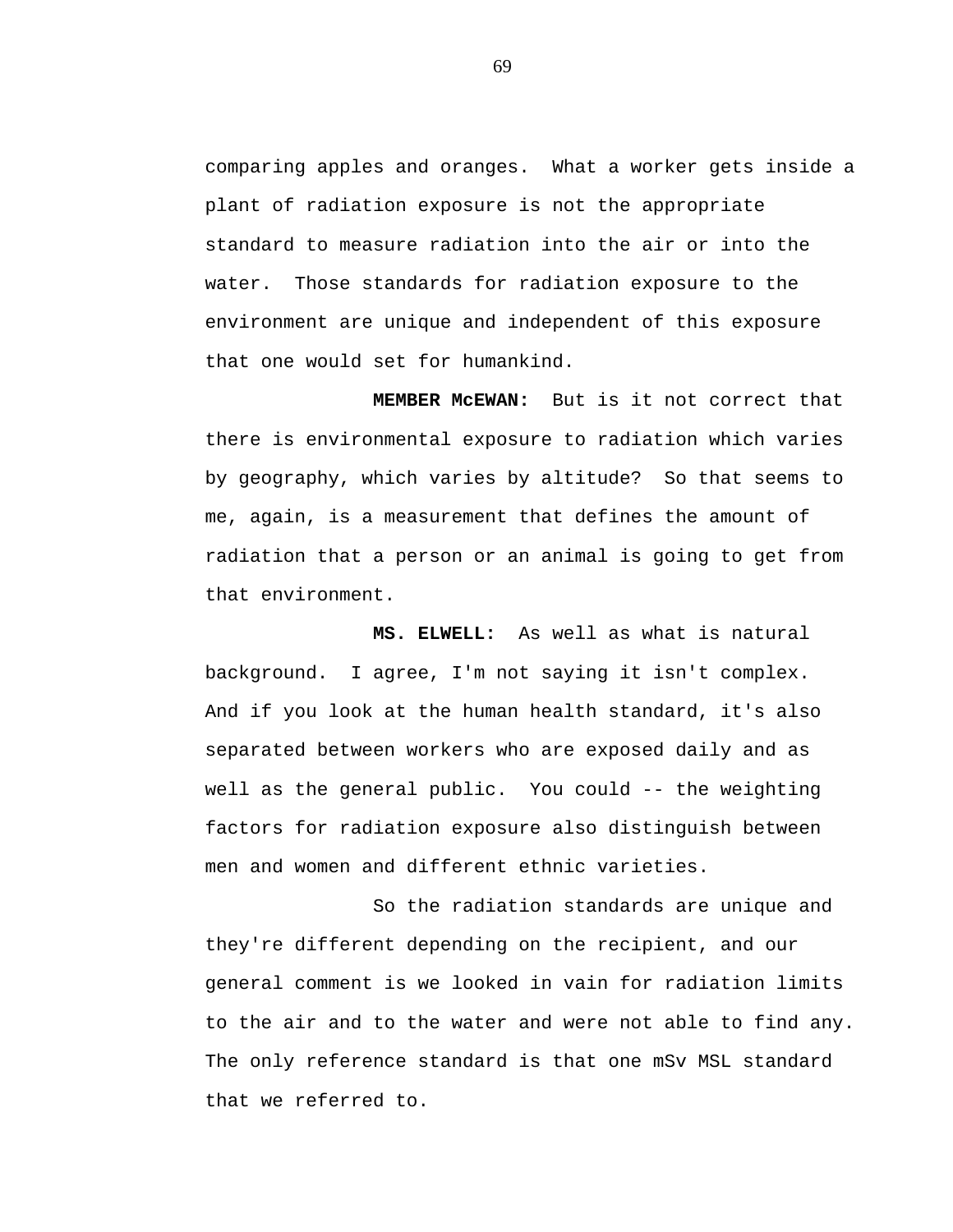**MEMBER McEWAN:** But --- **THE CHAIRMAN:** You know --- **MEMBER McEWAN:** Sorry.

**THE CHAIRMAN:** You know you're making such outrageous statement. The whole ICRP, the whole international community is -- I think now it must be 100 years of research into the one microsievert is -- or millisievert, is being protective of everything, including the environment. I assume that protecting human beings would be more conservative than protecting anything else, and you can work backwards from one millisievert into actual becquerel release.

So I really don't understand why you would make it where all regulators in the world are using this one millisievert, including the very unfortunate Fukushima. Remediation of communities is based on this kind of measurement. So why would you make such a statement?

**MS. ELWELL:** Mr. President, we go into some detail of this at page 60 of 65, and quoting the Arctic Monitoring Program, which also identifies the disconnect between a general public health standard and the radioactivity standards that should be achieved for air and water protection. On the point that the -- your standard is the world recognized one, our review of the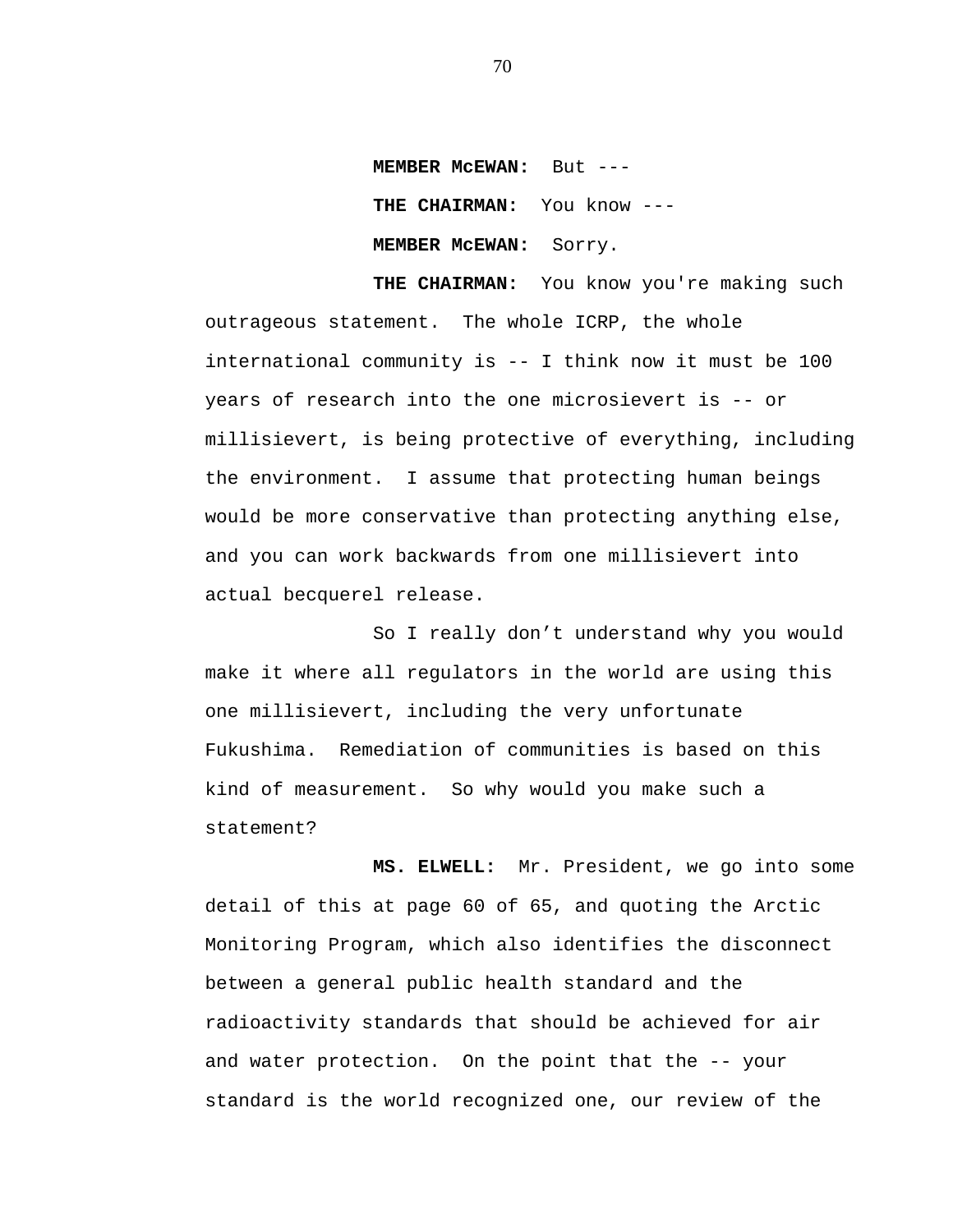Pickering matter showed that indeed the European studies in particular, show that that standard is not protective, and indeed at least two to three times less protected than the international norm. We could have that debate again, that'd be fine.

## **THE CHAIRMAN:** Staff?

**MR. McKEE:** Malcolm McKee for the record. I'd just like to clarify. We have to make sure we're talking about the same things. The one millisievert per year limit that we're discussing is for doses to members of the public. It's part of the human health protection system. There is a different -- the CNSC is actually -and the *Nuclear Safety and Control Act* has actually led the nuclear world in forcing environmental protection from radionuclides, and we have been modelling the dose to nonhuman biota with respect to risk from radiation.

We have been working -- we know our radioecologists and other specialist staff know specifically and have worked with the people, that the Sierra Club is referring to from the AMAT 2009 report. There have been numerous IAEA European Union studies on calculating dose to biota. Staff have kept up with that science. Staff - if you look at the environmental impact assessments, there are whole sections devoted to the analysis of dose to nonhuman biota to ensure that none of the present release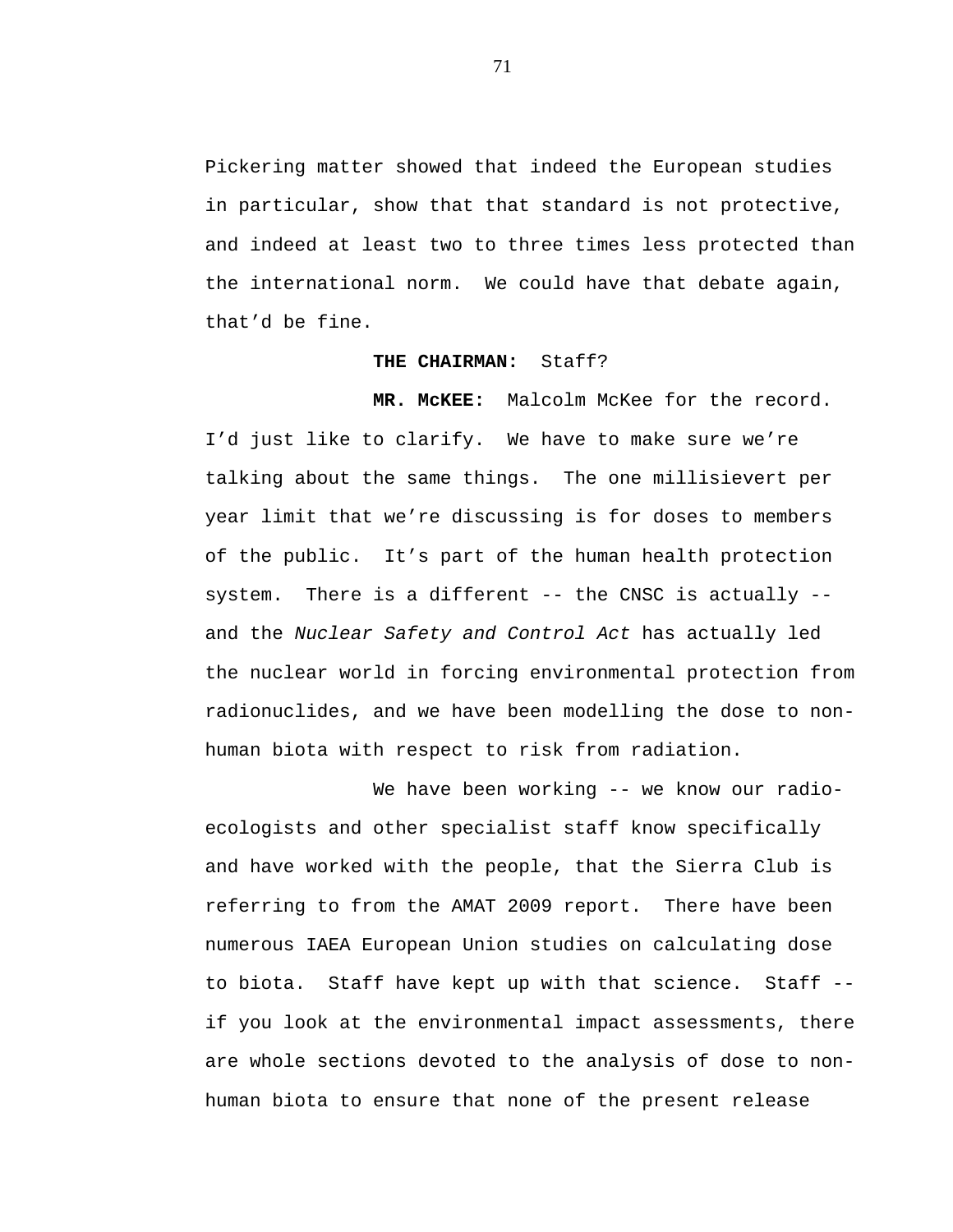systems that we allow pose an unreasonable risk.

THE CHAIRMAN: Dr. McEwan?

**MEMBER McEWAN:** So can I just follow up on that? So for the absorbed dose to non-human biota, is there a statutory, or a recommended, or an objective?

**MR. McKEE:** Through the -- there's recommended modelling approaches right now. The IAEA has just come out with a proposed discussion document. But the European Union itself has been ahead using the latest project phase. It was a project called ERICA and ERICA modelling, and so for -- through the European Union there's guidelines of -- for example, we generally screen against 100 micrograys per hour as being considered a dose threshold for certain biota. There is an increasingly agreement on what the benchmark criteria are.

Because those benchmark modelling approaches and criteria vary, we actually use in our EAs a range of them for comparison and we make sure we're below those thresholds.

**MEMBER McEWAN:** So the current EU recommendation is an hourly dose rate; is that right? Did you just say that?

**MR. McKEE:** Yes, because for wildlife, your non-human biota, you're more concerned with the deterministic effects and less concerned with, you know, a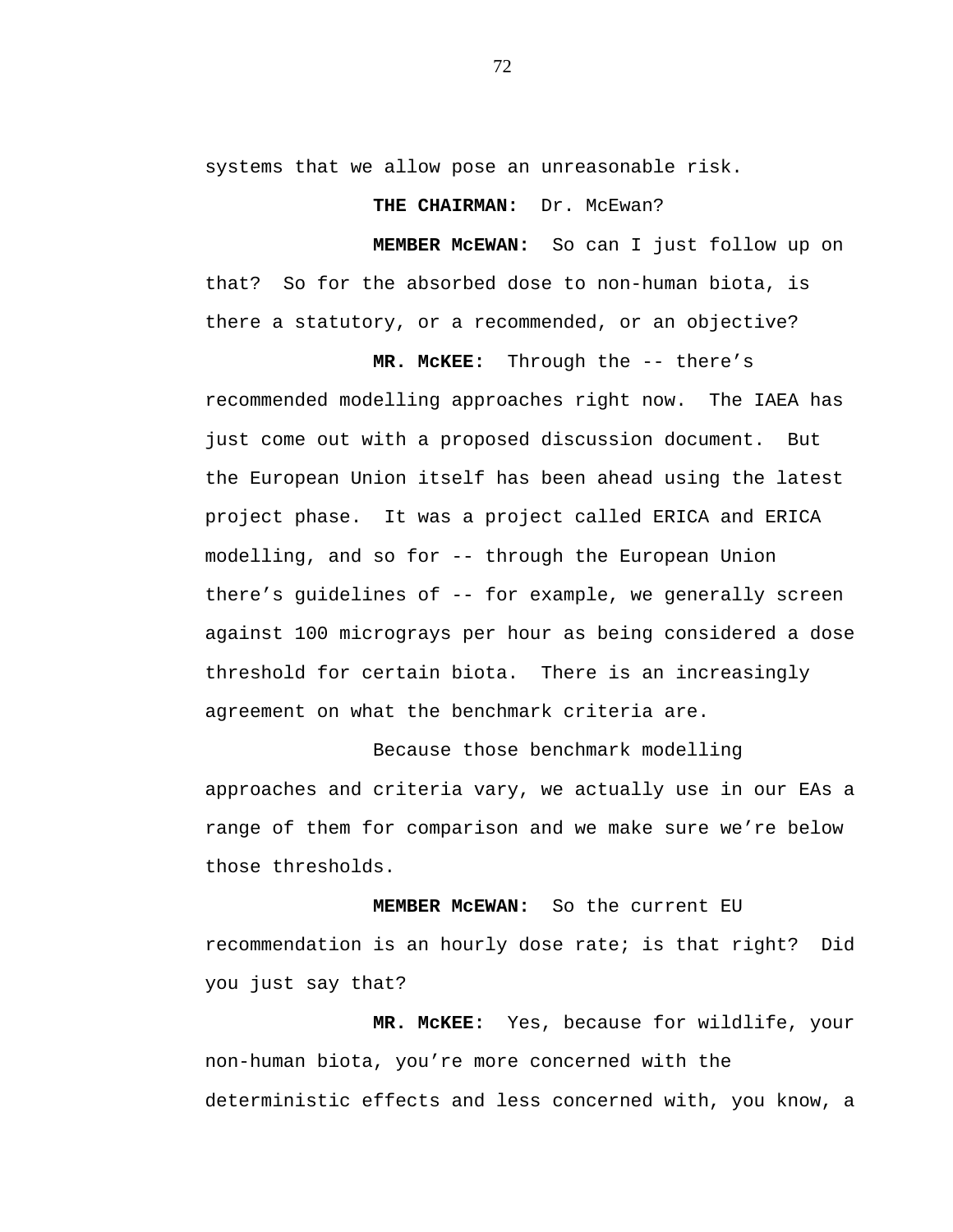long-term committed dose and cancer generation. Simply because the natural populations tend not to live long enough for those to be the criteria that you're concerned about, and you're more concerned about the protection of population rather than individual.

**MEMBER McEWAN:** So if I just follow that, do we have data from around the mine sites for micrograys per hour to the biota in that area?

**MR. McKEE:** We have for all of the mine sites, that risk assessments contain the full radioecological dose modelling data to a range of valued ecosystem components. So doses calculated and modelled to benthic invertebrates, ducks feeding; the standard ecological risk assessment for hazardous substances. We've modified and incorporated the radio-ecological calculations as well.

**MS. ELWELL:** Mr. Commissioner, may I respond? We have -- in all of those words the answer was no. There is no air or water radiation standards on emissions. We triple checked and no, we did not find one.

**MEMBER McEWAN:** I just heard yes.

**MS. ELWELL:** You heard benchmarks and their thinking about some.

**MEMBER McEWAN:** I heard yes, that there is an accepted EU standard for dose rates to biota of 100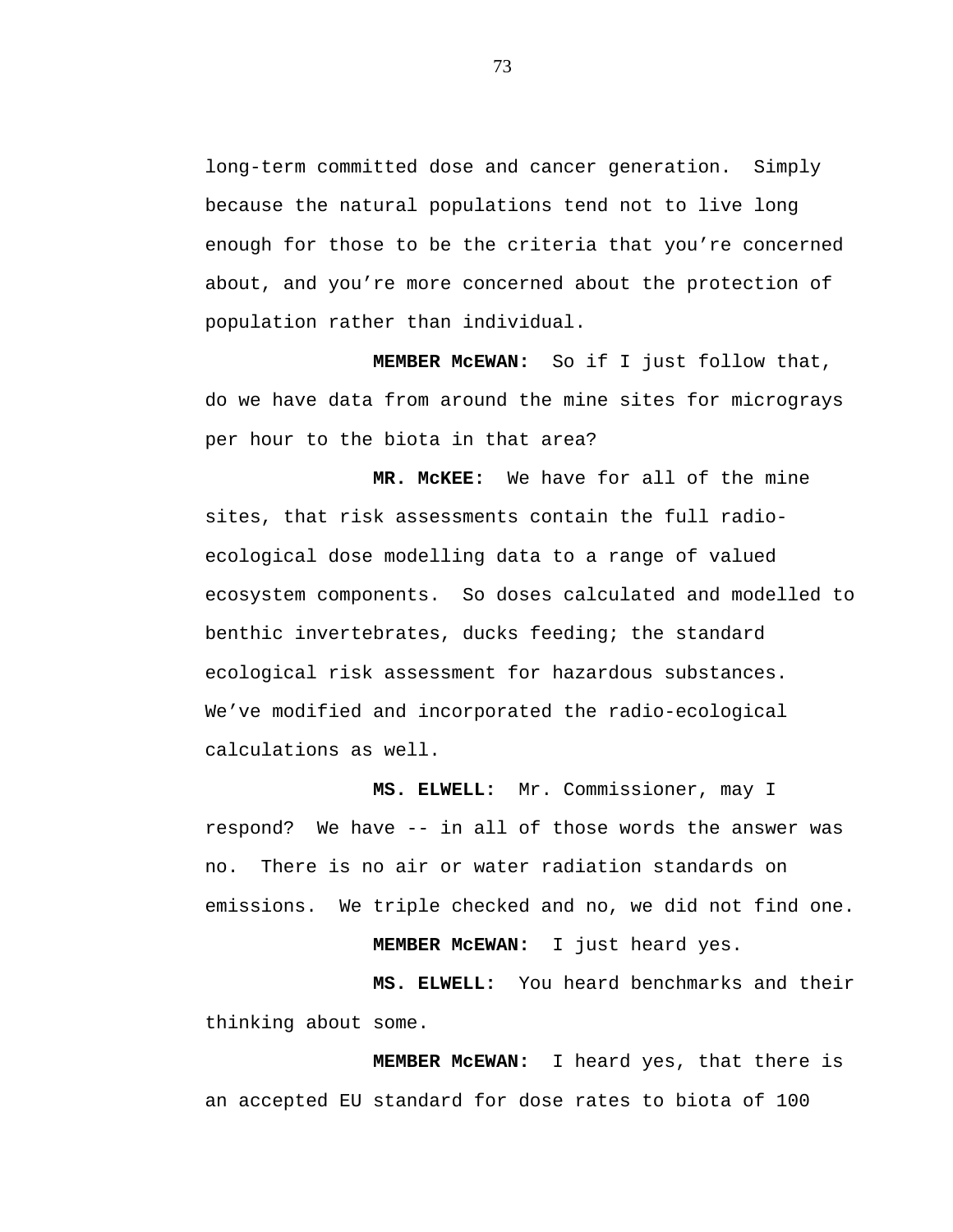micrograys an hour, I think you said. So there is.

**MR. BENNETT:** Is that the legal standard or is that a way of assessing a situation in itself? Your question was, was there a standard? And I thought the answer I heard was we do a lot of things but we don't have a standard.

**MEMBER McEWAN:** I heard an EU standard.

**MR. McKEE:** I want to be clear. I did not use standard, and as I said, it's an assessment objective and that's why it's important that when the Sierra Club has used the term standard for surface water quality objectives, that is not appropriate either.

**MS. ELWELL:** Mr. Commissioner, biota as I understand it are animals. I'm talking about air emissions. I'm talking about water emissions, and if we want to talk about animals, I direct you again to our report. The Arctic Monitoring Program has extensive studies on the contamination of radioactivity to wild animals in the arctic, caribou in particular.

That's the first point, and the second point is you don't just need to worry about our animals because they don't live very long. You need to worry about them because of the trans-generational impact of radiation on these animals. So it's not just now, it's the damage we're causing through the generations.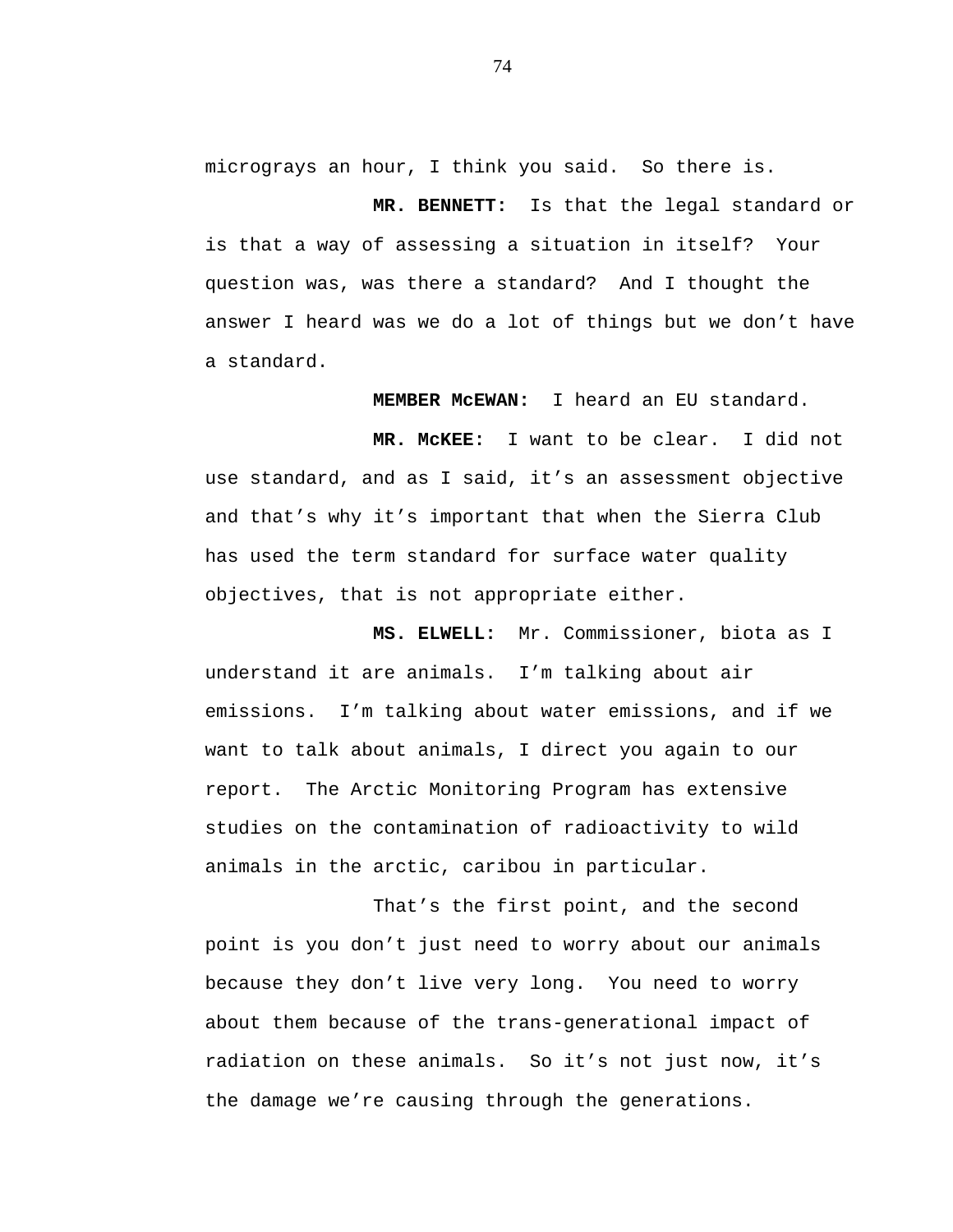**MR. McKEE:** If I could just respond to the AMAP 2009 report and the discussion about radionuclide monitoring in the arctic.

In fact, the -- one of the best databases of lead 210 is actually from the Canadian Yukon station, which is an extremely tight database which shows very little variability; and it's been proposed that should uranium mining be -- occur in the north or any other activities such as that in the north, that this database would actually be able to detect deviations. And it's noted that right now there are no deviations in the database that could be attributed to contributions from uranium mining from that -- the south in Saskatchewan. It is indicated that that would be a tool if there was in the Arctic.

**MEMBER McEWAN:** Okay. So can I just ask one very simple question? As you prepared this, have you had expert radiobiological advice in the preparation and in the interpretation of the data?

**MS. ELWELL:** Ian Fairlie, Dr. Ian Fairlie. **THE CHAIRMAN:** Dr. McDill, you want to add something else?

**MEMBER McDILL:** Thank you. A quick follow up, because the intervenor mentioned caribou, and I know we've had this discussion previously on caribou. But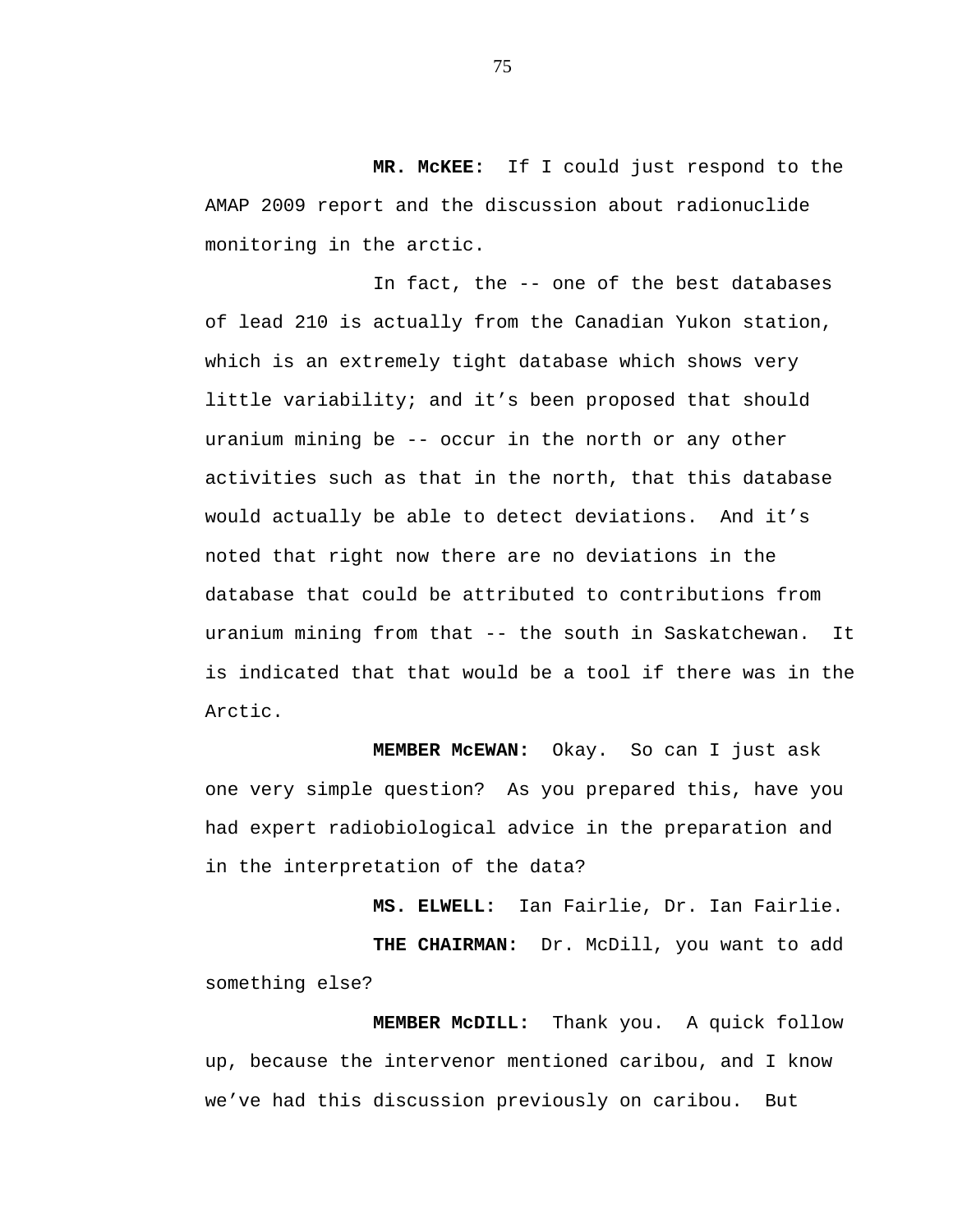again, because the community is here, could staff talk about natural meats, woodland -- country foods for caribou and lichen as we've heard before?

**MR. McKEE:** As has been mentioned - oh. Malcolm McKee for the record.

As we've mentioned there's been a number of studies. There's been the human health risk modelling from the sites themselves. There's been the studies mentioned about the Eastern Athabasca Basin that have measured meat and so on, and country foods are safe to eat.

**MS. ELWELL:** I wanted to mention this specifically though, that the caribou migrate and they eat lichen, and the lichen is naturally uranium bearing for example. So I think it's important that the community hear this.

**MR. McKEE:** If a caribou diet, because of the shortness of the pathway between atmosphere lichen and caribou, caribou are -- a caribou diet is naturally high in radionuclides.

If you take those calculations, for example, from the Northwest Territories, you can see that the Inuit and Aboriginal peoples that have been eating a natural, healthy caribou diet, can get -- have lived for generations eating this diet that will give them a dose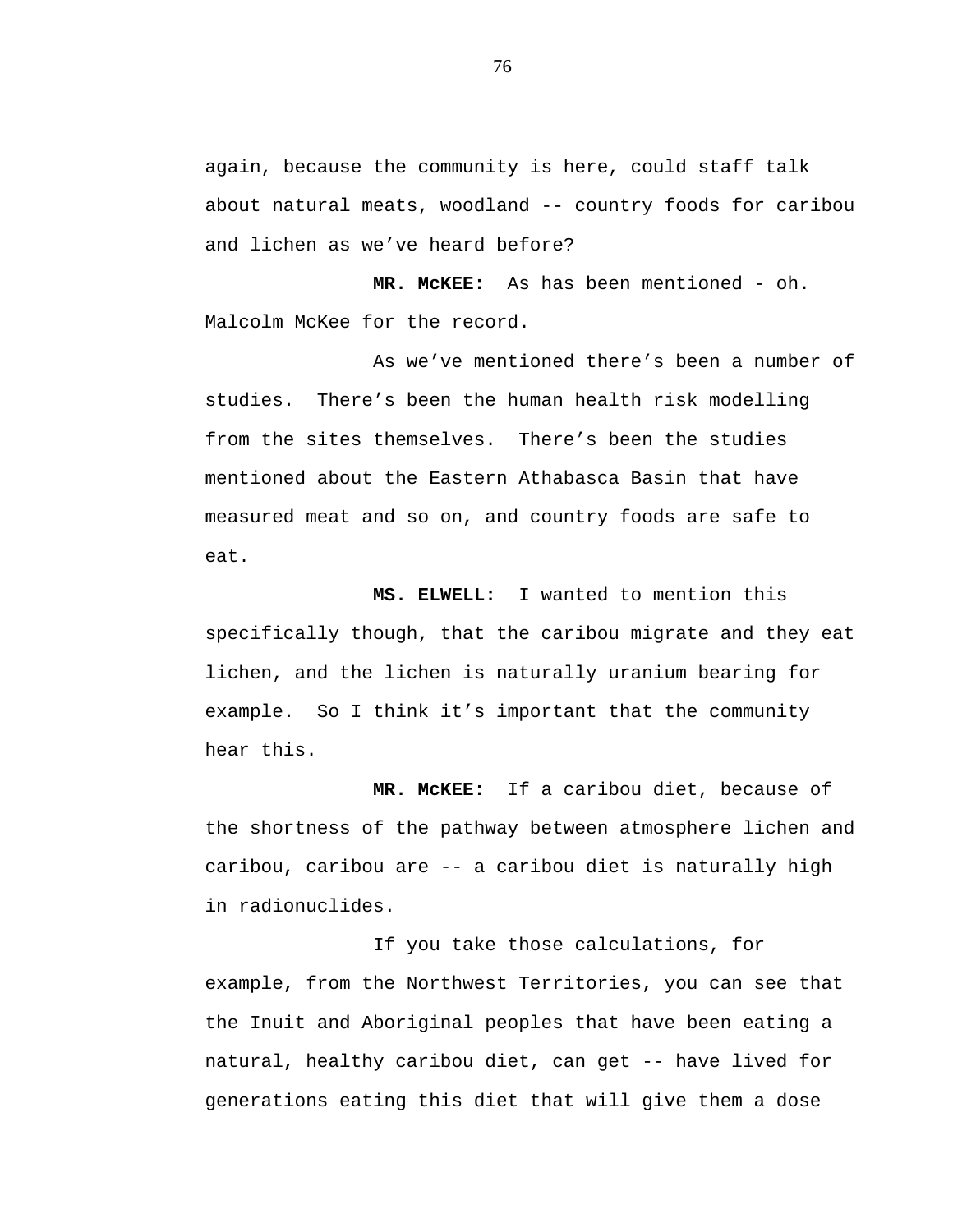ranging between 2 to 12 millisieverts per year.

**MEMBER McDILL:** My colleague just pointed out that perhaps Saskatchewan Ministry of the Environment will be presenting this data this afternoon, so we have one more.

**DR. DEMETER:** Dr. Demeter, for the record.

I just wanted to add, and this is part of Dr. Irvine's discussion yesterday, the importance of continuing to eat traditional and country foods, and that this has been a tradition for decades, and the uranium found in caribou based on natural uranium, based on the lichen that they eat, has been part of their natural diet for ages, and it's very important to remember the dietary importance of maintaining natural and country foods as a diet, versus some disastrous effects of changing diets to non-country foods.

**MS. ELWELL:** Madam Commissioner, may I respond?

**MS. VELSHI:** Well, I was taking a follow-up from a colleague, so let the Chair ---

**ME. ELWELL:** Well, please, just a short - thank you.

Page 59 and 60 of our report, we quote the arctic monitoring assessment of 2002 on heavy metals, showing that the loading of cadmium (sic) in the arctic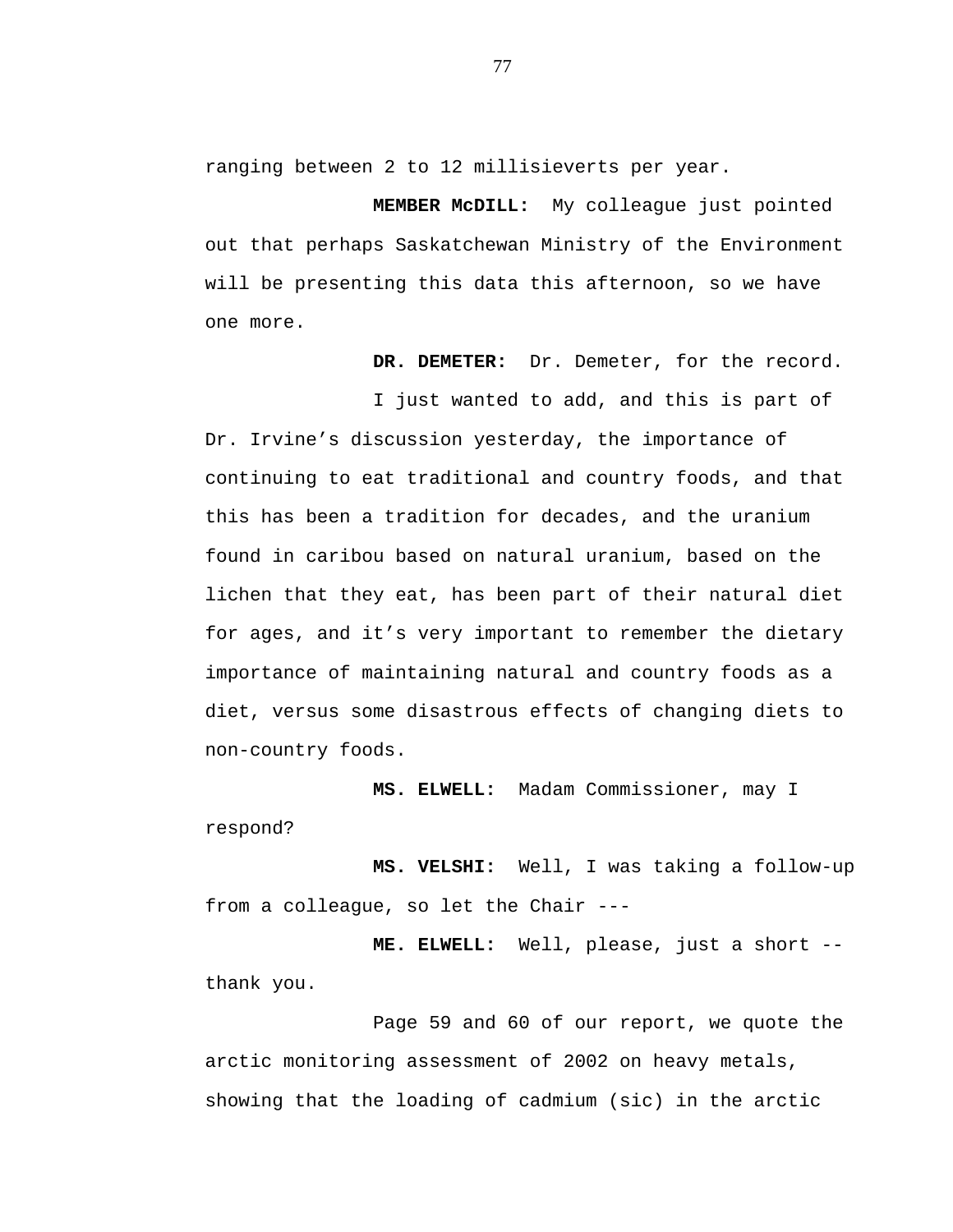basin, shows the highest concentration is in ring seals, beluga whales, and polar bars, are reported in eastern Canadian Arctic and Northwest Greenway, with enough that maybe could cause kidney disease and damage to humans.

The 2009 arctic monitoring report, on radiation at page 60, cites that the increase of radioactivity into the...

"...The average exposure to individuals in indigenous arctic populations in Canada and Greenland could cause the consumption of larger amounts of radiation exposure 50 times higher than the average in the national population for the consumption of caribou and reindeer."

So 50 times the exposure to indigenous population in the Arctic from eating caribou and reindeer.

**MR. MOONEY:** Liam Mooney, for the record.

And Commissioner McDill is right, that Dr. McCullum will be presenting later on the eastern Athabasca regional monitoring program, which includes a country foods component. Similarly, the Athabasca working group monitoring has country founds, and it encourages community members to submit samples of food, including caribou, and both the AWG and the EARMP program confirm that that food is safe to eat.

**THE CHAIRMAN:** Well, what I'm trying to understand is, are you suggesting that the one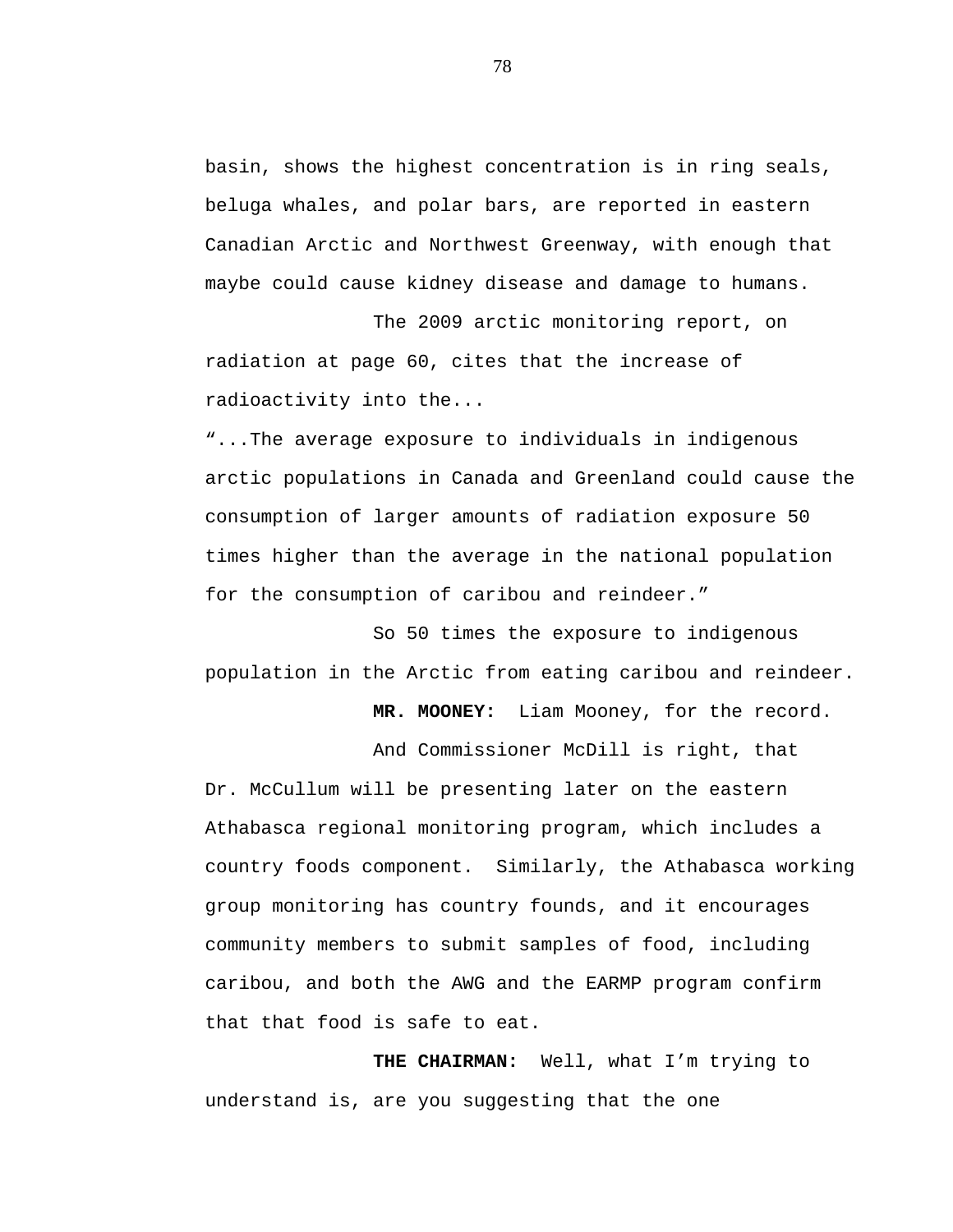millisievert, plus the regulatory limits that our regulator applies, is not sufficient? And you're making the link of this between what emission comes out in the arctic? How do you make this connection?

How the cause-effect relationship here is, this possibility of increase in caribou, et cetera, how do you relate this to the uranium activities? That's what I'm trying to figure out.

**MS. ELWELL:** Because the arctic monitoring program has identified that a source and pathway to heavy metals and radiation contamination in the arctic, including in the foods, can be traced back to industries such as uranium activity, uranium mining.

**THE CHAIRMAN:** I thought it was more to the ambiance of previous, I don't know, nuclear bombs and things of that nature, rather than uranium mining. So I want to understand if there was somewhere, epidemiologically, or studies actually made the linkages between uranium mining in Canada, and observe the increase in radiation in our country.

**MS. ELWELL:** I can give you that. I would refer you to the 2002 heavy metals in the arctic assessment by the arctic monitoring program, at page 59 of the report where it says uranium mining is the second largest source of mercury in the arctic countries ---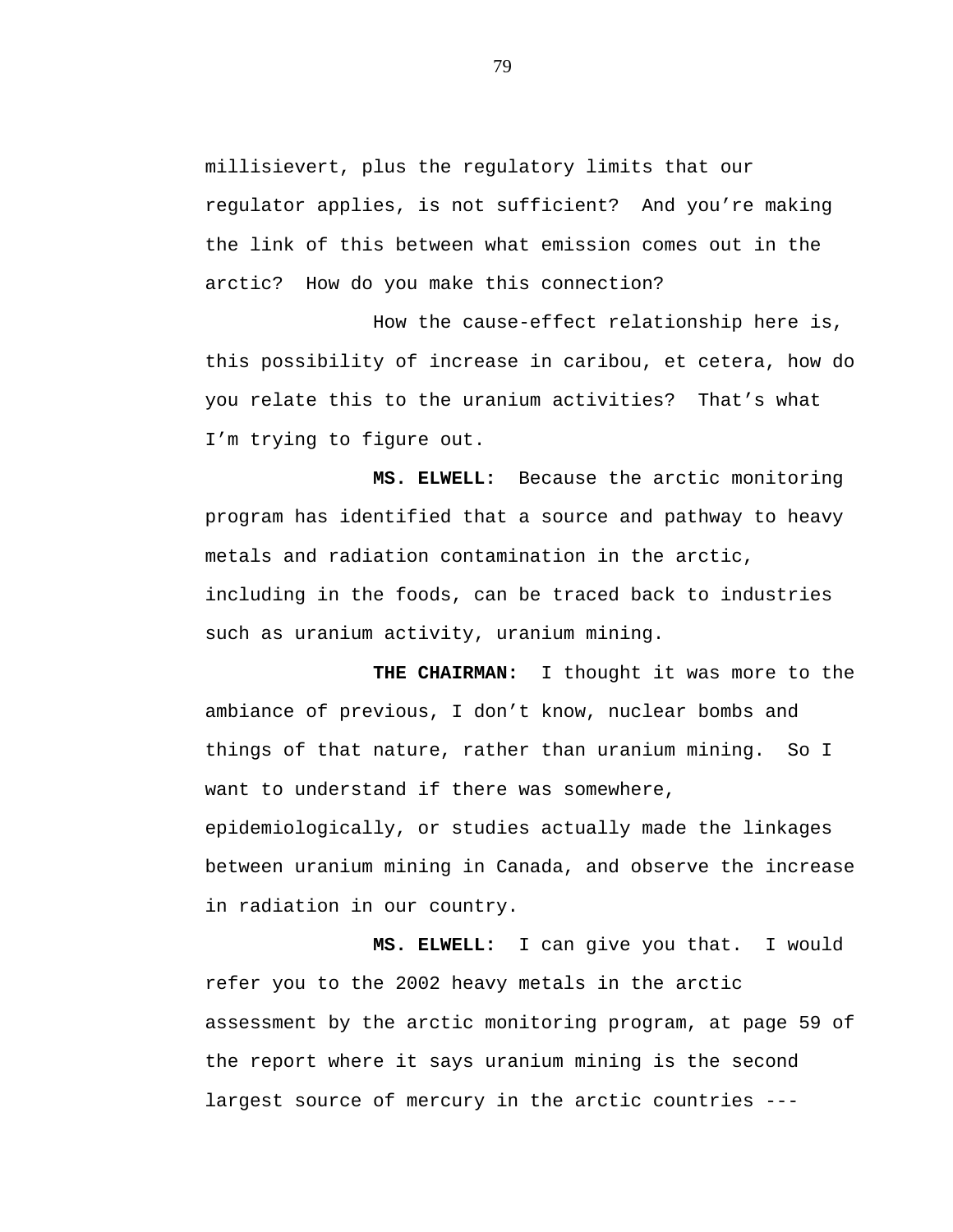**THE CHAIRMAN:** We just heard all about mercury. It doesn't exist ---

> **MS. ELWELL:** --- and the first largest --- **THE CHAIRMAN:** --- that's why I'm ---

**MS. ELWELL:** --- and the first largest for arsenic and cadmium. So, the first largest source is uranium mining.

**THE CHAIRMAN:** We just heard that it doesn't exist in the ore, and therefore it doesn't -- so I'm trying to figure out where ---

**MS. ELWELL:** Well, you heard from that from the company.

THE CHAIRMAN: --- where it's coming from.

Staff?

**MR. JAMMAL:** Okay, Ramzi Jammal, for the record.

A couple of things first. Is the relevancy of what's being discussed right now, to uranium mining is non-existent, I'll pass it on to Mr. McKee.

In addition, we have to go back to the EARMP, which is the Athabasca regional monitoring report that really demonstrates -- and, again, it's in front of me, it's on the web, and the concentration's below minimum detectable levels for the meat of the caribou that's been acquired by the communities.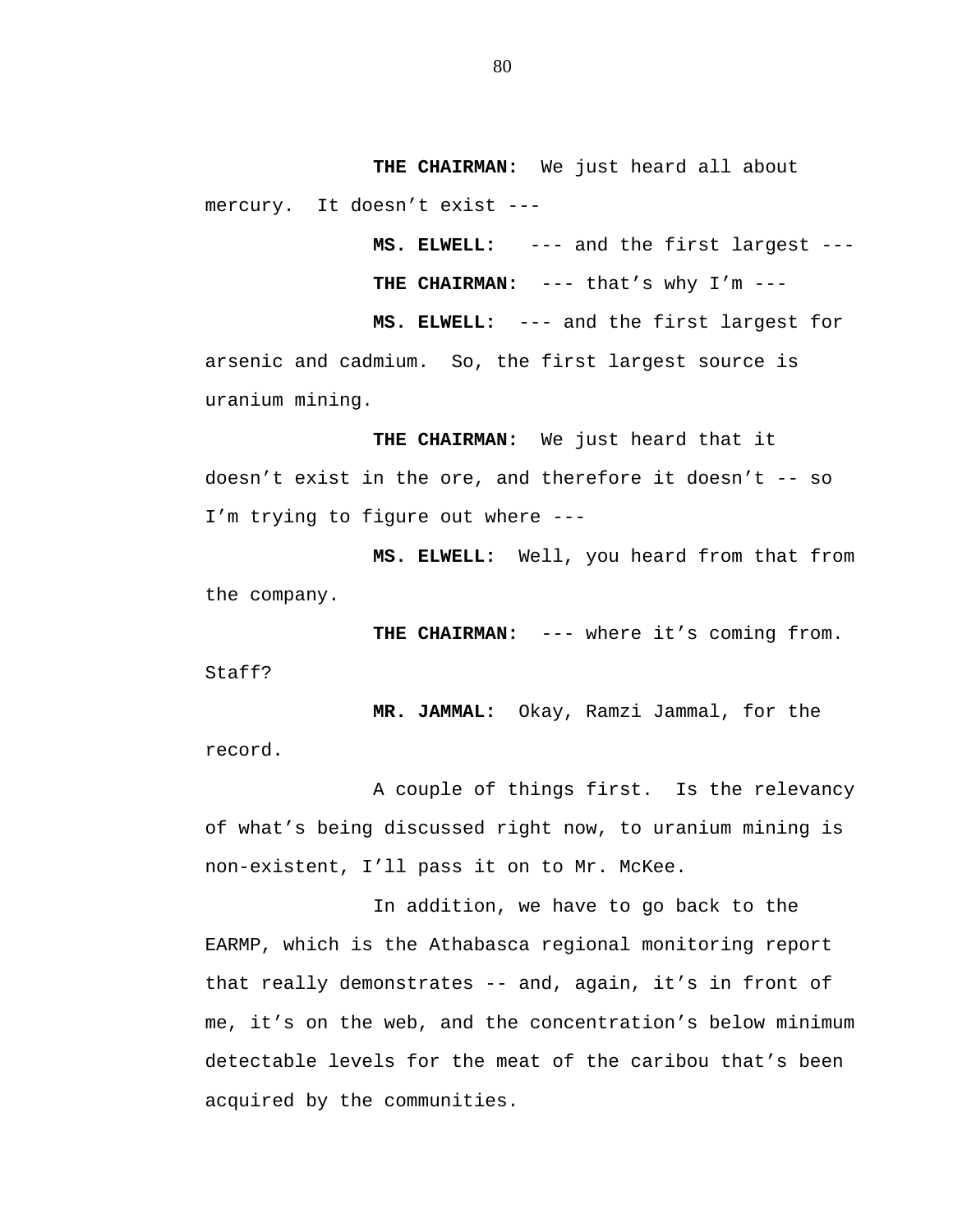And if there is no impact on the proximity of the communities, proximity to the areas in the Athabasca region, well, you conclude that there is no impact further down or far away from it.

But I will ask Mr. McKee to go on in a bit more detail, but definitely there is no relevancy to the uranium mine of what's been stated with respect to the arctic.

**MR. McKEE:** The monitoring programs demonstrate that the mercury and cadmium levels are below detection and so there's no -- we're not seeing a linkage between the watershed through to the arctic, for mercury and for cadmium.

Dr. Binder, you're correct, the majority of the modelling from the arctic region with respect to increased dose to residents in the region is due to -- is from cesium, atmospheric cesium deposition.

THE CHAIRMAN: Thank you. Dr. McEwan? **MEMBER McEWAN:** Just to go right to the cesium 137 and strontium 90, the Sierra quote on page 61, is that associated with uranium mining?

**MR. JAMMAL:** Mr. Ramzi Jammal, for the record.

Cesium 137 is not associated with uranium mining; it's a fission product.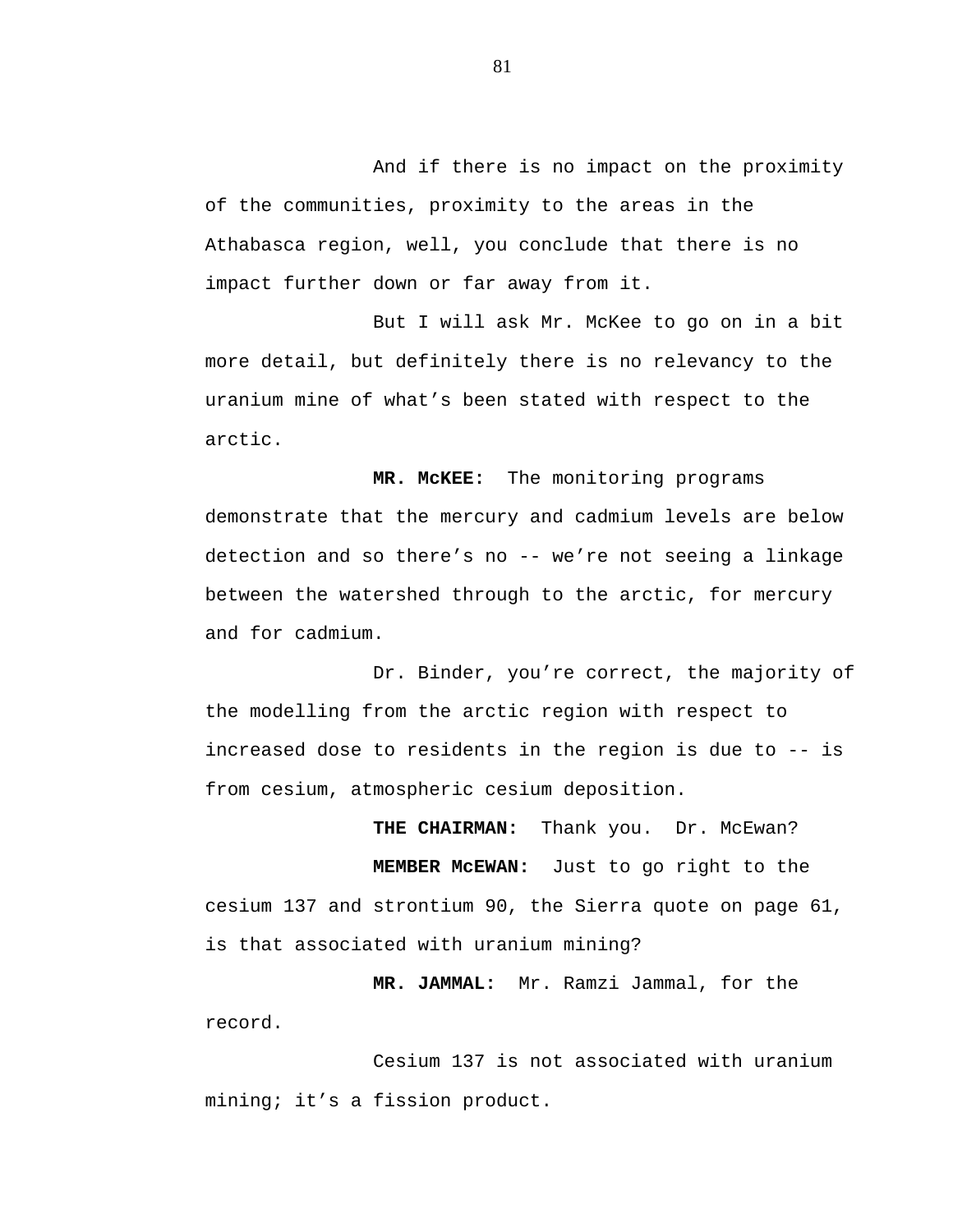**MEMBER McEWAN:** Yes.

**MR. JAMMAL:** It's got nothing to do with uranium ---

> **MEMBER McEWAN:** And strontium 90, the same? **MR. JAMMAL:** Pardon me? **MEMBER McEWAN:** Strontium 90? **MR. JAMMAL:** No.

**MEMBER McEWAN:** So why --if we're talking about uranium mining, why did you include cesium 137 and strontium 90 in the report?

**MS. ELWELL:** Because I was -- I was providing the information on the radiation, radioactivity report done by the arctic monitoring program. It was part of the context.

**THE CHAIRMAN:** Dr. Velshi?

**MEMBER VELSHI:** In your opening comments you talked about not getting access to information, and the one piece that you mentioned was for Key Lake extension, their environmental assessment report that's currently underway, and staff explained why they didn't share that with you.

And I know all of us Commissioners take the importance of providing access, and transparency has been very critical. So I want to -- and we've heard that a lot of the information is available on web sites, or in their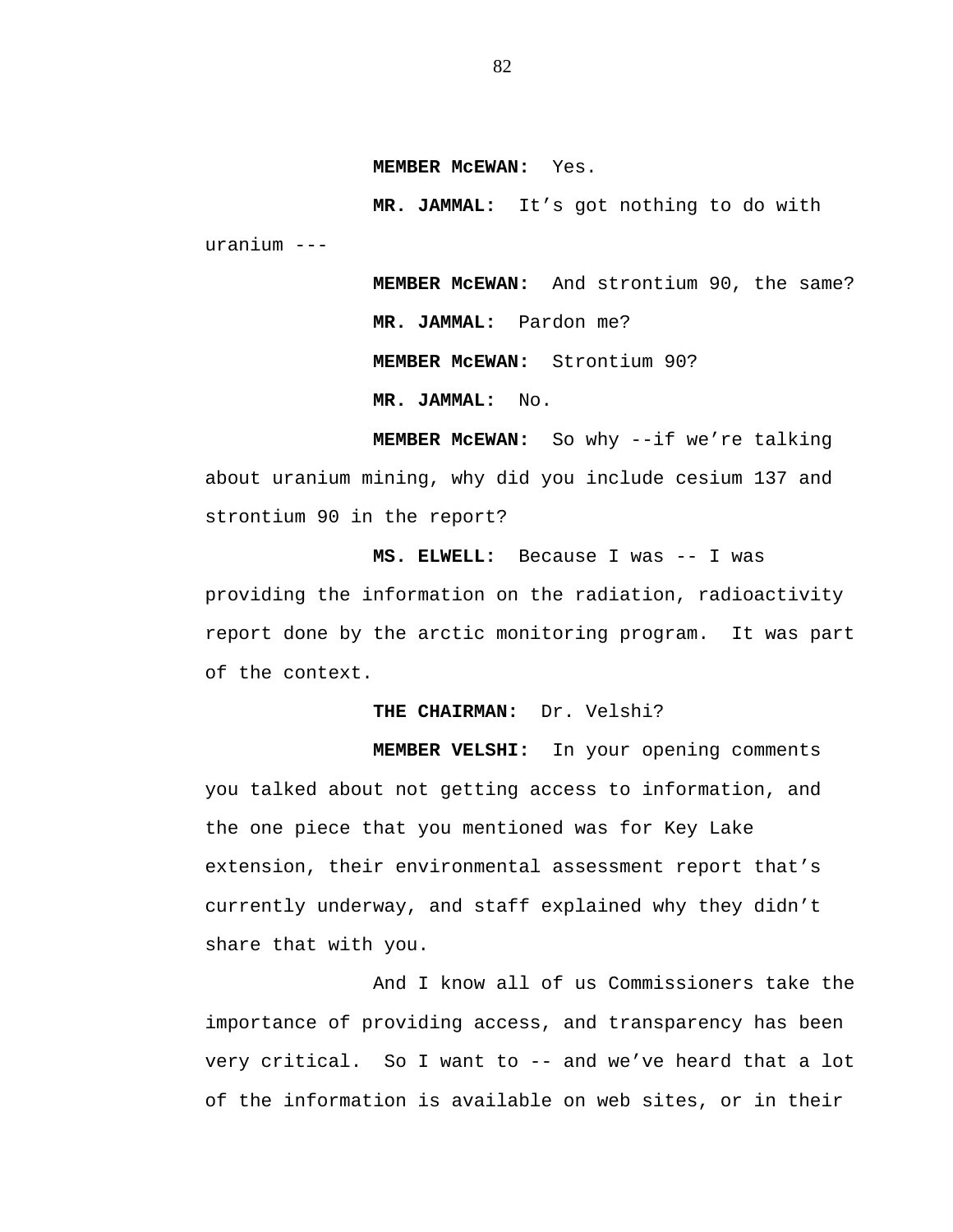annual reports.

And a lot of the information that you have presented is rather dated -- you know, 2005, 2007 -- and I wondered how much you persevered to get more timely information, or get more current information. Or when you got resistance did you just sort of back off and said, "Well, this is the best I have."

**MS. ELWELL:** Madam Chair, the Key Lake staff report is dated 2010. The annual reports, project descriptions, 2010, 2010. I have state of the environment reports up to 2009. We've done the best we could. There's been no slacking on our part.

**MEMBER VELSHI:** No, I'm -- it's not a question of slacking, it was a question of access, and whether you had issues around that. Because even in the CMDs, in the annual reports, we have seen 2011-2012 numbers, and I wondered why those were not reflected in here.

**MS. ELWELL:** Well, you know, we did make disclosure requests. We did our best to find the most current information available and we made best efforts, Madam.

# **MEMBER VELSHI:** Thank you.

And on page number 9, it's a question for Cameco. On page 9 of 65, the fourth bullet around -- that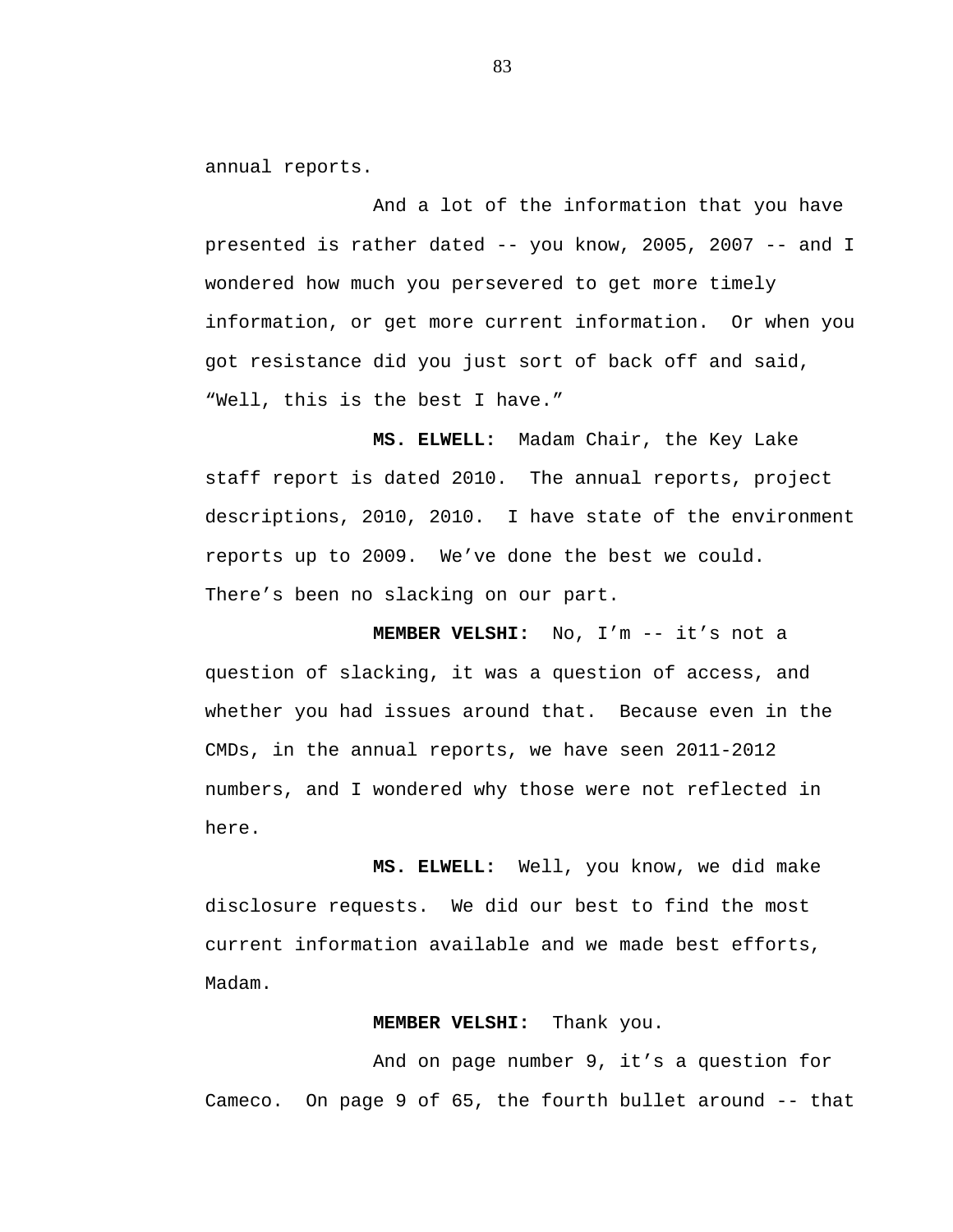starts with "Despite failed reverse osmosis treatment...". And we've heard how critical the reverse osmosis treatment is to make sure that the effluent that gets released meets all the requirements.

And I know yesterday when we had the Saskatchewan Environment Society, we talked a little bit about some challenges with the reverse osmosis treatment. But can you comment around the statement on, "Despite failed osmosis treatment..." and particularly, does -- you know, is it not reliable? Is it not effective enough?

And should one be concerned that this may compromise the treatment before the water is released?

**MR. MOONEY:** It's Liam Mooney, for the record. We would dispute that characterization of the RO plant. As discussed by Mr. Himbeault earlier, the RO plant delivers excellent quality water and has been functioning admirably at the Key Lake operation since it was put in place and since it has been expanded in scope.

So the characterization as anything other than an excellently performing facility is inaccurate.

**MS. ELWELL:** Madam Commissioner, we quote the CNSC recent staff report, performance of uranium mines in Canada, in its review of Key Lake and a number of reported incidences and a significant one involving failed RO was reported. We are quoting your own staff.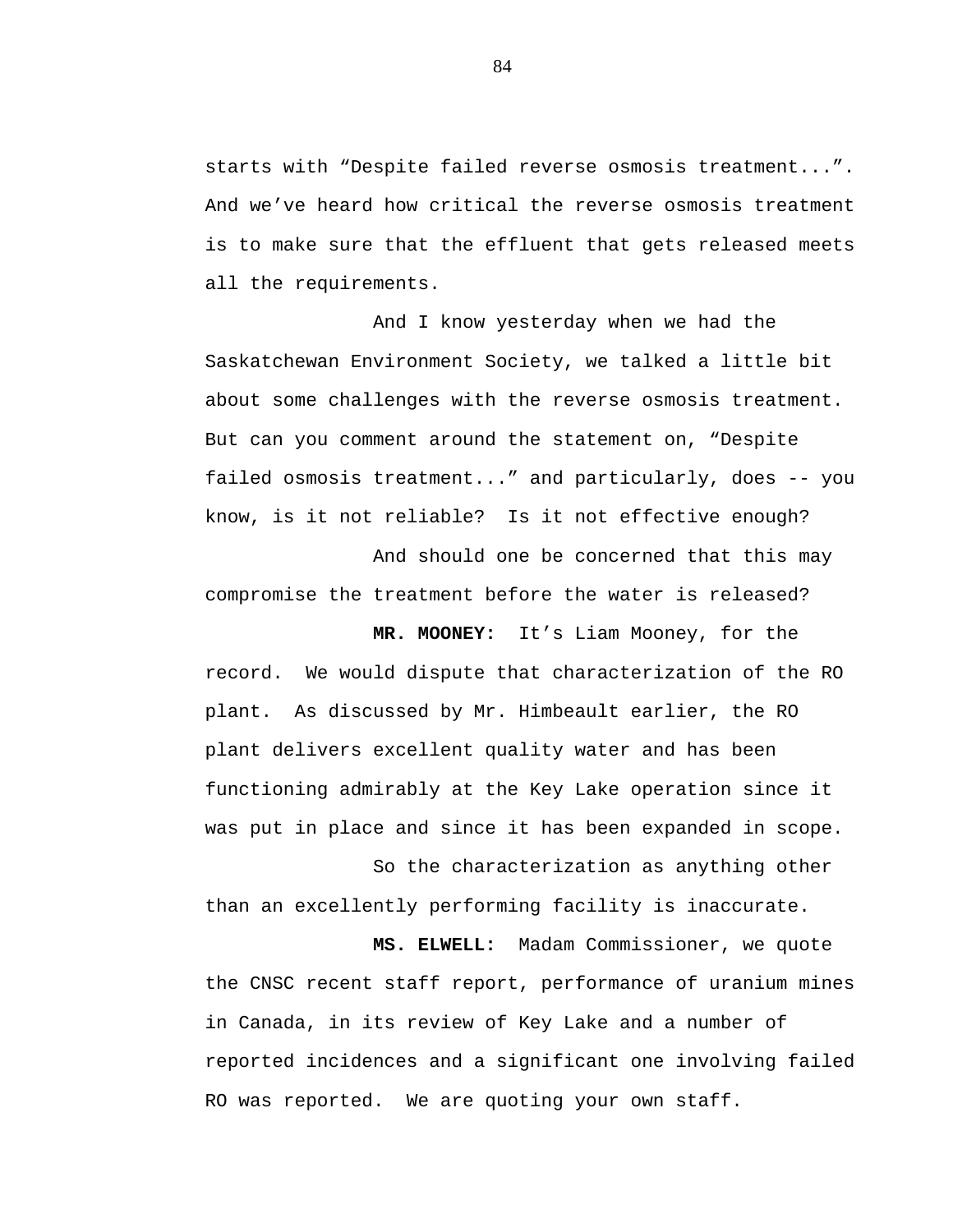#### **MEMBER VELSHI:** Staff?

**MR. LeCLAIR:** Just to make sure everyone knows, I believe the report they're referring to actually is the annual staff report, which we presented in October 2012. That was the most up-to-date information that provided performance across all the uranium mines and mills. So that's very recent information.

I'd like to ask Tom Gates if perhaps he can elaborate a bit more on this issue of reverse osmosis.

**MR. GATES:** It's Tom Gates, for the record.

I'm not aware of any failures of the RO plant at this time. Is Cameco aware of any failures? We review the data on an annual basis and I'm not sure where in that report -- I don't have that report handy at this time. Staff could endeavour to have a look at the report if we knew which report we're talking about and come back with a reasonable answer.

**MEMBER VELSHI:** Thank you. That would be helpful.

**THE CHAIRMAN:** Can I ask you, you have obviously done extensive research and that's great. What I'm curious about, did you ask for the CMDs, the documents that we have right here in front of us, which is the latest data that staff presented? Why didn't you ask for that? That's available.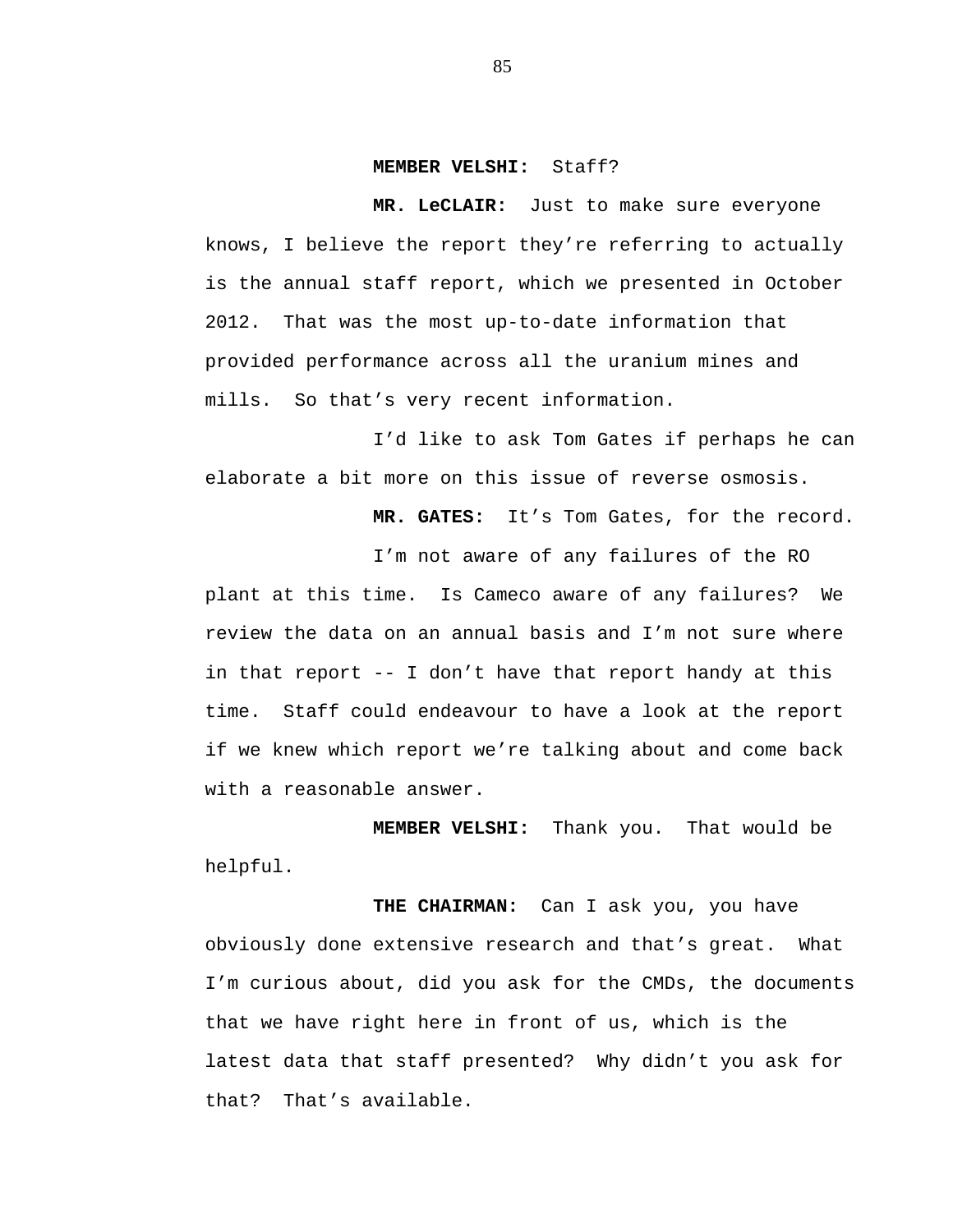**MS. ELWELL:** When was that prepared, Mr.

President?

**THE CHAIRMAN:** When was -- this report has been available since ---

**MR. LeCLAIR:** As is commonly done, as part of the normal licensing process, the CMDs were made available 60 days prior to hearing, which allows for a 30 day review by intervenors to provide them an opportunity to support their interventions. The routine process ---

**MS. ELWELL:** I had no notice of it. I would have loved to read it.

**THE CHAIRMAN:** There is a notice on our Web. We invite all intervenors. In fact, I think we gave you some financial assistance here. And I was hoping that you can actually review the staff document and take a look at the most recent data. It's a shame.

> **MS. ELWELL:** We had no idea about it. **THE CHAIRMAN:** It's a shame ---

**MS. ELWELL:** Sorry, how would we know?

THE CHAIRMAN: So anyhow, it's a practice. I'm sure you're going to be around for a long time. It's a practice of CNSC in all our hearings that our documents are available on request.

**MS. ELWELL:** What in particular in your document would you like me to address? Perhaps I can do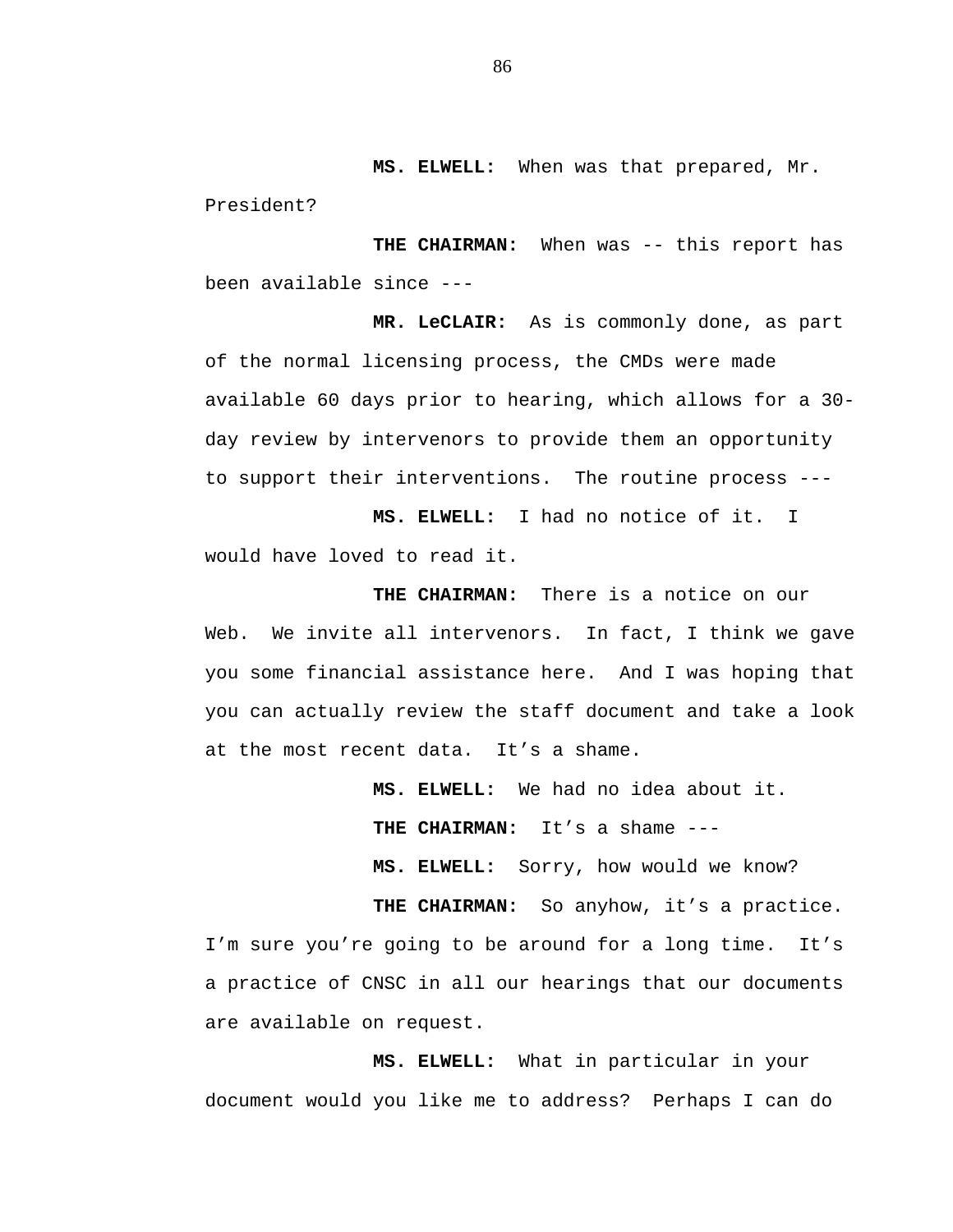it right now.

**THE CHAIRMAN:** No, it's I think 3-400 pages long. You're not going to do it right now.

**MS. ELWELL:** Well, if there's something pressing, I could do my best.

**THE CHAIRMAN:** There's all kinds of tables with data, et cetera, that you can compare, et cetera.

**MS. ELWELL:** I love data. I'm just teasing, but thank you.

THE CHAIRMAN: Okay, where were we? Ms. Velshi, have you finished?

Mr. Tolgyesi?

**MR. MOONEY:** Sorry, Commissioner Binder, I would like Kevin Himbeault to come back on that RO plant discussion in relation to the operation of it.

**THE CHAIRMAN:** Go ahead.

**MR. HIMBEAULT:** All right, Kevin Himbeault, for the record.

**MS. ELWELL:** And we'd like to comment as well, thank you.

**MS. HIMBEAULT:** Excuse me, I've got the mic here right now. Kevin Himbeault, for the record.

The RO plant has been working, as Liam pointed out. It's been functioning for us in an excellent way. In fact, it's been vital for us over the last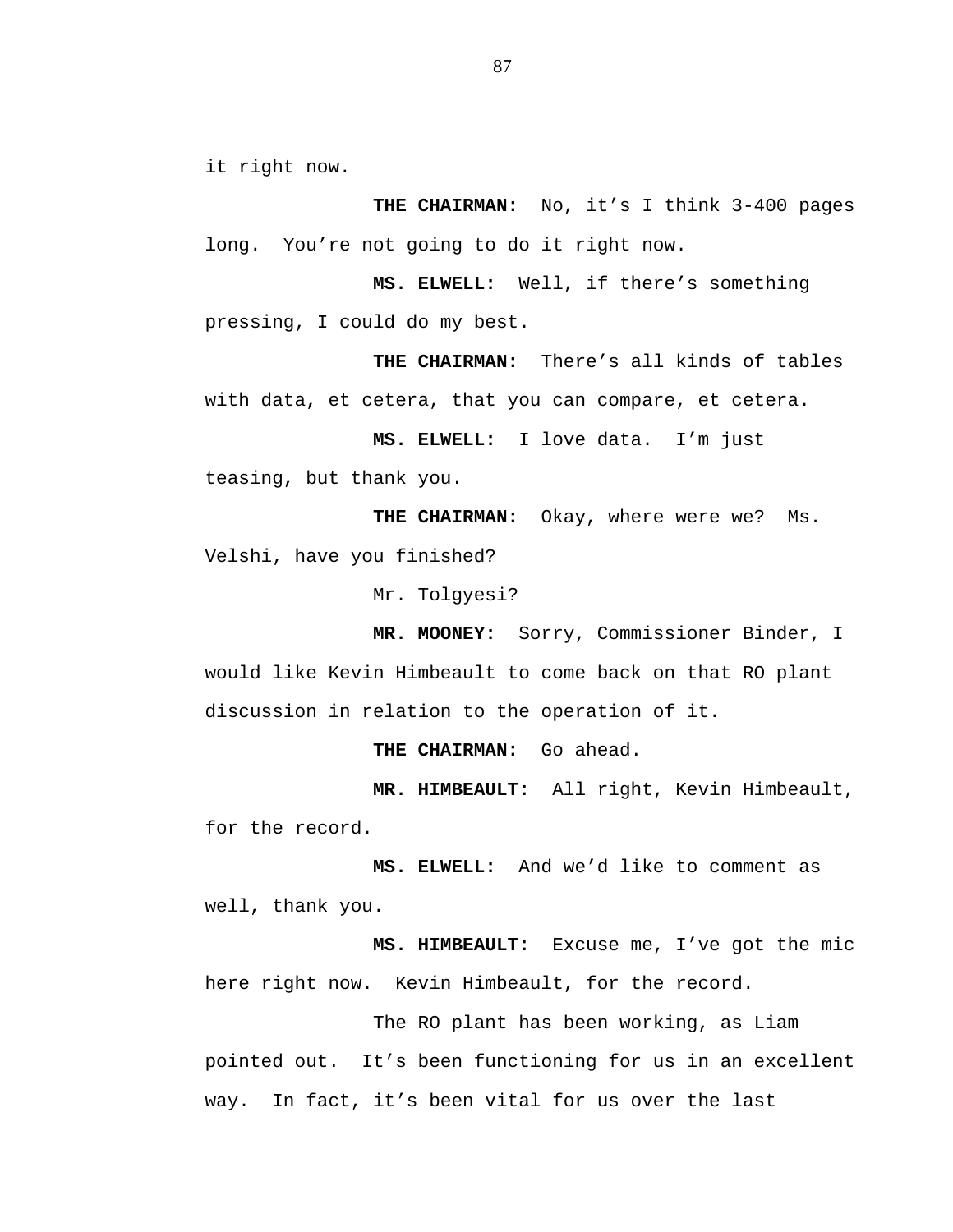several years to help us manage the Deilmann Tailings Management Facility and complete the project, which we heard about in our presentation on the west wall stabilization to control that sloughing.

In order to do that, we needed to maintain the water levels lower in that facility, and that is through the reverse osmosis plant. We have been maintaining those water levels at a controlled level consistently since we expanded the RO plant in 2007, and that system has been functioning as a fantastic water treatment facility for us.

**THE CHAIRMAN:** Thank you.

**MS. ELWELL:** Mr. President, if there's an undertaking to be fulfilled by staff or the company about RO, we'd be grateful for an opportunity to comment as well.

> **THE CHAIRMAN:** By all means. **MS. ELWELL:** Thank you. **THE CHAIRMAN:** Okay, Mr. Tolgyesi? **MEMBER TOLGYESI:** Merci, Monsieur le

Président.

On page 9 of submission from Sierra Club, the last bullet, he is saying that:

> "The Saskatchewan government permits Cameco to directly discharge water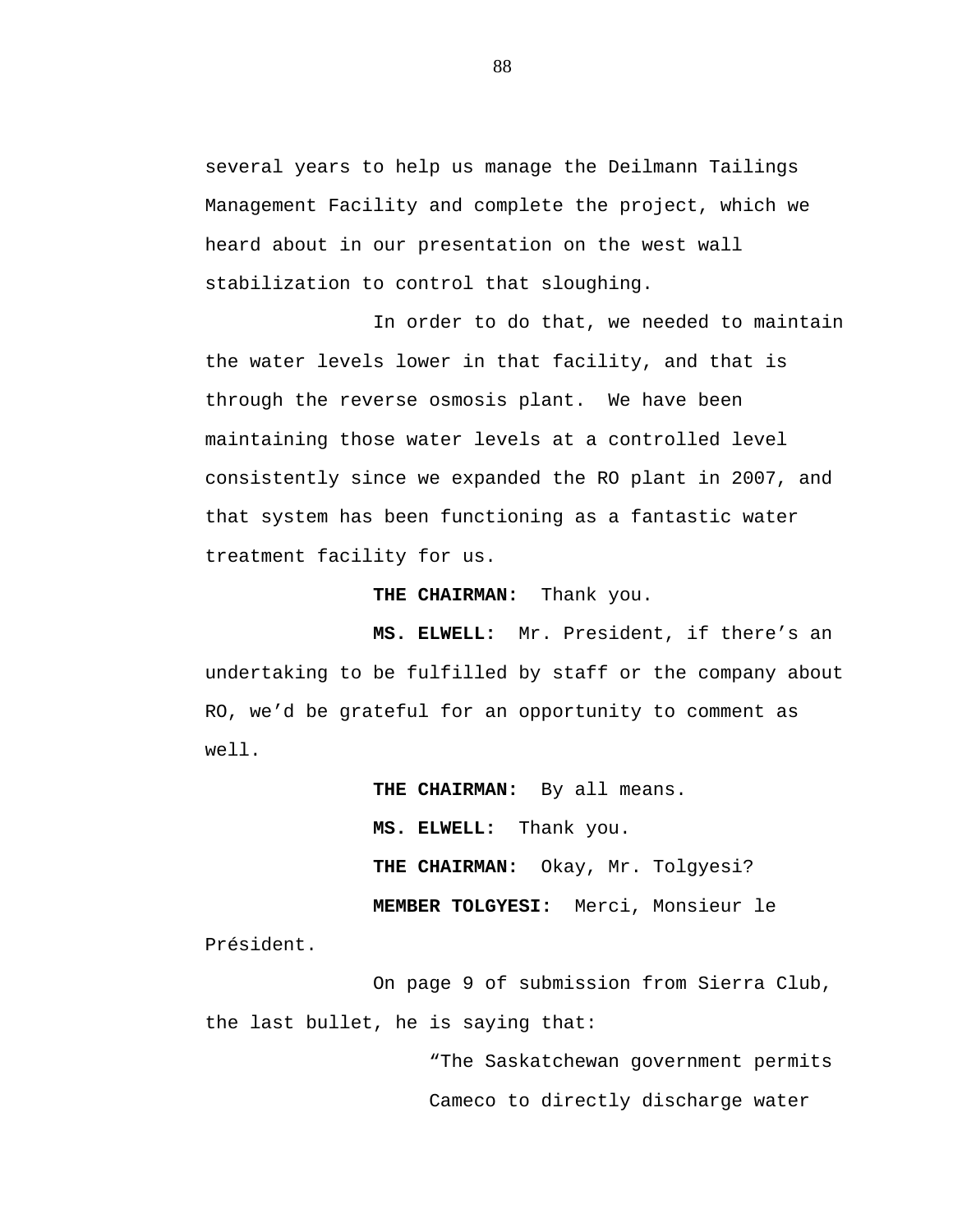from Shaft 3 into the environment despite exceedances in both mercury and cadmium releases."

What my understanding is that there is no mercury or cadmium in the mine. Am I right to ---

**MR. MOONEY:** Sure, it's Liam Mooney, for the record.

There have been no mercury exceedances in the Shaft 3 discharge. Again, mercury is not associated with any of the processes at our operations and is therefore not a parameter of concern.

Routine monitoring has shown mercury levels are at or below laboratory detection levels in the receiving environment. Measured concentrations of cadmium are at or below laboratory detection levels as well. At this time the lab detection limit for cadmium is higher than the SSWQO.

Extensive monitoring of the downstream environment has shown no mine-related adverse effects.

**MEMBER TOLGYESI:** So from where do you have the first of questions, exceedances, that is showing that there is no or even difficult to detect, page 9.

**MS. ELWELL:** Page 9 refers further into the report, so I'm trying to get you the exact details for you.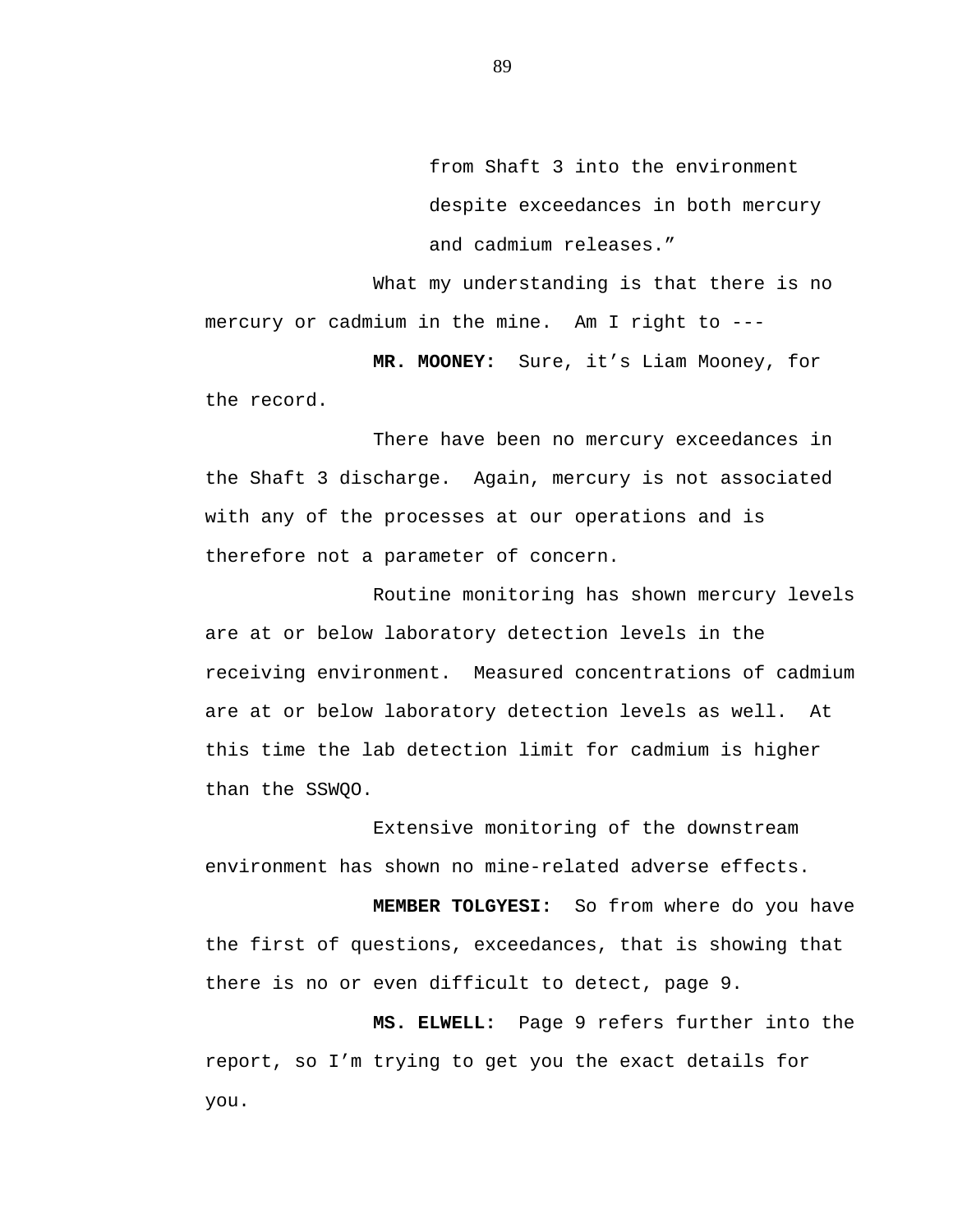#### **(SHORT PAUSE/COURTE PAUSE)**

**MS. ELWELL:** There was no reporting for mercury in the mine water effluent. The uranium levels in the effluent were 1,200 percent above the Saskatchewan water quality objectives, for arsenic 54 percent, selenium 700, but you're quite right. Given the failure to report mercury, we're unable to establish the exceedances.

**MEMBER TOLGYESI:** So that's why you are saying there is no report that -- so it's despite exeedances, what you are saying.

**MS. ELWELL:** Despite -- there was a failure to report. So it was a misstatement to say there's exceedances if there's no reporting.

**MEMBER TOLGYESI:** Okay. The second is ---

**MR. MOONEY:** It's Liam Mooney, for the

record and I want to respond to that to indicate that we do report in relation to that. What we have again is the instance of someone selectively applying Saskatchewan surface water quality objectives to a discharge point that is approved by the CNSC and Saskatchewan Ministry of Environment and satisfies the *Metal Mine Effluent Regulations* as well as any limits prescribed in our licence.

**MEMBER TOLGYESI:** Now I'm coming back to the same point. The question is direct discharge of the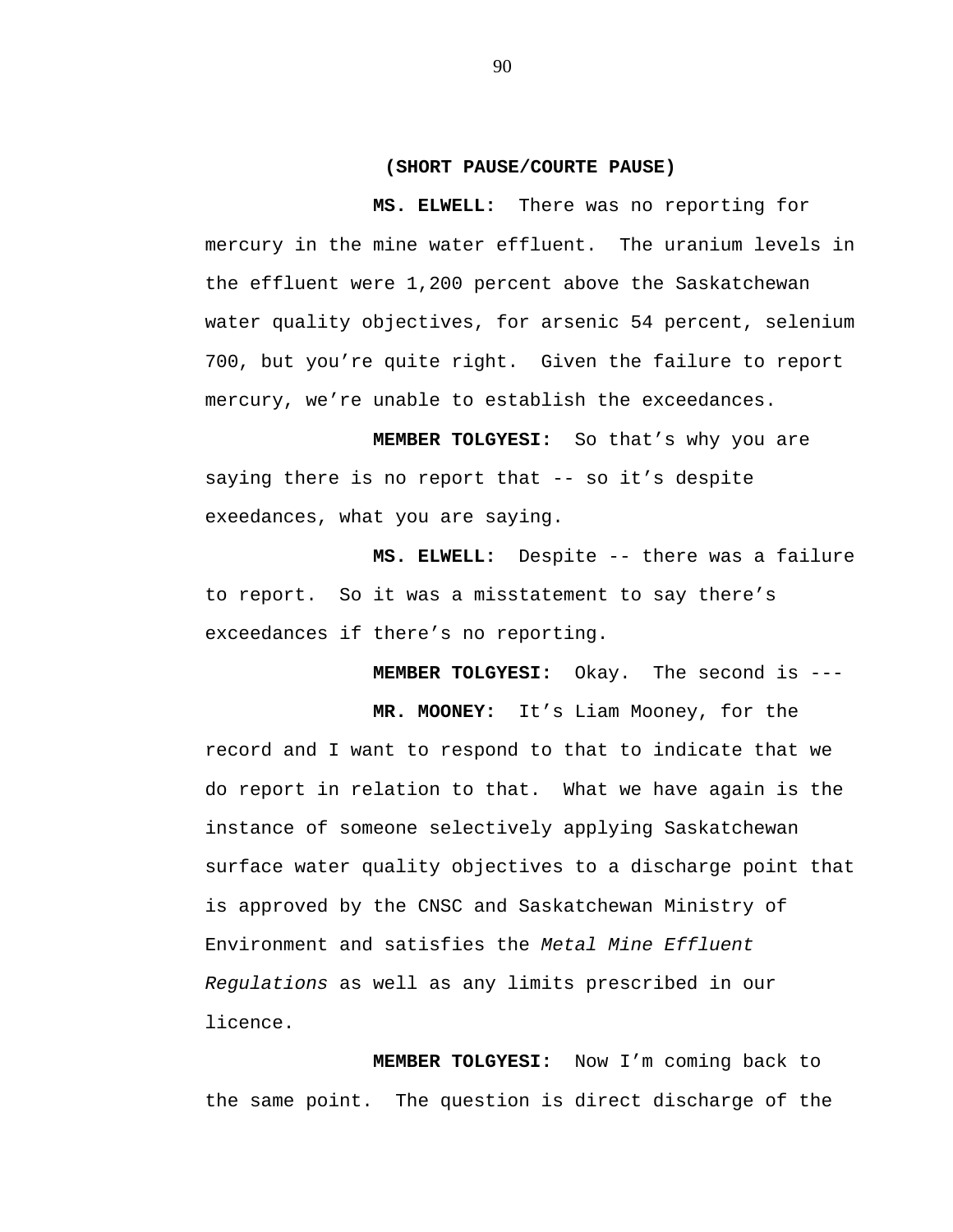mine water to the environment. Do you do a direct discharge? My understanding was that you collect the surface water and you pass it through a process.

The water from shaft 3 is very clean. It doesn't come into contact with any of the mine water workings. I'll ask Ken England to give you some details in relation to that approved discharge point.

**MR. ENGLAND:** Ken England, for the record.

**MR. MOONEY:** Liam Mooney, for the record.

Water from shaft 3, as Liam mentioned, does not come into direct contact with my workings. An application was submitted to Sask. Ministry of Environment and the CNSC and both approved that. They are -- the waters are discharged are within surface water qualities and baseline of the area.

**MEMBER TOLGYESI:** So this is water coming from where?

**MR. ENGLAND:** My understanding is -- I'll pass this to Kevin Quesnel actually. I think it's intercepted groundwater that we want to keep clean.

**MR. QUESNEL:** Kevin Quesnel, for the record. Shaft 3 water comes from naturally occurring water into the shaft. It is collected at the bottom of the shaft in a separate sump and then pumped directly out of the mine. It is clean shaft ground water or rock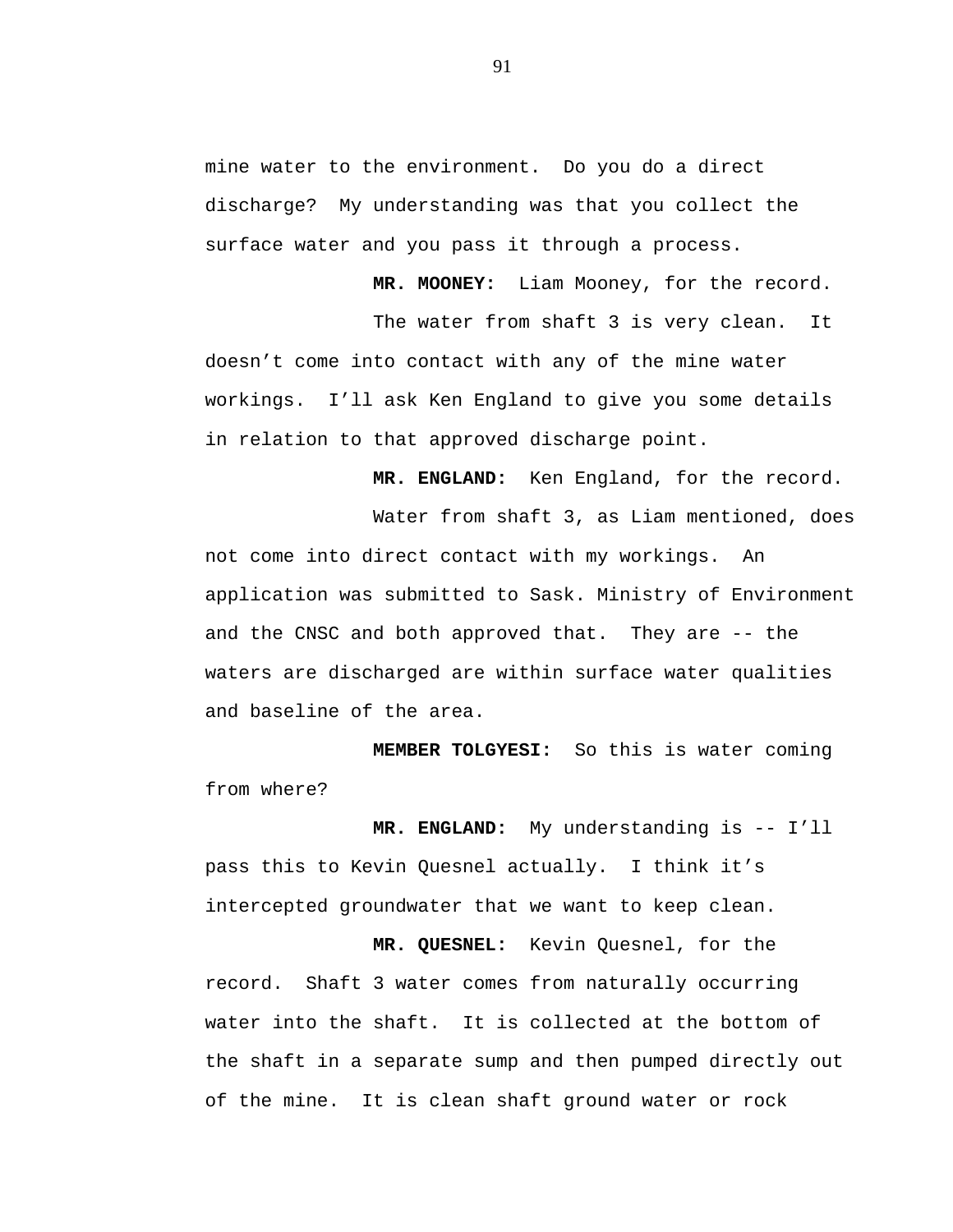groundwater.

**MEMBER TOLGYESI:** That's why you have a permission to discharge directly from Saskatchewan government?

**MR. QUESNEL:** That's correct.

**MS. ELWELL:** Is that a groundwater standard? How can we be sure it's clean?

**MR. MOONEY:** Sorry, it's Liam Mooney, for the record.

It is very clean water and it is clean enough to even satisfy, as Ken England outlined, not just limits but also some of the objectives that we have been discussing here.

**MEMBER TOLGYESI:** Okay, and I'm coming back to one more. It's on page 38. We are talking about the shaft and ventilation. There is a statement in 7.2, travel and air, second line:

> **"**Cameco may have its application approved to increase production and construct a fourth air shaft to the north of Polluck without the need to conduct an environmental impact."

Could you comment on that? Is it possible to increase the production rate without any verification or study and what's the process, what is CNSC using?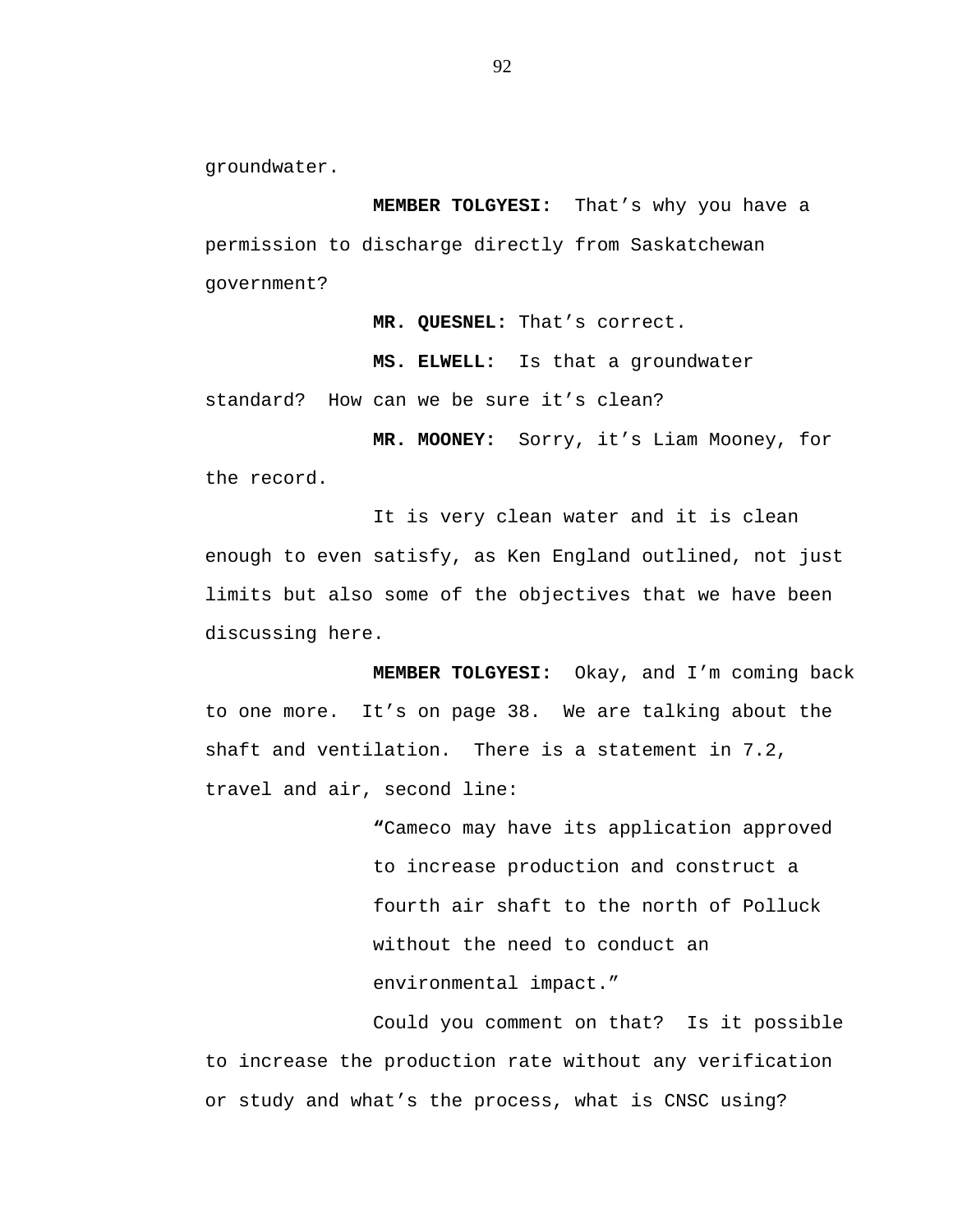**MR. LeCLAIR:** Cameco has not made an application for building of a fourth shaft. It's part of the submission they were talking forward looking as some things they may be looking at doing as is normally done if and when Cameco chooses to apply to construct a fourth shaft. CNSC staff will request an application that requires a review, an assessment of the proposal that covers off potential risks to health and safety workers, to the public and to the environment. Part of that we then review, look at what it does related to the original assessments that were done and this informs any final decision.

So we don't allow Cameco to proceed with any major changes to the facilities without going to through a thorough review of what they're proposing and ensuring they have the right measures in place.

**MEMBER TOLGYESI:** So when you are saying the Sierra Club may have its application approved, you are aware that application was presented or it's just --

**MS. ELWELL:** Our information from reading the Mining Facility Licensing Manual, December 2012 was that the company was considering putting in a fourth air shaft and we were flagging for the Commission's attention that this would be a matter of significant concern given the numbers that are coming out of the air stacks at Key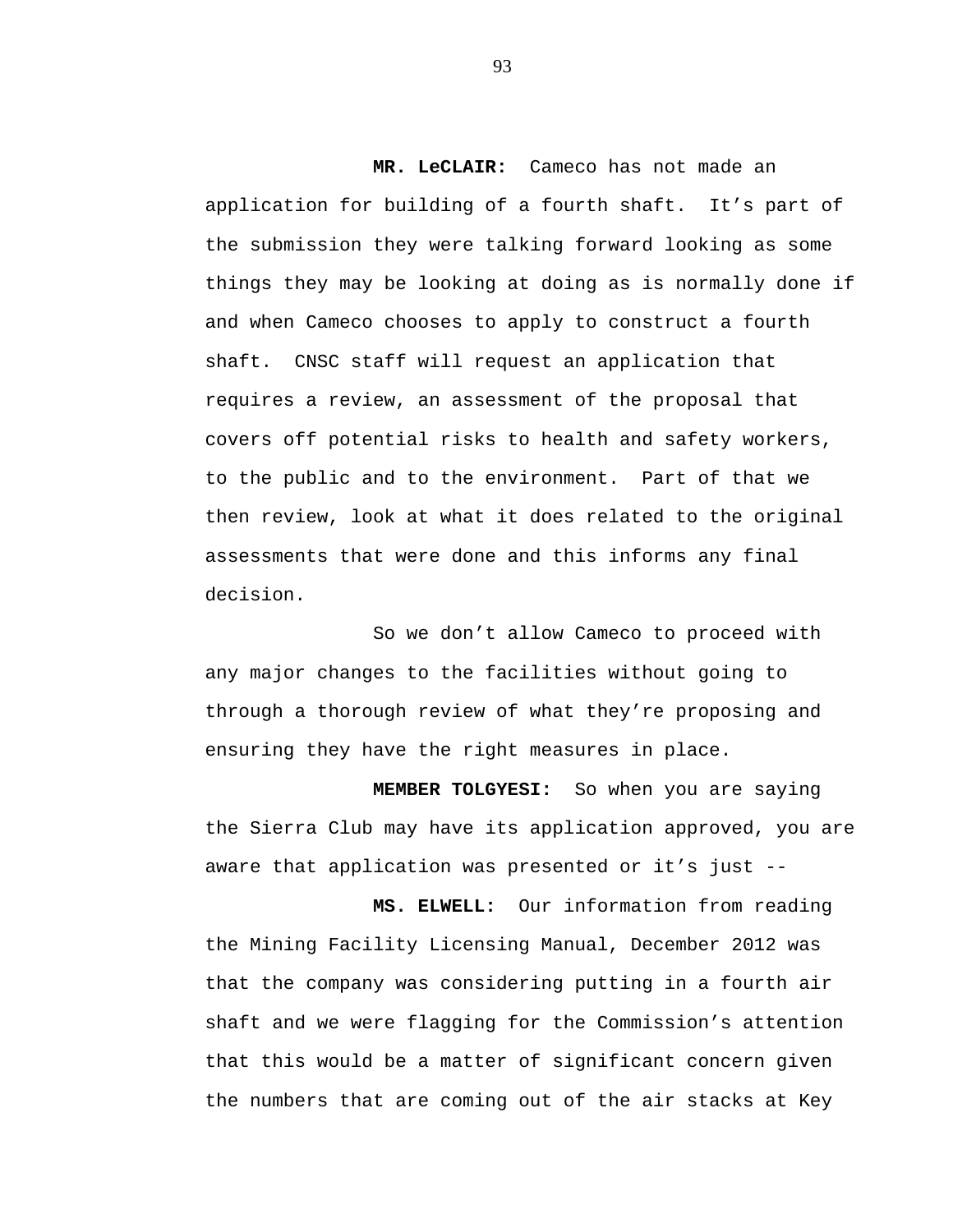Lake.

So, you know, it was an urging that should an application be made that a full environmental impact assessment and details on that fourth shaft be made publicly available.

**MEMBER TOLGYESI:** So it was clear in your mind that it was no application but it's consideration? **MS. ELWELL:** I'm anticipating it, yes. **MEMBER TOLGYESI:** Okay, it's not what you are saying but I understand what you explain.

I'm going back just one page, the last line, page 37 of 65, mining methods 7.1, last line.

> "Typical control used at the McArthur River future, the low cost approach to direct exhaust ventilation in the many dust and radiances areas."

Could you comment on that, Cameco?

**MS. ELWELL:** Yes, I found ---

**MR. MOONEY:** Sure, it's Liam Mooney, for the record. I'm going to ask the general manager of McArthur River, Kevin Quesnel, to respond to that assertion but I wanted to again reiterate our commitment to environmental protection as well as the safety and health of the people at all of our operations.

**MR. QUESNEL:** For the record, Kevin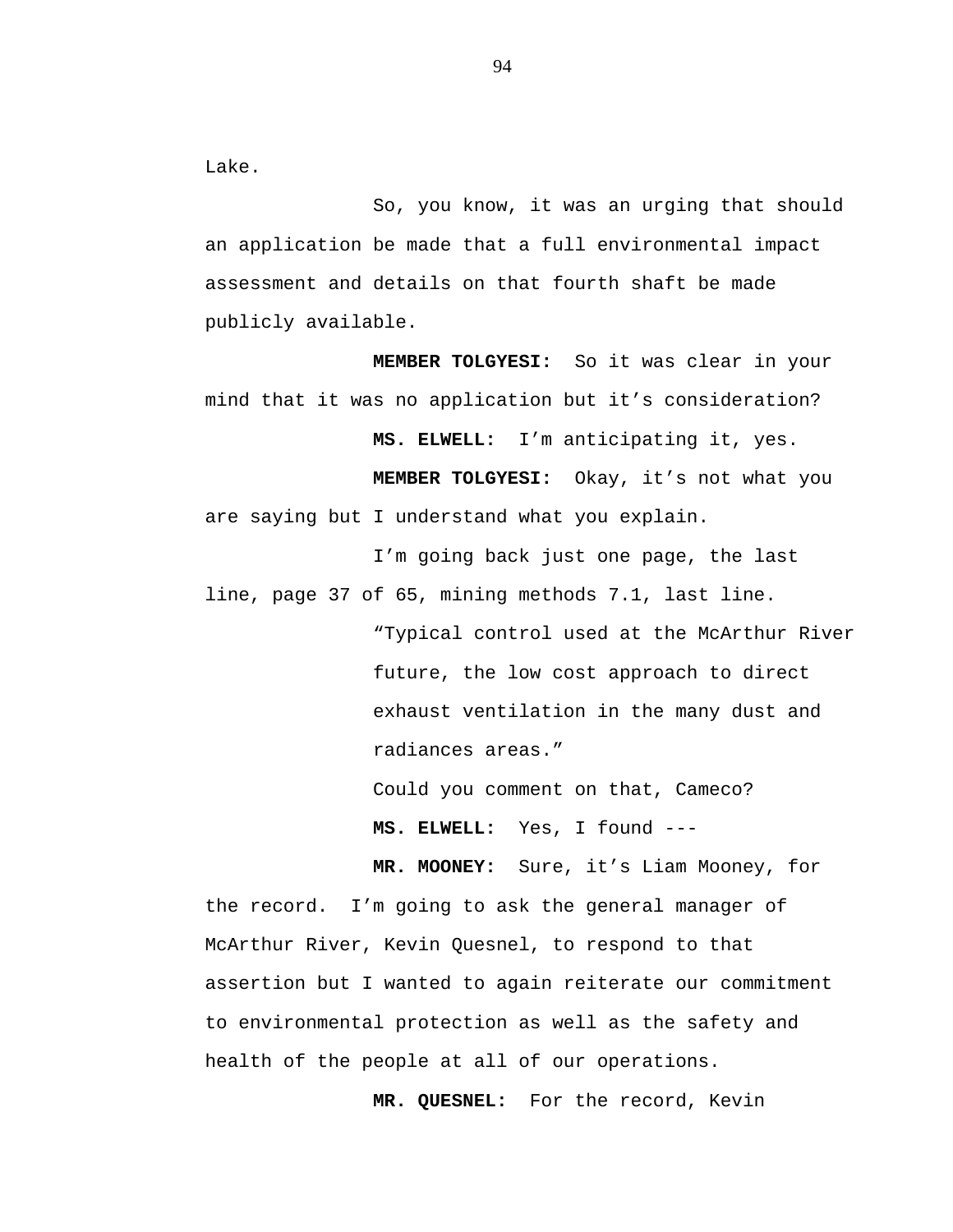Quesnel.

Could you clarify the question for me? **MEMBER TOLGYESI:** The intervenor is saying that McArthur operations future, the low cost approach of direct exhaust ventilation, which means that probably it's a cost saving and it contains dust and radon in the exhaust. So if it's a cost, the dust and radon how do you control it and if it's a low cost approach or could you describe what you do for ventilation, what are the methods and the systems?

**MR. QUESNEL:** All right, for the record, it's Kevin Quesnel.

I dispute the fact that they say that it's a low cost approach. Part of our radon control, radiation control and dust control in the mine is based on ventilation and there is a specific design and planning that's gone into the whole ventilation system within the mine. So it's part of our whole process and it's part of our mining method and we use substantial amount of ventilation within the mine.

**THE CHAIRMAN:** Can I jump on this. You do measure the actual emission through the stacks in all your operations, the mills operation, et cetera, don't you?

> **MR. MOONEY:** Liam Mooney, for the record. We have ambient air quality measurements at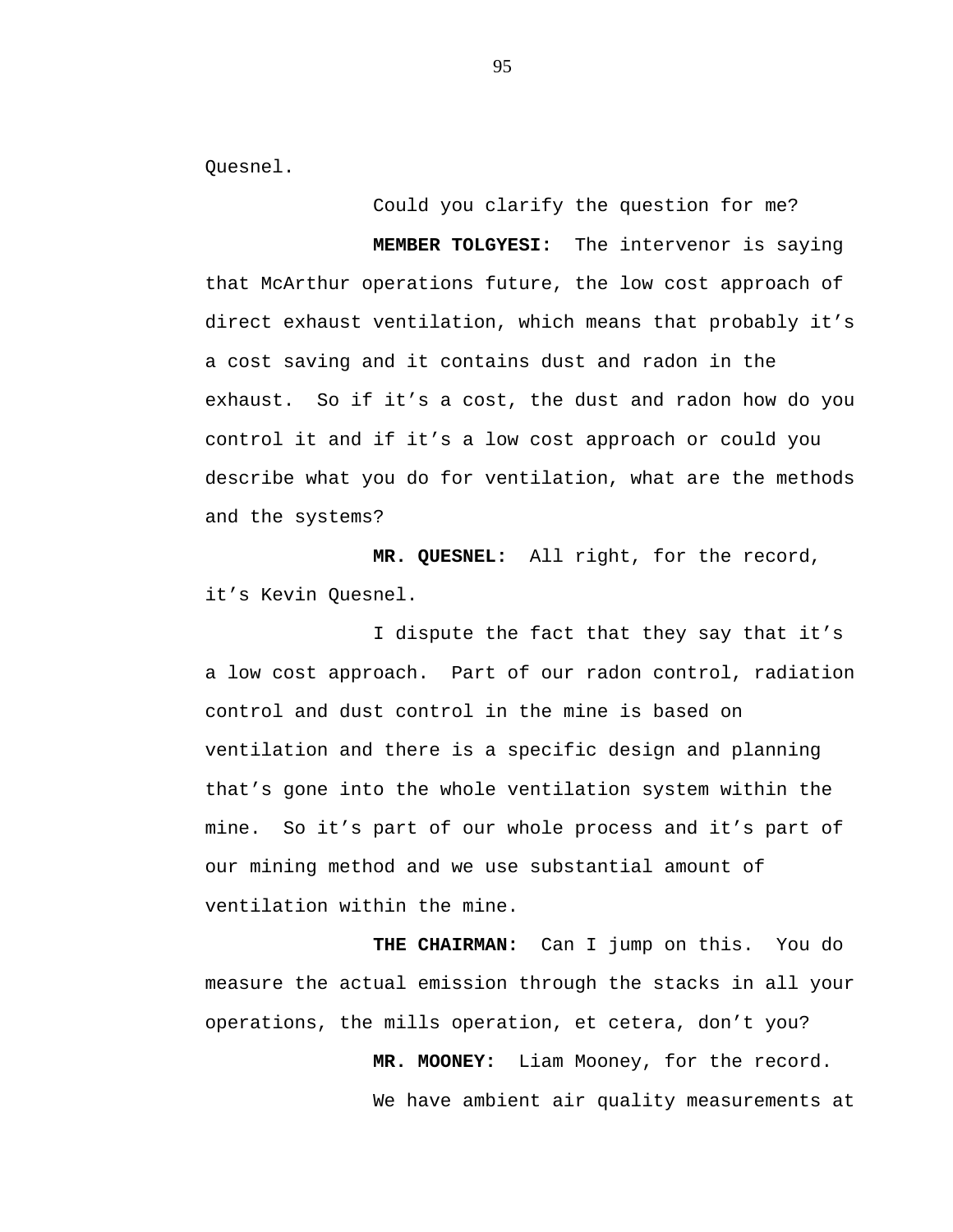our facilities as well as specific point source monitoring.

**THE CHAIRMAN:** So in your submission, not the intervenor submission, I found there was no reporting on what those readings are and whether they are within limits.

So first to you and then to Staff, why don't we see it in the reports? I'm talking about air emission. You talk about water. I assume you measure air water and actual ground.

**MR. MOONEY:** Liam Mooney, for the record.

And I'll perhaps ask Kevin Nagy to give a bit more of a feel on the reporting world that we inhabit in relation to that but I wanted to emphasize that the work that's done in relation to our operations, including the ecological risk assessments that support environment assessments, looks at all of those things, much as Mr. McKee and Mr. LeClair outlined earlier.

**MR. NAGY:** For the record Kevin Nagy, Cameco.

Liam mentioned the environmental assessments for our facilities. Those drive what we monitor and how we monitor and with respect to air emissions, we identify the primary point source emissions to the atmosphere. We had a lot of discussion about the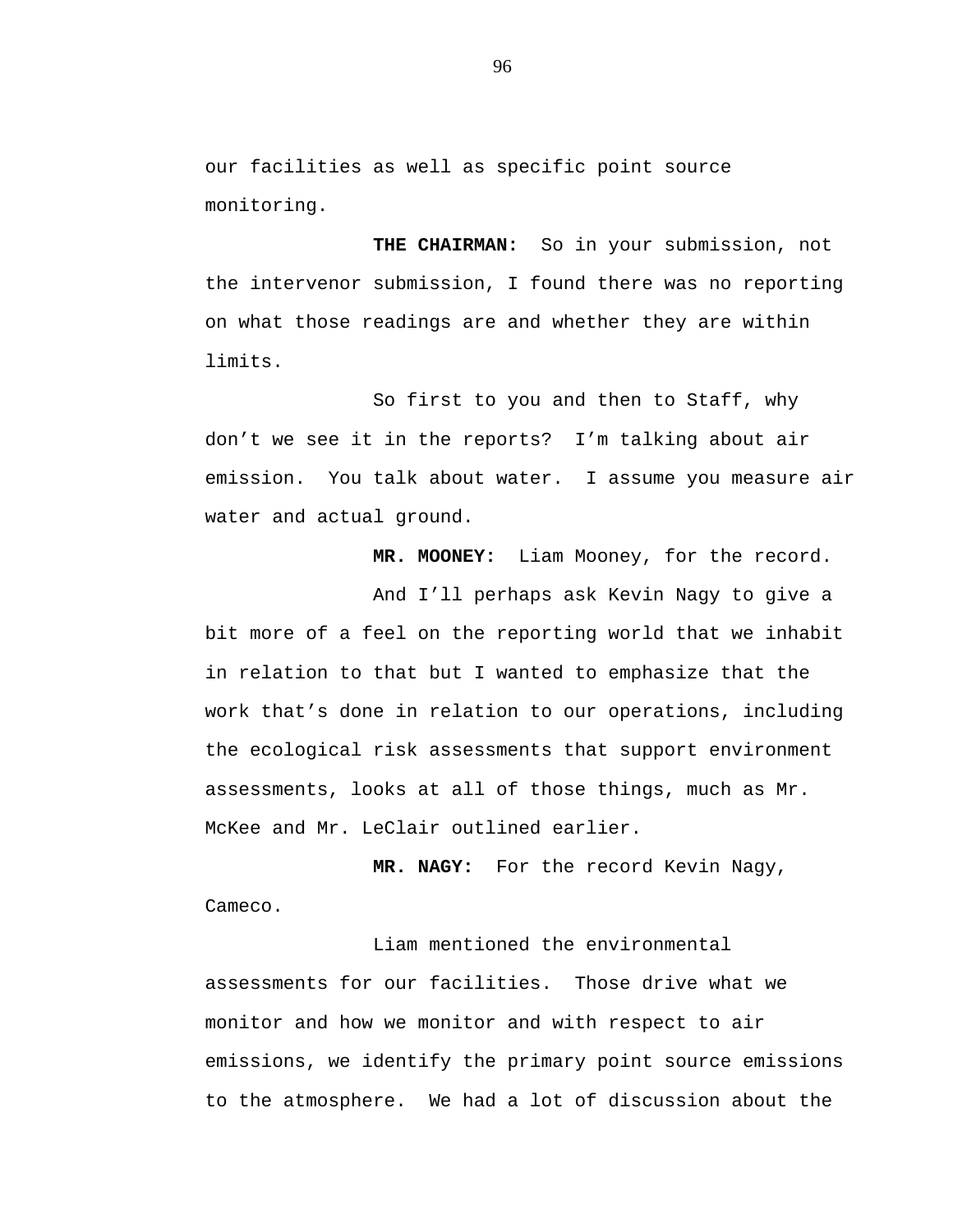calciner stack at Key Lake, that's why we do the annual monitoring on that facility at Key Lake.

We also monitor the ambient air concentrations at our facilities. We monitor total suspended particulate and the particulate that we do collect. We also analyse for radionuclides, as well as the metals, again identified in the environmental assessment that we would expect to see in those emissions.

With respect to the ventilation exhaust, that is how we monitor the performance and the emissions. We use the ambient monitoring for that. We have high volume air samplers that measure the particulate in the air. Those are located downwind of these facilities, where we would expect to see these emissions. That monitoring is regularly reported, to both the CNSC and the Saskatchewan Ministry of Environment and the monitoring that we do. As well we also monitor radon as well. I forget to mention that.

So the monitoring that we do and then report on, shows that, by the time you get to the surface boundaries of our surface lease, that the quality of ambient air is similar to background. And the monitoring that we do, and as described in the status environment reports, demonstrate that we are not having an impact on regional air quality from our operations.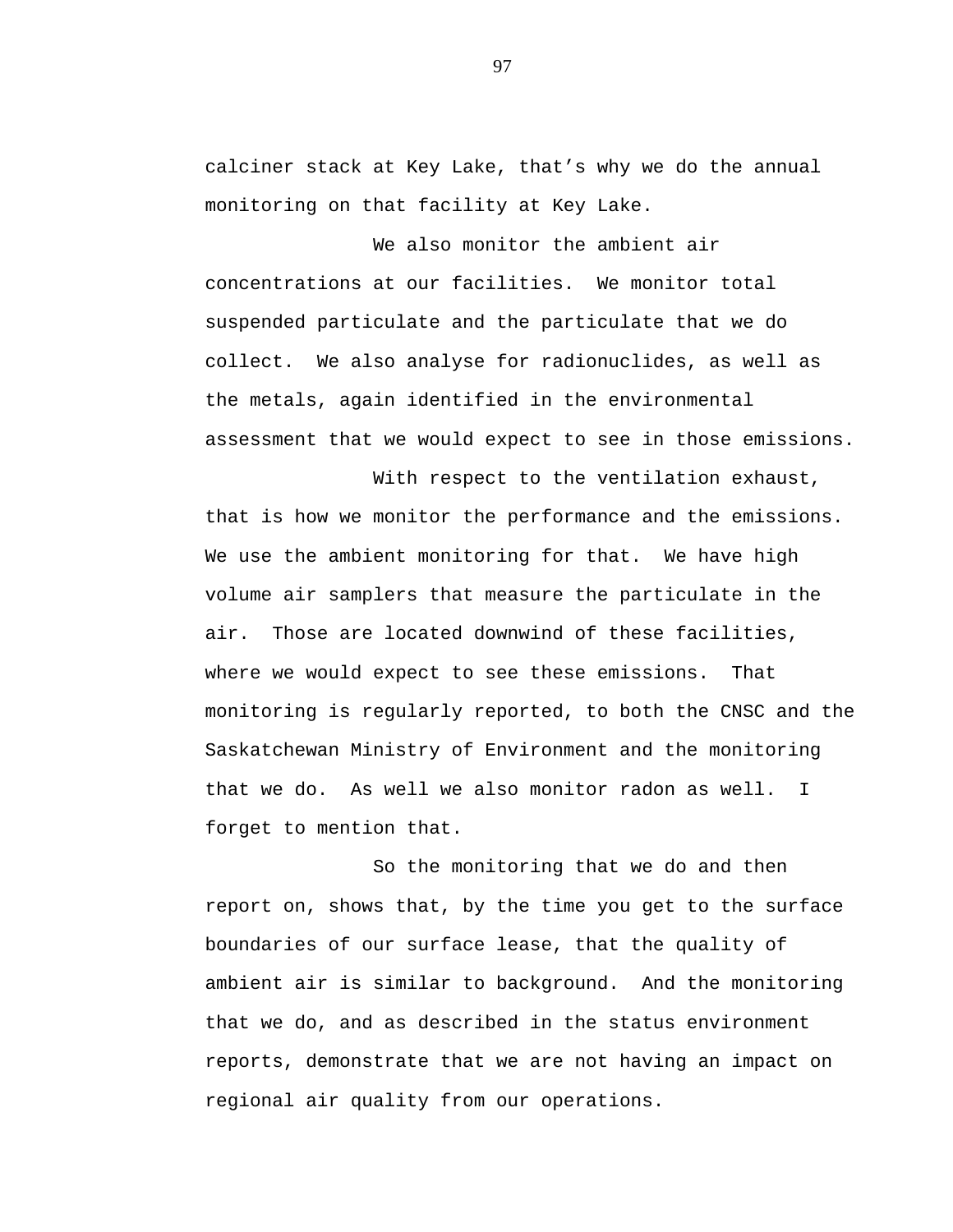So to answer your question, probably the reason we don't necessary highlight that in our submissions is the -- it's performing as expected and we're not having a measurable impact on the environment.

**THE CHAIRMAN:** It's funny that you think they shouldn't report when things work well and you feel that you report only when things don't work well. It doesn't compute. Staff?

**MR. LeCLAIR:** Mr. President, Jean LeClair for the record.

Perhaps part of that issue and similarly, we didn't it include in the CMD. I've actually got an example of an annual report here, that are produced annually. This is the Key Lake Annual Report. And just to give people an idea of the -- just to give people an idea of the size of the binder.

We analyze a tremendous amount of data all the time: ground water; streams; lakes; sediments, many, many things. We've tended to focus on those things that were here, issues of concerns, issues that have been raised. We go back to the previous hearings. What were the things that we were hearing? What -- where was the emphasis? And we try to focus on those things.

All this information is available in all the annual reports. It's readily available for people.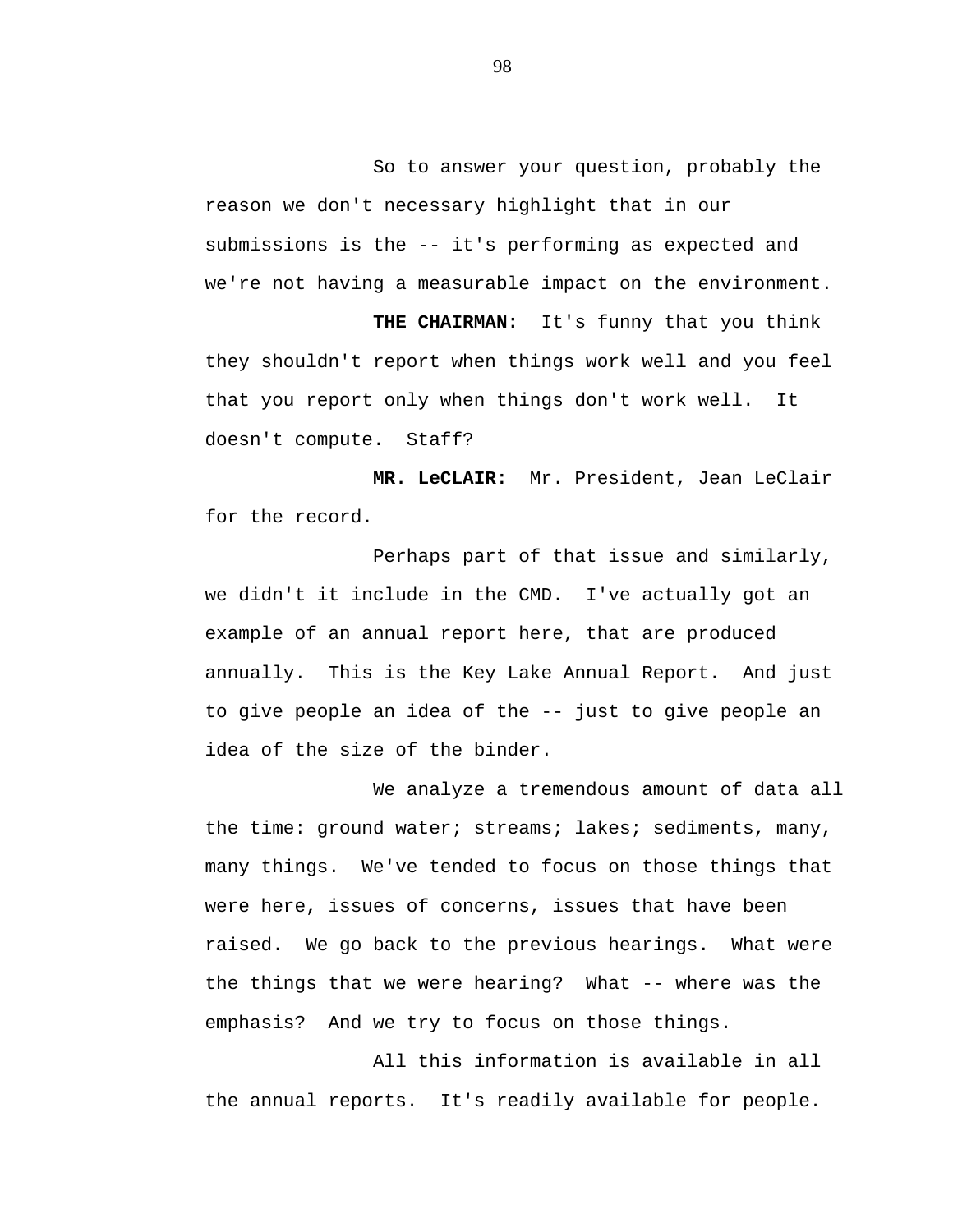And perhaps, just to give you an example, I'll ask Sara Eaton, if she can actually talk about radon as an example of what the results are at McArthur River and then perhaps Dr. Demeter can then provide some sense of what the relative significance of that is, from a health point of view.

**MS. EATON:** Thank you. So it's important to remember that we require atmospheric monitoring to occur and these requirements are captured in the License Condition handbook, which was presented as part of a hearing.

So our McArthur River example for radon, the background in the areas anywhere between 37 to 74 Becquerels per metre cubed. And McArthur River reports, as Jean said, annually and also quarterly on their results. And we're seeing results anywhere from 0.3 to 40.7 Becquerels per metre cubed, so well within the range of the natural background.

**THE CHAIRMAN:** And as Dr. McDill keeps saying, I think it's also very important that the community, staff, people actually hear this. And that's strange that it's not reported.

**MR. JAMMAL**: We will ask Dr. Demeter, Sandor Demeter to give it from health perspective what the numbers mean.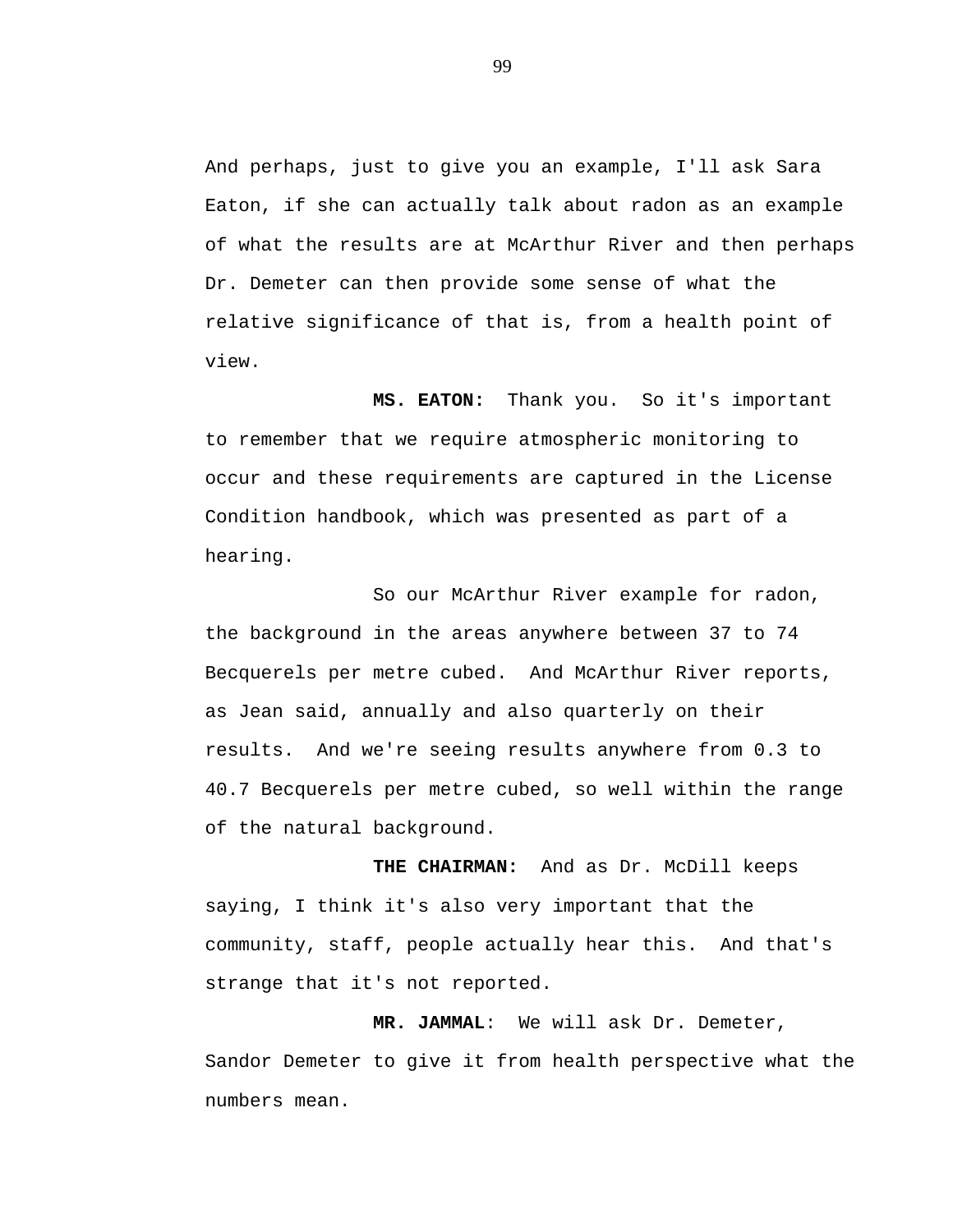**DR. DEMETER:** Dr. Demeter for the record.

To give you a sense, there is a span of radon levels in Canada ranging from less than 5 in Vancouver to 60 to 70 in Winnipeg, Regina and Saskatoon, and personally knowing, 200 in my basement in Winnipeg.

To put this in some perspective, the Health Canada level for residential public is 200. So that puts in some perspective the levels that you're hearing of 0.3 to 40.7 from the areas around McArthur.

I also want to put some sense of perspective for health risk. Although the vast majority of lung cancer is due to smoking, it has a 90 to 95 percent population attributable risk. That means 90 to 95 percent of lung cancers can be related to smoking.

There is a five to ten percent that's not. And some of that is related to radon.

So the International Commission on Region Protection, publication number 115, talks about lifetime risk of lung cancer based on radon levels, to put this in perspective. So if the radon levels are 0 and you're a non-smoker, it's a .4 percent risk, but if you're a smoker it's a 10 percent risk. And if the levels are at 100, it's a .5 percent risk for non-smokers and a 12 percent risk for smokers.

So, although there is some -- there is a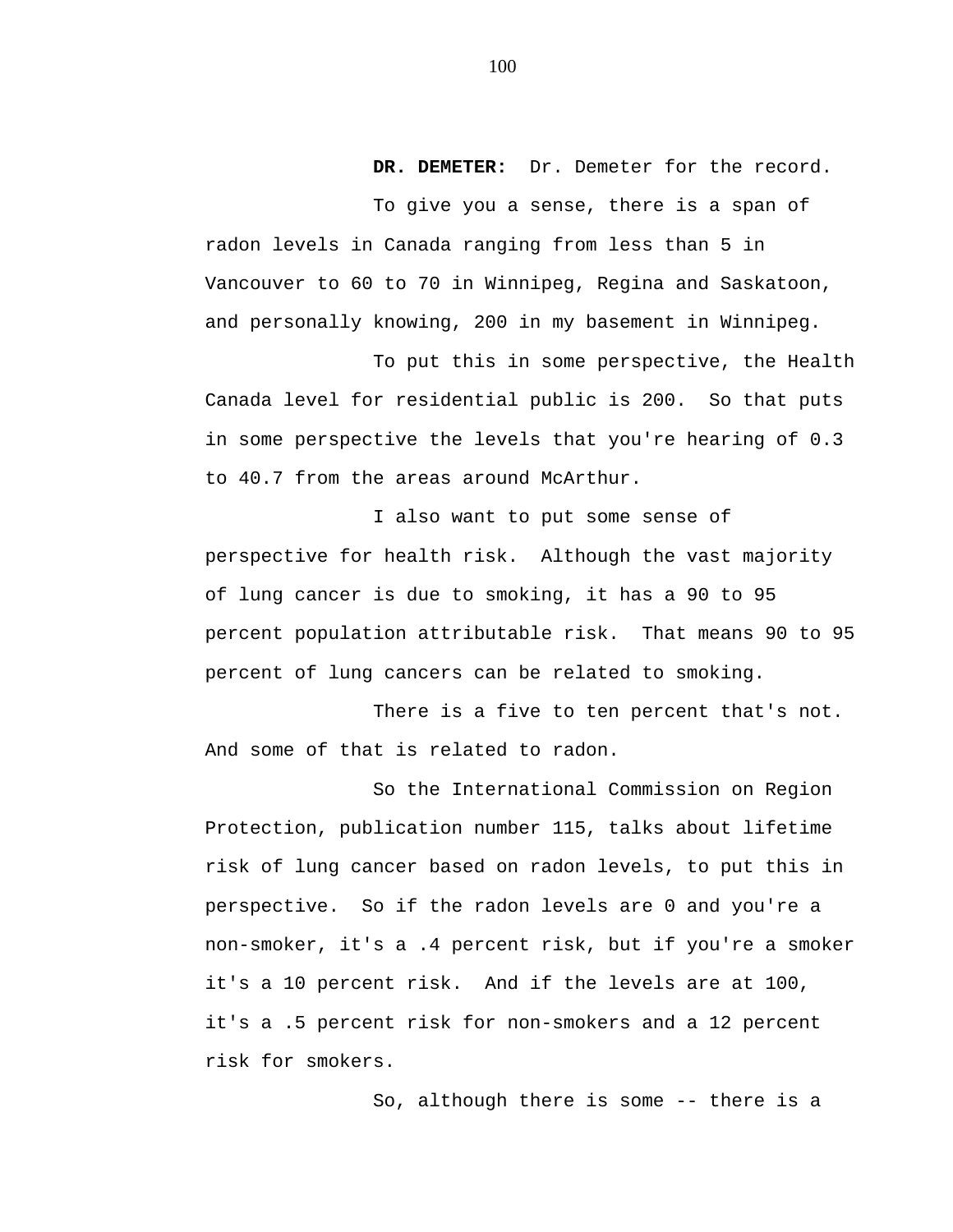link between radon and lung cancer, the predominant confounder or effect is still smoking. And so the Health Canada level at 100 for residential dwellings is a level of safety and you can see that the levels in the areas around the mines are well below that level of safety.

**THE CHAIRMAN:** Thank you. Thank you very much. And by the way, this data that you mention, a lot of it you did mention, is available on the Web sites.

**MR. JAMMAL:** Ramzi Jammal for the record. I'm not going to speak on behalf of Cameco, but I believe it's their report and they post them on their Web site.

> **THE CHAIRMAN:** Thank you. Mr. Tolgyesi? **MS. ELWELL:** May I respond? **THE CHAIRMAN:** Go ahead.

**MS. ELWELL:** Thank you. Our reference to low cost protection of the atmosphere is related to the fact that there is significant reliance on just the release of contaminated air to the environment. The reference to total suspended particles has been identified by the 2002 artic monitoring program on heavy metals, as being an ineffective measurement. TSP is too general of a standard to assess health and atmospheric protection. One really needs to differentiate between the different contaminants one is trying to measure and to feel comfortable with.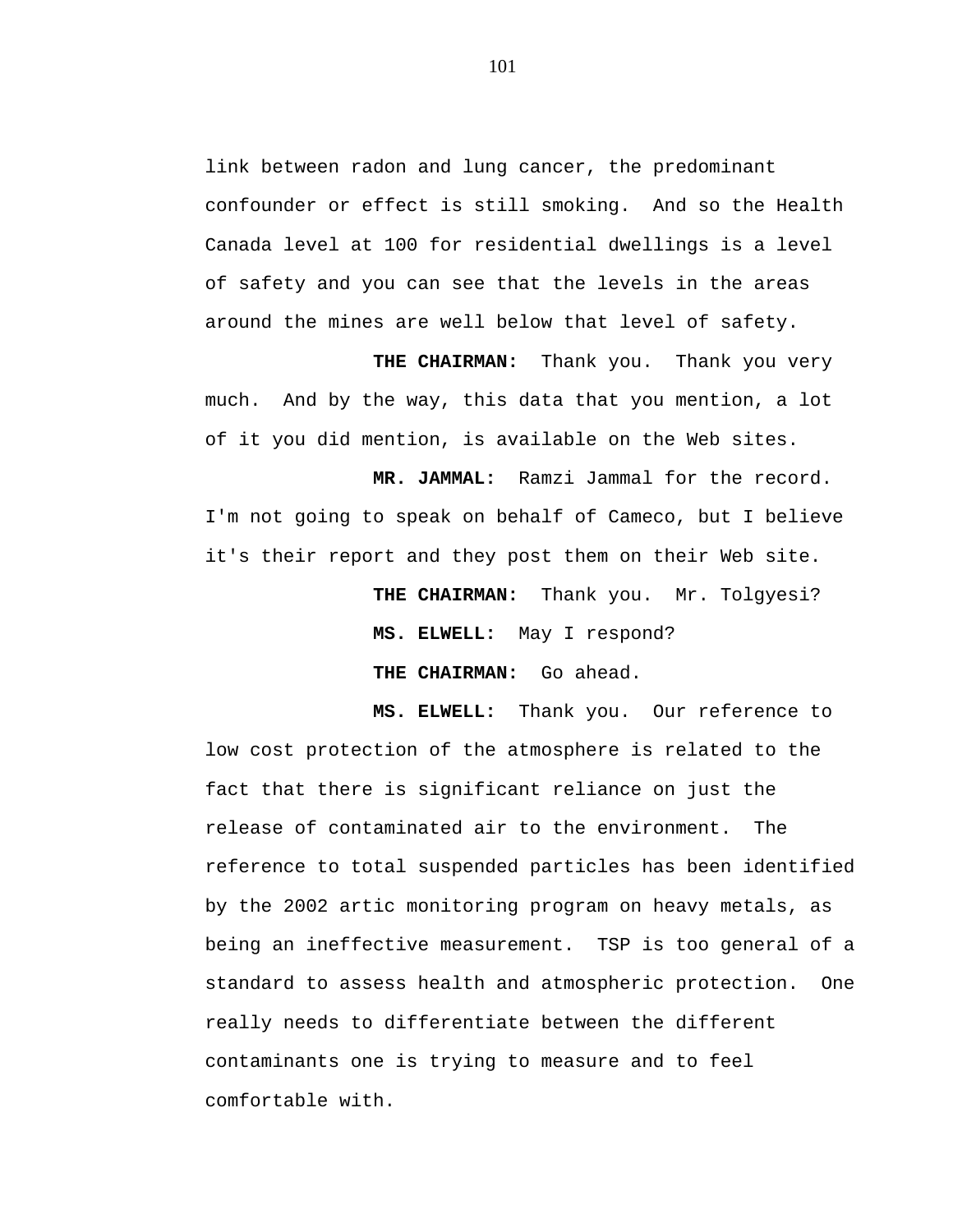And finally, the fact that levels may be within the natural background, speaks to the lack of doing appropriate cumulative impact assessments. What's background has to be placed in the context of the five other mines and other mills in the area. The background is part of the cumulative loading from the other facilities. So just because it's within natural background, doesn't mean it isn't contributing to cumulative impacts.

**MR. JAMMAL**: I'd just like to make a correction for the record. Ramzi Jammal.

I said: "Cameco's report is available on the Web site." I'm not going to speak on their behalf. I just would like to reconfirm the fact that it's available from the CNSC upon request, for anyone request's to do - for the report.

In addition, we do post. In the future, as part of the CMD process and the annual report, so that information will be available again for the public through the request of the CMD process.

**THE CHAIRMAN:** Okay, thank you. Mr. Tolgyesi?

**MEMBER TOLGYESI:** Cameco wanted to say something?

**MR. JAMMAL:** No, it's been clarified.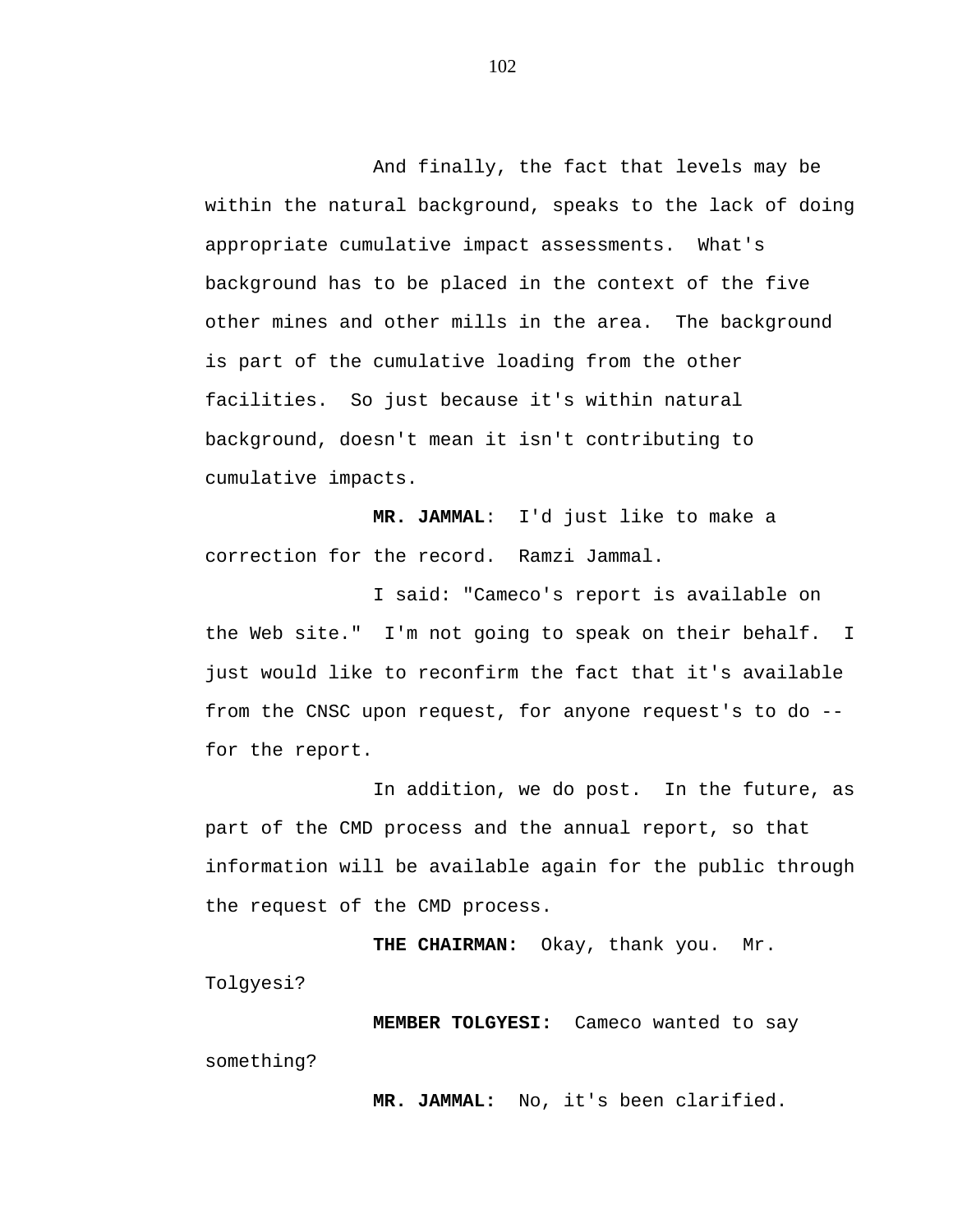**MEMBER TOLGYESI:** Oh, okay.

My question was about -- my last question is coming back to this dust from the shaft. Do you measure what's a dust -- the dust particles which are coming from that shaft and how it compares to the standards?

**MR. MOONEY:** It's Liam Mooney for the record.

And, I wanted to emphasize in relation to the ventilation of the McArthur River mine, that the workplace radon gas concentrations are controlled both by ventilation but also by elimination, when possible, by grouting off water inflows, prior to mine development. So, there are various layers of defence in relation to radon.

On the control of dust, exhaust vents - ventilation on process equipment and good housekeeping practices are the primary controls in that regard.

**MEMBER TOLGYESI:** There is no dust or particles from mining workplace, like blasting or raise boring et cetera.

**MR. MOONEY:** Liam Mooney for the record.

And I'd ask Kevin Quesnel to give you a bit more detail there. Again, it's -- the shafts, we'd see a fair bit of water being produced by them. So it's a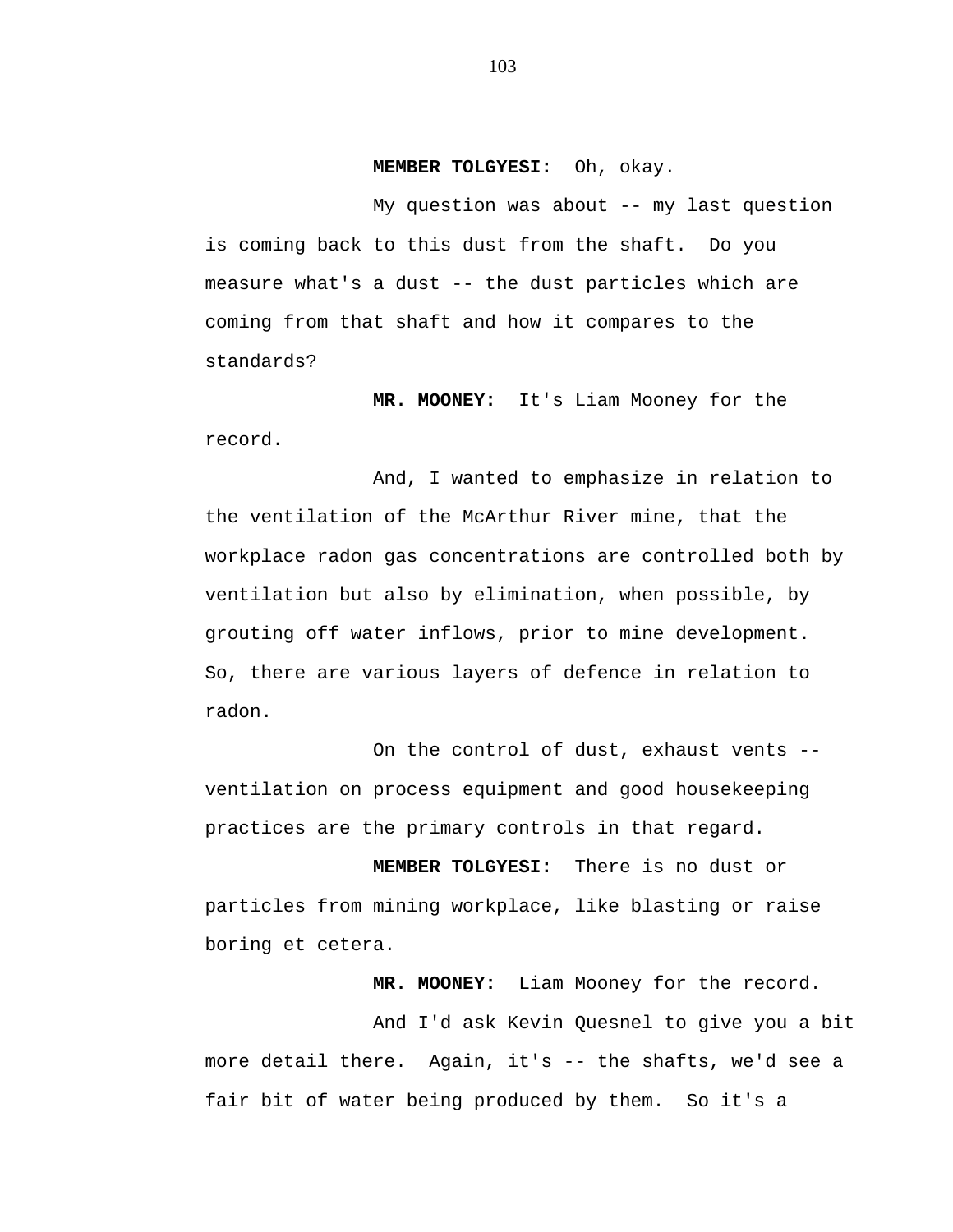wetter environment of which contributes to lowering the dust in the mine workings themselves.

**MR. QUESNEL:** This is Kevin Quesnel for the record.

So dusting in the mine is controlled as well by keeping everything moist and wet, so that on the blast -- the drill and blast cycles, we wet down the mud piles so that the dust is controlled as well. So the amount of dust that comes out of the mine is minimized.

**THE CHAIRMAN:** But you did say you do measure the ambience of uranium dust?

**MR. NAGY:** Kevin Nagy, for the record. That is correct, we do monitor total suspended particulate in the ambient air around the site.

THE CHAIRMAN: Thank you. Dr. McEwan? **MEMBER TOLGYESI:** You were talking about backgrounds. Where is the background measured from?

**MS. ELWELL:** I'm sorry, could you repeat the question?

**MEMBER TOLGYESI:** What is, you know, we were talking about background measured, compared to the background. What is measured, the background?

**DR. DEMETER:** Dr. Demeter here, for the record. Background radiation levels in Canada vary from two to three millisieverts. And that is -- the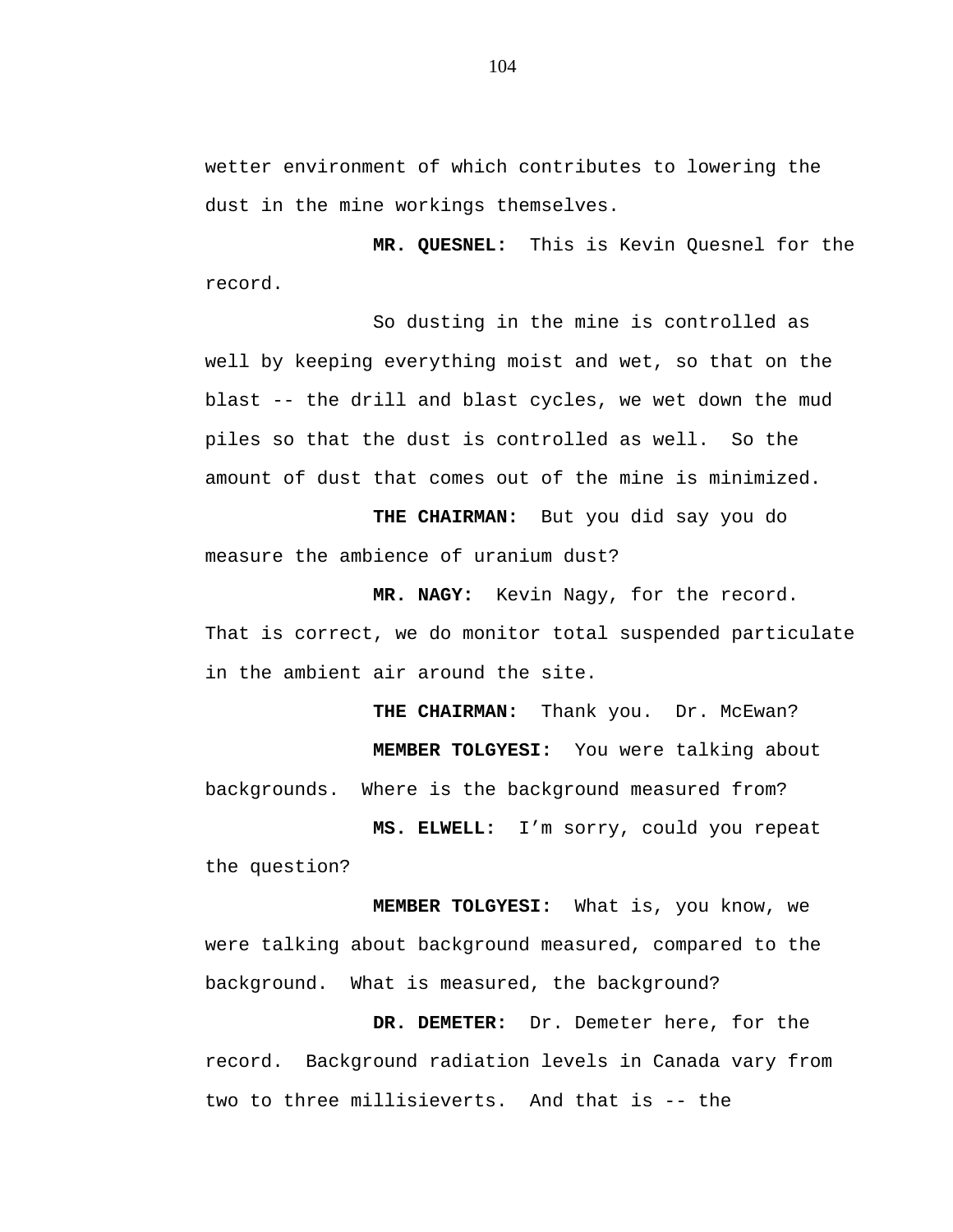contribution of that is from space, and from ground, and from radon.

So the background levels that I talked about before, about less than five from Vancouver, and 60- 70 becquerels per metre cubed for radon, were based on the presentation yesterday from Dr. Irvine and another publication's -- on background levels of radon in the air in becquerels per metre cubed.

And so the incremental -- in fact, southern Saskatchewan has much higher background levels of radon than northern Saskatchewan. And the numbers that we heard from around McArthur of 0.3 to 40.7 becquerels per metre cubed is less than the average outdoor background level in Saskatoon and Regina, which are at 60-70 becquerels per metre cubed.

I'm sorry, does that answer your question? Thank you.

## **THE CHAIRMAN:** Okay. Dr. McEwan?

**MEMBER McEWAN:** Sorry, this is just – I'm – as you know, I'm new to the Commission so I'm on a learning curve.

Back to your radiobiologist, because I'm very concerned about a couple of the comments that you made with respect to background radiation and its impact on biological effects. What university does he work at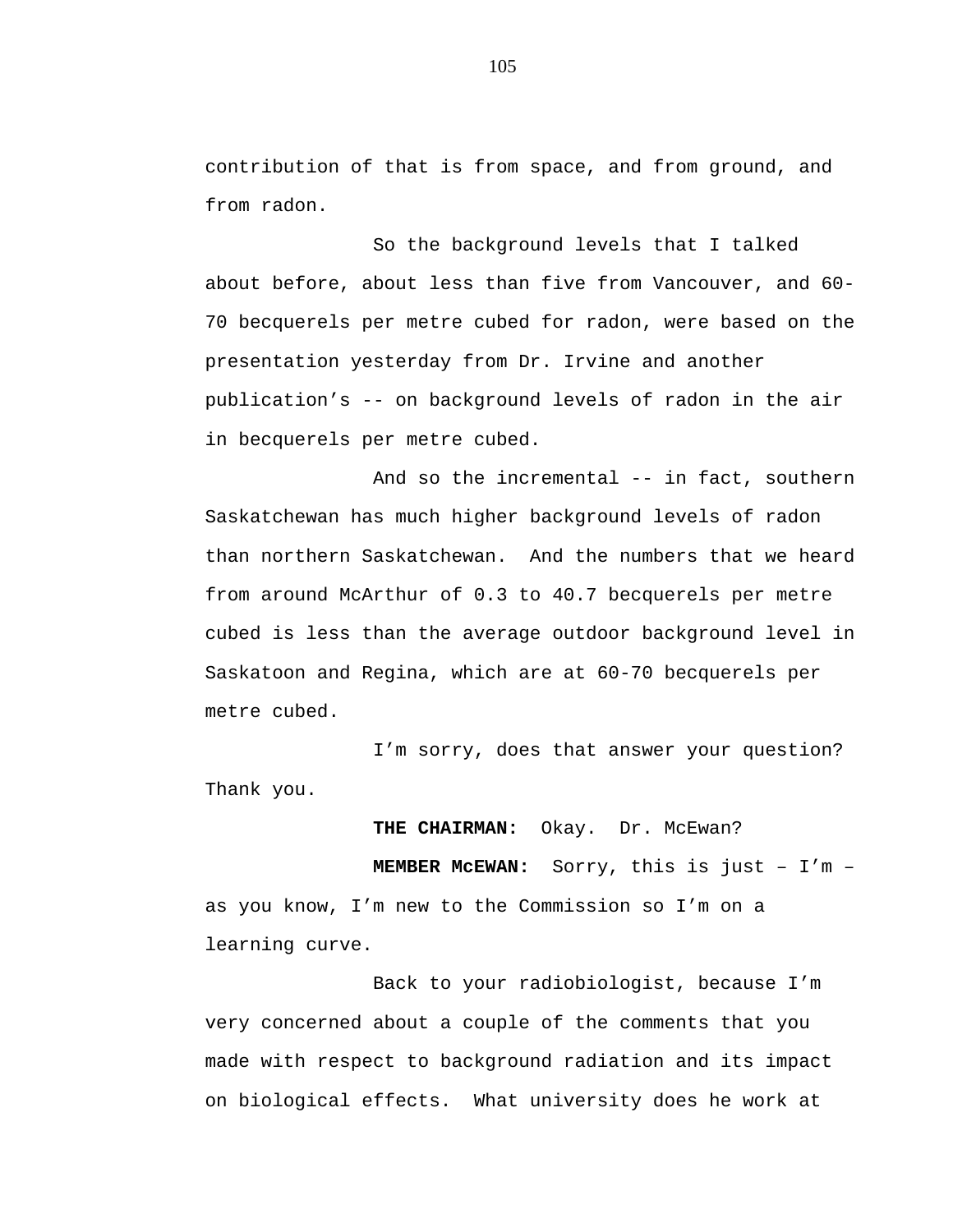and what's his area of research expertise?

**MS. ELWELL:** I'm sorry. Could you repeat your question?

**MEMBER McEWAN:** I think you said that Dr. Fairlie is your radiobiologist advisor. What university does he work at and what is his area of expertise?

**MS. ELWELL:** Oh, excuse me. Commissioner, I have provided you with at least 20 scientific assessments that have been done by both the Arctic Council and UNAC. It's -- the concern that you have that there isn't a link between radiation and the environment, I just ---

**MEMBER McEWAN:** Bear with me, bear with me, please. Bear with me.

**MS. ELWELL:** You would need to be specific.

**MEMBER McEWAN:** I'm just concerned that some of the comments you have made don't make sense in terms of radiobiological science. So I just want to know who the radiobiologist is and what his background is. That's all. Because it helps me understand where your opinions are coming from.

**MS. ELWELL:** Well, I'd like to know what specific comments you think are confusing for you. Yes, we're happy to provide him your C.V. But you know, really ---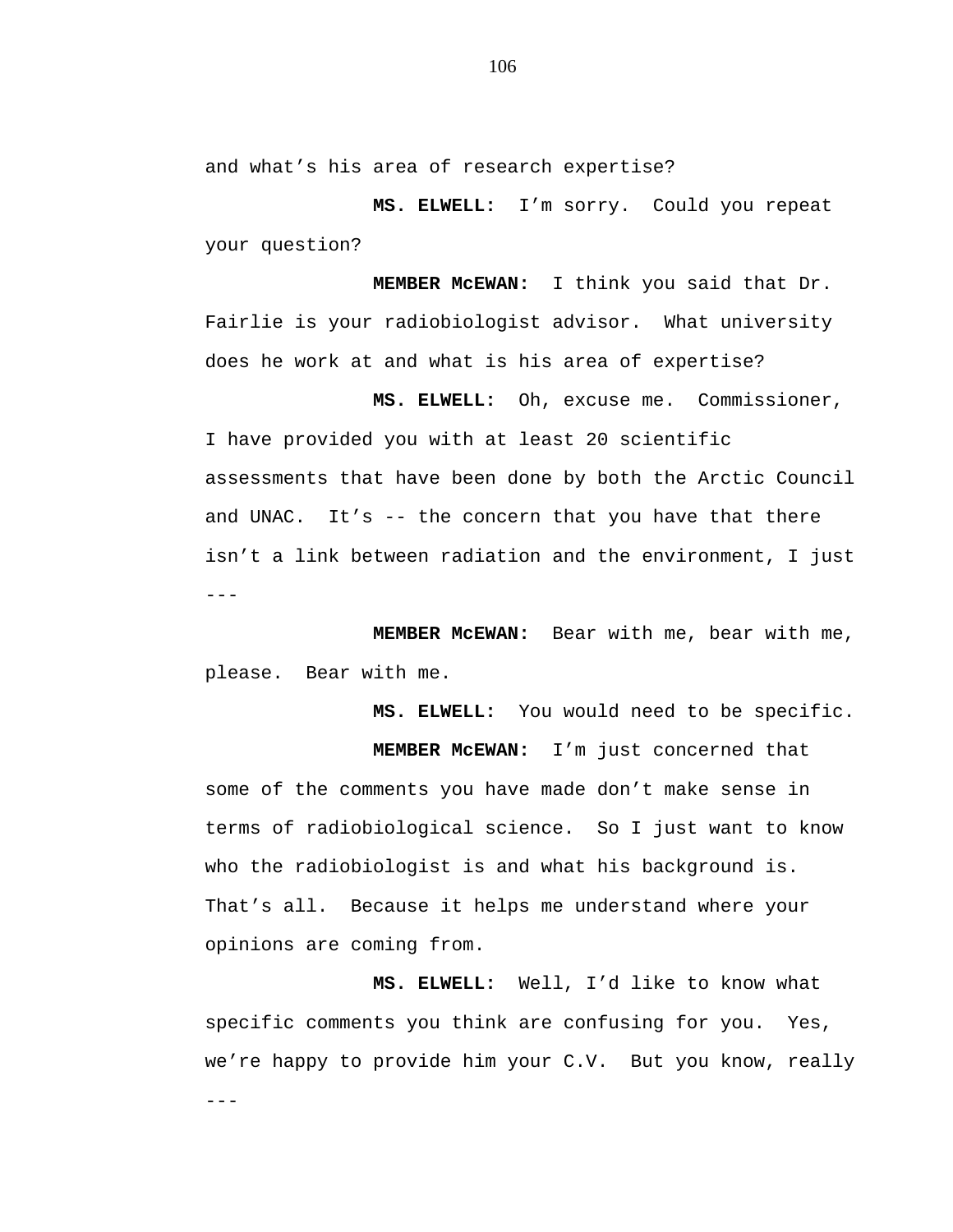**MEMBER McEWAN:** That's what I was asking.

**MS. ELWELL:** Thank you.

**THE CHAIRMAN:** Anybody else? Anything else? I have one thing we haven't spoken about. You made some substantial comments about international obligations.

## **MS. ELWELL:** Yes.

**THE CHAIRMAN:** I'd like, first of all, to hear from staff and maybe Cameco actually has an opinion. What are the international obligations that we have with respect to the arctic and some of the other comments made by the intervenor here?

**MR. JAMMAL:** Ramzi Jammal, for the record. The comments that -- made by the intervenor with respect to the arctic, I'm having very difficult times to find the words in order to find an acceptance because I find it a little bit outrageous to link the mine that is within Canada, 300 kilometres away from the Arctic Circle, to be linked to a convention.

So it's a small mine, small area within Canada, and the allegation to extend it towards the arctic is unfounded because the Commission exists for the protection of the public, the environment and the worker. The environment is very well protected by the CNSC and there is no relevancy from physical, geographical or legal aspect to the arctic.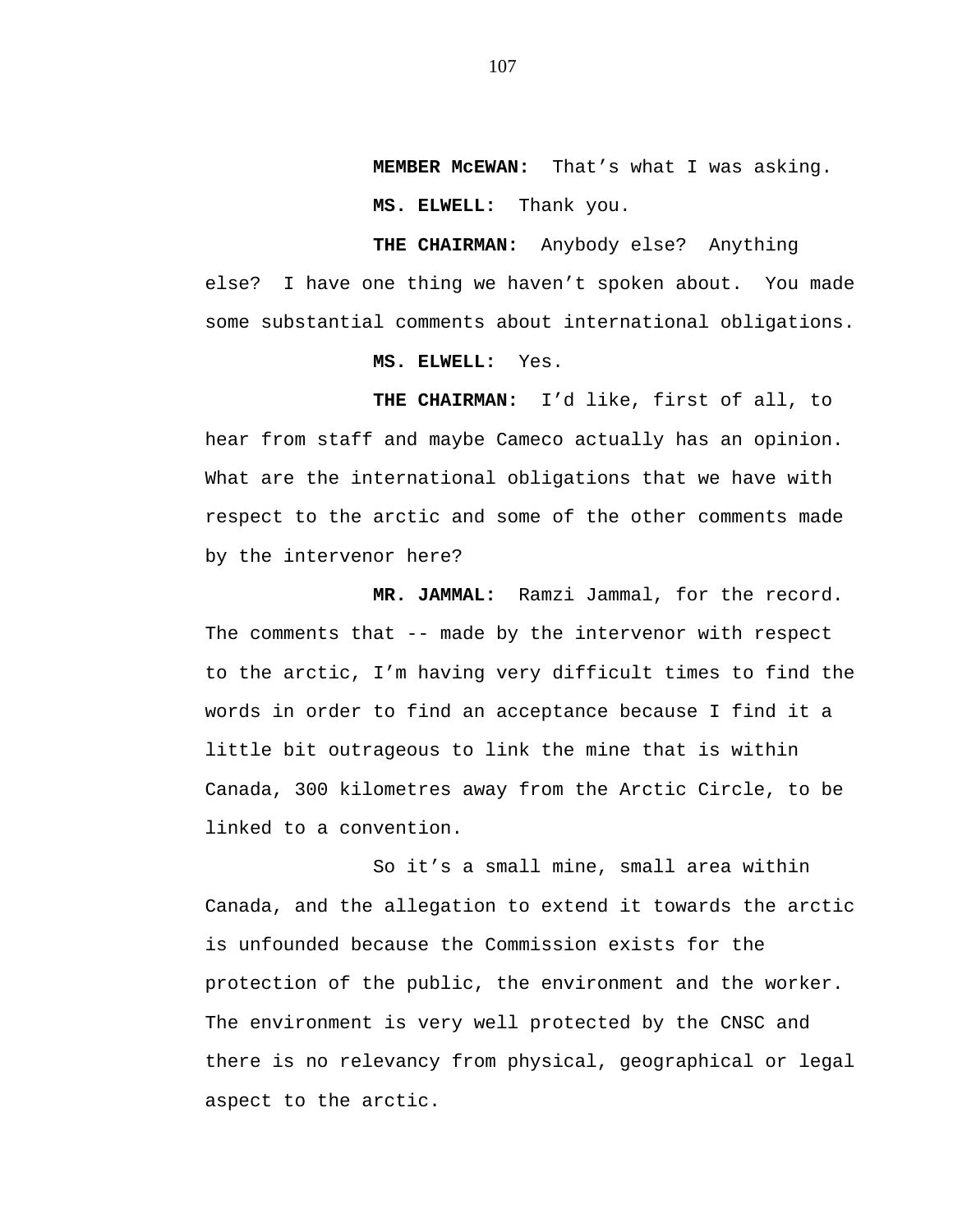So the convention does not apply to the CNSC. And again, let me repeat it again, the demonstration of no impact to the environment speaks for itself nationally within Canada and there is no relevance into the arctic. Which I find it very hard to accept from an intervenor's perspective on expanding a non-linked convention and render in strong language that CNSC is not in compliance.

That, I do not accept. That is, as a matter of fact, an inaccurate allegation that is being proposed in the public.

**THE CHAIRMAN:** Cameco, have you thought about this particular allegation?

**MR. MOONEY:** It's Liam Mooney, for the record. Rather than respond to the international legal framework that's put forward, as you know we're a corporate entity, so in public international law, we don't have standing in that conversation.

But I do think that we wanted to comment that our operations are not a major source of pollution north or south. They are thoroughly regulated by the CNSC and by the Provincial Ministry of Environment as well as Environment Canada.

Air and water emissions from our operations in northern Saskatchewan are extraordinarily low and are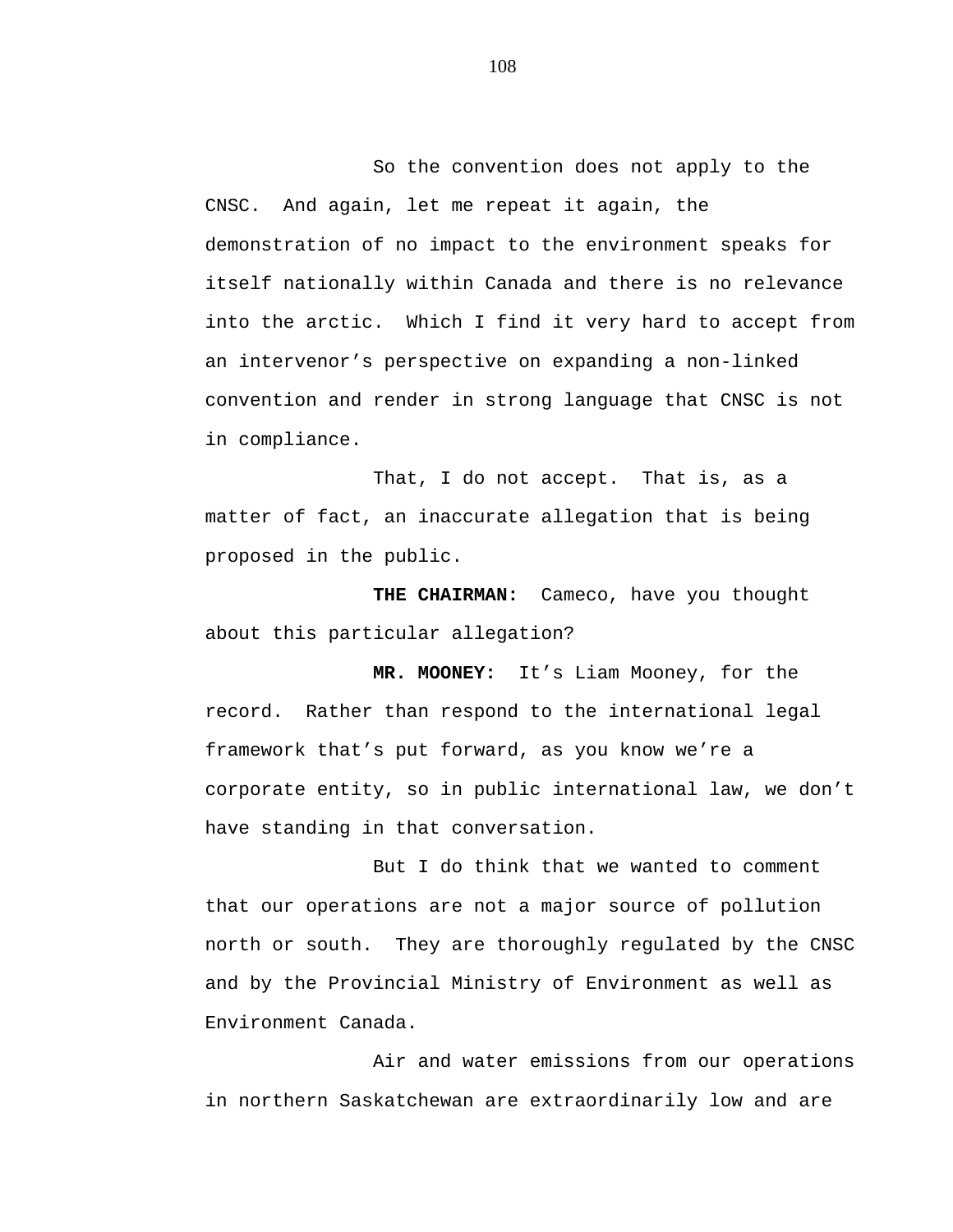declining due to renewal of production facilities and improved water treatment at all of these operations. Extensive monitoring programs are in place at each operation and those results are reported on a regular basis to provincial and federal regulators.

So that gives us comfort that we are not having any of the effects alleged by Sierra Club in the arctic.

**THE CHAIRMAN:** Okay, thank you. You have the final words.

**MS. ELWELL:** Well, if I could respond to your question to my friends. First of all, with the 1991 Declaration for the Protection of the Arctic Environment, that's at page 56 of our report, that Canada signed, indeed we hosted the first meeting of the Arctic Council.

Under that declaration, Canada and the seven other nations agreed that under the Arctic Monitoring Program, the circumpolar nations have undertaken to monitor the levels of, and assess the effects of, human-made pollutants in all components of the arctic environment. That is the purpose of the convention that Canada signed and ratified.

Also I would point to the 1991 Espoo Convention, where again Canada undertook to ensure that in accordance with the convention, Environmental Impact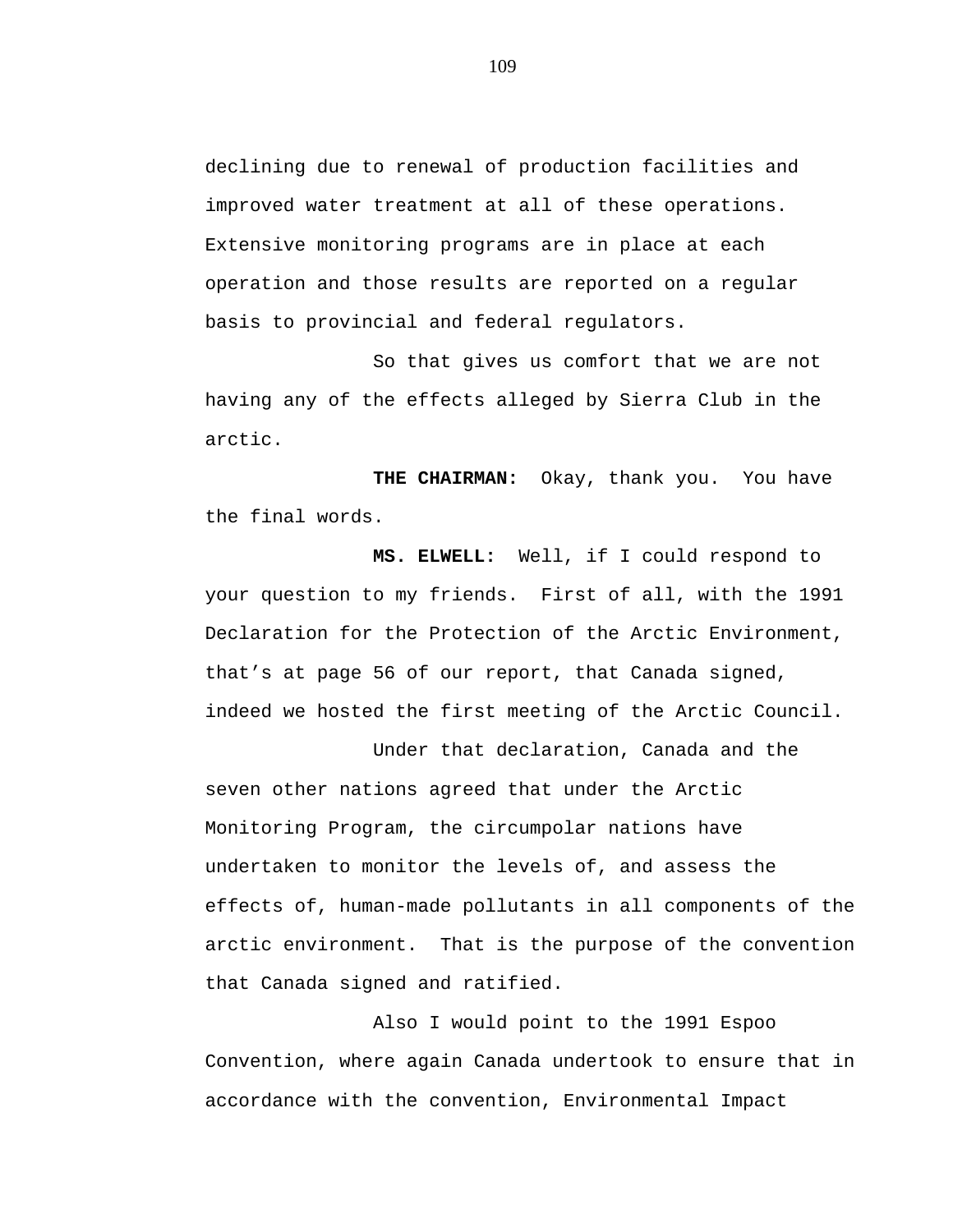Assessment is undertaken prior to the decision to authorize or undertake an activity that is likely to cause significant trans-boundary impact.

And in that convention specifically, under Appendix I, those activities that go to produce or enrich nuclear fuels, including major mining site extraction and processing of ores are covered by that convention. There is an obligation to do impact assessment of trans-boundary effects from nuclear production fuel extraction and processing of ores.

The 1997 -- and in particular the Arctic Guidelines on Environmental Impact Assessment recognized that even if the activity isn't strictly within the 60 degrees latitude of the arctic circle, if the facility or activity has an impact on the arctic, then they are dutybound to do an Environmental Impact Assessment of it.

And Canada, as the new chair of the Arctic Council, should be showing leadership in fulfilling these obligations and commitments we've made. We've got the largest uranium mines in the world hovering just south of the arctic. The science is clear that those -- that activity is having both atmospheric, and water, and food impacts, on the arctic and the arctic peoples.

You're obliged, Mr. President, under the *Nuclear Safety Control Act*, to put in measures to fulfill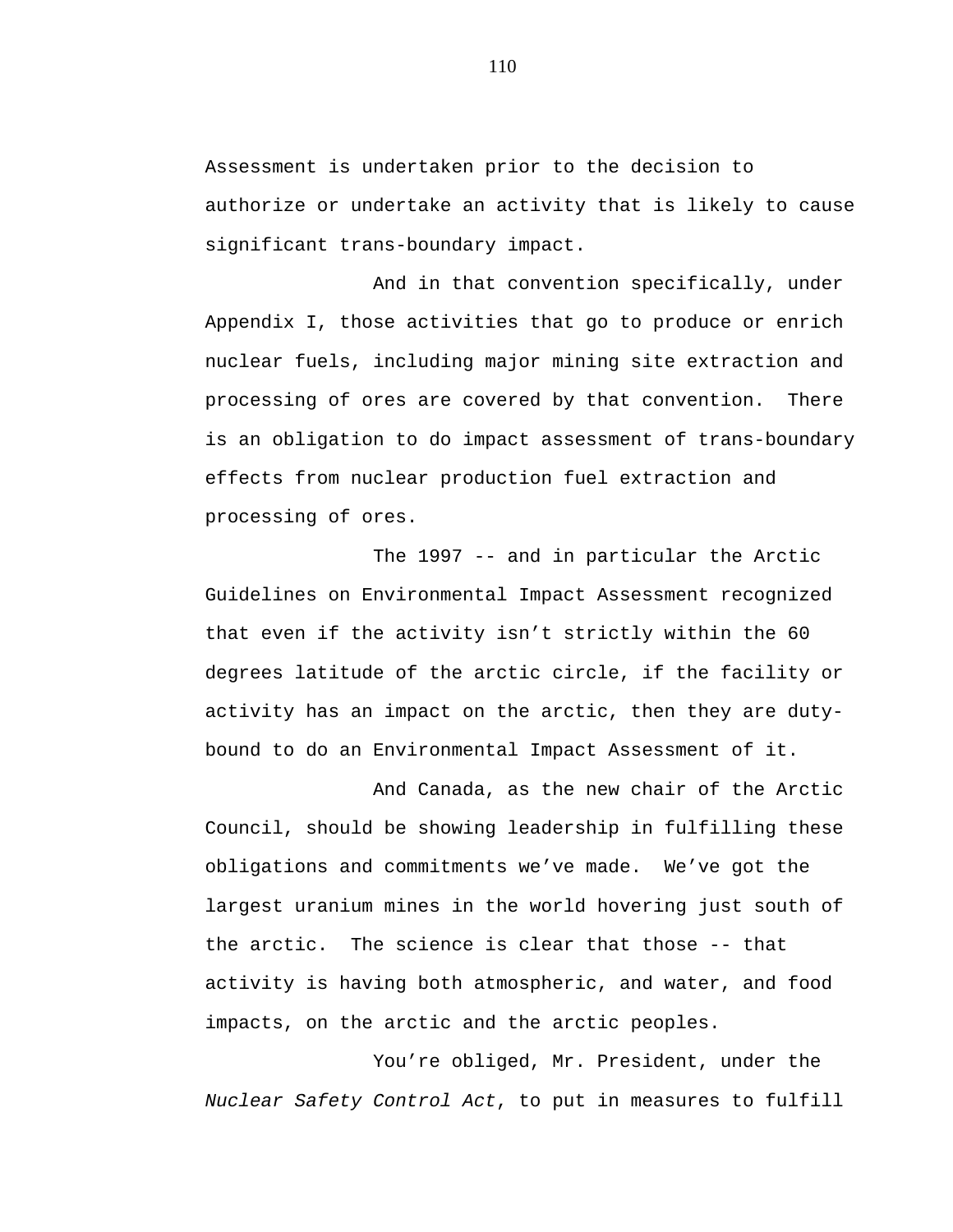international agreements that Canada has signed. And you, the company, are obliged as an Applicant to put in measures that would support those international obligations that Canada has made. Your duty bound to do a proper and comprehensive environmental impact and public health assessment that would include cumulative impacts, not only to the local, regional, but arctic environments.

**THE CHAIRMAN:** We understand our legal obligation. We don't see yet -- I assume you're going to the authorities, which in this case would be the Ministry of Environment and Minister of, I think, Indian, Northern Affairs, whatever it's called nowadays, to argue the case, and we will check to see if we have any legal obligation. Because we don't see any legal obligation ---

> **MS. ELWELL:** Well, Section 3 --- **THE CHAIRMAN:** --- in there. **MS. ELWELL:** --- and 24 of your Act.

**THE CHAIRMAN:** We have our own lawyers, and we'll talk to them. So thank you for your presentation.

And I think we are now due for a little break. We will take a break for 10 minutes. Thank you very much.

--- Upon recessing at 11:11 a.m./ L'audience est suspendue à 11h11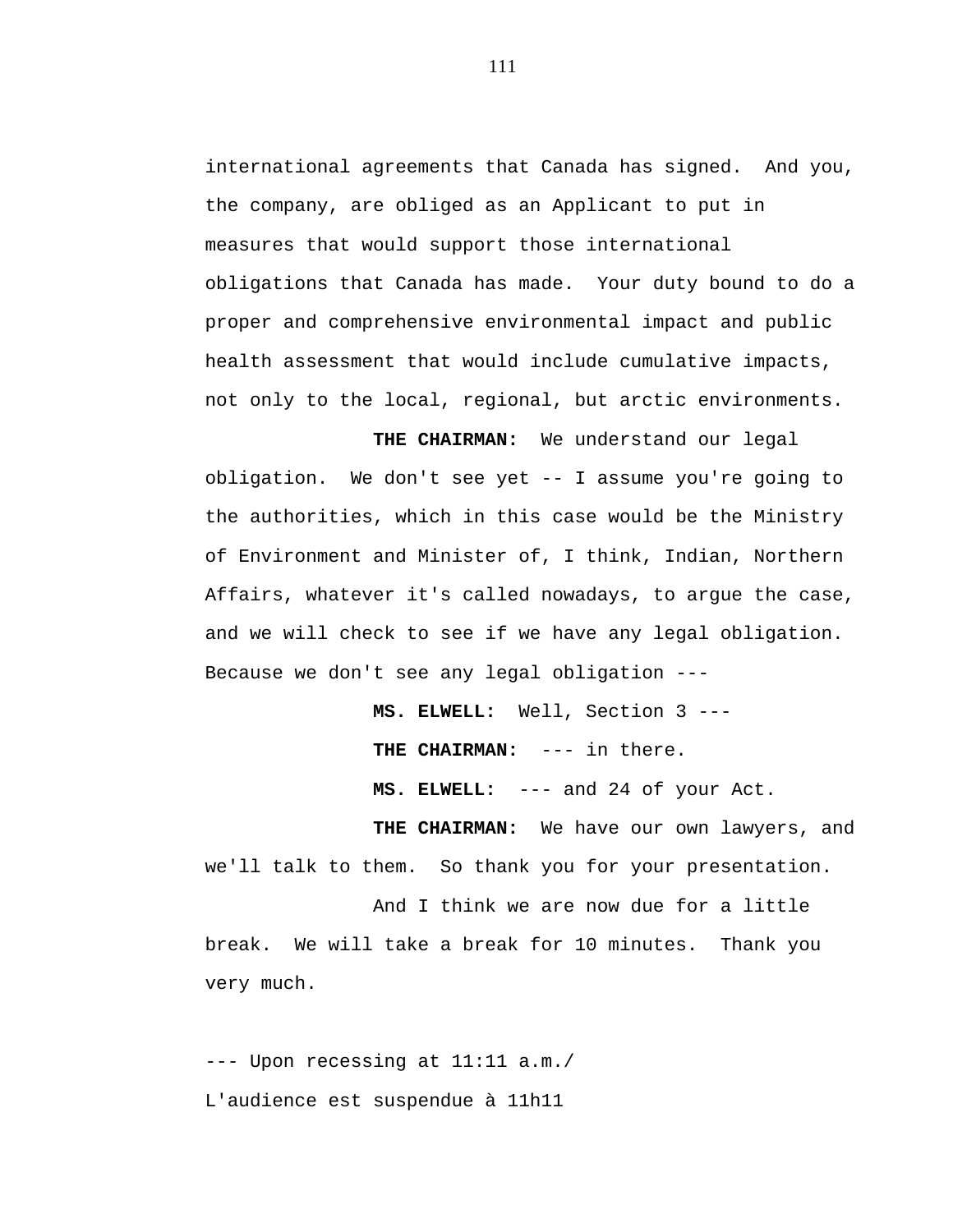--- Upon resuming at 11:31 a.m./ L'audience est reprise à 11h31

**THE CHAIRMAN:** Okay, we are ready to proceed.

The next presentation is by the Athabasca Basin Development Limited Partnership, as outlined in CMD 13-H5.8, H14.7, H15.6. I understand that Mr. Gay will make the presentation. Please proceed.

**13-H5.8 / 13-H14.7 / 13-H15.6**

**Oral presentation by**

**Athabasca Basin Development**

**Limited Partnership**

**MR. GAY:** Okay.

Good morning and thank you to the CNSC for holding this hearing in La Ronge. I think that's an important step for the north to have this here.

I'm pleased to have the opportunity today to speak about the renewal of Cameco's license for McArthur River, Key Lake, and Rabbit Lake mine sites.

My name is Geoff Gay, and I'm the CEO of Athabasca Basin Development Limited Partnership, and I've been in this position since the company started over a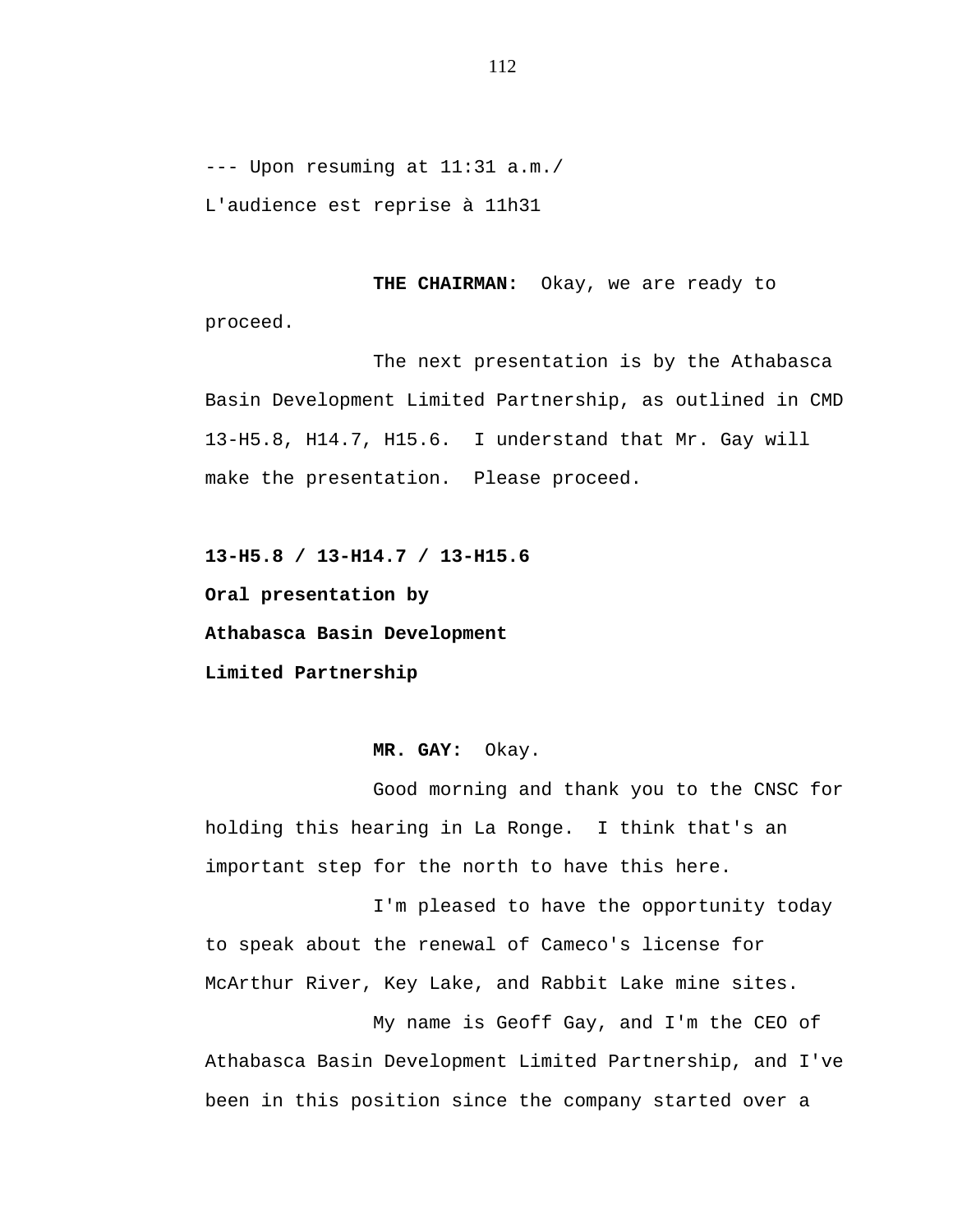decade ago. The company, which is owned by the seven Athabasca communities, was started as a way so that communities could partner and build wealth for the long term. We own 10 different companies that primarily serve uranium companies and we've had an impressive track record to date. In 2002 when we started, we had just over a million dollars in revenue. In our most recent fiscal year, we had record revenues of 145 million.

The success we have achieved to date would not have occurred without the support of the uranium industry, and in particular, Cameco. Since day one, Cameco's culture within their management team has pushed northern business and maximization of employment within their company. In my letter to the Commission, I stated that Cameco was an important part of our success to date, and I would like to elaborate on that further.

One of our goals is to create a sustainable long-term company that future generations can benefit from in the Athabasca Region. We know that it is not a proper business plan to have 100 percent of our revenues occurring in one geographic area and in one commodity. With Cameco's commitment over the past 10 years, we've been able to leverage that commitment and expand our business to borders beyond Northern Saskatchewan to the point where our companies now do work in the Northwest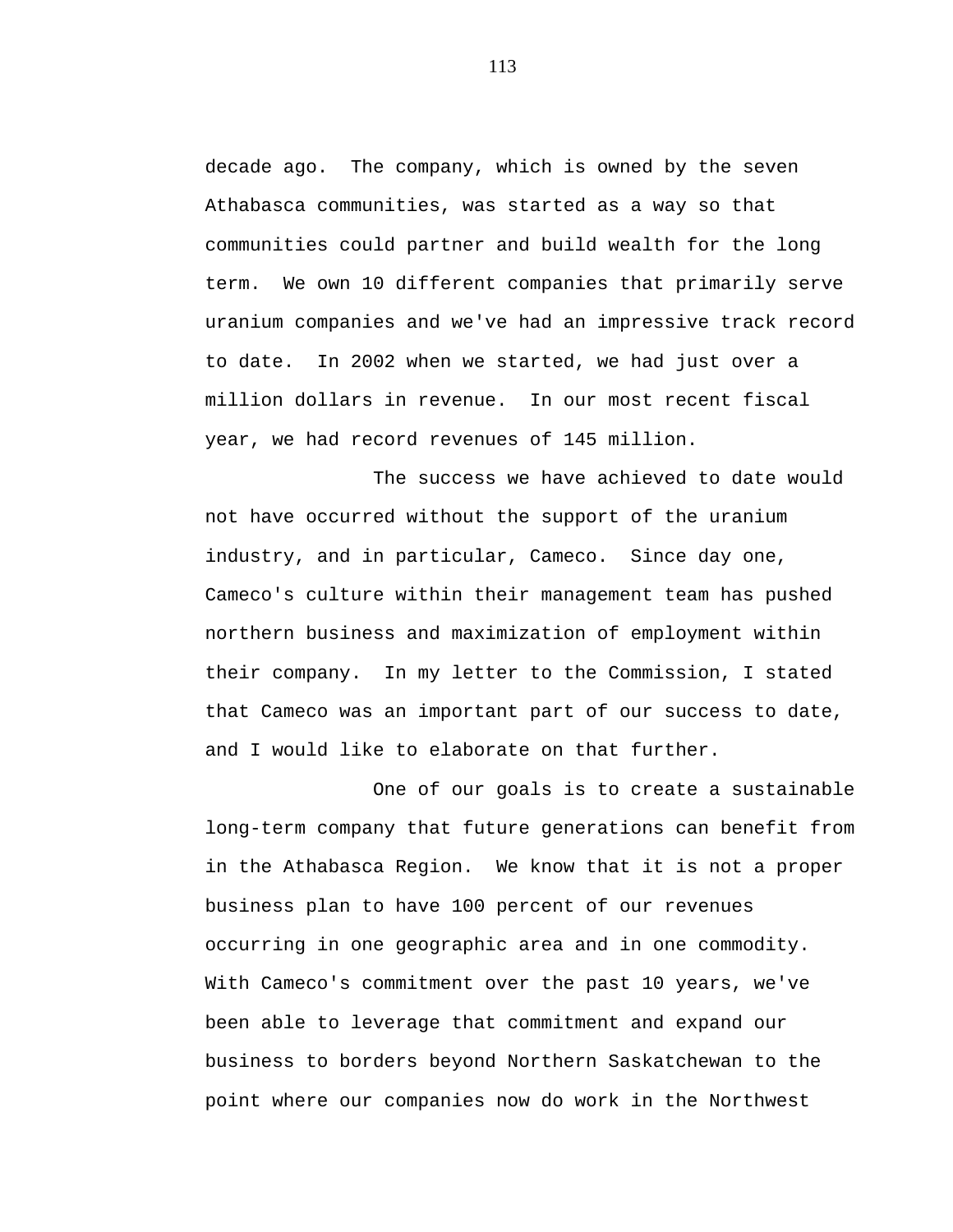Territories, Alberta, Southern Saskatchewan, Ontario, and Newfoundland and Labrador.

I have no doubt that our companies, the skills they're possessing from doing work in the mines, will eventually take our company, all of our companies across Canada, and some will go international.

In addition to relying on just one commodity, uranium, we now are providing work to commodities such as potash, oil, gold, diamonds and iron ore. And while our companies have become very skilled at doing work within the mining sector, Athabasca Basin itself has become very good at investing. And what that means is that we possess the skills within our company to purchase business and that does not mean they have to be from the uranium sector, it doesn't mean they even have to be from the resource sector, it simply means that we have the ability to create a long-term future generation company that will expand beyond the borders of just the commodity sector.

In the coming weeks we will be announcing our largest ever corporate donation by Athabasca Basin Development. This donation will benefit the residents of the Athabasca region and it will provide much needed infrastructure. This is only one example of contributions that we've made to initiatives within the Athabasca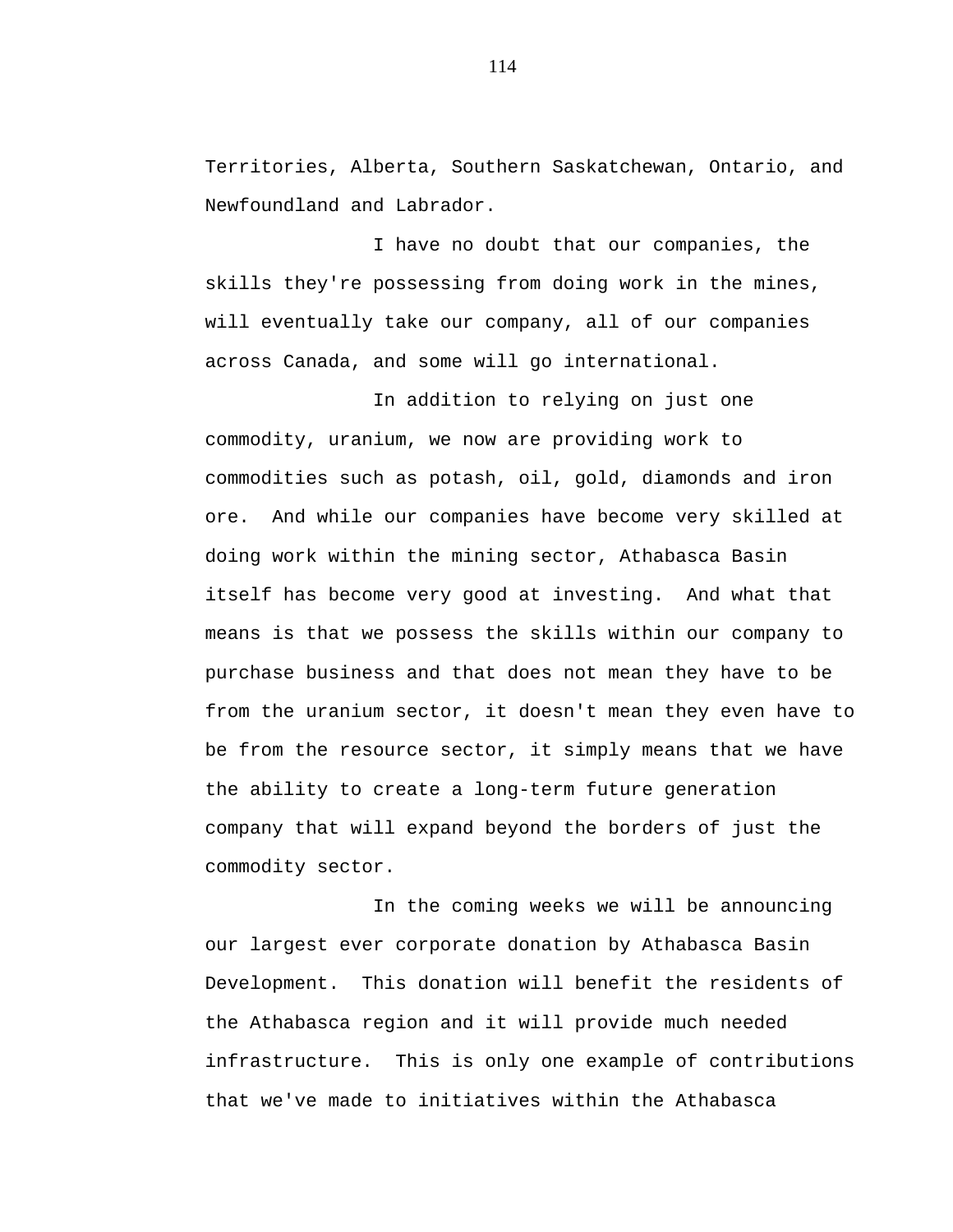region. In the past, we've also contributed to health, recreation initiatives, and also into youth gatherings.

In addition to our donations, we also for the past seven years have provided a consistent distribution to our communities that own us. These communities have then turned around and used them for various causes, including reinvestment; they've used them for equipment, for youth gatherings, and more. We're very proud of our ability to make small impacts on a region that obviously needs much more.

Whenever we talk about our story we always get asked about employment. There's no secret that the employment in the Athabasca region in the north is not at an acceptable level. Our companies are under constant pressure to continue to improve the employment within our companies, and not only from Cameco and the various mine sites, but also from management teams, from our board of directors, and from the residents. Employment is very important. The communities endure a high cost of living, so maximizing employment from the Athabasca and the north is very important.

At last count we had 440 northerners employed within our ten companies, of which 180 were from the Athabasca region. We feel this is a successful number, but of course, we know that we have to do better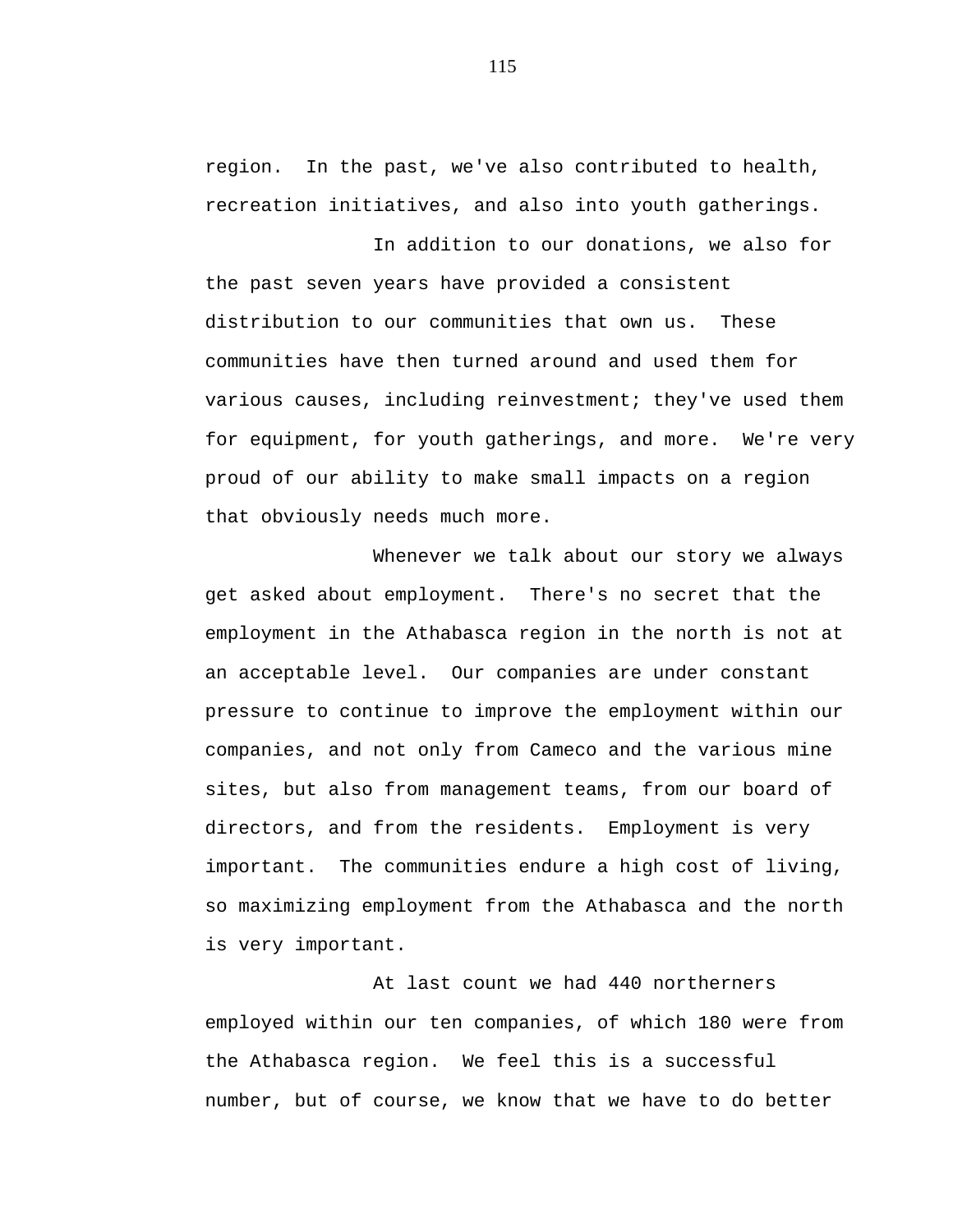because there still is poverty within the region and we're motivated to continually improve these numbers.

For many of the residents within the Athabasca region, it's quite possible their first job might be working for one of our companies. We realize that our companies are usually doing work that is shortterm, seasonal, and cyclical, so it's very possible that our clients might pick these workers up for full time and permanent employment.

Over the past three years, one of our companies, Points Athabasca, has had their clients hire 100 of their workers. We don't see this as a detriment, we see this as a success that we should celebrate, that we were able to create employment for 100 workers and now they are now working for companies which will hire them for the very long-term.

For each one of these stories of the 100, many of them have had to overcome obstacles, and in one case in particular, Denise Boogy, who we just featured in our recent newsletter, six years ago she was incarcerated for drugs. Today, she is a fourth year electrical electrician and she's working within one of our companies at this time. And to quote Denise:

> "It's a wonderful feeling to be proud of yourself, of who you are, and what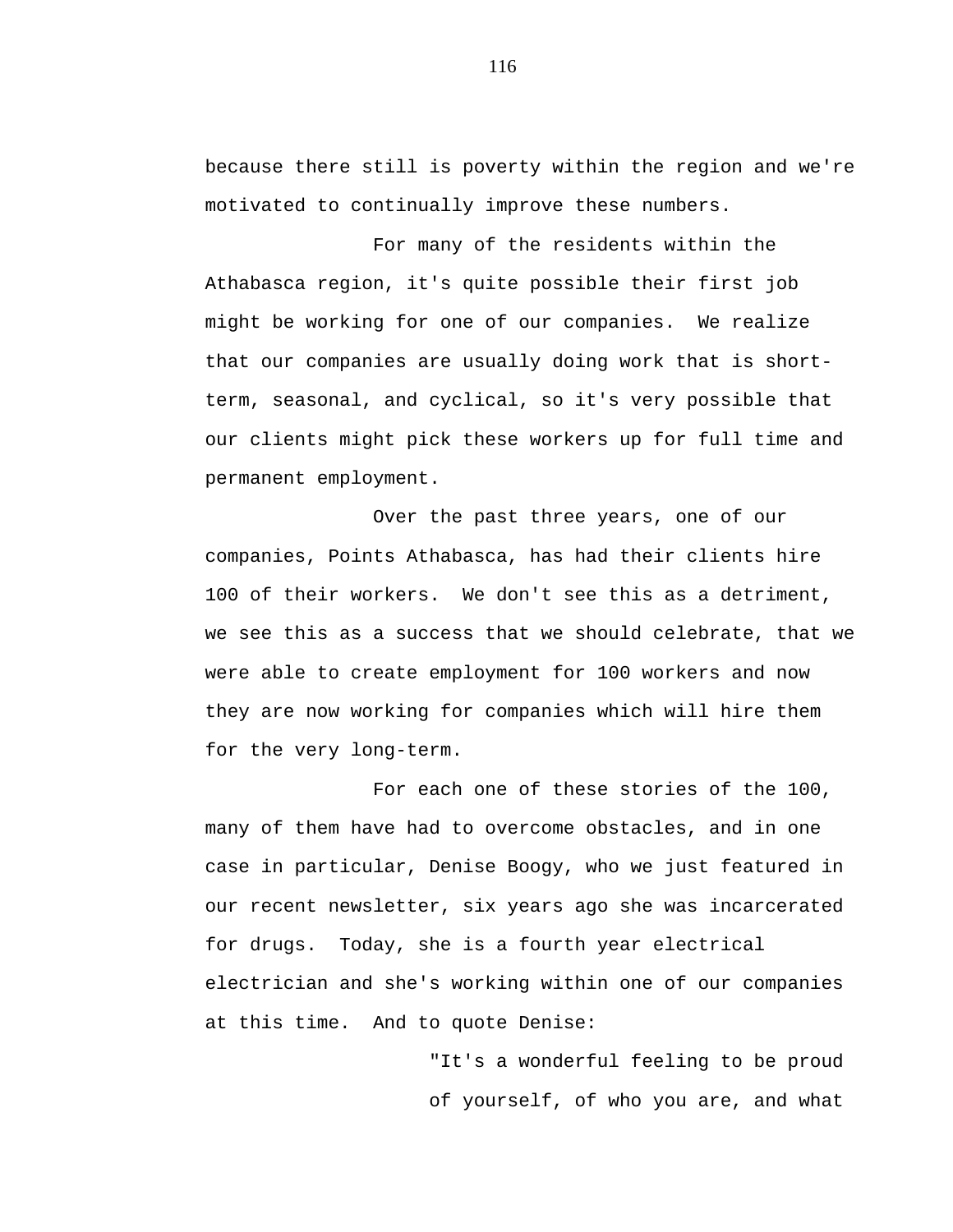you accomplish."

Again, once we talk about employment successes, the next question we get asked is what about senior management; what are you doing to ensure that Athabasca and northern people are participating in the management within our company? Today, I'd like to talk about three success stories, and obviously we have more, but I'd like to bring these three forward.

The first is Dean Desjarles, who is from Ile-a-la-Crosse and a Black Lake First Nation band member. Before he came to work for us, he was working within government in the non-profit sector. Today, he is the controller for Team Drilling, a company which recently did 65 million and is working in multiple provinces. He's responsible for implementing over 15,000 entries, handling changing accounting standards, and dealing with exchange rates as we purchase things in and out of the country.

Next is Ron Higgin, Jr., who is the CEO of Athabasca Basin Security and a Lac la Ronge Indian band member. Basin Security is a fast growing industrial supplier to eight global companies in Fort McMurray, Southern Saskatchewan, and Northern Saskatchewan. Ron has a very strong planning background and he's someone that we want with the company for the very long-term.

Last but not least is Brad Darbishar. In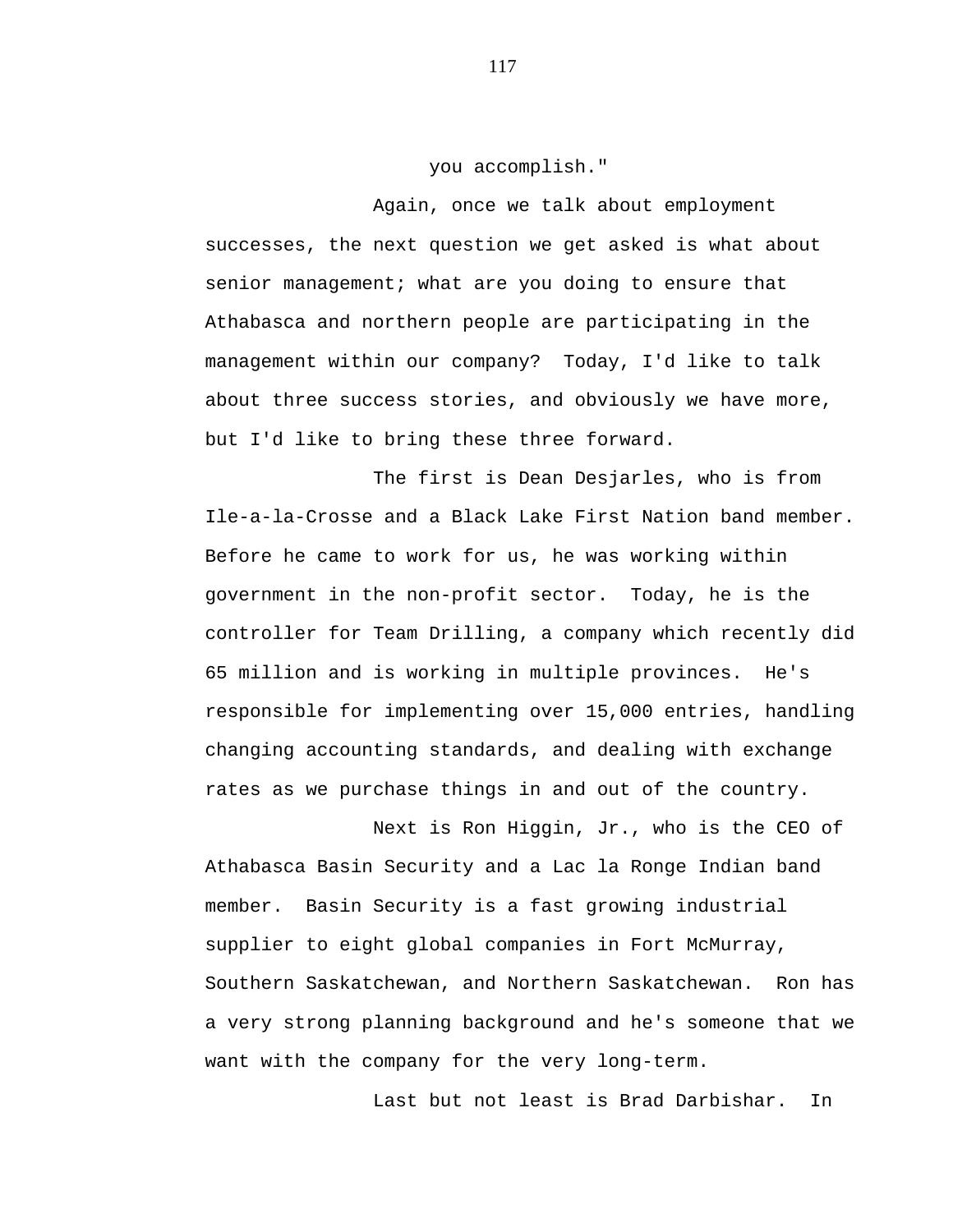the 1990s, Brad completed his journeyman mechanic status in Saskatchewan and came to Points Athabasca as one of its first employees. Today, he is the CEO of the company and this year the company will record revenues of over 60 million and the company has several hundred employees. In addition, Brad was the key person that led the company in discussions for us to expand our partnership and partner with the tribal council down in Regina that involved 11 bands. Today that partnership is doing very well in the potash sector.

Obviously we have more talented people in our company and the way we will create more talent and grow more management successes is our ability to grow in the future. The way we will do that obviously is to participate in the resource sector and we fully expect for Cameco to be a big part of our future even though we know that we have to diversify and not be fully reliant on Cameco and the uranium industry.

The uranium industry is providing us with an opportunity and it is up to our company to take that opportunity and leverage it and create more opportunities for the region in the future.

In closing, I want to emphasize that we are committed to building a long-term success story that will benefit future generations. We've experienced much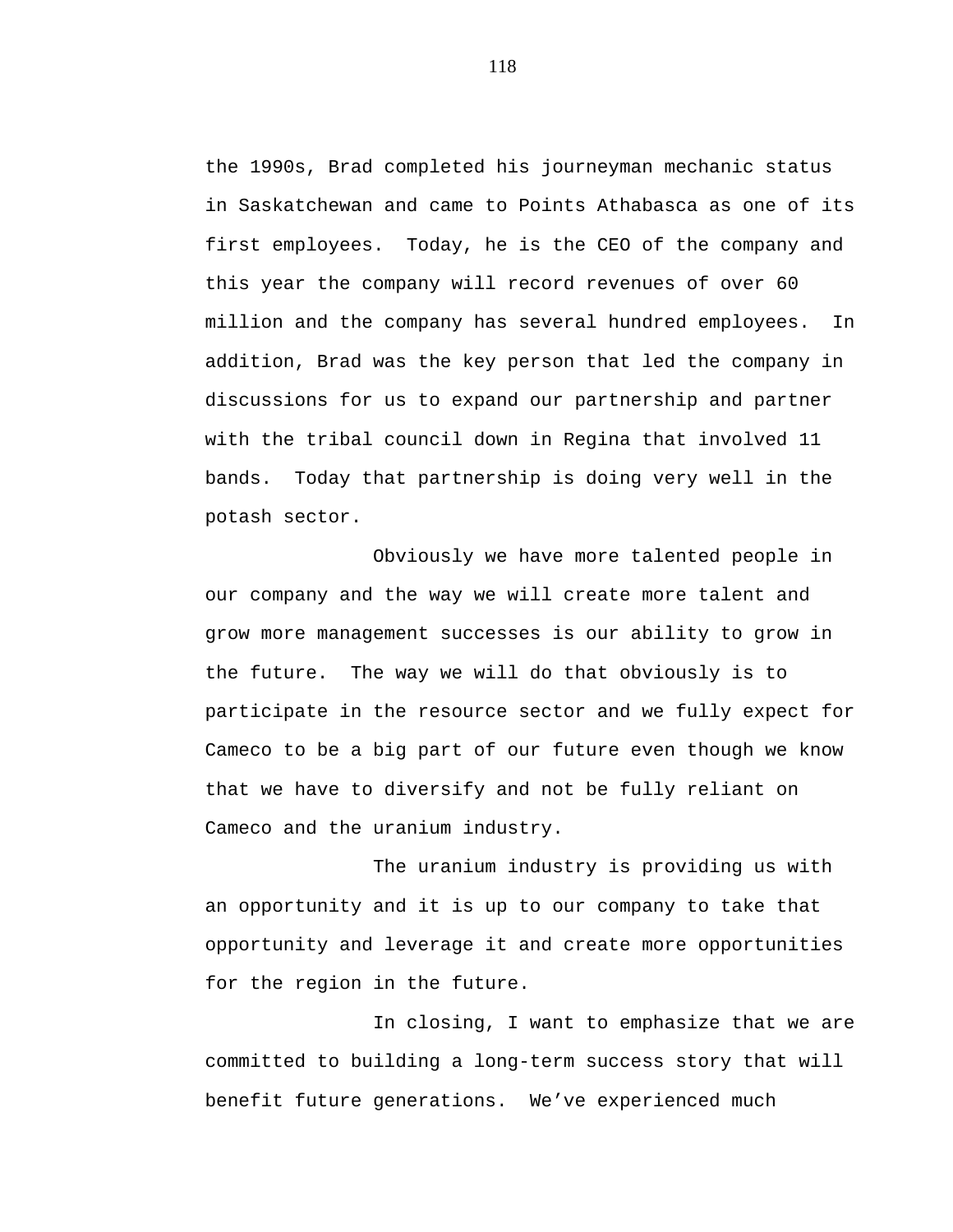success in our first 10 years of operation and we are committed to growing our operations in the next 10, 20 years and beyond.

We expect uranium to be a big part of our future opportunity to help us fuel our growth and continue building a future through investment.

Cameco has been an important partner for us in the past decade and we support their initiatives to continue their mining activities in the North.

Thank you very much and if there's any questions, I'd be pleased to answer them.

**THE CHAIRMAN:** Thank you.

Questions? Dr. Barriault?

**MEMBER BARRIAULT:** Just a brief one. Your organization, are you involved with education of Northerners, for example, and co-op programs and trade schools and this sort of thing? It seems to be one of areas that was identified that -- it's a little weak.

**MR. GAY:** Geoff Gay, for the record.

All of our companies take a different approach to maximizing employment. Some of our companies will initiate and coordinate training programs and apprentice programs with agencies such as Northlands College.

One of our companies, in particular, has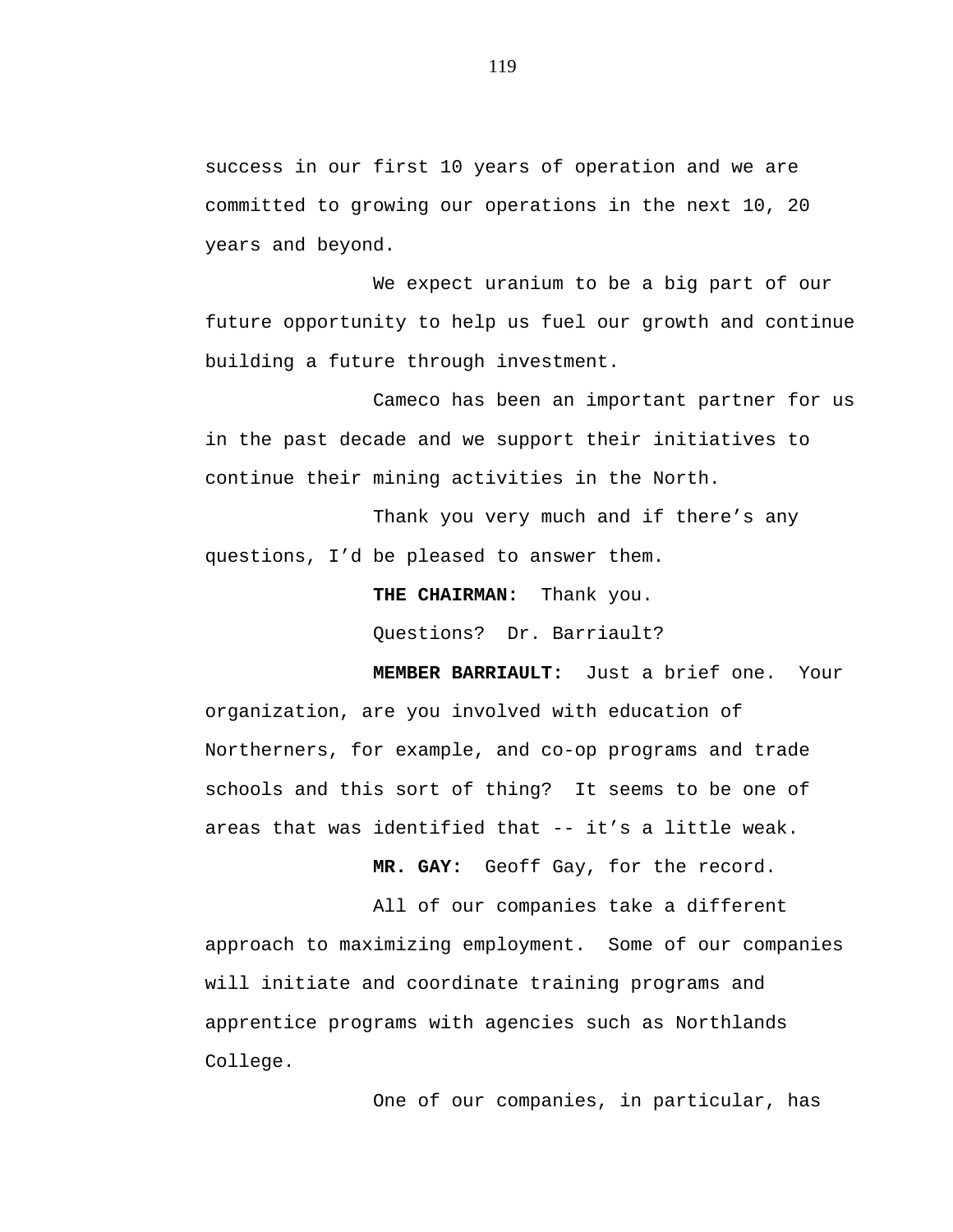taken the route where instead of providing off-the-job training, they will simply hire a third person to work on a drill, for instance, and pay the extra money to train that person on the job.

So every company has a different approach, but our approach is the board is pushing us to maximize unemployment. The residents want to see that. The leadership wants to and all our companies know this and are doing what it takes to maximize employment.

**MEMBER BARRIAULT:** Thank you.

Thank you, Mr. Chairman.

**THE CHAIRMAN:** Any other? Mr. Tolgyesi? **MEMBER TOLGYESI:** Thank you.

So what you are saying that Athabasca Development is a kind of conglomerate of smaller companies, okay. So there are lots of presidents to deal with.

**MR. GAY:** Geoff Gay, for the record.

Yes, that's an accurate statement. We have a board of directors that oversees our company. Athabasca Basin has only 7 employees and we in turn own 10 companies all of which either have a board of directors in place ---

## **MEMBER TOLGYESI:** M'hm.

**MR. GAY:** --- or a joint venture committee to oversee it.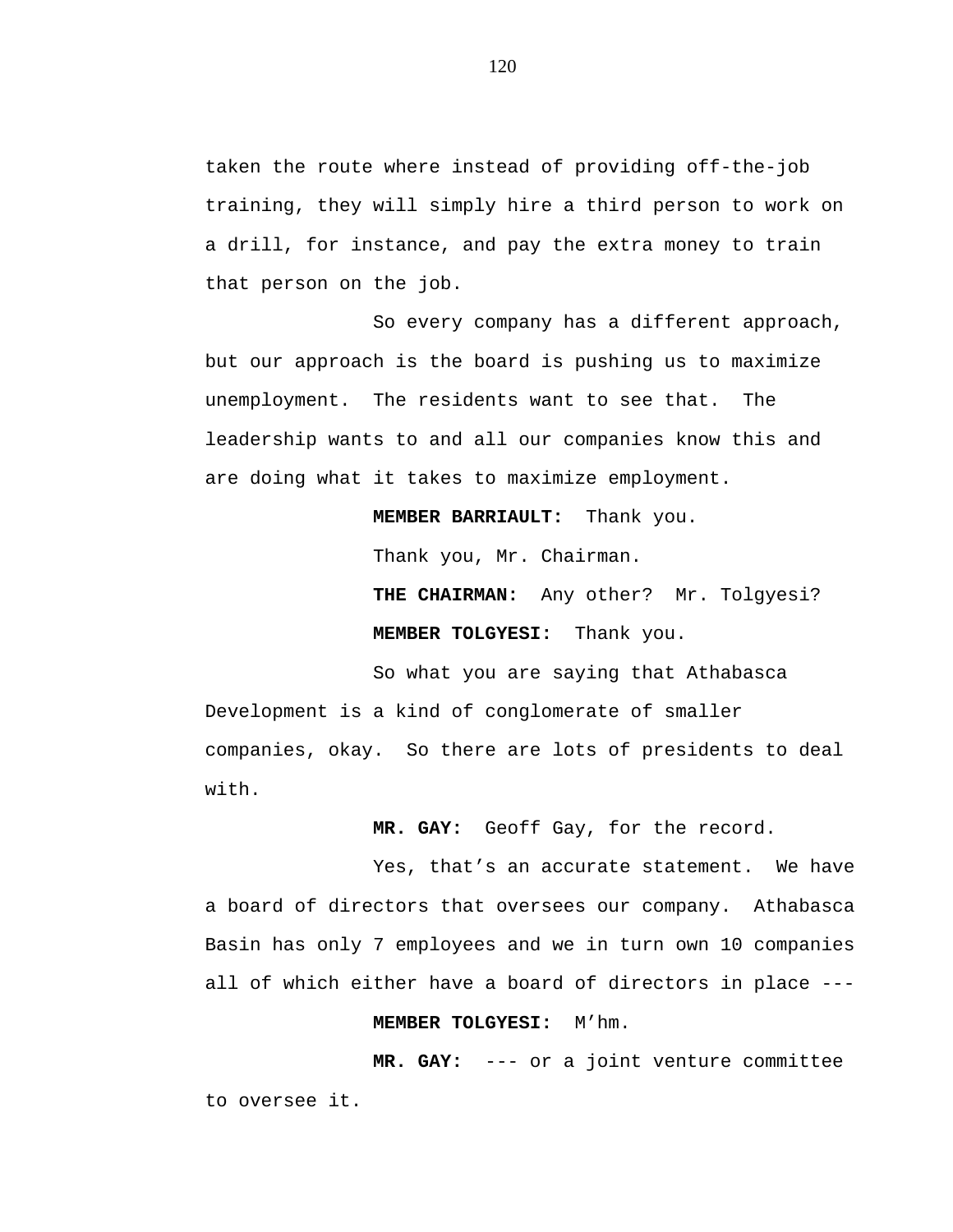The reason that model is successful for us is because we have people in those companies that live and breathe that topic every day and for us, it's been very successful.

**MEMBER TOLGYESI:** Tell me, you said you have about 1,400 employees. They are mainly -- what kind of work you are executing? You are talking about drilling? Do you have other one which are used in the industry?

**MR. GAY:** Okay. Geoff Gay, for the record.

So we own 10 companies. We have an underground mining company. We have a surface and underground drilling company. We have a logistics company, security, aviation, construction. We have a plant in Saskatoon that builds modular structures for the resource industry and I think that covers it.

**MEMBER TOLGYESI:** I'm glad to see this diversification.

And how many have a trade or are general labour?

**MR. GAY:** Geoff Gay, for the record.

I don't have those stats on hand. I know that we -- I go through the employment results every month that are sent to us and look to see if we're maximizing on all the opportunities out there. So we maximize an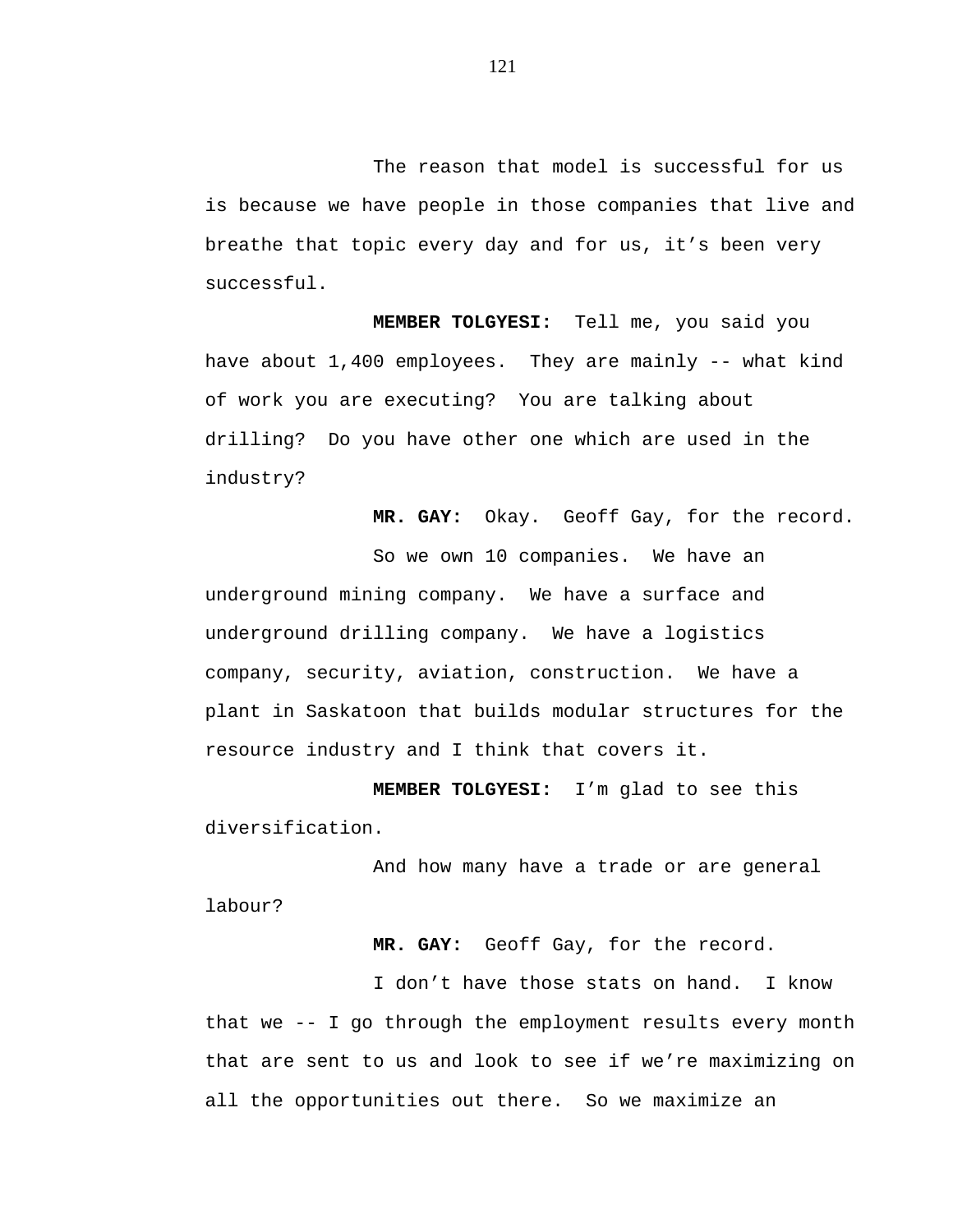opportunity such as security guards, operators, labourers.

When it comes to trades, we need work in that area. That is one area where we need more people from the North and the Athabasca to achieve their certification, but there is progress being made in those areas.

**MEMBER TOLGYESI:** And my last question is: How do you feel about and what you do to educate communities, Northern communities, about mining, but also to attract them to work? And you were saying that you are working in diverse jurisdiction, so other provinces. This is to some extent unusual for natives because they are attached to the land and the region and the way of traditional way of living. So how do you do to introduce this new dynamics to the Northern Region?

**MR. GAY:** Geoff Gay, for the record.

So within each of our companies that are working outside of the province, each of the management teams will make best efforts to maximize employment in those local areas. Obviously if an Athabasca or Northern person is mobile and happens to be living on -- in those areas, we certainly would be encouraging that, but for the most part, labour mobility is obviously one of the challenges that occurs.

And yesterday I was watching some of the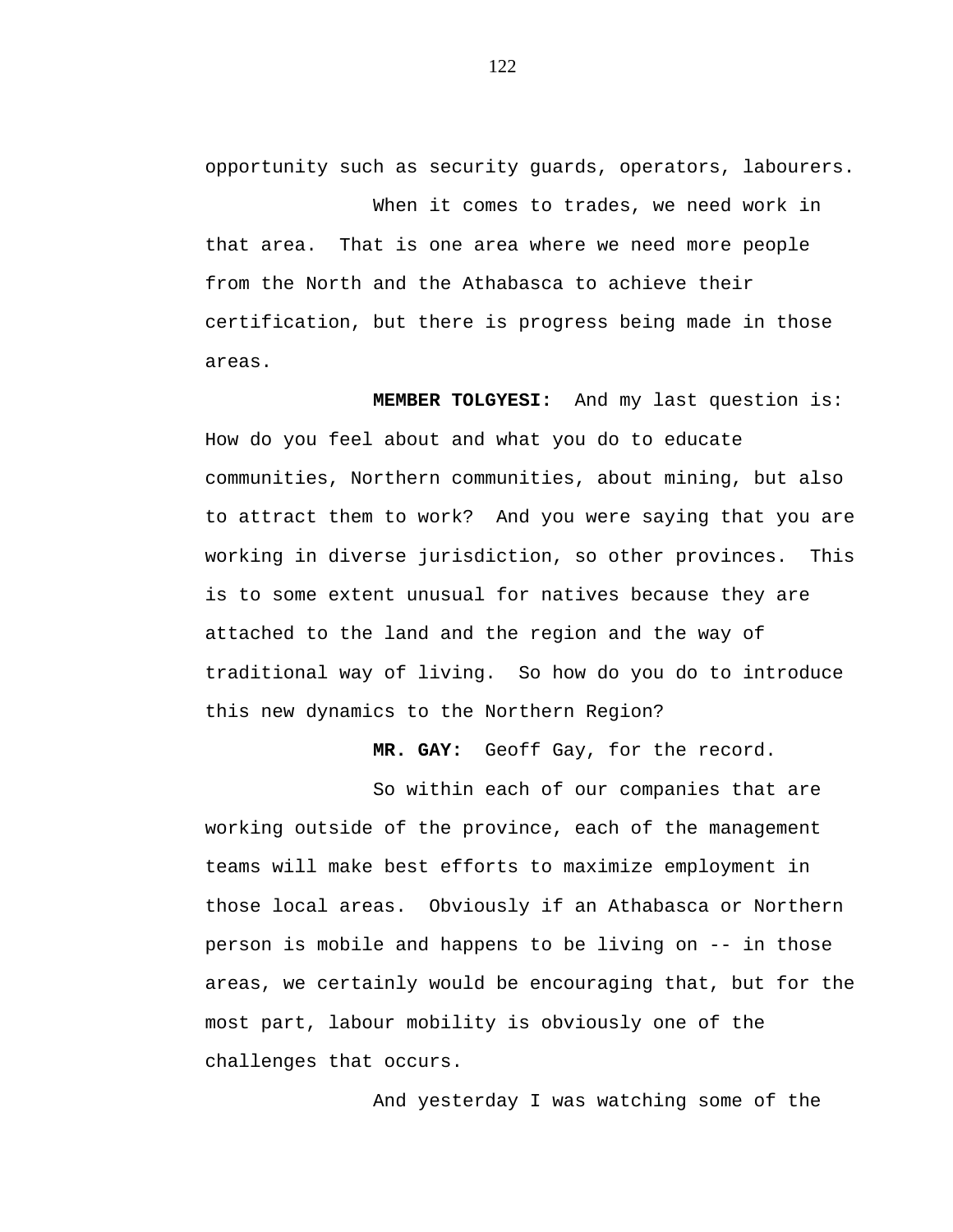presentations and I made the observation that in order for the North to fully maximize on the opportunities - Cameco and the uranium industry is only so big - we need to encourage labour mobility.

**MEMBER TOLGYESI:** How do you manage with traditional way of living? We are talking about hunting, fishing seasons, et cetera. How do you manage with your working schedules and what's your turnover? And I stop there.

**MR. GAY:** Okay. Geoff Gay, for the record.

In terms of our turnover, I'm quite proud of the turnover record we have. I know that in security, for instance, that the typical service company will turn over a hundred percent within a year and we are in between 10 and 20 percent, so every company has their own way of handling turnover of course.

One company, in particular, encourages their employees to obviously send an application early if they know that they're going to be going on a caribou hunt or to a winter carnival or other cultural activity to make sure they get those requests in early so that they can be accommodated.

**THE CHAIRMAN:** Thank you.

Dr. McDill?

**MEMBER McDILL:** Thank you.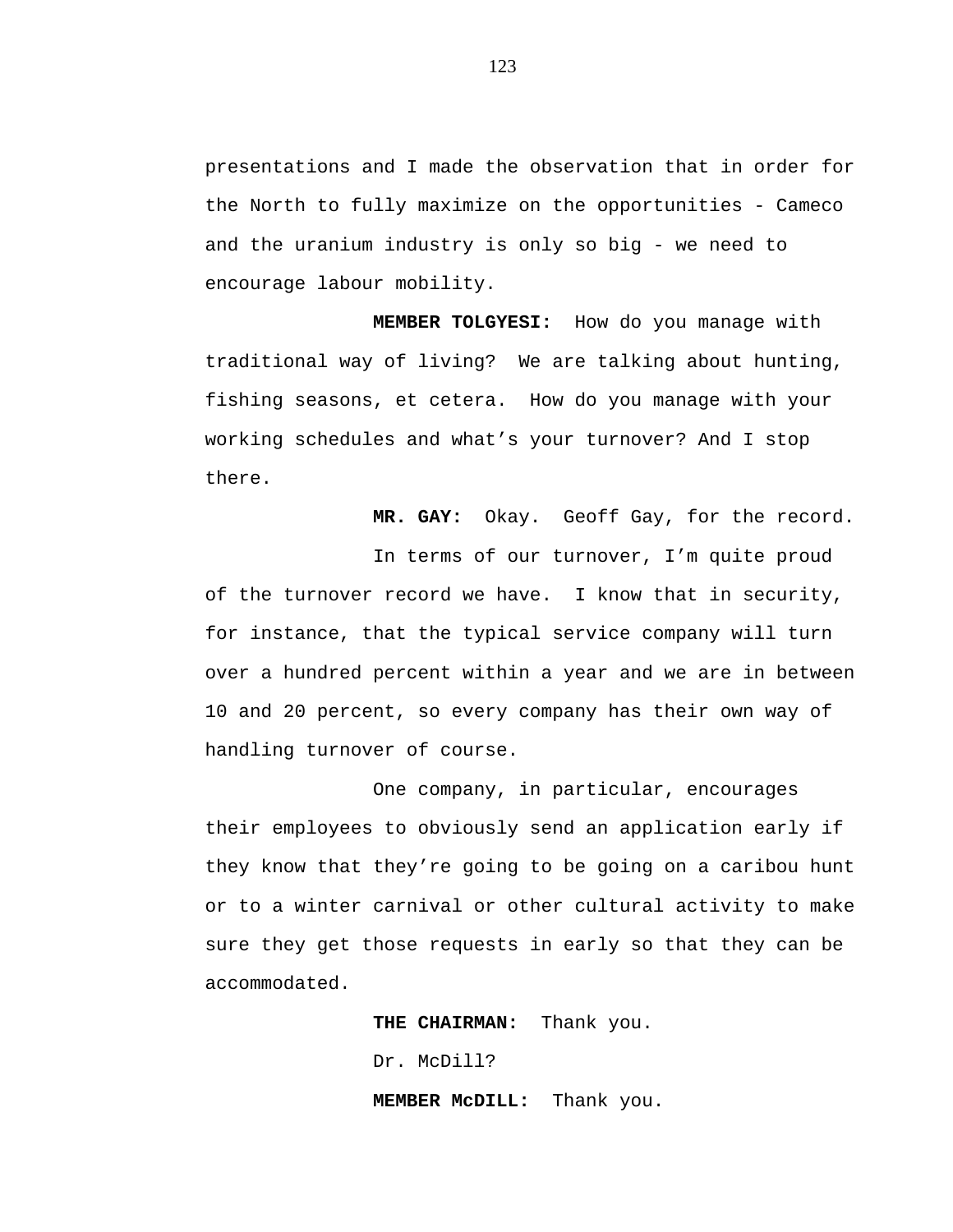I'm going to go to the back of the room just for a second and come back.

I think we have I'm guessing a high school class and blue hat and blue jacket are the teacher? Perfect. Thank you for coming.

So my question goes back to the speaker. What about part-time employment for the youth who have -who care enough to come today?

**MR. GAY:** Geoff Gay, for the record.

Out of our 10 companies, I would encourage people to look at the drilling industry. To me that is an industry that we have not fully maximized. It's an industry that requires a strong back, a good work ethic and the ability to go in the bush for a week to two weeks at a time and it's something that I'm confident that Northerners can be very good at.

**THE CHAIRMAN:** But just to understand - but you did say you are now have  $118$  -- did I get the number right, 118 Northern workers?

**MR. GAY:** We have 440 Northern workers throughout our 10 companies; 180 of which are from the Athabasca.

## **THE CHAIRMAN:** Oh, I see.

**MR. GAY:** One company in particular, our drilling company, could obviously use more applications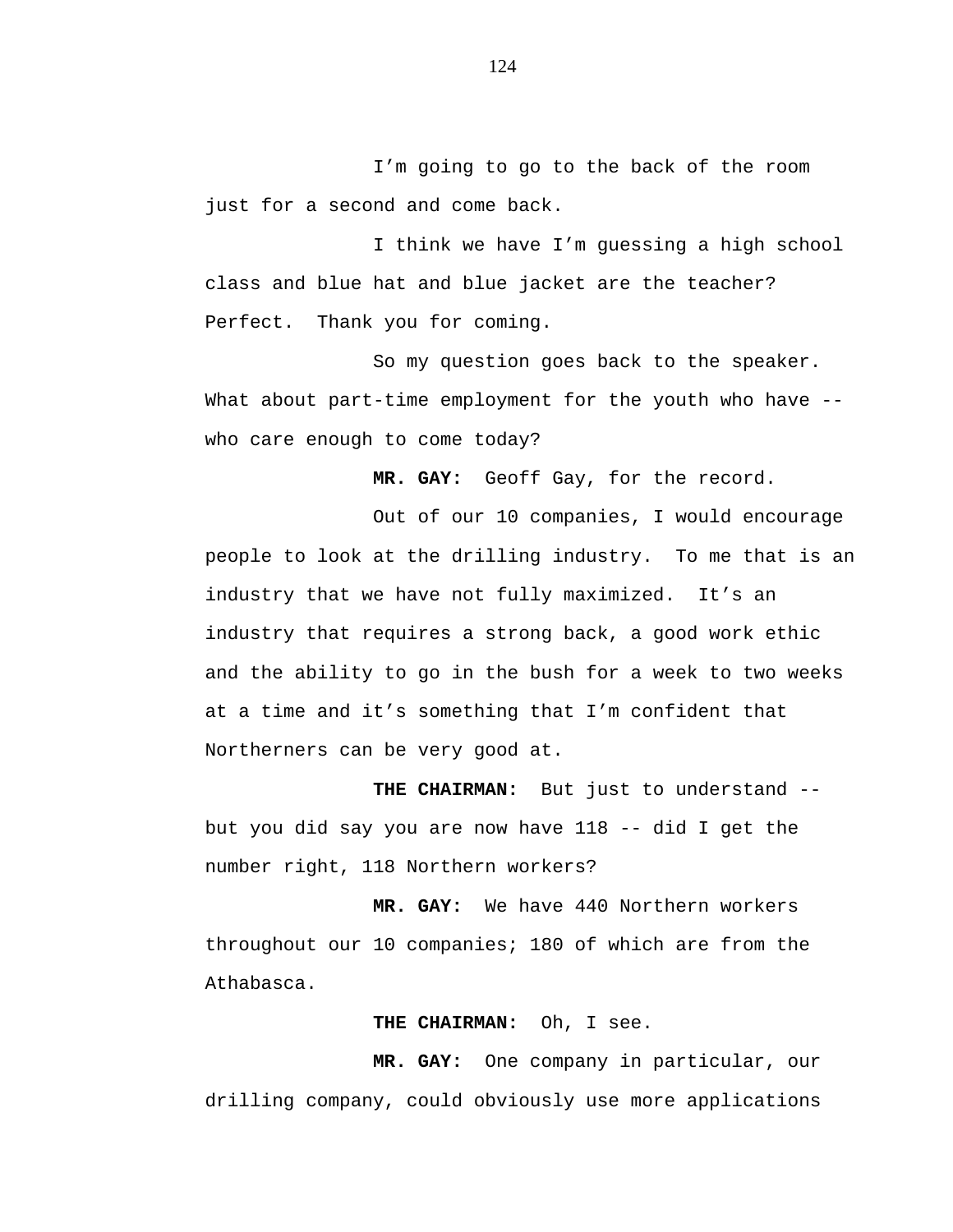for strong backs being from the North.

**THE CHAIRMAN:** Thank you. Dr. McDill? **MEMBER McDILL:** I just wanted to let the students know that ---

**THE CHAIRMAN:** They're looking -- They're looking for people again.

**MEMBER McDILL:** Applications, yeah.

**MEMBER HARVEY:** At the exit.

**THE CHAIRMAN:** Anybody else?

**MEMBER McDILL:** But I think it's lunch time for high school students right now.

**THE CHAIRMAN:** Just out of curiosity, you are based in Wollaston?

**MR. GAY:** Our head office is -- Geoff Gay, for the record.

Our office is in Wollaston Lake. I am based in Prince Albert primarily because a lot of our companies are based out of Saskatoon where the resource sector has their head offices. So in order for our companies to manage on a day-to-day basis and secure contracts, they have to be close to where the opportunities are.

**THE CHAIRMAN:** I'm just intrigued. You know, we really don't have an economic mandate, but we are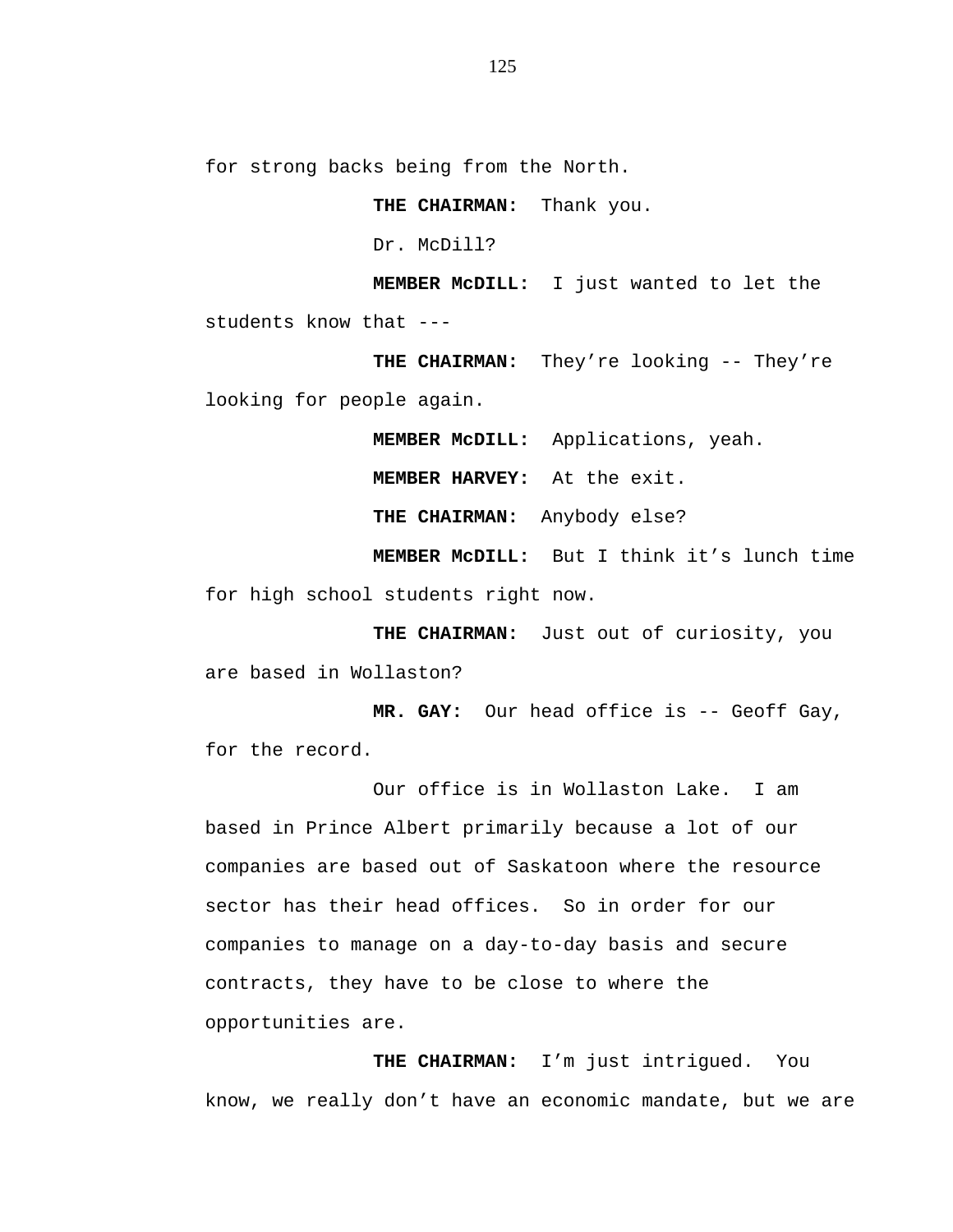really curious about some of the governance model.

So you are owned by OF partnership with seven communities; how does it work? Are the communities invested in you? They have equity partnership? Is the revenues flows back into the community? How does it work?

**MR. GAY:** Okay. Geoff Gay, for the record.

So the model that we follow, if you look at the Harvard model in the States, it showed that if you separate business from politics you have a five times ratio of success over those that do not.

So the seven communities of the Athabasca region own Athabasca Basin Development. They appoint five board members from the region, of which I report to the board of directors.

In terms of their investment, their initial investment was \$10,000. They receive the equity pick-up on our financials every year, and they are to bring it into their own community entities.

In addition to our distribution employment, they're also doing -- they're also receiving that equity that is being picked up on an annual basis, to the point where their shares were \$100, when they started out, per unit, and the shares are now worth \$600,000 each.

## **THE CHAIRMAN:** Wow.

**MR. GAY:** So the growth has been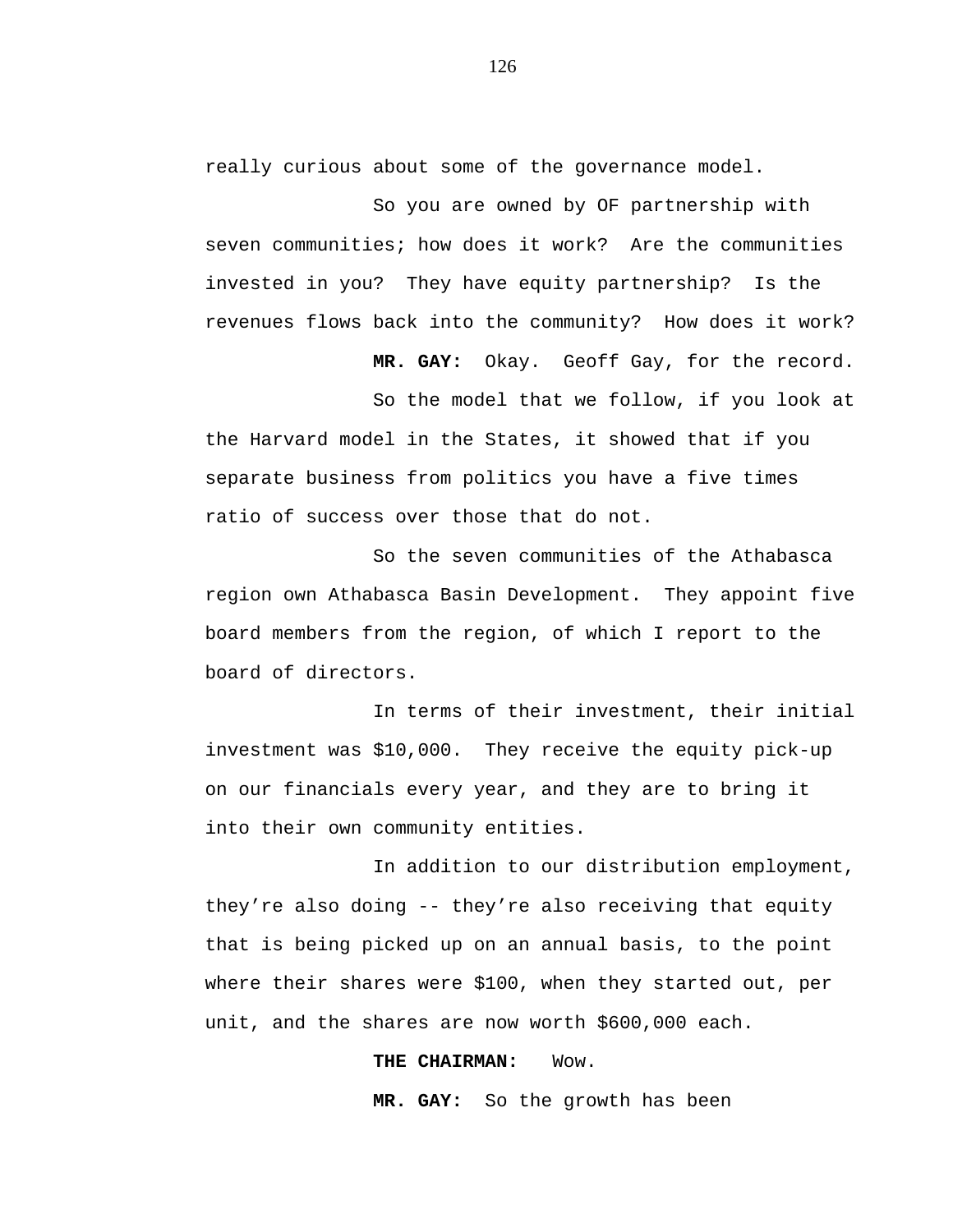exponential, but it has been because we focus on reinvestment and diversification.

**THE CHAIRMAN:** Okay, thank you. Anybody else? Thank you very much.

**MR. GAY:** Thank you.

**MR**. **LEBLANC:** The next item is a dual presentation by the Snake Lake group of companies, and Mr. Clarence Natomagan, as outlined in CMDs 13-H13.16, 14.14, 15.13, 13.25, 14.23, and 15.22. I understand that Mr. Rene Rediron and Mr. Clarence Natomagan will jointly present, and welcome, and please proceed.

**13-H13.16 / 13-H14.14 / 13-H15.13** 

**Oral presentation by** 

**Snake River Group of Companies**

**MR. REDIRON:** Thank you, Mr. Binder, and Commission members.

My name is Rene Rediron. I'm from Pinehouse Lake, Saskatchewan. I am the president of the Snake Lake group of companies which has operated roughly around 23 years, with the mining industry.

I'm also a commercial fisherman and a trapper, and I still do some commercial fishing to this day.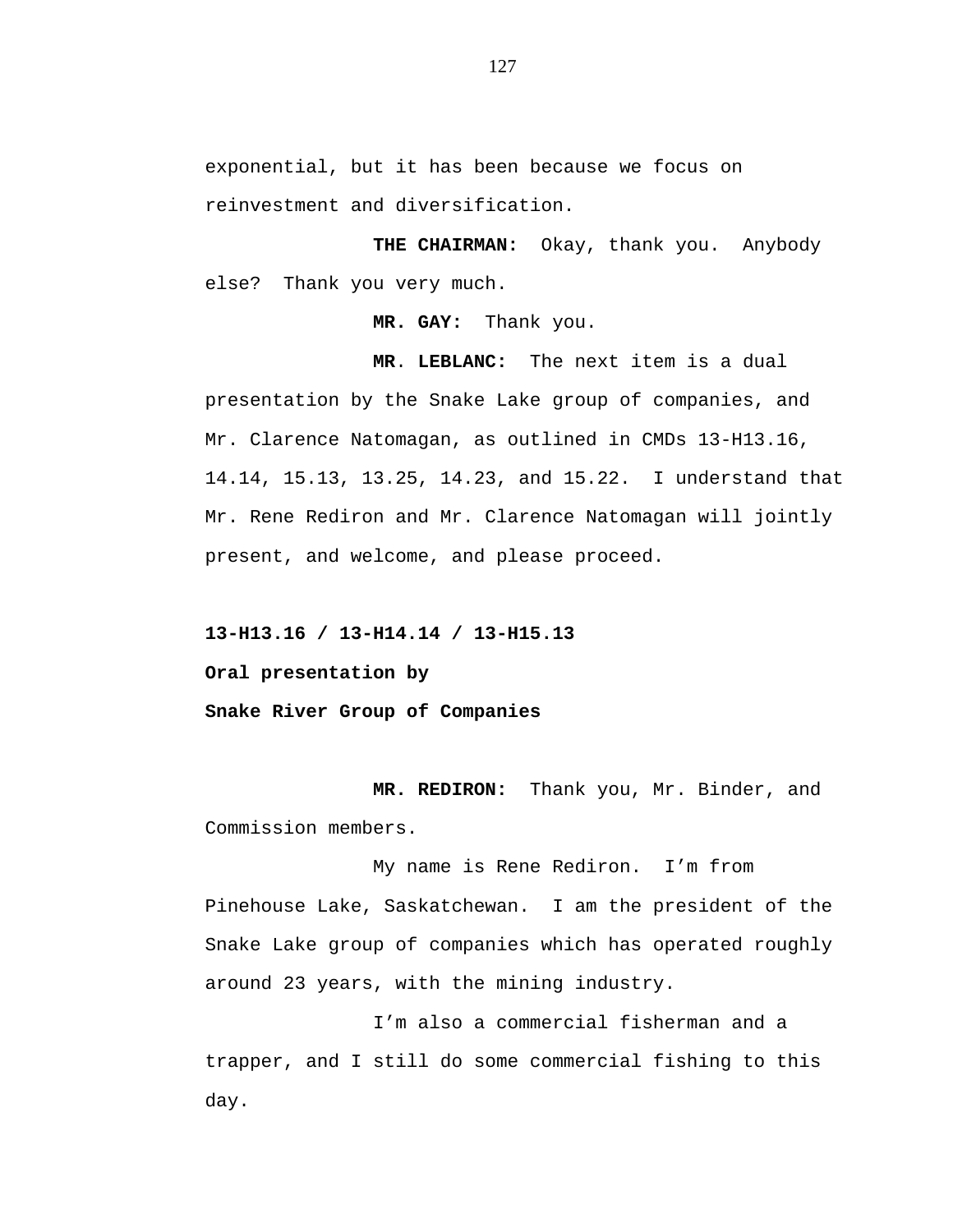There are many interventions in support of the applications for Rabbit, Key Lake, and McArthur River, and there are others who want to see things differently, or in come cases do not support the industry and want it to be closed. These groups and individuals usually do not benefit in any way from industry, so can argue for closing of the mines. I do not work like this. As long as Cameco protects the land and the people, we need to take every opportunity to capitalize on potential benefits.

In hearing the Sierra Club of Canada talks about atrocities being committed in the environment, yet pick and choose whatever points or information that supports their opposition -- they talk about cadmium, yet never mention that cadmium can be found about -- just about anywhere, including fertilizers. So does that mean we should quit farming?

And you talk about fish contamination in Lake Athabasca. From what I understand, the drainage of these mine sites doesn't flow north, and shouldn't be part of that blame, to go into the -- shouldn't part of that blame go to the mining of the tar sands in Alberta? There was a recent documentary on tar sands that clearly showed their air emissions into the snow, and subsequent spring melts, contribute heavily to the watershed and is impacting the fish population.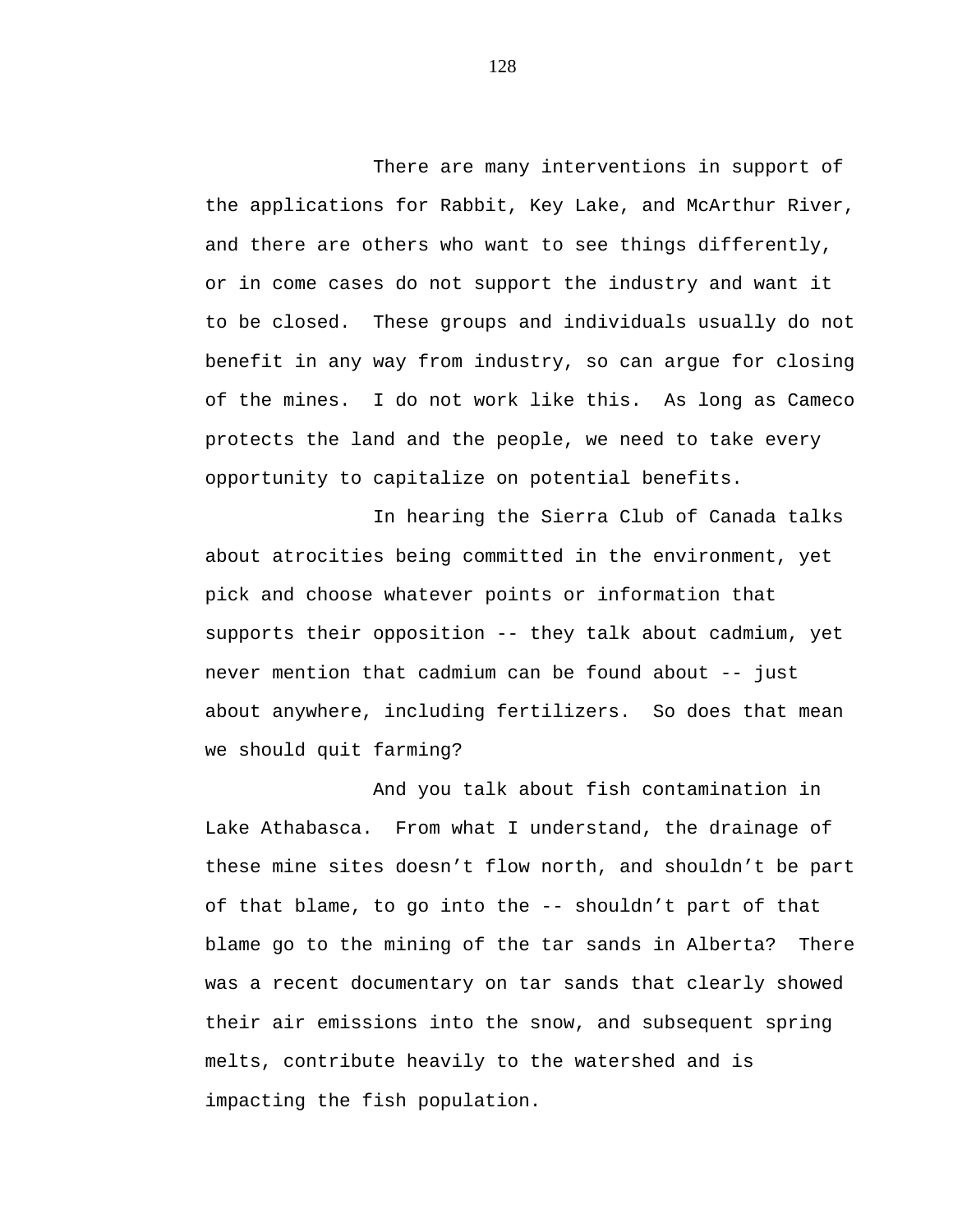The Sierra Club provided a lot of technical information that I won't pretend to fully understand, but I do believe is -- is that their intervention doesn't make direct linkages to any of the mine sites for potential impacts for plants, land, water and animals.

The Sierra Club must have financial resources to carry additional studies, if they believe strongly enough in the potential impacts. Why do they want the industry, or the governments, to carry more studies, and then turn around and contest or contradict those findings, too?

The roads to the mines have opened entire new hunting and fishing areas opportunities for our people. Friends and families continue to hunt near the mines. There are trappers in the same regions where these mines operate.

There are studies done by professional consultants. Engineering codes and ethics obligates these companies to report accurately site-measured plants, water and air, and compare data to other remote sites. I haven't heard of a mass contamination yet.

People talk about transfer rates and blame the industry. Wasn't there a cohort study done around here that disproves that? I understand the CNSC had members in that study group.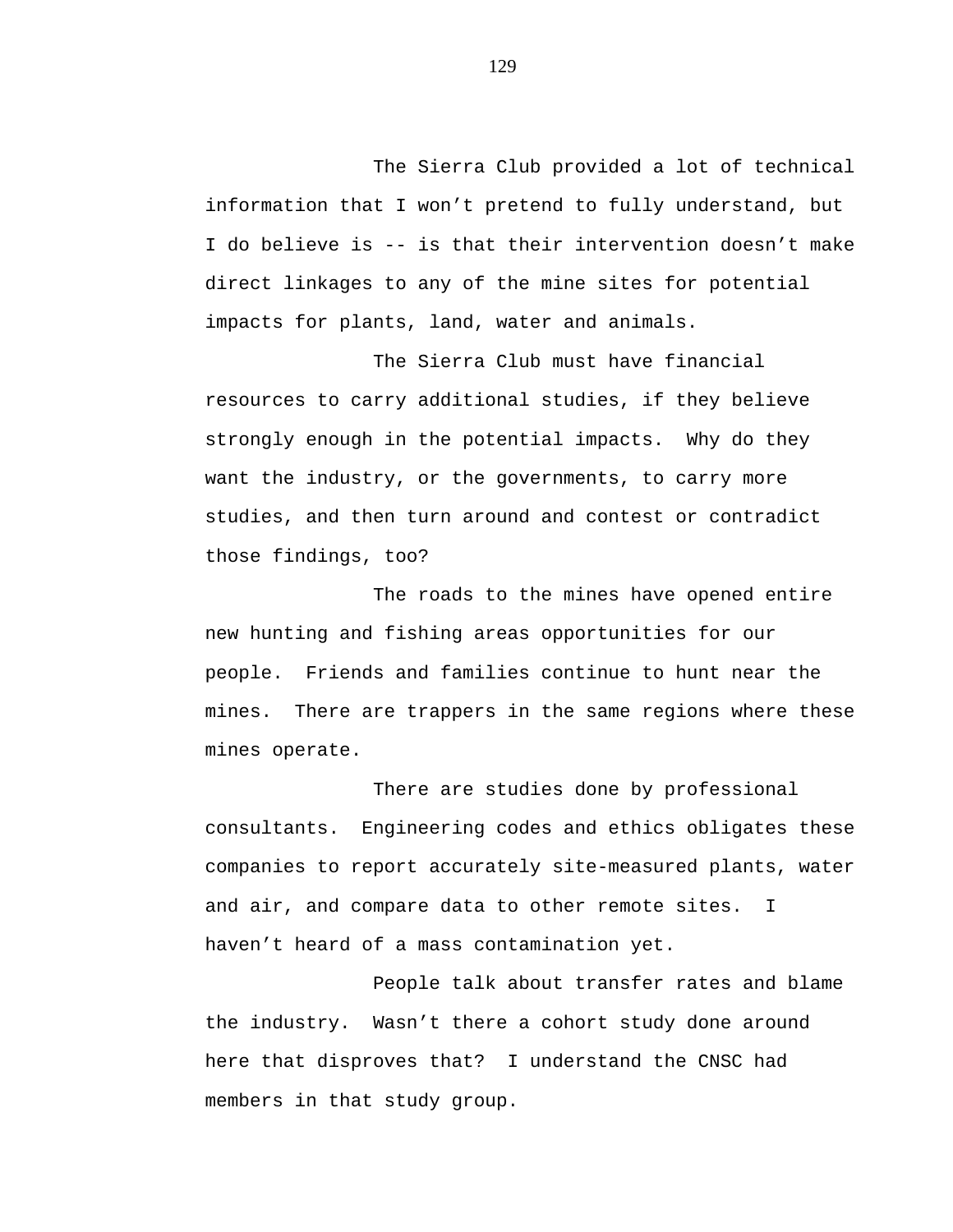Yes, I agree, we still use our land for traditional activities. I still like, you know, to hunt moose and fish, and, you know, I'm not afraid to eat what we get from the area.

Cameco has done a good job, in my opinion, in protecting the land and the people. There are many hundreds of employees in this industry. I employ a couple of hundred people at any given time, which puts millions of dollars into our economy. My community of Pinehouse has a business arm that also puts significant wages into our community.

We, the people that live around here, and we must capitalize on every economic opportunity that comes our way, but, of course, not to the expense of our -- the environmental impact.

This was just -- I wrote down, just to be on line -- but if you allow me I'm going to put a little bit of my views, as a trapper and a fisherman. I grew up in a family which the only means of surviving was trapping and fishing.

I'll start with the trapping a little bit; it will be short. Trapping kind of faded away, and I think the reason for that is the prices went up significantly on fuel, snowmobiles, and what-not. So people just kind of started to stay away from it, and, of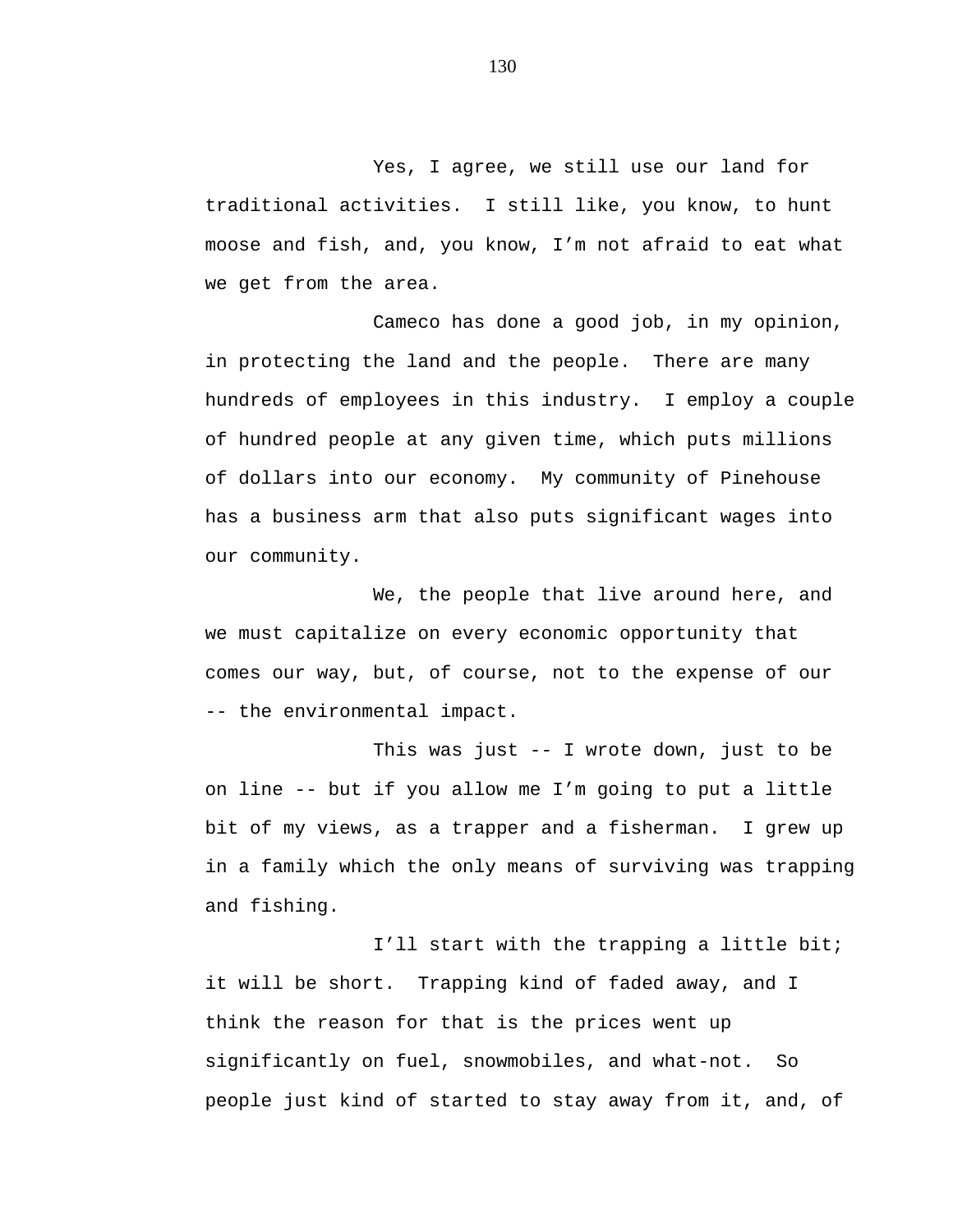course, you know, the animal rights group has virtually finished it off, anyway.

But I'll speak quite highly about fishing, because I've done a substantial amount of commercial fishing, and that's where I grew to learn my -- like I - the word is right on the top of my tongue here, but I can't say it -- entrepreneurial experience, that's the one. The first one -- when I was out there as commercial fishing, I finally started to go up north, and that's how I got to know the mining industry.

I followed the roads for hunting and trapping, exploration roads, and around the mine, and I was very observant when I did that, you know. I was always watching out, if they were doing these stuff that I hear, you know, to our environment, and I was quite surprised -- it was kind of the opposite, you know.

They let us go through their mine sites, and help us in any way they can, and even the trappers that are impacted, are trapping right in the area, I've seen they were given fuel and -- free fuel, and free mechanical help, and stuff like that.

And that's how I got to be interested in working with the mining industry, particularly Cameco, because they were around -- Pinehouse is the next door neighbour of Key Lake and McArthur.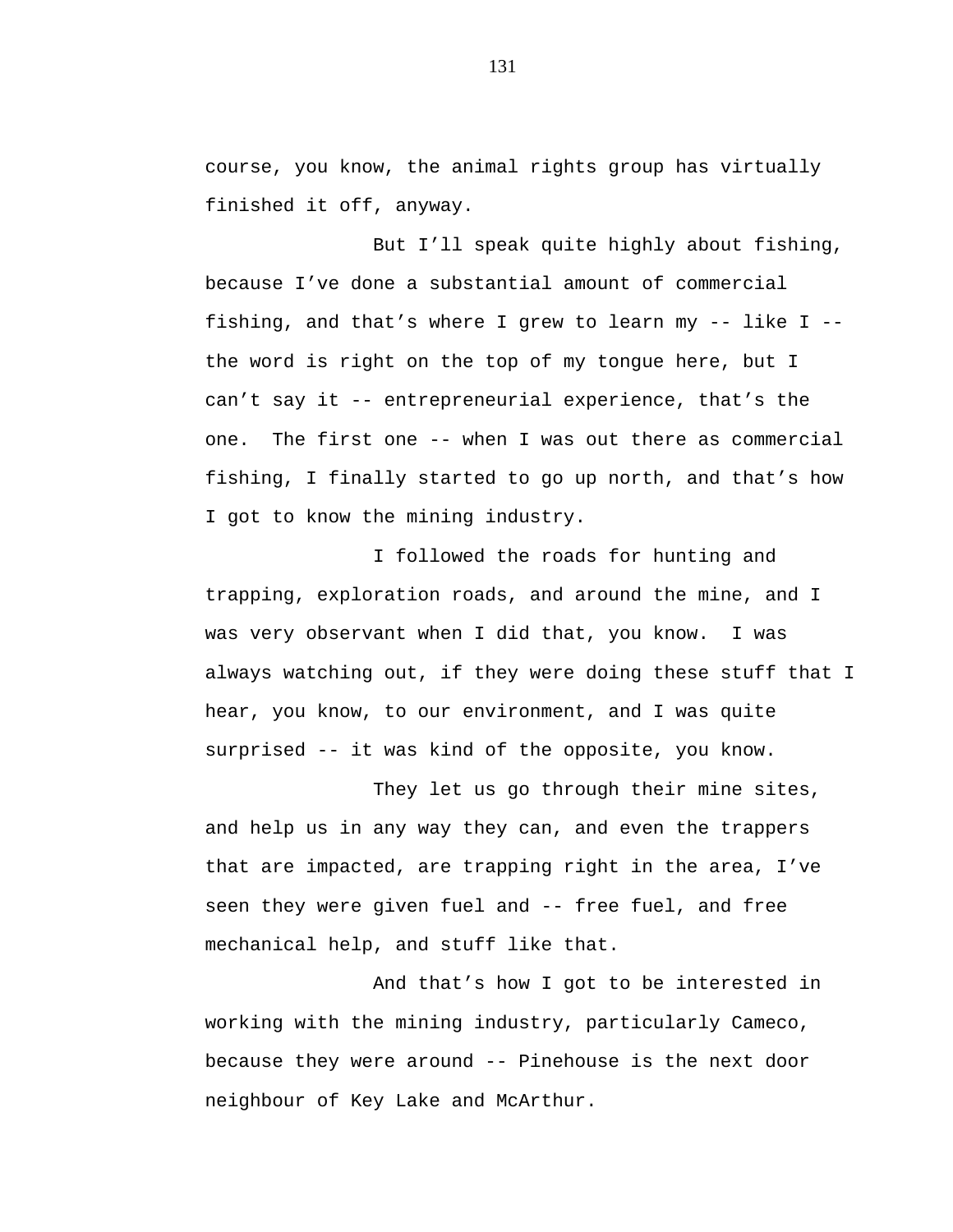So I, in thinking as an employer in the smaller scale of commercial fishing, I had dreams of that -- that that was not what I was going to show my children. I knew there was no future into it, but I did see a future because it was right there -- the scholarships that Cameco put for the students and what not, you know. And then I follow that example, you know, helping the people out, training with my own dollars, training hundreds of people that are now working in high-paying jobs for Cameco.

And helping out with elders going out to the pilgrimage that has been going on for 100 years in Alberta. And helping people out, homeless people.

These are the things that I can do as an individual that I'd never dreamed of doing as a trapper and a fisherman. So the opposition I hear in the last two days, I haven't heard one thing as an alternative for us people, an alternative to say to the mine, we're not going to work for you anymore.

What does that mean? Do we go back and sit in our home and wait for a welfare cheque? It's just not enough. It's just not -- I don't want to be a person, a role model for my children and the people of my community to sit home and collect a social services cheque because this is 2013. And I strongly believe in a traditional way of life, but nowadays, young people don't want to live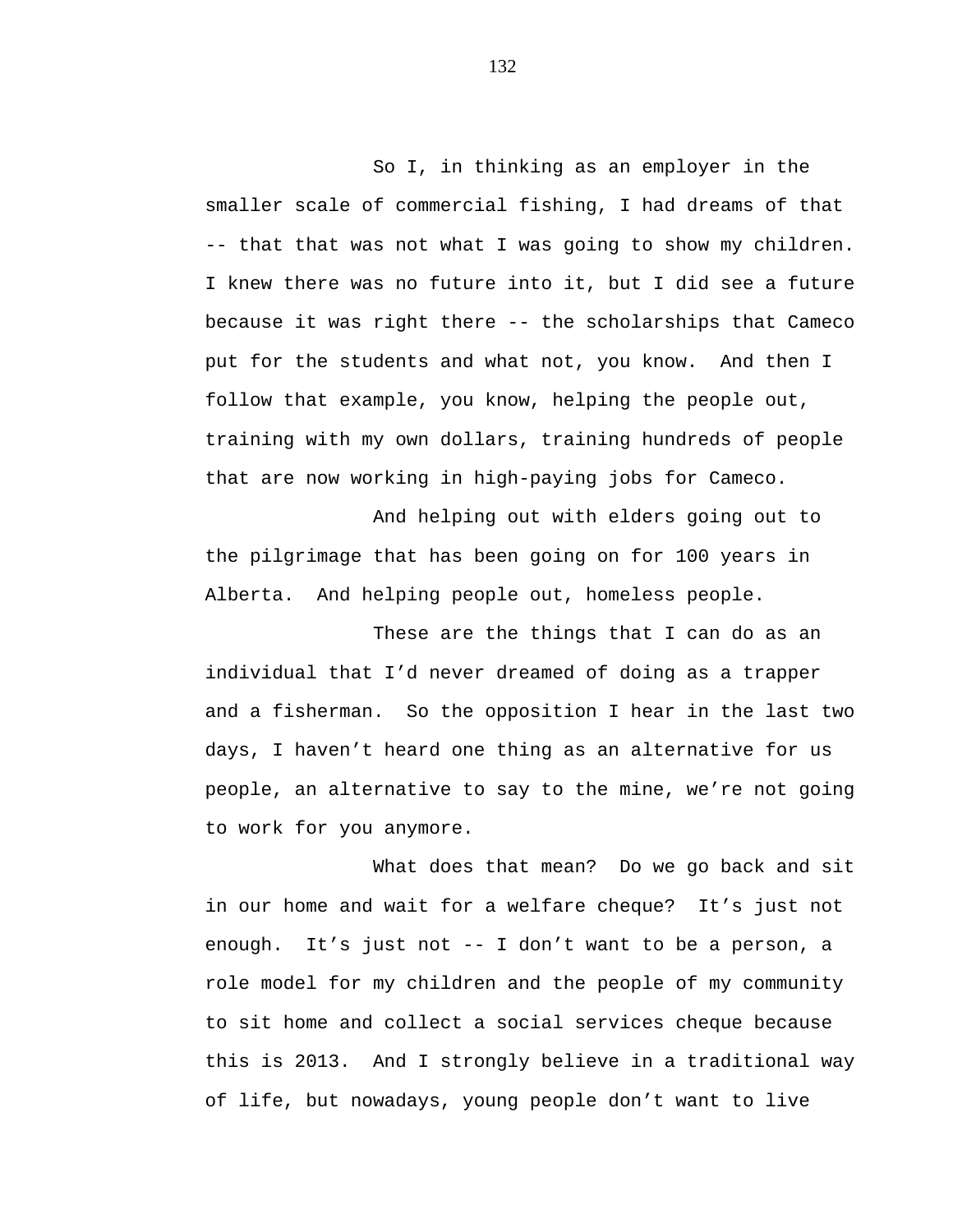like that.

I'm an employer. I deal with people. I know it. I deal with schools. I deal with a lot of young people and what not. They all want to come and work because if they work for me, chances are good they'll be ended up in working for Cameco.

As far as commercial fishing, if I want to give them a job as a fisherman temporarily, the wages are very small. It's very hard work. You can't plug your iPod in a noisy snowmobile. So they're not going to go. Believe me, they're not going to go.

So that's the thing. That's the only thing we can depend on. The logging industry, I was involved on a very very small scale, that's gone.

So I guess all we have to do now is focus on working hand in hand with Cameco Corporation and other mining companies because they've proven to us that they want to work with us. They helped us in so many ways for the socio-economic benefits for northern Saskatchewan.

We don't have very much of a choice. We want to see our children go to high school. I'm glad to say my son today is going -- worked for me at the mine and decided, no, I want to go back to school. I want to be a civil engineer.

I got two people from my community, young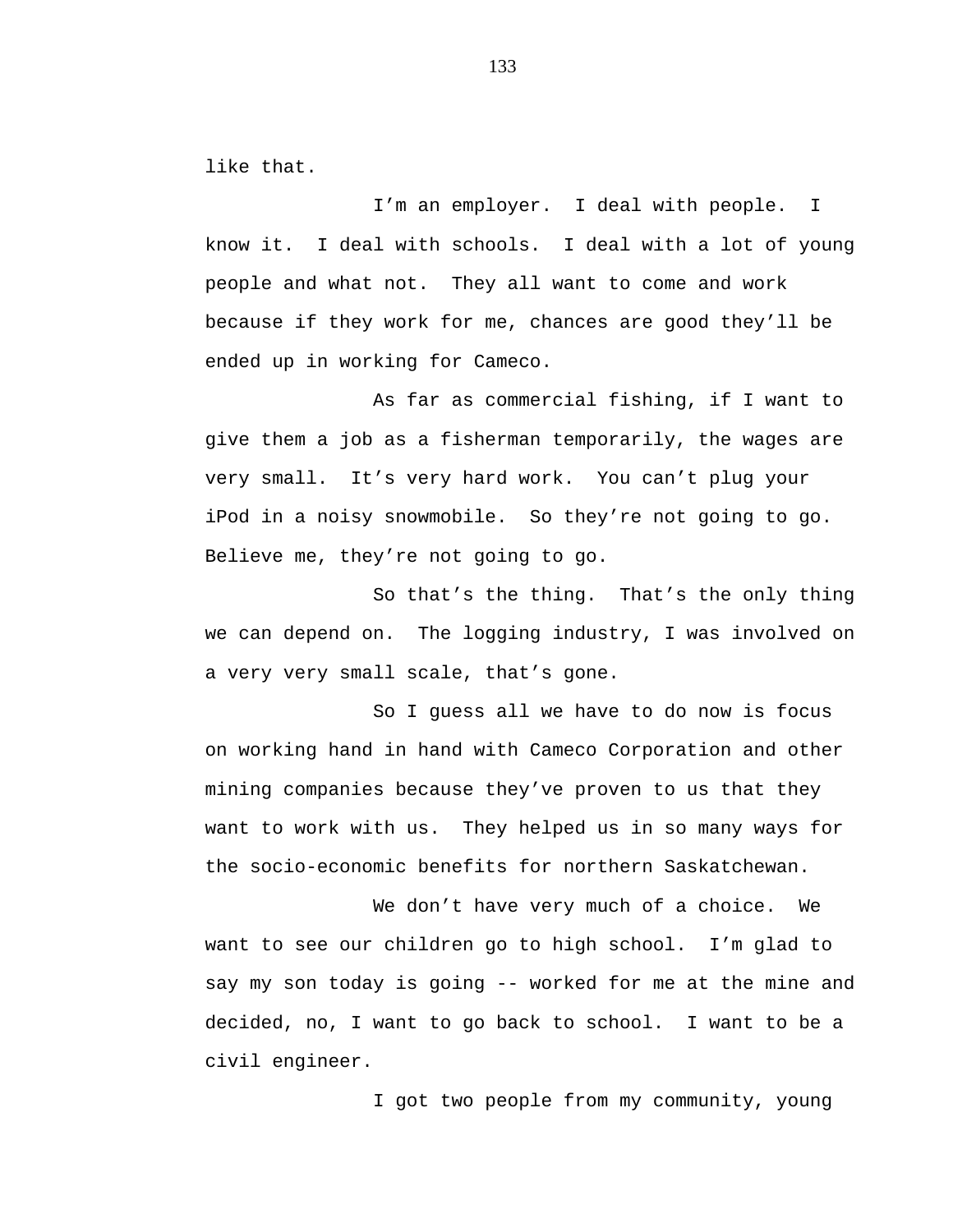boys that went to school with the help of Cameco. They're journeyman electricians, you know. That's what we want to see.

We don't want to sit at home and be a financial burden to the government anymore. We were given an opportunity. Yes, we're concerned about the environment. Yes, we'll ask 10,000 questions if we have to.

But the professional people that are against the uranium industry, with their \$50 words here that I couldn't understand one damn thing they're saying, why don't they come to Pinehouse or Beauval or Patuanak or -- explain to us in a little bit of lower class English so perhaps maybe we can understand something of what they're trying to get at, you know.

Everybody has a right to his own opinions and thoughts, you know, but I'd like to get them to come and explain to us and then we make a decision where our support will go.

Right now, we don't have a choice because we don't understand. We get intimidated by these professional people, well-educated people that tell us these horror stories, but we're stuck. We need to continue to try and provide for our children, you know. Hopefully, they'll get educated and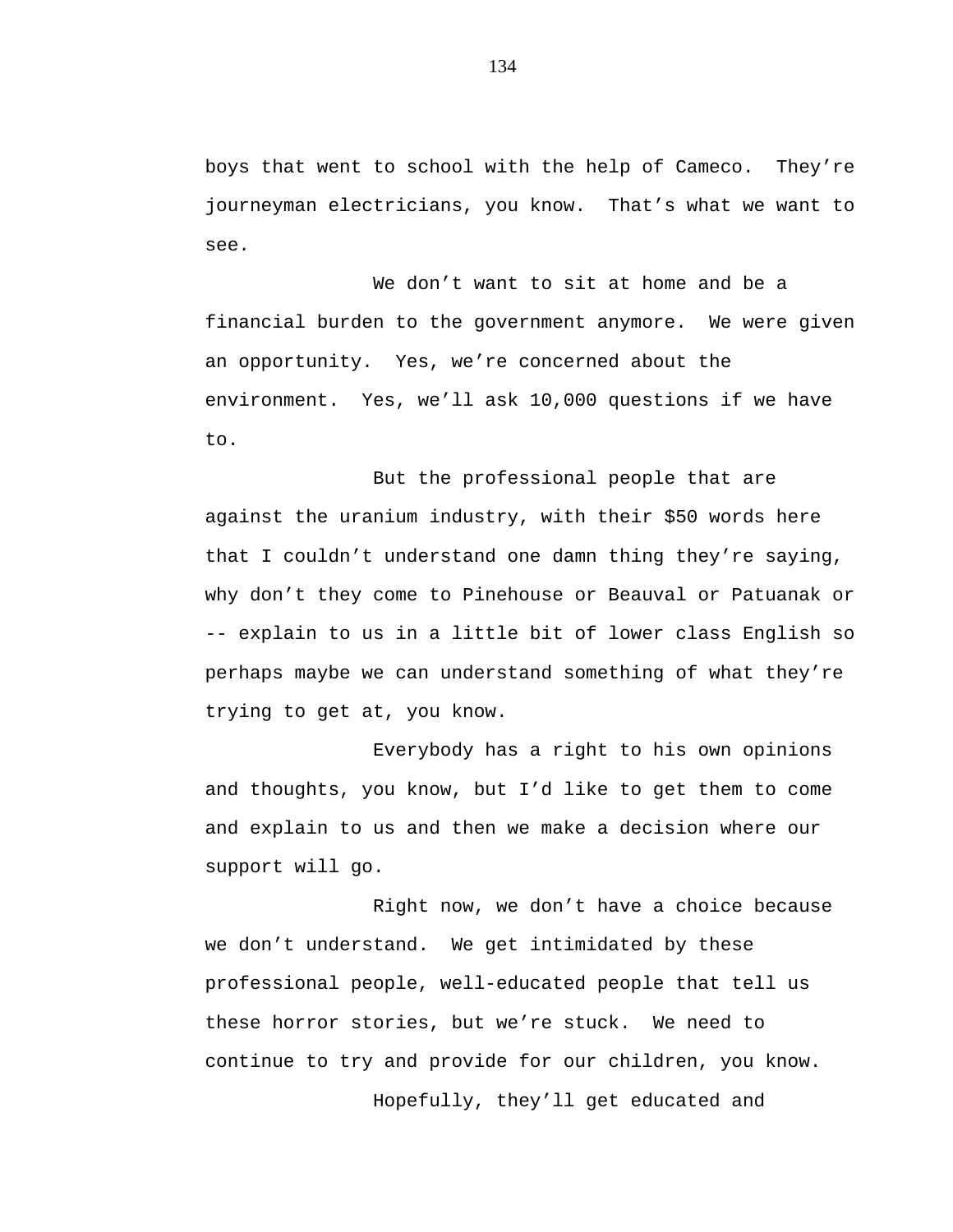continue to go work. Not necessarily for the uranium industry, they can go work anywhere else in Alberta, in Canada, for that matter. So you know, we have to focus on education.

And I've lived and rolled in the ground, in the snow and around these mines and believe me, that's what I call first-hand experience. That's why I'm talking the way I'm talking. I don't want to hire a high-class consultant to come and speak for me here. I'm going to speak from the heart.

You know, I've suffered and froze my fingers off 10 miles out of Key Lake, fishing and stuff like that. You know, I drink the water from the lake and believe me, you know, I'm still here.

So I'd like to tell you what I know as a person that's been through it all because I know the Commission has a very important role here. And in all fairness, they should hear it from the person that's been through it all, you know.

Hopefully, you know, you'll take my intervention, you know, into consideration because what I'm telling you here is the way it is.

Thank you.

**THE CHAIRMAN:** Thank you very much. I think we're going to hear -- are you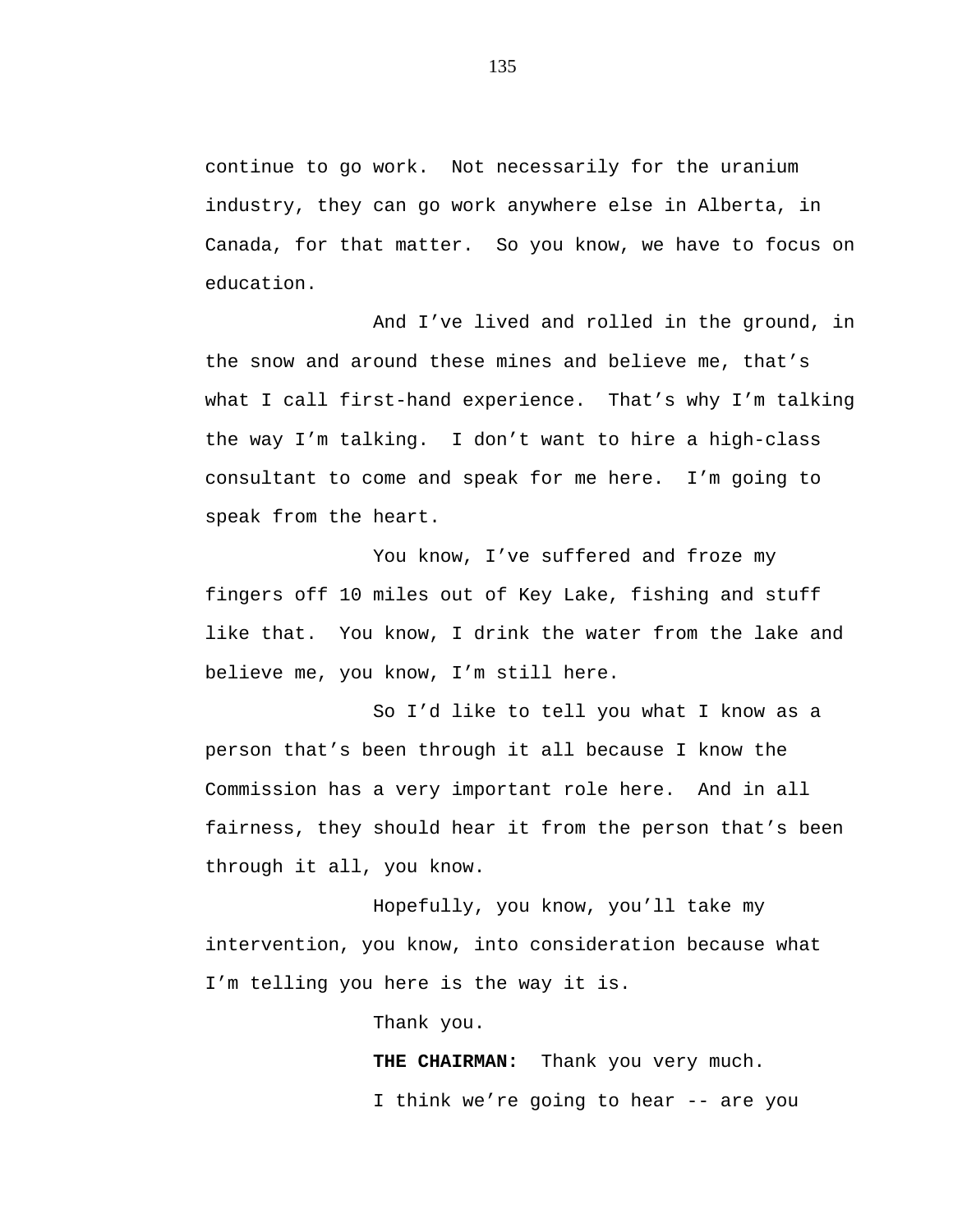going to speak now or ---

**MR. C. NATOMAGAN:** If you want to ask questions, we should finish it off in that process.

**THE CHAIRMAN:** Okay, let's go into the questions then.

Dr. Barriault?

**MEMBER BARRIAULT:** First of all, I'd like to say I really appreciate your candor and your honesty in your presentation. I also appreciate where you're coming from in terms of fishing commercially and hunting. I'm from a country background also, so I can appreciate that.

But one question I have really is that, have you noticed over the last, say 10 to 15 years, a progression towards more education on the part of the younger population or are they still hanging back and seeing a lot of unemployment on the reserves?

**MR. REDIRON:** So Rene Rediron, for the record.

I have seen a considerable amount of education that young people are going to high school and SIAST and taking training with one goal in their mind, to go to work for the mining industry.

And we do encourage, like I myself, a young person from Beauval, Saskatchewan, a young fellow, just finished his heavy duty mechanic apprenticeship. I helped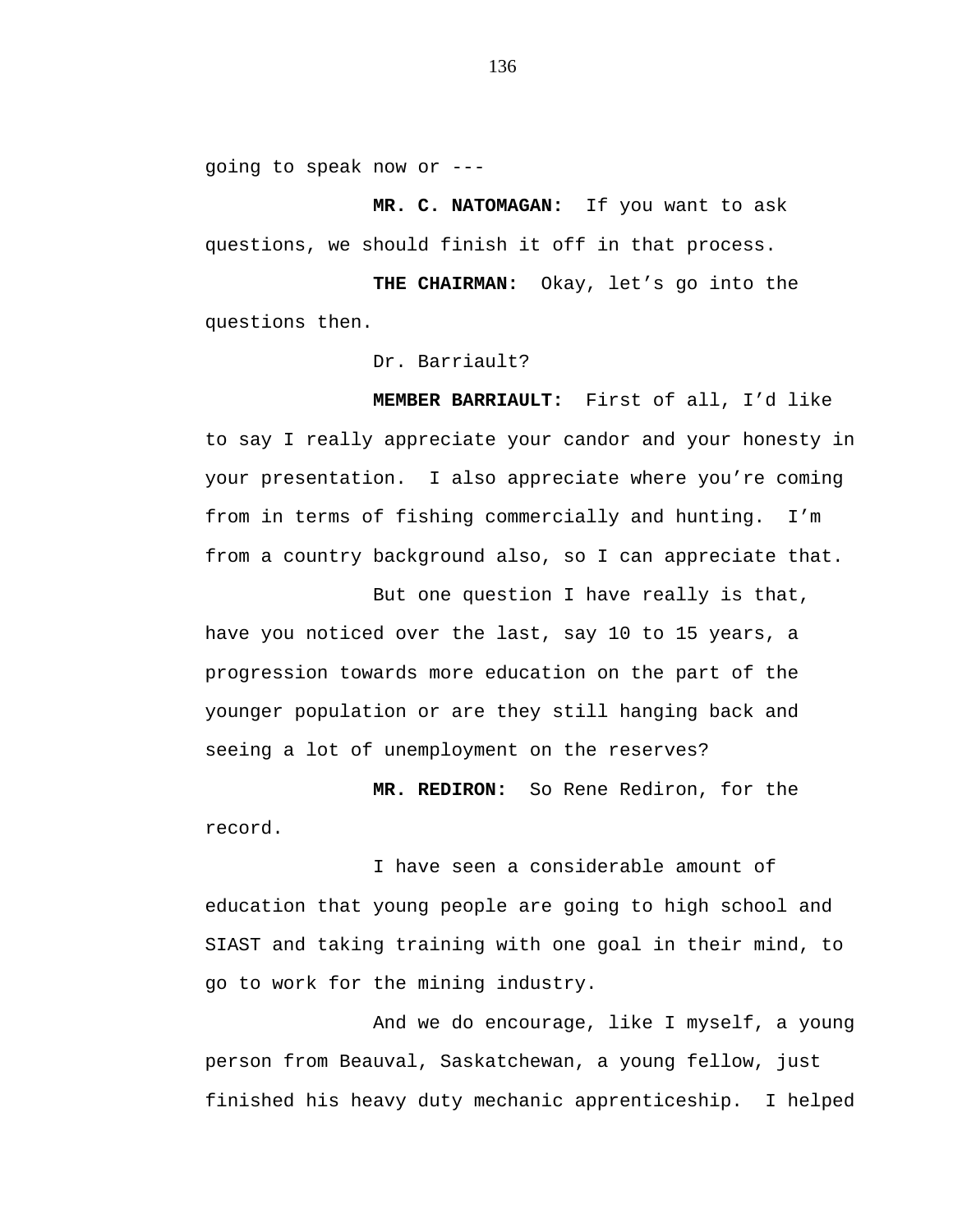him through there. Now he's going to be a journeyman and he's heading to work in Key Lake.

There is a lot of young people that are excited. And I'd like to say thank you to my community of Pinehouse because they are aggressively working in that approach to try and steer these young people, to try and show them there's hope, you know, but you need education first. Don't try and go there as a labourer because there is greater potential out there, but you have to get your education.

And speaking of education I must add, with workers my age, a lot of them are working at the mine site, will be able to afford to help their children go to the cities; people that are not covered by First Nations. People of Metis ancestry will be able to afford to help them out at least for rent and what not.

Because a lot of us failed. I went to school in Prince Albert and in one month I had to come home. I was starving to death with \$10 a month and there's no way I could have made it. But now people with good pay cheques will be able to help their children.

And us, as employers, try our best to help them through scholarships, guidance. We need to give them guidance. They see hope when they look at us. If this guy can do it, if this guy's an electrician, this guy's an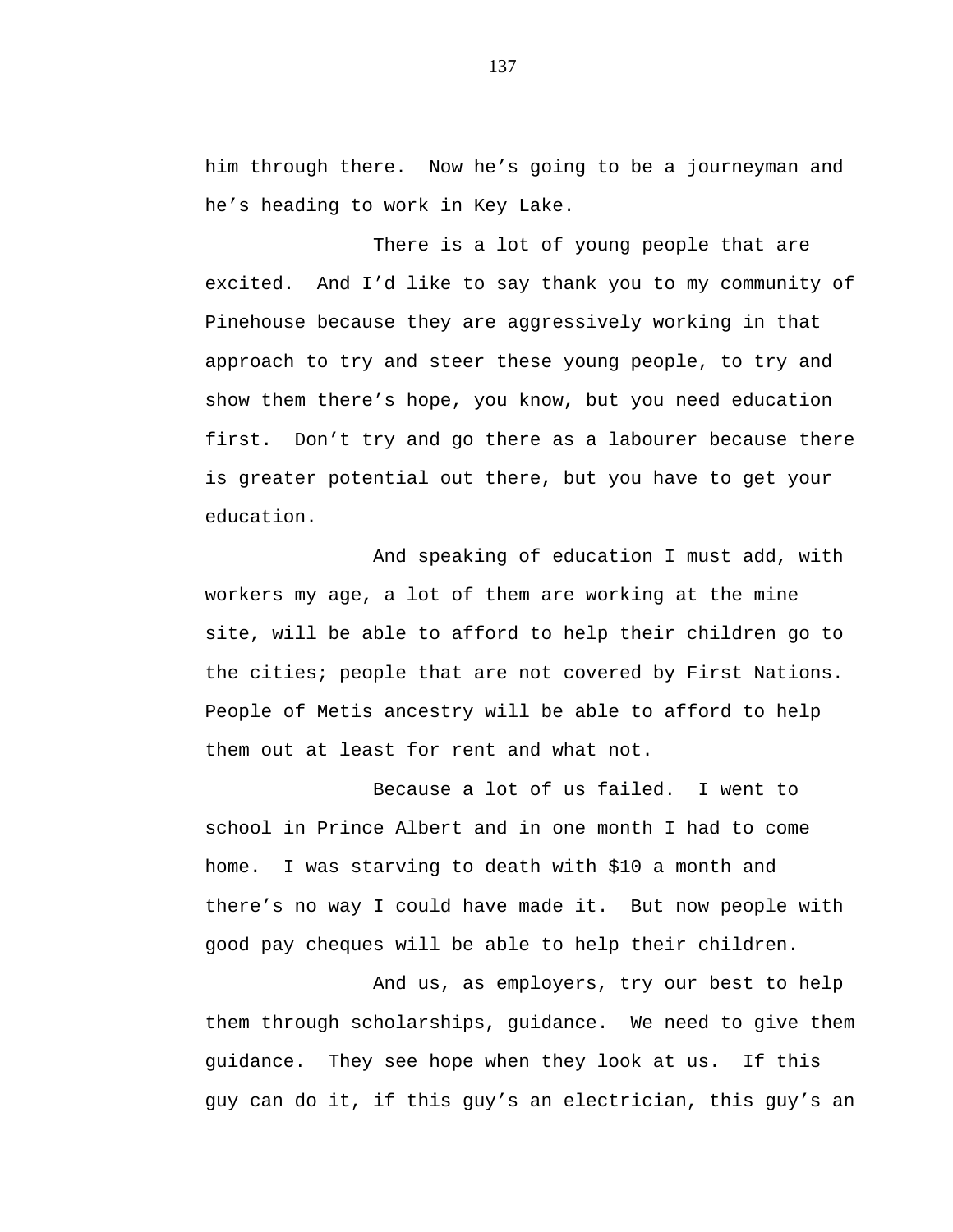employer, this guy's a plumber, I can do it too.

That's the role we'd like to show our young people.

**MEMBER BARRIAULT:** Thank you. Thank you, Mr. Chairman.

> **THE CHAIRMAN:** Mr. Harvey? **MEMBER HARVEY:** Merci, Monsieur le

Président.

As a fisherman, trapper and businessman, would you say that your thinking, your position, is representative of the community in the Northern Saskatchewan?

**MR. REDIRON:** You know, I'll -- Rene Rediron, for the record.

I must apologize. My hearing is not as good as it used to be. I've been around equipment a little too much, but I think what you are asking me is about the trapping and the fishermen; how many people are still into it or somewhat.

**MEMBER TOLGYESI:** No, my question was: Do you think the majority of the population has the same point of view than the one expressed here; the same conviction and the same goals, targets and that the majority of the communities would say the same thing here than what you said?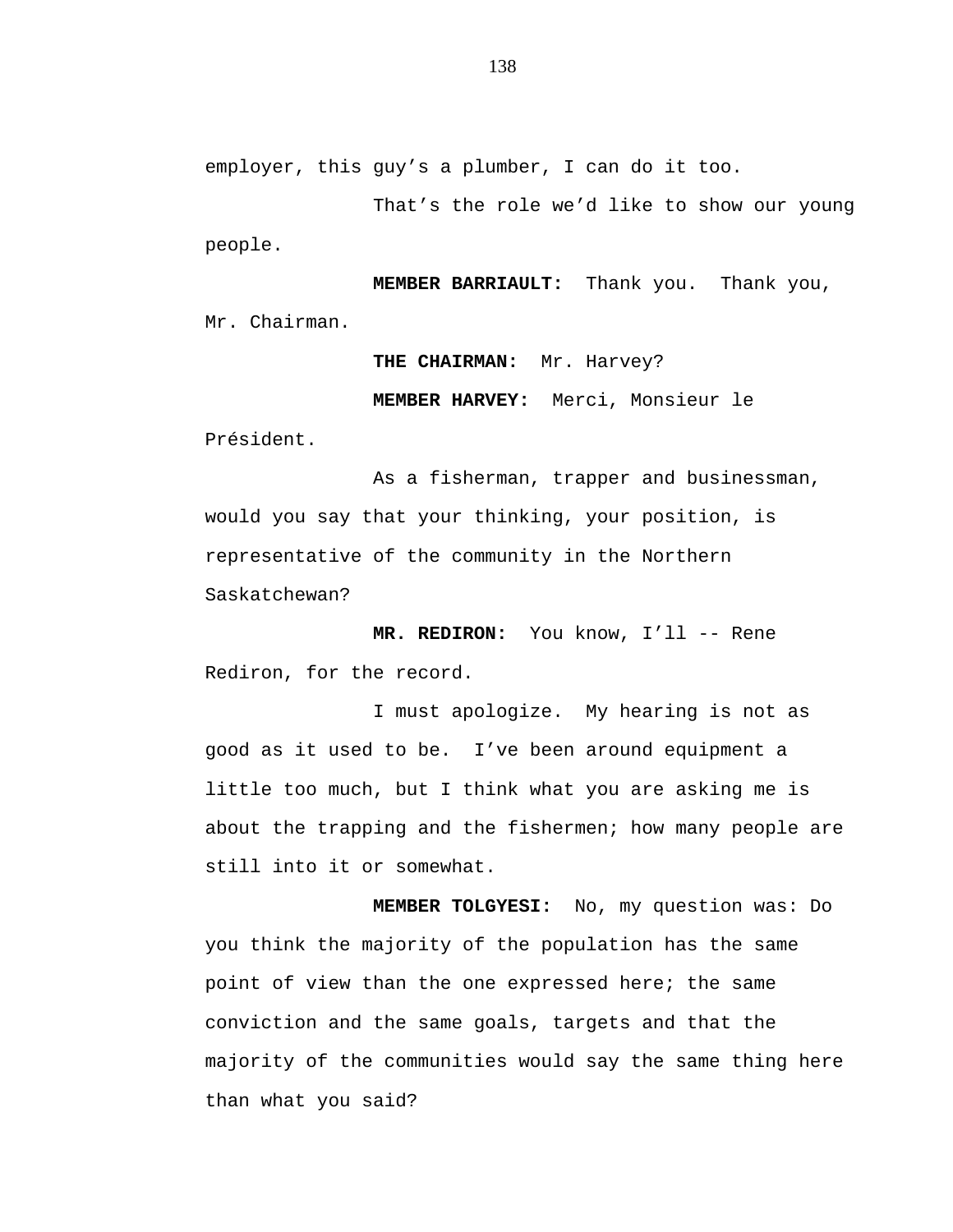**MR. REDIRON:** Rene Rediron, for your record.

Absolutely, there is a lot of people that are trying to follow our example, that are proud that an Aboriginal person could go this far on his own without any federal or provincial assistance.

But I must admit that a company like Cameco would only do so much. I'm speaking on behalf of a - from a contractual point of view. Like they can only have so many contractors in the mines I mean.

But from there -- from me, as I grew, because I do a lot of different kinds of work for Cameco like construction -- heavy construction and building and from there I turn around a lot of times and I subcontract to the small contractors from Northern Saskatchewan, even here in La Ronge. I subcontract a lot of the smaller guys because in order to be working for the mining industry, there's a lot of different things you have -- you know, you have to go through safety is number one and experience and you know, safety of your workers.

So it took me a long time before I qualify for different programs on safety and whatnot and for a young, small contractor that's starting with say a couple of trucks, a loader or something, it's hard for Cameco to say, "We'll give you this contract." But that's where I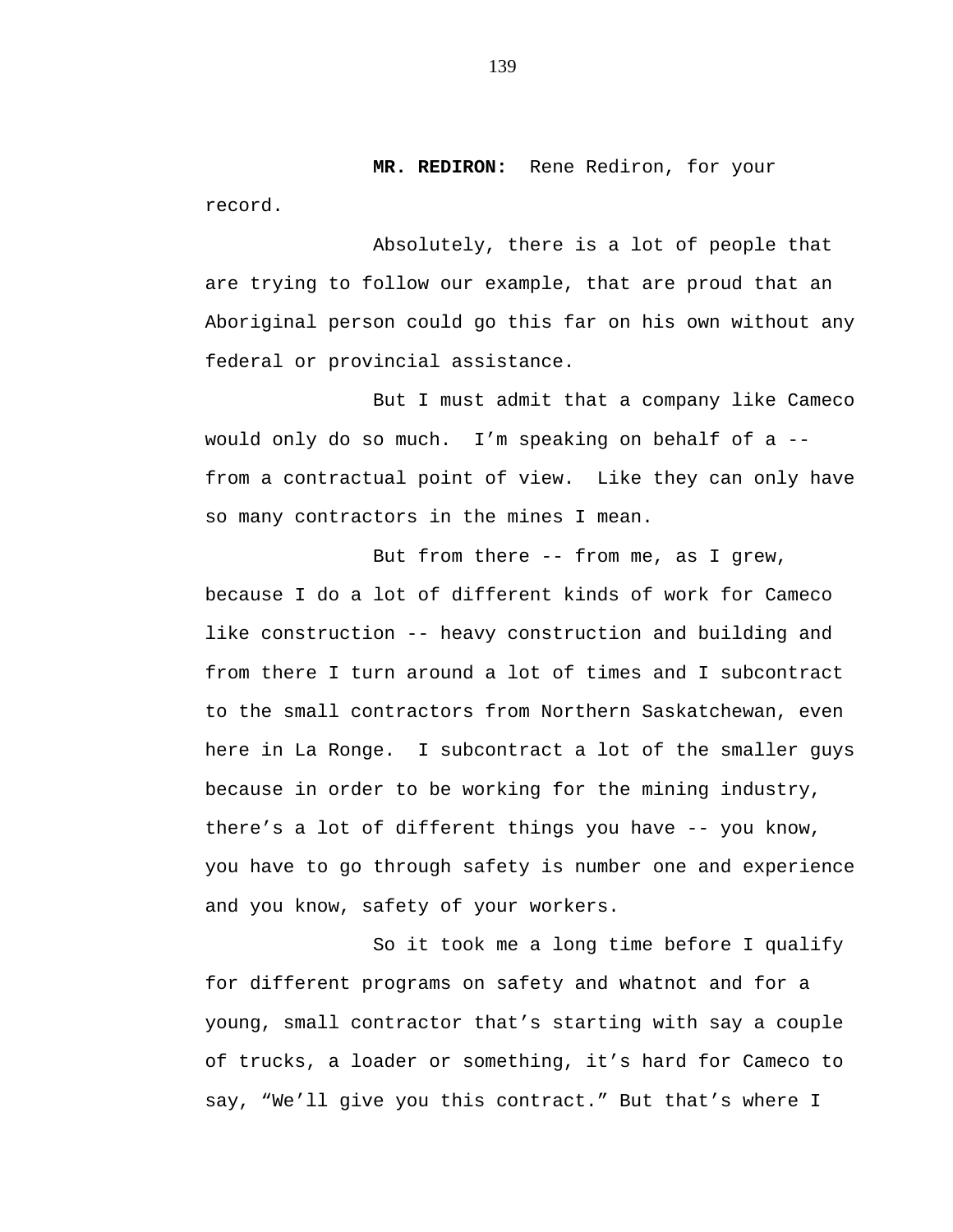fit in. You know, I can give them some work and you know, it just goes on and on and on for opportunities.

In saying that, it's not necessarily for only Cameco. I'm in a position today that I can go work for the potash company. I've had offers to go work for the potash company or the government, but my hands are pretty full most of the time, so I've kind of never went to that. I did a little bit of work for some reserves for water and sewer projects.

But as an example to your question there, excuse me, the smaller contractors see hope when they see us and my colleague there that just spoke, you know, Mr. Gay, and see the people building themselves up. They're - - we'll never -- we ain't going to be around forever, so you know, they're the ones that can kind of take our place.

In saying that, that is why, you know, we need to continue on to work with industry that's given us this tremendous opportunity.

**THE CHAIRMAN:** So let me try to piggyback on this question. So how do you explain there is a significant opposition, even in the community, so -- to mining; particularly to uranium mining? There are a significant number of people who don't agree. They like to go to the, you know, traditional way of life and I'm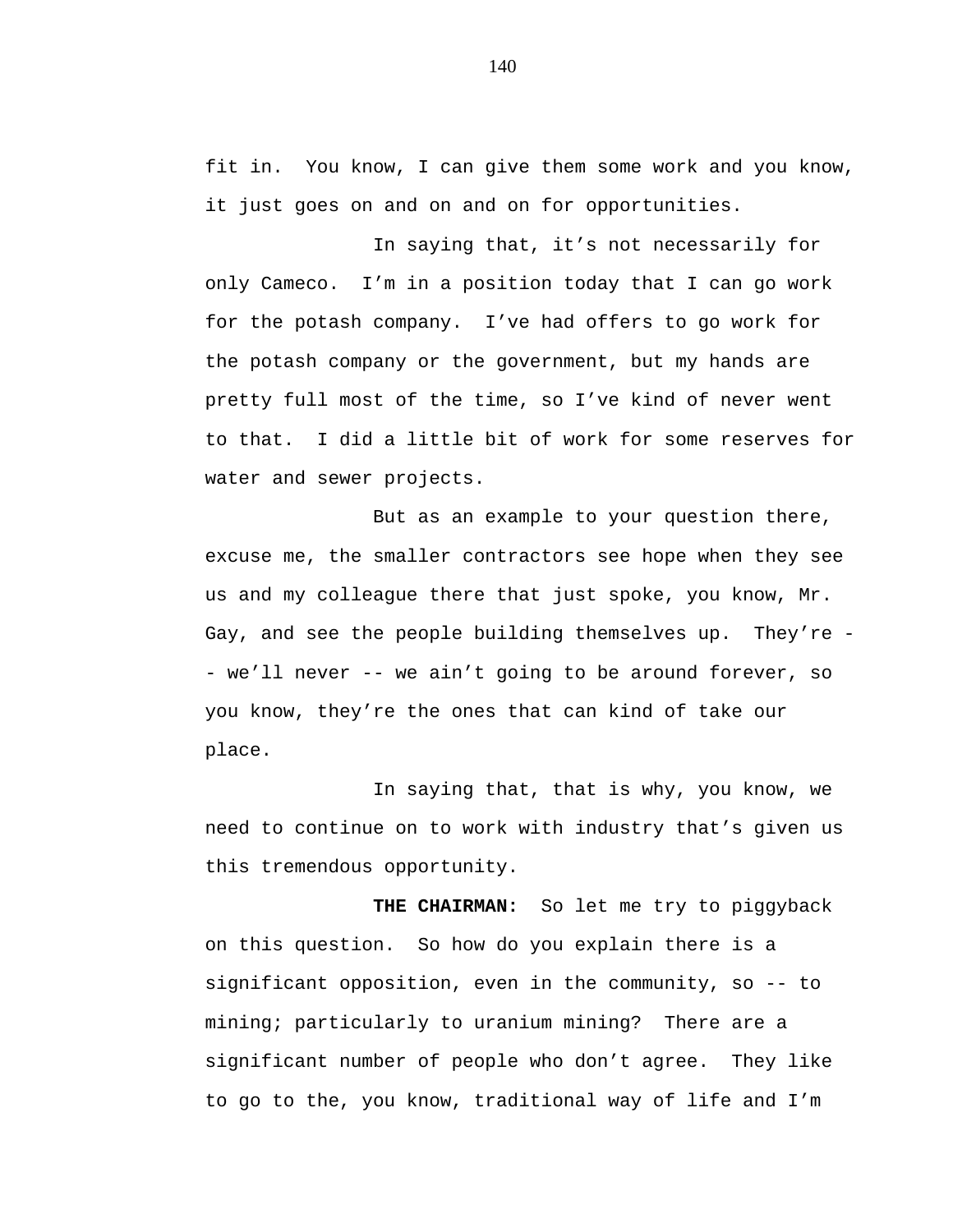struck by your perception there is no alternatives. So how do you explain that this opposition that we heard some of it here the last couple of days?

**MR. REDIRON:** Rene Rediron, for your record.

I'll -- again, I will tell you the real facts of that opposition. That opposition is just a handful of people, disgruntled people that are there for political gain or personal vendetta. I know for a fact. I know I speak on behalf of my community.

You know, that is why I've never been involved in politics. I really have nothing against politics, but I don't really believe in them anyway. But I know for a fact and I can challenge it anywhere that this unnecessary game that's being played by the opposition used the mining industry as a tool in a negative way.

I can tell you today with my head up that my community of Pinehouse is very, very proud and a majority of my community is very proud of the new -- the agreement that they just signed with Cameco. You know, our mayor is a very active person that I was the one that hired him and took him to the mine site and he came back and he seen the opportunity and he got voted in as a mayor and he start working and now, you know, they're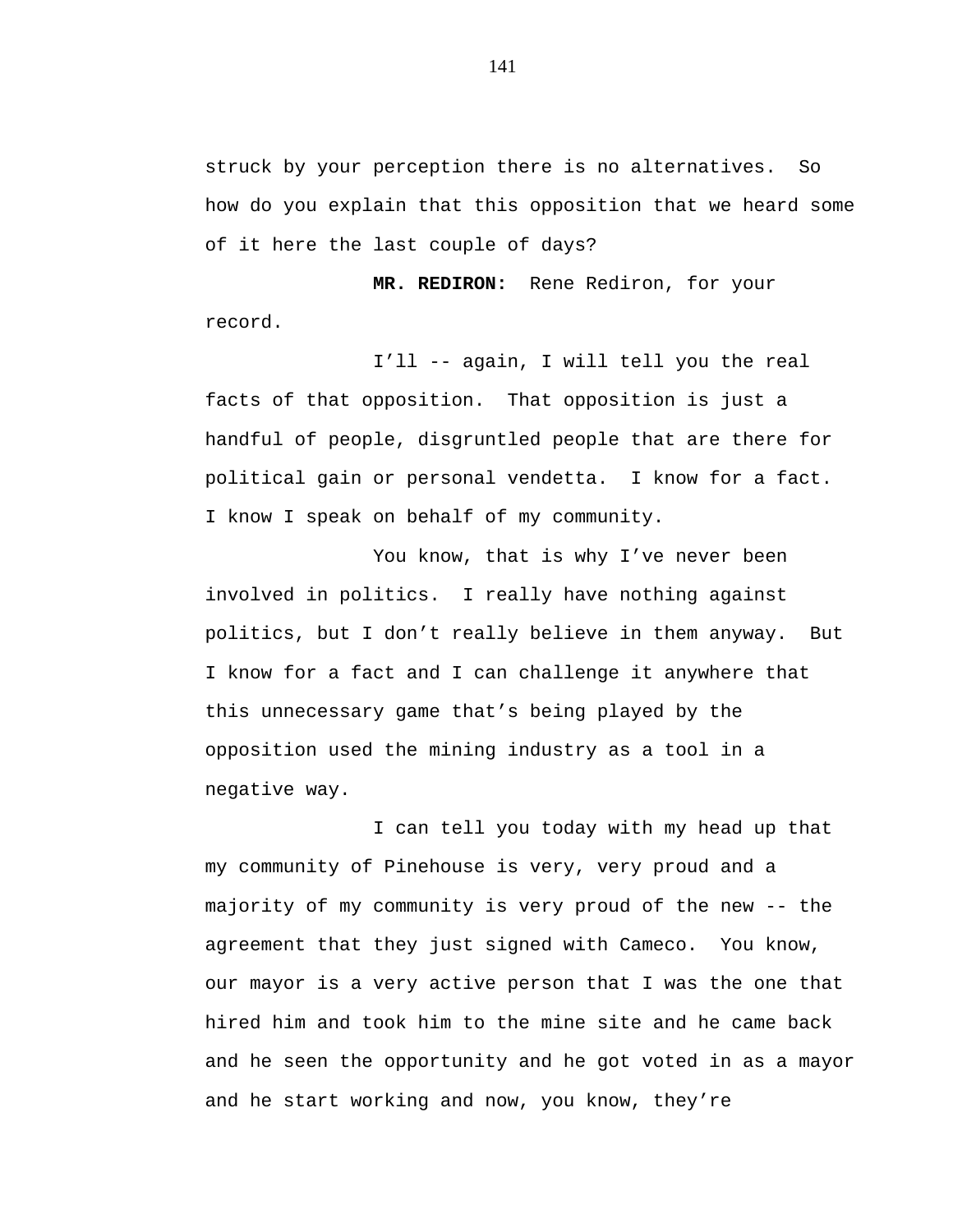struggling, but they're -- you know, they're on the right track.

So as far as the opposition is concerned, we're not entirely too worried about it because the opposition don't take into consideration who they're sacrificing. They're sacrificing everybody; the elders, especially the young people that want to pursue their education. Perhaps I understand a little bit of the opposition from a scientific level. I've argued a lot of them over the years in front of boards, commissions like you, down in Saskatoon, here in La Ronge and I've heard comments made about a thousand years from now.

Well, board members, I understand a thousand years from now is a thousand years from now, but at the rate we're going with technology and whatnot, you know, I'm very optimistic. Maybe one of these days scientists will find out how to deal with nuclear waste and whatnot.

But in the meantime in that thousand years, I'm quite concerned about the young people today and my children and my grandchildren, about the next 50, 60, 70 years, 100 years, because I know they're not going to survive in a traditional way of life. They're not, believe me. I grew up and working for myself and I know how hard it is. They are not interested, will never be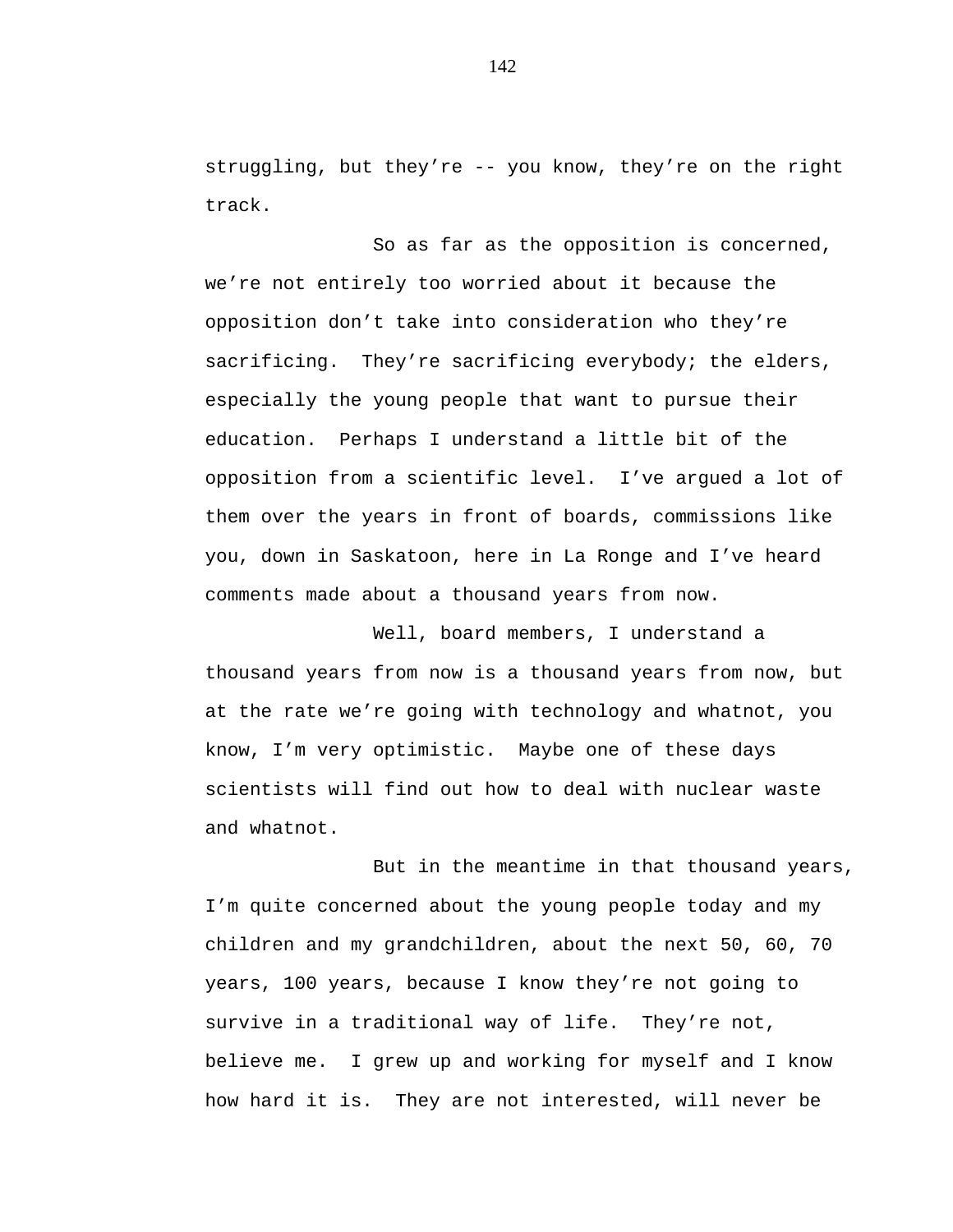interest.

Perhaps maybe there's a handful out there that do that. I know for a fact, there's a lot of elders that do that for traditional. You cannot make a living out of trapping, neither just on fishing. You can't because commercial fishing; everybody wants to use that resource in Canada, tourism.

So we have to look at the opportunities that are being presented to us, we have to take advantage of them.

We have to think about the future for our children, and trapping and fishing ain't going to cut it. It's education and good high paying jobs. We've suffered enough as Aboriginal people. We've suffered enough. Like I said a little earlier, we want to be part of society, we want to contribute to society, we don't want to be a financial burden.

**THE CHAIRMAN:** Okay, thank you.

Anybody else?

Thank you. Thank you very much for your

presentation.

**MR. C. NATOMAGAN:** Is it my -- what's that?

**THE CHAIRMAN:** Are you -- you want to add

some things?

**MR. C. NATOMAGAN:** Yes, we're doing a joint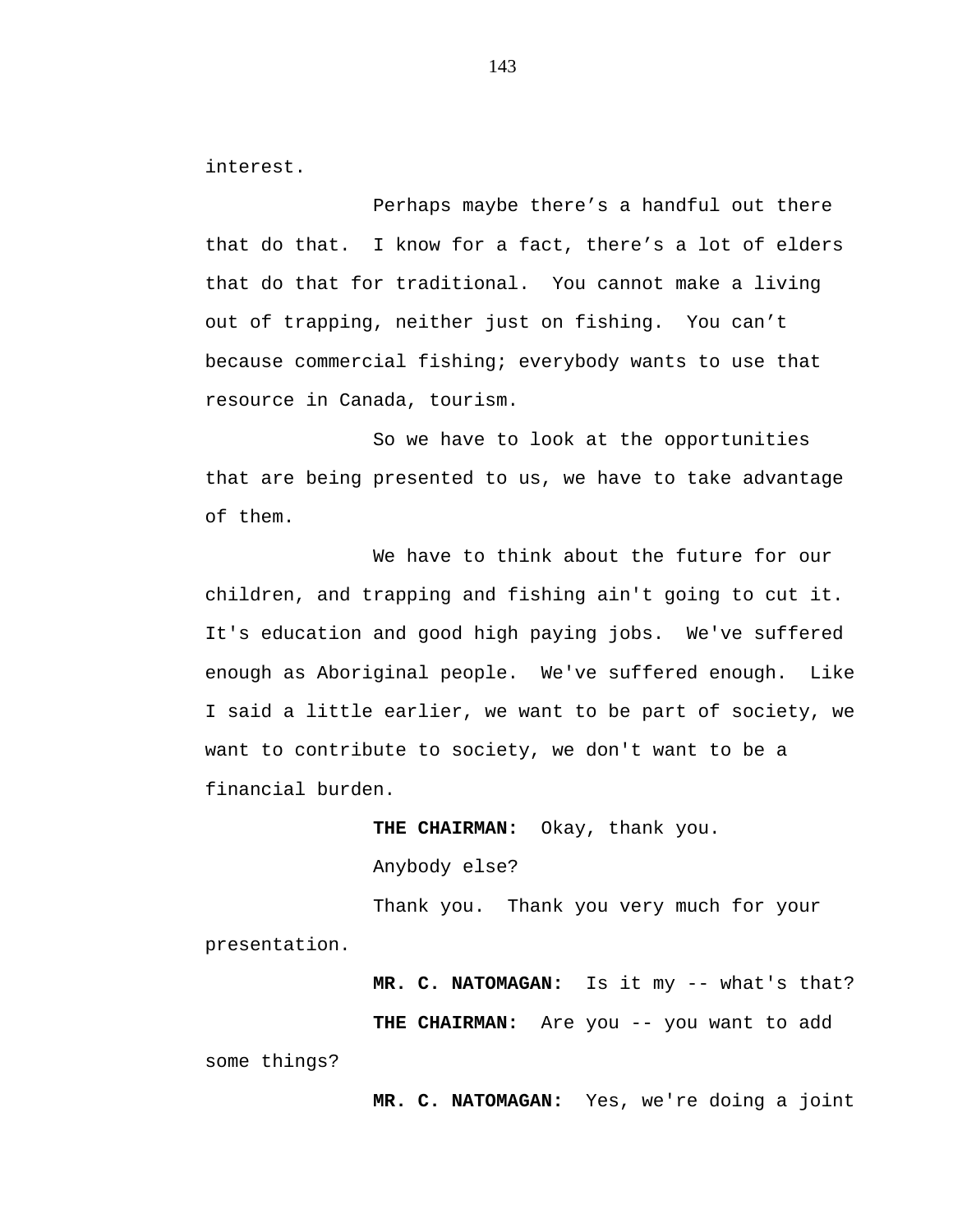presentation on the same theme, same general theme.

**THE CHAIRMAN:** Go ahead.

**MR. C. NATOMAGAN:** All right, thank you.

**13-H13.25 / 13-H14.23 / 13-H15.22 Oral presentation by Clarence Natomagan**

**MR. C. NATOMAGAN:** Clarence Natomagan, for the record.

Thank you for the opportunity to present again.

I've been to all the hearings now for Cameco, at least been at the last three. I am one voice in most cases, but I believe I represent one in many people, especially for those that work in the industry and those that believe that uranium mining is safe.

I am originally from Pinehouse Lake. My academic background includes health and safety from the University of Alberta. I have an environmental and radiation certification from Northlands College here in town and a radiation certificate from the Pacific Radiation Institute from the U.S.

I spent 24 years in this industry, and Cameco has been a loyal supporter of my continued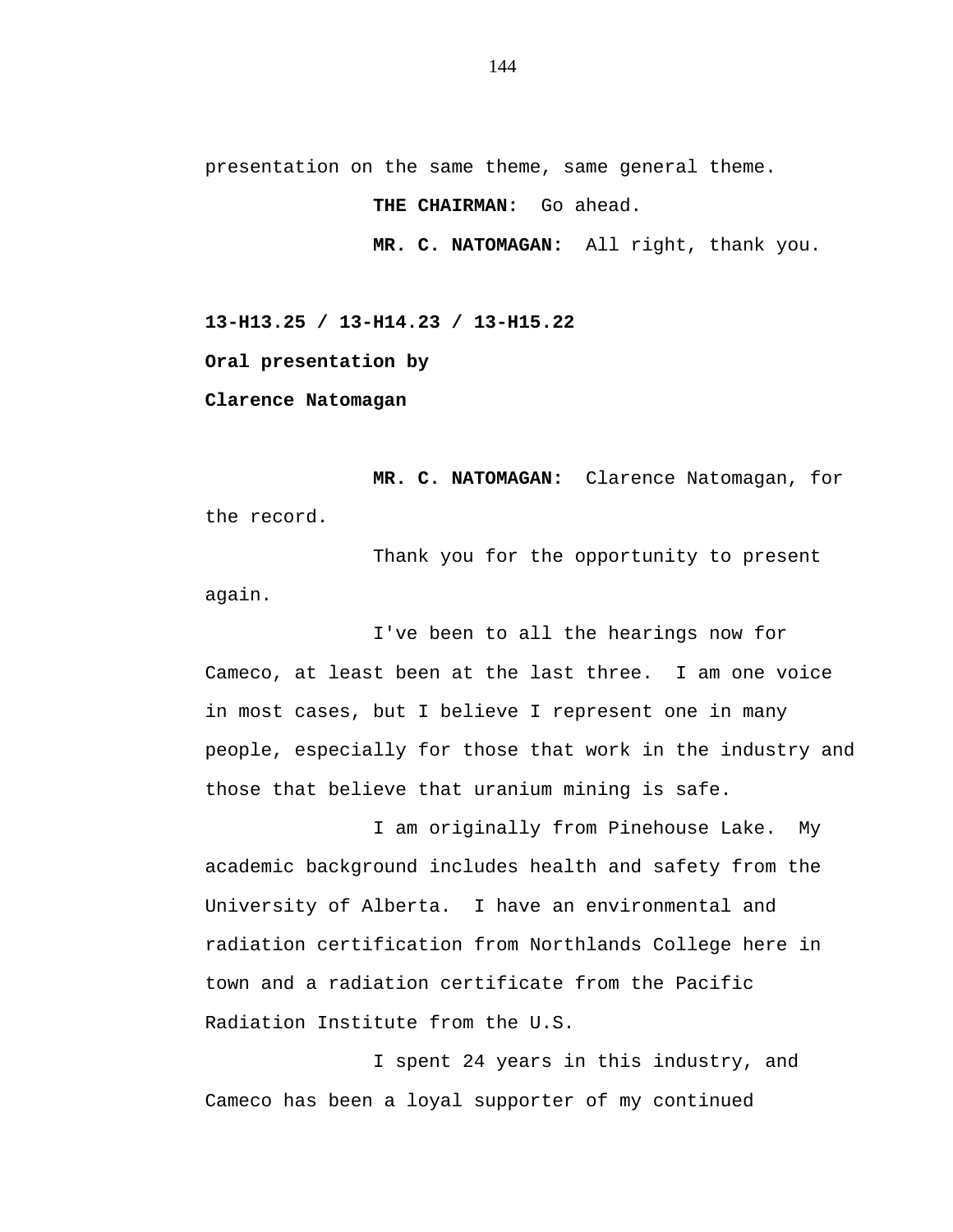education and career up until this year. I have worked in this industry from sweeping floors, production of uranium, health and safety management, and finally, was the superintendent of environmental protection, licensing and compliance.

I've noted before in other hearings that I have spent nine, just over nine years with the Canadian Nuclear Safety Commission at the Saskatoon Office as project officer of various facilities, which included the successful licensing and decommissioning of one of our northern sites at Cluff Lake.

I have been part -- I've been a member of the teams, I have written the programs for part of this licensing and manage the environmental systems in McArthur. I have intimate knowledge of the protocols, requirements and obligations that this company must adhere to.

I know and believe in the public involvement program and what Cameco commits to and adheres to. During my time with Cameco, I spent much of my time addressing regulatory commitments through various processes to ensure that Cameco remained in compliance as well as other licensing and compliance officers during the next licence period.

I am a strong believer in the legislative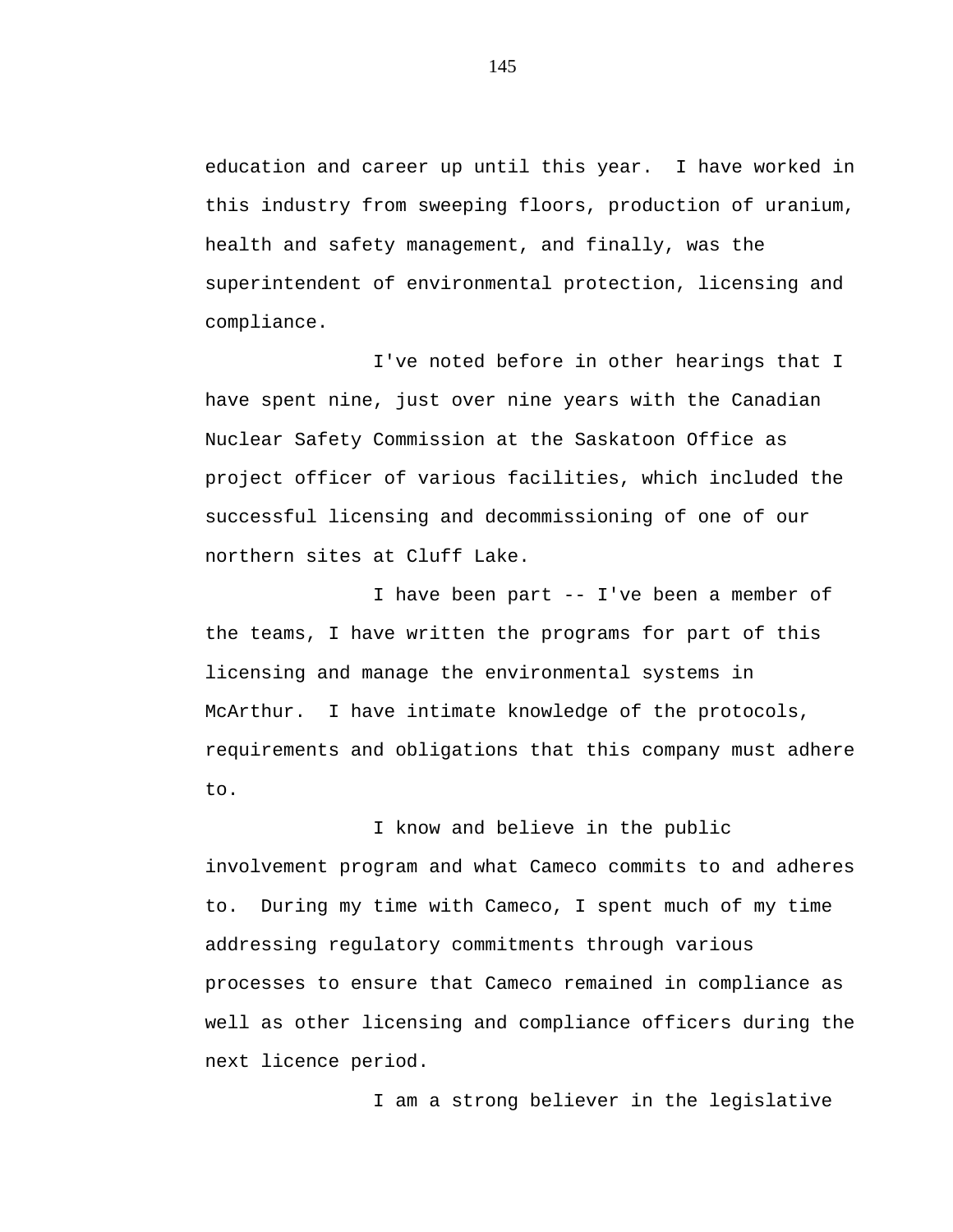powers of the CNSC and a strong believer of the authority that the CNSC has. I have enforced CNSC legislation; I've also been on the receiving side of those regulatory licensing requirements.

There isn't really anything a licensee can do without CNSC knowledge or approval that would significantly impact the health and safety of persons and the environment. Time and again, Cameco has made licensing commitment. It then becomes the responsibility of both the CNSC and Cameco to ensure that those commitments are carried out through to completion.

CNSC staff and the Commission, through its licence condition, continue to have the authority to ensure that any licensee remains in compliance with this licence program to ensure that the people and the environment are protected. The CNSC has the authority to impose additional obligations should monitoring show that there is a change in health and safety or environmental conditions.

Cameco continues to show that its working personnel, the public, and the environment continue to be protected. I have carried out many inspections in areas described in Cameco's Application, along with various other agencies, such as the Ministry of Environment and Environment Canada. My experience with Cameco's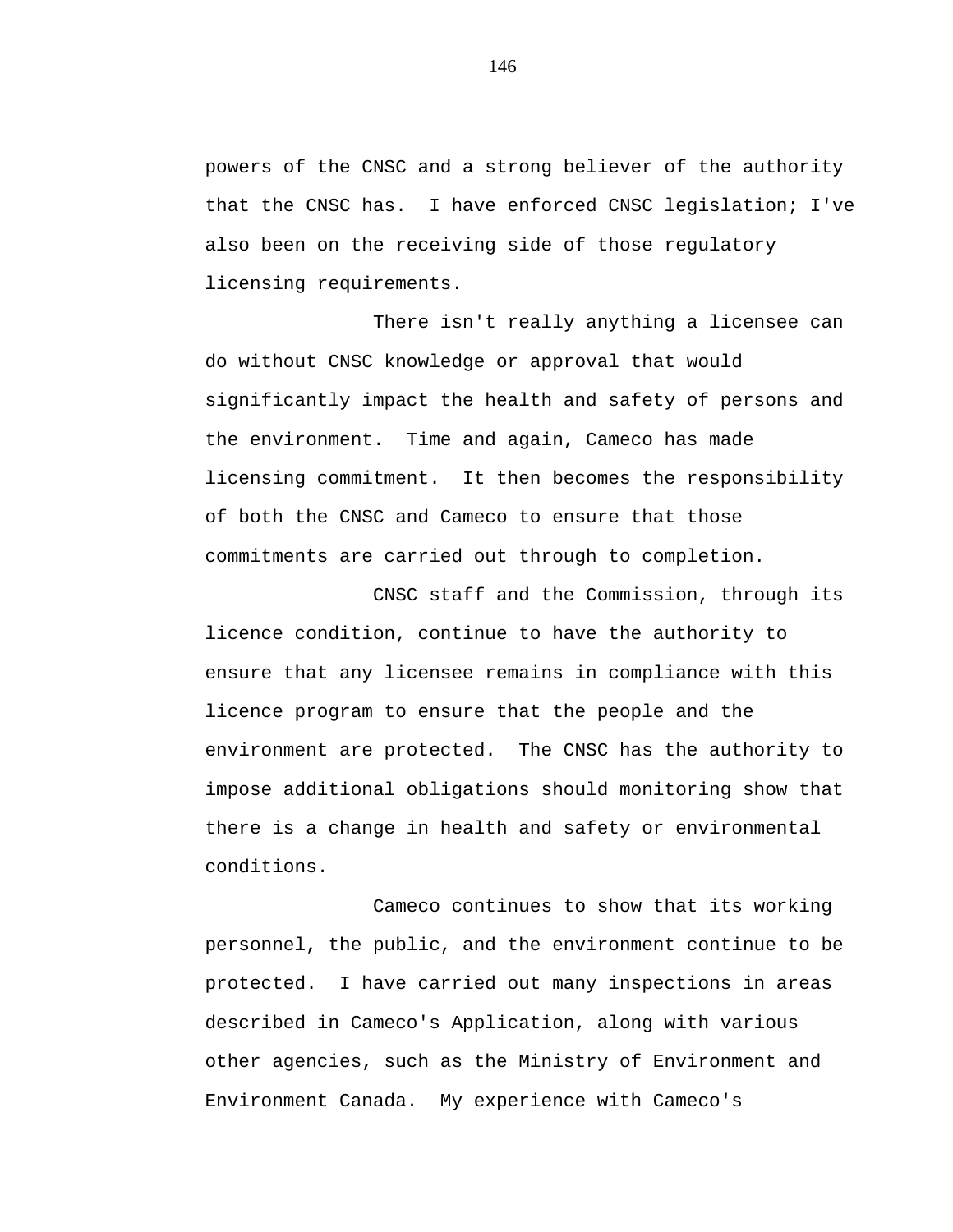management systems, both as an officer with the CNSC and with Cameco, has shown me that these systems are robust.

The licence programs are consistent from site to site. It is with this knowledge that I support the application for the issuance of a 10-year licence to the site. It is my opinion that a 10-year licence will afford the proponent the opportunity to continue in implementing its designs and its programs effectively while managing their facilities.

The 10-year licence will allow the CNSC staff to focus on ensuring that the licensee remains in compliance with its management systems, through inspection, rather than spending months re-evaluating programs and systems and historical data so that they can -- we can hear the same information over and over again.

Cameco has, in my opinion, a proven track record on compliance to federal and provincial legislation. The CNSC has a recorded track record on ensuring its licensees maintain compliance to its legislation.

The CNSC has historically used shorter license terms to ensure enhanced compliance to bring licensees back to the table to report on that performance. But the licensees now have sustained environment performance in their internal reporting, and there are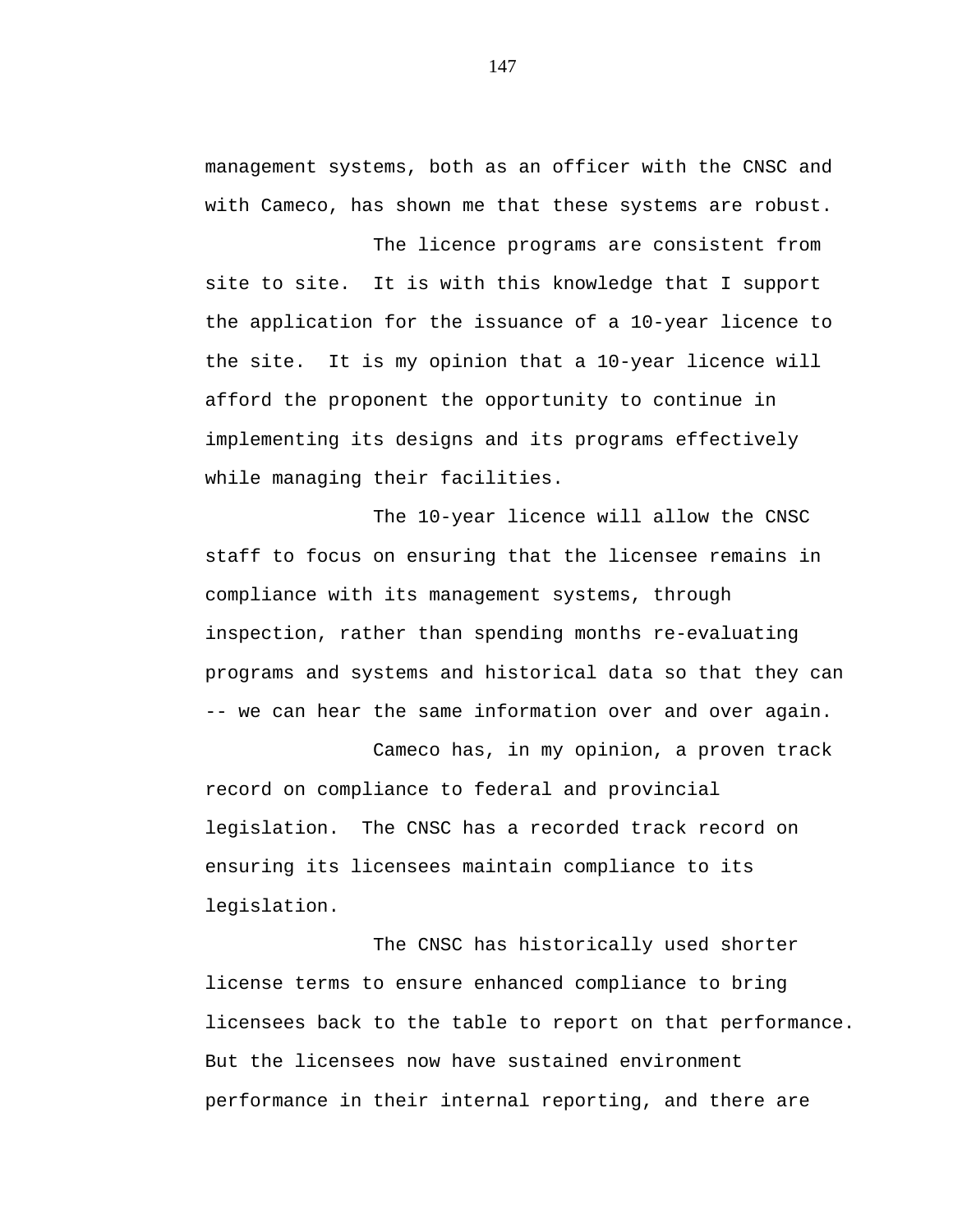internal reporting mechanisms.

Therefore, it only makes sense that the Commission increase the licence term. This will allow all stakeholders to focus on ensuring that licensing commitments are effectively implemented and followed up.

That said, and this is not all, you know, roses for me personally, the CNSC states that it has a reporting mechanism onsite performance and that they will continue to inform the public on CNSC activities.

I believe this is not the best way to do things. Reporting on CNSC activities really limits the opportunity for the public to be heard. Will the internal reporting provide opportunities for the public to effectively comment?

Internal reporting to the Commission should not have been eliminated. The 10-year licence effectively eliminates the PFP for 10 years at a time, and the CNSC must figure out how it will continue to allow the public to effectively participate in any intervention.

And finally, I realize it has been a topic for many people, for many contractors, that socioeconomics is not in your mandate. But I'd like to inform Cameco that it is their commitment to socio-economics that allows companies, such my hometown businesses like PBN in Snake Lake, to participate in opportunities.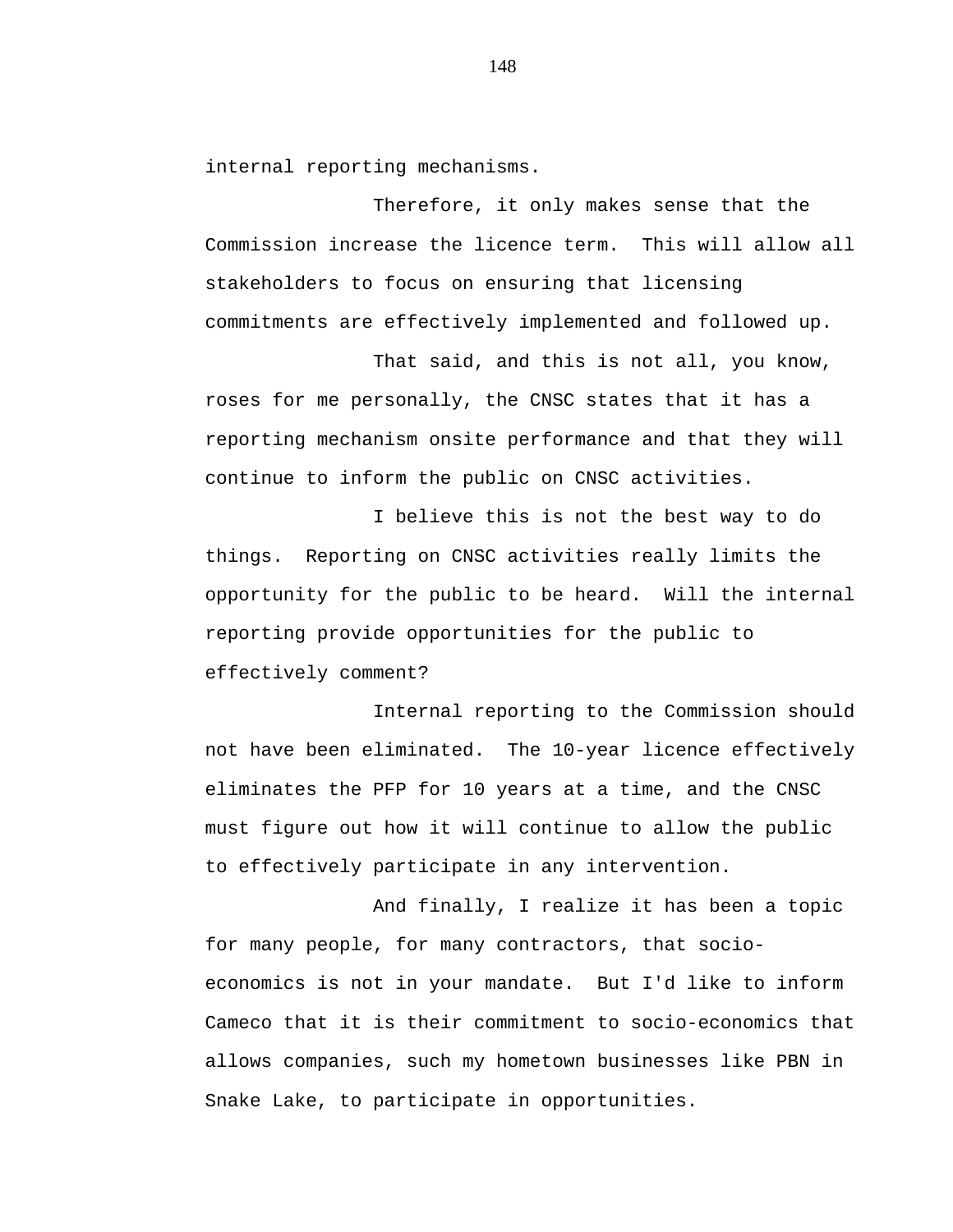It is Cameco's commitment to hire qualified Aboriginal people. I do not understand why a qualified contractor, an EMS-certified auditor such as myself, was the first to be cut from those types of opportunities, while the company continues their relationship with some other organization.

With that, I thank you for the opportunity to speak to the Commission.

**THE CHAIRMAN:** Thank you.

Questions? Dr. McDill.

**MEMBER McDILL:** Thank you. The 10-year licence is new for this kind of facility. How are we - how is the Commission going to make sure that local communities can participate over that 10 years?

**MR. JAMMAL:** Ramzi Jammal, for the record.

In my opening remarks, we talked about the 10-year licence and the frequency of review. Even though the intervenor spoke about mid-term review, the mid-term occurred, as a mid-term, on average between three to five years, but frequency roughly three years.

The plan, is on the 10-year licence is to put forth to the public, on a yearly basis, a performance report of uranium mines and mills, allowing the public to intervene through the process of the Secretariat.

So that's where the frequency is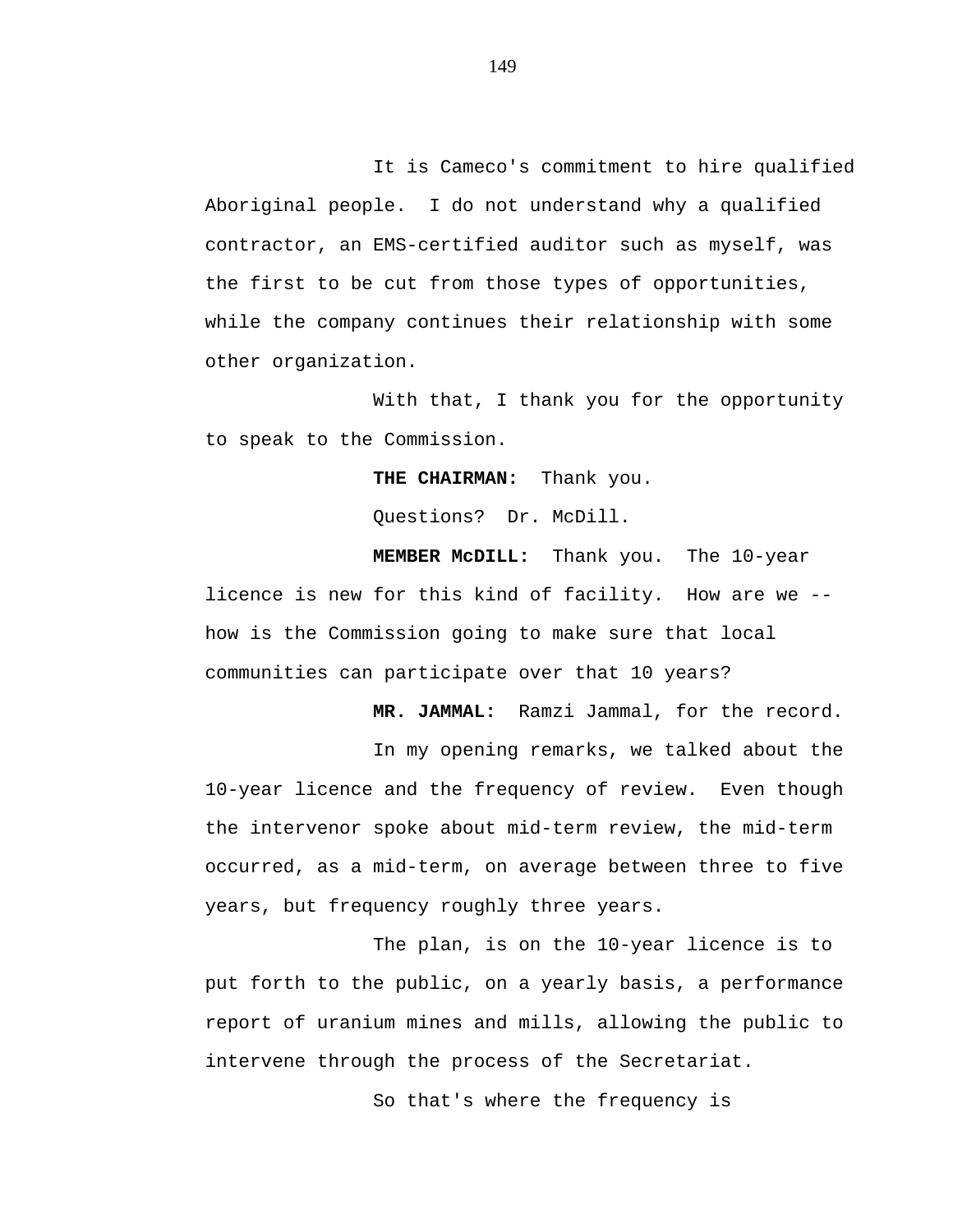increasing, on a yearly basis. And the report itself is not just a report on what's being done; it's a report with respect to follow up actions of the conditions of the licence or the licence condition handbook.

So collectively, the report is putting the industry, uranium mine, together where the public will have a comprehensive view at a more frequent basis. So the 10-year licence term, as a matter of fact the annual reporting, has increased the engagement of the public through the annual reporting.

**MEMBER McDILL:** Do you think the communities, not just this community, but do you think CNSC's community as a whole will understand how they can participate on an annual basis?

**MR. JAMMAL:** Ramzi Jammal, for the record.

The intent of the annual report is to – well, the process of the Secretariat with respect to publication of the annual report and we will be going out to the communities on a periodic basis. When I say periodic is the commitment from Staff to the Commission is, we will be visiting the communities that are in the proximity of the licensed facilities

So for example, we might be back in Saskatchewan, in a matter of hypothetical, three to four years, based on the rotation. We could be in Port Hope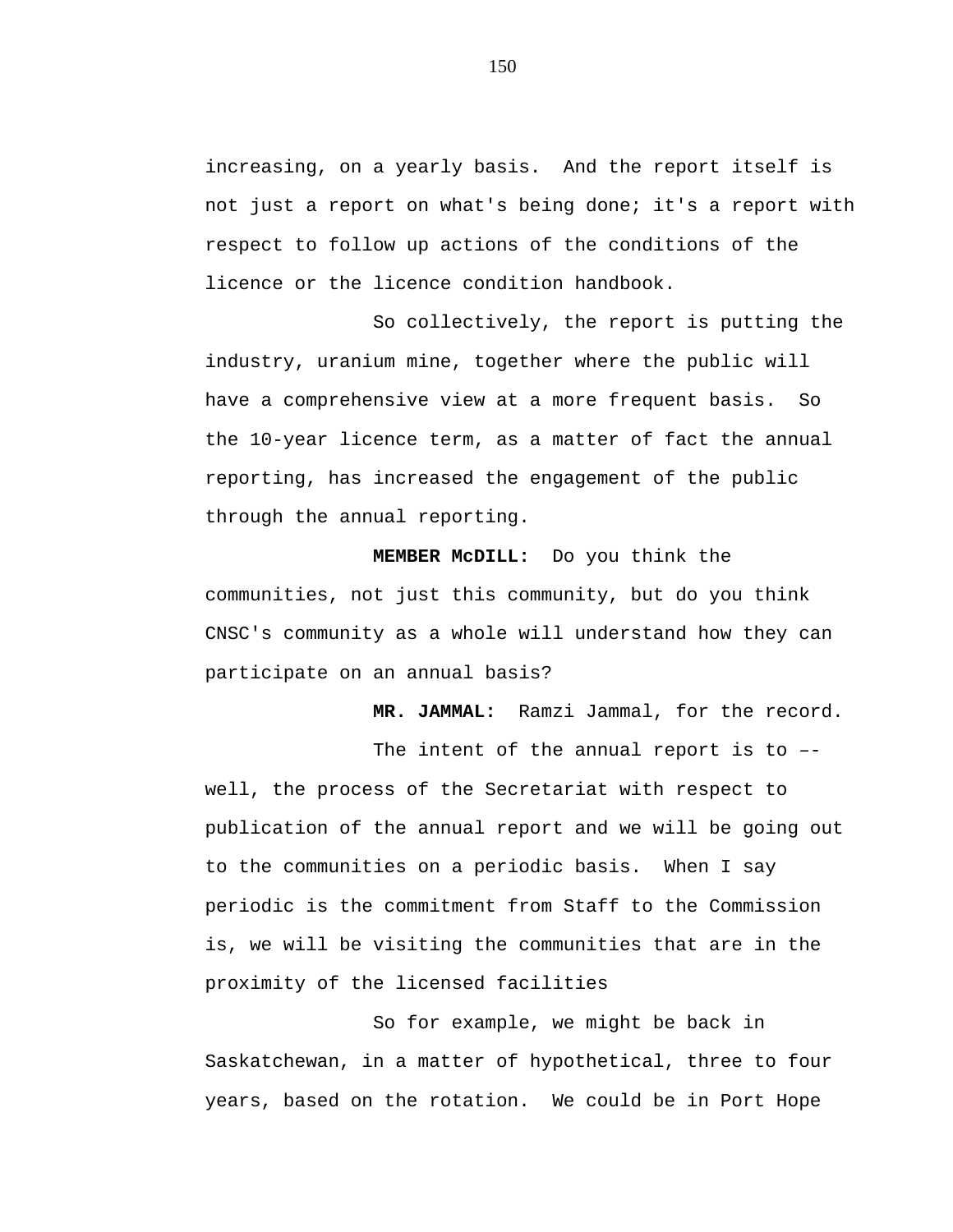area communities and so on and so forth. So we will be -– the intent of the plan is to visit the communities that are in proximity of the licensed areas.

**MEMBER McDILL:** Maybe I could go back to the intervenors.

**MR. LeCLAIR:** I'm sorry, Jean LeClair for the record.

I also wanted to note as we presented on, it's now a couple of days ago, but CNSC staff also visit the communities on at least twice a year, roughly once or twice a year. We also come to meetings with the Environment Quality Committee where we always communicate with them what is going on. Part of those communications will be discussing the annual report and the results of the annual report and at the same time we make sure that we remind people how they can participate through the intervention process.

**MEMBER McDILL:** Thank you. Now I'll go back to the intervenors.

**MR. C. NATOMAGAN:** So I too as a CNSC inspector have been involved in many of those trips to northern Saskatchewan conveying the message that the performance of the companies is well understood and well handled.

The difference between that exercise and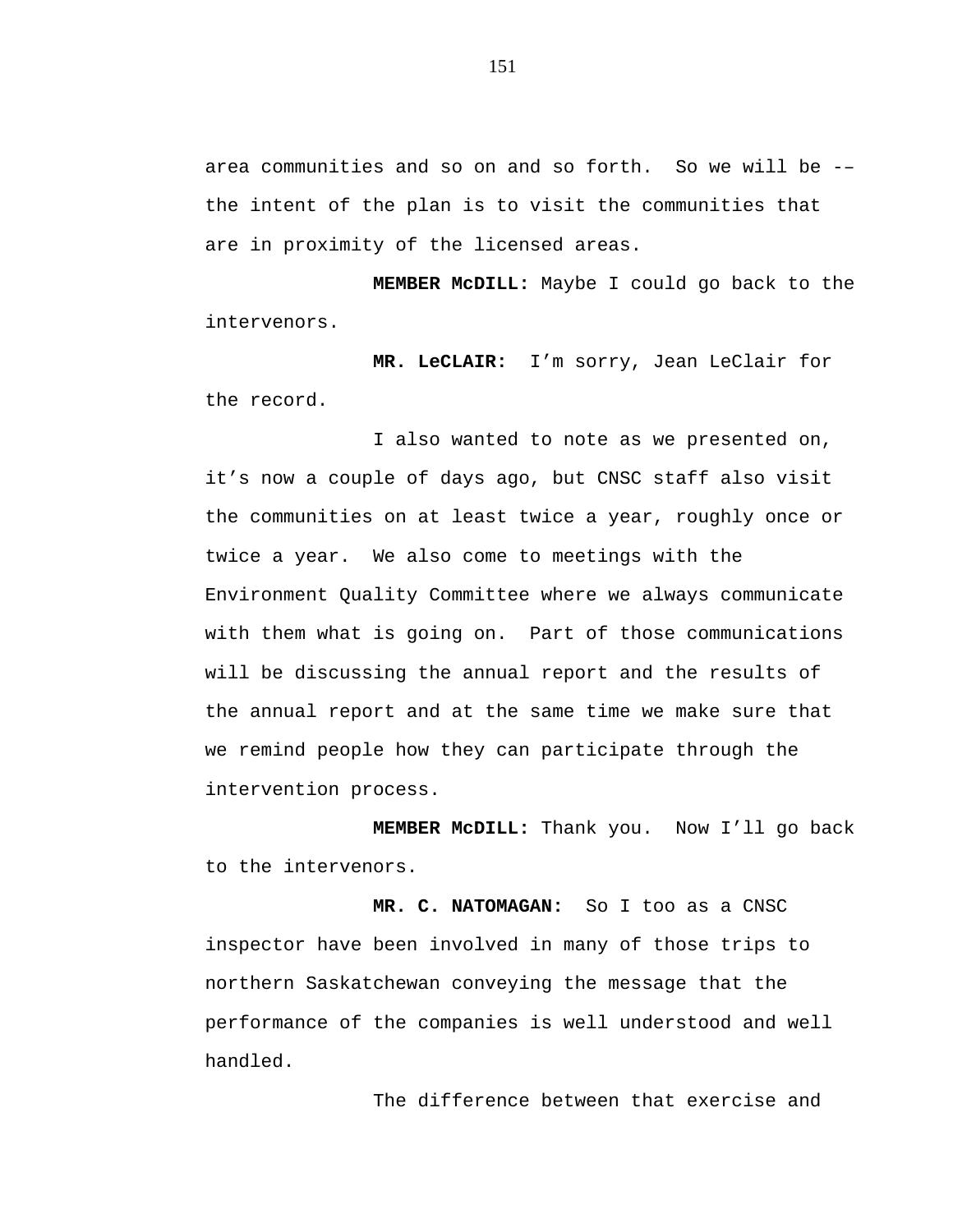the exercise of providing the necessary funding to individuals, as myself or any other group being it the band council or mayor and council from different communities, is that most of these people work and it's going to take them a few days to review annual reports so that they can effectively participate in any intervention or any type of performance reporting that the CNSC will submit on an annual basis.

I mean I can take that three inch binder and read the data and provide effective questions to the Commission. Me, sitting in front of the explanation from the mining companies or CNSC staff does not give me that opportunity. Ten year licenses effectively takes away the program funding that the CNSC currently offers.

**MR. JAMMAL:** Ramzi Jammal, for the record.

As we stated, obviously the intervenor is looking at the impact of the ten year licence with respect to the participants funding of the program.

Again, this program is under review. The Commission is looking at all avenues, to ensure -- Because transparency is our paramount, the engagement of the public, and the process with respect to the PFP program. Or I can tell Clarence to stay tuned; I will update him accordingly.

**MEMBER McDILL:** This program is being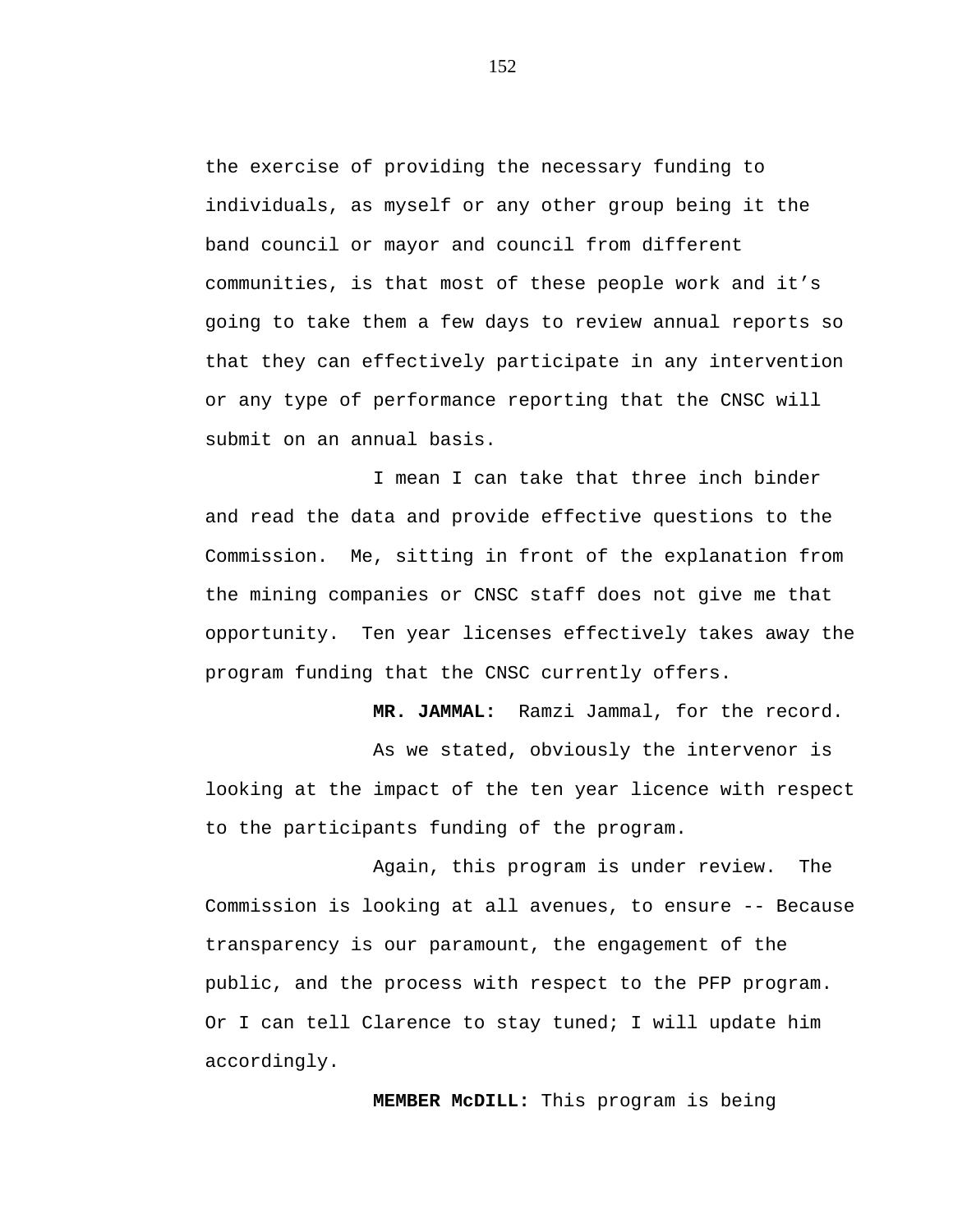reviewed but are you out for consultation in the communities about how that review can go forward? I'm getting a nod.

**MR. JAMMAL:** Ramzi Jammal, for the record. Yes, we will do. Again it's for benefit but it's not -- the existing process and we have to evaluate and make sure that there is an added value to the Commission from the participants from the program, and, that's the key point here is the added value with respect to the decision-making of the Commission and the input for staff and the Commission in general.

> **THE CHAIRMAN:** Questions? Ms. Velshi? **MEMBER VELSHI:** With a fairly unique

situation that you're in where you worked for the licensee, the regulator and a member of the community, is there any recommendation that you would make to us Commissioners on what additional things could the licensee or the CNSC staff do to better address the concerns that we have heard from members of the community around radiation or the mining industry? What additional things could be done to address their concerns?

**MR. C. NATOMAGAN:** Well first of all, there is very limited understanding of the technical and scientific information that is produced from both sides, the proponent and also from the Commission side, the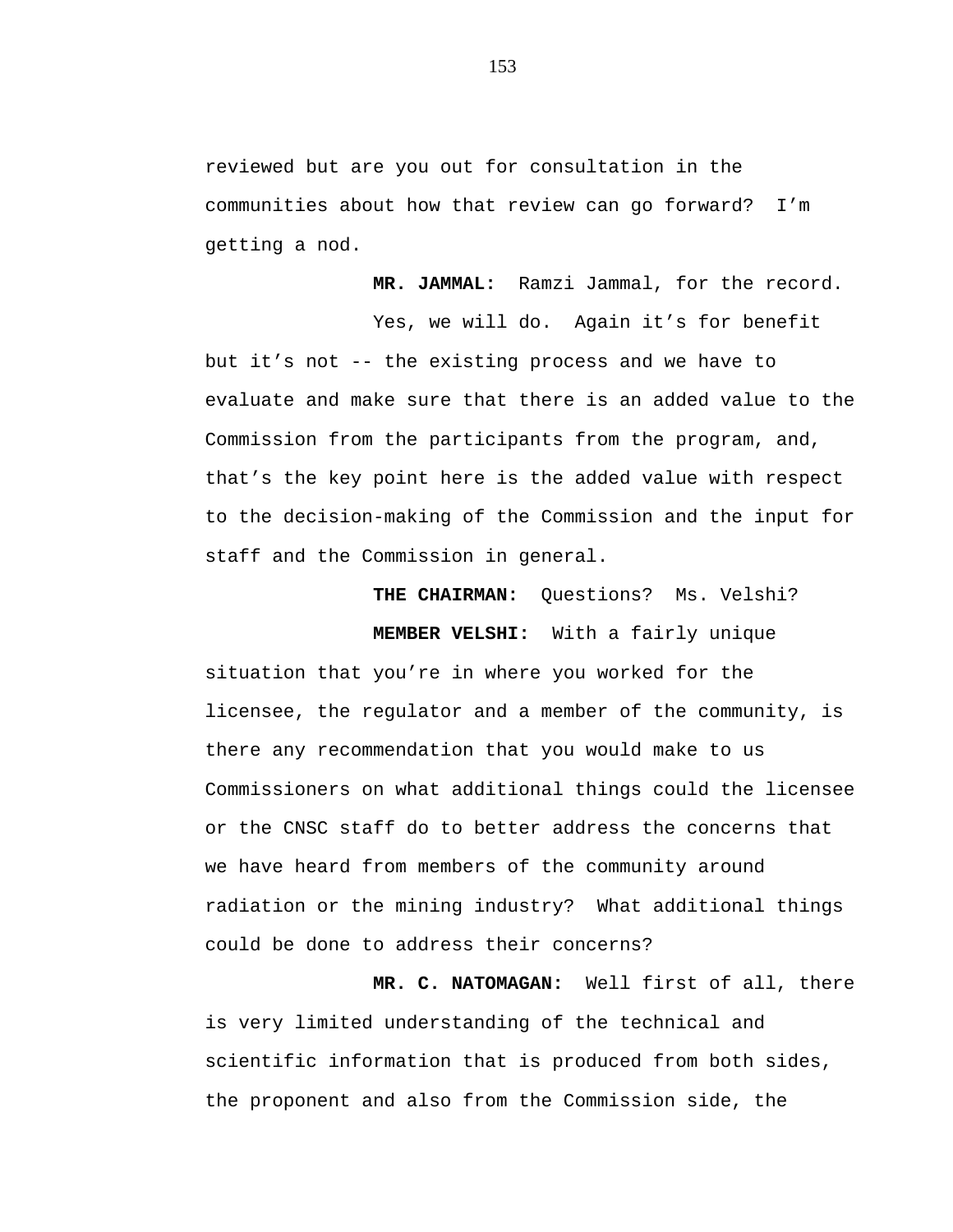Commission staff. You know, I've worked in the industry for that long and already have that understanding through practice and experience.

The current process right now that's being utilized by the Commission is the Commission staff have a list of impact communities. The Commission staff have a list of, you know, intervenors who are always there, intervenors from the Saskatchewan Environmental Committee, Sierra Club.

So if we develop this process or if we undertake this ten year licence, a PFP is being reviewed so we don't know what that outcome is. It's nice to say you can send a three inch binder full of scientific and technical information to band and council at every reservation and every municipality and expect them to read the information for free or, you know, take time off their job to review.

Unless they have a significant interest in it, you're going to have very limited public input because they're just going to sit there. I've sent them out too, as an inspector. I've sent that information out and received only comments from people who had a vested interest and those are the people who oppose the industry.

So how do you fix this? We need to sit down and say, seriously look at your PFP because right now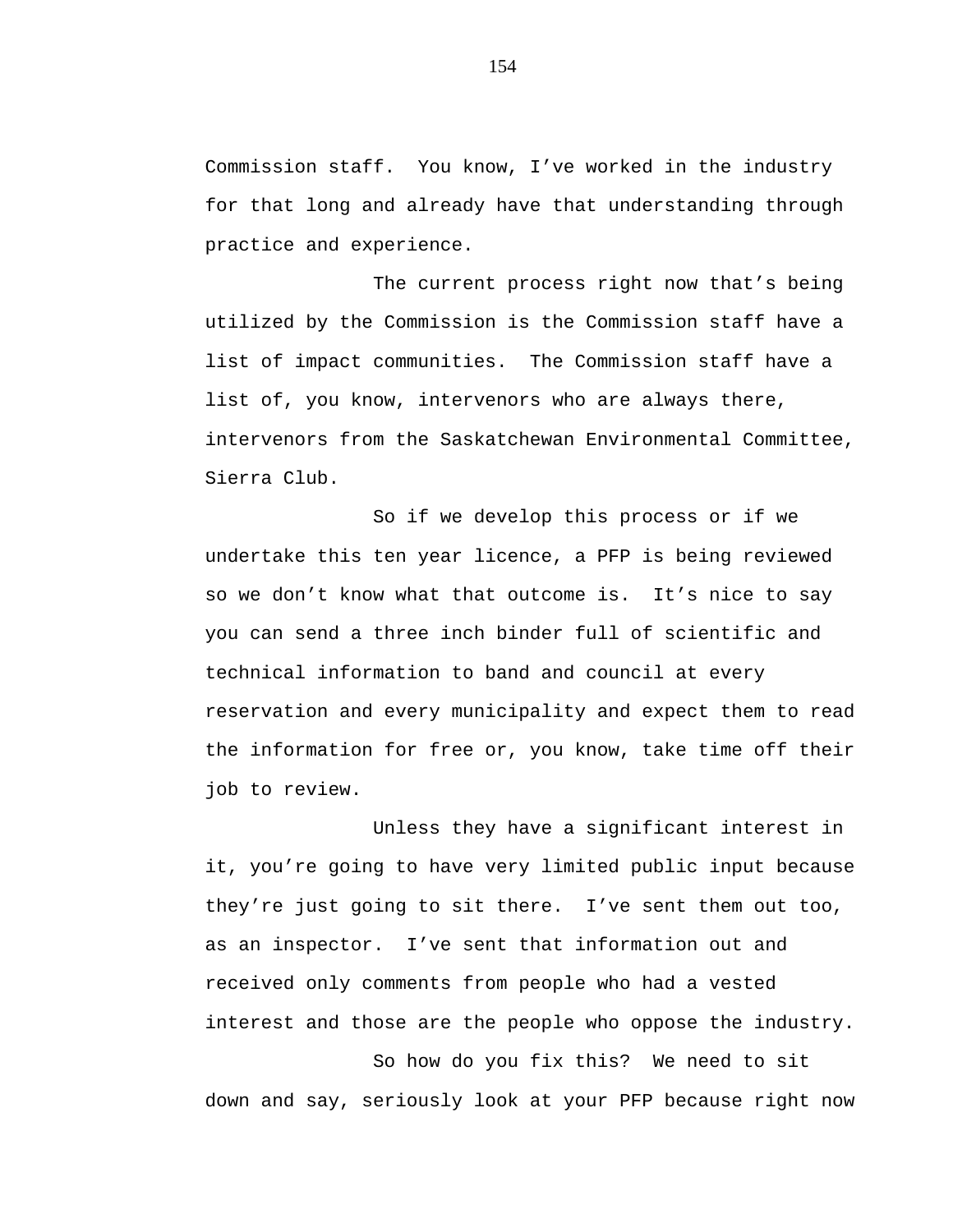the PFP gives a lot of opportunity for community such as Pinehouse. It gives me the opportunity to intervene and it gives other organizations, PBCN. They get that opportunity to review that by putting together a committee and putting together maybe an advisor/consultant who does that work for them but they can't do it for free.

And essentially that would be an analogous, they're saying you're going to do this for free because now it's a ten year licence, we're reviewing the PFP, there's no definitive answer in that process.

**MEMBER VELSHI:** I wasn't very clear in my question. Mine wasn't so much on the intervention process, it was more on the awareness education.

What kind of impact is the mining industry having on the environment or the food that's available, the country foods and so on. And as you've heard over the last couple of days, there is a certain segment of the community that is quite anxious and concerned about it and how can we better address those concerns?

**MR. C. NATOMAGAN:** Therein lies the challenge because you need to develop that trust in the community in order for community members to believe you. And outsiders, they don't garner that trust just because they come and tell you what the performance is of the company or what, you know, what parameters are in our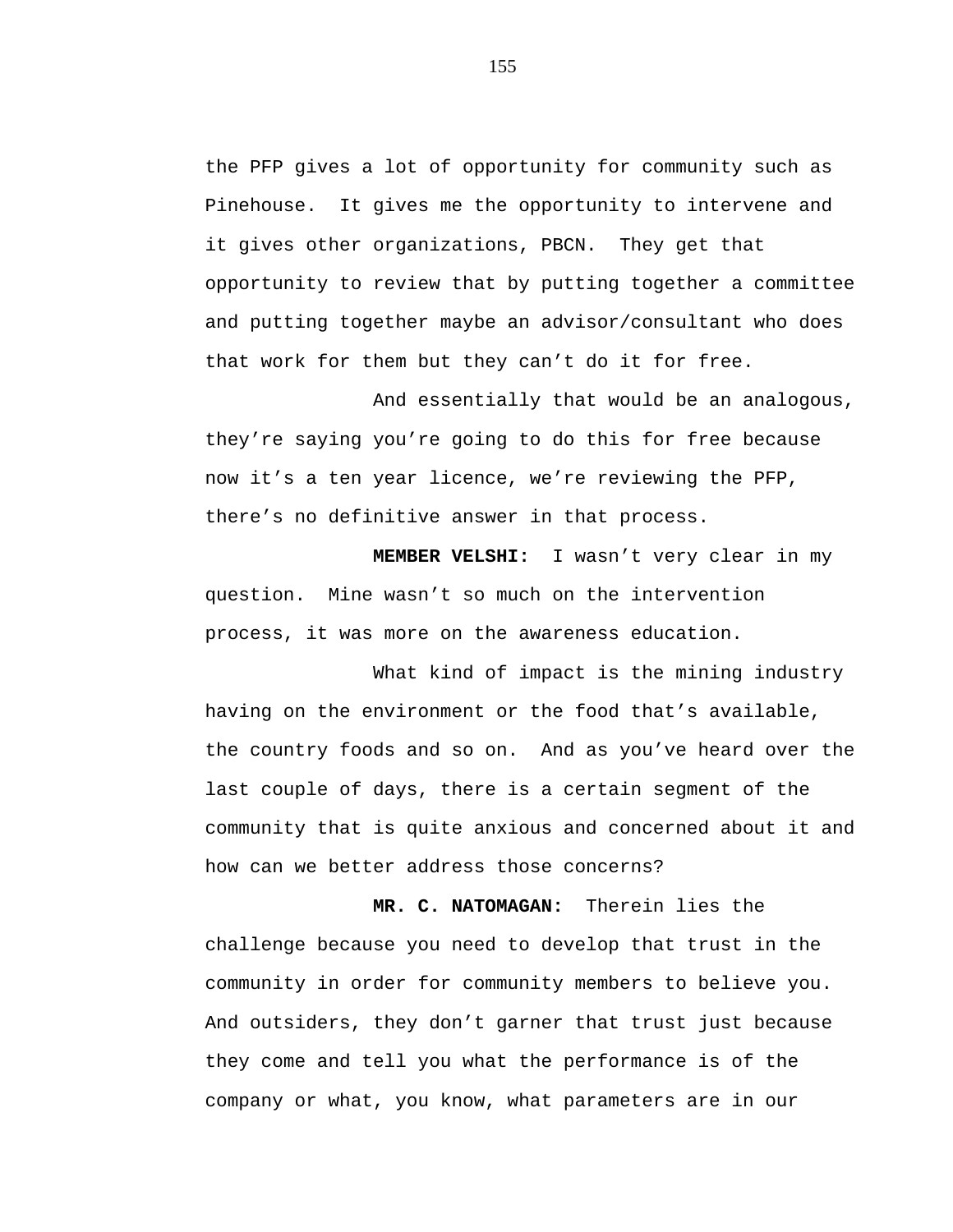foods, in our country foods, what parameters are in our plants or in our waters?

I know the presentations are usually quite short and they describe that, you know, they describe parameter levels for the food and the water but the majority of the people that are listening do not understand that type of information.

The only thing they can do is for somebody to convey it in a way where people can see, not just hear, can see what it is that's happening to the water. If it's still good, alright, you have to show the individuals but therein lies the challenge.

So it's people who understand the process. It's people who can go and garner that trust to try and convey the message that the mining companies are not contaminating our food. The mining companies are not contaminating our water. But also identify that if there is some risk developing, don't sugar coat any of those because you lose your audience.

# THE CHAIRMAN: Dr. McEwan?

**MEMBER McEWAN:** No, those are my questions.

**THE CHAIRMAN:** Okay, just to follow up on this, to both of you, if the community doesn't trust the outsiders, that means Cameco, CNSC, Saskatchewan government, who do you trust when you have to deal with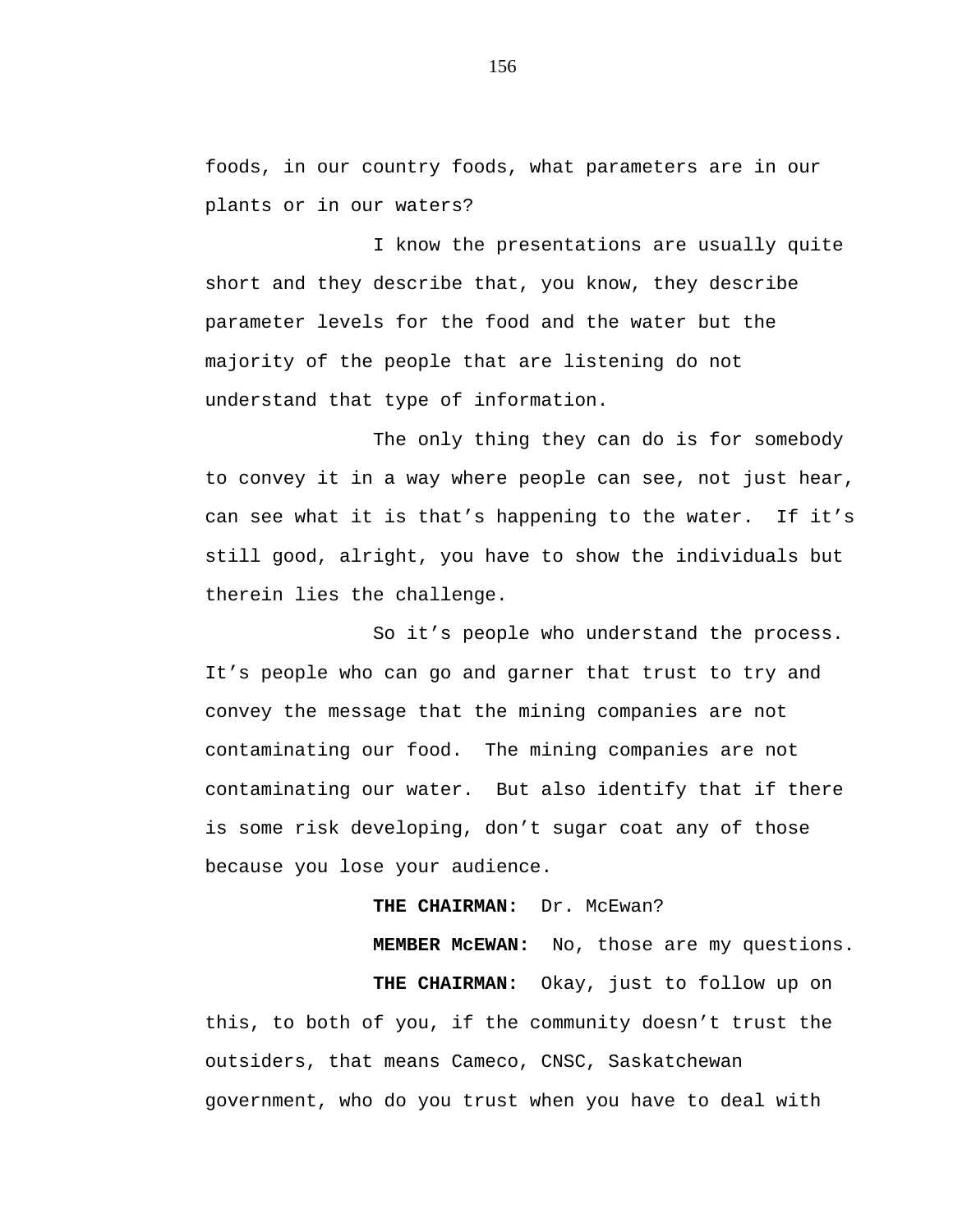highly technical issues such as radiation? Radiation is by nature technical and complicated. So how do you explain the nature of radiation in uranium mining to the community and who are the best-trusting kind of messenger?

**MR. REDIRON:** Rene Rediron, for the record.

I wouldn't honestly say that we don't trust Cameco. I think, you know, from my knowledge over the years, I think Cameco did a good job, you know, bringing in these different studies and community meetings, and, they regularly come to the communities.

And like I said earlier, we have to ask some questions in not on a very professional, highly educated way. But we do get our message across. And I don't really see any fear in a majority of people concerning the environment, because I'll speak for the people that work in the mine site. We're there, we see our own people monitoring the water and what not. Different kinds of monitoring.

And even when they come back home, I myself really haven't heard: "Boy, you know I'm really concerned about this. I'm really concerned about that." Like, so, for us to be very worried about it, no were not. Because you know, like, I wouldn't waste two minutes of my time if I sensed there was something not right. I would get to the bottom of it. Like I'm not afraid to speak. So, and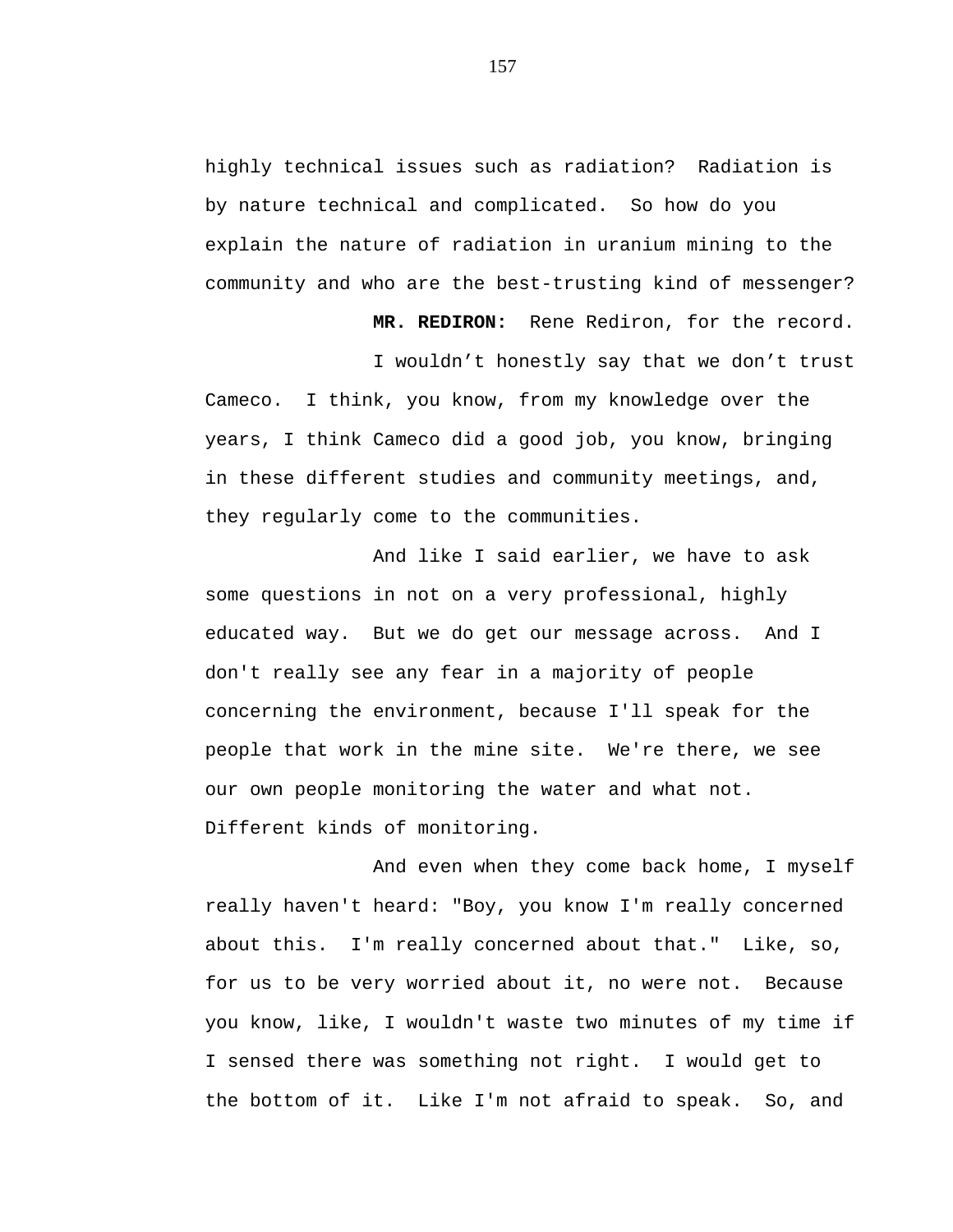I know the right department to get a hold of if my questions are not answered satisfactorily.

**THE CHAIRMAN:** Thank you.

**MR. C. NATOMAGAN:** I don't disagree at all with the idea that we're afraid to do anything with what we have in Northern Saskatchewan. I hunt. I spend a lot of time hunting with my kids and I've hunted down the Key Lake road. I've hunted right next door to Key Lake and McArthur and I've harvested food from those areas. I have no worries about that kind of stuff.

The actual -- the idea of submitting technical information to a community and expecting a response, an effective response back or commentary back to the Commission, so that they can utilize that information. That's where the breakdown is in terms of communication, dissemination if you want to call it that, alright?

You've got to work with the community leaders in terms of how can you address this? And I'll pick Pinehouse for example.

If the mayor has that information, he's not going to go out and hire a consultant and spend all that money out of his own pocket, I'm assuming that, or from their general revenue.

There has to be a process in place which you currently have for this hearing, for effective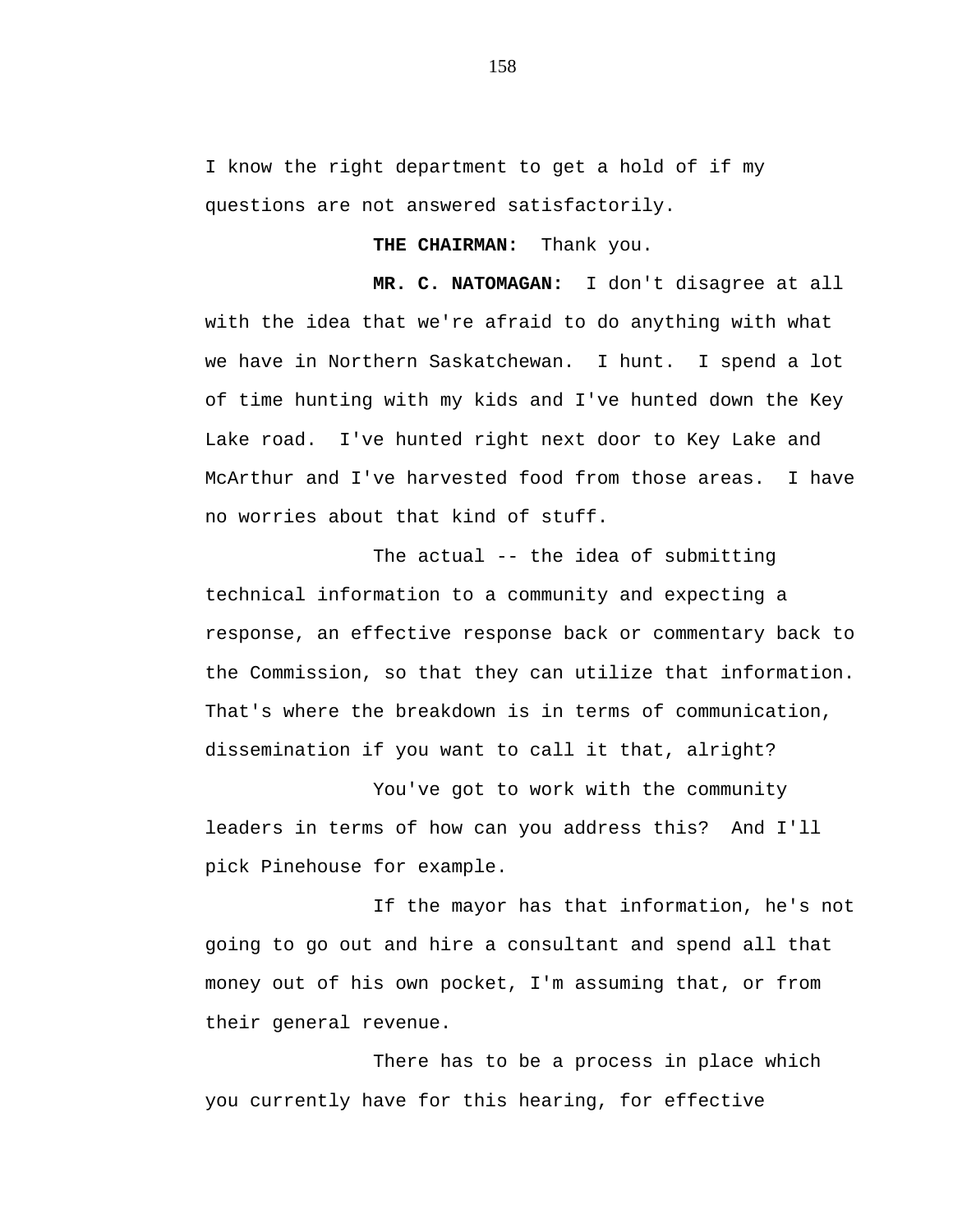interventions where people, community leaders and other people can work with advisors or somebody else so that they make it -- the information understandable and presentable to community members.

**THE CHAIRMAN:** Okay, look, thank you. We have to break for lunch.

**MR. WILLY:** One second Mr. Binder. Sean Willy for the record.

I want to add to Clarence Natomagan. With the newly signed collaboration agreements, there is funding that could be available for the communities to apply for the -- you know, work with the documents prior to the release of the annual reports.

**THE CHAIRMAN:** Okay. Thank you. You have the final words.

**MR. REDIRON:** René Rediron for the record.

In closing, I kind of saved this for the last. On behalf of all my workers from across Northern Saskatchewan and some from Southern Saskatchewan, we fully support the three applications before you and we're very confident that Cameco will continue to protect our environment. Thank you.

**THE CHAIRMAN:** Thank you, thank you very much. We are going to break now for lunch, for one hour, which will bring us back at around 12:45? At 1:45 p.m.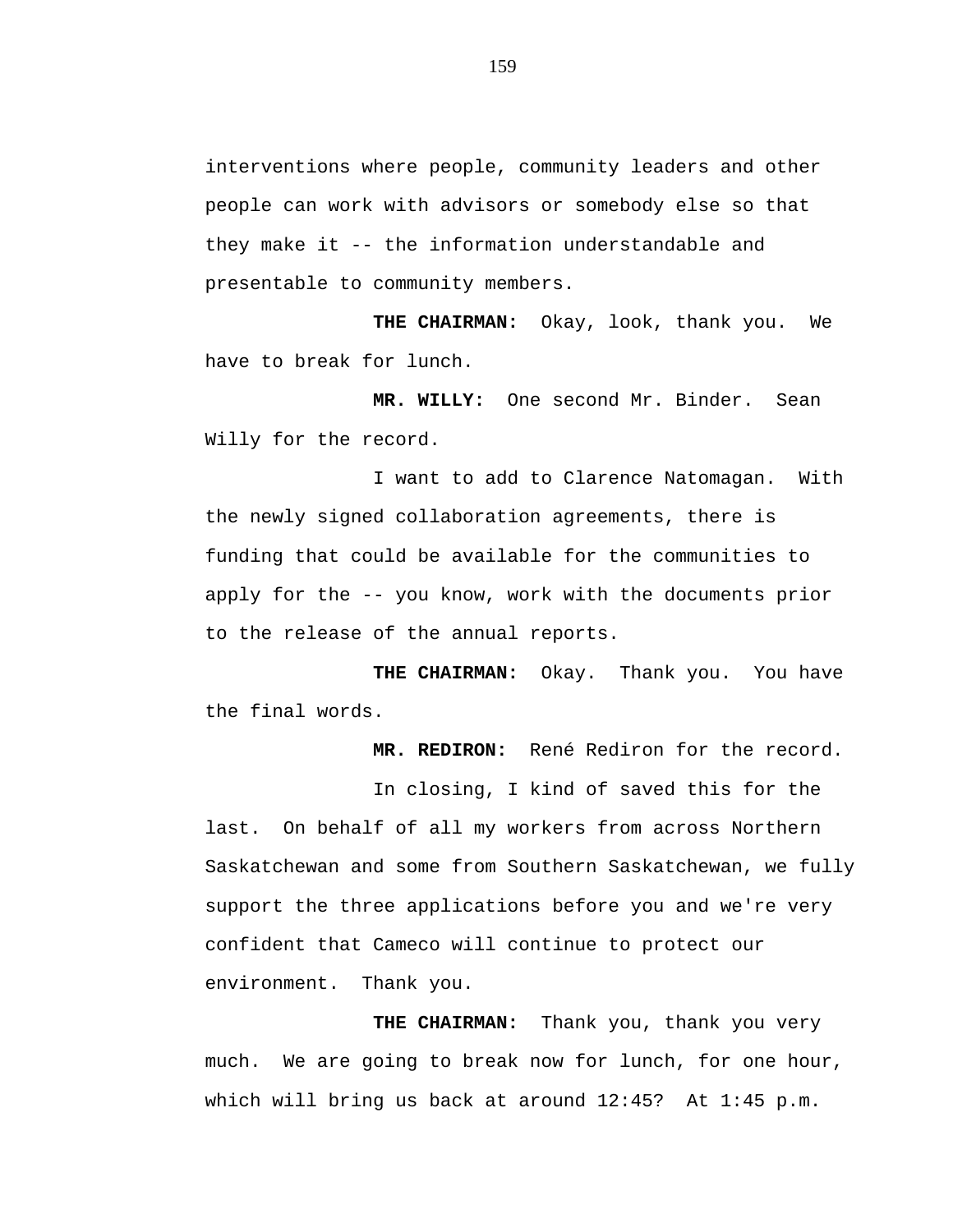sorry.

--- Upon recessing at 12:44 p.m./

L'audience est suspendue à 12h44

--- Upon resuming at 1:49 p.m./

L'audience est reprise à 13h49

**THE CHAIRMAN:** Okay, we are ready to proceed. The next presentation is by the Committee for Future Generations, as outlined in CMDs 13-H13.24, 13- H14.22 and 13-H15.21.

I understand that Ms. Debbie Mihalicz, I'm not sure I'm pronouncing it right, will make the presentation. Please proceed.

**13-H13.24 / 13-H14.22 / 13-H15.21**

**Oral presentation by the**

**Committee for Future Generations**

**MS. MIHALICZ:** My name is Debbie Mihalicz. I'm here representing the Committee for Future Generations.

Our committee is a cross sector of the population of Northern Saskatchewan, in terms of culture, heritage, knowledge, skills. We're also a cross sector in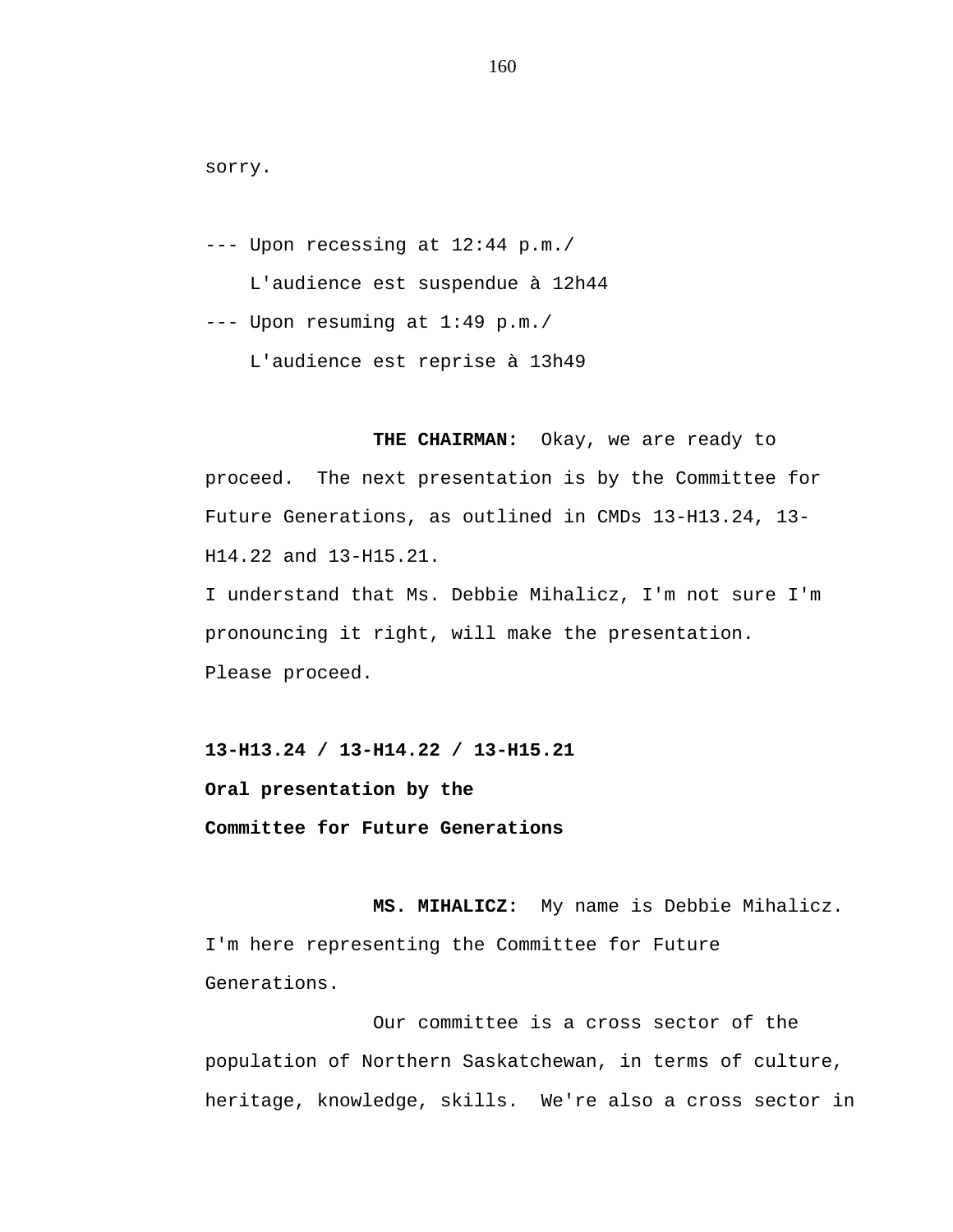terms of approaches to a sustainable job creation, to sustainable economic development.

So I would like to address the prior intervener. We are never stuck. We always have a choice. And if we get a chance to express ourselves, we get to share that knowledge and develop a truly sustainable, economical future for our people.

We've heard a lot, in the past couple of days, about how important jobs are. We've heard statistics, in terms of environment, in terms of effluents, contaminants.

What our committee is here to represent today, is to address the elephant in the room, which is the ongoing continued abuse of human rights, which is the only way that this industry is advancing its agenda. When I say abusive human rights, I'm talking about withholding of information and supressing the voice.

If you're familiar with the term "lateral violence", industry has become a vehicle for the lateral violence in our communities.

What we've learned on our journey, is you can't have environmental abuse without human rights abuses happening, paving the way.

I'll quote directly from the Declaration of Indigenous Peoples Rights and Freedoms, article 29.2.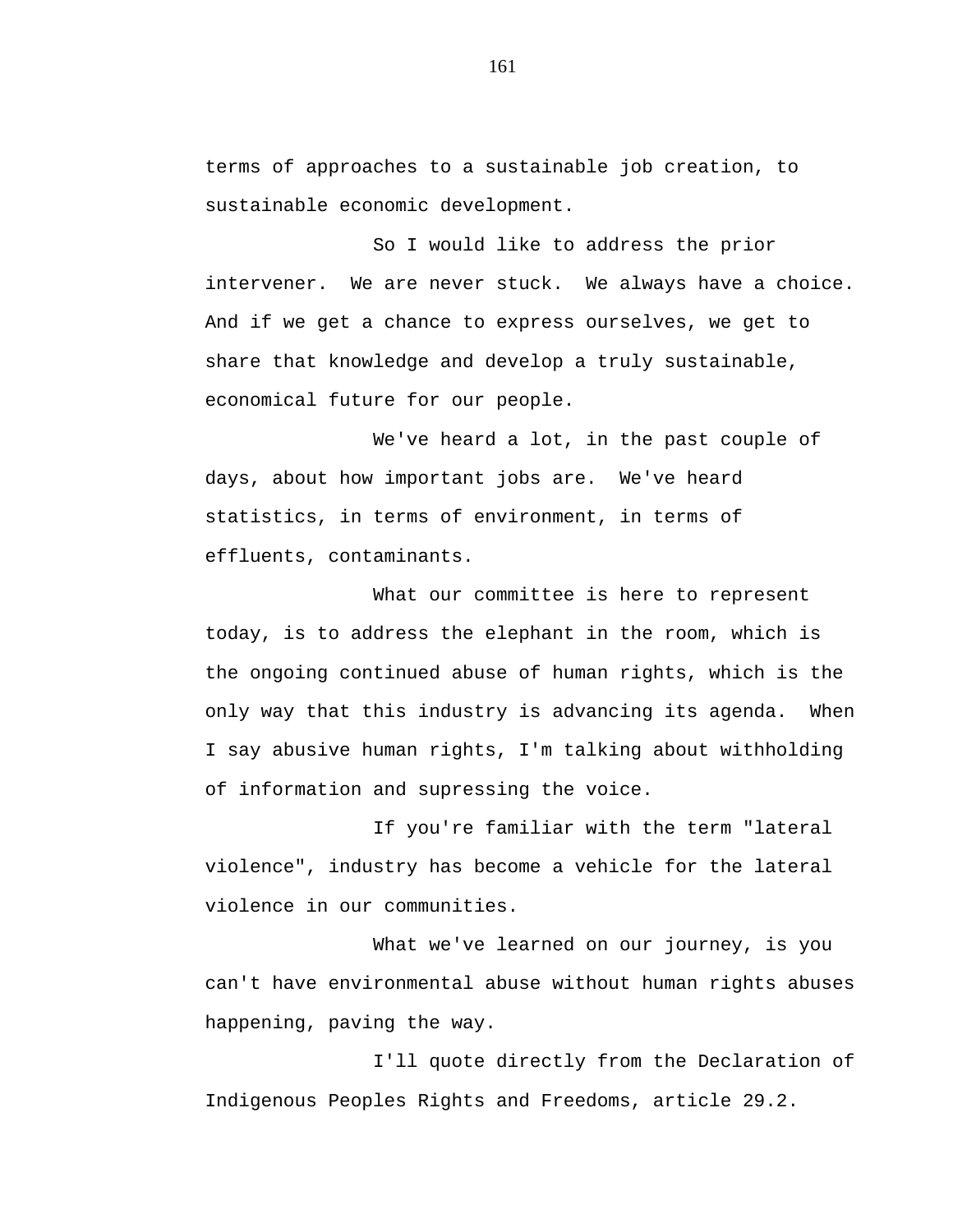"States shall take effective measures to ensure that no storage or disposal of hazardous materials, shall take place in the lands or territories of indigenous peoples."

These last five words, are what we are demanding.

Without their free, prior and informed consent, if this is so safe, why is there such a concerted effort to be suppressing the voice of the people in the communities?

What I'm referring to, when I say suppressing the voice and withholding information. There have been two supposed collaboration agreements signed, Pinehouse and English River. I live -- personally, I live an hour away from each of those communities.

Our committee is made up of members of those communities. They have firsthand -- unfortunately, they have firsthand experience of what it means to have the spirit of your community ripped to shreds.

Proponents were in and engaging with -- not with the community. I would ask Cameco to never use the word "community", or the CNSC, when you're talking about who you're engaging with. These collaboration agreements happen behind closed doors. They started years before the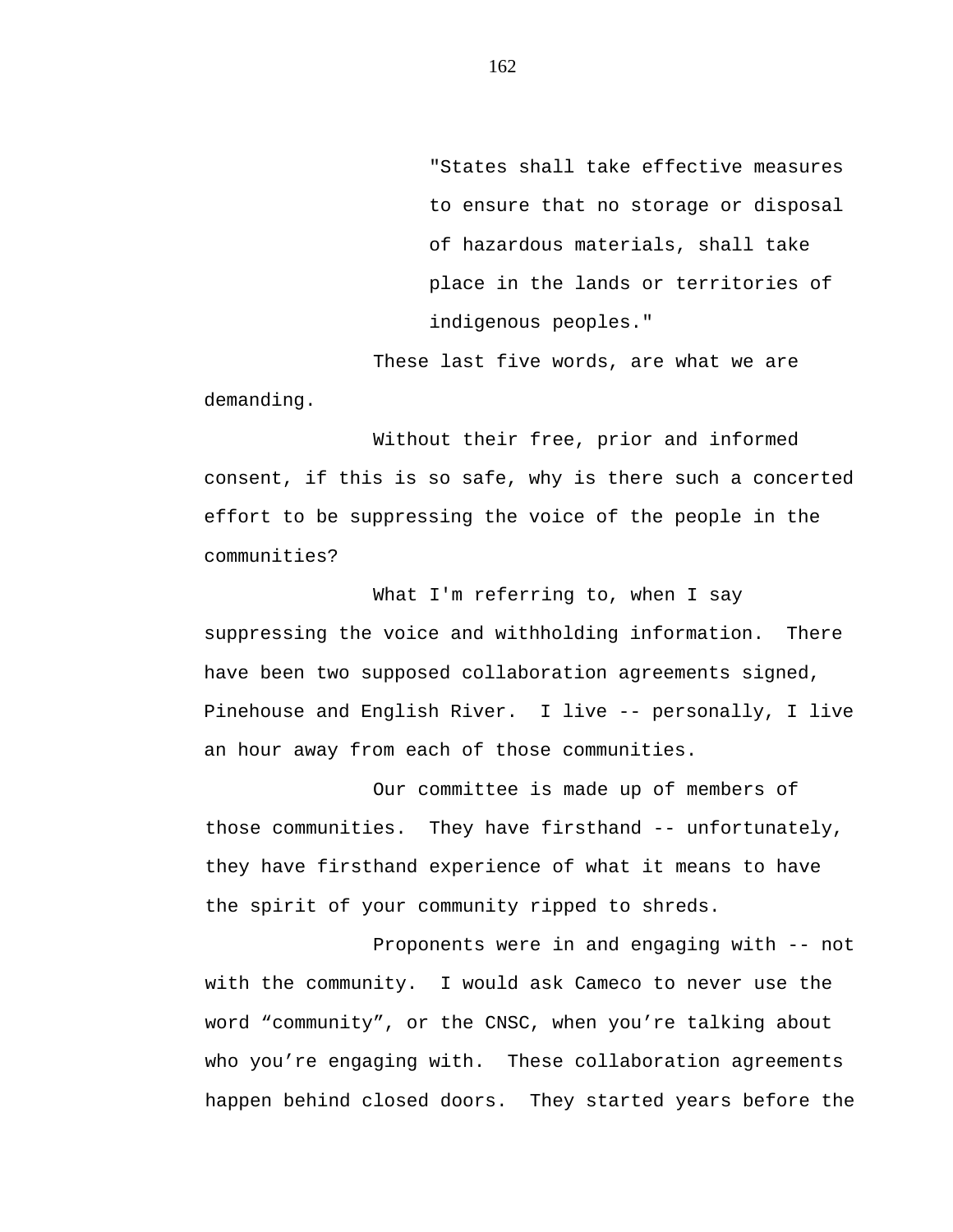signing. Industry engaged with the administrations of those communities, without the knowledge of the people in the communities.

For example, the collaboration agreement in Pinehouse was signed on December  $12^\mathrm{th}$ , 2012. The first community meeting at which the public was informed of that agreement was on November  $13<sup>th</sup>$ , less than a month prior. And at that time, they were told the signing would be December 31st.

When the members of the community, certain members, attempted to express concern, to ask questions, those attempts were, quite frankly, quite cruelly put down in public. When they saw they could get nowhere that way, an attempt at an injunction was made just to buy some time, to have some time to understand what was going on. The signing got moved up to December  $12^{th}$ .

In English River, the signing happened on May  $31^{st}$ , 2013. The first public meeting held to inform the members of English River was May  $22^{nd}$  and  $23^{rd}$ .

A member of English River First Nations wrote directly to Cameco's CEO, Tim Gitzel. I have a copy of that letter, if you would like it. She explained to him, very clearly, "If you go ahead and sign this agreement, it is without the knowledge of the people in this community. We have not been consulted. We need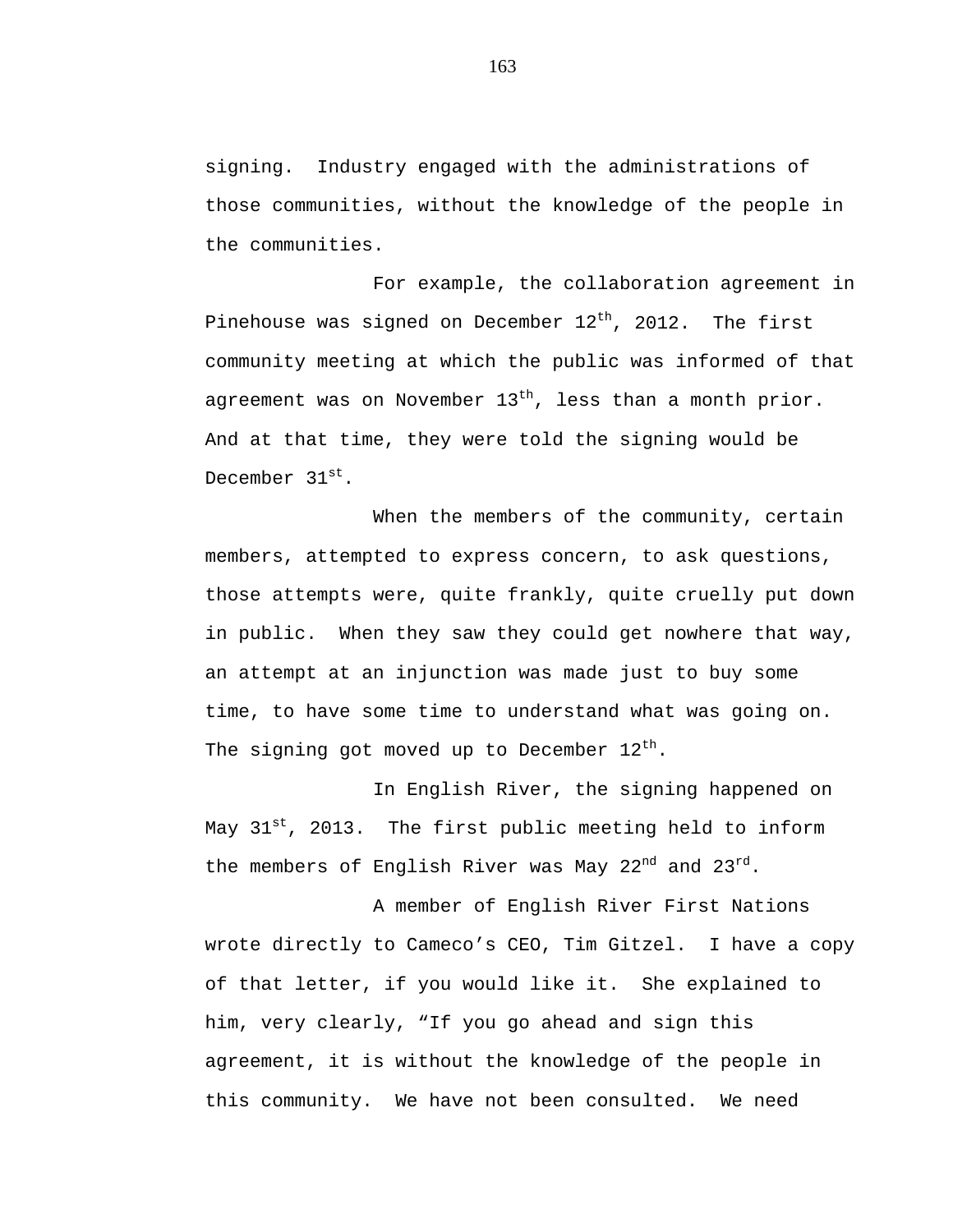time."

That letter was replied to by Mr. Gitzel. We know he read it because he replied directly to the vice-chief, totally circumventing the writer of the letter. And the signing went ahead.

Again I repeat, if this is such a safe operation, why is there such an attempt to exclude community members? That's all they were asking for, was their right to free, prior and informed consent. Why the rush?

Through those collaboration agreements, Cameco can sit back now and watch the people police themselves. Because what's at stake now? Jobs. Promises of money that are mostly going to contractors.

Also, we find it no coincidence that these collaboration agreements were signed with communities with administrations -- I'm sorry, I'm -- with administrations who are also in site selection process with the nuclear waste management organization.

It's in Cameco's best interest, isn't it, to get a repository in the ground? The nuclear industry is in a pretty sorry state globally right now. There is no such thing as a deep, geological repository yet operating in the world. And if they don't get that, they might not be able to continue producing that most lethal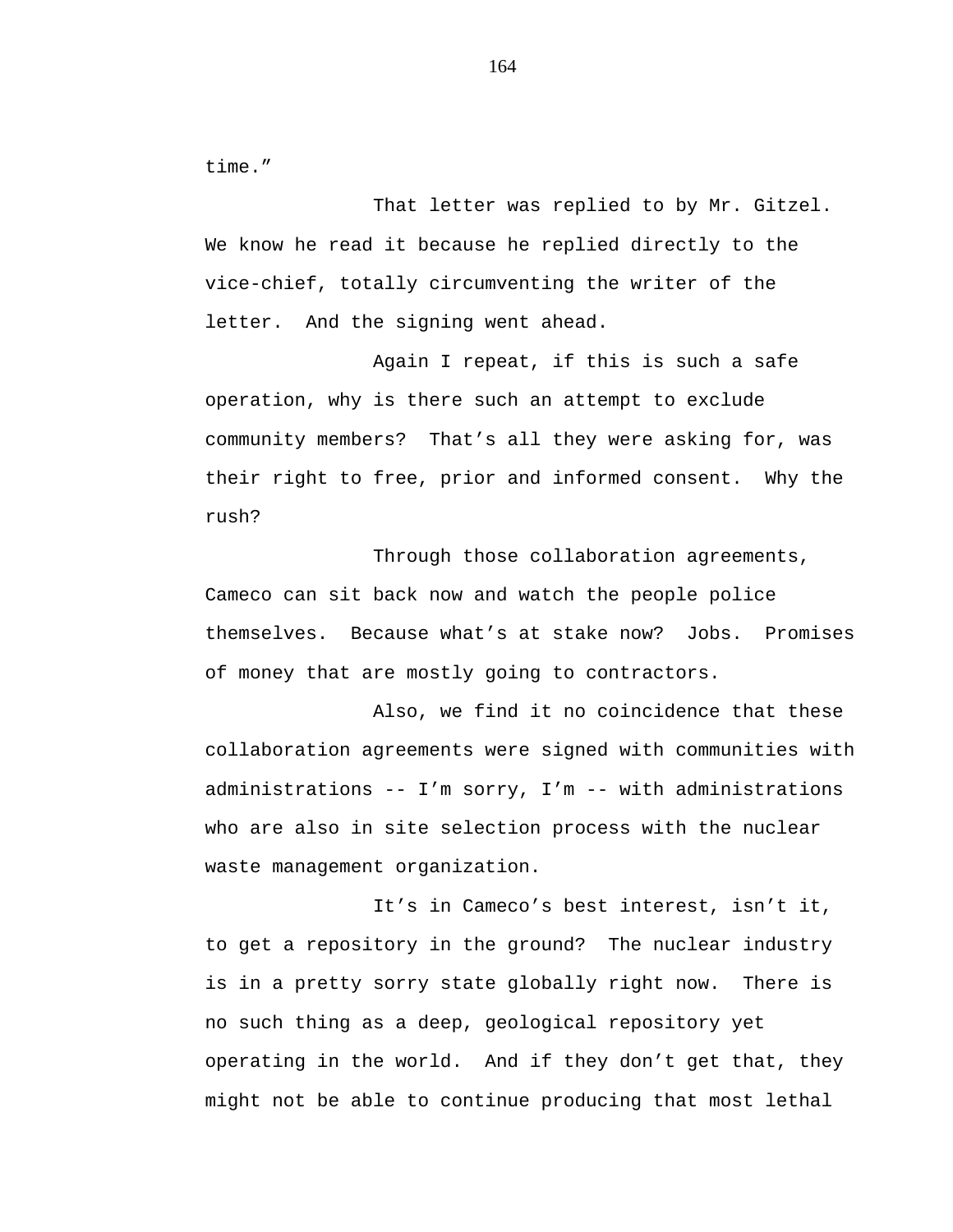substance. They want it out of sight, out of mind or, even better, reprocess it into plutonium.

So with the collaboration agreements, there's the jobs in the mines. Now the people -- of course, the nuclear waste management organization is being painted with the same brush now in terms of the average person in the community. "I'd better not speak out against nuclear waste coming here, because I might lose my job in the mine."

And my first -- I have videos here of members of our community, of our committee, speaking to this now. Can I have my ---

## **(VIDEO PRESENTATION)**

**MR. SMEREK:** (Inaudible) of the northern uranium development that Cameco has set forward. It is the nuclear fuel cycle. The nuclear fuel cycle means that there will be storage or reprocessing of nuclear waste.

What we've noticed here in the community is that NWMO has come into the community three years ago and done a profile on all of us, asking us about health issues, economic growth, and so on. The package that was put together we feel has been delivered to Cameco at this point, and they show a vested interest to be able to move forward with the storage, the nuclear waste, and that's where we believe that they have come forward and financed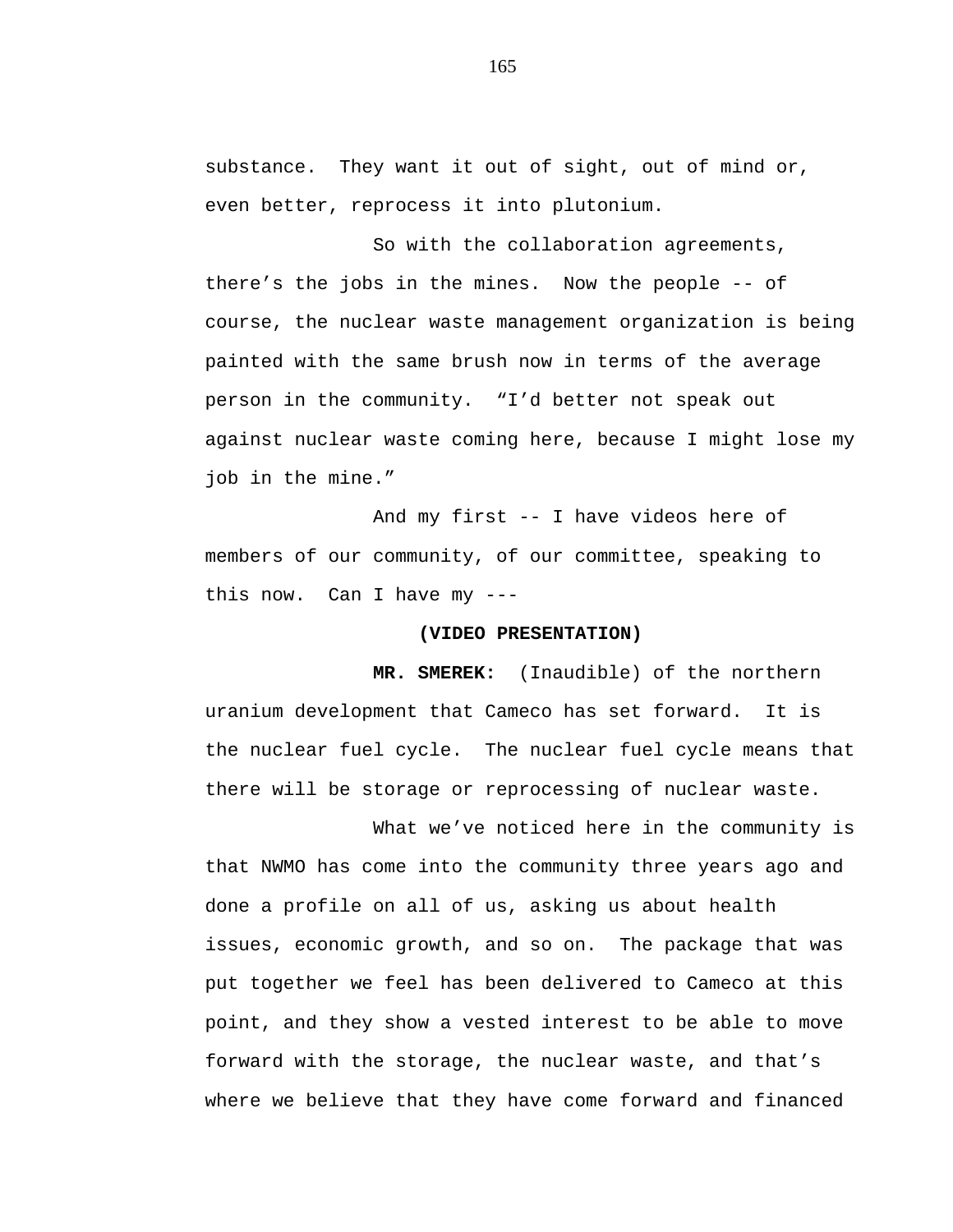the collaboration agreement with our community.

## **(VIDEO ENDS)**

**MS. MIHALICZ:** The next speaker is also a member of our committee, speaking to what this treatment by a corporation does to a community. This is Dale Smith of Pinehouse.

#### **(VIDEO PRESENTATION)**

**MR. SMITH:** A company, or a corporation to come in and say, "We want to make a difference." And they pride itself in making a difference in our community. And I look at its fruits when it comes to environmental impact, safety. And the things that I hear from the workers, for the last how many years, I got two brothers that work there, I have four brothers that at one time worked at the mines; I hear stuff on a very personal scale.

And this what we hear, and yet to be able to process that information and say that they want to continue, what guarantee do we have that there's safety when things are happening in our community that are way beyond our capacity to understand, and still have a community spirit?

**MS. MIHALICZ:** The next speaker is an elder who has been attempting to express his opinion to the nuclear industry. And you can hear what he says about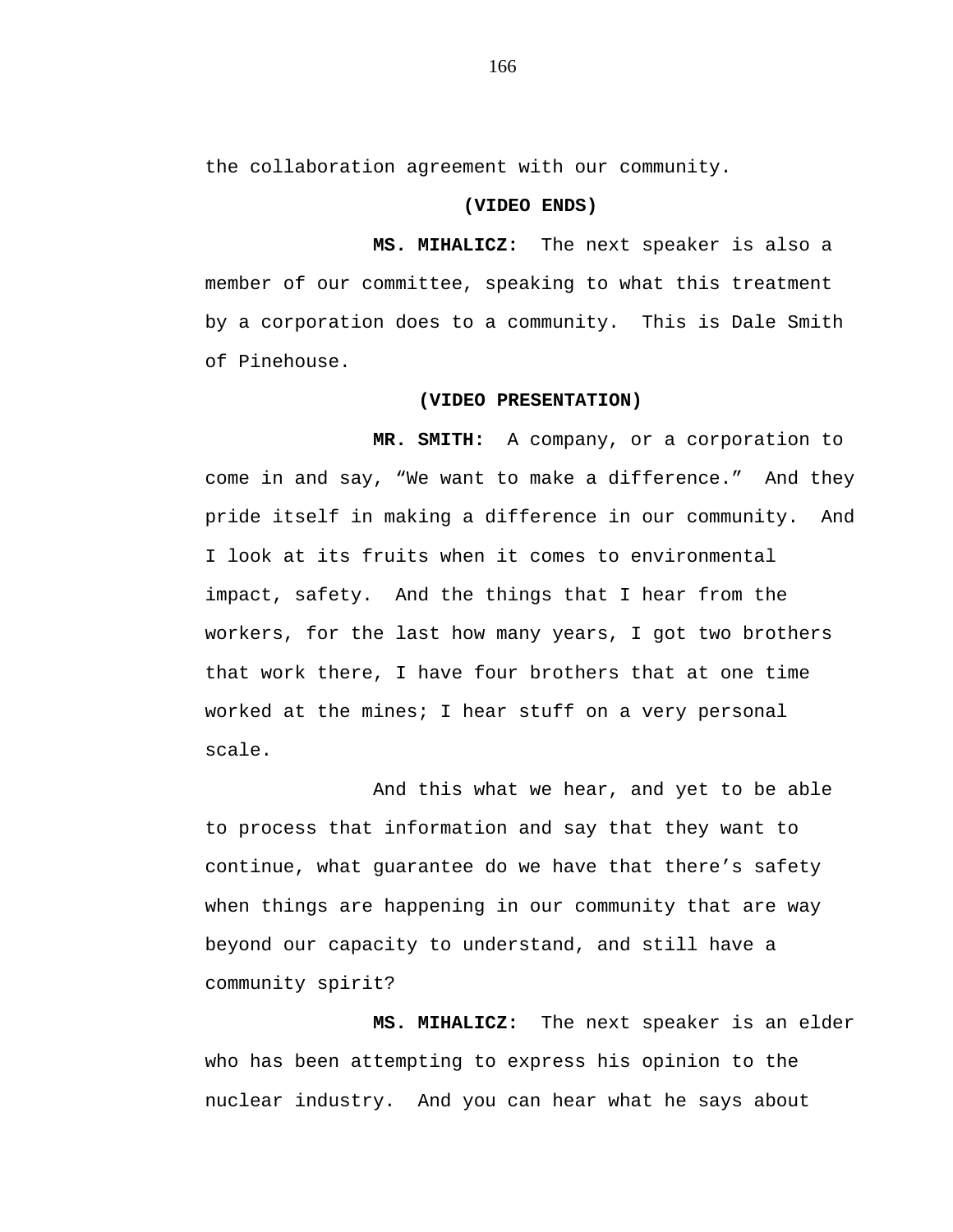what happens. Okay, I'm sorry, it doesn't look like that one is going to work.

The next one up is another attempt of the community -- could I have a tech person here, please?

### **(VIDEO PRESENTATION)**

**MR. PEDERSON:** If we teach our young people about protecting and preserving and respecting their land, we -- any one of us elders that go with that, are not respected no more because we are stopping something they don't want us to do.

Today I'm past 70 years old. I have lost that respect from these people. That -- not everybody, but from the people that are trying to keep us quiet about respecting the land, preserving the land, protecting it and whatever.

I have been spending all summer putting signs up on the road; putting signs up with the logo of saying no to nuclear waste, no nuclear waste storage in Saskatchewan. This is my freedom of right. That's taken away from me because every time I put a sign, somebody from that area will go up over there and pull it down. I went through five signs already; I'm going on number six now.

### **(VIDEO ENDS)**

**MS. MIHALICZ:** The next member of our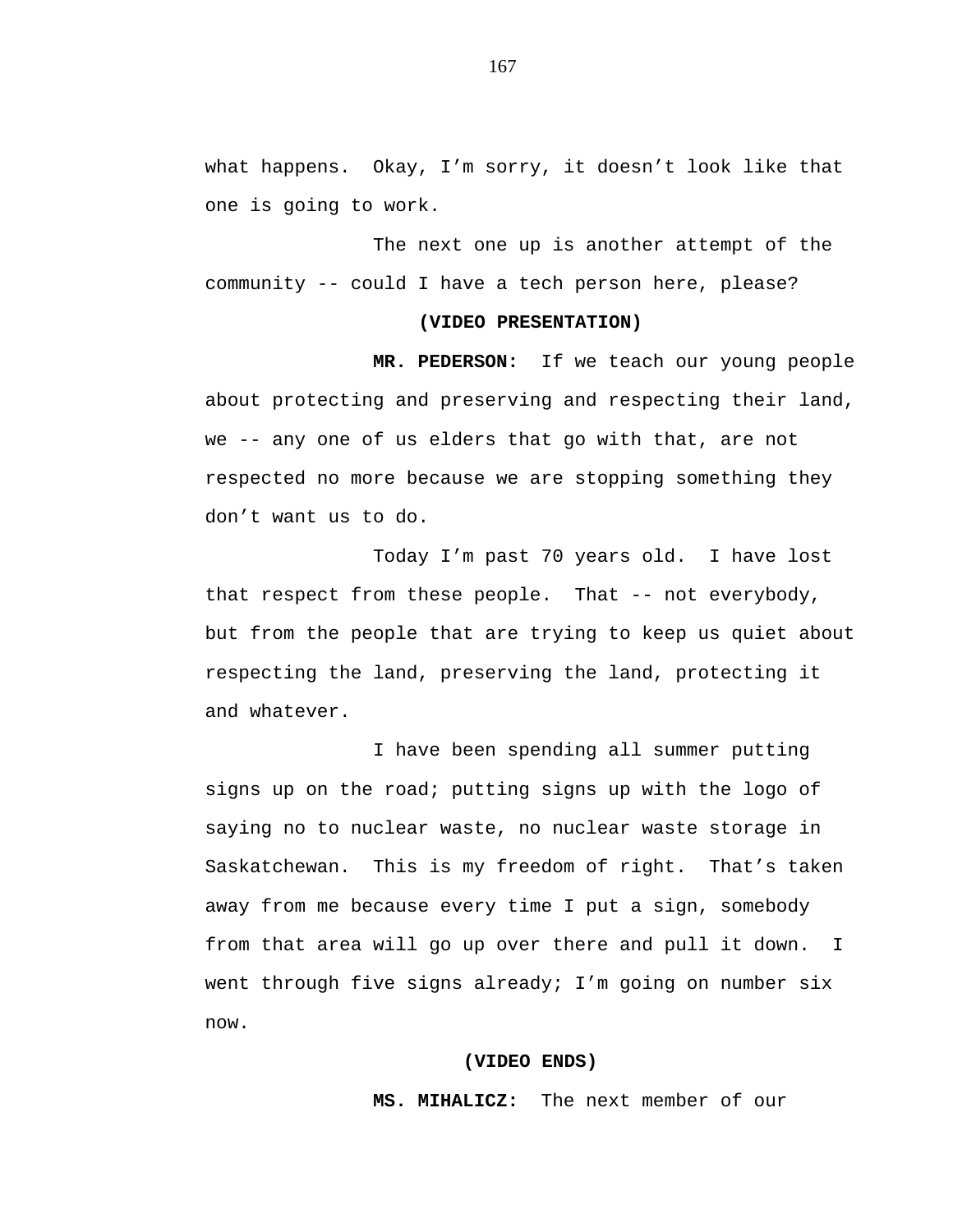committee speaks to what is happening with our youth in our communities.

Oh, I'm sorry. This is a public meeting where the petition against nuclear waste is being presented to the administration.

#### **(VIDEO PRESENTATION)**

**MS. MISPONAS:** You'll acknowledge you're evil based on something. They said, "Wait a minute. Hold it. The model used to be that it would be, you know, not only scientific evidence (inaudible). Let's listen to them first." Look at this agenda. You stacked it. You stacked an agenda so that you are hoping that nobody would ask about it. That no one would think to ask about nuclear waste.

## **(VIDEO ENDS)**

**MS. MIHALICZ:** I will -- if you're not

aware, over 50 percent of the people in Pinehouse signed a petition against the nuclear waste. But it's proceeding being the gun is greased, so to speak, with the collaboration agreement because no one dares speak out against it now because of the jobs with the collaboration agreement.

The next is speaking to the impact on the youth. If we're speaking about jobs, this member of our committee speaks to that.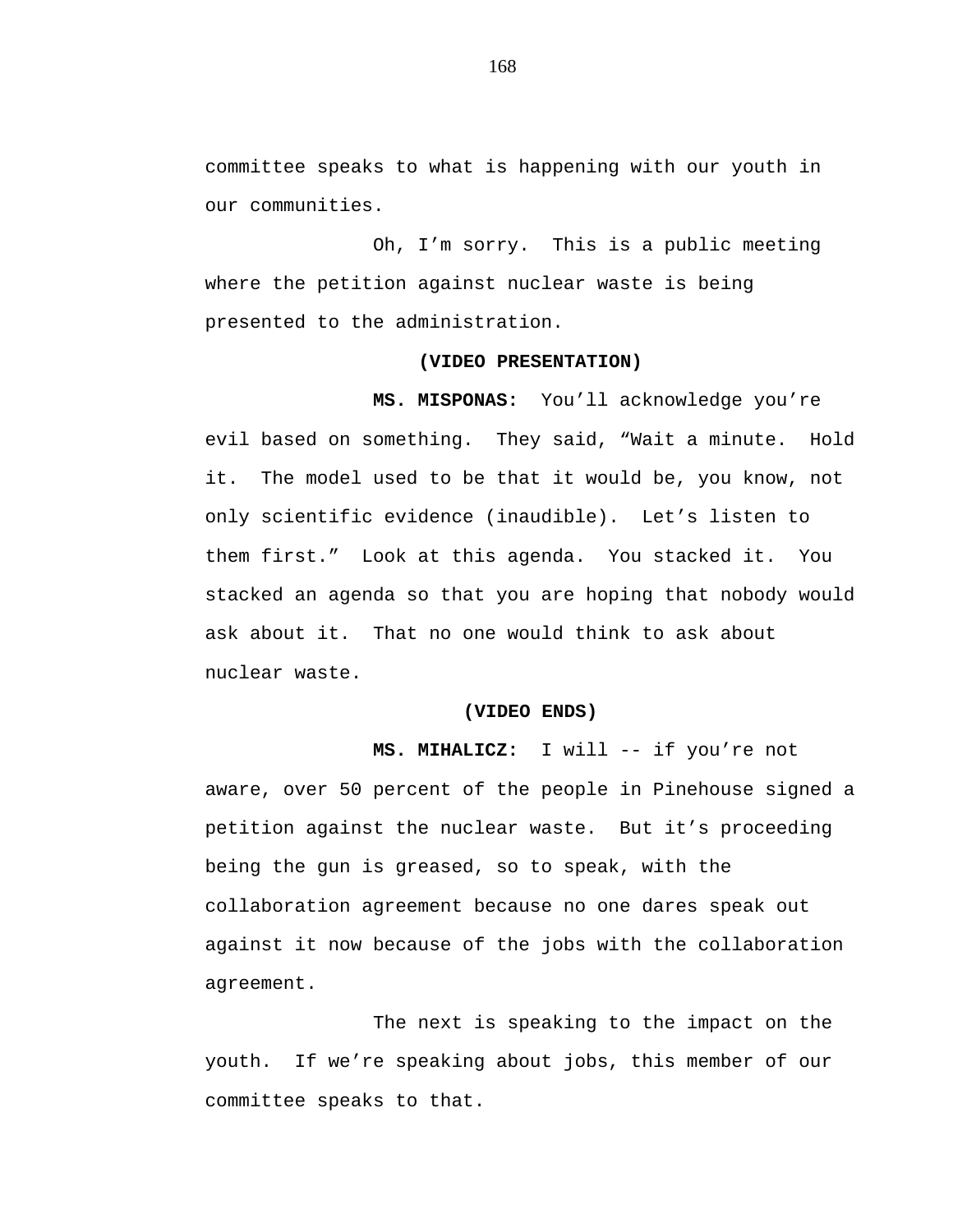#### **(VIDEO PRESENTATION)**

**MS. DOCKEN:** What I would like to see the CNSC do is to protect the rights of our youth because at the present time, they're being bombarded by all the propaganda of the uranium industry.

Cameco is in our schools. They're in our universities, our hospitals, our airports, sport and recreation facilities. They're everywhere. They come into our schools and do aptitude tests for jobs in the mine and they make promises about good paying jobs and benefits. And while that might be true, the students aren't given all the facts about the radiation that they're going to be exposed to.

You know, I've been working for almost 30 years. I have my degree in education and a diploma in management and some of these youth leave without even a grade 12, become labourers at the mine and they come back with higher paying jobs than I've ever had.

And why is that? Is it because they jump a plane and they go to the mine and work for a couple of weeks? No, it's because they're facing risks and those risks are health risks. But most of them don't even realize it. Most of them aren't even taught about those risks.

The gestation period of ingested radiation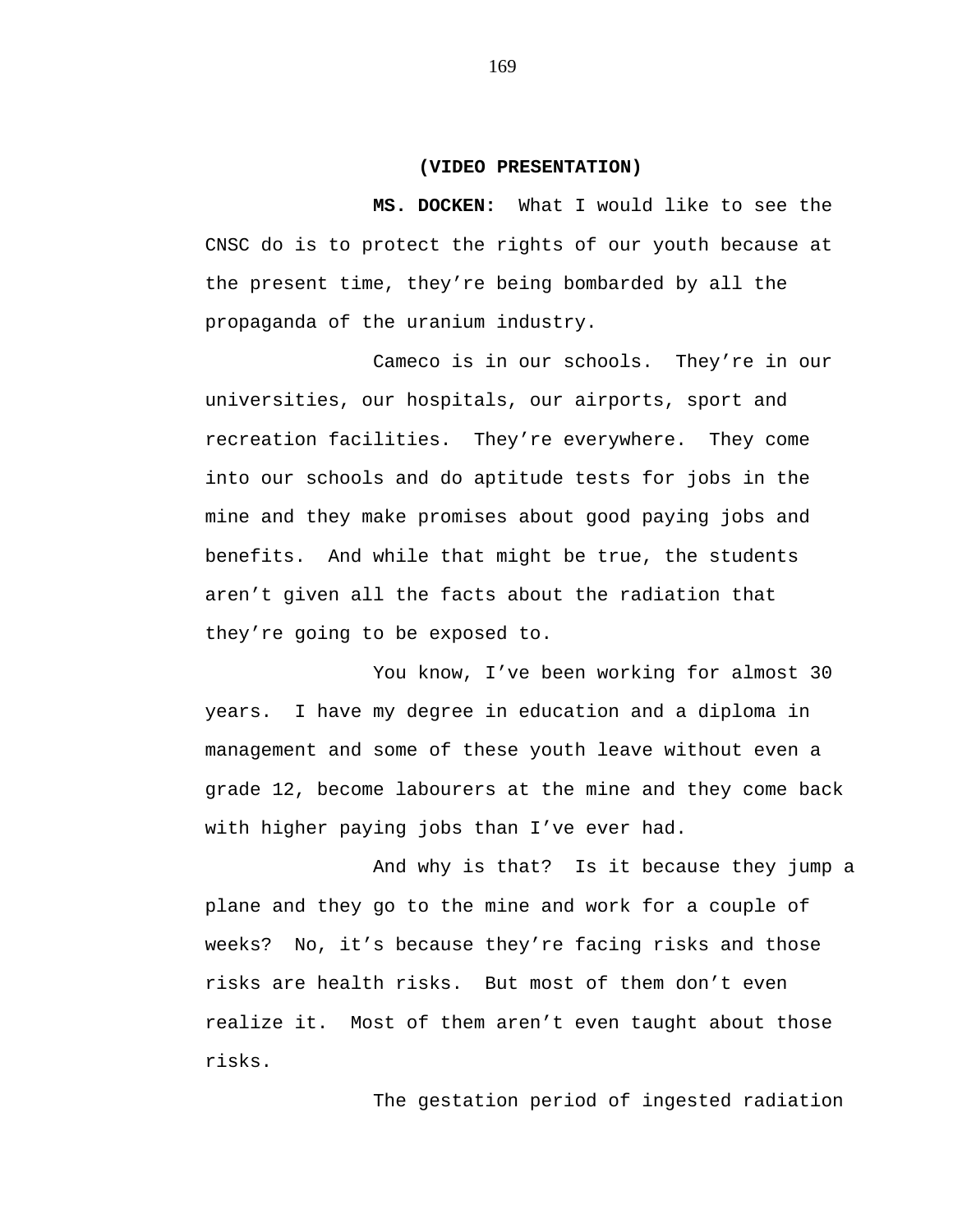can be up to 20 years. And these youth, they go to the mines; they'll only be in their mid-40s with the possibility of getting cancer. So is that fair?

#### **(VIDEO ENDS)**

**MS. MIHALICZ:** The next member of our committee to be on this video is a First Nations who's primary -- his priority is the water.

There was talk earlier that the water is cleaned up before it's re-entered into the environment. Our question is, where did the contaminants go then?

The contaminants will be with us forever. Just because you bury them under waste rock, the time will come when those are no longer monitored and we will be living with that. Our grandchildren will be living with those contaminants. So regardless of how clean your water may be once you treat it, those contaminants are with us in our environment forever.

So our next member of our committee speaks briefly to the importance of water in the First Nations culture.

### **(VIDEO PRESENTATION)**

**MR. MORIN:** Water is sacred. Water is the element of life and it sustains us. It keeps us alive. I've learned these teachings from our elders. And our elders, they say that it takes quite an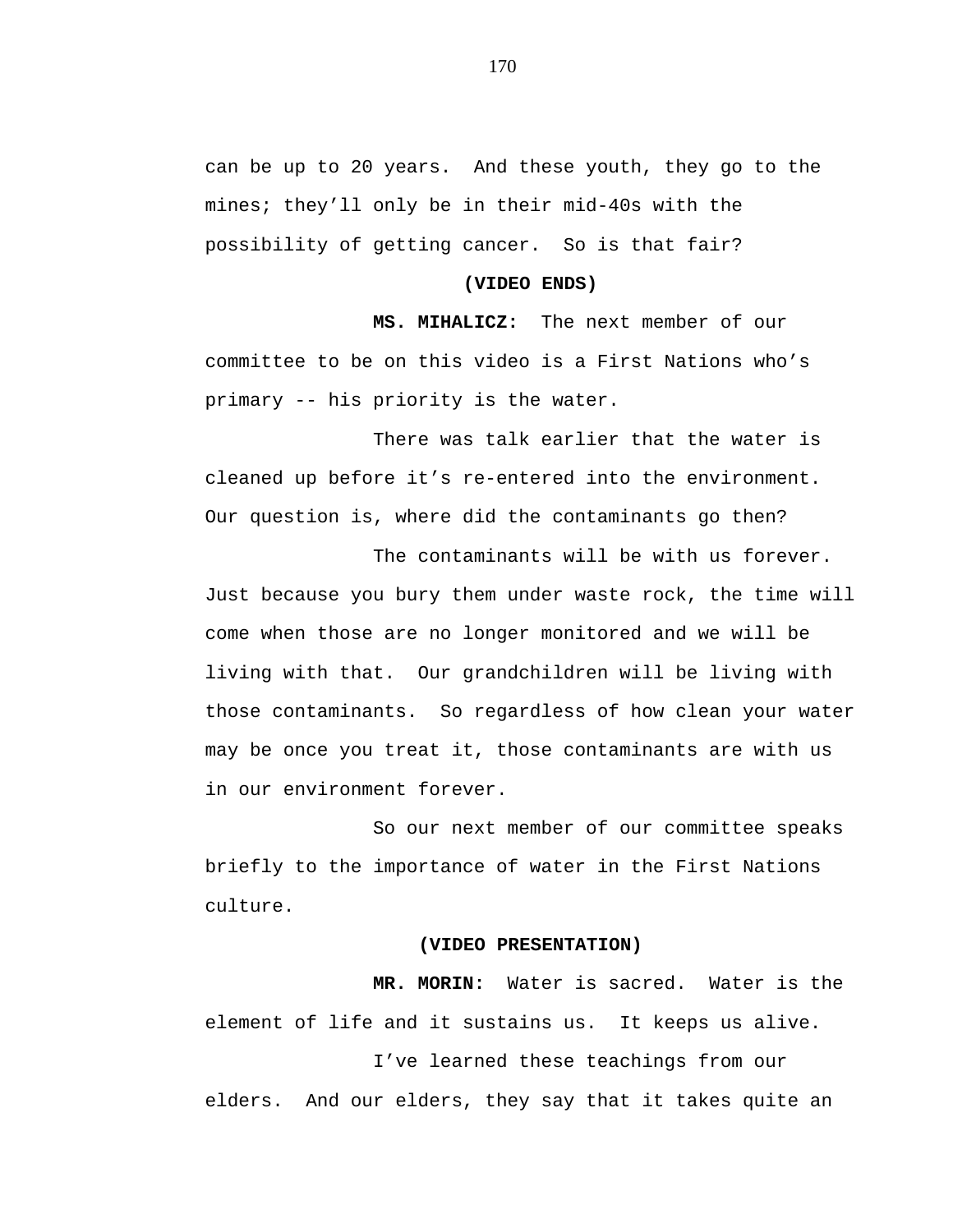amount of water to process this uranium and that it sits in our tailings ponds and it leaks. It leaks into our aquifers, our environment.

So for the sake of our animals, our fish, our future generations, please save our water.

### **(VIDEO ENDS)**

**MS. MIHALICZ:** So my closing comment, just before I play you the last couple of members of our committee making statements, you can talk jobs, you can talk safety for seven days straight. What's missing here, if you miss this -- the CNSC, you're about safety, if you respect the Aboriginal traditional knowledge, the ATK, safety is holistic. Safety isn't just physical. It's spiritual. It's mental. It's emotional. It's social.

If you could see the impact happening in our communities just because people are not being given a voice. If you miss this, this spirit of this -- the way this happened could happen to any community. Is that what we want? Is that the legacy we want to leave?

So our last two members of our committee will speak to that.

## **(VIDEO PRESENTATION)**

**MR. PAUL:** There was a woman who was a seer amongst our people. Her name was Gaichei (phonetic) or heart of the berry branch.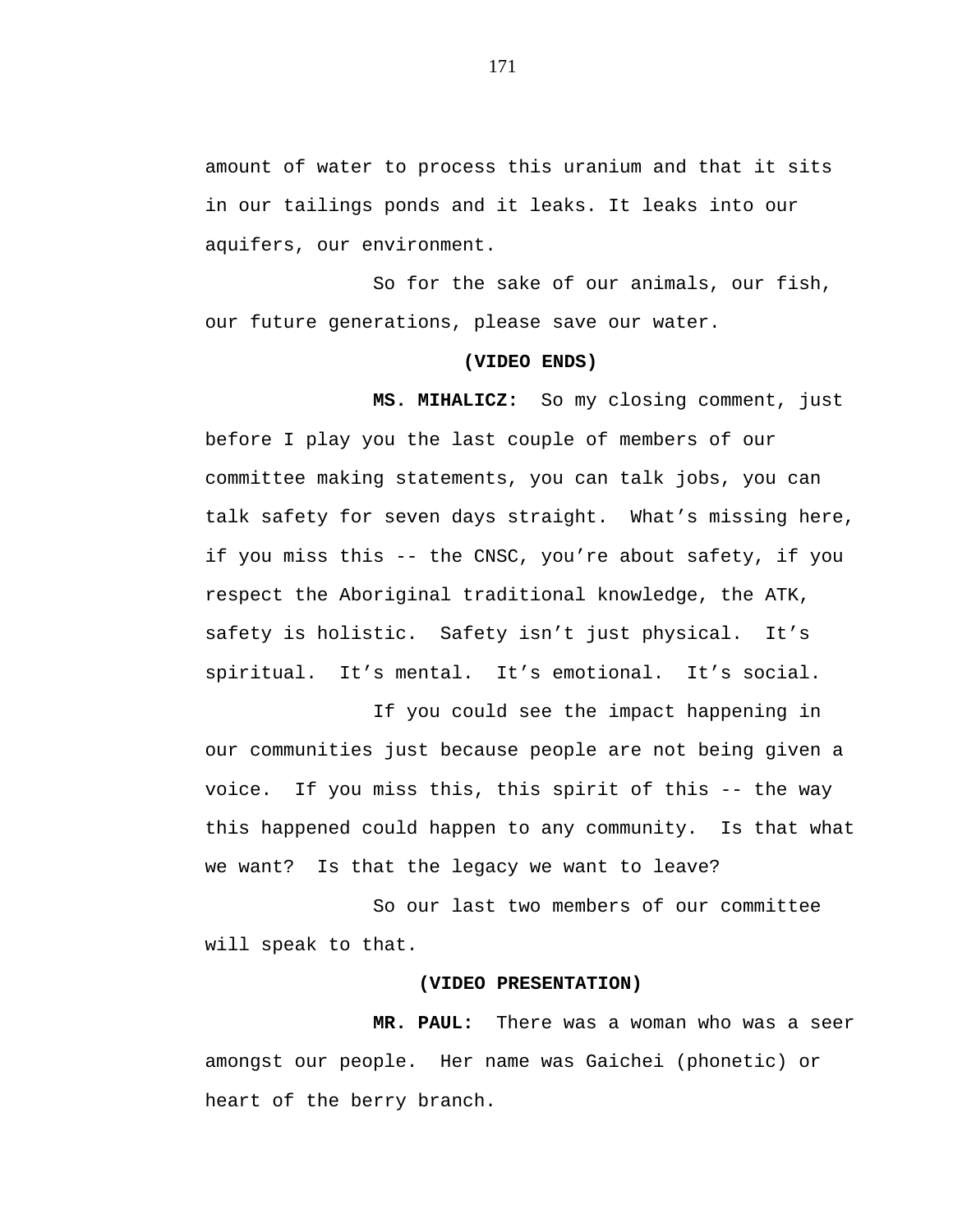She told some prophecies which warned us. This warning is also for all of the businesses that want to make a living, that want to make technological gains at the expense of the nature because with the elements that they call uranium and that our elders call the black stone, we'll have some powers that no one can control.

And those powers, once released, will bring a lot of sickness, a lot of death, a lot of destruction and it has already impacted on us as people because our people know -- they know and understand the science of the natural world much more intimately than western knowledge.

**MR. SMEREK:** With that process in mind, it has removed the people's rights and freedoms to ask questions, speak out, on the collaboration agreement is when industry leaves this area, they will leave a burden for all generations to deal with, health issues, environment issues and the cost of cleanup.

The dynamics of the community has changed Pinehouse that there is a scramble and there is a silence on talk of future that I've never known before like this. And this is from my own people, my own community.

And it breaks that companies can come in and do this without adequate consultation at all levels. We are left out of the whole process. Just a bunch of information we're given.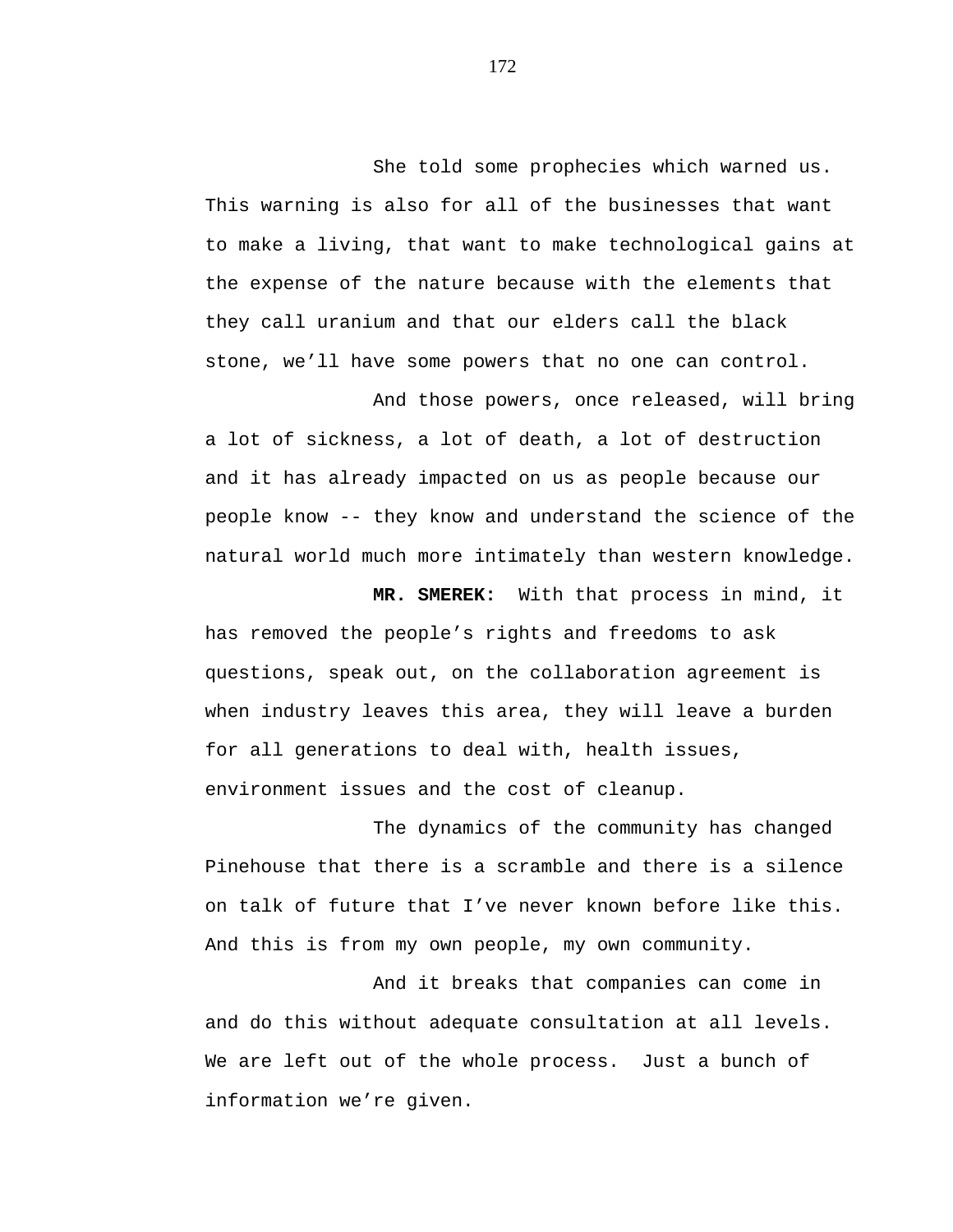But what do we do with it when no one is listening?

**MS. MIHALICZ:** The Committee for future generations is opposed to the relicensing and expansion of the three Cameco uranium mines due to the fact that the people were not consulted.

**THE CHAIRMAN:** Okay, thank you. Thank you very much.

Who wants to start the line of questioning here? Dr. Barriault?

**MEMBER BARRIAULT:** Thank you for your presentation.

Did the people who signed the Collaborative Agreement, are they your elected Chiefs or is it just a committee of Pinehouse, for example? Are they your elected people?

**MR. SMITH:** They are elected. I'd like to go more into, but it's difficult to speak on matters that are personal coming from the community because the leadership, like the mayor is my brother-in-law. So it's tough to -- I ran against him on the last election.

So dealing with the information we're receiving and trying to present it here today and keep my emotions intact, I look at the leaderships in all communities and just like what Sierra Club just presented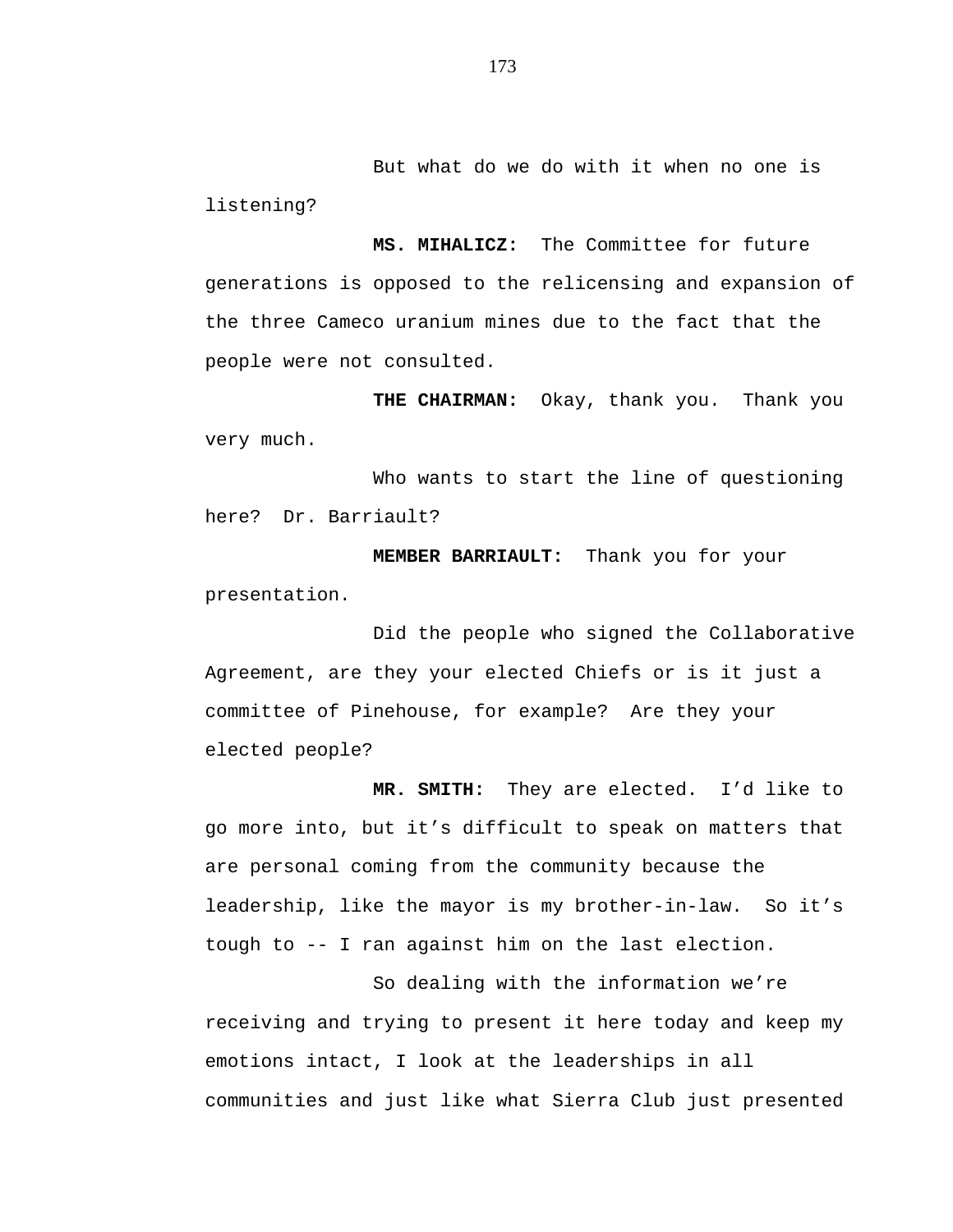and I just ask him a question. Has any of the leaders anywhere asked you anything about what you're presenting and for him to say no.

At least, curiosity, well, if somebody threatens my child, I have instincts as a father to protect my child. And even information like that now, to react to it, while this stuff is happening, grass roots - these are berries that I picked with my family.

Last summer I picked blueberries within sight of the mine site of Key Lake and I've been feeding this to my children. So hearing information about contamination and trying to understand millisieverts and tailings, I have to educate myself as a parent.

We're all trying to do that in our communities. So we want information that is relevant, that is real because this is real. This fish, it's real now. It impacts me now, my body, my children, and I look at my leadership, not on how legitimate they were put there, but do they understand the information?

Is it getting to us? I am a fisherman and wild rice grower. I chose not to go to the mines as my employment as hard as it is to make a living being a fisherman. My wife is the license holder, but I fish. I work in the packing plant in Pinehouse.

So I see the effects and we hear stuff from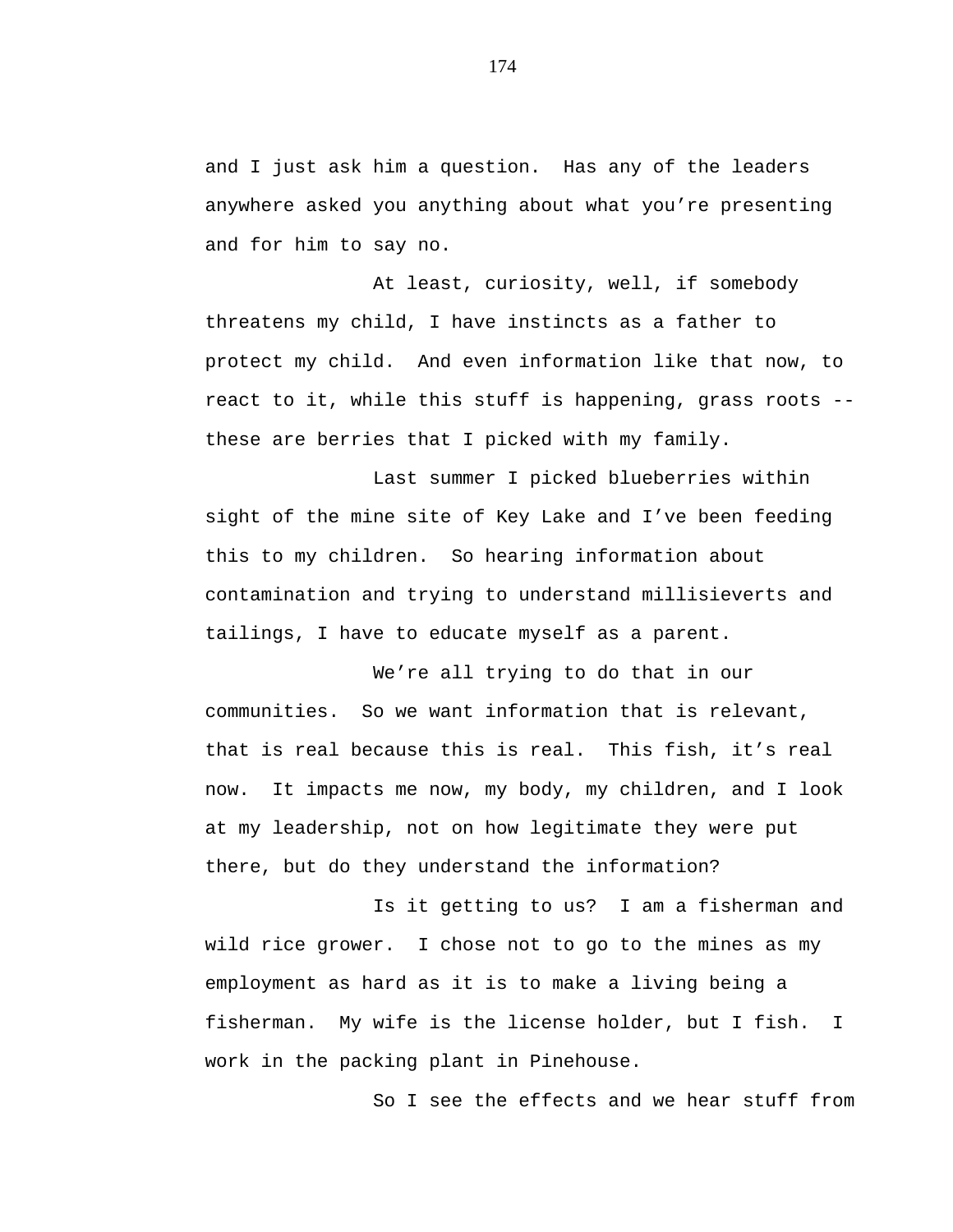workers because they're young. They want to know. They want information when they go there. Yes, nobody wants to really talk about the fear they have of exposure.

So we want to understand it. We don't often get the right information, that's true. And this is the language of industry and safety. And I just want to eat and feed my children and know that it is safe now.

My mom died of cancer twenty-some years ago. My dad's fighting it now. I don't want it. I don't want it for my children. I'm here today to say, is this safe now?

Can you convince me? We want a relationship with industry based not just on money or economy or to be self-sufficient, but what we have now here in Saskatchewan, this land that we have is so beautiful. I fell in love with it ---

**THE CHAIRMAN:** Okay ---

**MR. SMITH:** I just want to finish by saying

---

**THE CHAIRMAN:** I just want to answer some of the questions you're posing here as you go along here.

**MR. SMITH:** Thank you.

**THE CHAIRMAN:** We have a regulator and we're going to here from the Ministry of Environment. They're not industry. They're regulators.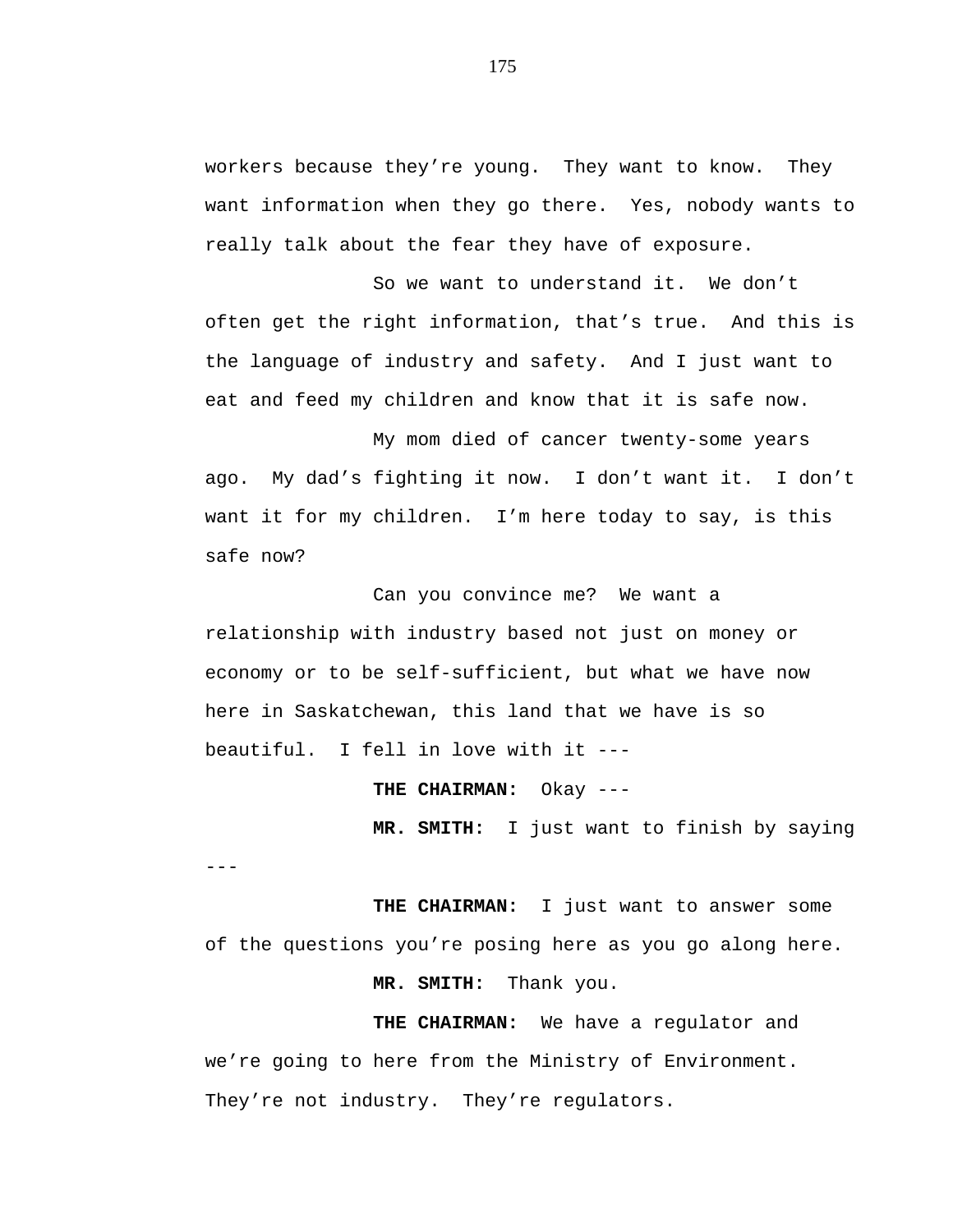So if they tell you it's safe. Will you believe it or not? We've heard -- we're going to hear in two hours from the Ministry of Environment. I'm just trying to figure out, who do you trust to give you information that you will believe in?

And one other thing, I'd like you -- we do not want to get into a debate -- the political debate in your communities between your leaders and you. This is really not our mandate.

What we are interested really is in the facts that you are asking. Is it safe to eat the berries? Is it safe to eat -- that's what we really would like to talk about.

**MR. LEE:** I'd like to thank you for the opportunity to speak here today. My name is Bryan Lee. I'm the local President of the Fish Lake Métis and a member of the Committee for Future Generations. I'm also actively involved with a group in Prince Albert called RPIC, Renewable Power Intelligent Choice.

I'd like to offer just an opinion or an expression on your question that you've just posed to Dale in asking him if he would trust the reports of the CNSC staff or the reports of the Ministry of Environment.

I would suggest that we'd be way ahead of achieving that trust if in fact we had scientific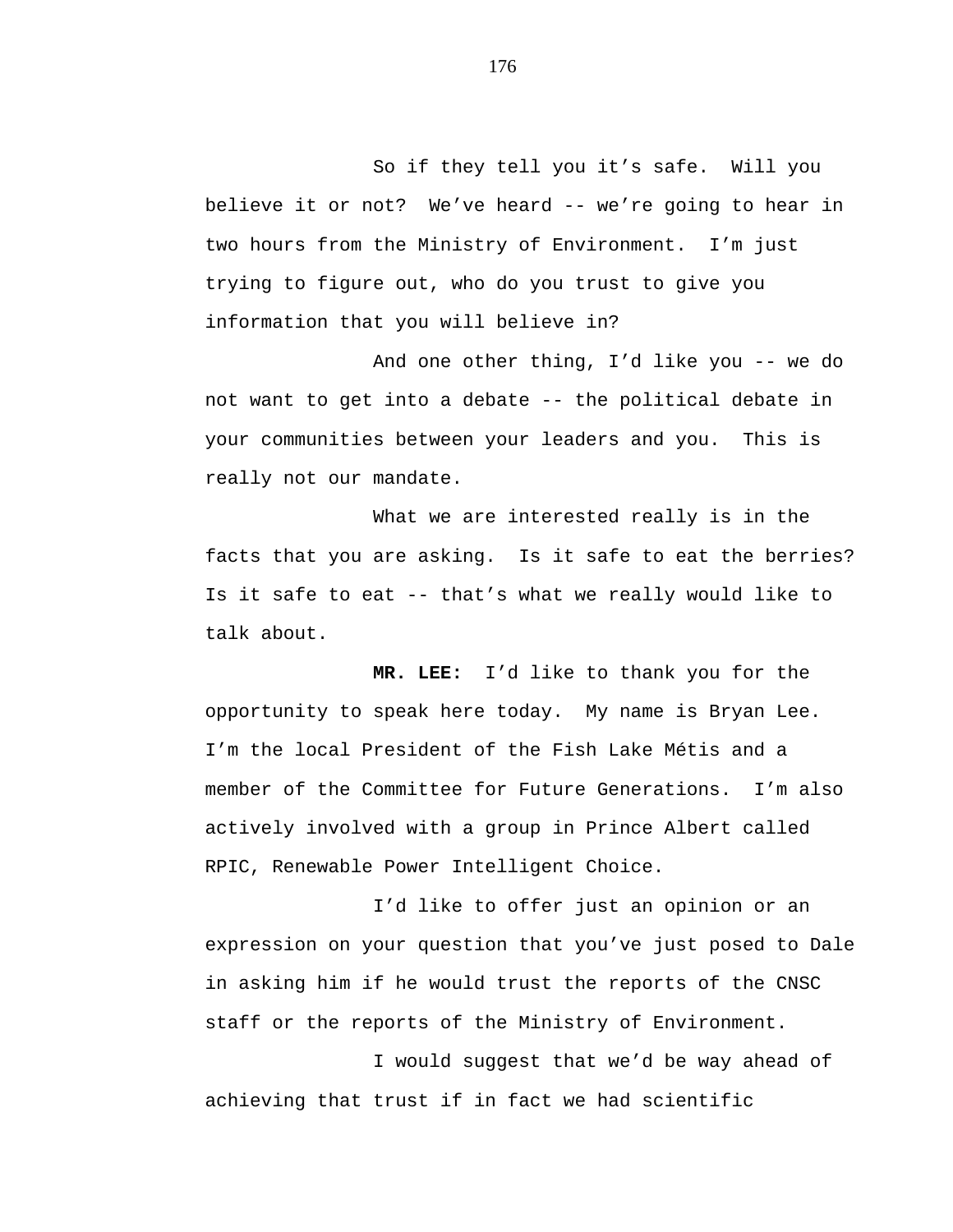independent research accomplished on this whole issue of pollution of the uranium fuel chain.

**THE CHAIRMAN:** Okay, that's something that we can actually maybe address. Where do we get the specific data and who measures it? Are they done through a third party and verified?

Staff? Mr. Gates?

**MR. GATES:** EcoMetrics produced the Status of the Environment report in 2010 for Key Lake and they compared the data on the high volume samplers which have a filter in them that collect for 24 hours air circling the mine site -- or, the mill site, mine site, the old mine site. So that is information that would allow us to determine how much radionuclides are being deposited from the site into the natural environment. And basically, I'm just going to read what's in the report here. It says:

> "The Key Lake Status of Environment Report done every five years was prepared by Ecometrics..."

That's 2010, e-docs number 3659506.

"...and still shows that the original 1979 environmental assessment predictions of minor or trivial effects from air emissions remain valid for the high volume sample data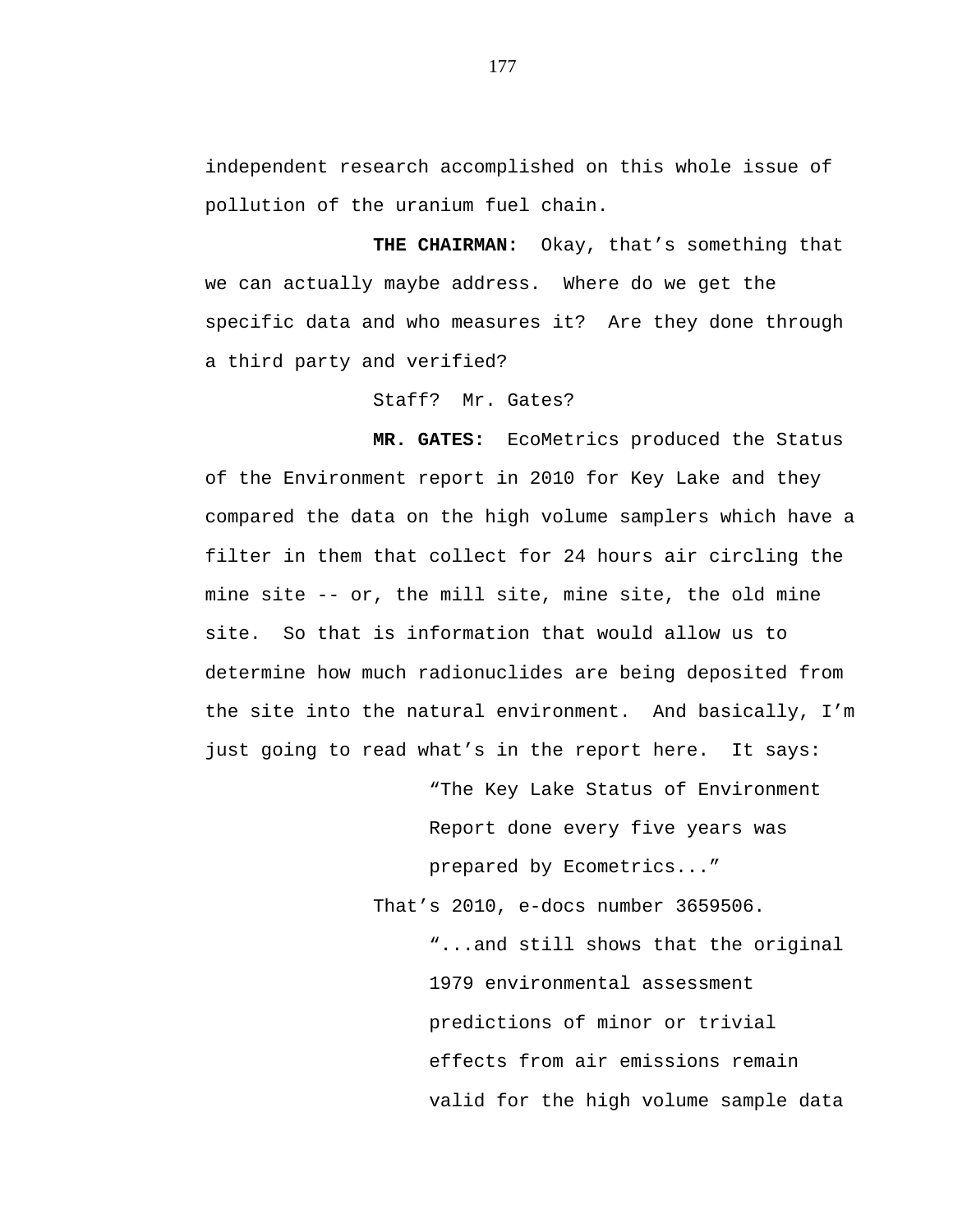collected at five locations."

And that's basically if you went around the wind rose for this site, north, east, west, south, that's where those would be located, and one near the mill.

The conclusion is based upon comparisons between the normal background airborne concentrations for the long-lived uranium series and the decay products of radon. And the comparison was to the 1988 United Nations scientific committee on the effects of atomic radiation report on sources, effects and risks of ionizing radiation.

And the 2011 data also show on the high vols that, for example, lead 210, which is the end of the chain for radon that gets deposited onto the plants and the berries out in nature, I guess, that the levels are at background or below. So we have this data, it's just - it's in the reports, the status of environment reports.

So the terrestrial environment, we know, is protected. And then every animal in the food chain, including man, is protected at those levels because they are at background. And we also know from the effluents that are treated that the treated effluent that is released to the environment, the levels are very, very low for the radionuclides. So the aquatic environment is being protected downstream of these mines.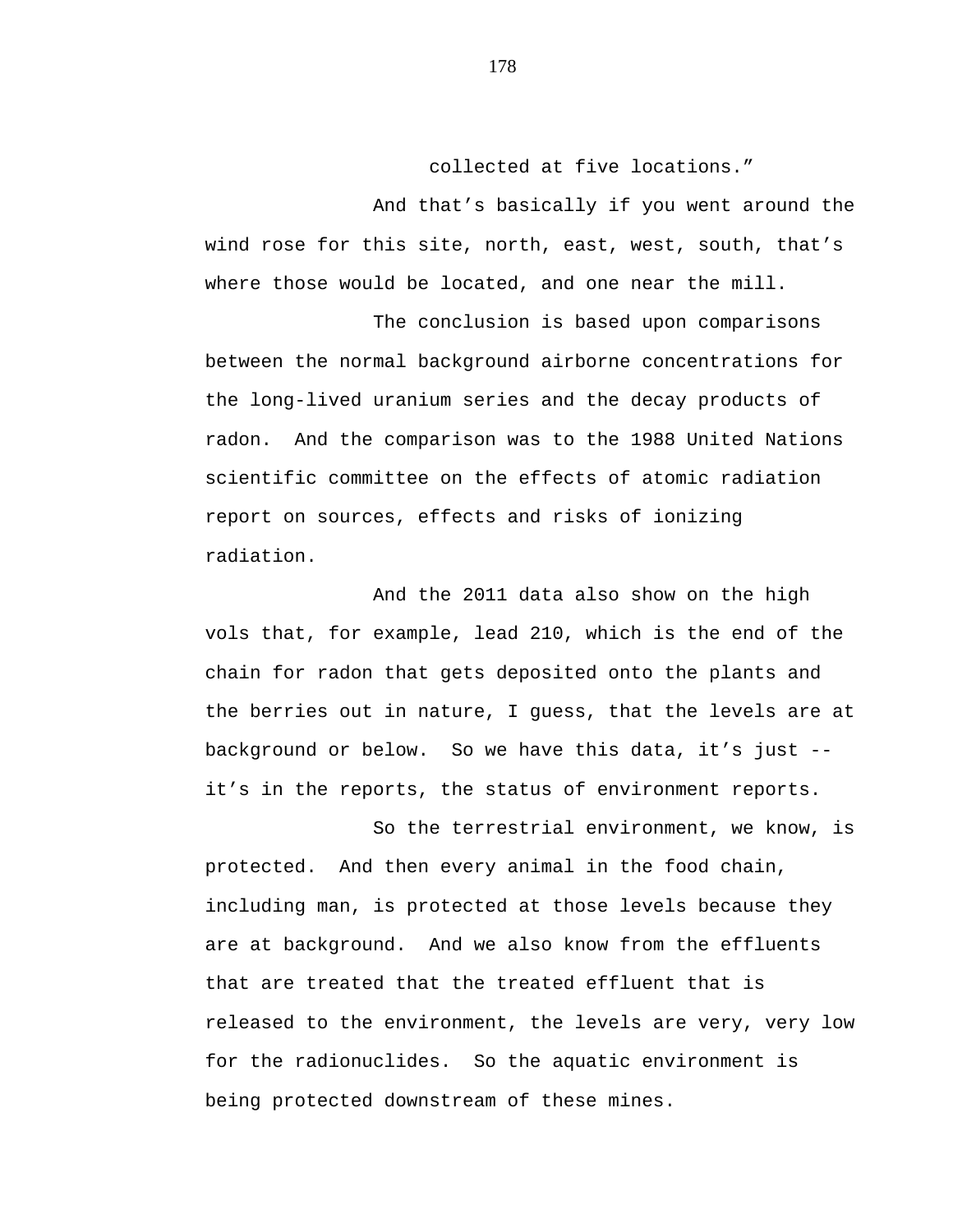So there's an example of a United Nations committee and comparisons that are done by an independent third party, Ecometrics 2010.

**MS. EATON:** Sarah Eaton, for the record.

The other thing I would like to add is that we also have the Eastern Athabasca Regional Monitoring Program, which collects country foods and analyzes country foods. We will hear from Dr. McCullum today, he'll be able to talk to that.

And also, we've also discussed over the last two days the Athabasca working group, which also collects community samples of country foods and those are analyzed. And those reports are available online or you can contact our office at any time and we can help you interpret those reports.

**THE CHAIRMAN:** So I think what you just said is all of this is to say there was studies, independent studies, and concluded it was safe.

Back to you.

**MS. MIHALICZ:** May I ask a question? How many tonnes of tailings collectively are there in Northern Saskatchewan at this moment?

**THE CHAIRMAN:** Okay, you asked another question. I will get to that in a minute.

**MS. MIHALICZ:** Because if we're talking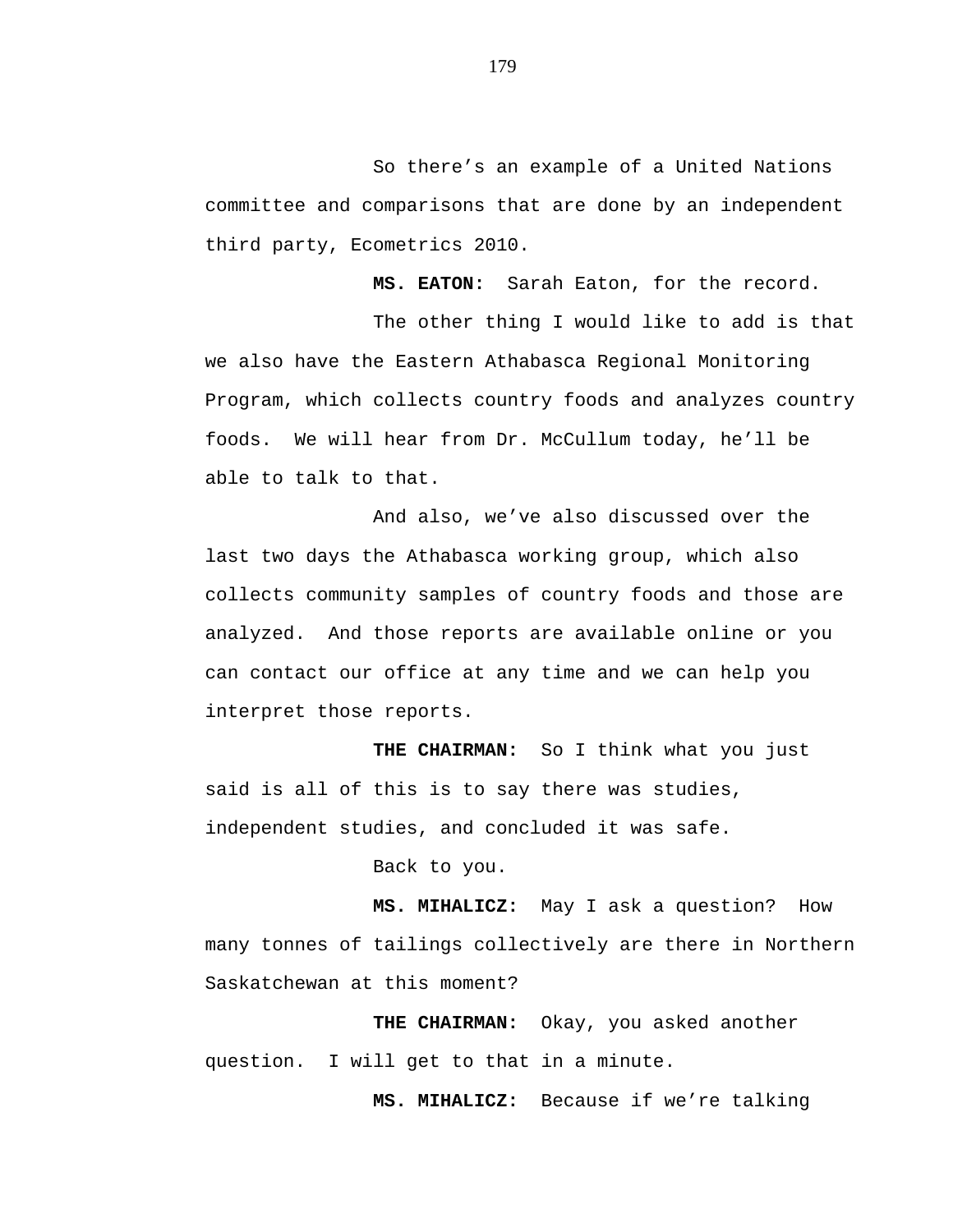about safety, these are results for today. The tailings will be with us forever. What guarantee -- Dale held up this fish and said, "What guarantee?" We're also talking about our future generations' fish. What guarantee ---

## **THE CHAIRMAN:** Okay.

**MS. MIHZLICZ:** --- can the Cameco give us that 200, 300 years from now, after the monitors are gone, we have buried hundreds of thousands of tonnes of tailings, radioactive, that are now totally accessible by groundwater, potentially? The only constant is change. What guarantee do we have that the tailings that Cameco mines are leaving with us will never get into our groundwater?

**THE CHAIRMAN:** Okay. So I would rather ask -- I don't know if Cameco can give it a guarantee, but the regulator better give you their guarantee. So what is the answer to that question?

**MR. LeCLAIR:** Jean LeClair, for the record.

So all tailings management facilities, there's detail modelling that are done for performance for those tailings facilities in the long-term. I think it's important to remind people that the material, those tailings are actually the radioactive materials that were already present. So they're not created.

Understood that they're in a different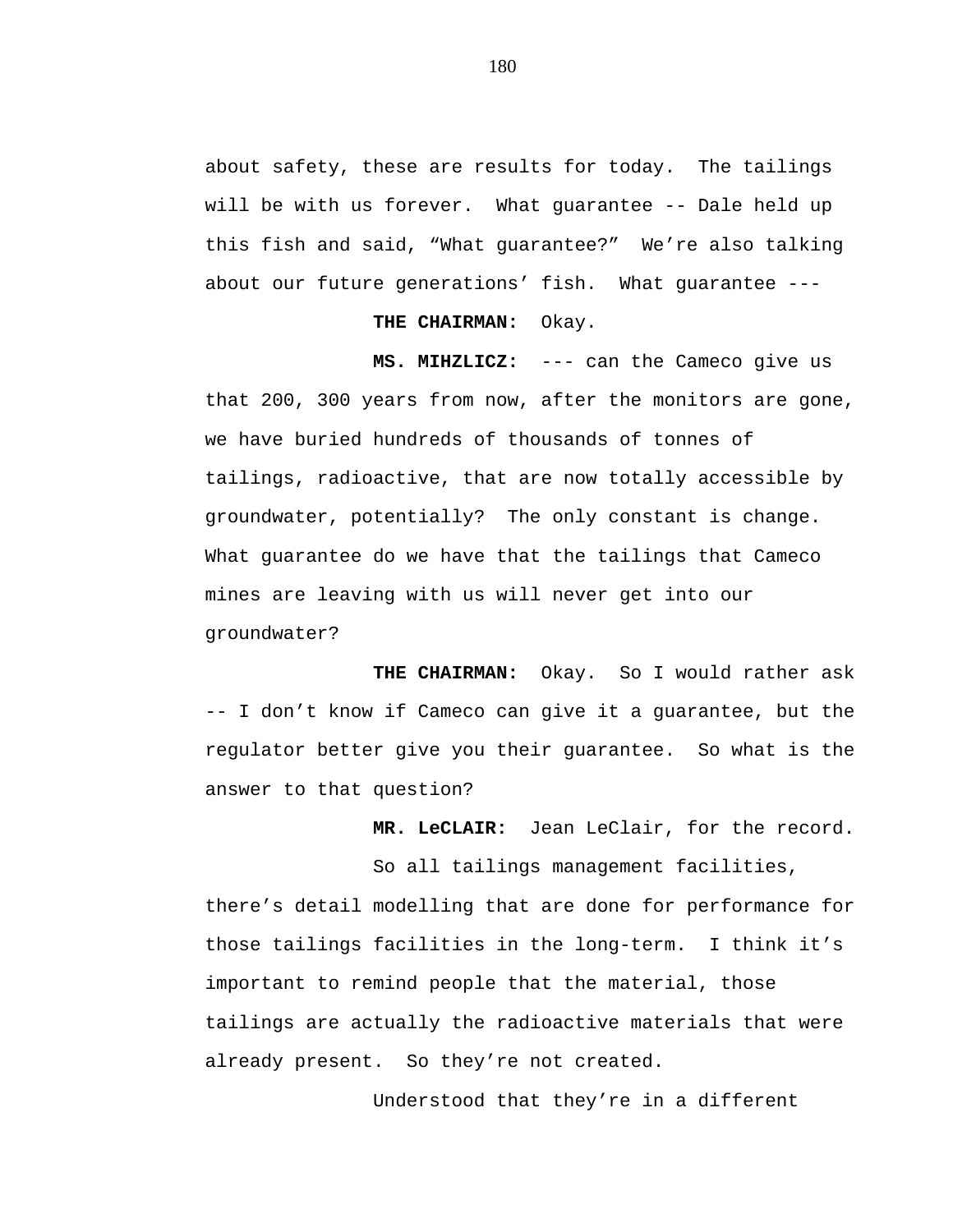form, so it's important they be managed in the long term. That's why there's very extensive engineering that's done to design the facilities to contain the tailings. And there's a lot of research and work that's done to study the performance of those tailings.

So those are part of the environmental assessments that have been done in the past and all the modelling work that's done to ensure that the environment continues to be protected.

**THE CHAIRMAN:** Okay. Questions? Dr. Barriault, I thought we stopped at you last?

**MEMBER BARRIAULT:** No, I'm fine. I had my answer, thank you.

**THE CHAIRMAN:** Dr. McDill?

**MEMBER McDILL:** Thank you, again. I'd like to start by saying this is an entirely magnificent and beautiful part of the world. This is my second time here.

Whenever we hear the community is split, or disrupted, or struggling, divided -- thank you -- we hear it. We understand that many of us have families that are divided or struggling. So we understand at a personal - sorry, maybe the people at the back can't hear. We understand at a level of the heart what you're saying.

I think I'd like to ask staff to try and - the fish and the berries, I think we'll hear something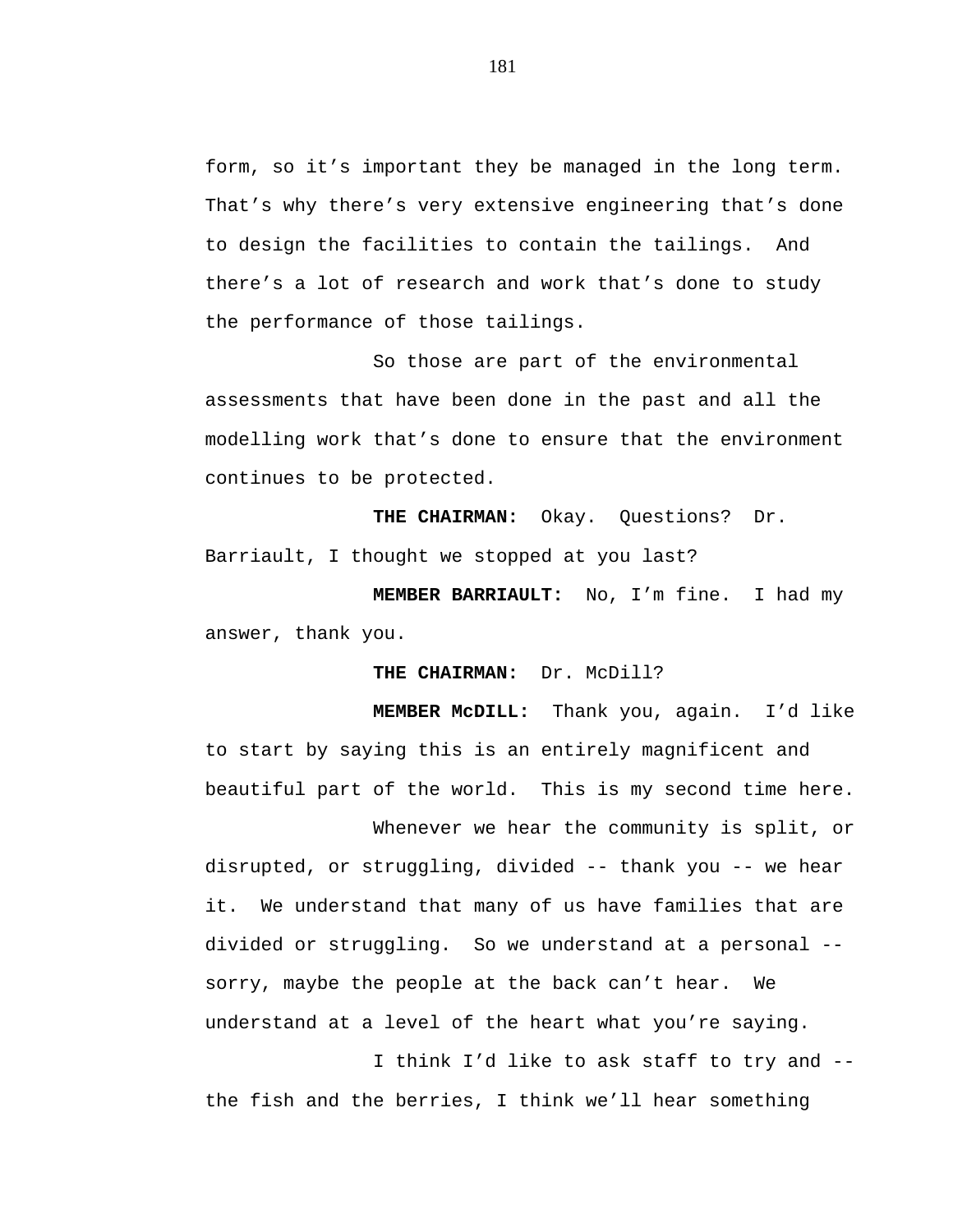more about in a little while -- to talk about the tailings a little more, the water, the clean water. We had a question about the tailings and where does it go. I think we can try and answer that a little better for the community.

It's difficult for us to know how to address your feeling about not being consulted. That's really a challenge because this is a community decision, isn't it? I don't -- you say it's not.

So maybe then I can ask -- I'll ask, okay. I'll ask you to reply to that. But maybe I can ask staff one more time to try and talk about the tailings and some of the other concerns this group has brought forward today.

So Sierra Club, let's go back to the one example I mentioned earlier, where we came out with 226. Then I'll go back to the intervenor.

**MR. GATES:** Tom Gates, for the record.

And I'll use Key Lake as an example.

There's two different types of tailings areas at Key Lake. The first area where the tailings were deposited was in an above ground tailings management facility. And the way that is constructed is they take till or earth and they add bentonite clay to it and they line the bottom of -- on the surface of the land with that. And basically, that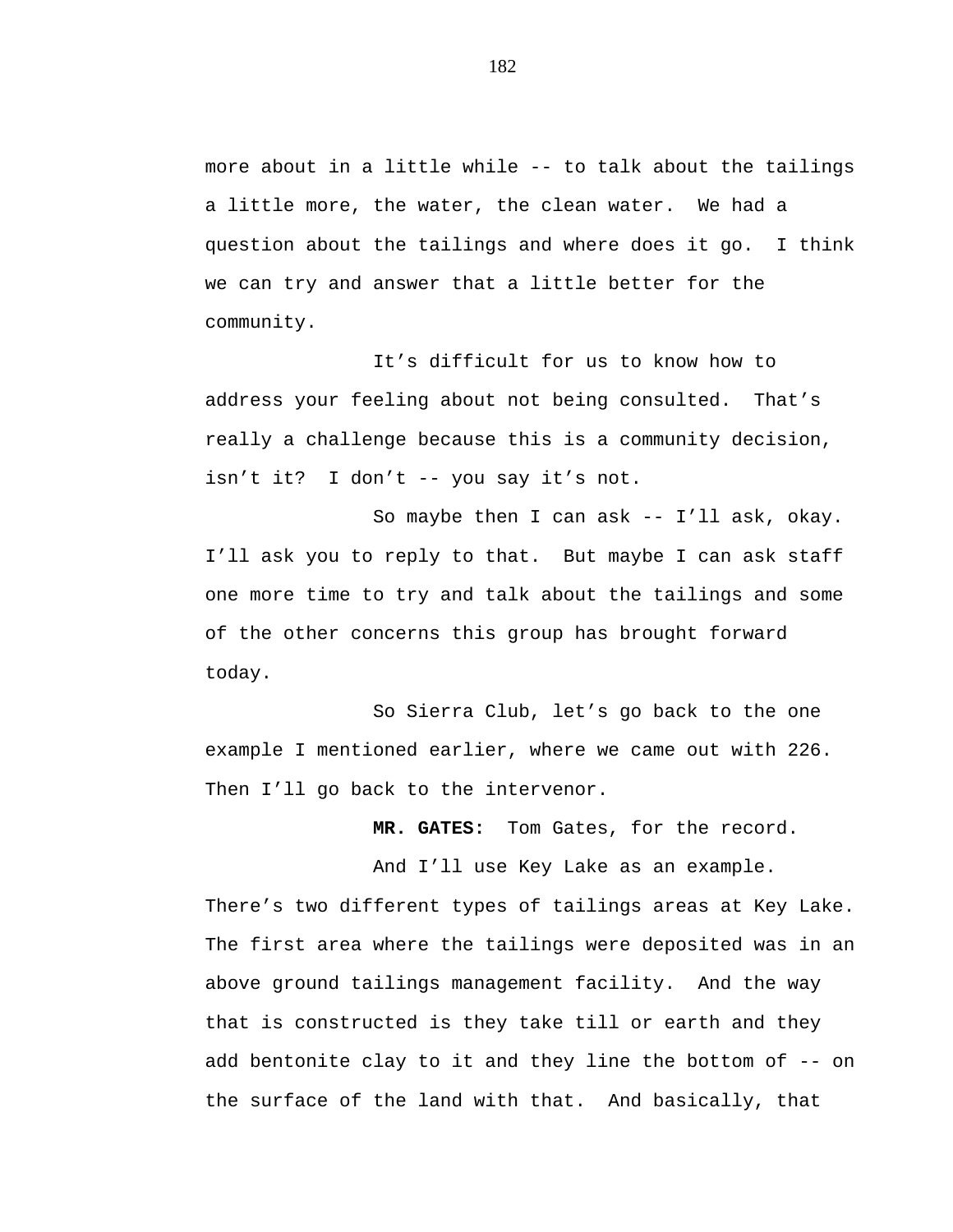stops any water going through, so as it gets wet, it stops.

And they do the same thing after that's down, they put a berm around it, a very tall berm with bentonite added to it also, which is a clay. It's used to seal things.

And then on top of that is a layer of sand with pipes in it. And this is very general, the way I'm talking about it. And those pipes collect any liquids that come out of the tailings as they're deposited into this square bermed area.

And that water, or the contaminated water reports -- it's called pore water -- reports to a sump and the sump pumps it to the mill for treatment before it's released under highly strict regulatory limits out into the environment. And so the concept there is, this fills up with tailings. As the tailings get old and they're - they lose the water in between the particles, and that's drained off through this bottom drain system, and any other precipitation or rain that goes on top of it, the same sort of thing.

And then at the end of the operation when this is filled up, they go into a decommissioning reclamation situation where they'll put a layer of sand on top another layer that stops liquids from going through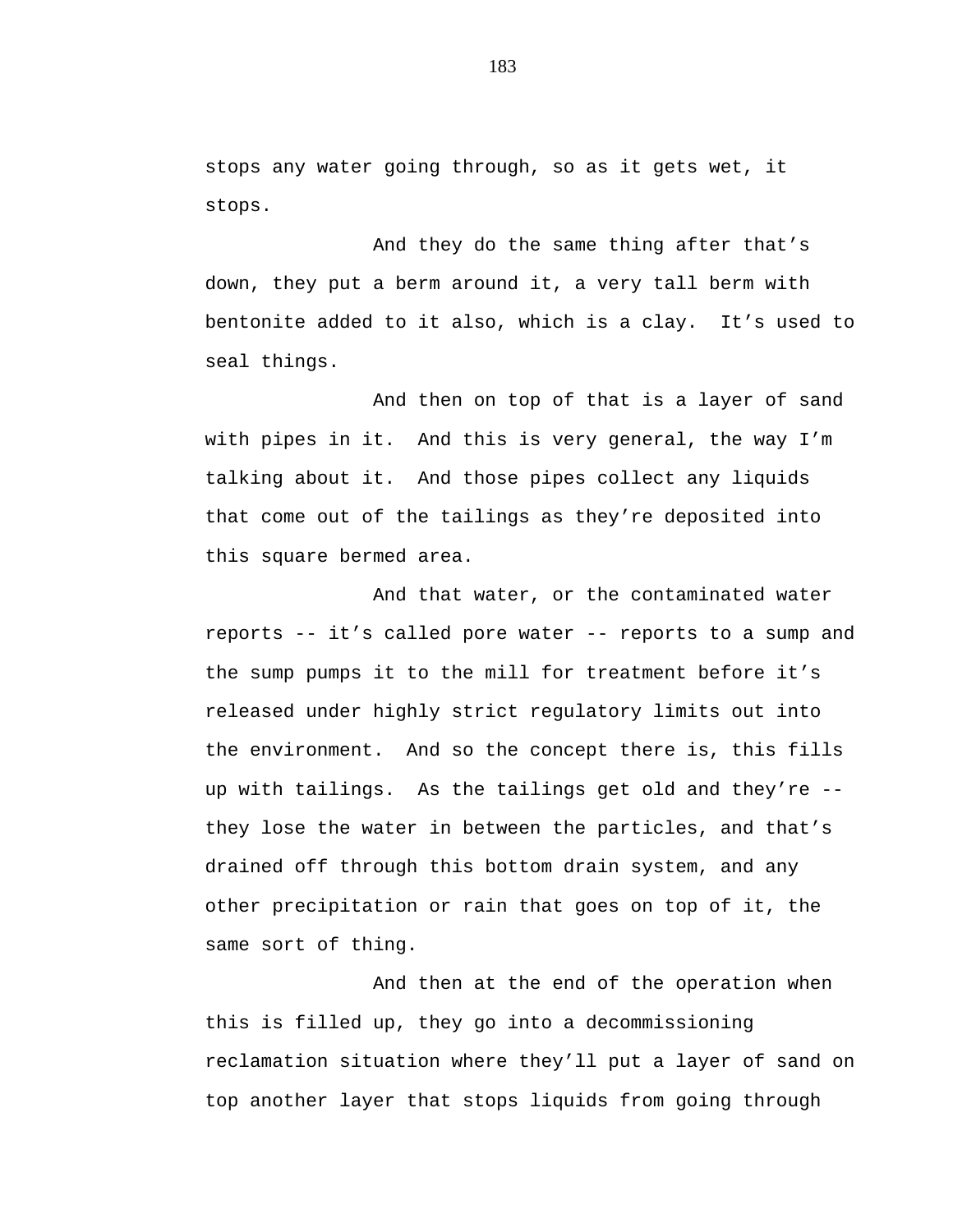into the tailings so that there's no water to carry away any of the contaminants.

And then on top of that, of course, is earth so that trees and plants can be grown. And the concept is to create gullies and armour those gullies with rock so that those gullies stay, like streams would stay in a dried-out stream.

So it directs water off the top of it, out into the natural environment, and that water won't be contaminated because it's drained off the top. And they're looking at landscape designs and objectives for that so that it looks like the natural habitat. So that's how that system works.

The other question, of course, is radon gas, which comes out of the tailings and into the air. It floats across into the natural environment and the levels of that when it decays and is deposited on the berries. And we talked about the levels of radon earlier, and they are at background, very close to the mine site, if not at the limits of the lease.

So that's how the radionuclides are contained in that facility. And radon gas, with the cover, doesn't come out of this system very well at all. It will attenuate or decrease the amount of radon gas coming out.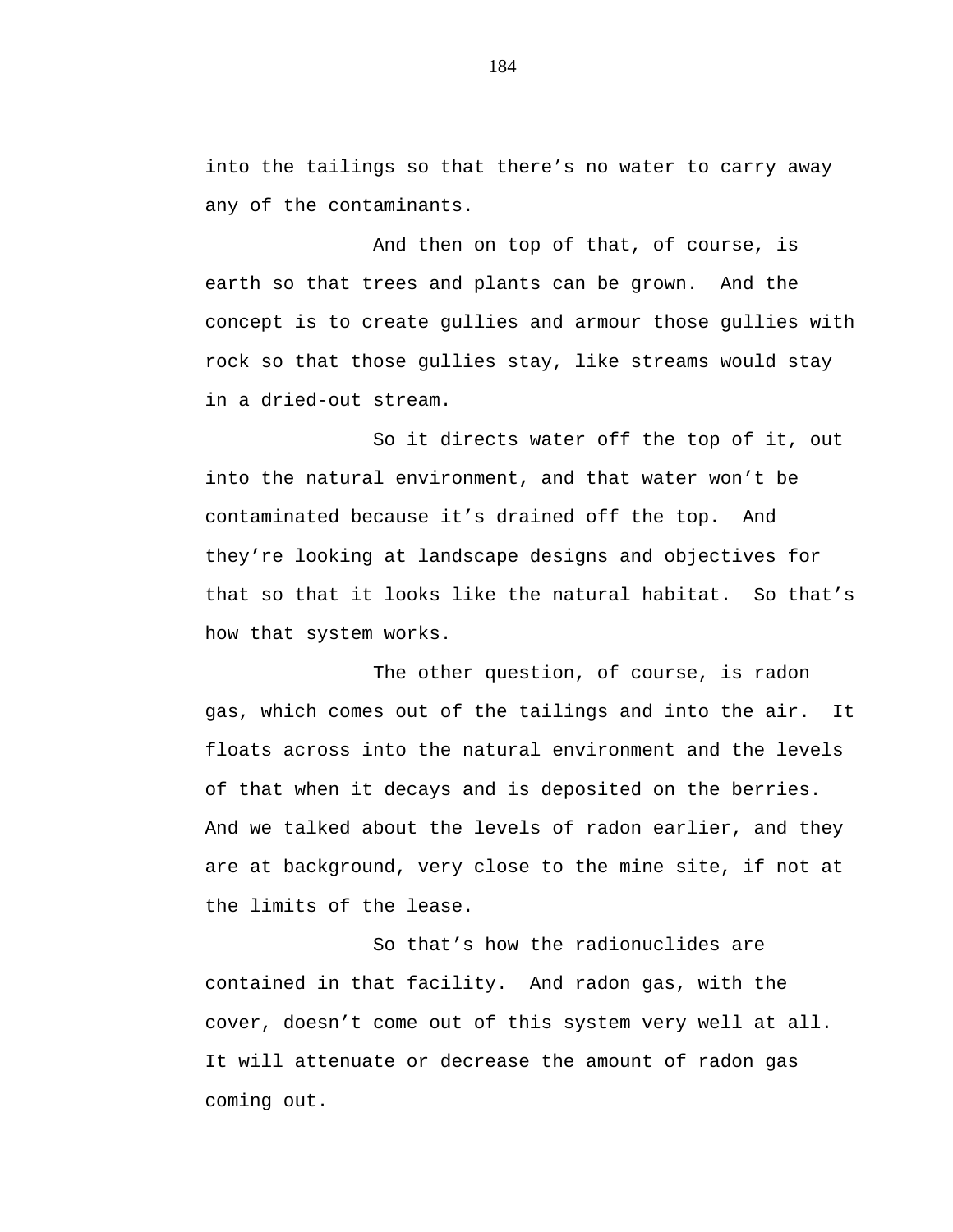So the environment's protected from the above-ground tailings management facility throughout its - - through its lifecycle, up to decommissioning.

After decommissioning reclamation, the province -- if the CNSC releases the tailings area to the province and is assured that it's in a stable state, the province has what is called a fund for monitoring and maintenance of the facility for a long time. And I won't go into the requirements for that fund because I'm not an expert in it.

There's also another fund called a maximum failure fund, and that has to be a financial assurance that's put to the side for future generations.

So those funds are also going to be established for the in-pit tailings management facilities after decommissioning and reclamation.

With the in-pit tailings, if you can imagine a mined-out area where they've taken uranium ore out of the bottom of the pit, what they do is they fill the pit with tailings. But before they fill the pit with tailings, they put in what is called and under-drain, which is a pipe. And on top of the pipe is filter of rocks, et cetera, to stop the tailings from going into the pipe.

But the pipe pulls the water from the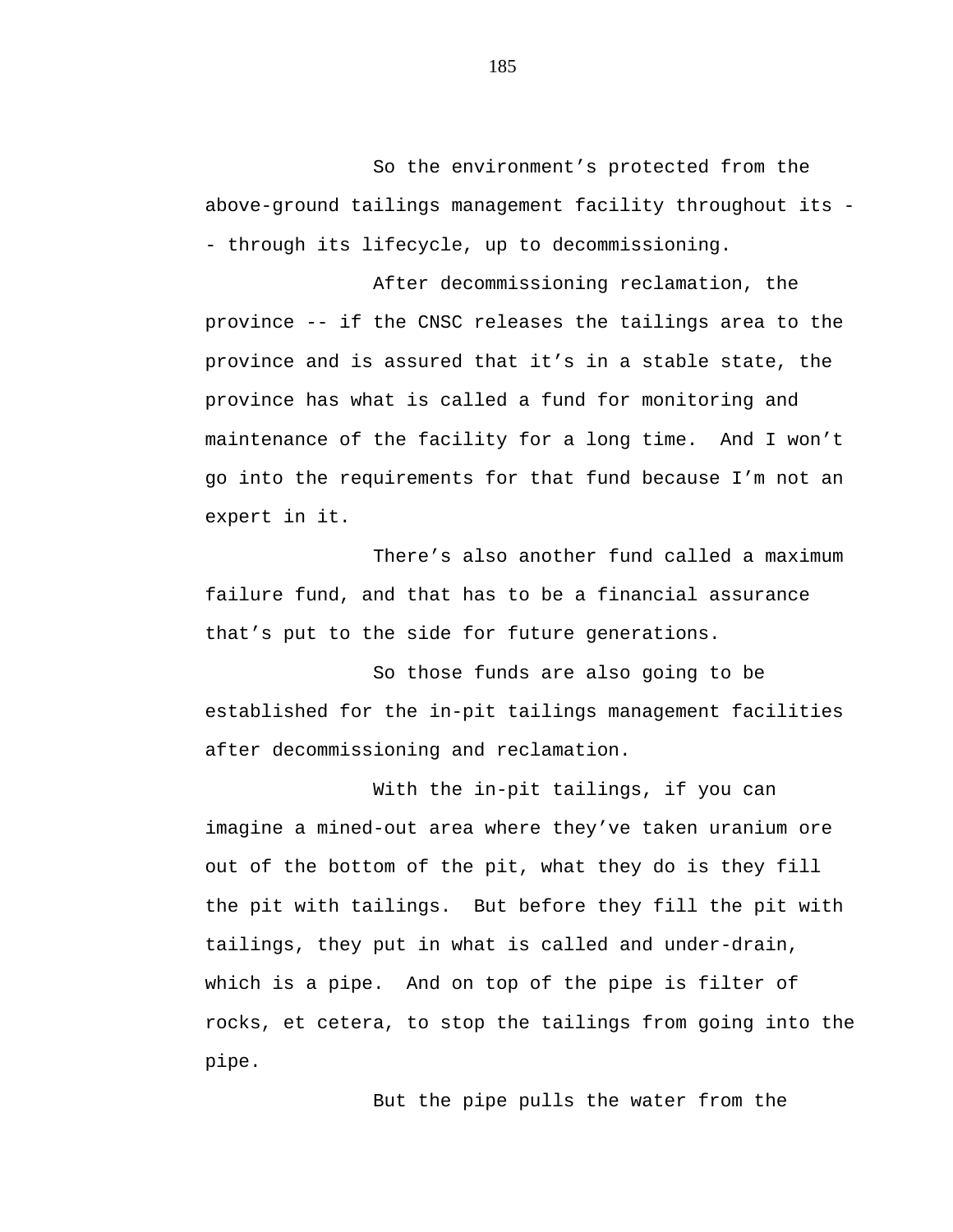bottom of the tailings so that the pore water is out of it at the end of the life of the facility. And that water of course is pulled off and goes to the mill for treatment.

Now, coming towards the end of the life cycle of the pit, the in-pit tailings management facility, what happens is the pressure of the tailings on itself pushes all of the pour water out. And then on top of that, they put a two-metre layer of sand. And they also have a water cover.

And as they put the sand on top of the tailings, through the water, it grabs the radionuclides out of the water. And in the first year most of the contaminants are gone. And it takes up to about 13 years for the radium that's in that water to get to Saskatchewan surface water quality objectives for the protection of aquatic life.

At that point, the tailings management facility has a water cover on it, it's just like a lake. And during this whole process, any groundwater that is around -- and this is also during the operation -- any groundwater around this pit is drawn down through a ring of groundwater wells and it's pumped and treated through a reverse osmosis system that is dumped into Horsefly Lake. And its ultra-pure water.

So that pumping system remains for another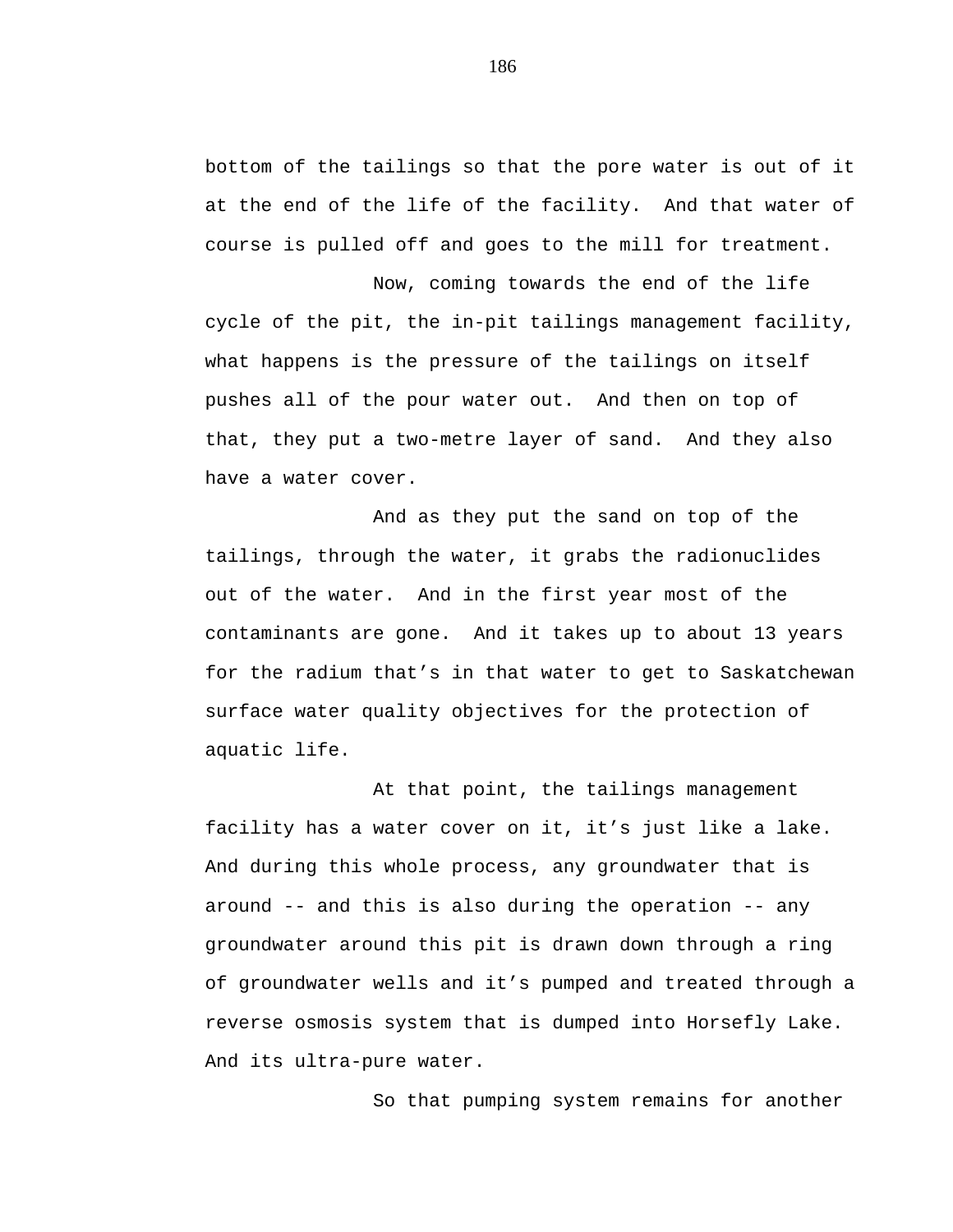15 years after the water is cleared up in -- on the surface of the tailings management facility. And at the end of that time, it's hoped that they can turn off that pumping system and release the tailings management facility to the Government of Saskatchewan.

And that's my tailings story.

**THE CHAIRMAN:** Okay.

**MEMBER McDILL:** I have one more before I go back.

The intervenor said that she doesn't believe that there are any deep geological repositories. I wonder if I can ask staff to state, tell me, at this stage, where is Finland on their DGR? For fuel.

**MR. JAMMAL:** It's Ramzi Jammal, for the record.

Just to answer the question, multiple DGRs exist in the world. I'll name Sweden as one of the countries, Finland is one, and Germany has one. And then the DGR process, with respect to Finland, with respect to high-level fuel -- I'm going by memory now, so I don't have the exact accuracy, but they start to put, from a design perspective, it's complete. And then they are working towards the storage of the fuel in the DGR.

**MEMBER McDILL:** The intervenor's question was on fuel, not on -- your comment on DGR was on long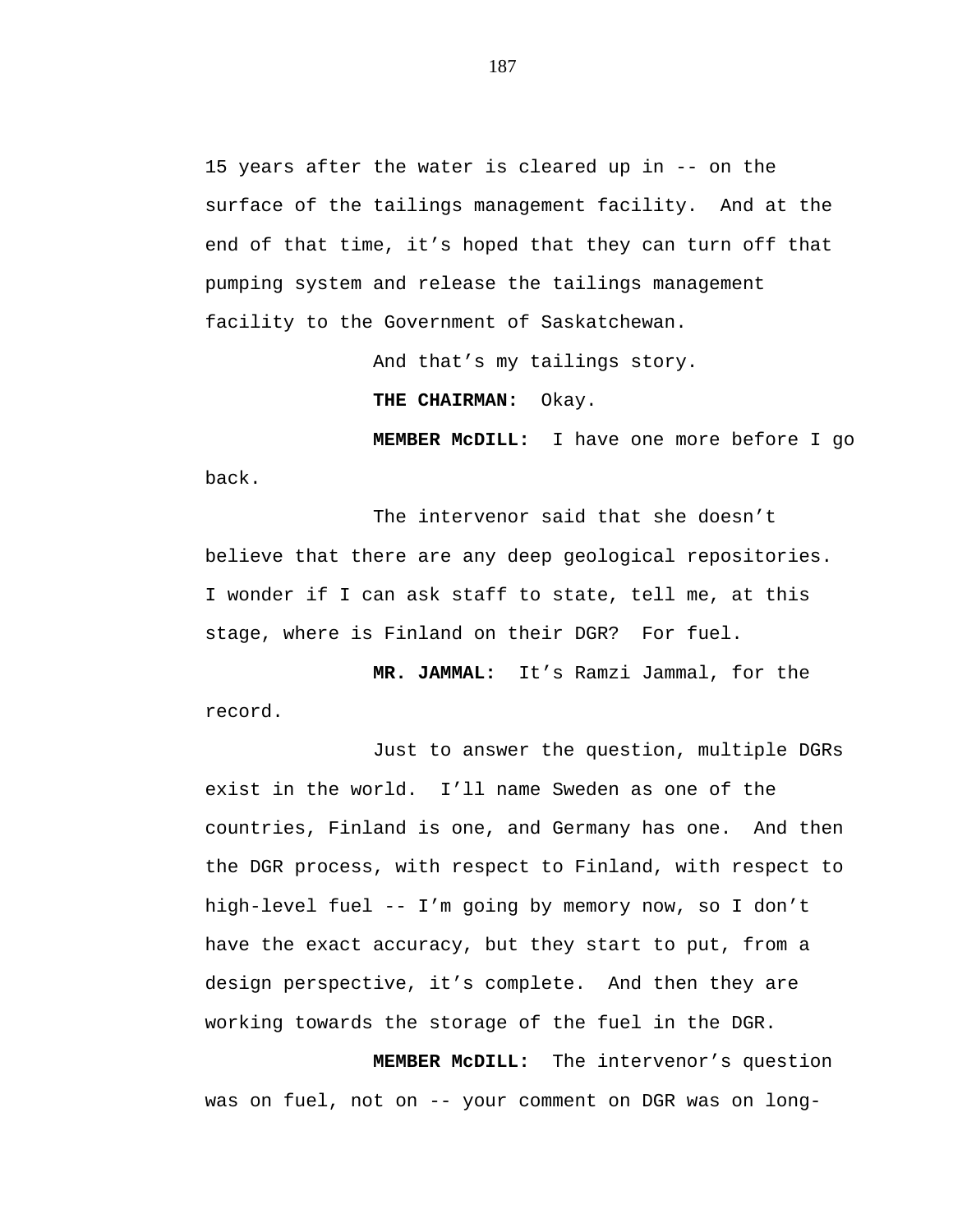term fuel, storage of spent fuel.

**MS. MIHALICZ:** See, what you need to understand here, I started out with the elephant in the room. If people had had a chance to be involved in these agreements, these questions could have been asked before the administration signed.

Now that the agreements are signed, we're getting whipped by both ends of the nuclear fuel chain now, because of the jobs and that that are getting promised. It's not just the tailings to worry about. Now it's the threat of nuclear waste coming.

**THE CHAIRMAN:** Can we get something clear? The licence renewal has nothing to do with the cooperative agreement. This mine has been operating -- those three mines have been operating for years. They just came to the end of a licence, that existing licence.

All of the cooperative agreements is Cameco negotiating with those communities; it is nothing to do with whether their operation of the mine is safe, which is the purpose of this hearing. And it's continuing the discussion of an existing operation that's been going on for years.

So I don't try to minimize the difficulties you have in your communities to come to a consensus. All I'm trying to share with you is that we are looking for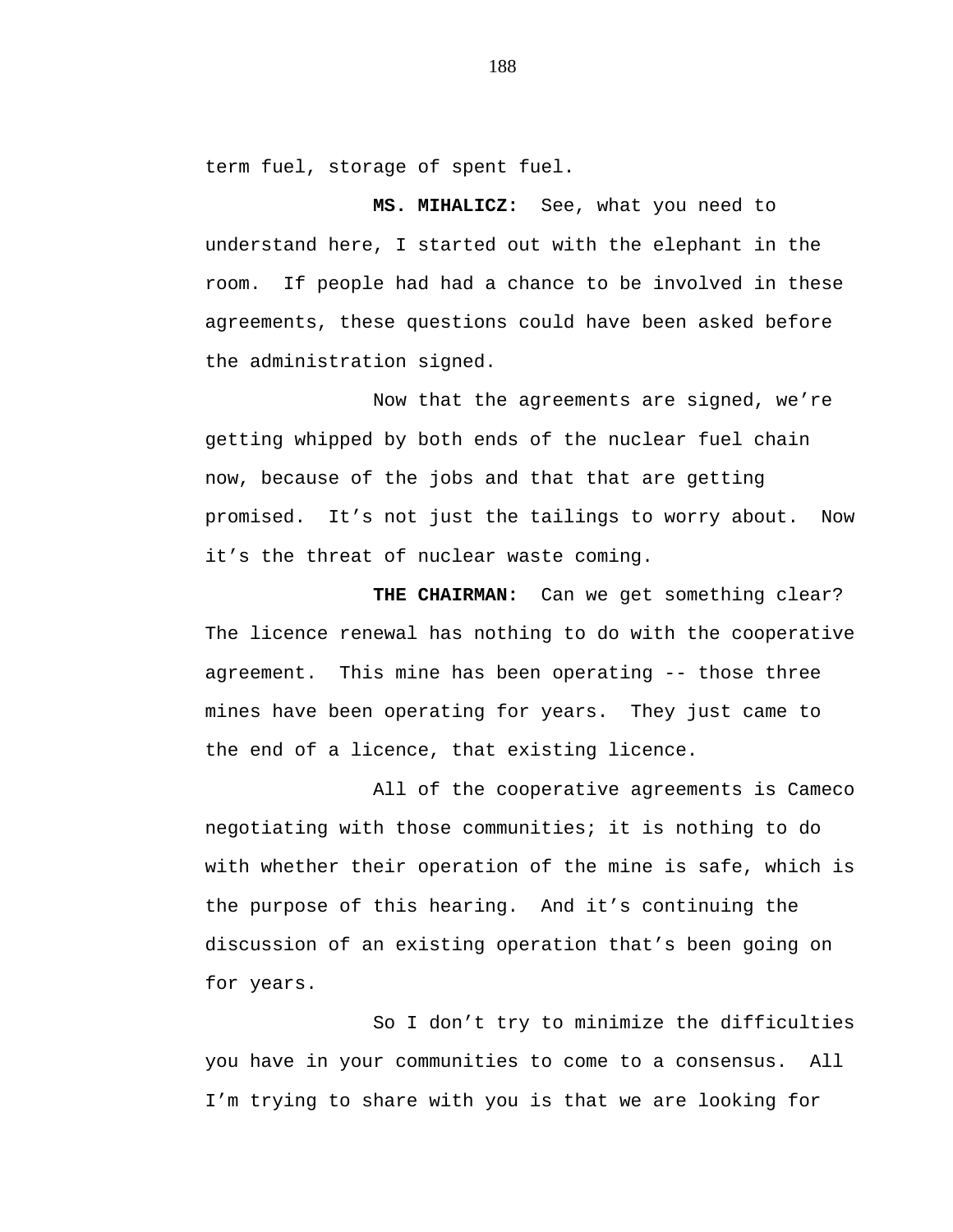the safety dimension of whether we can feel comfortable in allowing Cameco to operate the way they've been operating for the next 10 years.

**MS. MIHALICZ:** The way they've been operating?

## **THE CHAIRMAN:** Right.

**MS. MIHALICZ**: Did you see the video of the signing of the English River? Those agreements obliged the people in those communities now to support any existing and future projects.

**MR. WILLY:** Just for the record, Sean Willy. I want to make it clear on the record that these collaboration agreements build off of 25 years of working with these local communities. They codify, formalize, and better an engagement process. They are in no way tied to then nuclear waste management process.

The Pinehouse Metis agreement is publicly available. There's not a mention of the nuclear -- NWMO process with -- on that agreement, or with any agreement Cameco has ever done.

**THE CHAIRMAN:** Okay. We've got to move to another line of questioning. Ms. Velshi?

**MEMBER VELSHI:** Actually, maybe it's still the same line of questioning.

Do the collaboration agreements require the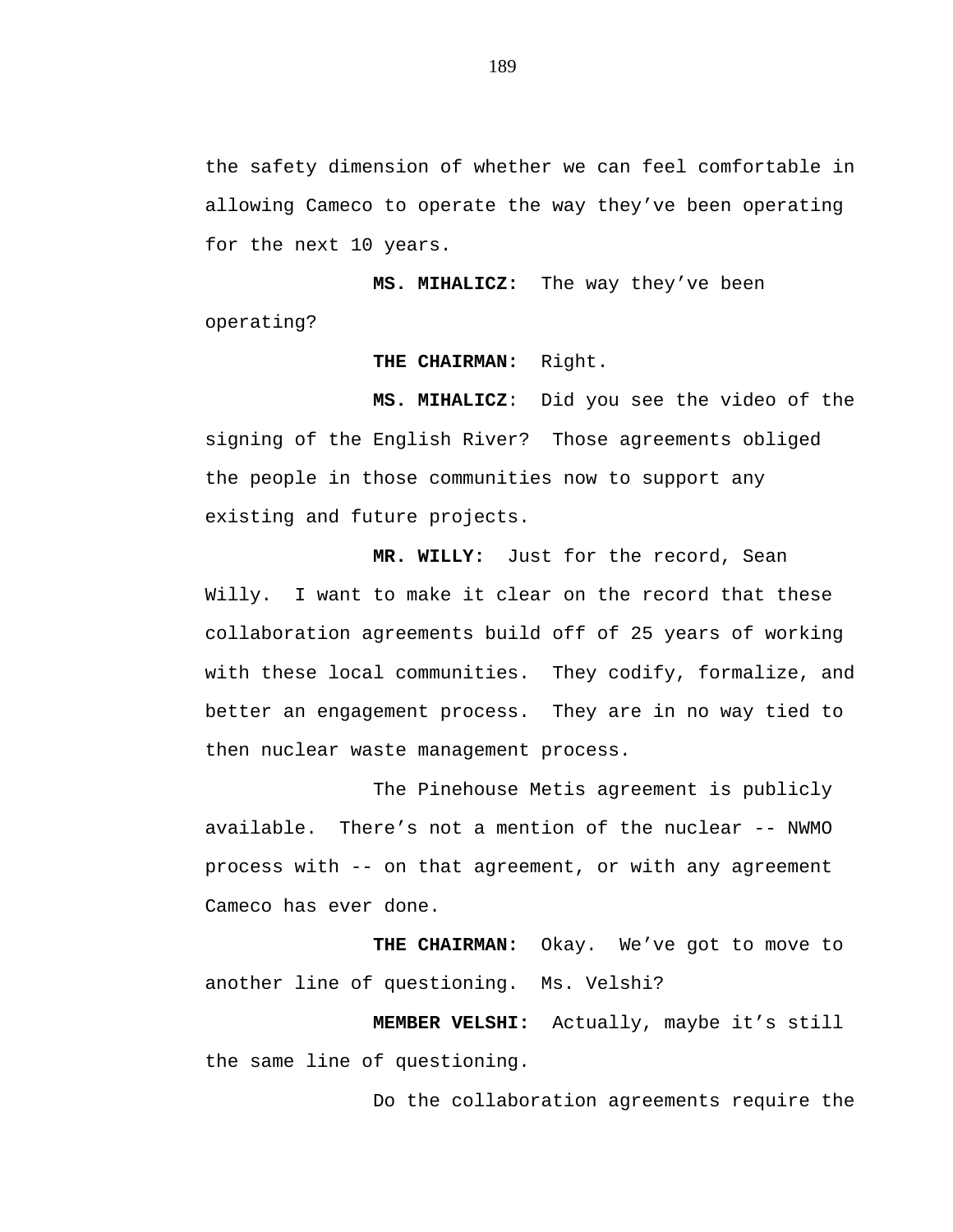communities to support the licensing process for the uranium mines and not express any concerns with the operations of the mines?

**MR. WILLY:** Sean Willy, for the record.

The communities agree within the collaboration agreements to continue to support Cameco and AREVA's existing projects and activities that take place in the applicable traditional territories, so long as Cameco and AREVA continue to meet our consultation, our regulatory and legal obligations.

So, for instance, we continue to engage the Environmental Quality Committee. We continue to engage on project specific engagements through EAs. We continue to do our annual northern tours. We continue to engage with our community liaisons.

The communities, of course, retain all the rights of their leaders and members to raise concerns of any kind to the companies through dispute resolution process now outlined within these collaboration agreements, to the regulators or to governments and to seek to have those concerns meaningfully addressed.

> **THE CHAIRMAN:** Thank you. Anybody else? **MR. WILLY:** Could I say something or ask a

question?

**THE CHAIRMAN:** Sure.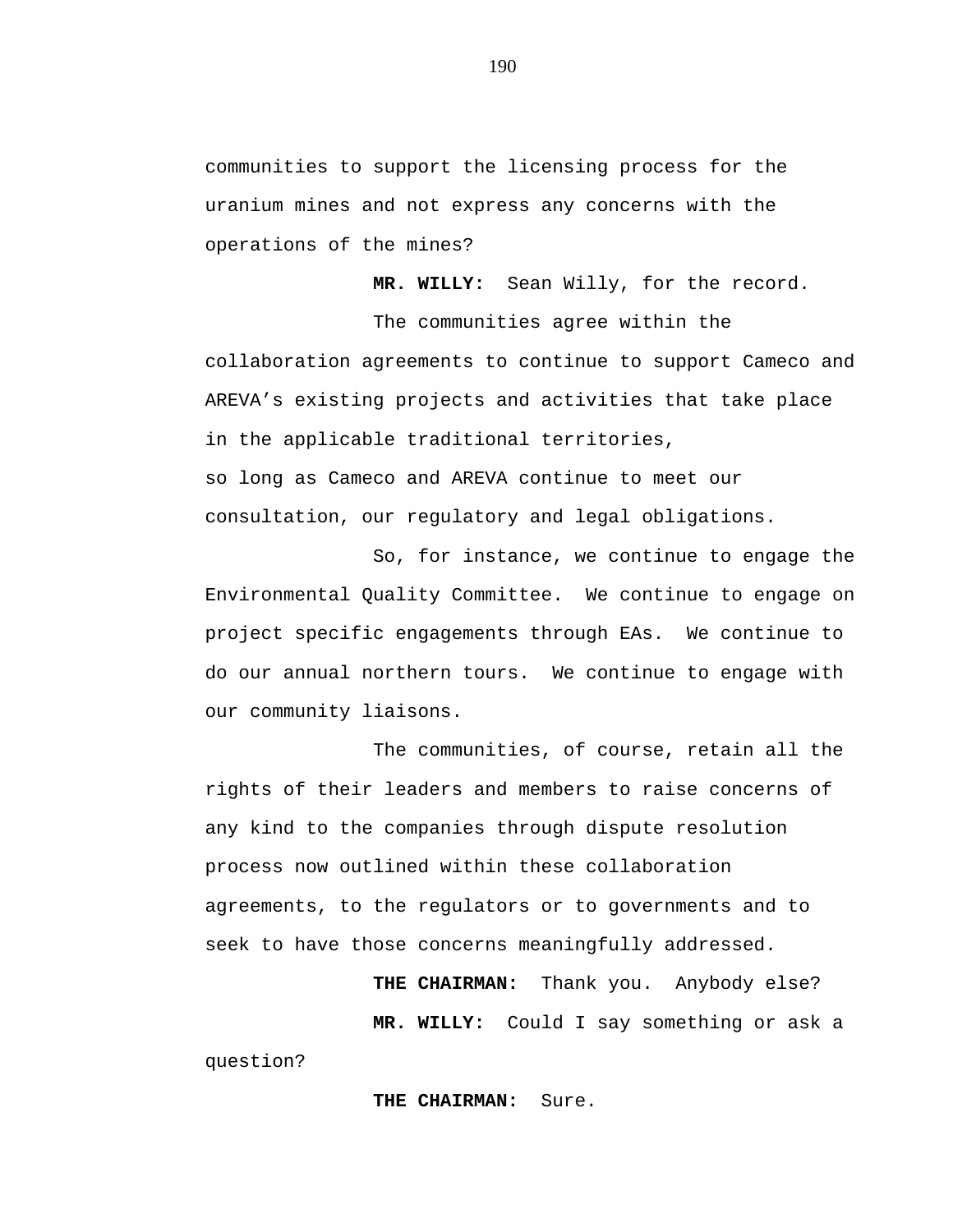**MR. WILLY:** One of the things that I'm wondering about is I've never been involved in a process like this, so I've got a lot to learn and as such, I am hearing -- I watched some of the live stream yesterday and today I've been here present, so one of the concerns from some of the intervenors is such that this real licensing application go forward to enable them employment. And then, of course, on Cameco's side for this to go forward it's for them to make money to make profits, otherwise they wouldn't be here, there would be no interest for them. They're a corporation.

So I guess there's a bit of a two questions, maybe one for you, the Commission, and one for Cameco. For you, the Commission, has your decision of the CNSC already been made? Is it already a foregone conclusion that you're going to extend the relicensing for ten years?

And then for Cameco the question is, in the event that you are not allowed a relicensing, your relicensing, you did not achieve that, how would that affect your corporation, your corporation's bottom line, if you will?

**THE CHAIRMAN:** So you want to take it first or you want us to go first?

I'll answer first. The way the process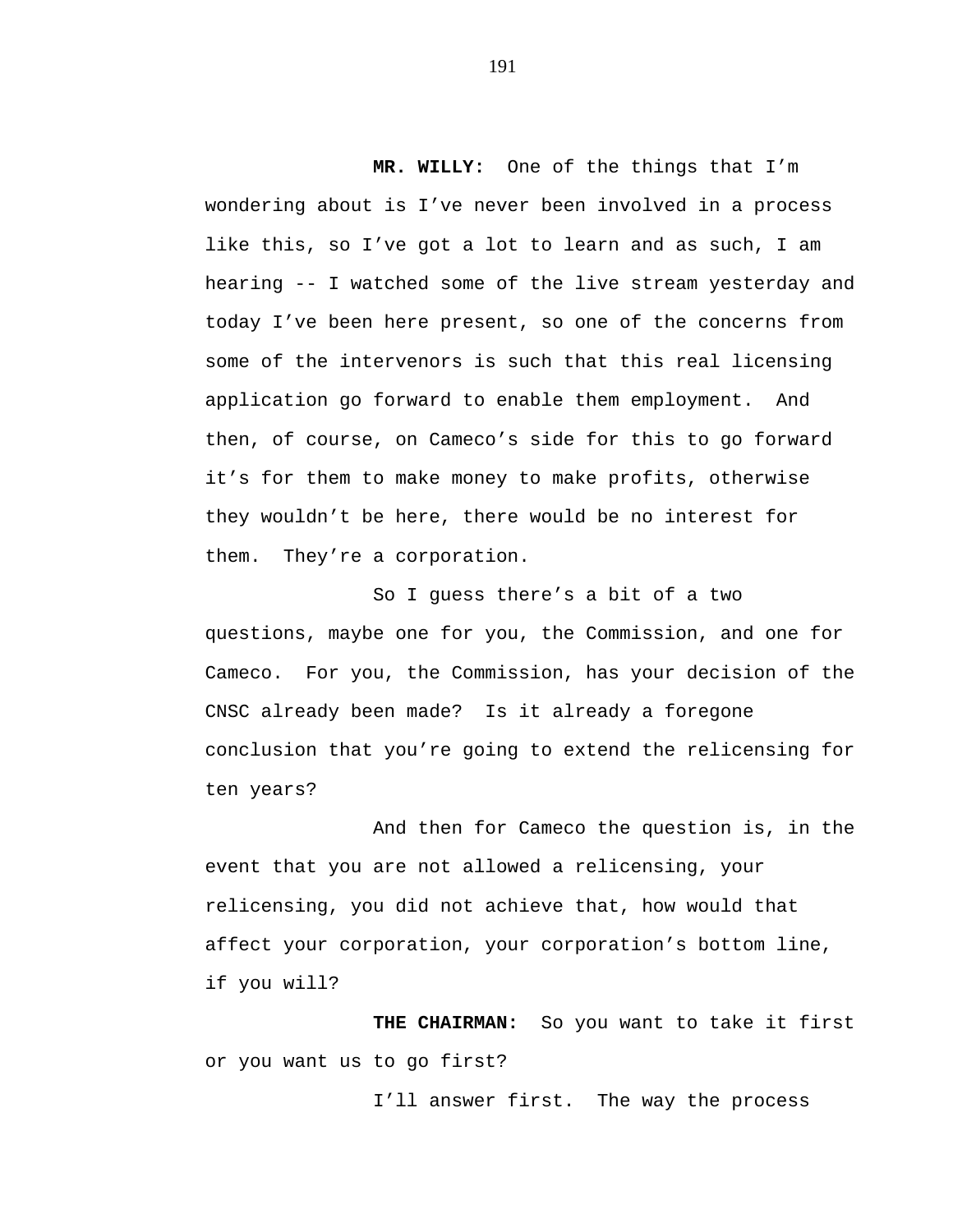works, Cameco, the applicant is coming and asking for a licence renewal because the licence expires sometime in October. Our staff analyzes their request, reached their own conclusion and makes recommendations. Our hearing here is to listen to all sides, including you and then make a determination as to a) whether the licence will be approved and if so, whether there is any condition attached to that particular licence. And in the decision you'll hear all the rationale for their decision, including your input.

**MR. MOONEY:** It's Liam Mooney, for the record.

Again, we are here in front of you today seeking the application on the basis that we put forward based on a strong safety health environment performance and our commitment to continue over the next ten year period.

As a corporation we are publicly traded and disclose our various risks as part of our annual information form, our management discussion and analysis and other required filings and those risks are clearly laid out for the corporation.

**THE CHAIRMAN:** Thank you. Question? Dr. McEwan?

**MEMBER McEWAN:** So one of the themes that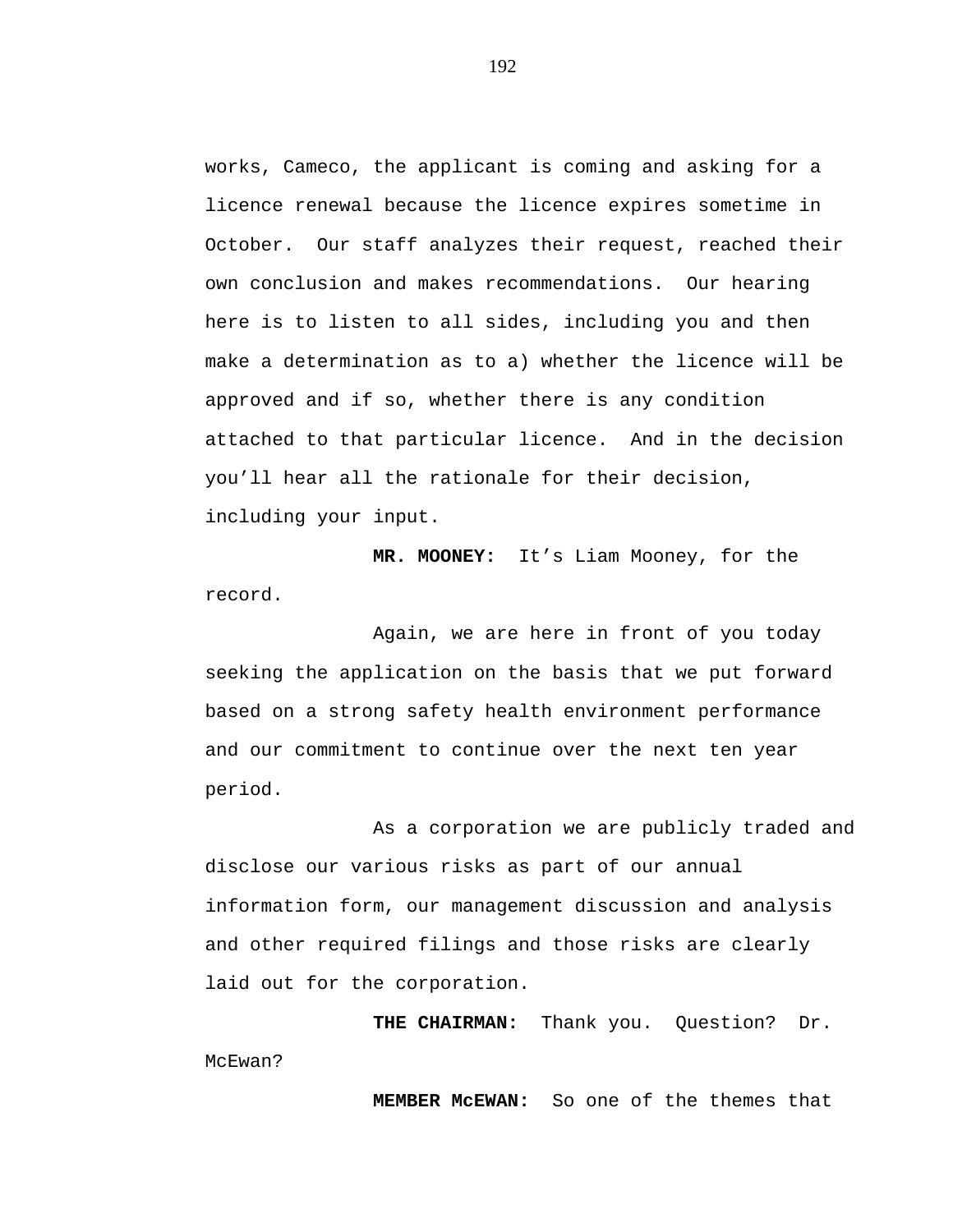we've heard over these last two days is, if I can use the word, the translation of information from very high level scientific or engineering to a format that can be understood well by the communities. And as I've listened it's clear that some of the issues I think relate to that gap in translation.

If you had your wish, how would you see the information that you've heard today and you heard on the web stream yesterday be presented in a way that would be better able to be understood by your communities?

**MR. LEE:** I would appreciate being given the information or having access to it, being presented to myself as a local Métis leader and kind of maybe summarized in layman's terms if you will.

I agree with the earlier intervenor that his reconcile or his understanding of all of the discussions put forward by experts and so on and their results, all of that, it is difficult to understand for a lay person such as myself, and so I would really appreciate finding scientific discovery that is factual of the existing conditions of the uranium mine tailings.

One of the things, and the reason I say that and I express that independent, two days ago I attended a film put forward by the nuclear industry in Saskatoon and one of the things that they reported in the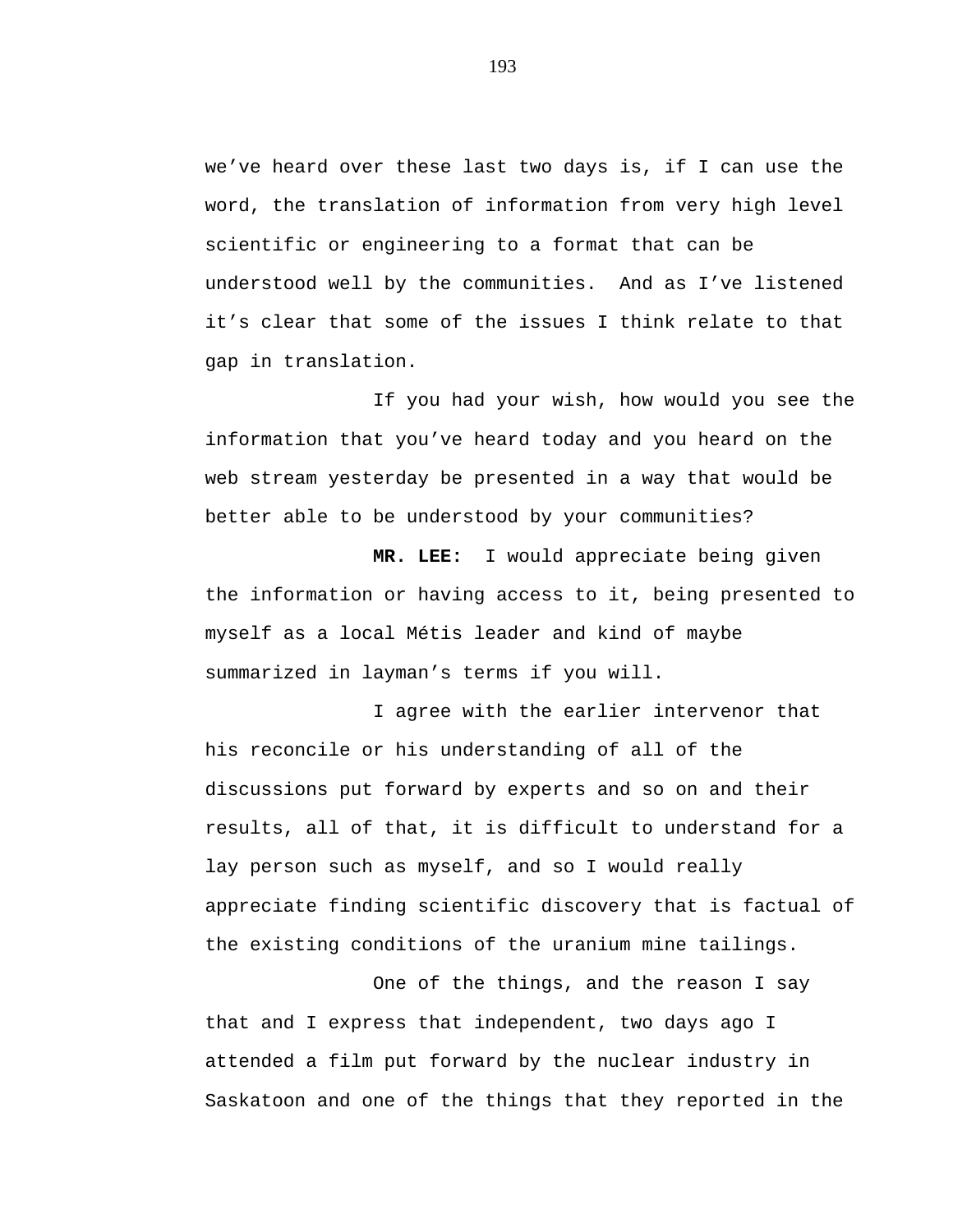film was they discussed the incident at Chernobyl and apparently the World Health Organization reported there were only 56 deaths at Chernobyl as a result of that meltdown, but in fact there were about 96,000 deaths as a direct result of Chernobyl.

So it's quite a difference there in terms of human impact and I guess it depends on who you are going to listen to. If you're going to listen to the industry, their interests will be put forward certainly. They are not going to jeopardize their intent or their going forward with their corporate agenda.

**THE CHAIRMAN:** Let me just say, I agree with you. It's very complicated. If it was really a simple kind of a matter, you wouldn't need a regulator. I can assure you of that.

The problem is and it's back to my question, whose data and opinion you trust. Our mandate is to look at scientific evidence and the Chernobyl argument, I should tell you is classic. There are huge debates and fights amongst various communities and if you go on the Internet, you can see the number of people who died ranging from 56 to a million.

So the question is, who do you trust? The World Health Organization seems to me like a pretty independent kind of united nation body. You quoted the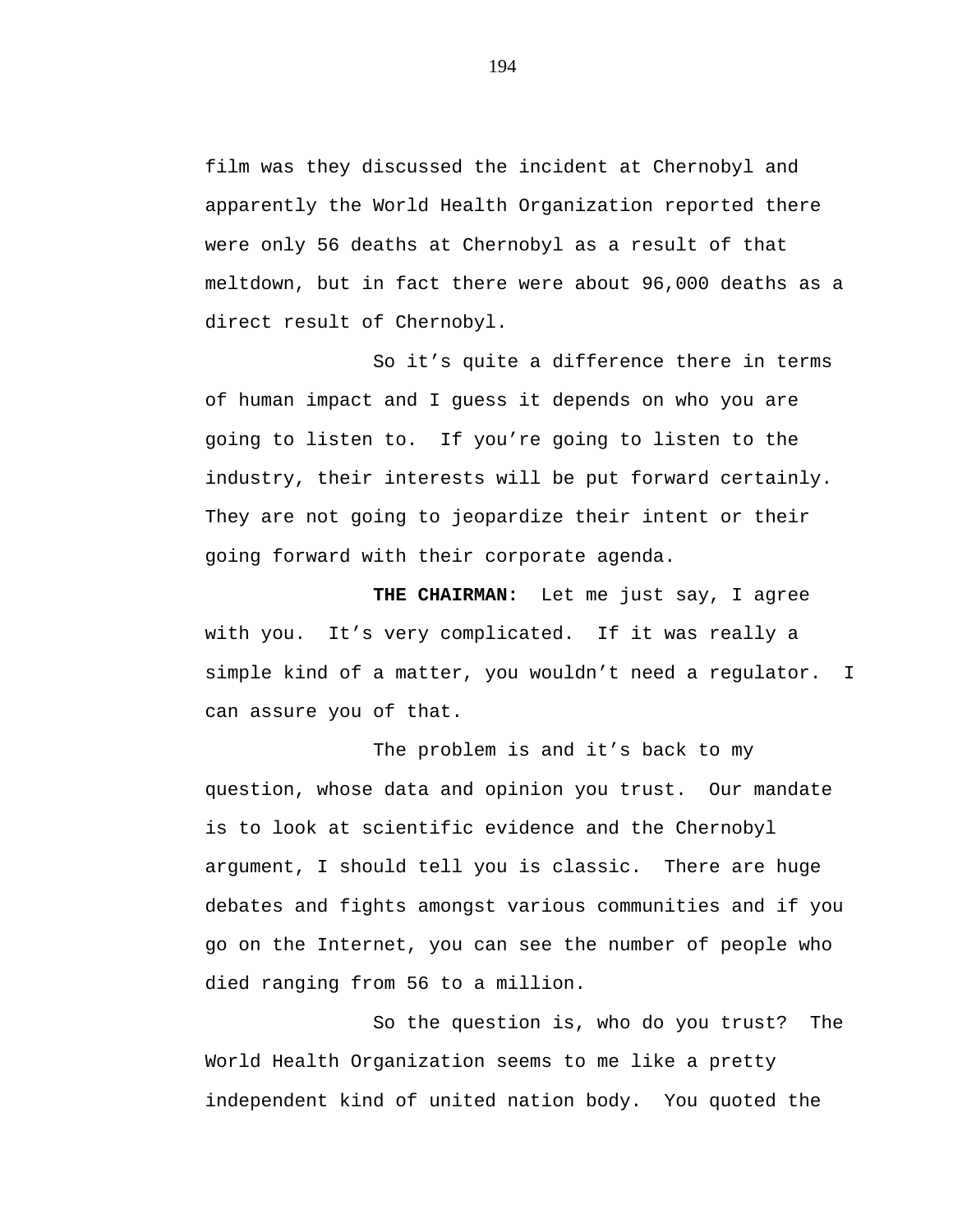UN. That's their argument and you have to make up your own mind.

All I would say, if you're interested in a nuclear, we have a pretty good web site, the CNSC web site, and I invite you to not only read it but when you figure it's too complicated, send us some email so we'll try to simplify it.

Still, anybody else who would like to? You have the final words.

**MR. WILLY:** On our consultation plans, and we've heard this loud and clear through this relicensing. Sean Willy, for the record.

Over the 25 years we've designed our consultation engagement programs with this very thought in mind, about this high level technical information and the approach of communicating to communities. And we utilize community members, elders, our liaison officers, and obtain their knowledge in Dene and Cree languages to describe the technical nature of this and bring them involved in technical workshops.

We've honed this process over 25 years so now we feel that the capacity and the knowledge within communities when we're doing consultations has increased dramatically and will continue to increase the more we work and communicate with these communities.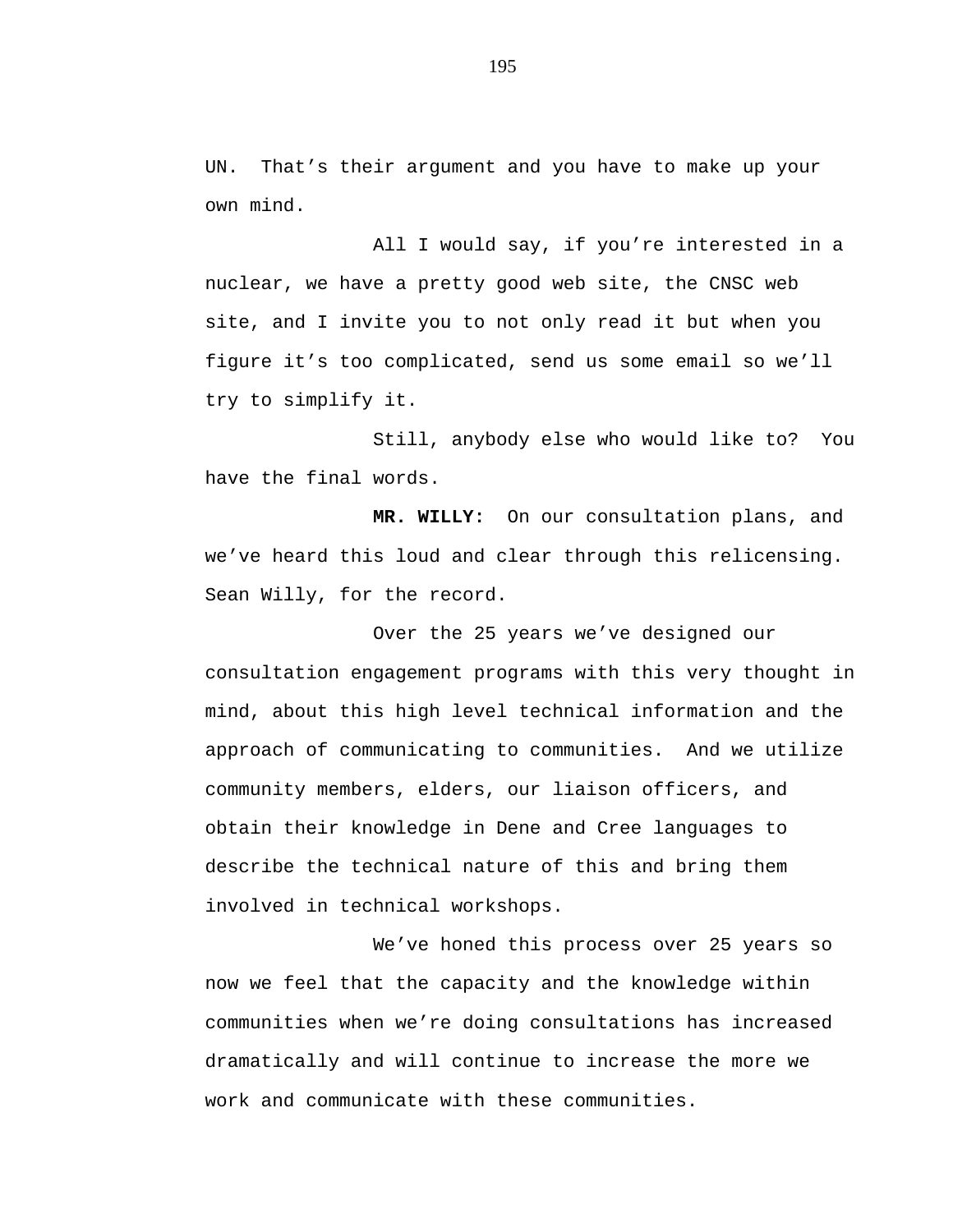**THE CHAIRMAN:** Okay, thank you. You have the final say.

**MR. SMITH:** It is our desire to trust you, to trust CNSC. It is our desire to trust Cameco. When we as a community desire a future, we want to envision a future that we can live now, that the values that I am learning and practicing, whether it's a traditional lifestyle or a mining job, I understand the challenges. We understand. We know, basically everybody understands the desire for life, for a better quality of life.

When we as a community -- \$200 million sounds like a lot of money and if corporations have the freedom to collaborate and put a confidentiality clause to the leadership preventing them from discussing details to the community such as Pinehouse.

We had meetings because we wanted to know. There was public meetings, but very vague and -- vague answers. There was words that came out like "milking the cow", that this industry has been around and now is our time to milk it.

I, as a fisherman, when I don't see any documentation inviting us to this process and I attend the trappers' meetings and there's no paperwork, no invitation -- if I had a letter to present, I would. None from the fishermen, none from the trappers, none from the wild rice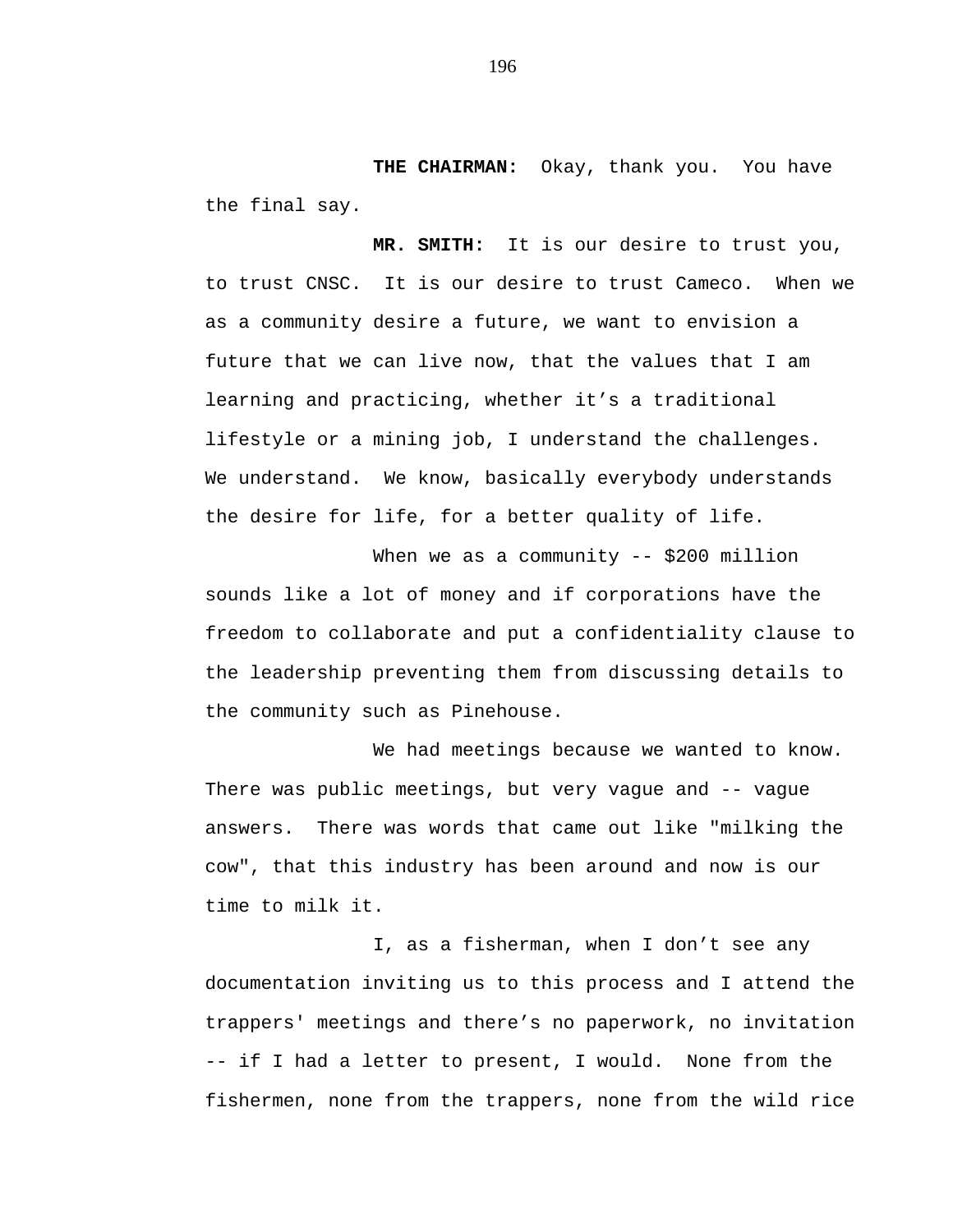growers.

So three years this took, from Cameco officials to ours, the leadership, and they finally present us with a document, a summary agreement, one month before the signing. And here we were, we had 15, 20 minutes. This was one of the wording:

> "Pinehouse promises to make reasonable efforts to ensure Pinehouse members do not say or do anything that interferes with or delays Cameco ore resource mining or do or say anything that is not consistent with Pinehouse's promises under the Collaboration Agreement." (As read)

That's what we received on a community level. And without going into all the details of how that

meeting went, we desire to trust our own leadership, the companies that come here to secure a future, to create economic stability for the region, not just for us now, but countless generations, and yet ensure safety and quality of life.

We desire a right spirit from these companies, a spirit that is already real in our communities. And when we see words like this come to us,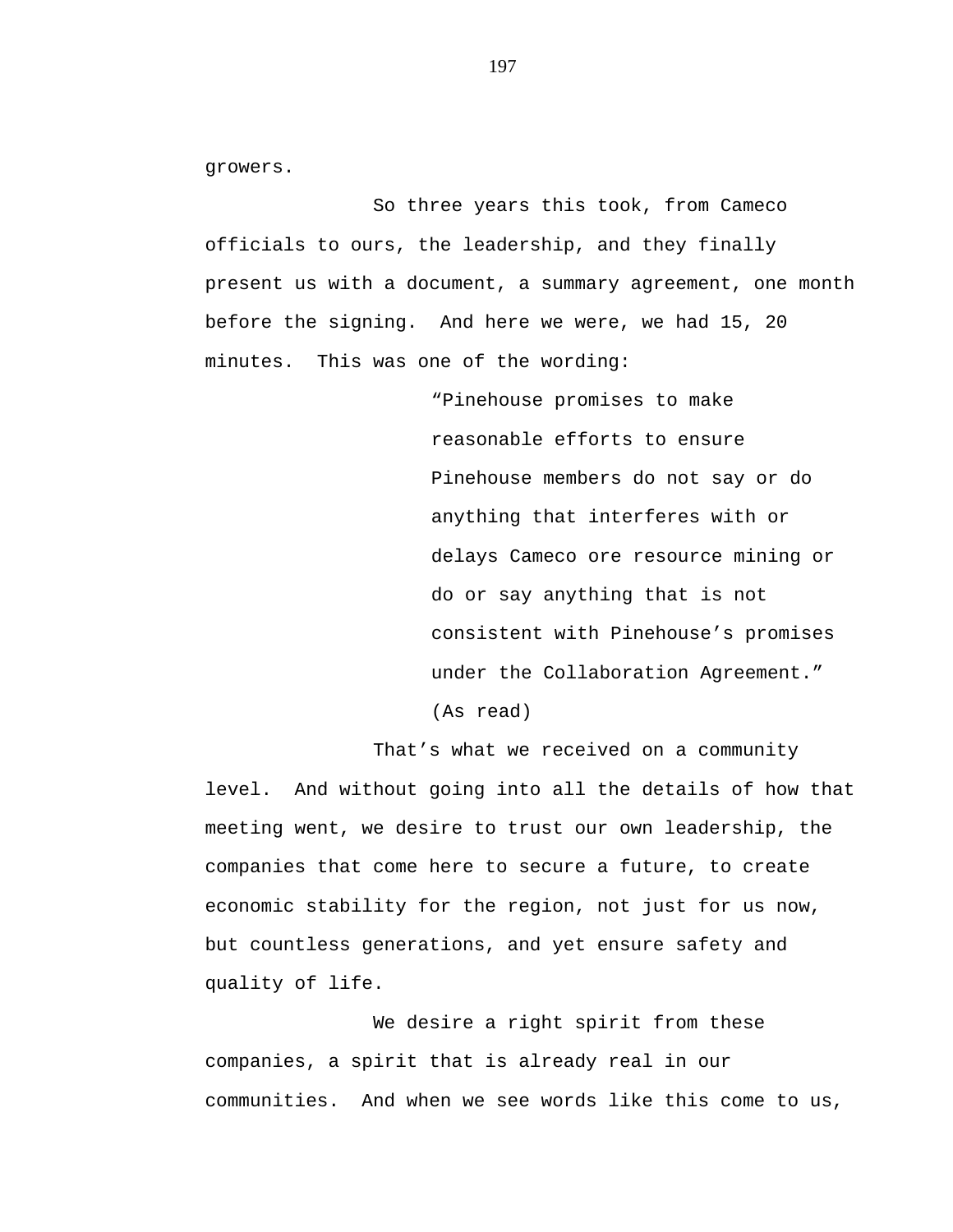yes, we do get emotional because when I read that, I looked at my dad and it says he has to make reasonable efforts to ensure I shut up and not oppose. We police ourselves?

Who has authority to even write that? And that -- this was a three-year process that this document changed hands 12 times, according to our Mayor, what he told us in a public meeting.

And we're having to -- I'm in a lawsuit because I'm suing my own community, my own Métis local. I've never known this language of how to collaborate and speak out such as places like that. I never dreamed I would be here.

And I don't desire it on anyone what I have to go through when I go back to my town. Yes, I'm at a loss at times, but we adapt as native people. We've had to adapt.

So we expect fairness from this hearing. And we thank you for the opportunity. I wish things could change. And you're the ones to do it.

Thank you.

**THE CHAIRMAN:** Okay, thank you. Thank you very much for this presentation. Thank you.

I'd like to move to the next presentation from Ms. Scansen as outlined in CMDs 13-H13.28, 14.26 and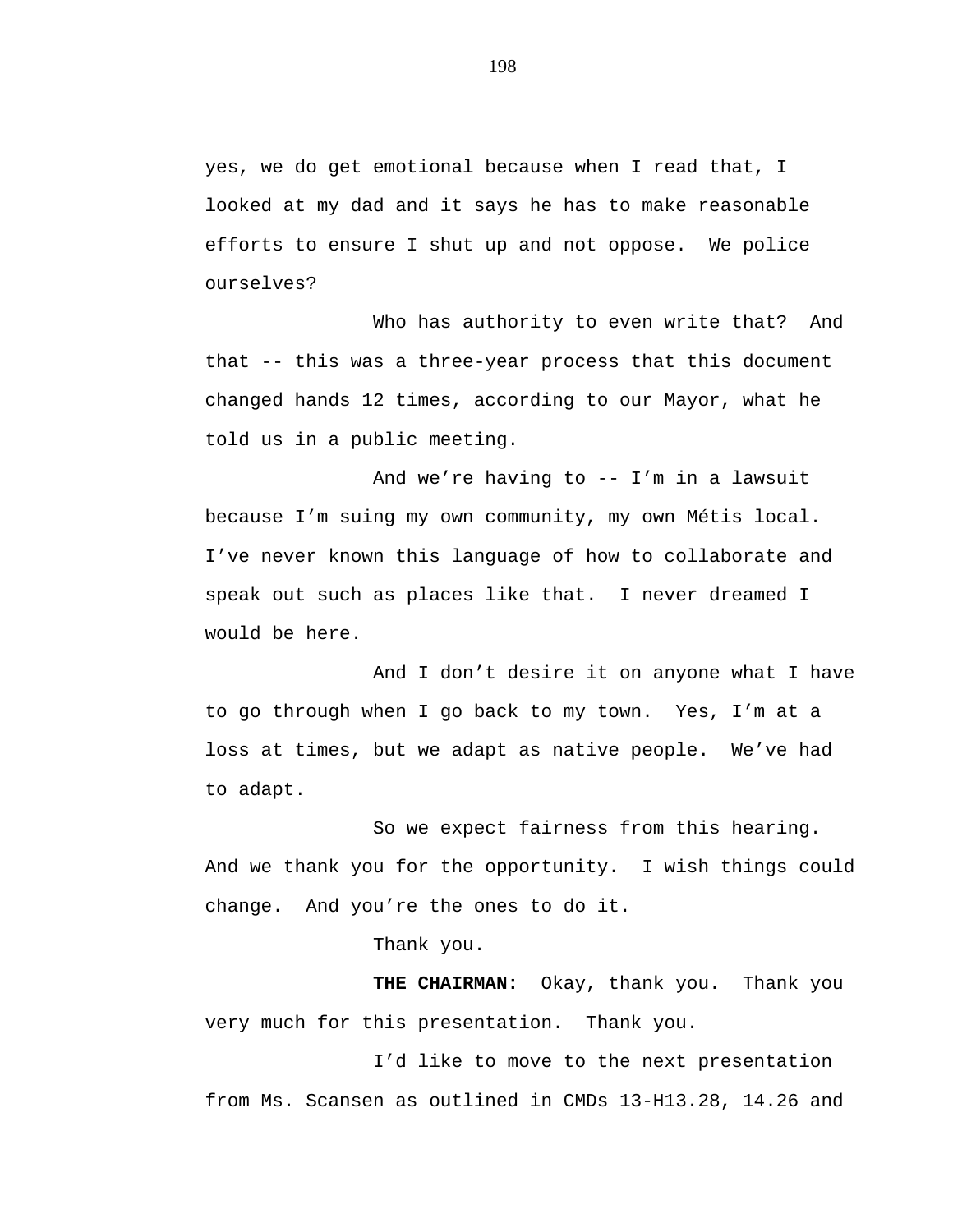15.25.

(SHORT PAUSE/COURTE PAUSE)

**13-H13.28 / 13-H14.26 / 13-H15.25**

**Oral presentation by**

**Kirstin Scansen**

**MS. SCANSEN:** Good afternoon, Commission.

I want to welcome the community here as well. I know there's a lot of people behind me from La Ronge, people who are interested in the outcome of these hearings.

I'd like to begin by introducing myself. My name is Kirstin Scansen. I'm from the Lac La Ronge Indian Band. I'm a graduate student at the University of Victoria in the Indigenous Governance program.

La Ronge Band is part of a larger Nehithaw Woods Cree Nation. That's the territory that we're standing on today.

Cameco, our territories which, in addition to Denesuline territories, you call your northern heartbeat, are absolutely central to who we are as peoples. While you believe this land exists to pump money through the arteries of your corporation and into the veins of your stakeholders, we are here to say that the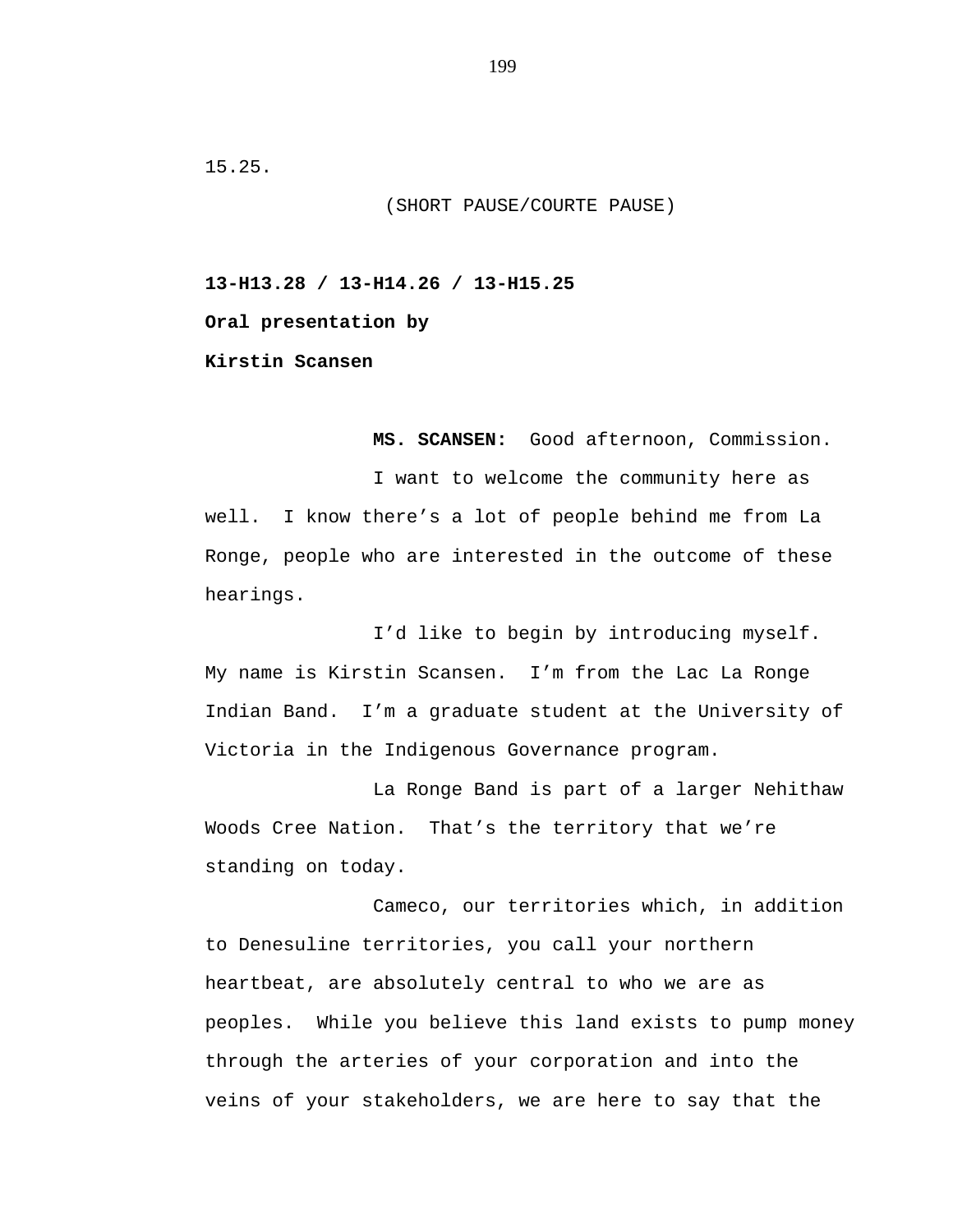land is worth much more than that.

To be clear, I am unapologetically against the expansion of the world's already largest uranium mines and mills on Nehithaw and Densuline territories. We need to end the global expansion of the nuclear industry due to safety, health and ethical concerns.

To start, Commission, I'd like to refer to Section 24 of the *Nuclear Safety Commission Act*, which states that the Nuclear Safety Commission must ensure that licence applicants such as Cameco have made:

> "...adequate provision for... [environment protection and] the health and safety of persons and measures required to implement international [agreements] [...] to which Canada has agreed."

So first ---

**MR. LEBLANC:** Ms. Scansen, sorry. We have three translators in the back. They cannot follow you. If you could just have the pace a bit slower?

**MS. SCANSEN:** Okay, okay.

**MR. LEBLANC:** Please. Thank you.

**MS. SCANSEN:** So first and foremost, your mandate states that you must commit yourself to human and social justice. That said, as we have heard this morning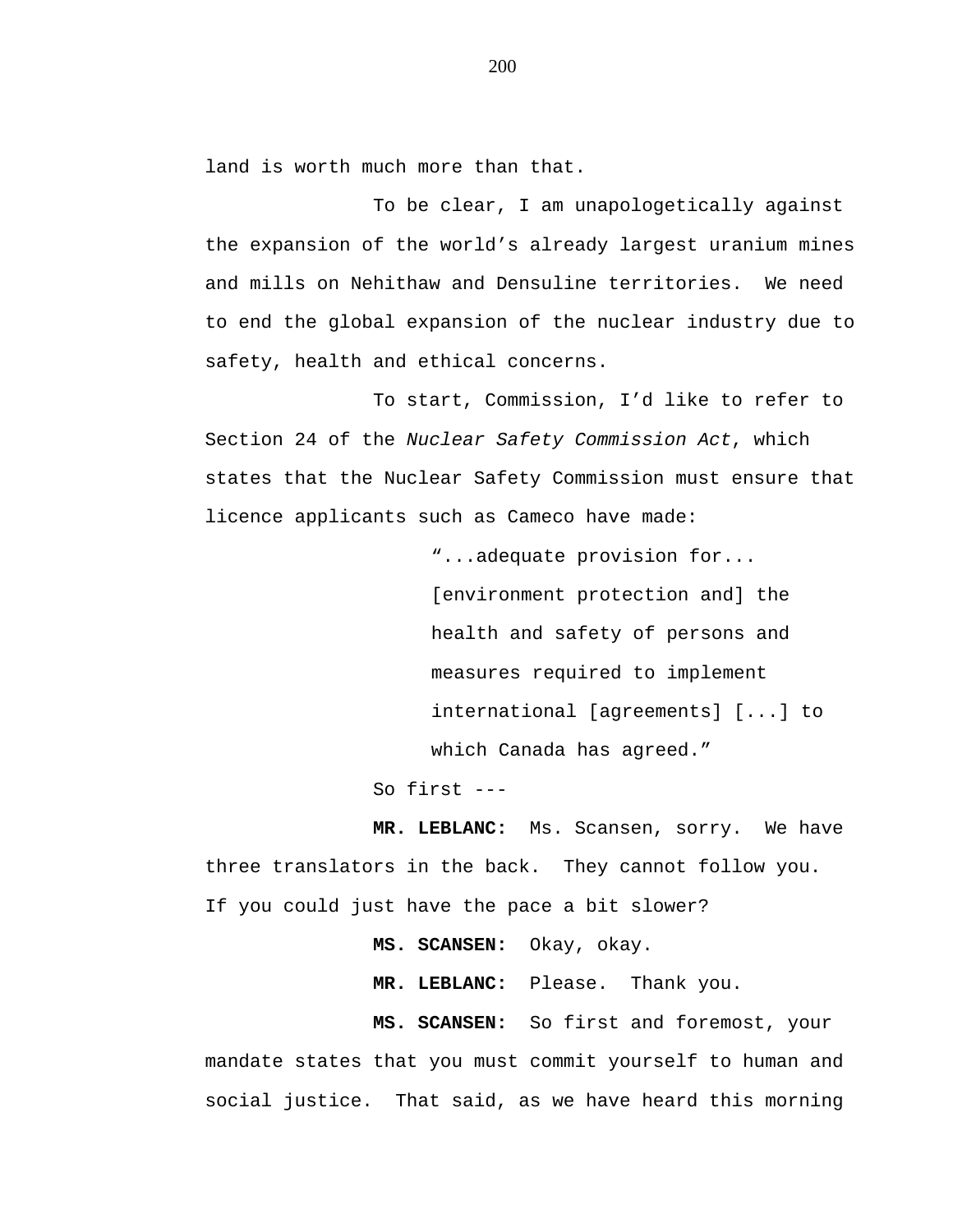from the Sierra Club of Canada, according to Cameco's own data, there are very alarming release exceedences of arsenic, lead, cadmium, selenium, molybdenum and gamma, alpha and beta radiation into the water and air systems of Cree and Denesuline territories.

Effluent from the mines, despite being treated, is contaminated with radioactive material and other hard metals that harm the health and safety of indigenous peoples, not only in Northern Saskatchewan, but as we saw in the report, in the Arctic as well.

I'd like to speak briefly to the current colonial situation of Canada today. Modern Indian bands created through the *Indian Act* are administrative bodies confronted with the contradictory task of representing a nation of people that have been devastated by colonialism while remaining tied up in the oppressive, unjust regime of the colonial framework.

Although our nations signed binding spiritual treaties with your ancestors, Chief and Council leadership is trapped into relationships of forced dependency with the provincial government of Saskatchewan and the federal government of Canada.

As a band -- sorry; I mean the La Ronge Band -- we have our own businesses, yet the majority of the revenue is confiscated by the province and the federal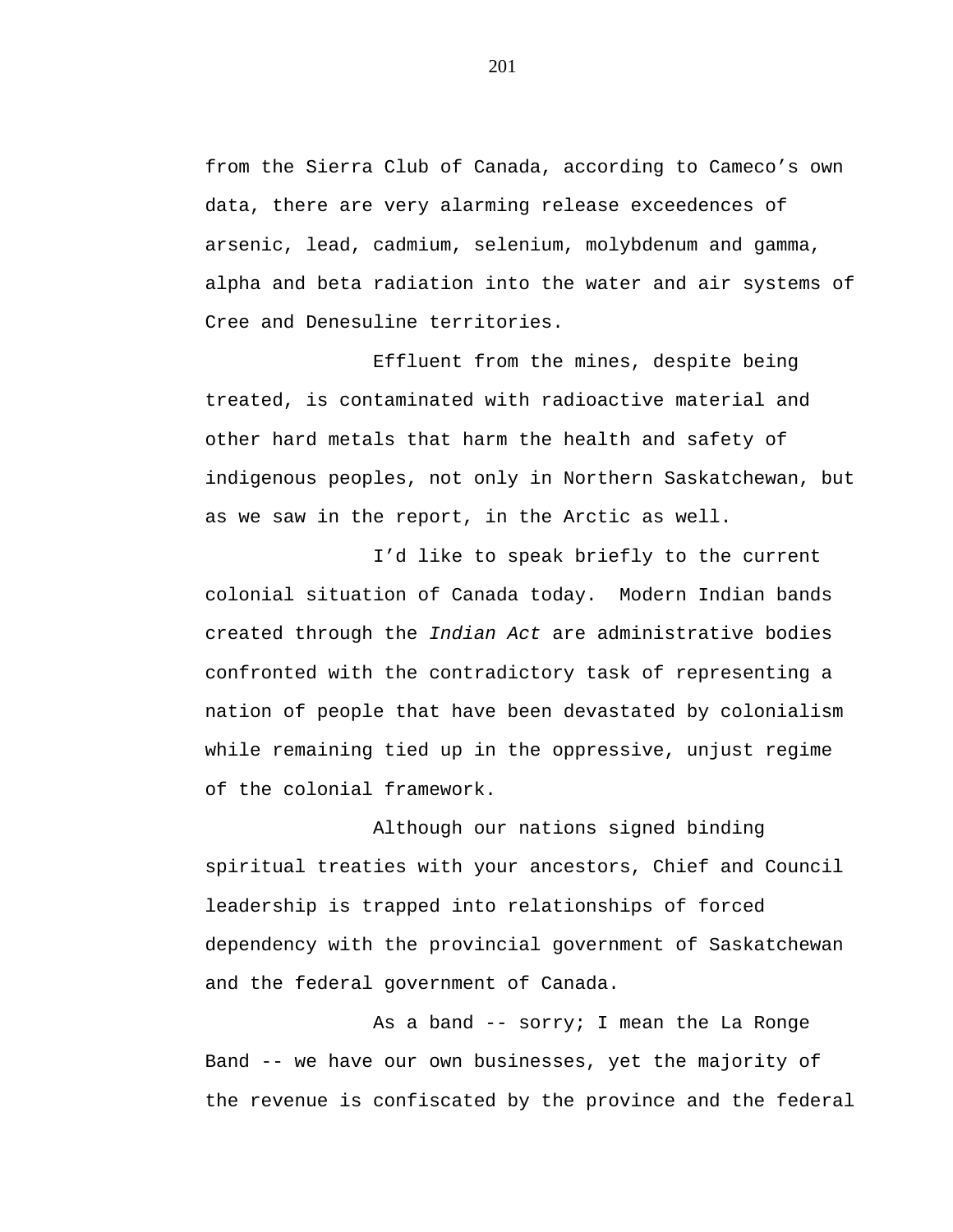government.

I learned this from my own leadership as well, who explained to me the financial outlook of my people.

Because of this injustice, in order to provide basic social necessities such as health, education and housing, we are increasingly becoming forced to make our lands readily available for resource extraction.

To the Canadian Nuclear Safety Commissioners, as a so-called regulator and licensor, you play a direct role in that process.

And to Cameco, it is into this sociopolitical disaster that you find yourselves seeking to have your uranium mining licences re-issued and your production on Nehithaw and Denesuline territories expanded by 33.3 percent.

I won't sugar coat or make light of the threat that your presence has on this land and on lands far removed from here. Uranium is a deadly substance that has no benefit on the whole to humanity.

Cameco's actions in northern Saskatchewan can be linked to a global nuclear system that we are witnessing before our eyes as reckless, dangerous, toxic and fatal.

Here, I am talking specifically about the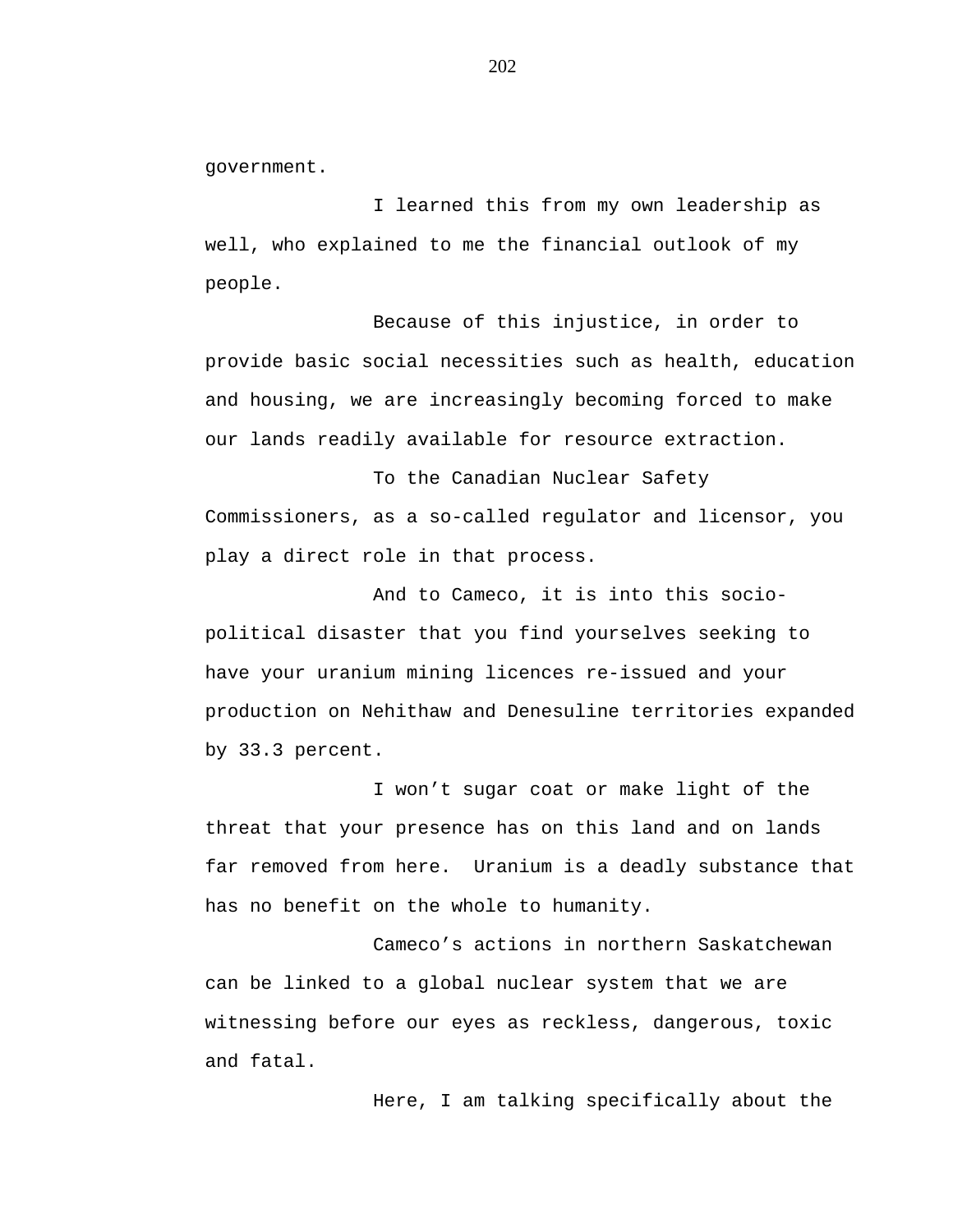direct connections between Saskatchewan's uranium and the Fukushima nuclear disaster, depleted uranium weaponry in the Middle East, the proliferation of nuclear weapons worldwide and the consistent release of alpha, beta and gamma rays into the atmosphere at each and every stage of the uranium energy process.

So how does the Canadian Nuclear Safety Commission's licensing process replicate colonial relationships of power and control? I'd like to take some time to talk about the concept of consultation to the Canadian Nuclear Safety Commission.

In the truest sense of the term, consultation implies a dialogical process whereby one party works in partnership with one or more other parties to develop some sort of product, a plan or a decision.

In the case of the relicensing process that the CNSC undertakes, for example, true consultation with indigenous peoples would involve meaningfully engaging with these groups while remaining cognizant and sensitive to the asymmetrical power struggles which influence their capacity to act as self-determining peoples in the modern colonial framework.

Most importantly, true consultation would involve respecting the rights of indigenous peoples to say no to resource development.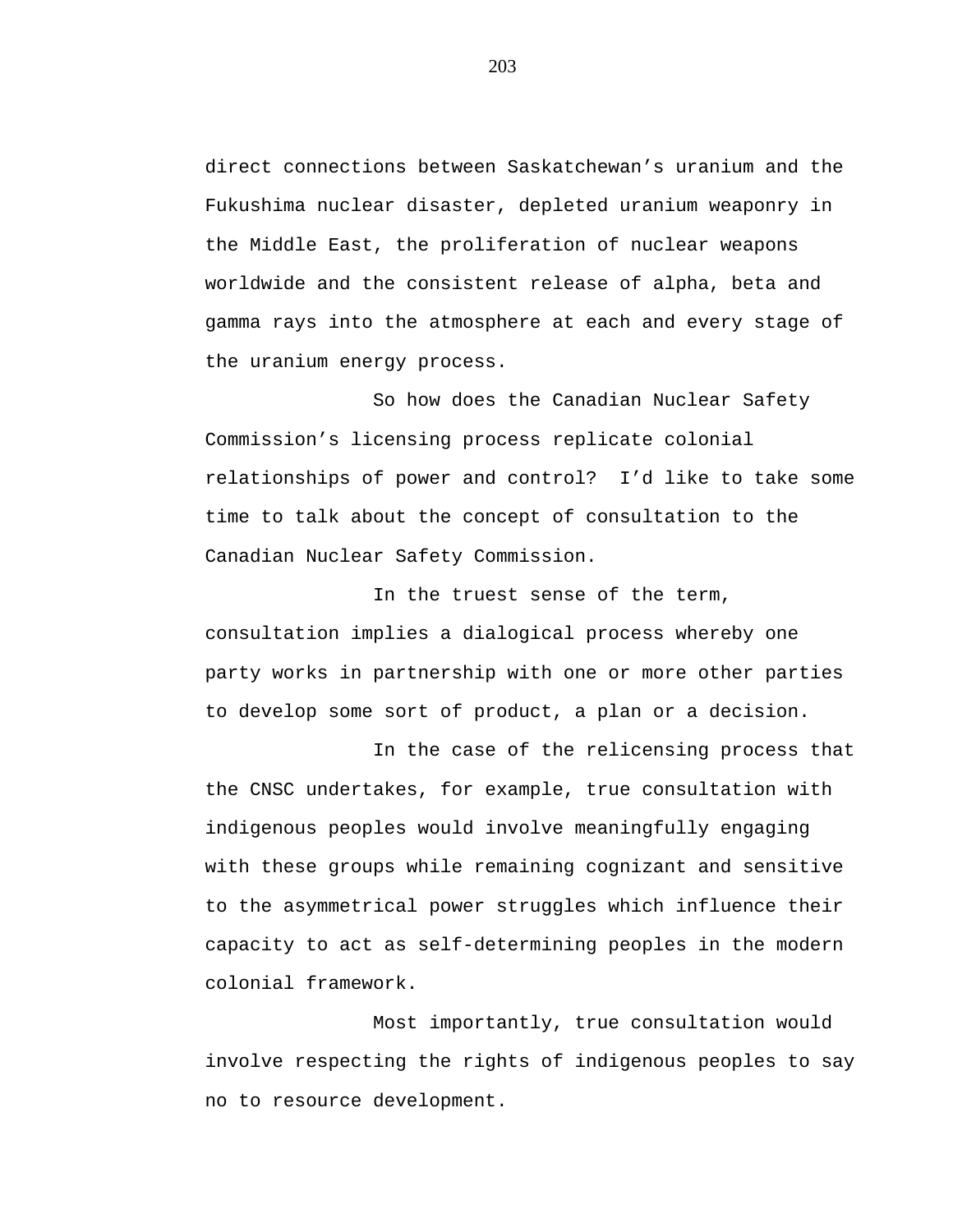The CNSC has not yet demonstrated that it has the institutional or moral capacity to respect the rights of indigenous peoples to act in self-determining ways, which by the way are laid out as rights in the United Nation Declaration on the Rights of Indigenous Peoples, which was signed by Canada.

And to that I'd like to add another question afterwards for the presenters about whether or not they've ever rejected a licence and if they could explain to me what happened in that situation. And as well I'd like to have addressed the recent approval of the Matoush mine licences, despite the jurisdictional complexities between the James Bay Cree and the Province of Quebec.

So I'll have you guys explain that to us; how that worked, and whether or not you feel that you even have the capacity as an organization to respect the rights of indigenous peoples.

On August  $20^{th}$ , 2013, I attended the information session hosted by the Canadian Nuclear Safety Commission here in La Ronge, Saskatchewan. I sat and listened as your representatives explained to me how you would never compromise safety. I'm here to tell you that the Canadian Nuclear Safety Commission has already compromised the safety of people all over the world.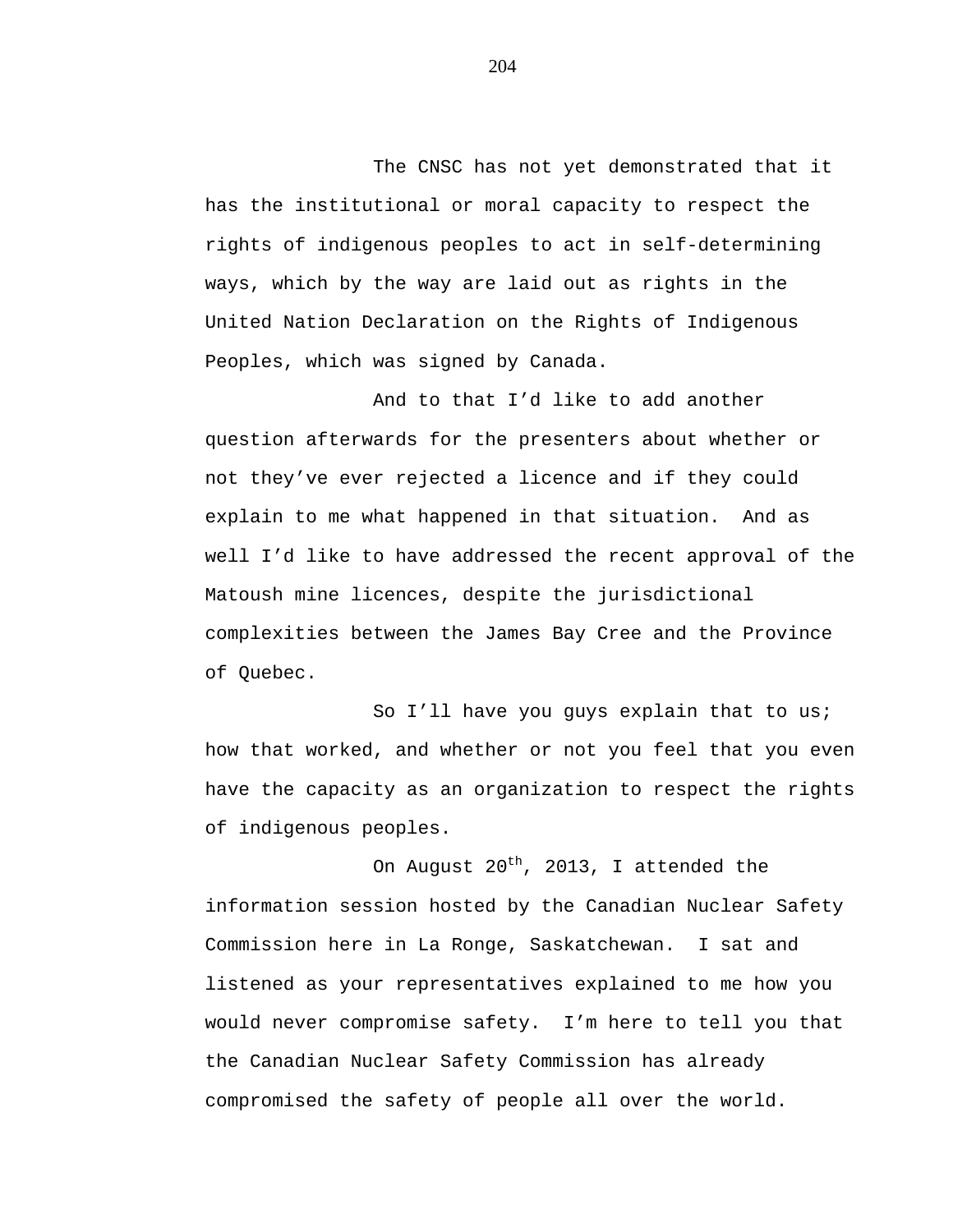At this time, 18 to 20 percent of the world's uranium comes from Saskatchewan, so at this time, 18 to 20 percent of the world's nuclear meltdowns and future meltdowns are the fault of Saskatchewan uranium.

We can't separate the uranium coming out of the ground at this location with the problems of the nuclear system worldwide. There's no way to separate that. Eighteen (18) to 20 percent of the radiation that consistently leaks out of nuclear power plants worldwide comes out of Saskatchewan. That means that 18 to 20 percent of the global increase in harmful background radiation comes out of Saskatchewan.

I am personally responsible, as somebody from this area, to end these injustices. We are personally responsible, as people involved in this process, to end these injustices.

It was clear during the information session recently that the focus on the reduction of impact on Aboriginal rights is there. When asked -- when I asked the Commission why they used the terminology "reduce" and whether or not they could speak to me about eliminating the effects of -- the effects on treaty rights of uranium mining, they mentioned to me that they would sometimes allow indigenous people to maintain their trap lines surrounding the largest uranium mines, which they wanted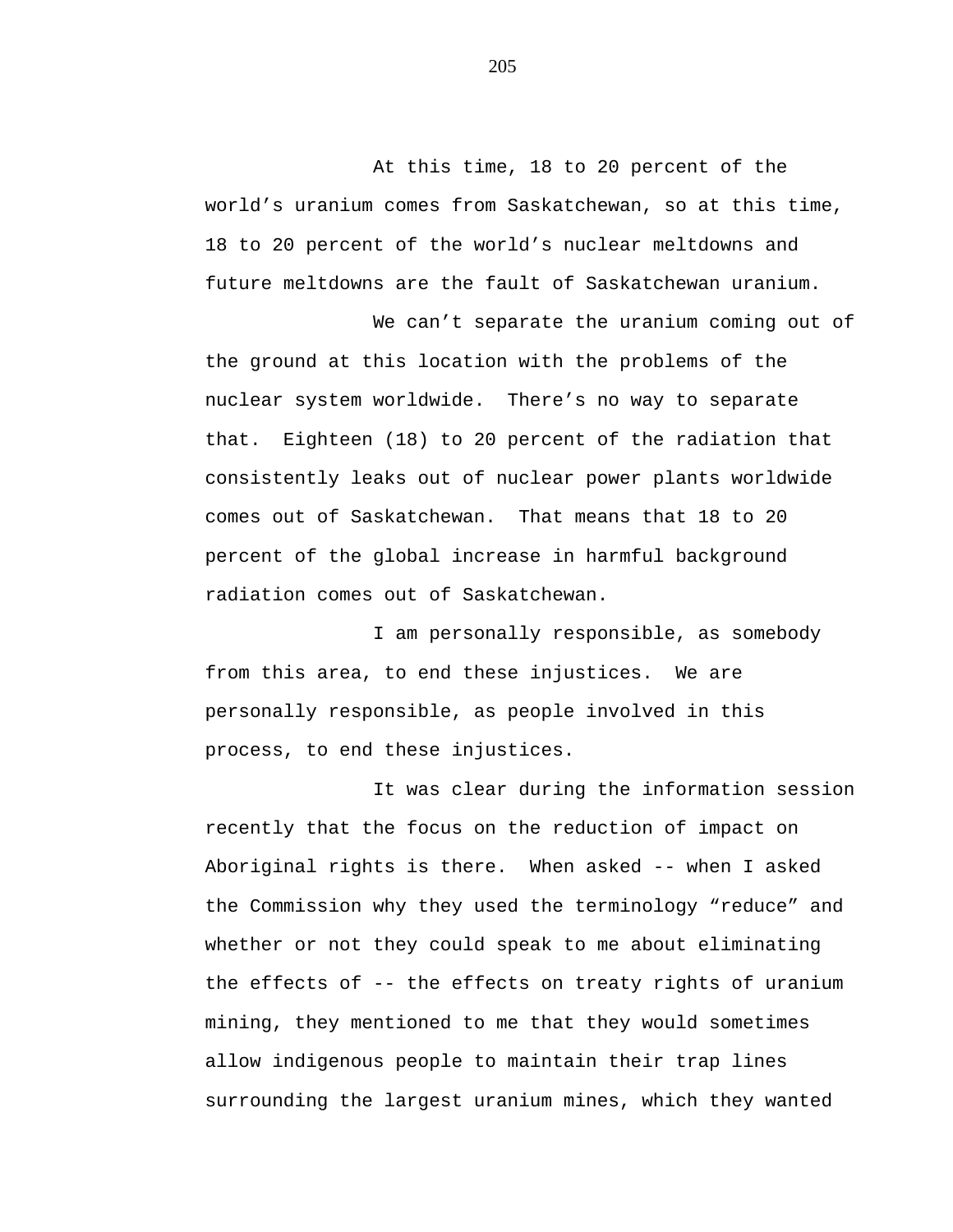me to feel like was very benevolent of them.

Now, I was here yesterday, President Binder, I listened in as we mentioned -- or we were discussing Japan and TEPCO. The fact that you spoke of your inability to ensure that the end product is used safely is ludicrous.

Your ability, Commission, to answer so many questions with honesty and truths -- truth reveals to me your inadequacy as a Commission. The fact that your set up for this hearing entails that I sit a metre-and-a-half below you and speak up to you is ludicrous as well.

I'm here to let the CNSC, Cameco and its associate corporations know that the complicity of the Chief and Council of the Lac La Ronge Indian Band and other local peoples in the uranium mining industry is not representative of indigenous perspectives at the community level. I'm here to let you know that the uranium mining industry has gone on too long without being effectively challenged.

As the pace of uranium extraction on Denesuline and Nehithaw territory increases, we find ourselves working increasingly closer to fight against the destruction of our territories.

I'd like to thank the Canadian Safety - sorry, the Canadian Nuclear Safety Commission for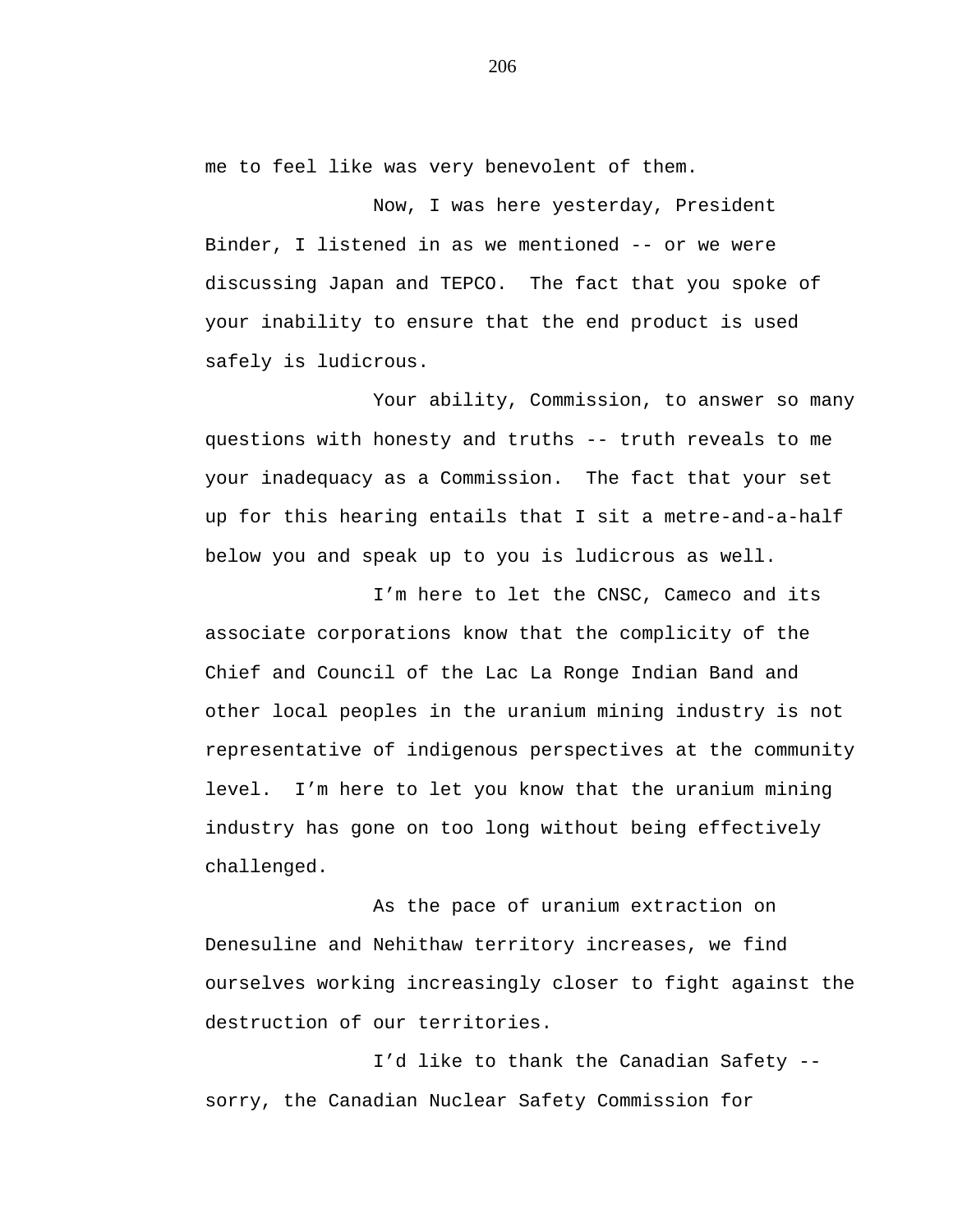listening and hearing my words this afternoon.

There's no doubt in my mind that you're aware of how problematic the uranium mining industry is. I'd like to remind you to uphold your ancestral treaty responsibility because we're all treaty people; to respect the people of this land and your treaty commitments to protect the integrity of the territories as well.

One thing I was taught was that when we made treaty with your ancestors, we took you in as family and we gave you responsibilities for you to have access to living on this territory. Your people agreed.

The responsibility was at all times to ensure that destruction of the territory did not occur. Your treaty right to be here depends on that responsibility and you are not upholding it.

Thank you.

**THE CHAIRMAN:** Thank you. Who wants to ask questions? Anybody? Well, Mr. Harvey?

**MEMBER HARVEY:** There has been some question asked about Matoush and maybe the staff could answer those questions.

**THE CHAIRMAN:** I wouldn't spend a lot of time on Matoush. This is not the topic of discussion, but just a quick reply please.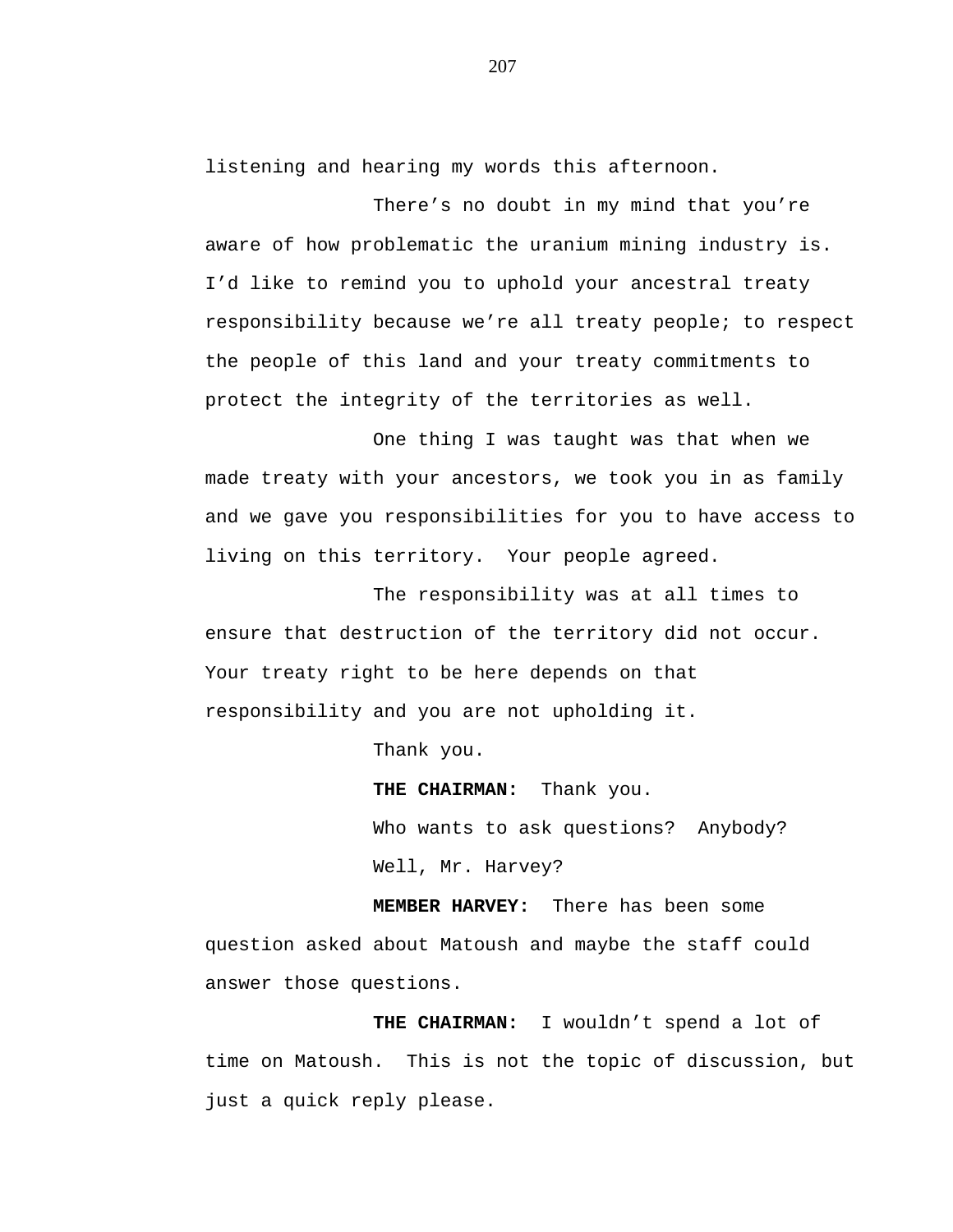**MR. JAMMAL:** The Matoush was -- it's Ramzi Jammal, for the record.

The hearing was conducted for Matoush and it was a -- in order to assess safety. And that was the mandate of the Commission, so the hearing was focused on the mandate of the Commission itself.

And then as, in any other facilities or mines, there is always the interconnectivity with the provincial role with respect to a decision. So we spoke before of a Joint Review Panel with respect to environmental assessment and a political decision was made in Quebec with respect to the Matoush -- And the way forward with respect to that project.

So again, regulatory processes at the federal and provincial level took place and decisions were rendered. The decision of the Commission is based on the safety of the operations of the facility.

**THE CHAIRMAN:** For somebody who showed a great interest in uranium, did you read the decision? It's posted on our Web site in all its glory, with all its detail, with all the intervenors. Feel free to actually read it anytime.

**MS. SCANSEN:** Okay, I'll go back and I'll read through that.

**THE CHAIRMAN:** That will be good.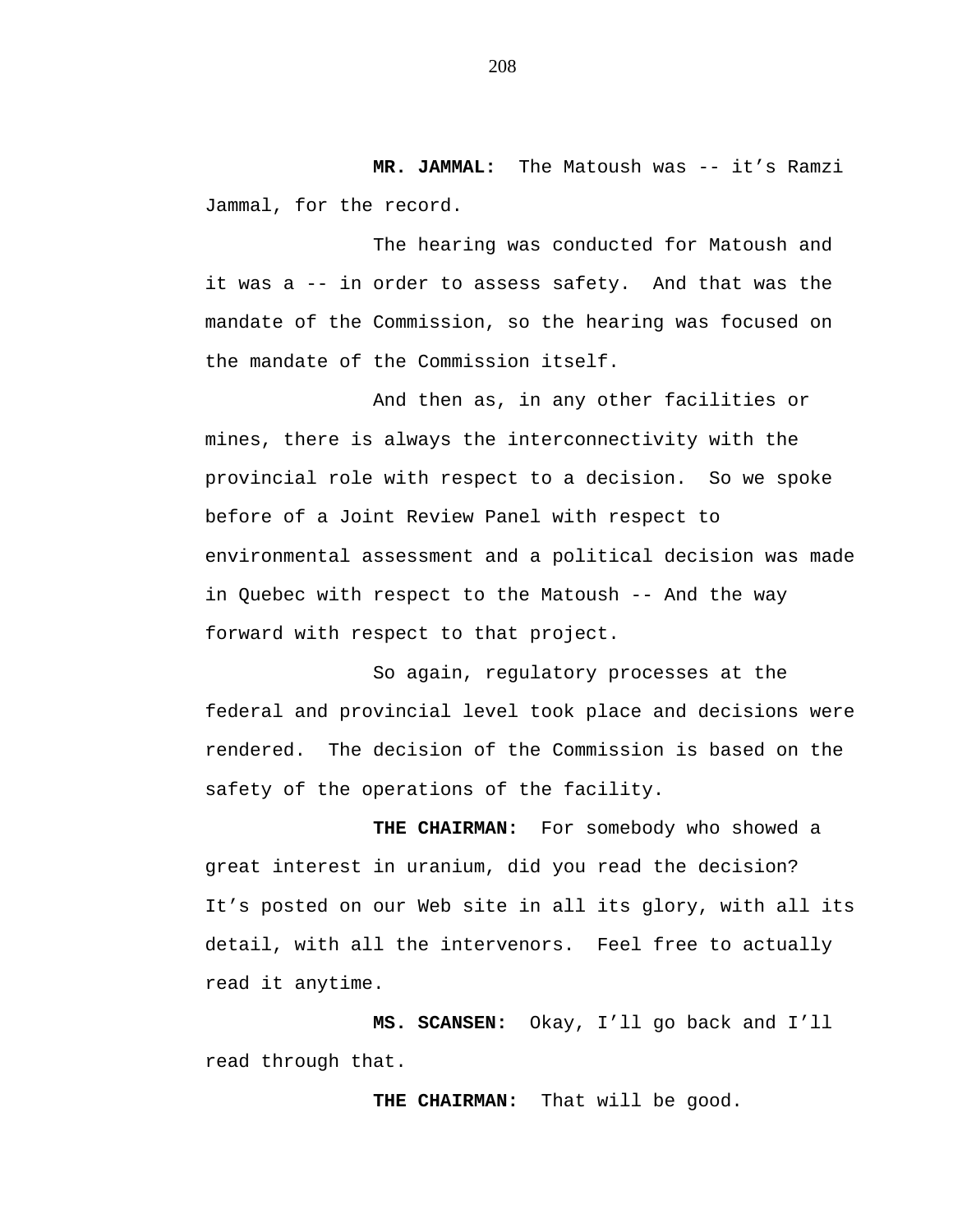Question?

**MS. SCANSEN:** Can you speak though specifically about the complexities? Like, I'm asking you a question.

**THE CHAIRMAN:** No, I do not want to speak about the complexity.

**MS. SCANSEN:** As the President, you can't speak about the complexities involved in the jurisdictional ---

**THE CHAIRMAN:** We have enough problem dealing with the three mines here; I don't want to talk about Matoush now.

**MS. SCANSEN:** Are you able to respect the veto of indigenous peoples to say no to uranium mining on their territories? Are you able to do that and have you ever done that? When people have spoken up and said no, have you ever respected that?

**THE CHAIRMAN:** We are analyzing the safety of a proposal application -- proposed application. We have turned down applications. We have said no to operation in nuclear and it is based on the science of the application.

**MS. SCANSEN:** How did that science differ from the science that we heard this morning from the Sierra Club.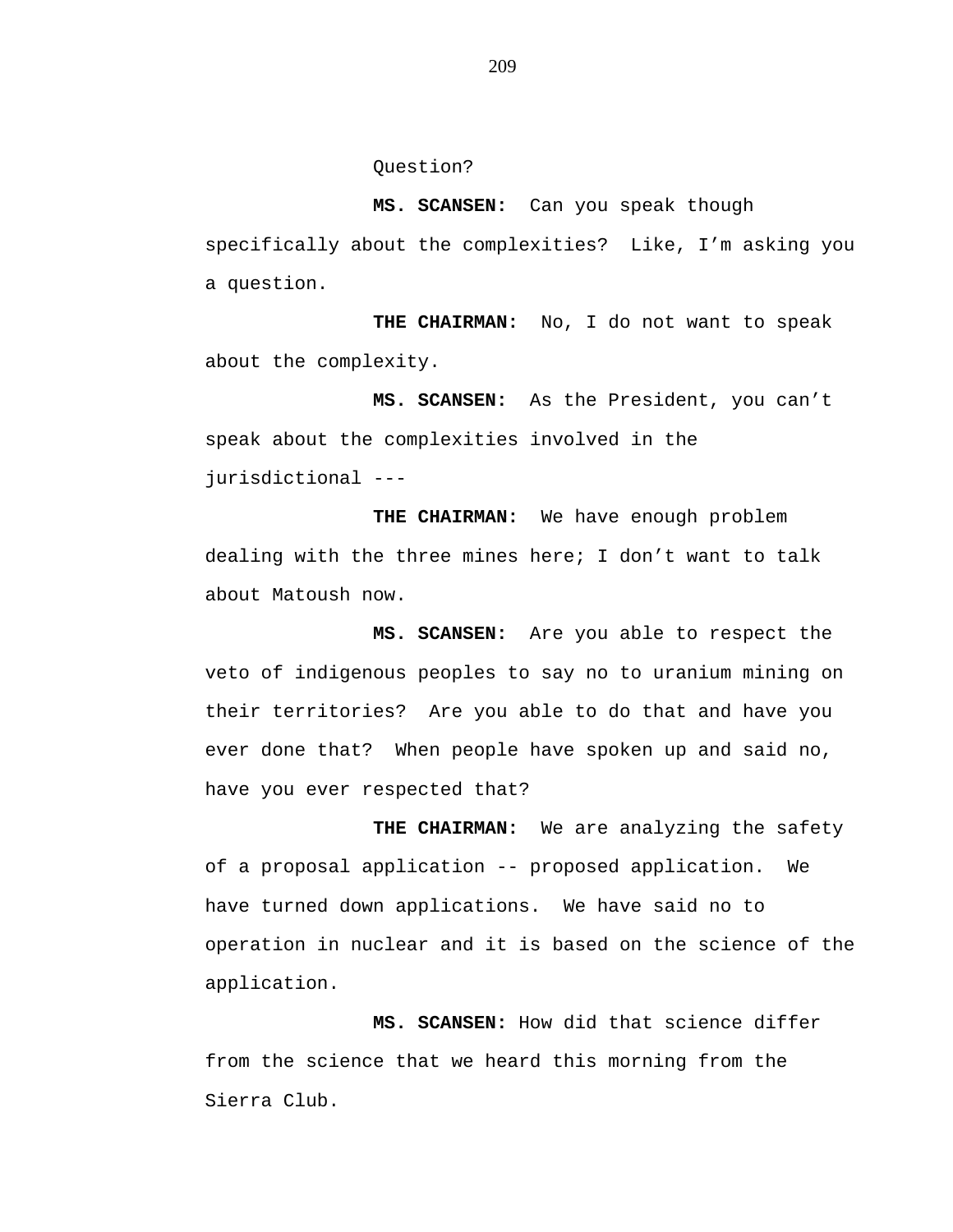**THE CHAIRMAN:** Excuse me. We are here to ask the questions.

**MS. SCANSEN:** You're on my territory and you're speaking to a Treaty 6 woman. I'm asking you a question and I deserve to ask questions.

**THE CHAIRMAN:** You can ask the questions that relate to the safety of the Application in front of us.

**MS. SCANSEN**: I'm asking what the difference is between the safety of the Application in front of us and the Matouch.

**THE CHAIRMAN:** The Matouch ---

**MS. SCANSEN:** I'm sorry, the ones -- sorry, the ones that you rejected. Where is the difference? How bad does it have to get before you reject it?

**THE CHAIRMAN:** We did not ---

**MS. SCANSEN:** How many thousands of percents does the hard metals and radioactivity limits have to exceed before you say no?

**THE CHAIRMAN:** We do not approve Applications that don't abide by our regulatory safety limits. And it is not on, necessarily on mines. It's on nuclear activities on -- maybe you can give an example, a quick example of a particular rejection of a particular - or stoppage of activity, of an order.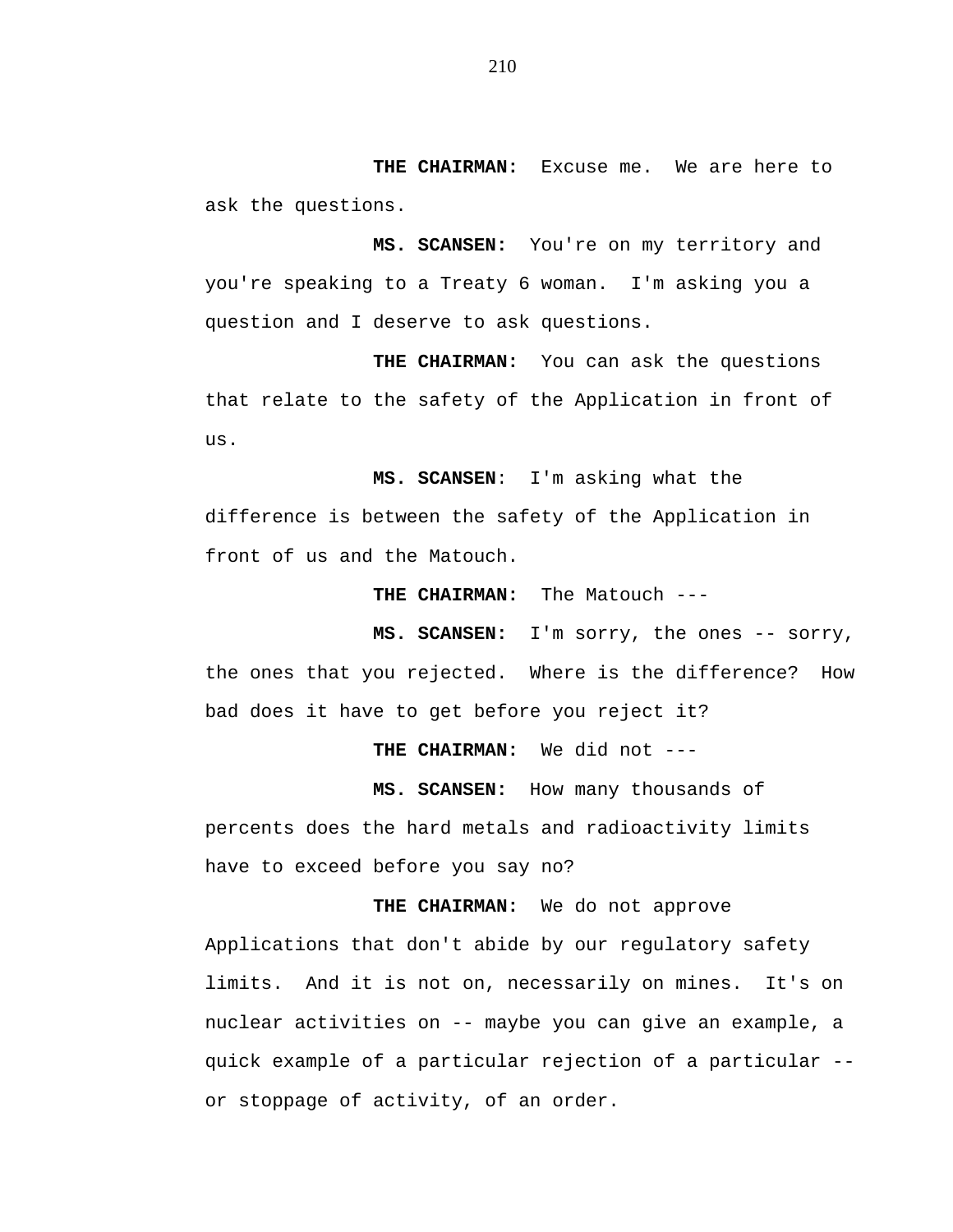**MR. JAMMAL:** Sir, Ramzi Jammal for the record.

There are a couple of things, as it's been mentioned, safety is paramount.

So first of all, if an Application comes in, it must meet all the requirements with respect to the safety standard and insuring. Because our mandate is minimal impact to the environment and no impact with respect to the health and safety of the workers, the environment and the public.

We have the powers as inspectors, and I've got my colleagues here who are project officers from the Saskatoon office and right across Canada. CNSC -- sorry - - I've got to keep my mouth on the mic here. So I'm just going to look this way.

The CNSC issues orders and inspectors have the powers to shut down operations. So, we did shut down operations from small facilities to large facilities.

And in addition to shutting down the operations, the licensees will be brought before the Commission in order to justify their qualification and why they need to continue to be licensed. That's one of the processes.

And in this licence renewal is the same processes where the applicant and us, the staff, will have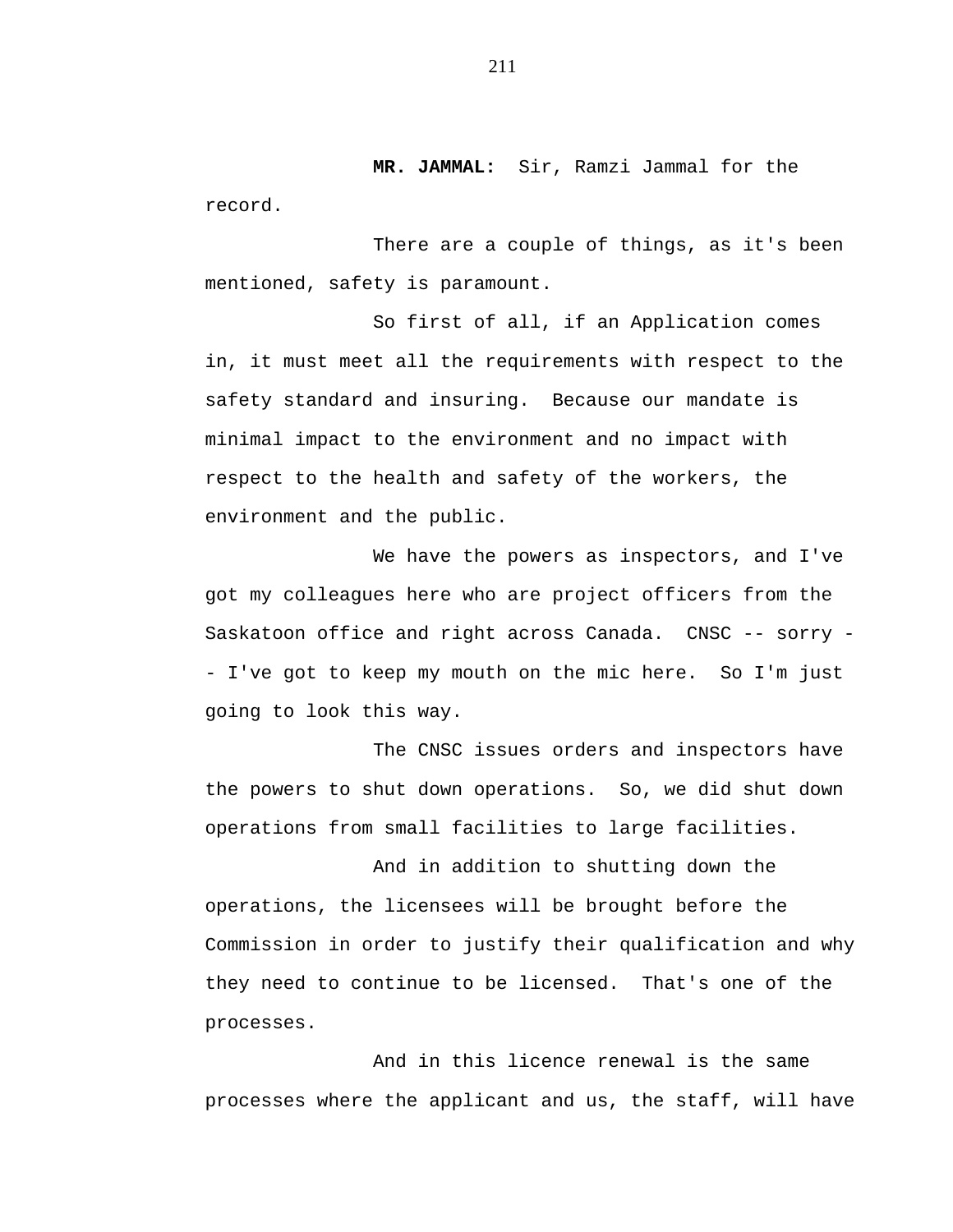to provide our data and factual information to the Commission in order to render its decision.

So the powers of the inspectors are very powerful and it's based on the safety and the facts that's being presented before it.

**THE CHAIRMAN:** Okay. Somebody? Any other questions? Mr. Tolgyesi? Dr. McDill?

**MEMBER McDILL**: Going back a number of years, maybe you could go back to the AECB and Pickering as an example of what the Commission, or the predecessor to this Commission at least, ruled. It's a very strong ruling, that one.

**MR. JAMMAL:** Sorry I need -- Ramzi Jammal for the record.

Sorry Dr. McDill, precision on, with respect to the AECB for the -- sorry I need some ---

**MEMBER McDILL:** A little more. I believe under Agnes Bishop.

**MR. JAMMAL:** Yes. Thank you. It's Ramzi Jammal for the record.

As a matter of fact there were a couple of situations where the -- just a bit more detail. The AECB, the Atomic Energy Control Board, the predecessor of the CNSC has rendered a decision, as a matter of fact, shut down a whole -- just deviate -- but its facility that was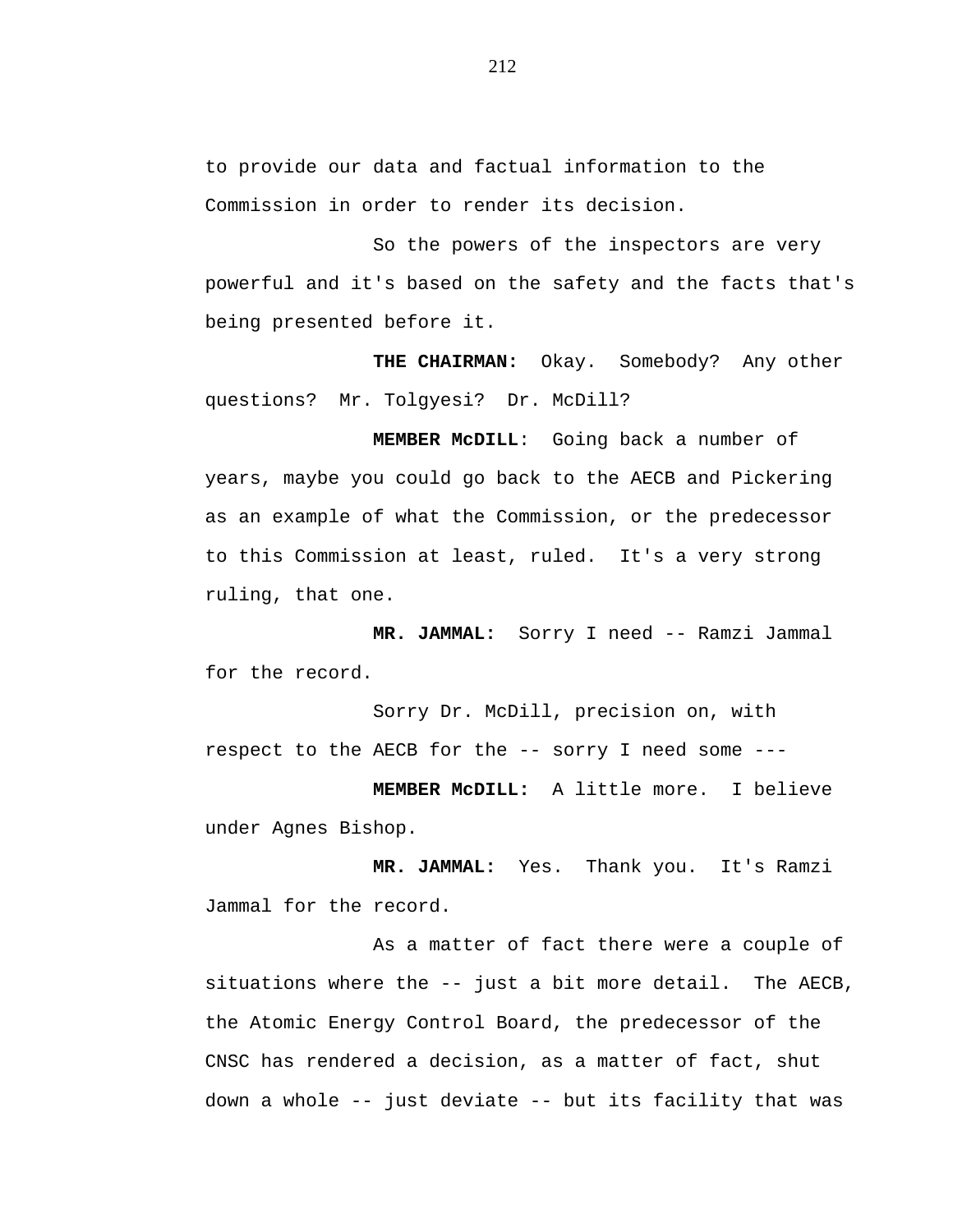producing nuclear substance for medical purposes and the fact that was mishandling of the situation in accordance to our act and regulation. The Board at the time shut down and stopped the licensing process.

With respect to the nuclear power plant facility itself, the information became available and we, staff, came to the conclusion that certain parts of the operation was unsafe and the Board, at the time, or the Commission did shut down the operations accordingly.

Again, I've got to respect the time factor here without going into details, but I'll be more than happy to share with the intervenor any depth information she would like to know on the safety aspect of shutting down an operation.

THE CHAIRMAN: Any -- anybody else?

I'd like to ask you -- you want to shut down all uranium mining because it's not needed, et cetera. What do you say to electricity generation in Ontario? Fifty two (52) percent of electricity produced in Ontario, not to mention all the nuclear, the 400 nuclear power plants who are producing electricity, emission free electricity. What do you say to them?

**MS. SCANSEN:** Are you trying to convince us of the moral feasibility of your industry based on the size of your industry?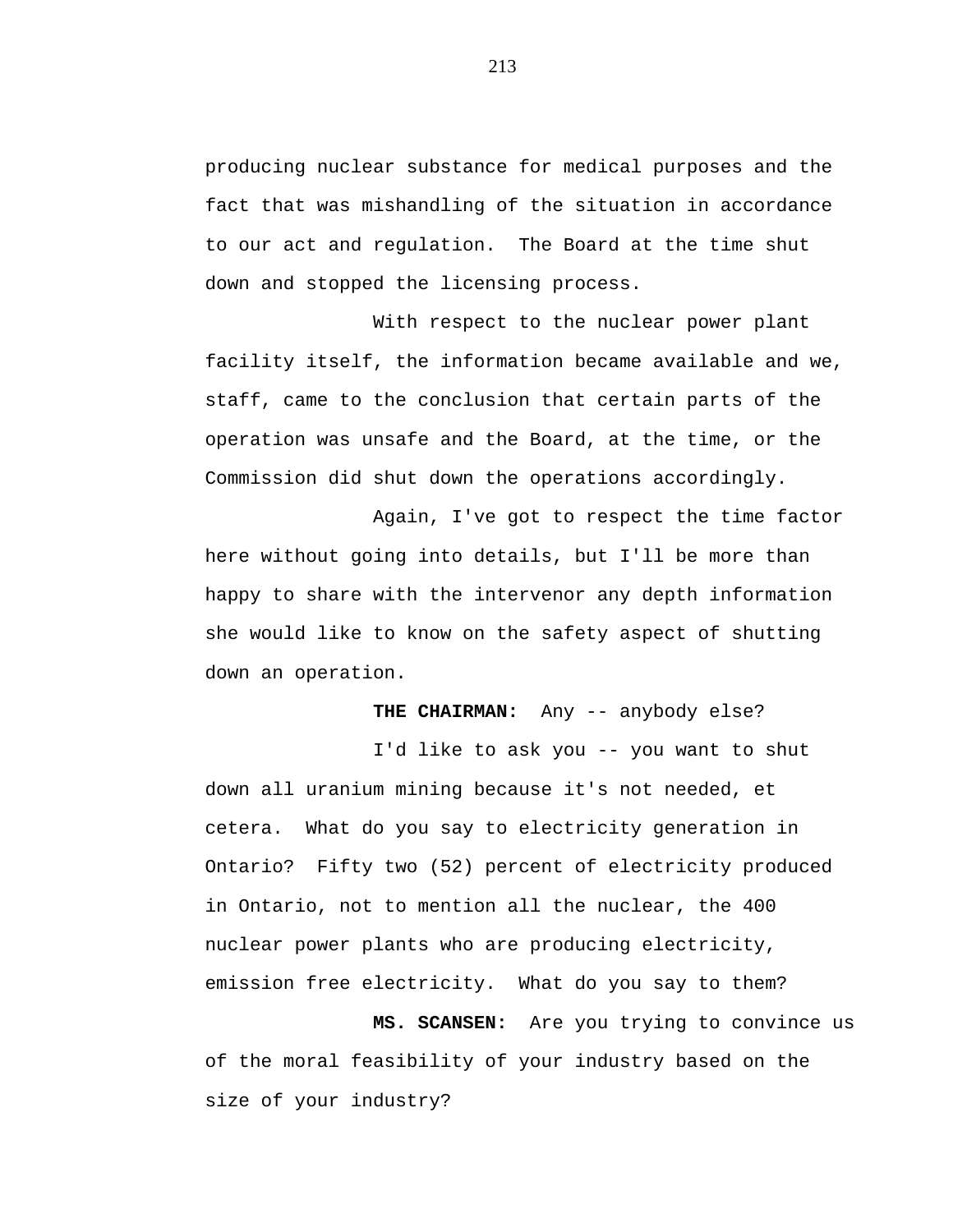**THE CHAIRMAN:** I'm trying to understand, what would you say to Ontario residents now that get electricity out of uranium.

**MS. SCANSEN:** Sure. Okay, so obviously we can talk about renewables then. This is just a question. Is there anybody here from the Commission who has a background, a scientific or technical background in renewable resources who can speak to -- okay, so nobody has a background in the science and technology renewable.

Now does anybody on the Commission have a background in oil and gas? Your background is only in nuclear? Nobody has ever worked for different kinds of corporations or anything like that?

**THE CHAIRMAN:** We all have -- we have all different degrees. We have a mining engineer. We have all kinds of people here with all expertise. What is your question?

**MS. SCANSEN:** My question is why we're not having a discussion about renewable resources. Why there's no technical expert. If you guys are regulators and you're supposed to remain neutral, why not make it a fairer debate?

**THE CHAIRMAN:** We are nuclear regulators. **MS. SCANSEN:** For the future. For the future. Okay, but so analyzing what other kinds of energy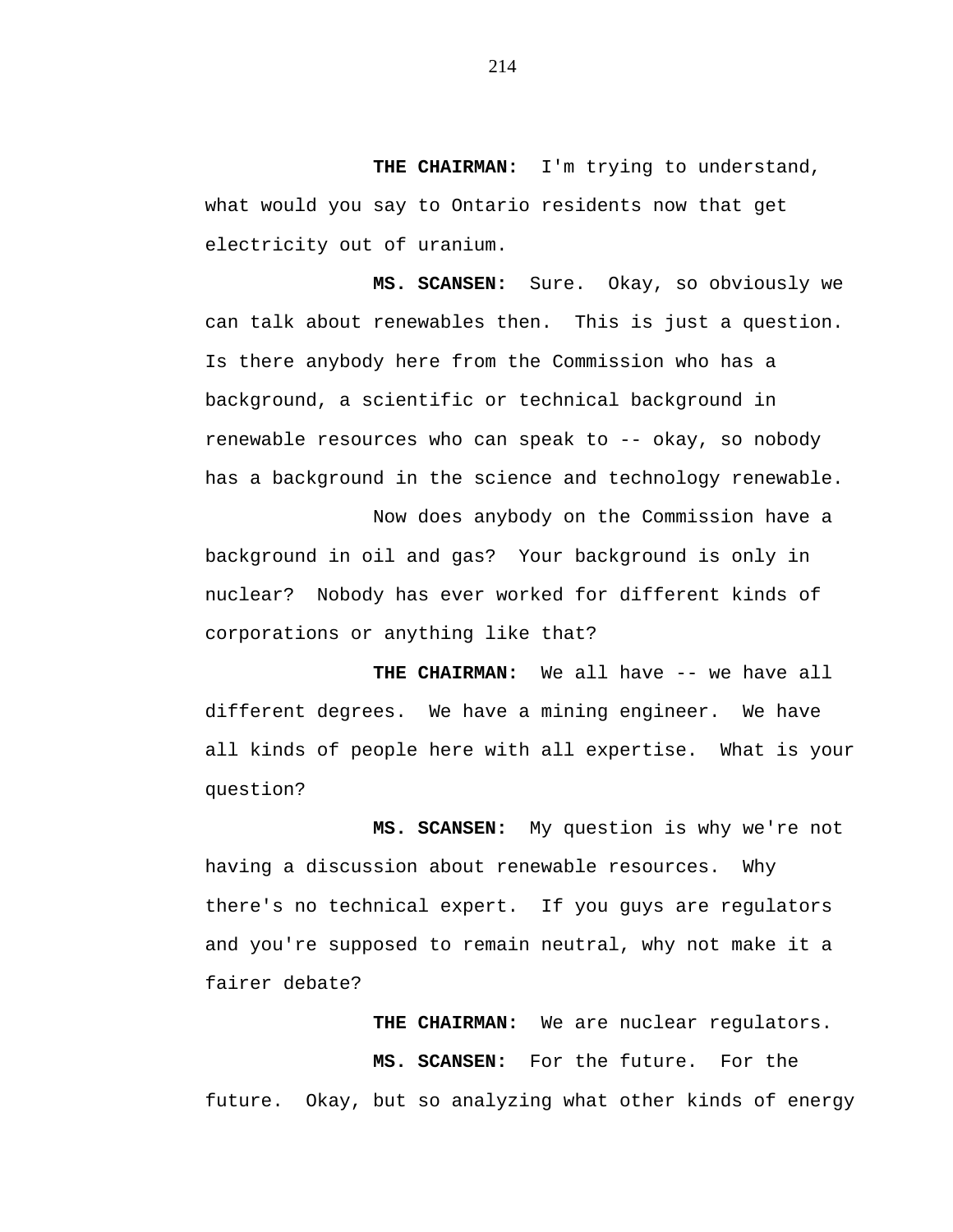resources might be more effective should be an integral process -- sorry an integral part of this process, obviously. We're looking at nuclear versus other things. And it's worth it to look at ---

**THE CHAIRMAN:** No we're not.

**MS. SCANSEN:** So we're looking at nuclear or nothing, apparently to you.

**THE CHAIRMAN:** Okay, listen.

**MS. SCANSEN:** But that is not

representative of what's going on on this planet. There are other options for us.

**THE CHAIRMAN:** Absolutely. There are wind and there's solar and there's all kind of others and the government policy, where they want to invest. So you should go to the government policy and make a presentation about doing wind and solar and other renewables.

**MS. SCANSEN:** Okay, so what you've expressed to me is that neither anybody on the Commission, nor me, I'm just a student, but nobody on the Commission has the technical capacity to talk about renewables?

**THE CHAIRMAN:** We do it with ---

**MS. SCANSEN:** There's nobody here to explain it to us. How are we -- how is anybody supposed to make a good decision?

**THE CHAIRMAN:** I guess you're not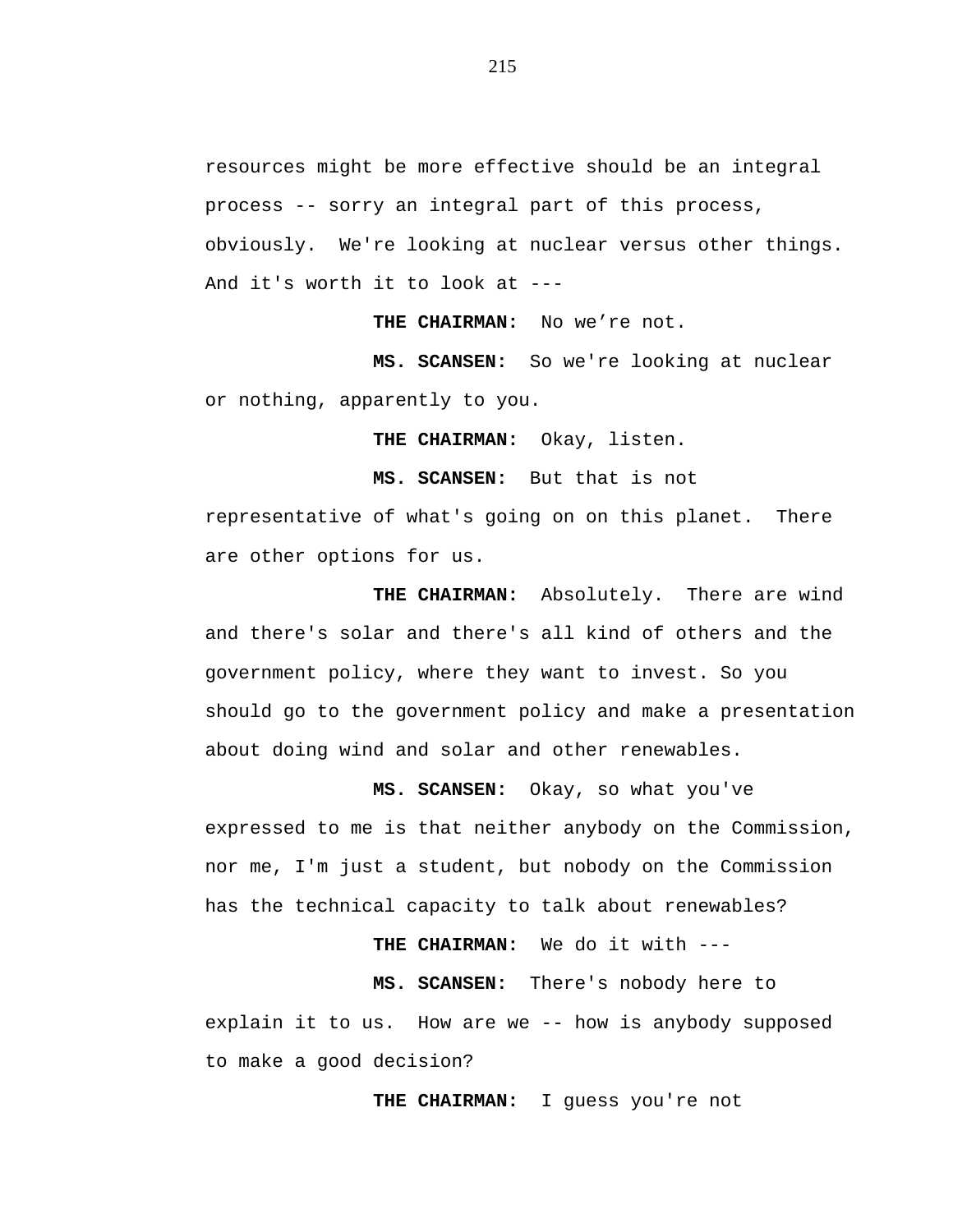listening.

**MS. SCANSEN:** I'm listening.

**THE CHAIRMAN:** Our mandate is nuclear only. We are not ---

**MS. SCANSEN:** Nuclear or nothing.

**THE CHAIRMAN:** We do not have any mandate to do trade-off between other alternatives. Okay, that's another policy matter.

**MS. SCANSEN:** No, this is interesting because I had this conversation as well, when the Commission was here before, about the capacity of your Commission. So what you're expressing to me is that you are very limited in your capacity. Now ---

THE CHAIRMAN: I guess you're not --- you know you should go back ---

**MS. SCANSEN:** --- when you can come back to my community and express to me how we might work together to look at new energy sources ---

**THE CHAIRMAN:** You can start by reading our *Act*. Thank you for your representation.

**MR. LEE:** May I make a couple of comments here?

**THE CHAIRMAN:** Sure.

**MR. LEE:** Thank you. Brian Lee, Fish Lake

Metis.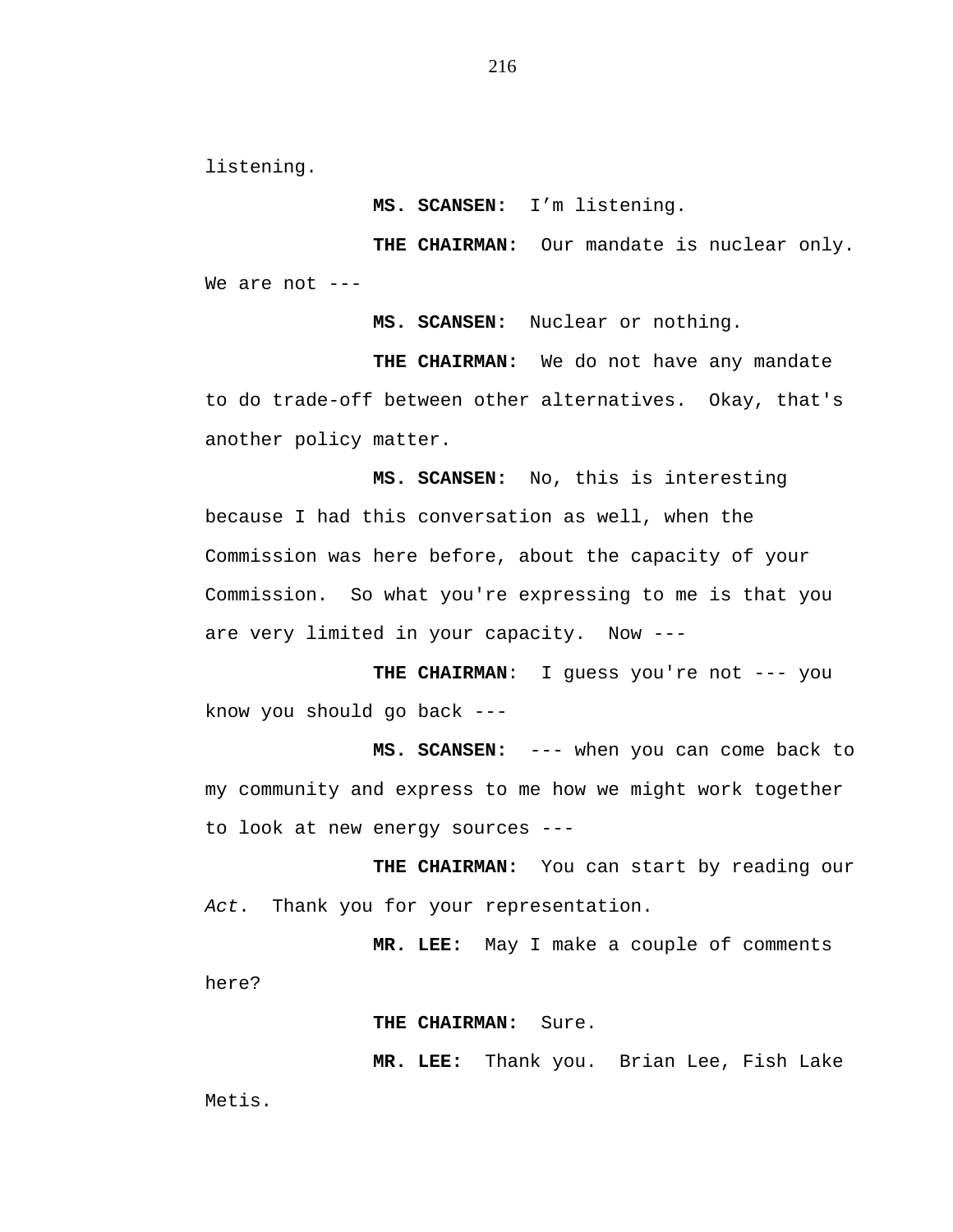Ms. Scansen referred to neocolonialism in her presentation. We must all understand that The Supreme Court of Canada has very recently made determinations in the aspects of duty to consult and accommodate.

Now, our local, as a local Metis leader, I have been contacted by just the provincial government on about 15 different, separate matters of duty to consult. I have posed questions to the premier of this province on the Cameco's activities and so on in Northern Saskatchewan.

One of the things, and I want to try and get everything in here in a short time. One of the things that you mentioned and you asked earlier was what would it take for you to have trust? And I think there was a reasonable answer to that -- to your question.

In March of this year, the premier of Saskatchewan, speaking to a bunch of his supporters in Prince Albert, Saskatchewan, was asked the question of programs for First Nations and Metis in Saskatchewan. And his answer was no programs at all. The only thing for our First Nations and Metis in Saskatchewan is Cameco.

Now, I as a local leader got together with some other Metis people in Prince Albert and some First Nations people and we held a press conference. And we took the premier to task on that statement. But the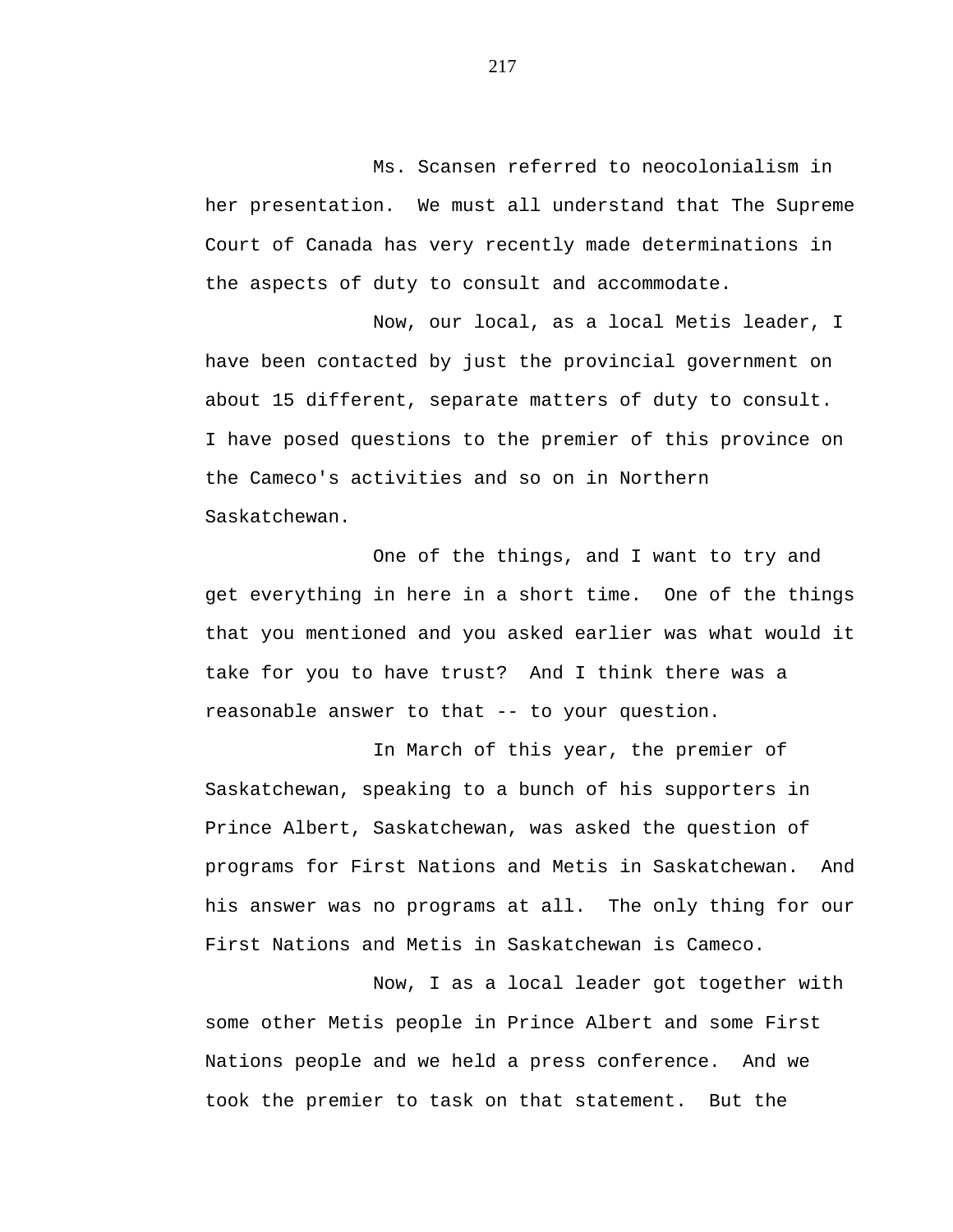premier, in his position as premier of this province, is absolutely on the side of Cameco. He calls -- references Cameco as a wonderful corporate citizen.

Now, going to our Prime Minister of Canada, I'm sure -- I don't know if that's actually who appointed you President of the Commission? Okay.

Now, the Prime Minister of Canada has been going around the world selling Saskatchewan uranium, and he has talked to India, he has talked to China. So he is definitely on the side of more, greater production of uranium here in the Province of Saskatchewan, essentially by Cameco and Areva.

Now, with the Premier of the province in love with Cameco, and the Prime Minister of Canada thinking Cameco is just great for economics and jobs, growth, and all of that, when we come into duty to consult, my concern is how do you have an effective, educated consultation with Aboriginal people when your elected leaders of the country and of the province are already on-side with the Proponent?

**THE CHAIRMAN:** We can talk about this for a long, long time, so let me try to be a sort of final answer to this.

The Prime Minister does not promote uranium mining or Cameco. He promotes trade agreements, okay?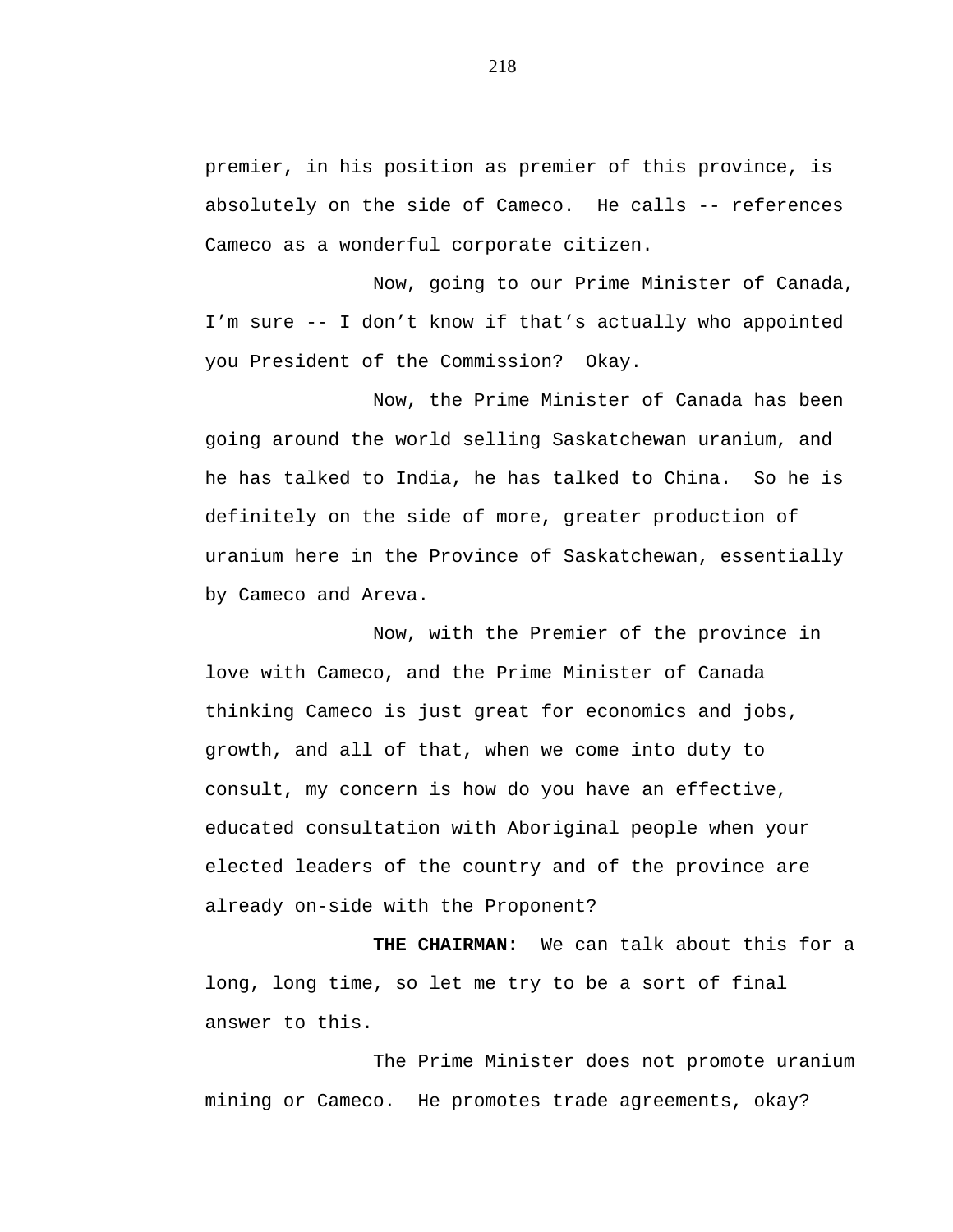Trade agreements are, for example, in many, many countries, with China, et cetera. He also promotes, as you know, with the U.S., with Europe, et cetera.

Then each project that has to come under this particular internal agreement has its own approval process with a duty to consult issue, safety mandate, and those are the mandate of regulators.

So I differentiate between policy of government to ask regulators executing in a very narrow mandate. So that's the reality of the way the framework works.

**MR. LEE:** Back to my concerns about the Premier of the province, I had written him a letter, he wrote me back, and the discussion was on Cameco's future millennium project. And his response letter told me, said to me, that the government, the Ministry of Environment, if you will, of Saskatchewan, is waiting for Cameco's own environmental impact statement. And, once that is complete, then the government will determine whether or not to trigger duty to consult.

And going back to the issue of trust, when the corporation does the environmental impact of their intended project -- well, we're not that naive.

THE CHAIRMAN: Well, let's not -- again, this is not the process, and they get tasked with the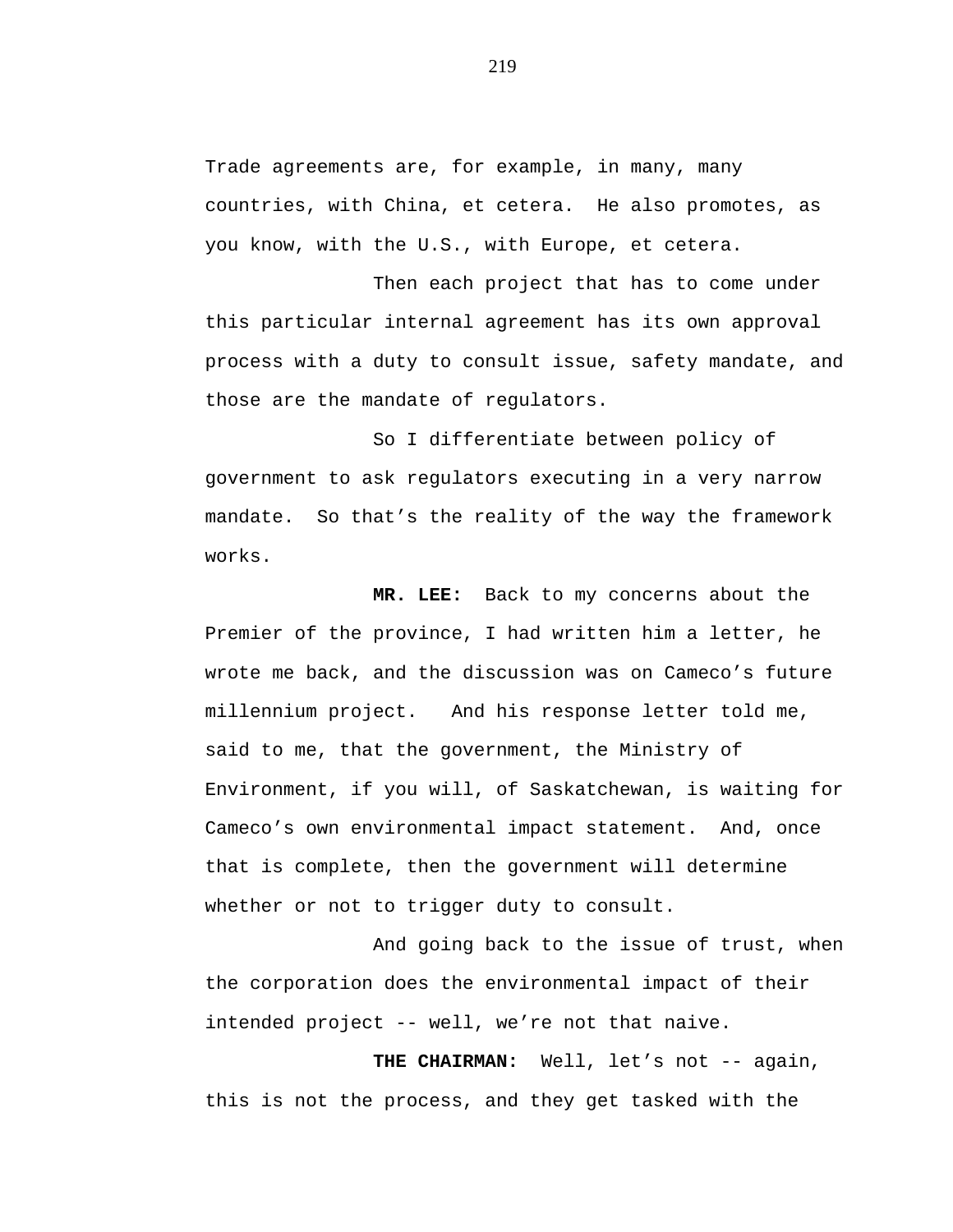provincial -- it's a joint environmental assessment between CNSC and the Ministry of Environment. We're going to talk about that later on.

And Cameco is instructed in terms of putting up an environmental statement that -- that goes to the rigour of science, public hearing, et cetera, et cetera, and you -- hopefully you will get a chance to participate in that.

Anyhow, we've got to move on, so thank you for your presentation. You've got one minute to wrap up, and a final say.

**MR. MARIUS:** Okay. I've got one more minute left to live? Thank you. Safety, the old people said,

### **(SPEAKING IN NATIVE LANGUAGE)**

That's what they said. In other words, they are going to dig, and using that, make atomic weapons. And that's what the reactor business is. We know that. We've done our research. I went through the whole policy, the policy regarding indoctrination, assimilation, everything. I went through that.

But at the same time, I can still listen to my old people, and they've got a science you guys didn't, and will never get. We do. I speak it.

### **(SPEAKING IN NATIVE LANGUAGE)**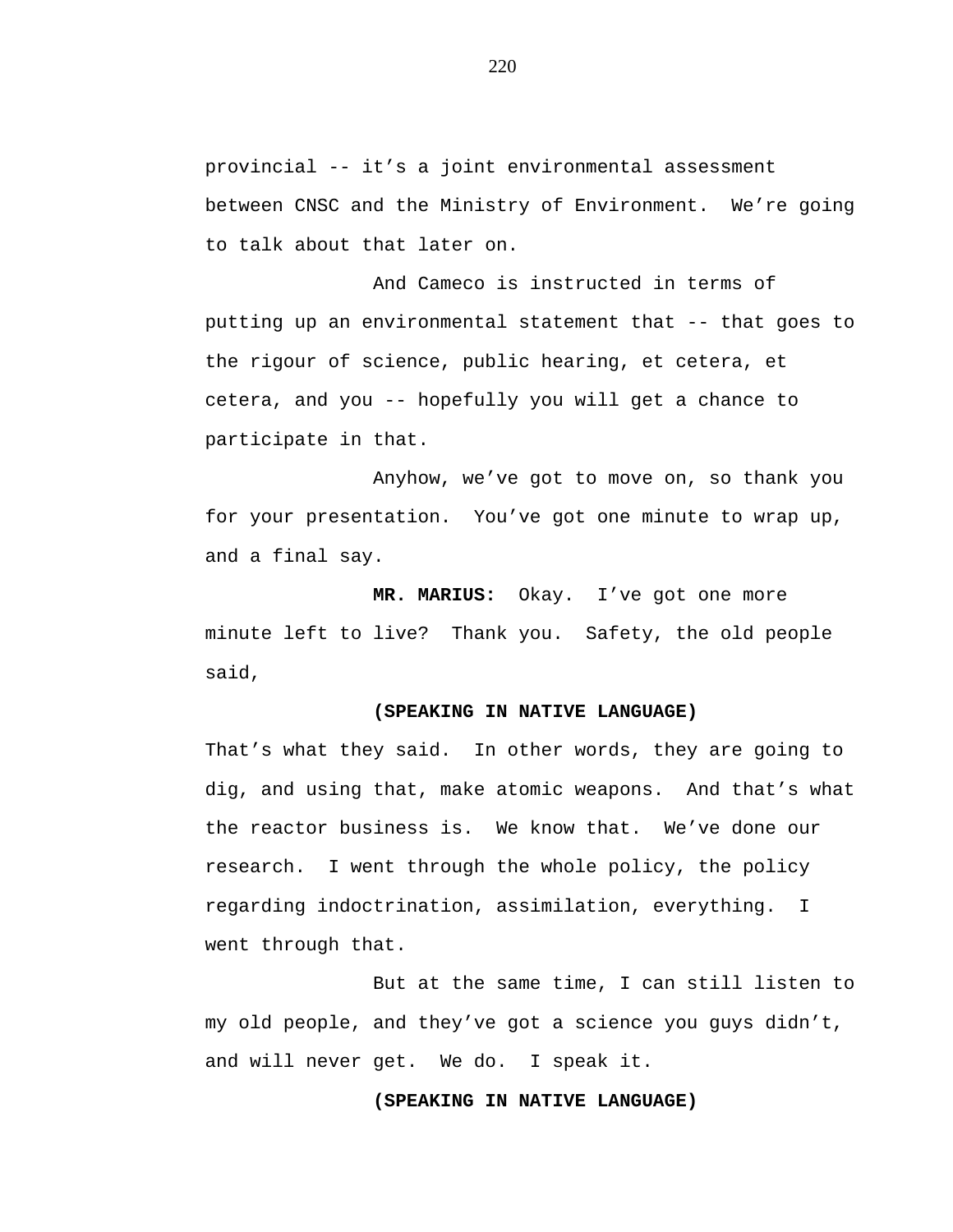You guys don't understand that. You never will. So that's the science that I come from. So when you guys are talking about safety, blow more weapons, WMDs; that's coming from these guys, and those guys. That's where it's coming from.

> **THE CHAIRMAN:** Okay, thank you very much. **MR. MARIUS:** Yeah. **THE CHAIRMAN:** Thank you very much for --- **MR. MARIUS:** Yeah, yeah. **THE CHAIRMAN:** --- your presentation. A 10-minute break? Thank you.

--- Upon recessing at 3:28 p.m./ L'audience est suspendue à 15h28 --- Upon resuming at 3:44 p.m./ L'audience est reprise à 15h44

**THE CHAIRMAN:** Okay, we are ready to proceed? The next presentation is by the Kitsaki Management Limited partnership, as outlined in CMD. 13- H13.20, 14.18, and H15.17, I understand Mr. Roberts will make the presentation. Please proceed.

**13-H13.20 / 13-H14.18 / 13-H15.17 Oral presentation by**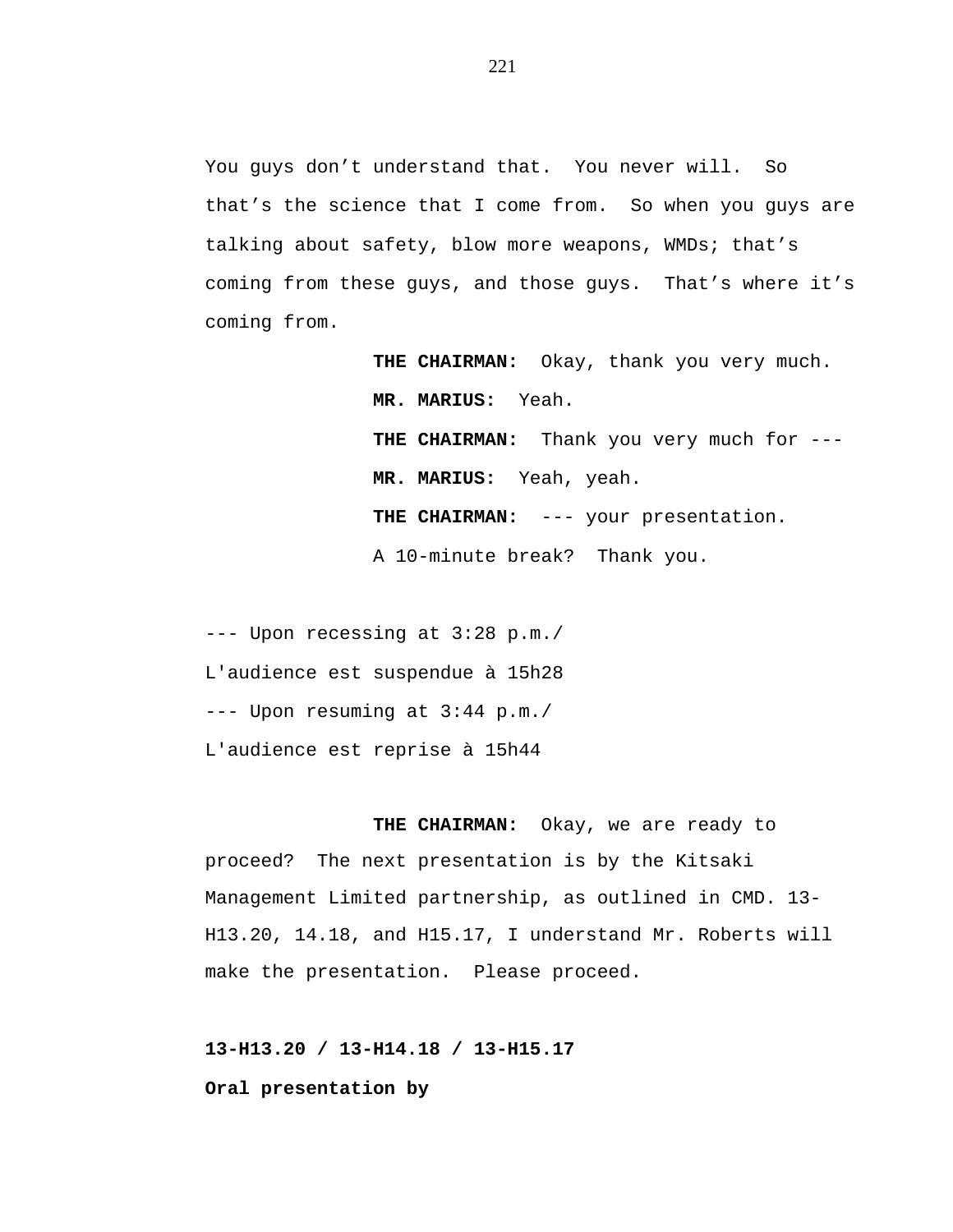# **Kitsaki Management Limited Partnership**

**MR. ROBERTS:** Thank you. And I can assure you my presentation won't be as long. I've timed my speech, it's about five minutes, so...you're welcome to ask as many questions as you like afterwards.

Thank you for the opportunity to comment on the proposed licence renewal, prior to the finalization.

I would like to acknowledge and recognize the elders present, panel from CNSC, Cameco representatives, Lac La Ronge Indian Band leadership, and community members.

I did have elder Joe Roberts joining me, from Stanley Mission. He had to depart on personal business, so I just wanted to recognize him because he was here a lot of the day, to participate.

For the record, my name is Russell Roberts. I'm the CEO of Kitsaki Management Limited Partnership, and a proud member of the Lac La Ronge Indian Band.

Kitsaki performs the for-profit economic development activities of the Lac La Ronge India Band. We invest in several sectors, including transportation, road construction, insurance, environmental, hospitality, and of course mining.

Kitsaki's focus is on long-term sustainable businesses, where we examine many potential business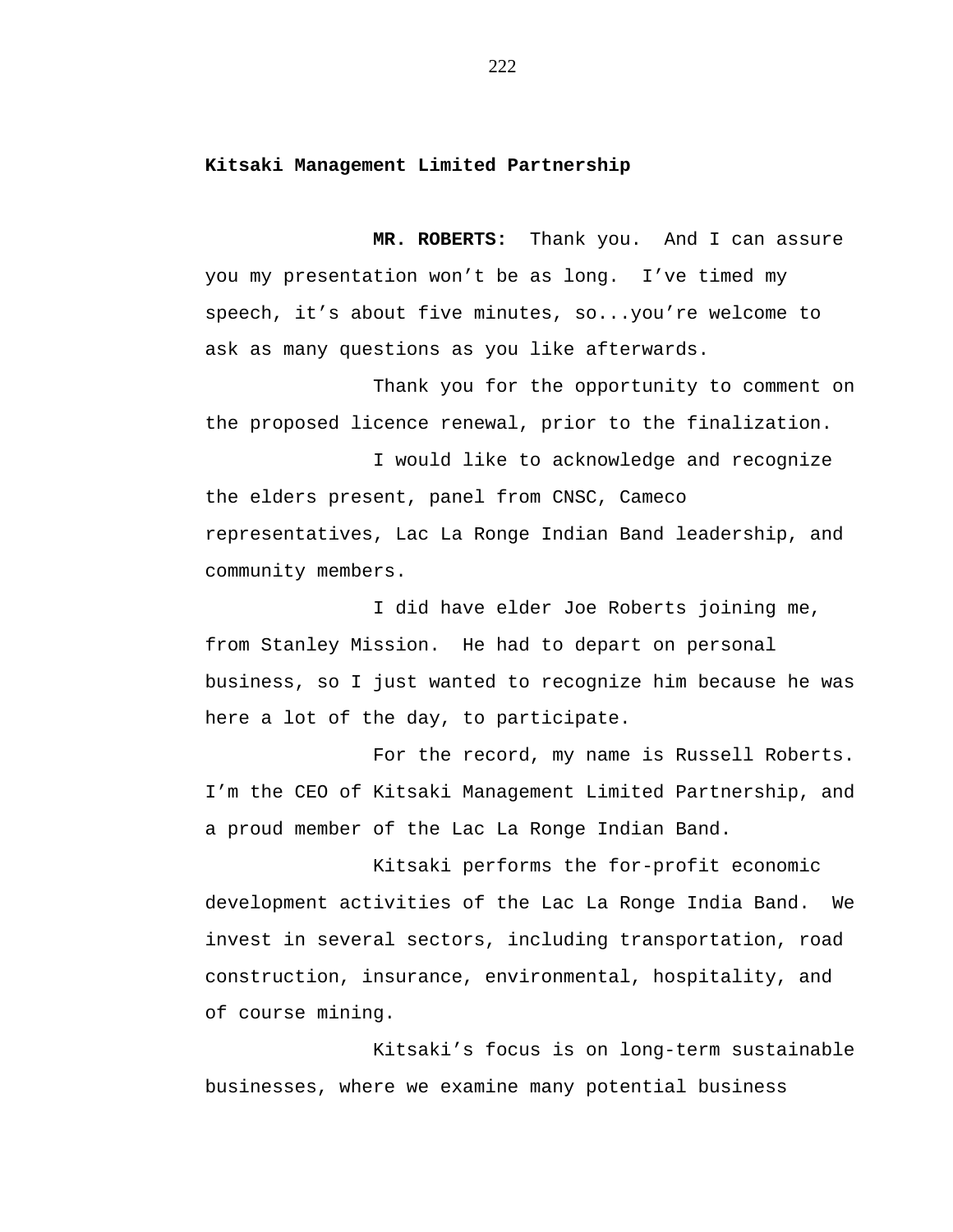opportunities and select only the view that meet appropriate profitability, risk, and employment criteria.

Lac La Ronge Indian Band is the largest First Nation in Saskatchewan, and one of the largest in Canada with nearly 10,000 band members. While there is much work yet to do, we wish to speak in support of Cameco Corporation and their contributions to our communities to date.

As you probably already heard from Lac La Ronge Indian Band, recent years have been difficult for our membership. Income per capita is low; overall job growth within our communities has been minimal.

However, I'll provide some real examples of successful partnerships that continue to service corporate role models for other northern Aboriginal, and for non-Aboriginal businesses, for that matter. These businesses are strong and growing, thanks to the excellent commitment, cooperation and leadership from Cameco Corporation.

On behalf of Kitsaki and, specifically, two of our entities, Athabasca Catering Limited Partnership and North Resource Trucking Limited Partnership, I'll provide the following comments.

First, NRT's owners include many of the impact communities, as has been a hot topic of discussion throughout the hearings, and many other communities as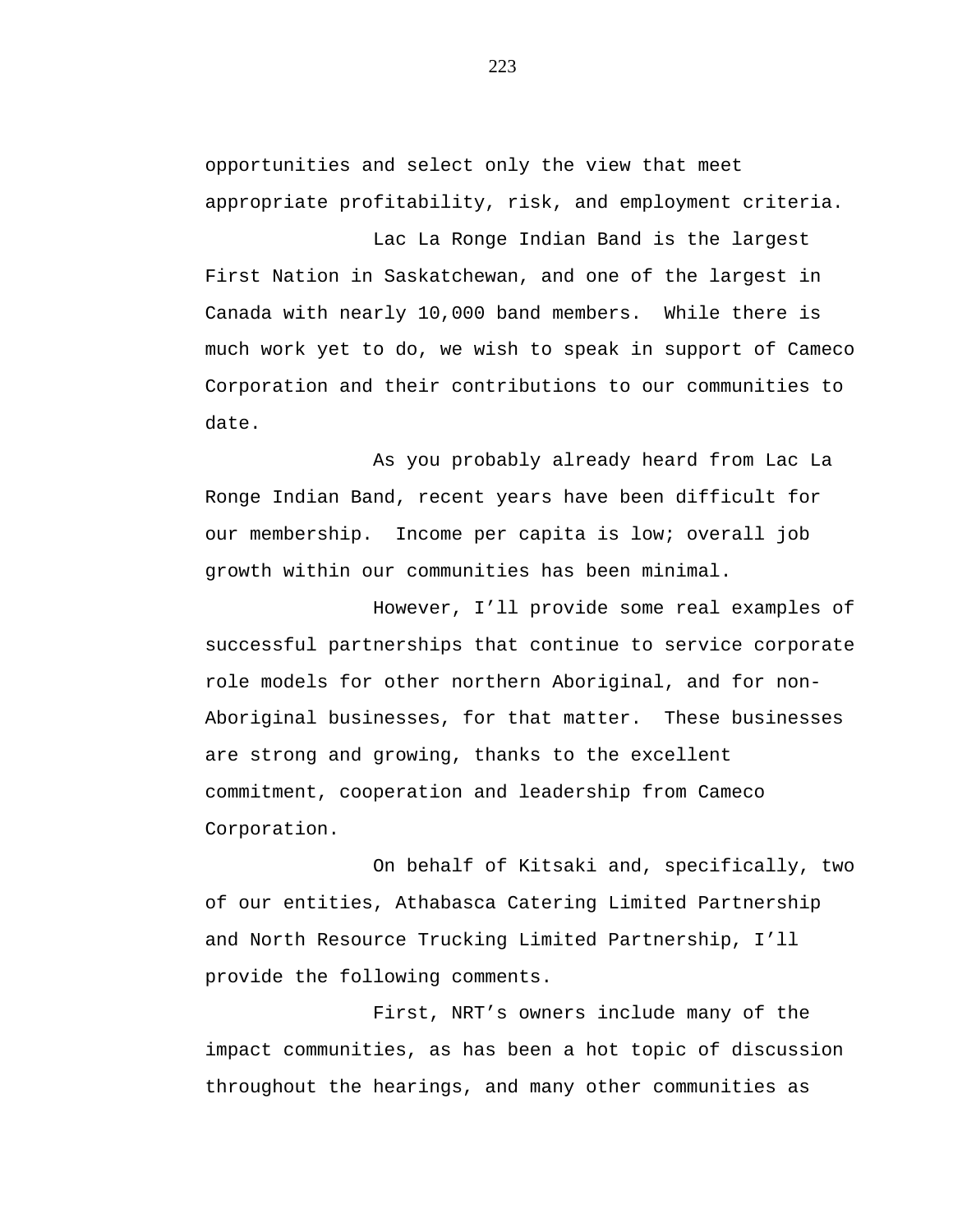well, in northern Saskatchewan, and representing over 36,000 people.

The owners are Hatchet Lake; Fond du lac; Black Lake; Montreal Lake; Peter Ballantyne; Clearwater River; English River; Cumberland House; Ile Lacrosse; Buffalo Narrows; and, finally, the Lac La Ronge Indian Band, which also includes six different reserve communities. In total, NRT is 71 percent Aboriginalowned.

NRT has a long-term record of success in providing safe transportation in Northern Saskatchewan serving the mining industry. Cameco was NRT's largest customer and provided Kitsaki and the Lac La Ronge Indian band with one of our very first opportunities many, many years ago. Since then, the partnership model has expanded to include many northern businesses, many northern communities rather and has grown in terms of capacity, employees and profitability. Without business from Cameco, the benefits that go to our partners, our employees and trainees would not be possible. Other notable points for NRT include, we currently employ today 150 people. Since 1994 NRT has paid in excess of \$52 million dollars in salaries and contractors pay to residences of Saskatchewan's north.

NRT has a training school in La Ronge that offers training and classified licenses, class 3 and class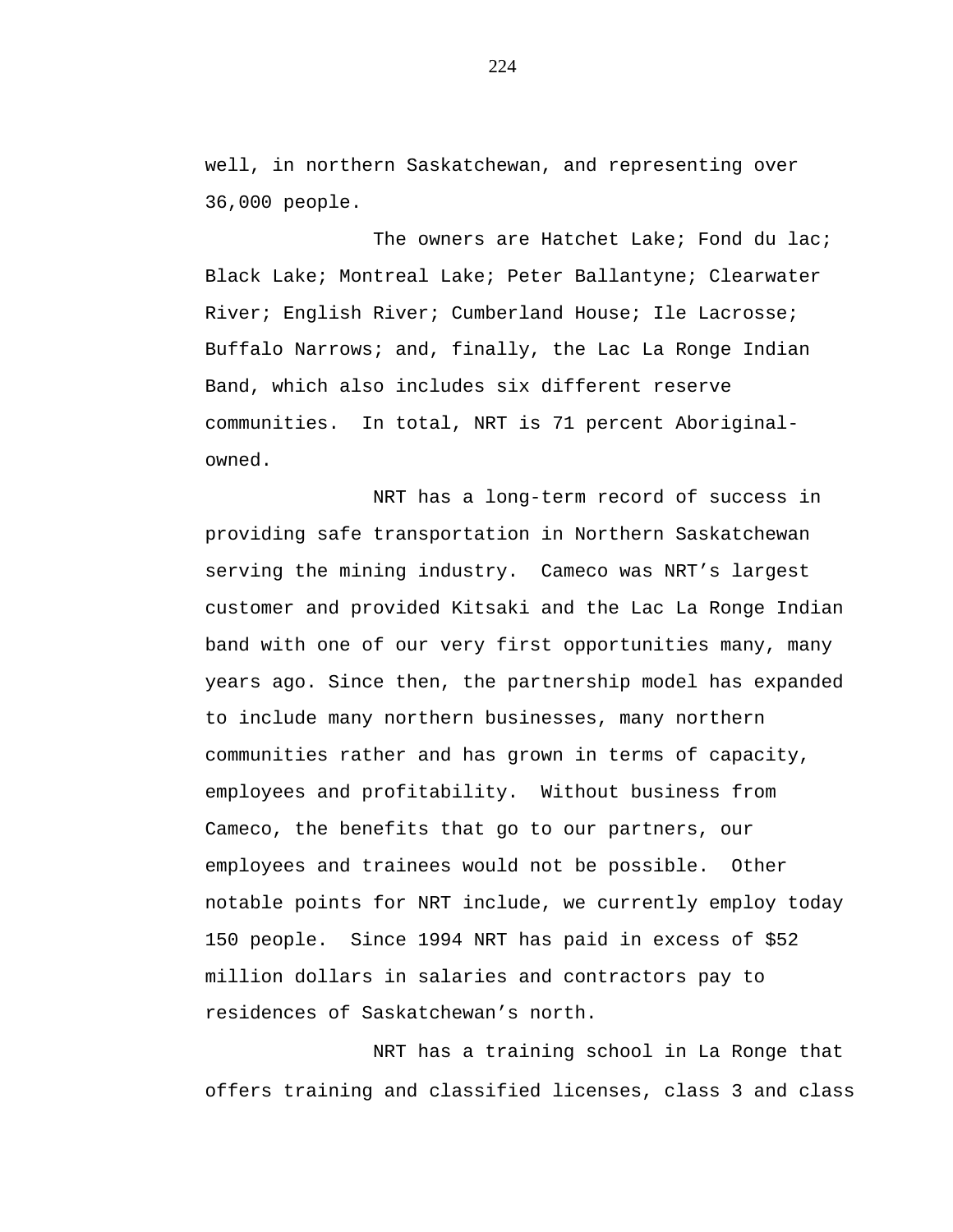1A, school bus endorsements and forklift certification. It has 5 SGI certified trainers and we have trained hundreds of northerners over the years. These graduates have found jobs in mining with our company, with our clients and in their home communities using these skills. Next is at the Basket Catering Limited Partnership; it also has a wide ownership base representing almost 17,000 people in northern Saskatchewan. The five owners are Black Lake, Hatchet Lake, Fond Du Lac, English River and the Lac La Ronge Indian Band and we are the managing partner.

We provide food services, housekeeping and janitorial services for several customers and Cameco is our largest customer. ACLP is a rare example of 100 percent First Nations owned and managed cap catering business that provides many jobs. Depending on the activity of Cameco and our other mine sites, we can employ as many as 750 employees on any given day. A large majority of the jobs and 100 percent of the profits got to aboriginal people and their communities. We have sponsored scores of training programs to help aboriginal people in all areas including senior management, chefs and supervisors.

ACLP employees also benefit from Cameco's policy of 7 days in and 7 days out, work schedule with numerous pick-up points throughout northern Saskatchewan.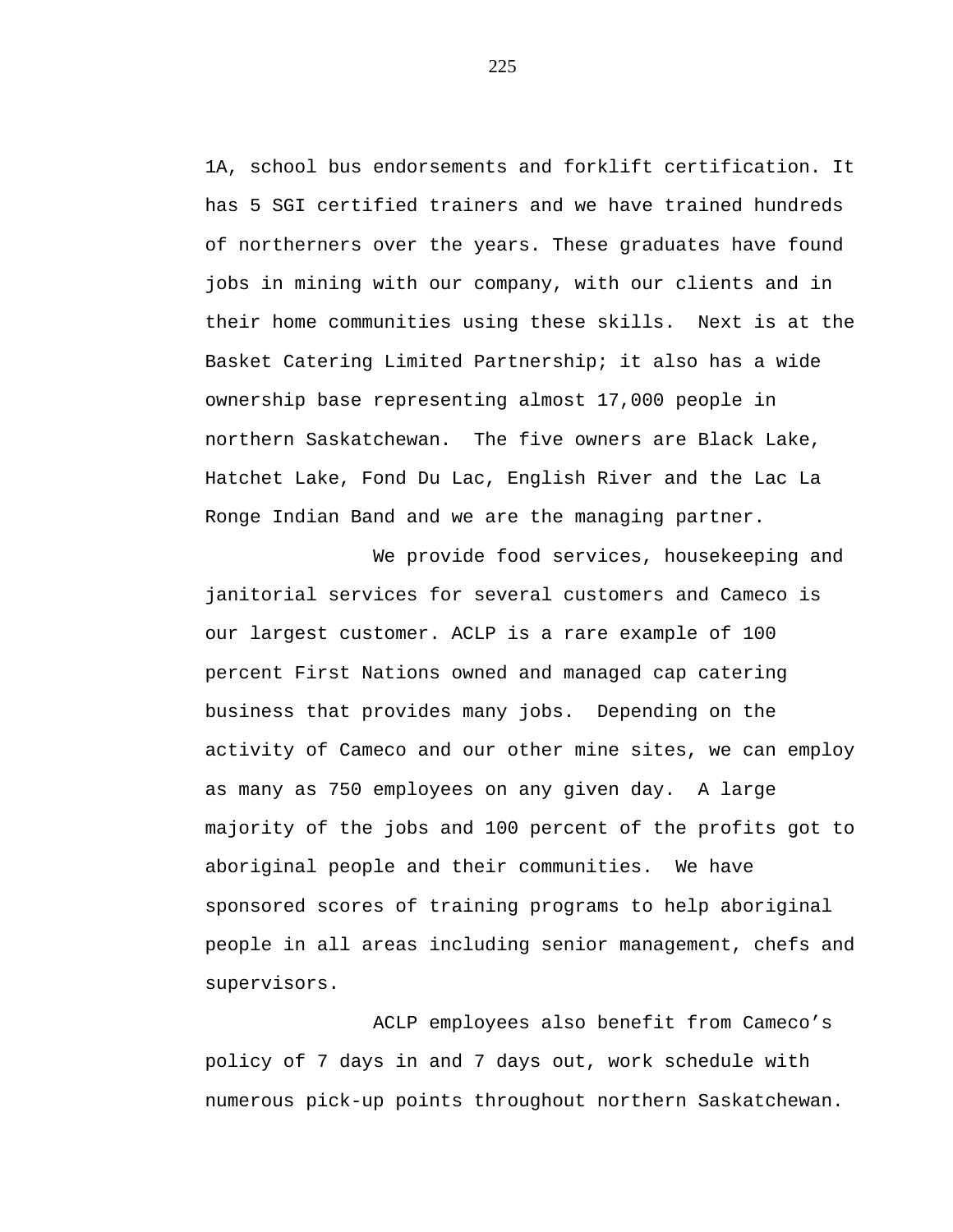Other notable statistics include the following, currently ACLP today, I guess as of yesterday, employs 735 people, 487 of which are aboriginal and 491 are residents of Saskatchewan's north. Over the past 10 years, our total wages in Athabasca catering exceeded 100 million dollars and over 75 percent of that went directly to residents of Saskatchewan's north.

Our employees are the heart of our organization; we invest heavily in our employees by offering them training in a wide variety of programs which will enhance their career prospects. In summary, over the years, NRT and ACLP have paid tens of millions of dollars in wages and dividend distributions to northern Aboriginal communities that we just discussed. This money has been used to make new business investments and to support much needed social projects for communities such as seniors homes, playgrounds, youth and adult programs and even home renovations.

First Nations and Métis communities have had very little discretionary government money and the investment income generated for these Aboriginal communities is vital to improving their future. The jobs and profits from businesses like NRT and Athabasca Catering are the foundation for a brighter future for Aboriginal people. Cameco remains very supportive of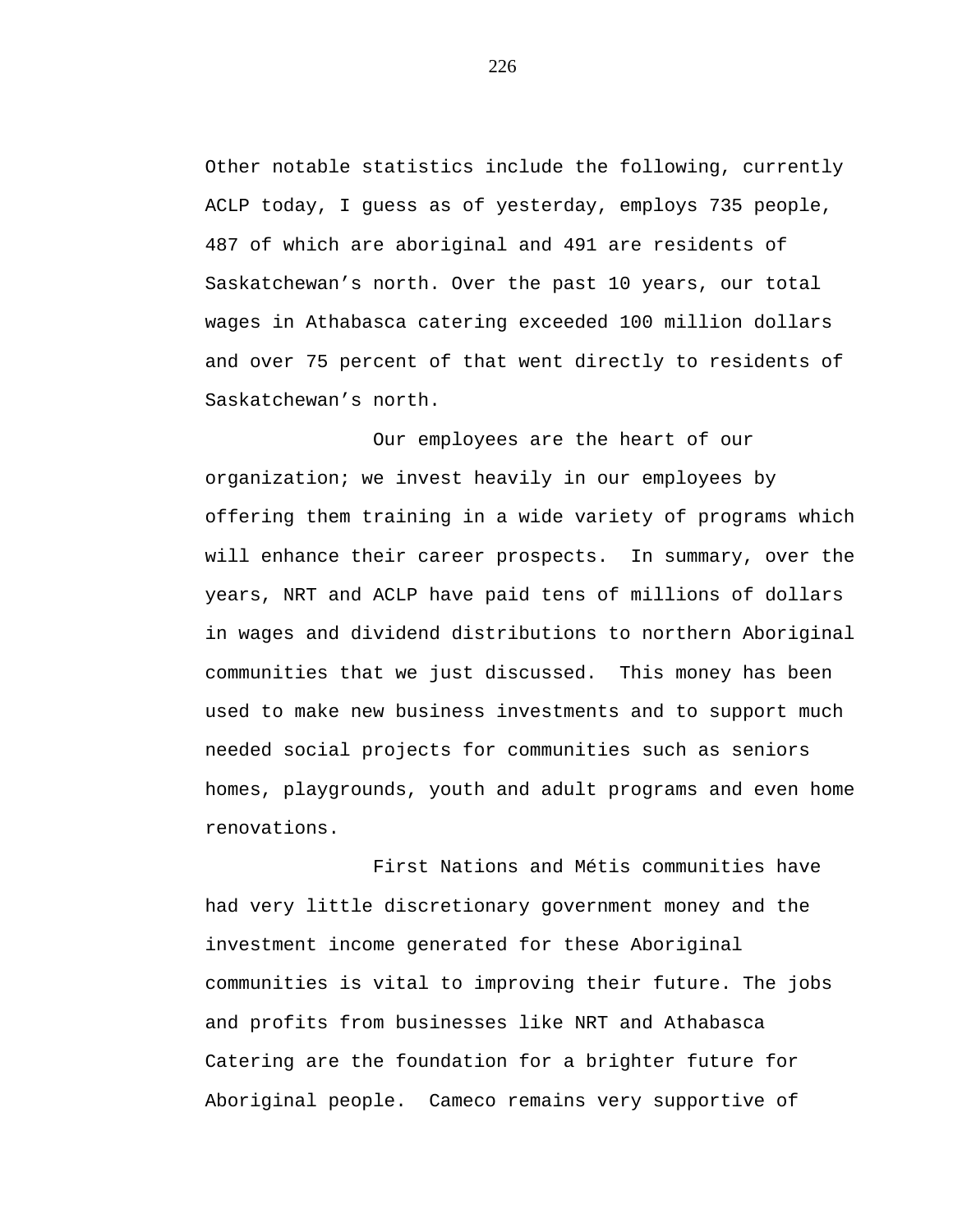these efforts and is well aware of the magnitude of the challenges facing Lac La Ronge Indian Band and many other northern communities. At Kitsaki we fully support the renewal of Cameco's uranium mining licenses for the full 10 year term requested.

In turn, this will provide the same stability for our businesses and the hundreds of employees that rely on Athabasca Catering and Northern Resource Trucking. So as promised, that's about five minutes. Thank you for considering my comments and we look forward to a prosperous future for Cameco and the many northern and Aboriginal companies they support. That concludes my presentation for today and I would be open for comments or any questions that you might have.

**THE CHAIRMAN:** Thank you. Question, Monsieur Harvey?

**MEMBER HARVEY:** Thank you, merci Monsieur le Président. In conclusion of your presentation, when you say that Kitsaki, we fully support the renewal of Cameco's uranium mining license, would you say that the, I think 11 community owners of Kitsaki have the same full support to Cameco's renewal?

**MR. ROBERTS:** Well certainly from the perspective of Kitsaki management. Kitsaki's 100 percent owned by Lac Ronge Indian Band and just to clarify, many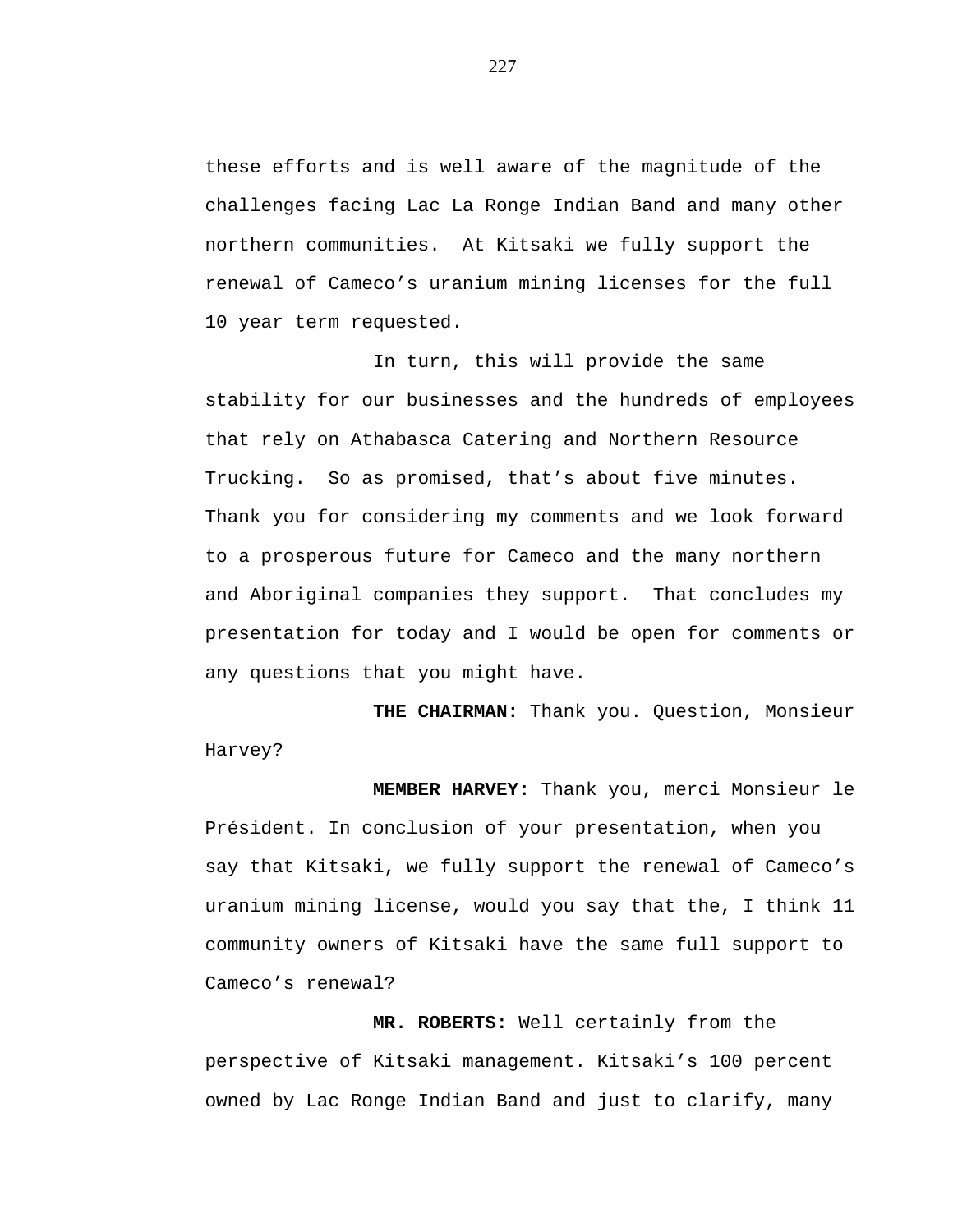of our companies, we've got 8 of them in total currently that are active. Each of them have its own partnership structure. NRT as an example has a total of 12 including ourselves; Athabasca Catering has five communities that belong to that partnership. So each individual company does have a different partnership structure, but in my experience overall, certainly from the business perspective and from the communities that we support, the employees that we provide opportunities to, I certainly think the support is there.

I certainly speak for myself and the company I represent and that's been my experience.

**MEMBER HARVEY:** Yeah, I understand about the employees and the administration but I was thinking about the communities itself. So, what's your feeling?

**MR. ROBERTS:** And again, I'm from the north; I was born and raised in La Ronge as I mentioned, I'm a proud member of the Lac La Ronge Indian Band and the experience, from my perspective is that there's genuine support for the license and for Cameco overall. That's been my personal experience. Of course I can't speak on behalf of anybody else, but certainly that's my view.

**THE CHAIRMAN:** Thank you. Just to follow up on this and again, we're not -- we're just trying to understand the mood of the community, but do they -- is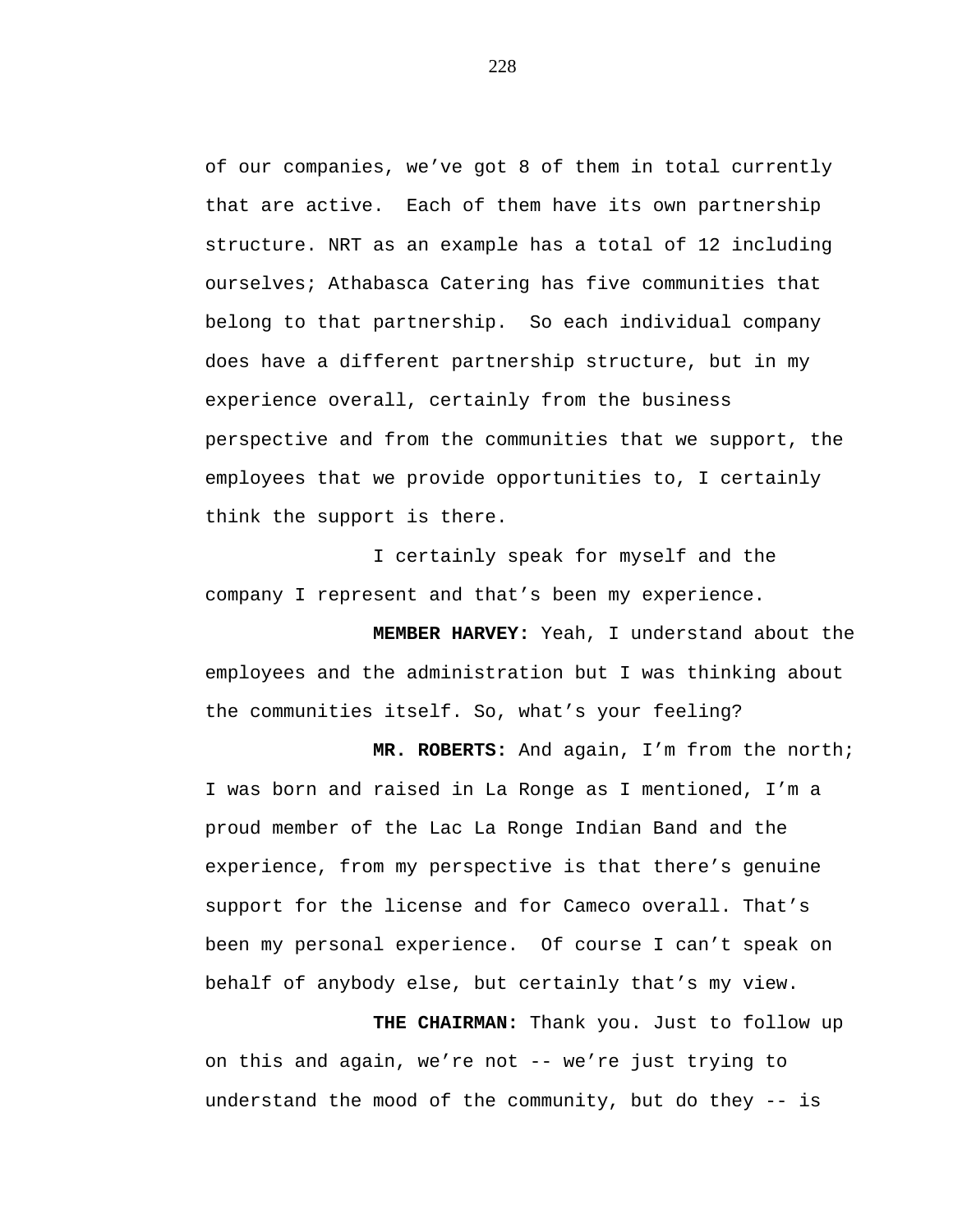there an understanding that you pity -- the largest customer you have is Cameco and should Cameco not get a license and there are going to be some repercussions, consequences. Is that what I understood?

**MR. ROBERTS:** I am not sure if I understand the question. Are you asking me if I feel that there's going to repercussions to our companies?

**THE CHAIRMAN:** I'm trying to understand if the community itself, they focussing on Cameco and there's some opposition for license renewal. How catastrophic would it be to you if the license is not renewed?

**MR. ROBERTS:** Well again, representative Kitsaki CEO and an individual band member from La Ronge, my perspective is it would be -- it certainly would have an impact. You know, I didn't really get into the detail of our -- the remainder of our companies; we are very well diversified; we are represented in several different industries. Uranium happens to be one of them. You know, I agree with the comments earlier on today with Athabasca that part of the strategy is to continue looking at diversifying your interest beyond one client and one industry; that's just smart business. But certainly, a good number of our benefits, our contracts, our ongoing relationship with Cameco is very, very important.

You know, percentage wise as far as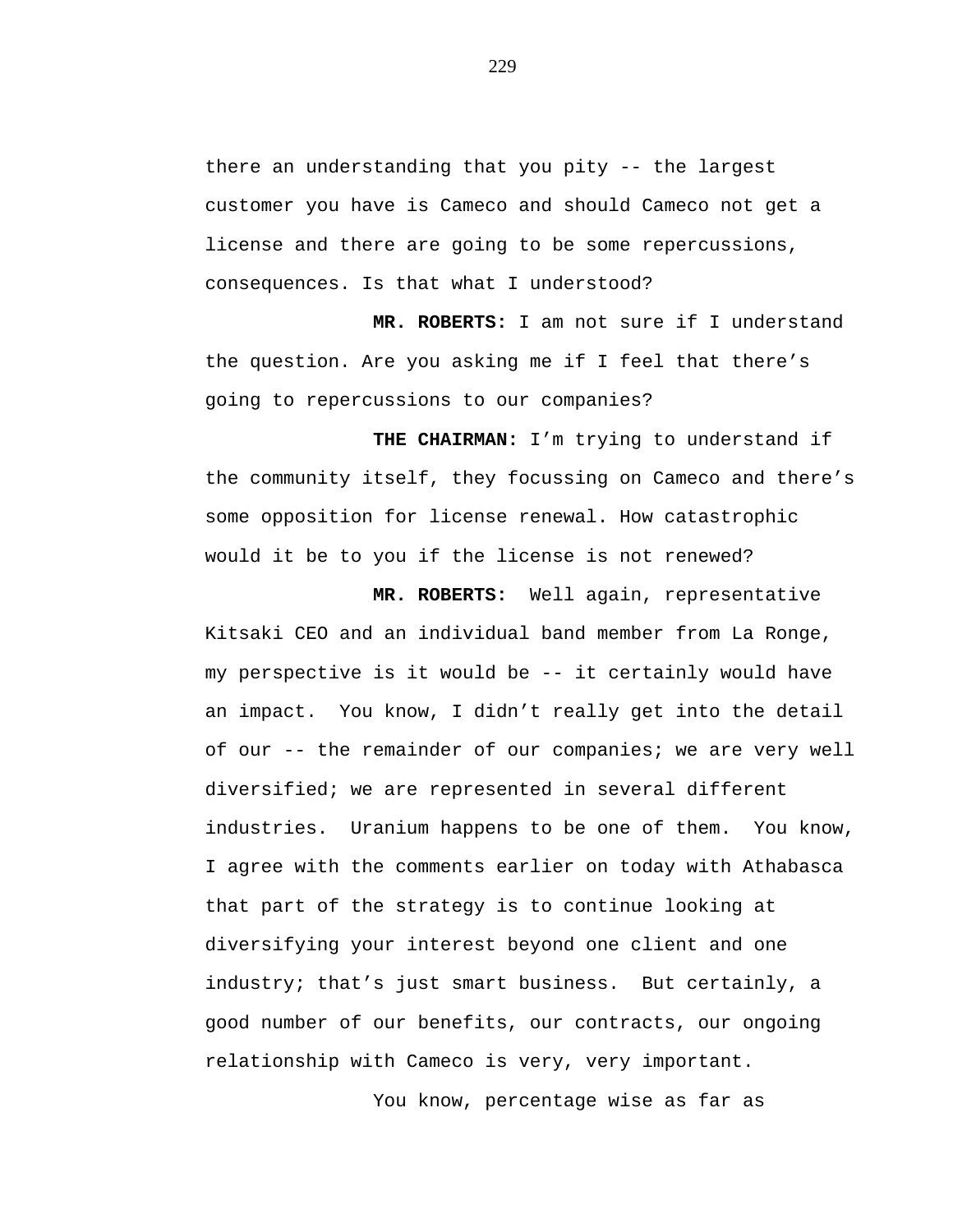business goes, it's a substantial amount. If you're asking me, what would the result be if the business was lost with Cameco, it would be devastating to our company, certainly.

**THE CHAIRMAN:** Thank you. Question, Mr. Tolgyesi?

**MEMBER TOLGYESI:** What's the part of business from outside of Northern Saskatchewan and outside of Saskatchewan; do you have any contracts outside of this Province?

**MR. ROBERTS:** Yeah and I guess depending on the entity, we did, even with catering we had some involvement with different clients with SAS Power, with the Gold Mine and Gold and Band Resources. Certainly we have had experience with Shore Gold and the Diamond Mining Industry down just, I guess if you're from Southern Saskatchewan it would still be north, but that would be in the Fort de la Corne area, the diamond development, we did some work there. And it's certainly part of our strategy to start looking beyond the borders of northern Saskatchewan. Some of our other companies who also do work for Cameco, including Can North Environmental Services, we do work all the way around the world. It's very much one of those companies that started off with an individual client, did a significant amount of work for Cameco but now all our list of clients include First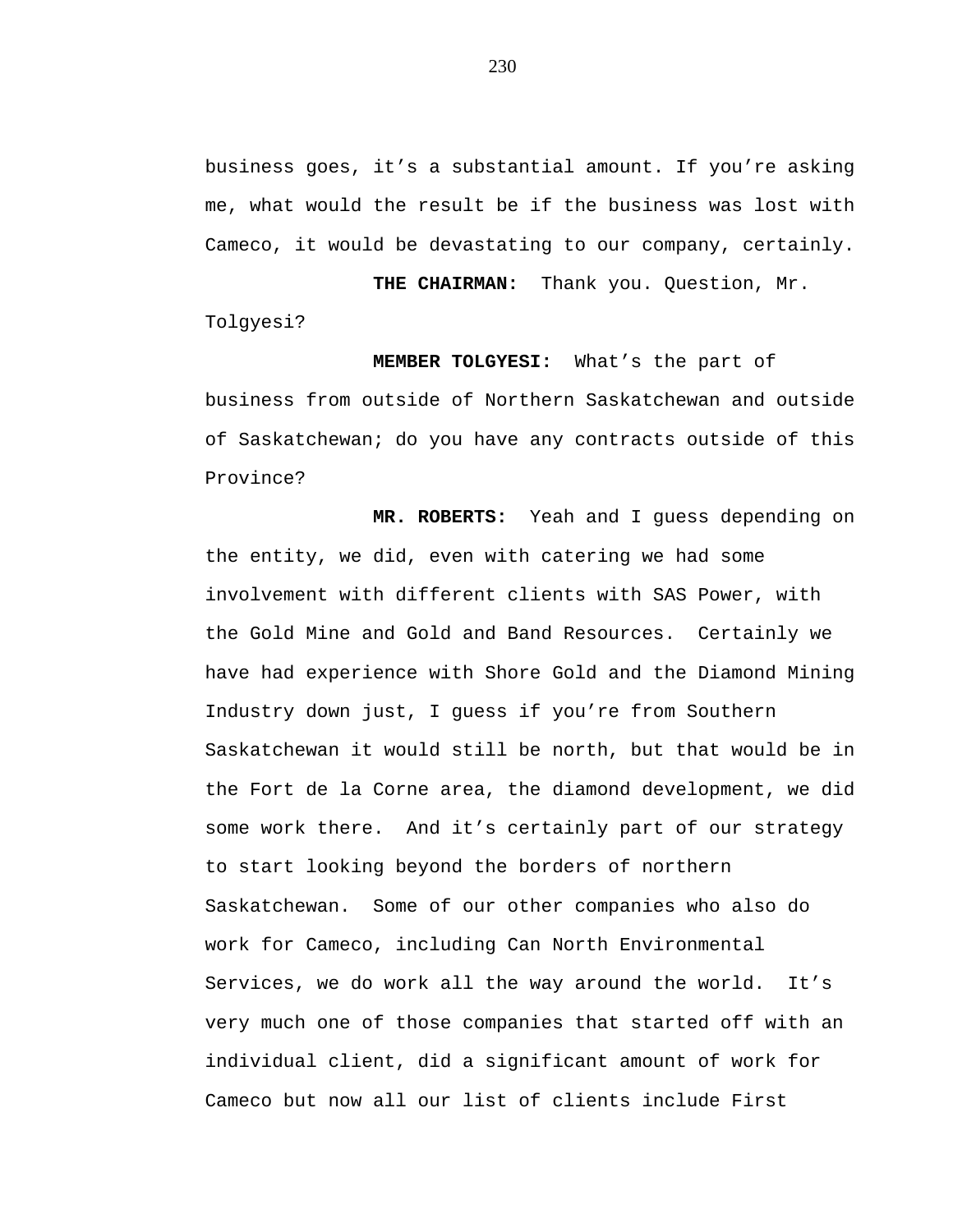Nations, Governments, other industry partners and we've done some work as far as Panama and we're looking at work for Cameco but now our list of clients includes First Nations, governments, other industry partners and we've done some work as far as Panama and we're looking at different interests in Chili.

So those are just some small examples of a small company that started off in northern Saskatchewan with one or two clients and now we have easily in access of 80 clients where we do work all the way around the world.

**MEMBER HARVEY:** So you could say that what 80 percent of your business is in Saskatchewan and 20 percent outside, including overseas.

**MR. ROBERTS:** Yeah, I think that would be pretty close, perhaps a little bit higher in Saskatchewan. Again, not reliant on necessarily one client, but yeah, probably around 90 percent in Saskatchewan and roughly ten percent outside. If I was to put a number to it, I really haven't done the actual calculation but that's just off the hip.

**MEMBER HARVEY:** Do you have a high turnover?

**MR. ROBERTS:** Again, depending on the business. Some of our businesses have little to no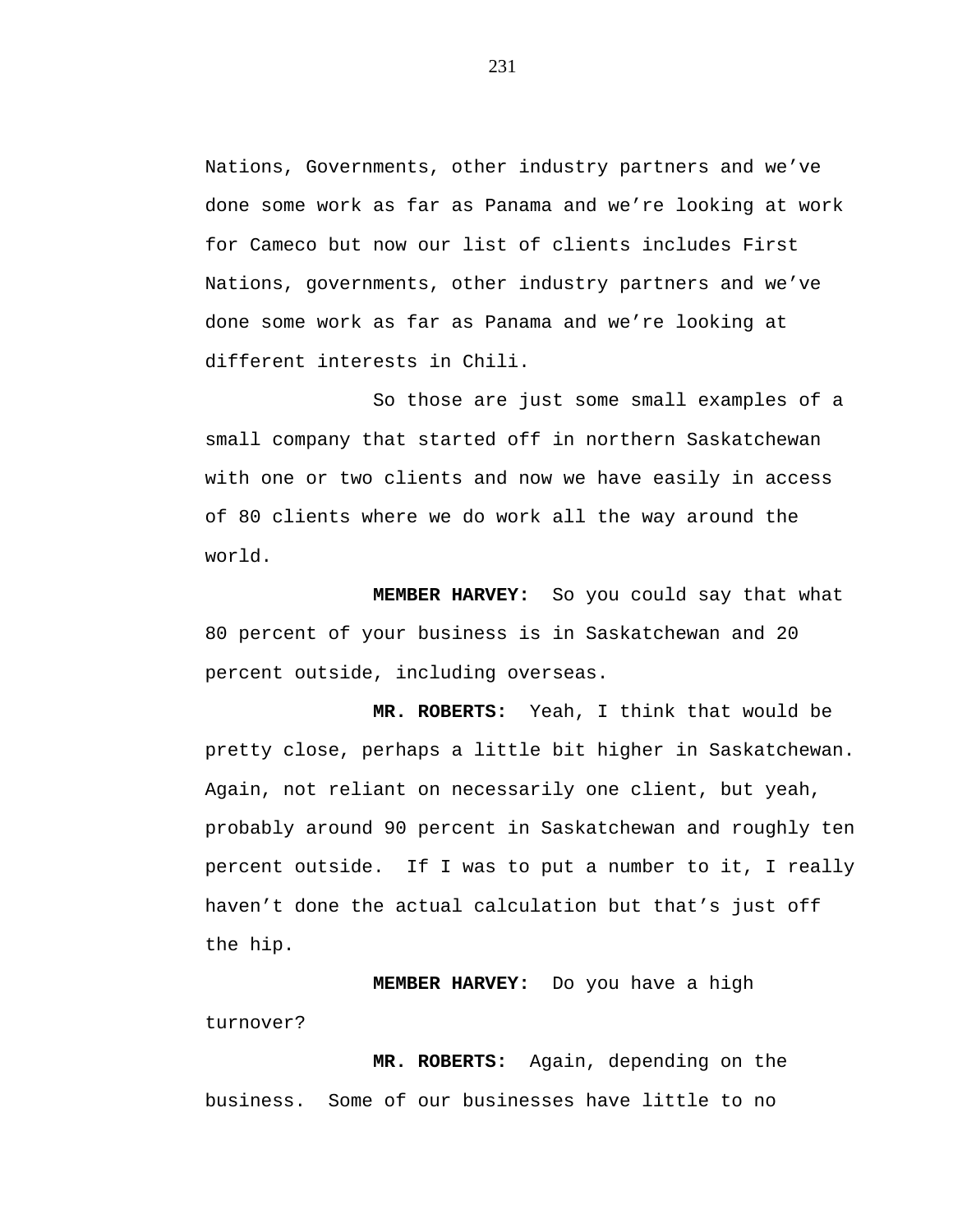turnover at all; some businesses do experience a certain turnover ratio that most times is indicative of what you would see in that industry.

As an example in hospitality, we'll use Athabasca Catering as an example, we have 735 people, as I mentioned up to 750 with just that one company. As you can imagine a lot of people who come and enter into this type of work sometimes it's their first job.

What we end up finding too is that when people do come in and establish themselves within the mine sites in any one of our other nine clients, it's a matter of getting started.

You know, once they do start, they experience the workforce, they do well. They increase capacity. They become very much in demand to other clients, to other contractors. So we do see a natural progression of people coming in, getting started and then moving on and we encourage that. You know, it's a big part of what we do.

We like to be able to say that a lot of the people who grew up our ranks from initial general help or housing manager or janitorial that they come through the ranks and they end up in a supervisory position with Cameco; that's a huge success for us.

**MEMBER HARVEY:** And my last, what happens?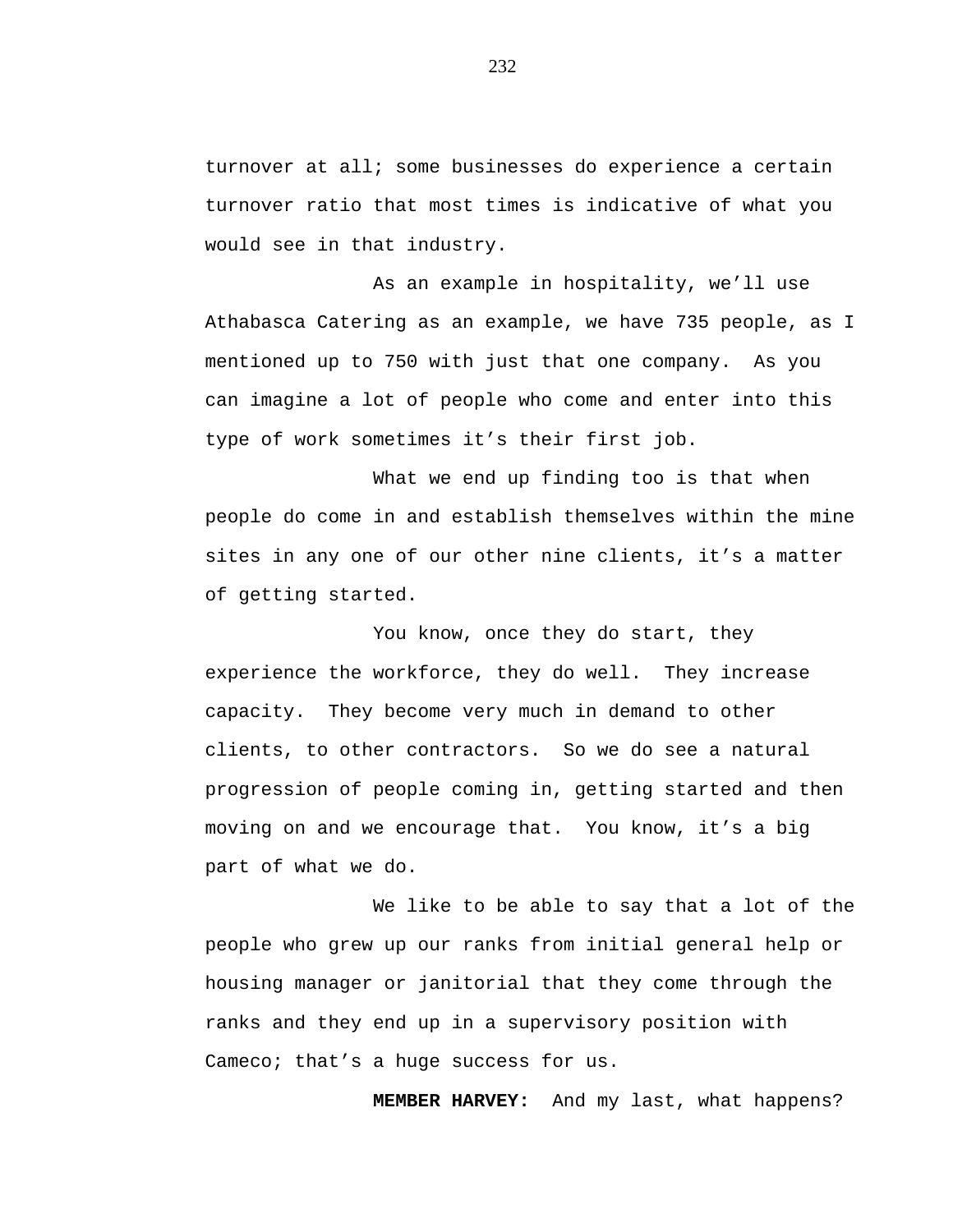You know, your business? You're saying that in NRT there are six or seven communities who are participating. What's happened if one of the partners, one of the community do not agree with some part of business, say I don't want to do this for some reasons or we don't agree for some reasons. Well, what happens, how do you take the decision then?

**MR. ROBERTS:** We very much pride ourselves in keeping our corporate governance separate from our political. We do a lot of our activities based on partnership agreements, unanimous shareholder agreements. They do have very specific terms and references in how we communicate and coordinate our relationship with our partners. What individual community people believe and what interest they have is certainly their -- it's really their issue and their responsibility to bring that forward.

We don't always agree. That's certainly true. You know, in business I think that's true in every facet of what we do. You're not going to get 100 percent consensus all the time. So we don't necessarily get involved in the political framework. We just do as best we can. We do our job. Hopefully we provide a good quality of service. We do it safely at a competitive price and continue operating within our contract and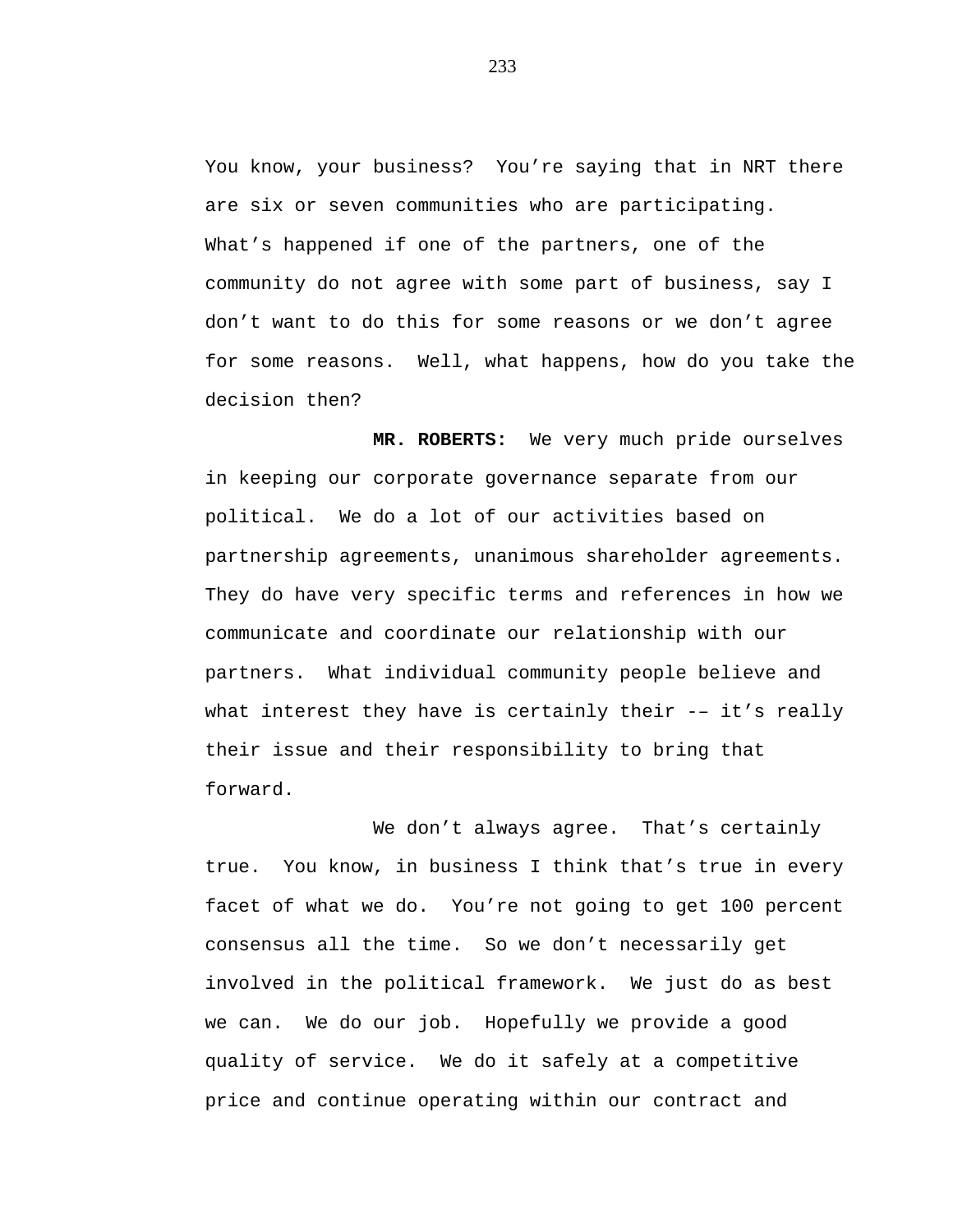continue to provide those jobs. That's really the kind of way we operate.

**MEMBER HARVEY:** Okay, thank you. I'd like to move on. Okay, thank you.

**THE CHAIRMAN:** Thank you very much. That was easy, right?

The next presentation is by the Pinehouse Business North Development Inc. as outlined in CMD 13H13.19, 14.17 and 15.16. I understand that Ms. Wriston will make the presentation. Over to you.

**13-H13.19 / 13-H14.17 / 13H15.16** 

**Oral presentation by the**

**Pinehouse Business**

**North Development Inc.**

**MS. WRISTON:** Thank you. Good afternoon, Commission, Cameco and members of the gallery. I would like to thank you for listening to our submission this afternoon.

My name is Julie Wriston. I am a Métis mother of two and the Chief Executive Officer of Pinehouse Business North Development, also known as PBN.

I am here today on behalf of Pinehouse Business North to make an intervention in favour of the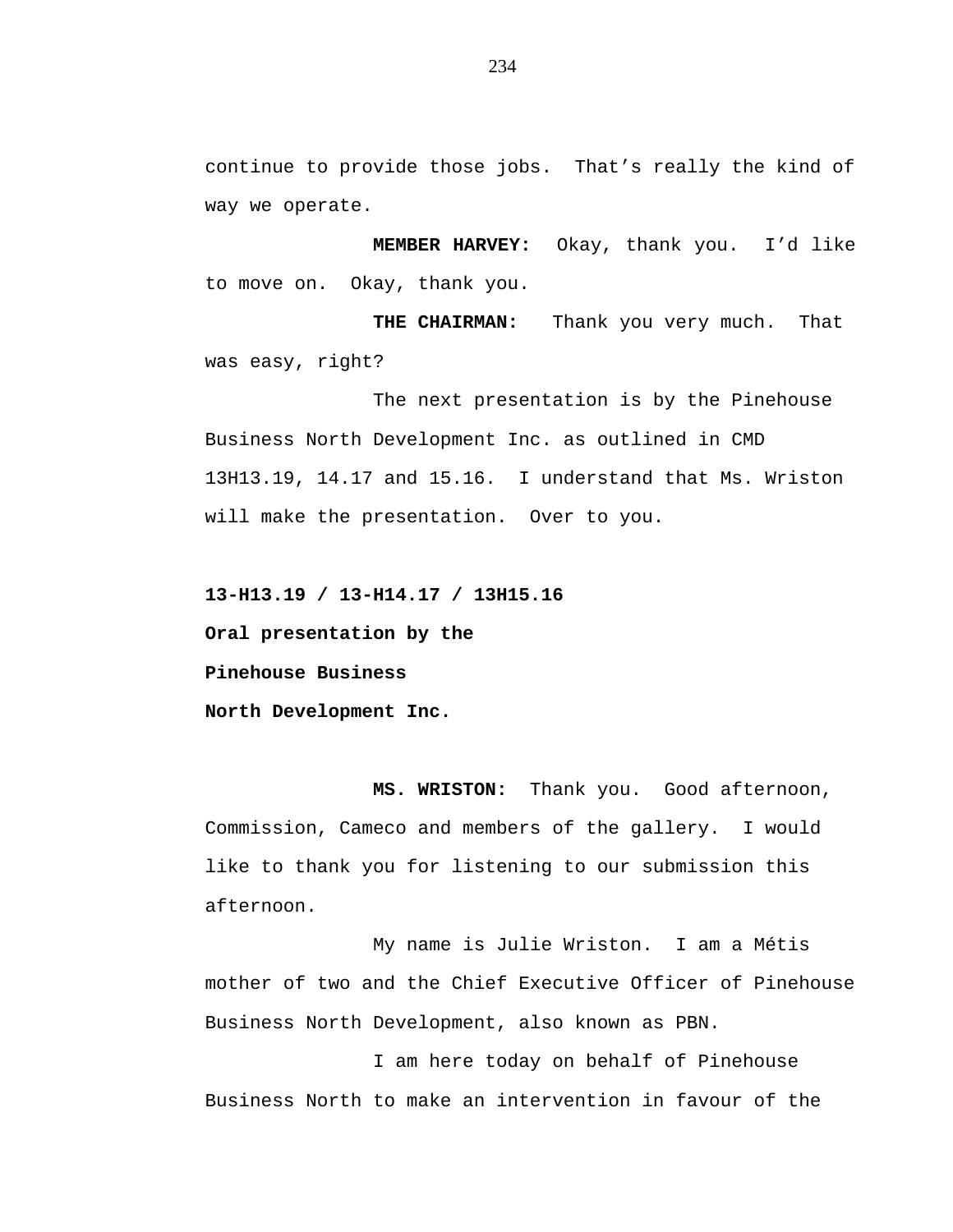ten year relicensing of Cameco's Key Lake, McArthur River and Rabbit Lake Operations.

Pinehouse Business North is wholly owned by the northern village of Pinehouse Lake, an historic Métis community located on the southwest shore of Pinehouse Lake on the Churchill River system. The village has a population of 1450 people who exercise traditional activities such as hunting, fishing and trapping.

Pinehouse is the closest northern community by road to the Key Lake and McArthur River Operations which are situated on Pinehouse traditional territory.

After years of Pinehouse residents working for Cameco, community members and leadership recognized a business opportunity. In 2007 leadership made a critical decision to get involved in the uranium industry by sending a group of employees out to find work and not come back until they had some and earn their way.

Today Pinehouse Business North operates successfully in the uranium mining service industry. We employ over 80 Pinehouse people and have exceeded revenues of 8 million in the year of 2012.

The company is a northern supplier, preferred northern supplier status and operates from offices in Pinehouse and Saskatoon.

As noted by other colleagues today, such as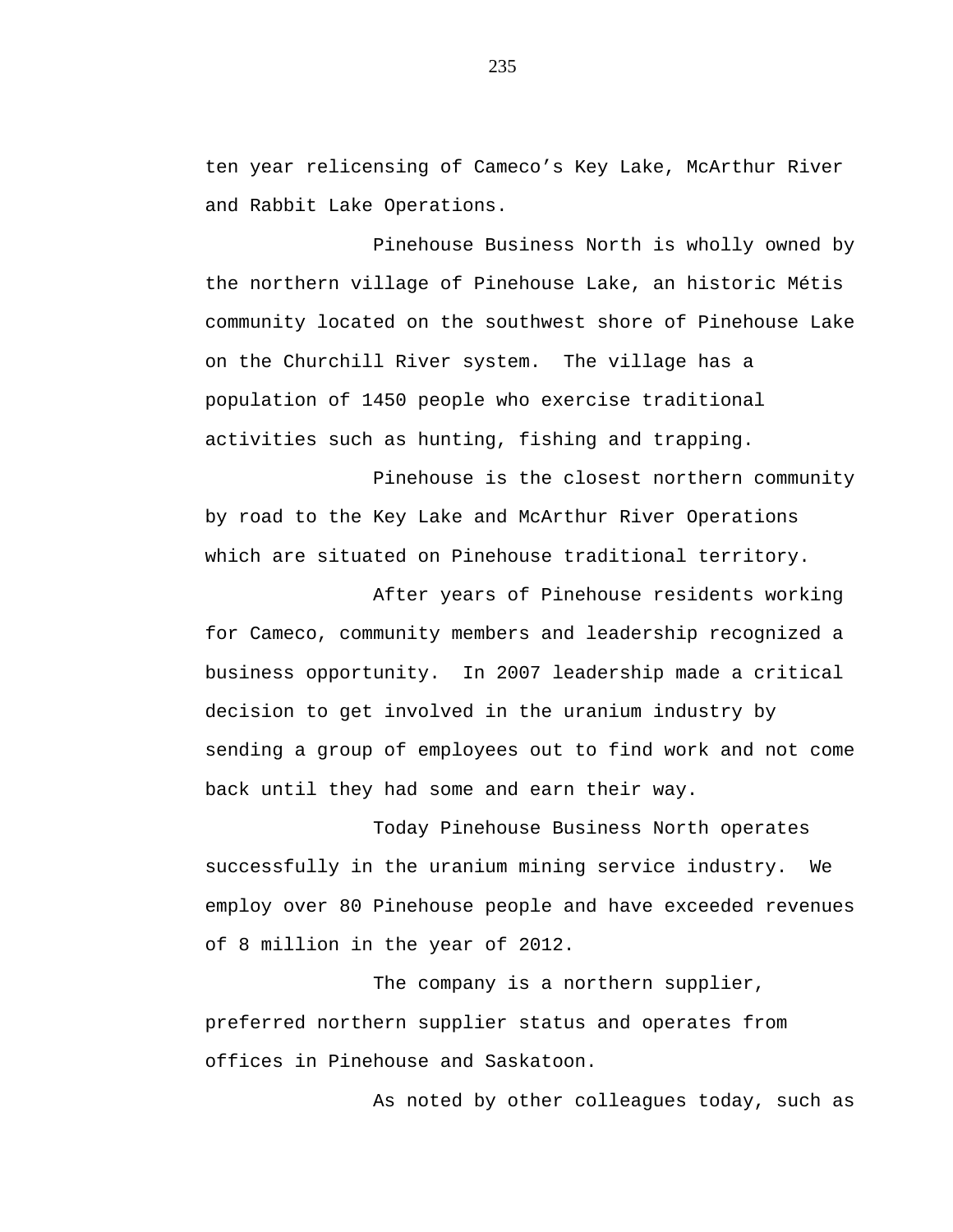Geoff Gay and Russell Roberts, PBN has often been used as a springboard for long term employment of Pinehouse people into Cameco positions and positions with other companies.

Today we are proud to say that we are offering full package benefits to our employees and long term sustainable employment that they can come back home to and we're very proud of this.

In December 2012, Pinehouse and Kineepik Métis local signed a collaboration agreement with Cameco to enhance and build upon the cordial relationship that exists between the people of the community and the mining industry. The agreement provides the principals between and the framework for a long term working relationship. It also recognizes the importance of the environment and the traditional territory of the rights-bearing Métis community of Pinehouse as represented by Kineepik Métis local.

In the collaboration agreement, Cameco commits to provide various benefits and collaborate with the village and Kineepik. The terms of the agreement are aimed at enhancing the quality of life in Pinehouse, building capacity to take advantage of employment and business opportunities in the mining industry and generally to support Pinehouse residents in pursuing their dreams and aspirations.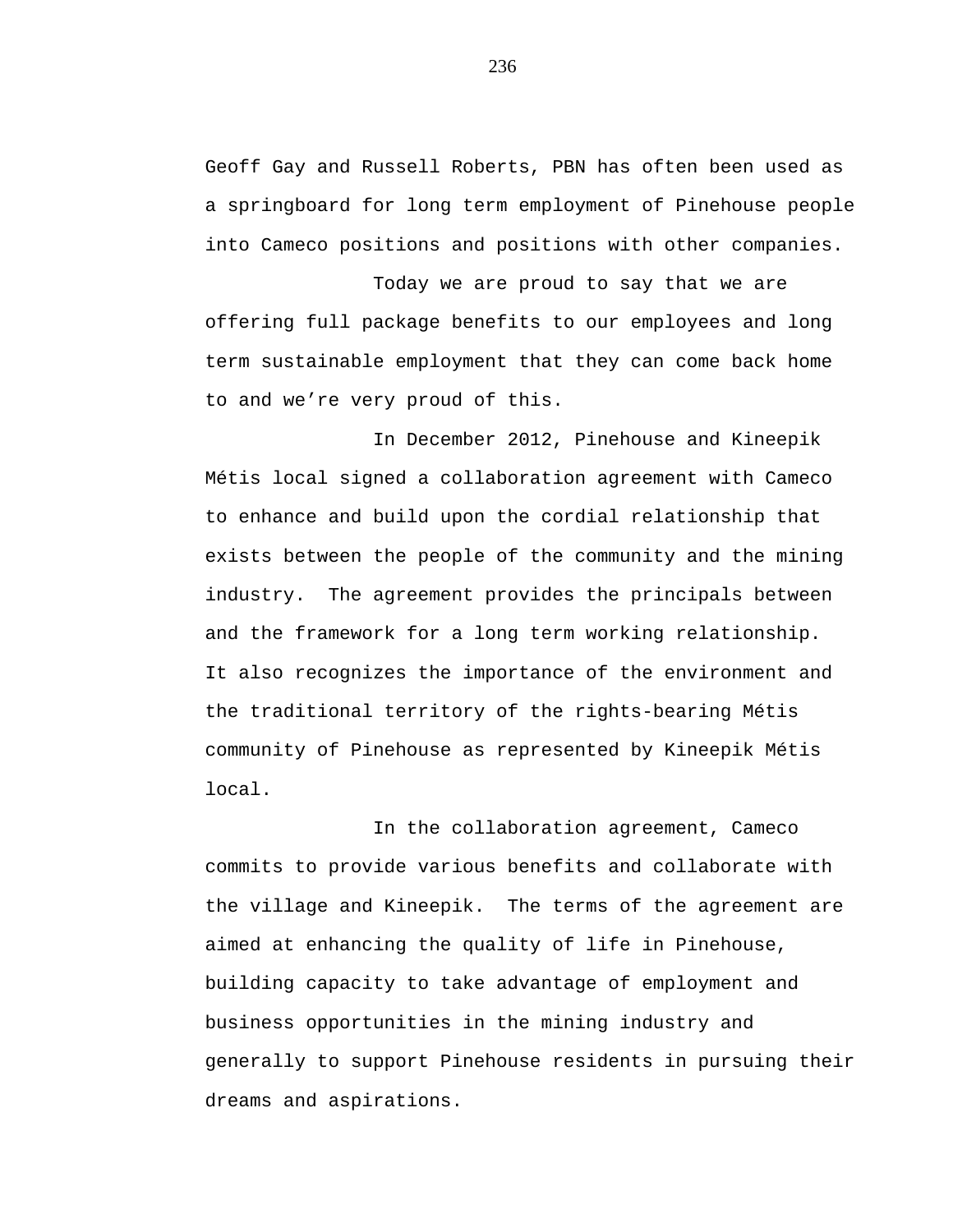The collaboration agreement is structured around four pillars. The first pillar is community investment which commits Cameco to make regular contributions to community development projects. These payments are made to a community trust established by Pinehouse and administered by an independent trustee, directed by a board consisting of Pinehouse residents and a representative appointed by Cameco.

The second pillar is workforce development through education, training and employment opportunities with the objective of building capacity and improving the baseline employment of Pinehouse residents with Cameco.

As well, it gives preference for village residents in hiring decisions at the Key Lake and McArthur River Operations.

The third pillar is business development to assist Pinehouse with building long term sustainable businesses, to deliver services to Cameco's operations.

Again, preference is given to Pinehouse businesses or joint ventures for applicable contracting opportunities and in collaboration to identify future opportunities to provide goods and services to Cameco.

And the final pillar is the community engagement and environmental stewardship which sets out how the parties will work together to ensure the village,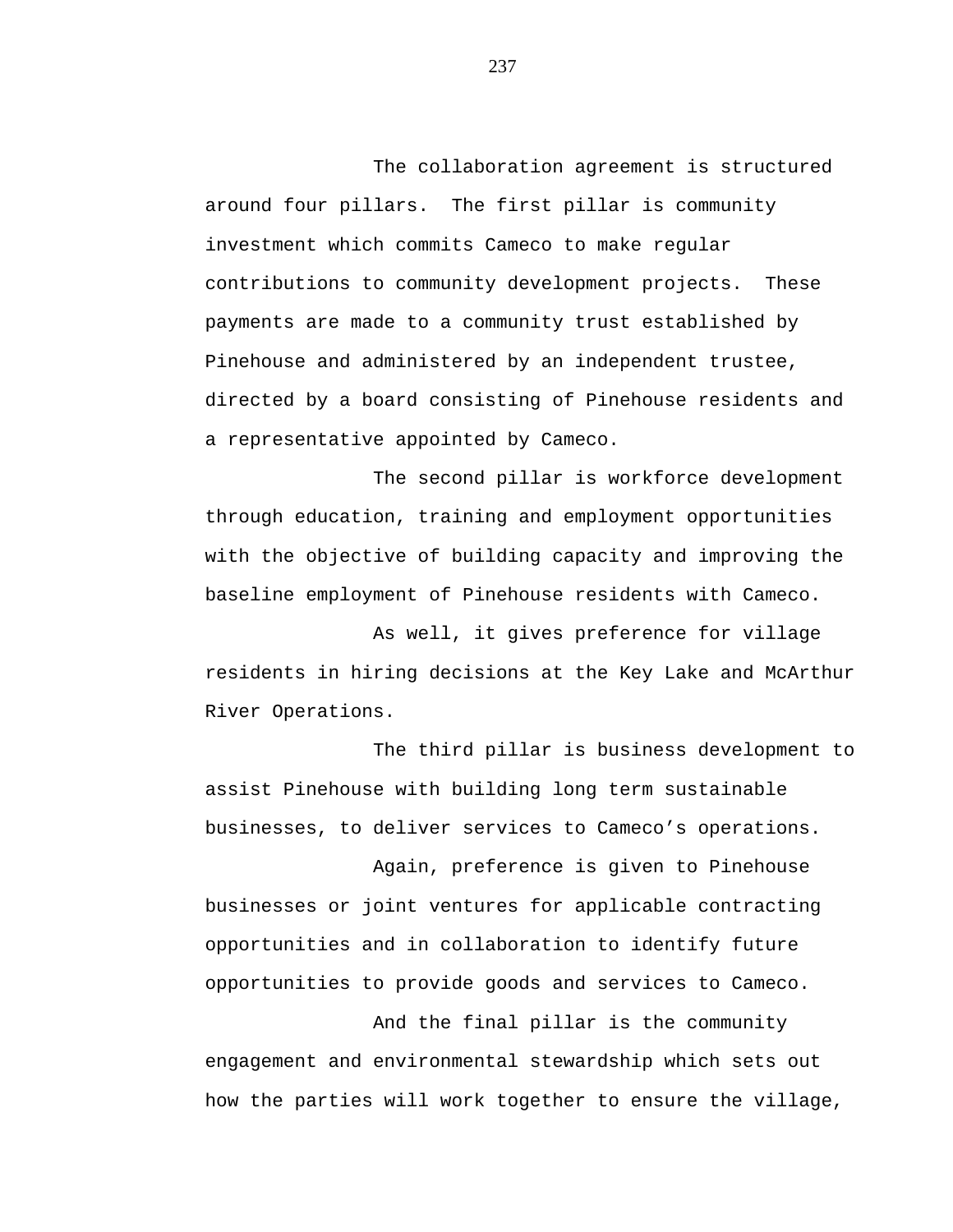Kineepik and residents are engaged in ongoing and proposed Cameco projects and activities and can ensure the environment is protected for generations to come.

For the avoidance of any doubt or confusion, it is important to note that the contribution agreement does not in any way bind individual residents of Pinehouse or members of Kineepik from expressing or voicing concerns related to Cameco's projects.

The contribution agreement will be in place as long as the signing parties continue to honour their commitments and Cameco continues to operate in northern Saskatchewan. However, nothing prevents the leadership of either the village or Kineepik from choosing to no longer support Cameco projects and activities or to oppose Cameco projects or activities, that's potentially a daily agreement.

The parties have also agreed to hold a substantive review of the contribution agreement every five years to consider amendments that are deemed necessary to ensure the agreement works to optimal efficiency and effectiveness for all parties.

The agreement also outlines terms for the Joint Implementation Committee established with appointed representatives from all parties and meeting on a regular basis to monitor and oversee the effective implementation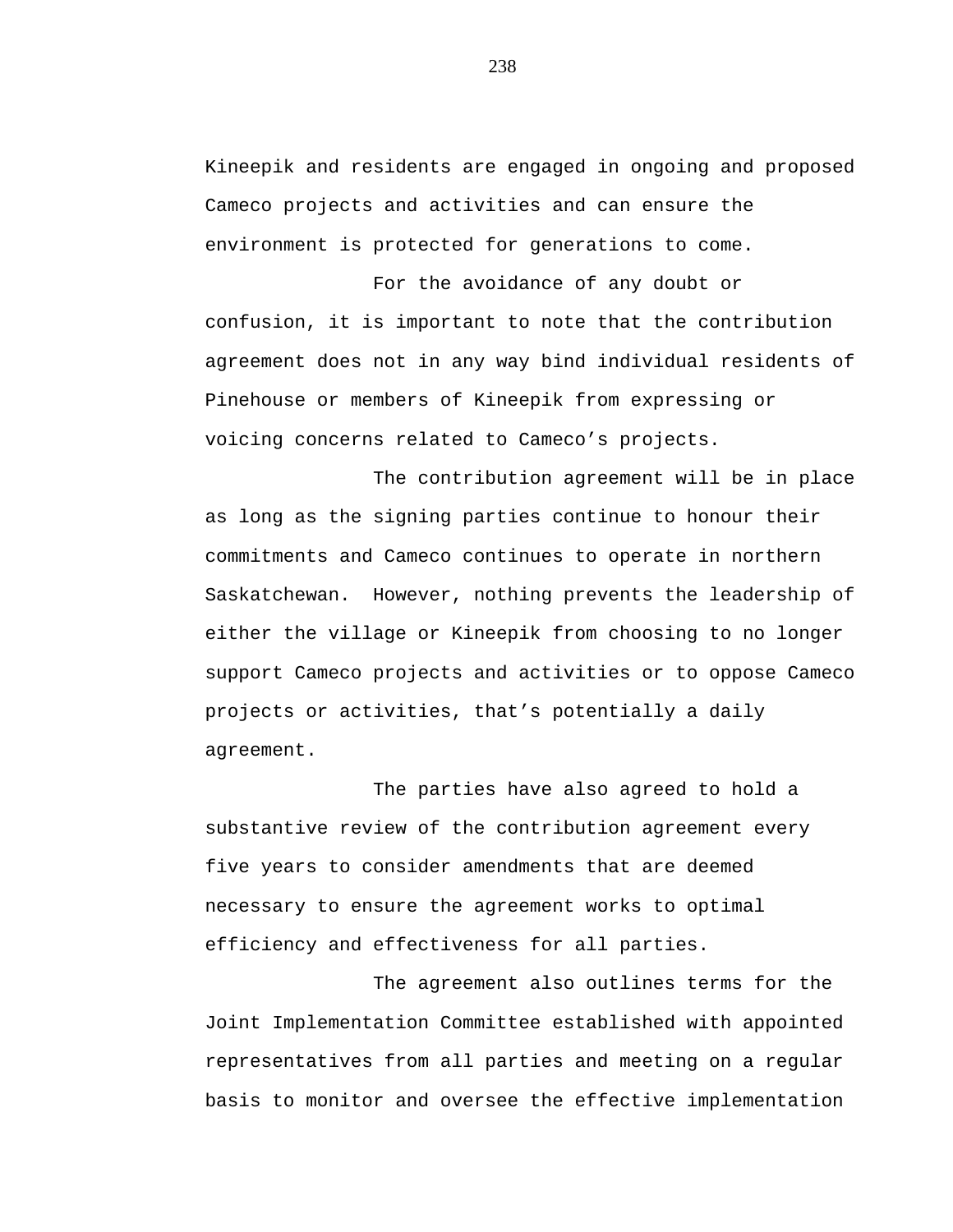of the collaboration agreement.

The village recognizes Pinehouse Business North as its primary vehicle for creating economic wealth in the community and therefore a large part of the agreement will be executed between PBN and Cameco through the business pillar of the agreement.

PBN is working in conjunction with Cameco to implement the business development pillar. While the community investment will improve health and create opportunities in the short term, it is the economic development that will provide long-term sustainability for the community.

Reaching an agreement in December 2012 is one of the milestones. It is implementation where the work truly begins. The implementation of the business pillar has not moved as quickly as PBN had expected. The Millennium Project has been delayed and Cameco's internal business processes are not aligned for efficient implementation of agreement terms.

However, Cameco is working to change internal processes and implement streamlined systems that will result in cost savings, improved safety and centralized information.

All parties are exploring the opportunities and feasibility for filling the employment and contracting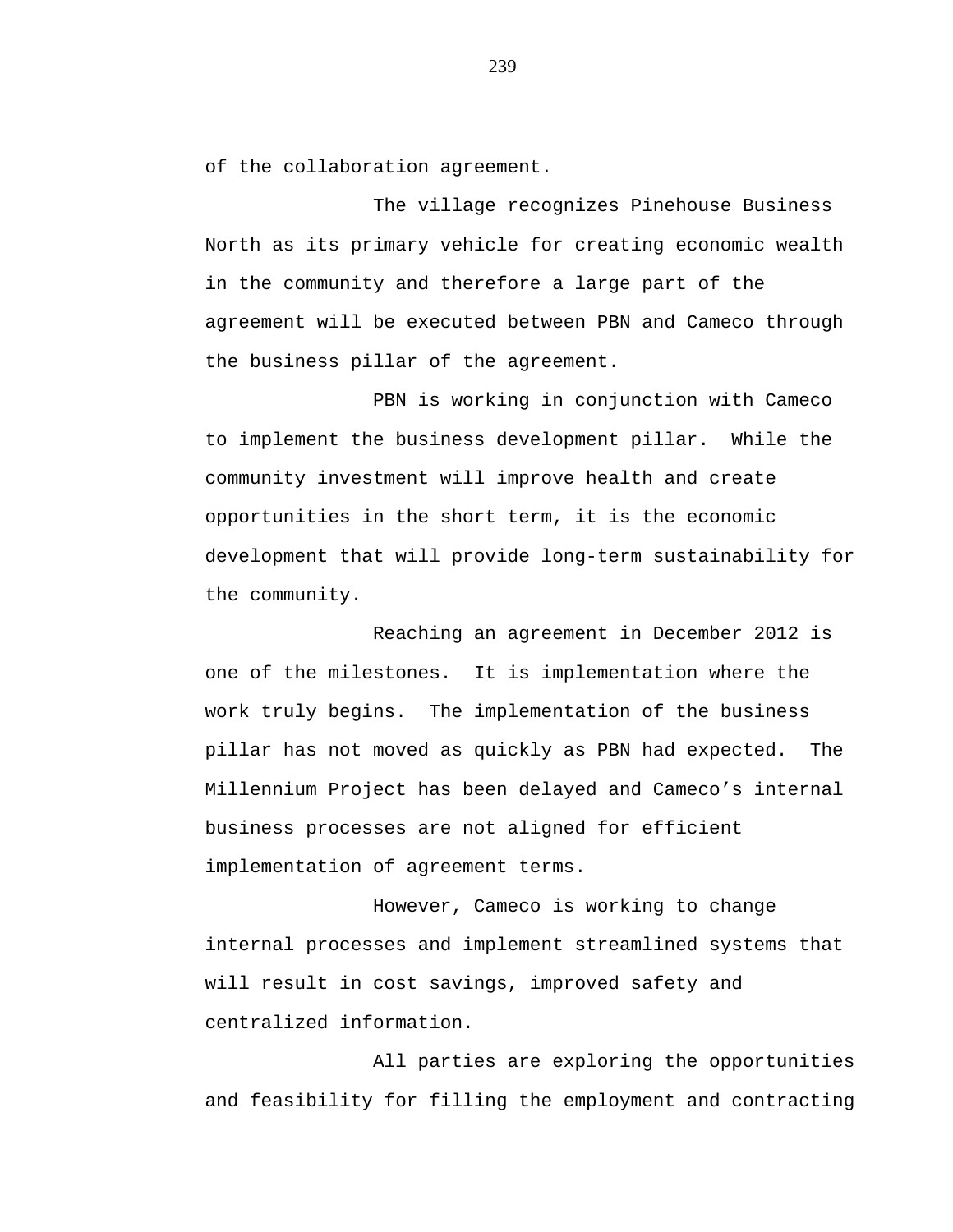gap left by the Millennium Project and support the successful implementation as per the spirit and intent of the agreement.

The contribution agreement outlines the business development opportunities for general contracting and evergreen contracts including waste management to build sustainable business services for the duration of Cameco's operation.

PBN is prepared and ready to provide waste management services for Cameco's operations as outlined in the collaboration agreement: schedule E, section 8, subsection C. Cameco will contract with an eligible business for all applicable environmental waste management services required by Cameco in relation to Cameco's operations. A meeting with Cameco senior management representatives is scheduled to discuss implementation of PBN's waste management services.

Waste management is important to the Pinehouse community. As Metis people, we have a relationship with the land and the environment. We have a social and cultural responsibility to ensure our traditional territory and environment are healthy, clean and sustainable for generations to come.

We look forward to taking on this new business opportunity with PBN and to work in conjunction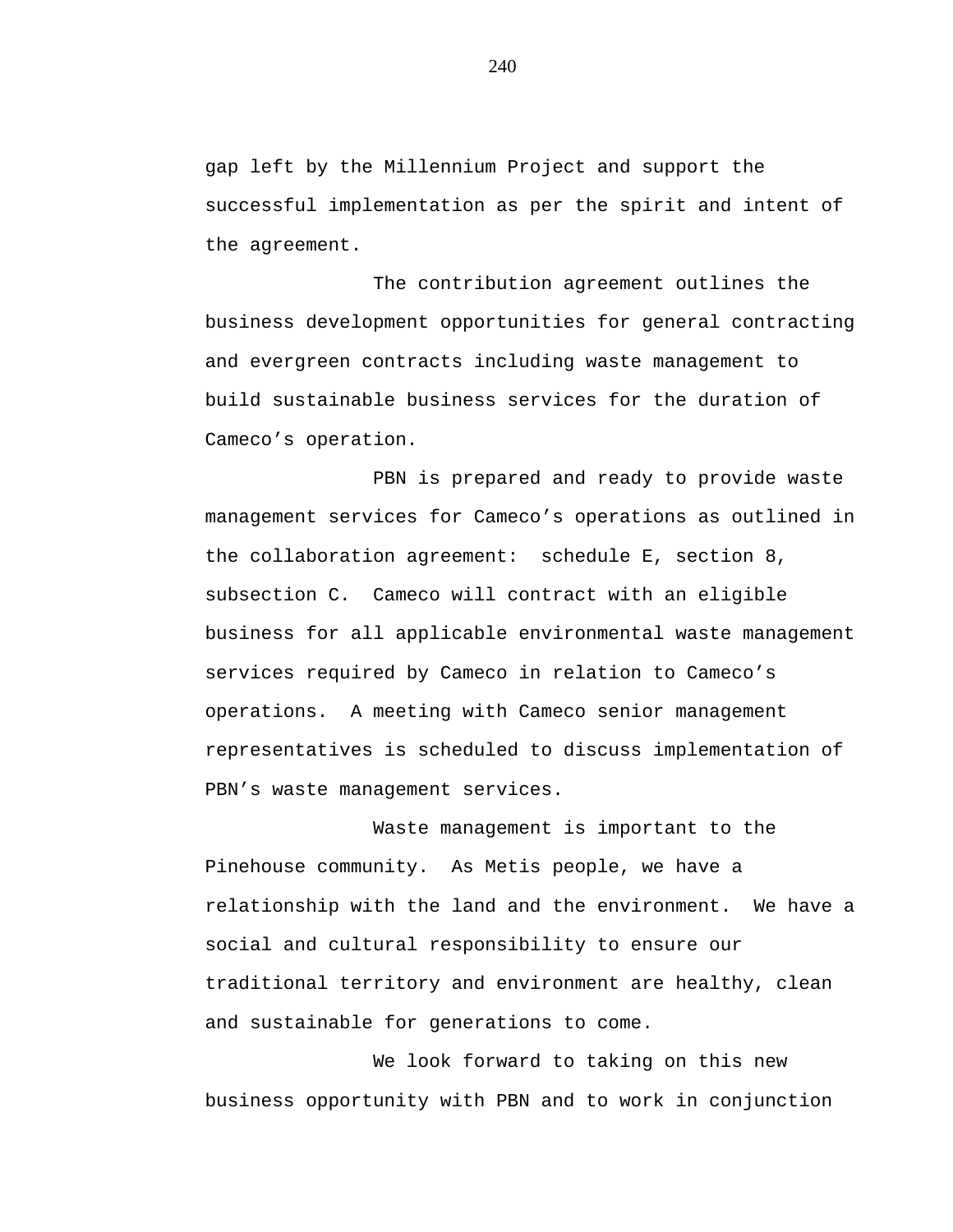with Cameco to support their ongoing and end-game environmental protection and oversight plans.

PBN's relationship with Cameco is important to ensure the legacy of Pinehouse's success lasts well beyond the operational life cycle of the mine sites. The continual growth of secured contracts will create steady revenue streams, provide employment for Pinehouse residents and lead to increased community capacity and entrepreneurship.

Overall from a business perspective, the impact of Cameco's operations on the community has been positive. As a community-owned business, PBN looks forward to the benefits afforded by a stable, long-term relationship with Northern Saskatchewan's mining industry.

Thank you for the opportunity to present Pinehouse Business North development's intervention in support of a 10-year relicensing to Cameco Lake -- Cameco's Key Lake, McArthur River and Rabbit Lake operations to you today.

> **THE CHAIRMAN:** Thank you. Question? Dr. McEwan?

**MEMBER McEWAN:** Thank you.

One of the things we've heard over the last -- excuse me -- couple of days is the importance of trying to accommodate those members of the community who wanted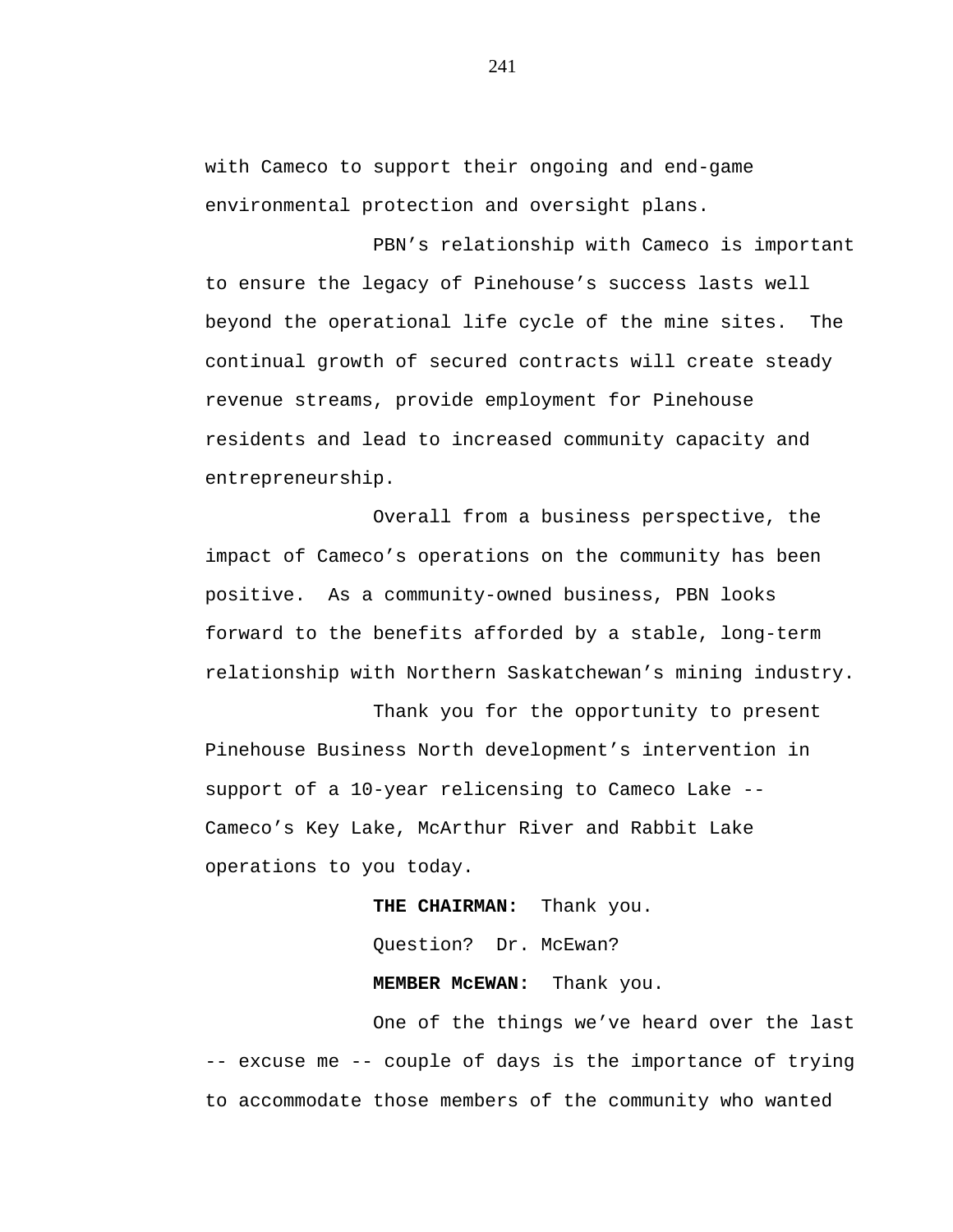to marry a traditional lifestyle with working in an industrial environment.

How easy is that to achieve for the people who work for you?

**MS. WRISTON:** I believe it's up to each individual to strike the balance between working with and for industry and using traditional methods in their lifestyle. I think that the people of Pinehouse are very proud of both their entrepreneurial spirit and their ability to live their historic lifestyle.

I think that Pinehouse is a great example of a progressive community that sees the need to advance in the current environment that they live in as well as protect their traditional habits.

I do believe that each person has to create that balance for themselves. And I think that it does work well for many of our employees.

**MEMBER McEWAN:** Can PBN help that? Do you help that?

**MS. WRISTON:** We help in the sense that we provide as much support and assistance to keep people in their home community and working. I think one of the major detriments to pursuing career options for Northern Saskatchewan residents is the fact that they have to leave home.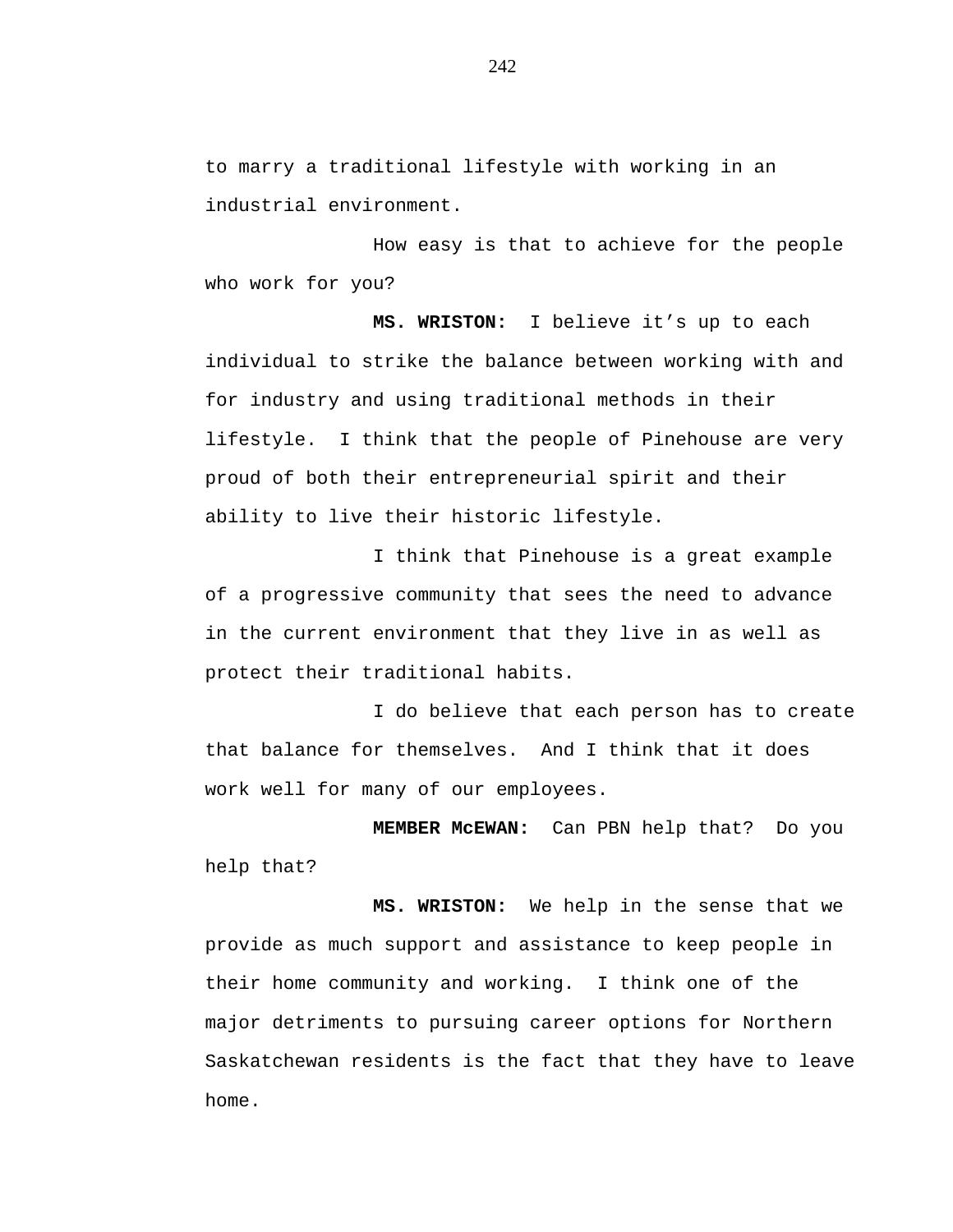And so having an economic vehicle in Pinehouse that can provide work where people can stay home and raise their families in their traditional communities is that support. And I believe that yes, PBN does that very well.

## **THE CHAIRMAN:** Dr. Barriault?

**MEMBER BARRIAULT:** Thank you, Mr. Chairman.

I guess the questions that I'm concerned about in signing the collaborative agreement, did you have a lot of people who were against it, not supportive or felt that they should have negotiated different deals?

**MS. WRISTON:** I was actually very fortunate to be a member of the negotiating team for the collaboration agreement. My experience in the community leading up to the signing as well as now after the signing has been most people in Pinehouse are supportive of the agreement. There is a small group of opposers. I believe that a colleague this afternoon did mention that there are some self-serving motives by some of those people.

I also believe that there has been little to no effort to look at the opportunity realistically and collaboratively with leadership. I think it's been in an odd position from the get go. I believe that if leadership had chosen not to enter into collaborative negotiations with Cameco, that the opposition would have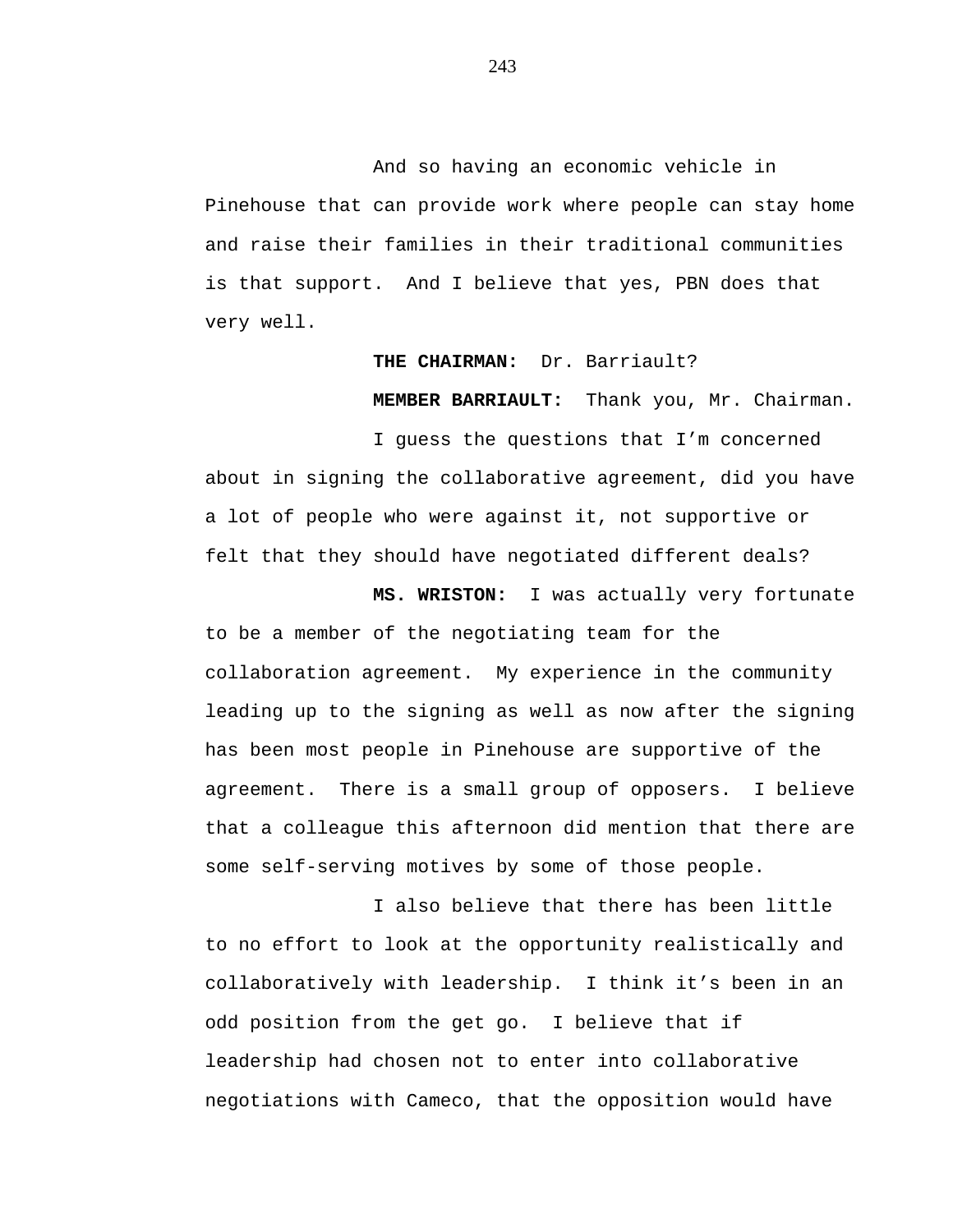gone after them for not doing so.

**MEMBER BARRIAULT:** Thank you.

Thank you, Mr. Chairman.

**THE CHAIRMAN:** This is really personal

interest. It's got nothing to do with our mandate, but some intervenors say that there's an election coming up and in which this issue will be a big part of the ticket. Is that true and when is the election?

**MS. WRISTON:** As a matter of fact, the election has come and gone. The leadership are actually elected in for an additional four-year term. And that happened just recently, so the ---

**THE CHAIRMAN:** Maybe I was thinking about the English River I guess. It's not in your ---

**MS. WRISTON:** No. Full support for the leadership from the community at this time.

### THE CHAIRMAN: Ouestion?

Let me ask you, we hear so much about the uncertainty about safety. You are obviously a proponent of continuing liaison and discussion and collaboration with Cameco. Where do you feel you get the best information about the safety cases?

**MS. WRISTON:** I believe that it's my responsibility to educate myself with all data that's available to me. Of course I will look to my colleagues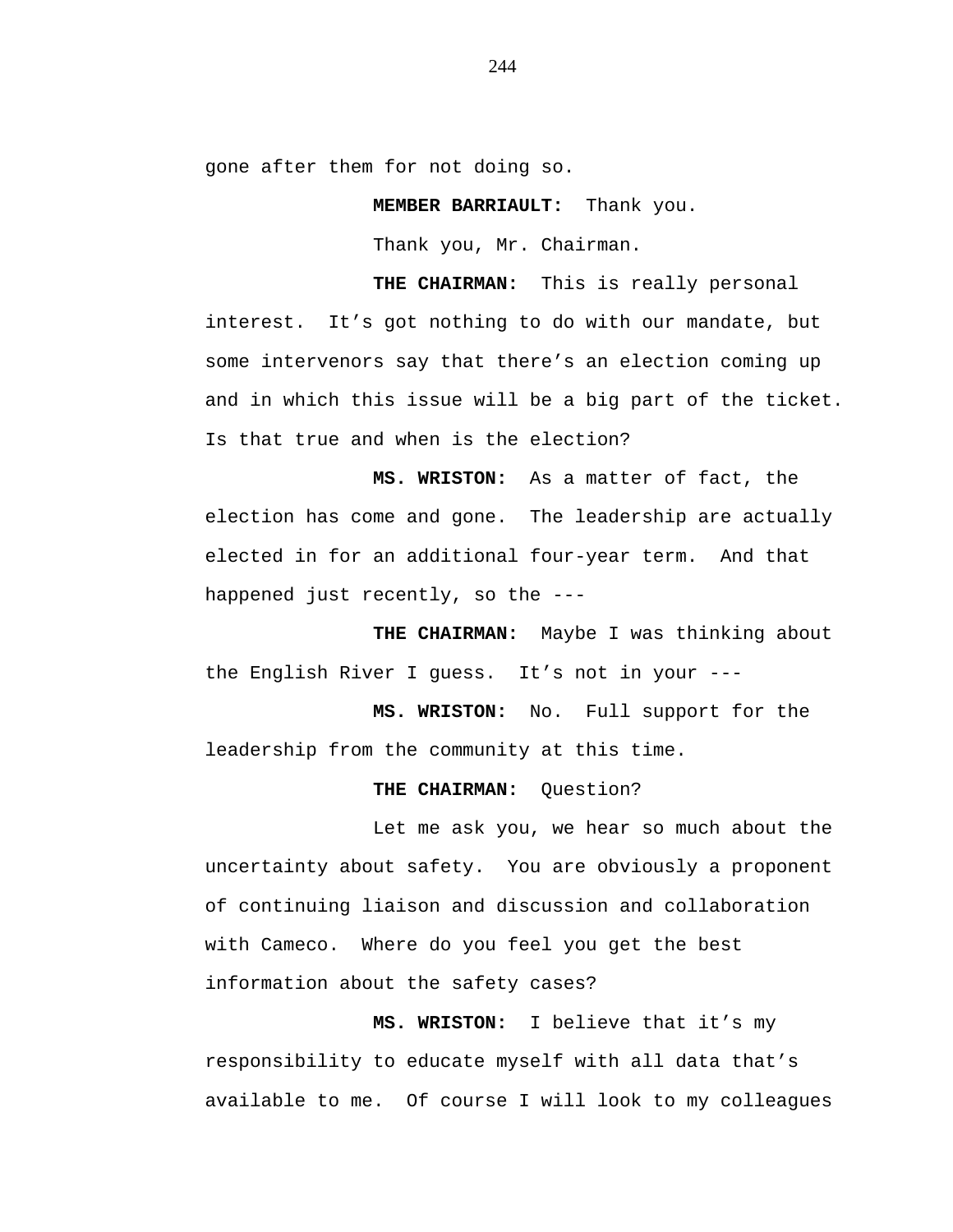at Cameco when I have concerns. Cameco goes to great lengths to be present in the community as often as possible to discuss environmental safety issues. They are an open door and have been, in my experience, to be able to ask questions of them of that nature.

I also believe though too that it's my responsibility to educate myself on the uranium industry, which I have done, to understand how highly and strictly regulated the uranium industry is and compare that to other mining and resource industries in our country. And I think that the onus is on each individual to take that perspective and that step for themselves.

**THE CHAIRMAN:** But are you doing any kind of educational or factual information sharing in your own community, your own employees?

**MS. WRISTON:** Leadership has taken that responsibility to date. This is something that we are looking at from a PBN point of view now and how we can assist in information sharing, in expectation setting and being ahead of the communications circle rather than following behind.

One of the things that I would like to mention is that PBN is quite a young company in comparison to some of the other companies that you've heard from today, having only started in 2007 and having been led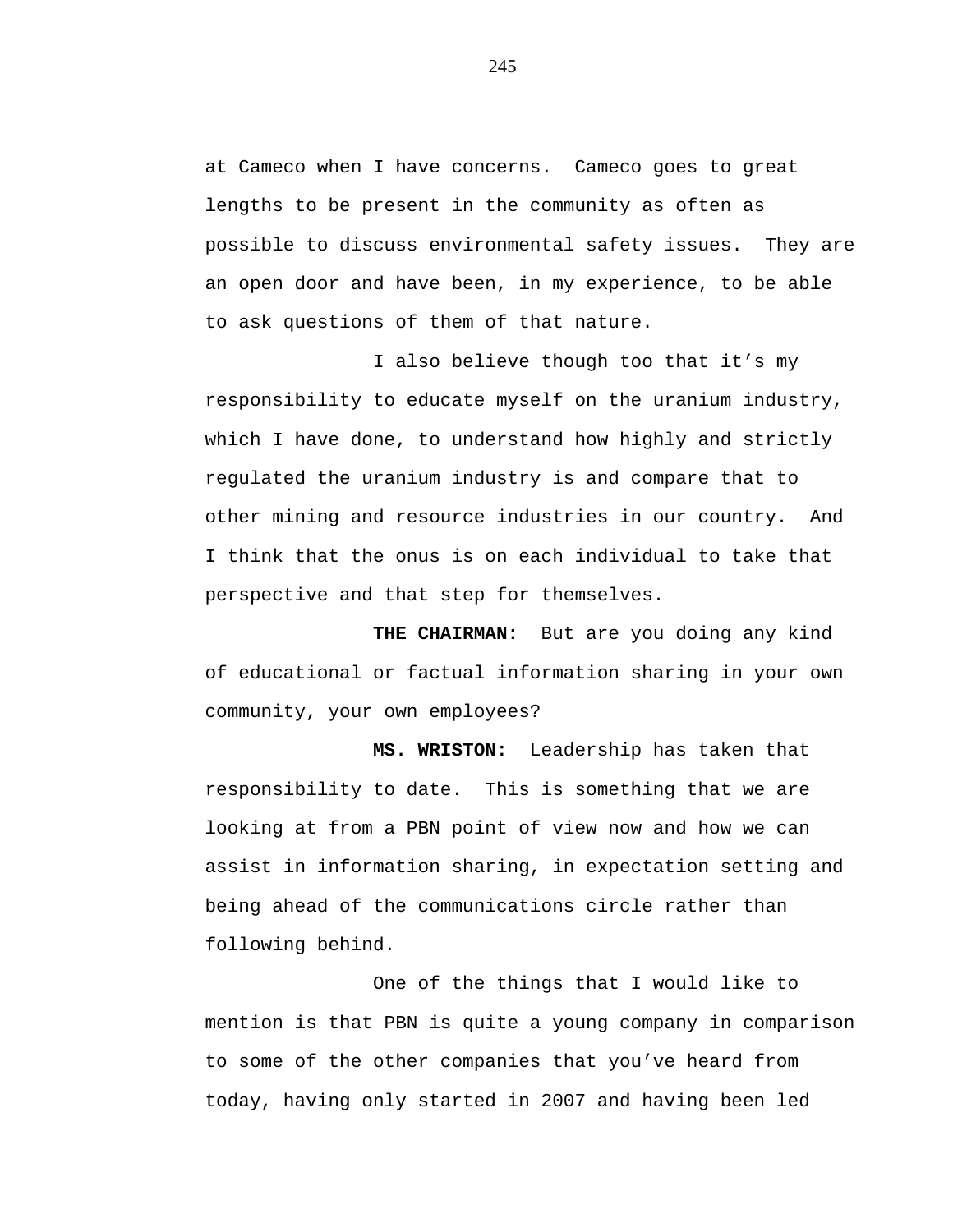primarily by leadership until 2010, when the separation of business and politics was implemented.

We're now just starting to look at PBN as a more mature, structured company. And certainly one of the criteria for that would be looking at what our mandate is to communicate and how we communicate information, what information we communicate to the community and to our employees.

**THE CHAIRMAN:** I'm intrigued with your statement that in 2007, you actually sent some community members to look for a job and don't come back. Is that real? And how many were there? And did they succeed?

**MS. WINSTON:** Yeah, probably my favourite story to tell.

Yeah, May  $17<sup>th</sup>$ , 2007, a pickup truck of five to six people with paintbrushes and hammers drove to one of the Cameco mine sites to look to paint handrails and build walkways and were instructed not to come back for a month because no one could pay them.

And that's the story of how PBN got started. It's a classic entrepreneurial story of just having the grit to get out and do it, and in that, building the relationship with industry that we see today, which is really in a very short time of revenues in excess of \$8 million.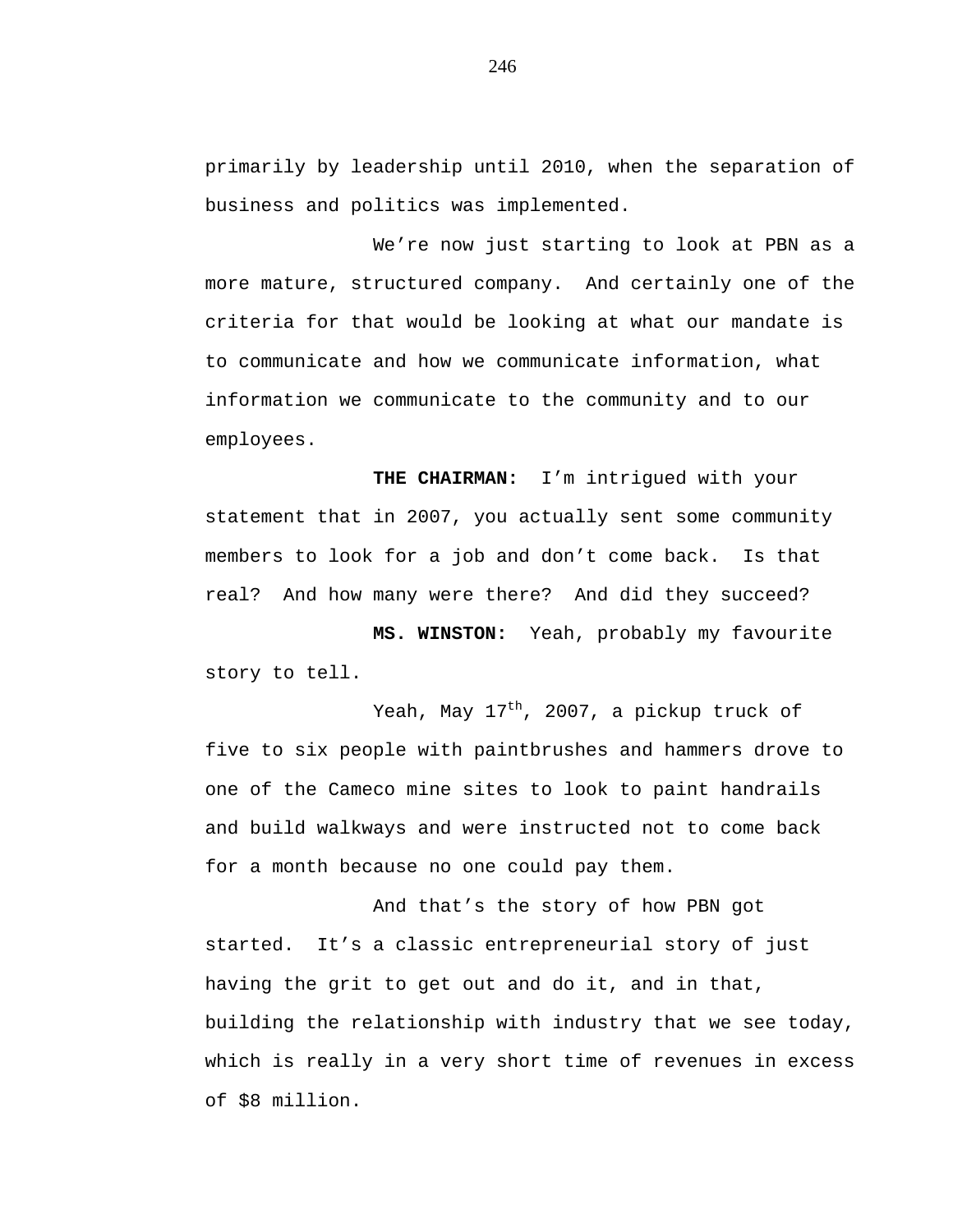**THE CHAIRMAN:** Okay, thank you. Thank you for this presentation.

**MS. WINSTON:** Thank you very much.

### **(SHORT PAUSE/COURTE PAUSE)**

**THE CHAIRMAN:** The next presentation is by the Saskatchewan Ministry of Environment as outlined in CMD H13.21, H14.19, H15.18.

And I understand that Dr. McCullum will present this submission.

Please proceed.

**13-H13.21 / 13-H14.19 / 13-H15.18**

**Oral presentation by the**

**Saskatchewan Ministry of**

**Environment**

**DR. McCULLUM:** Thank you very much.

I would like to thank the Commission for giving us the opportunity to show some of the positive aspects of the monitoring programs in the Ministry of Environment.

Some of the pieces that we're working on is joint partnership monitoring, and this is where we're going to outline some of the partnerships that we've identified. One thing that we definitely strive for a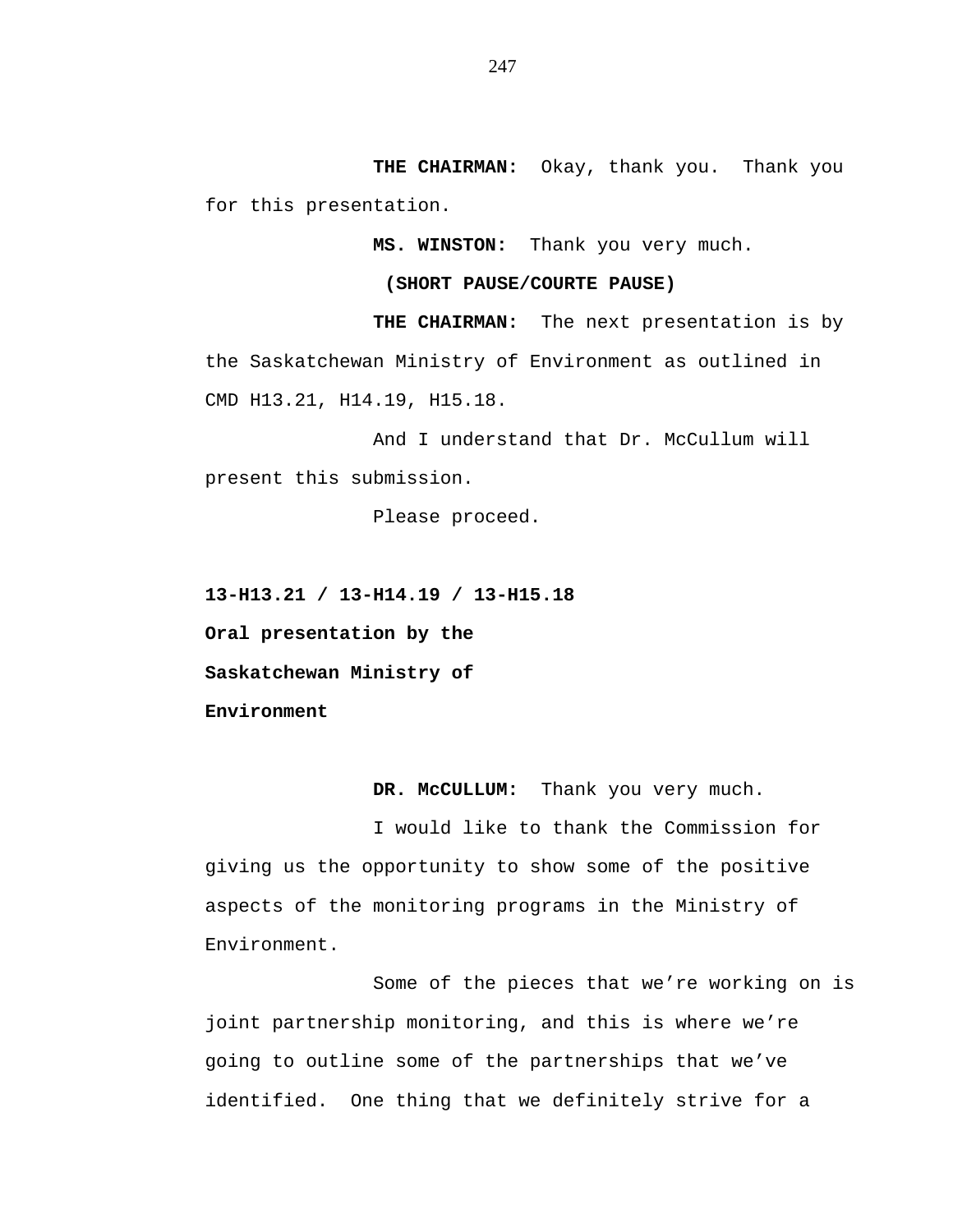personal motto as well as a work motto is that you cannot manage what you do not measure. So it's something that we really strive for.

The history behind the Boreal Watershed Management Strategy started off in the 1990s with a joint panel hearing starting the CEM project, the Cumulative Environmental Monitoring project.

From there we looked into the Northwest Study, where we were looking at effects from the oil sands potentially.

As it grew from there, we started looking -- instead of just looking in pockets, rather look at the entire Boreal region, the entire Northern Saskatchewan.

One of the pieces that I will highlight is the Eastern Athabasca Regional Monitoring Program that I think you've heard lots of so far.

The background that we have is the Boreal Region of Saskatchewan is defined as a portion of the province between the edge of the commercial forests and the northerly provincial boundary. It's just the context to show that we're encompassing everything.

We've heard it again. The region contains some of the highest quality freshwater in the world. It's this freshwater reserve of significant water quality and availability are dependent upon the integrity of our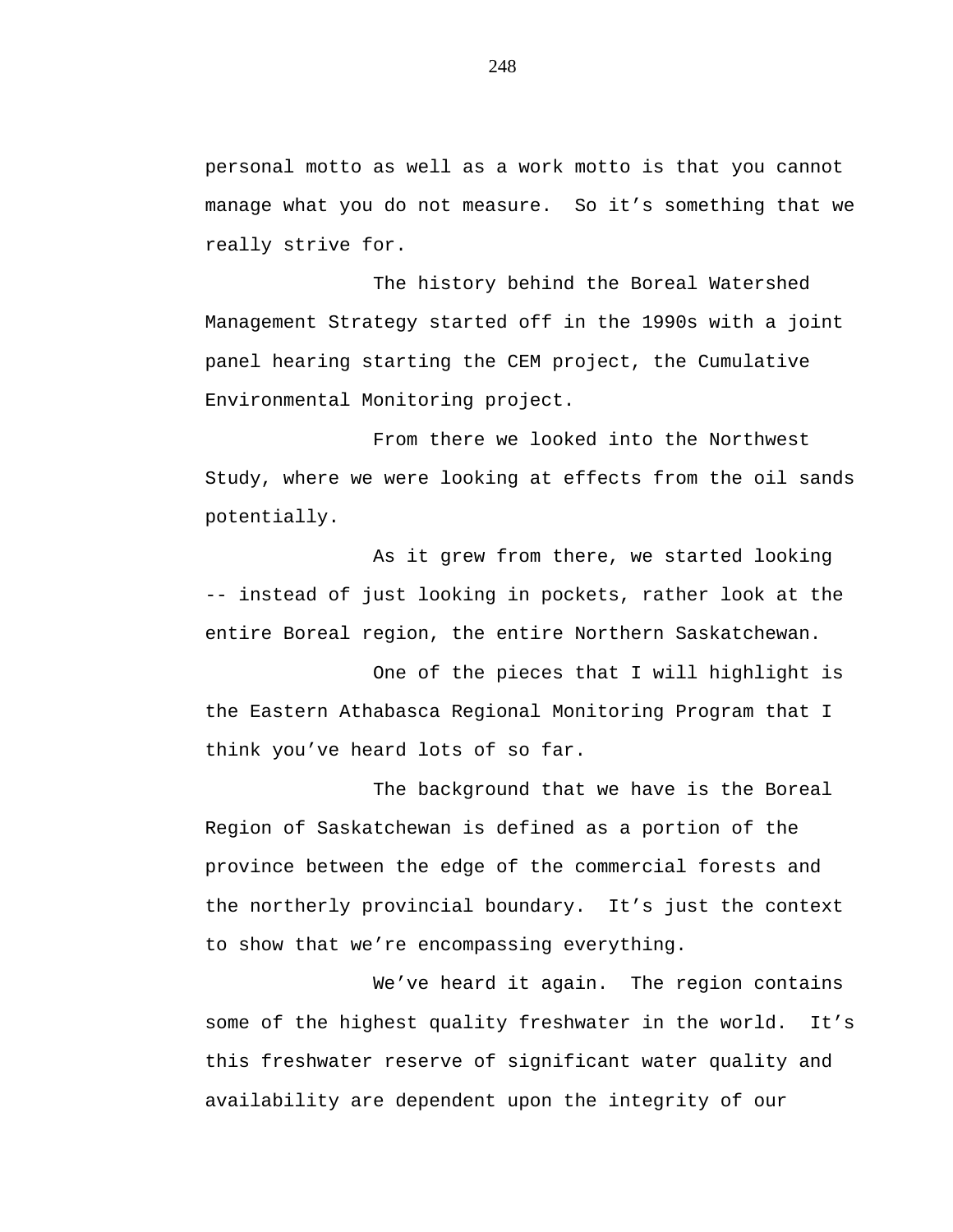watersheds.

Some of the baseline -- the projects that we're dealing with, it was broken into three main components.

The first component, we deal with the baseline conditions. We want to assess the current state. What is the key components in the environment across the entire Boreal region?

We want to look at the monitoring of change, measure changes in time over the key environmental components brought about by either natural conditions or human-caused influences.

We want to evaluate the thresholds in the regions and see if there is, as we have multiple stresses on the effects and multiple stresses on the land and the cumulative effects that comes with them.

The last piece is the assessment of integrity. We want to evaluate the key components of the environment in terms of the responses to these stresses and model predictions, and constantly go back and correct the models to the stressors that facilitate some of the development and resource allocation decisions.

The important thing that we want to highlight is the collaboration with the partners. We want to ensure the program is consistent and gathering the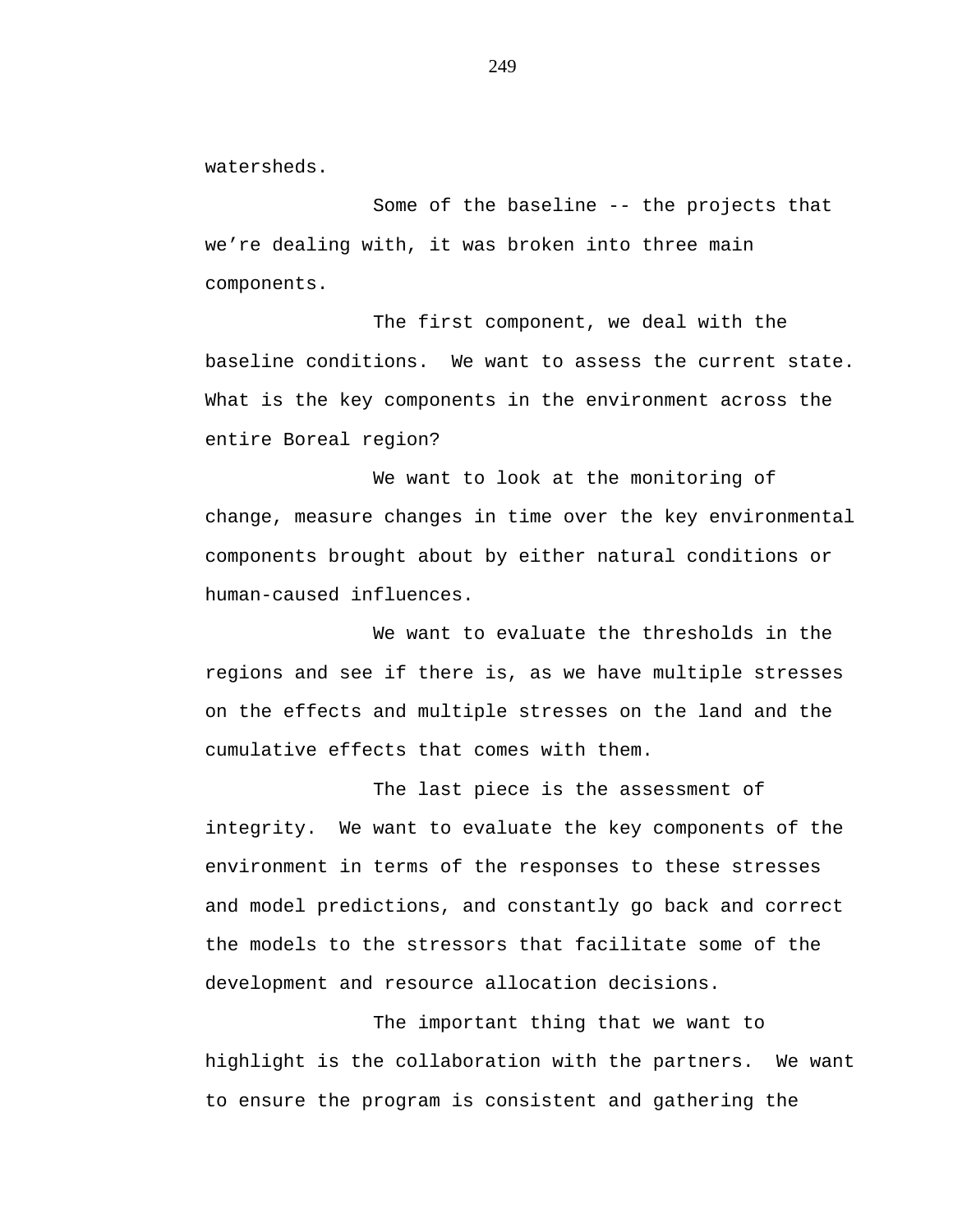right scientific data and we want to make sure that it's done in the most efficient way.

Some of the project strategies I'll highlight at a very high level is the clean water management strategies which encompasses our lake sampling, some of the paleolimnology work which is the lake coring and the sediment work, the aquatic ecosystem health work, and that's primarily dealing with the stream health, some of the otter sampling.

The clean air management strategies that we have throughout the north, that includes our snow pack sampling, our dendrochronology, the tree coring work; our land management strategies, which includes all the soil sampling and the remote sensing that we're working on.

Also the terrestrial ecosystem health, this is where we're going to talk more in detail about the Eastern Athabasca Regional Monitoring Program.

We also include First Nations and Métis traditional knowledge, trying to gather as much information as possible and make sure we have an open dialogue.

And then, the hardest piece, of course, for most jurisdictions is the legacy data review when we have terabytes worth of data that we have to sift through and make some sense out of it.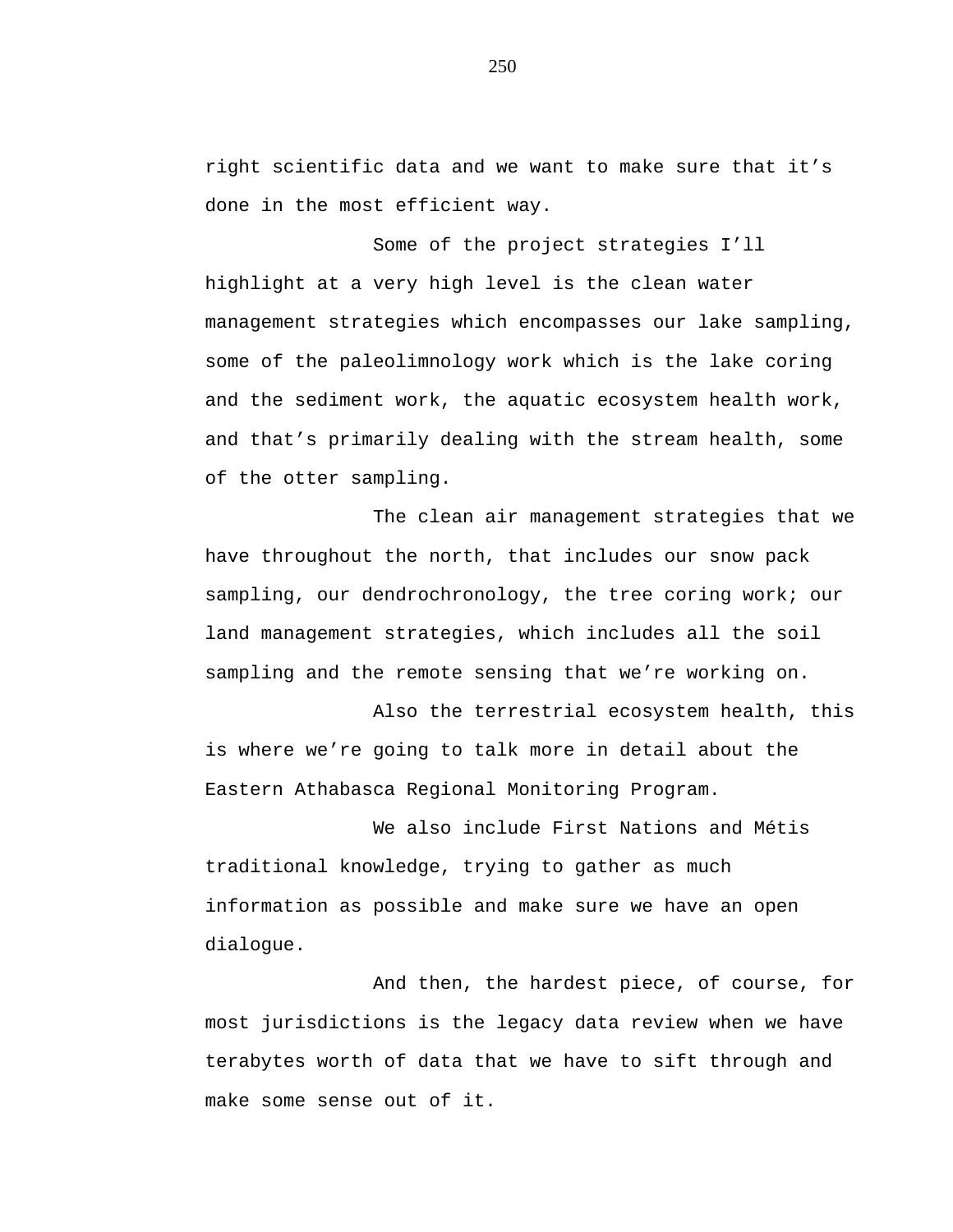For lake sampling, we have sampled in the north approximately 250 headwater lakes, and we continue to sample them as we go forward, but this is in partnership primarily with the Federal Oil Sands Monitoring Program.

We move into lake coring for our paleolimnology. We are trying to ascertain the history of the water quality through the sediment cores. We can go back through history. We've done about a hundred years' worth of history approximately through the sediment coring.

Stream health has been one of the more complex ones that we've worked on. There's been several studies that we've looked at and we continue to look a great deal into this. We talk about the Benthic Macroinvertebrate studies and these are ongoing in several different locations throughout the north.

We've also looked at different ecological indicators including dragonflies. We look at the aquatic ecosystem health using some of the APECS predators. We look at the otters.

Right now, we've teamed up with the Saskatchewan Trappers Association. From there, we've collected over 200 carcasses and it's being analyzed by four of our partners, the University of Saskatchewan, the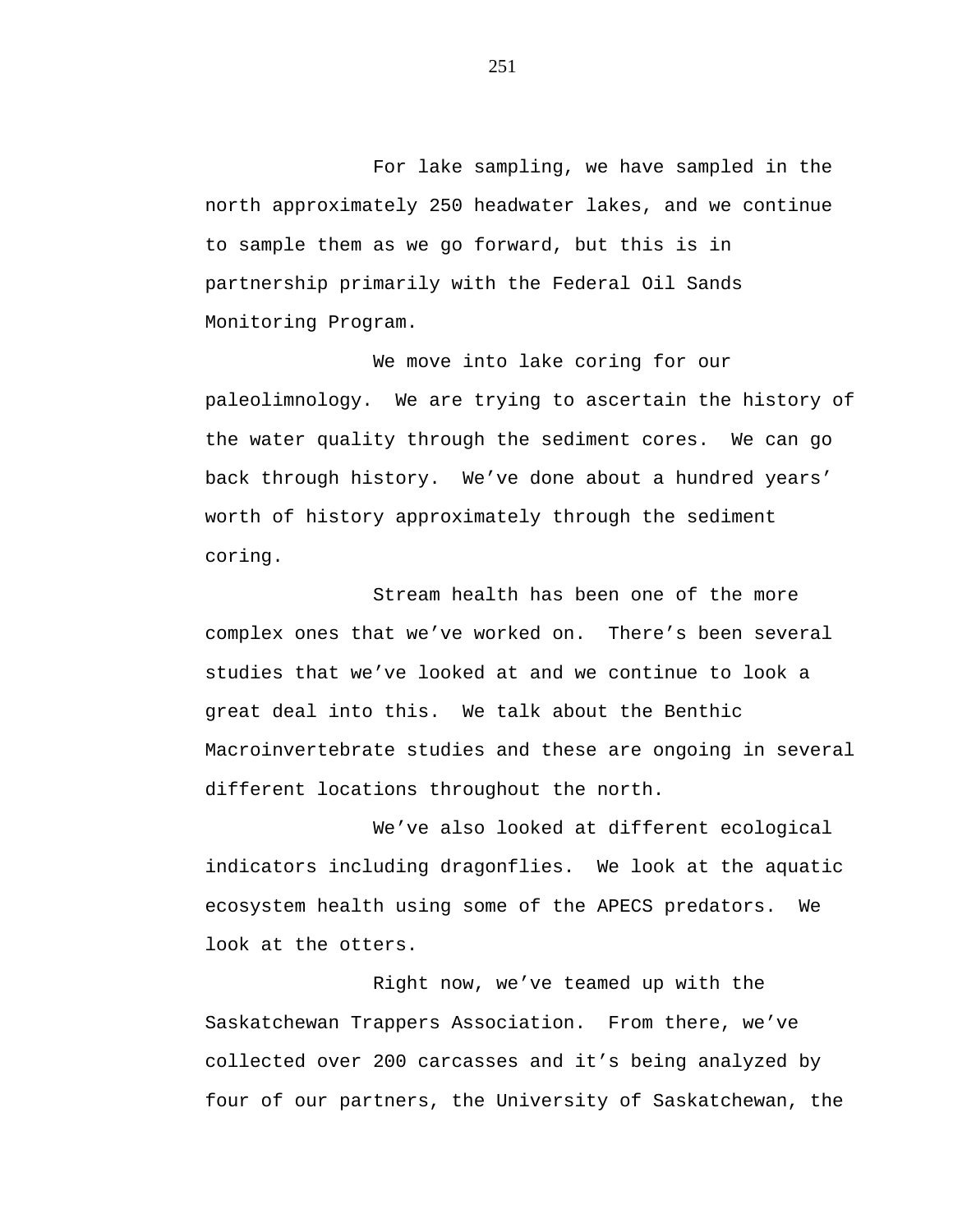University of Regina, the University of Michigan and Environment Canada.

The air quality study that we're continuing across the North is also in context with the Federal Oil Sands Monitoring Program. We are putting several stations, including dry deposition, wet deposition and several of the higher end air monitoring equipment, starting in Buffalo Narrows and working all the way across to Island Falls.

Also on the air quality, water quality, we're looking at snow pack sampling. This will give us the indication of what's come out during the wintertime. We'll typically look at it after a six-month period. This is another program that we've teamed closely up with universities and the federal government.

Our tree coring sampling program has been quite interesting. We've had almost 500 tree cores that we've taken. Staff wanted to cut the trees down, but I insisted no. We have to just take the cores. So it's been harder for them to analyze, but we've had analytes of almost 140 years' worth of tree cores to look at the history of what's happened in the past and can we construct it going forward.

Our remote sensing and our footprint mapping has been one of the highlights that we've worked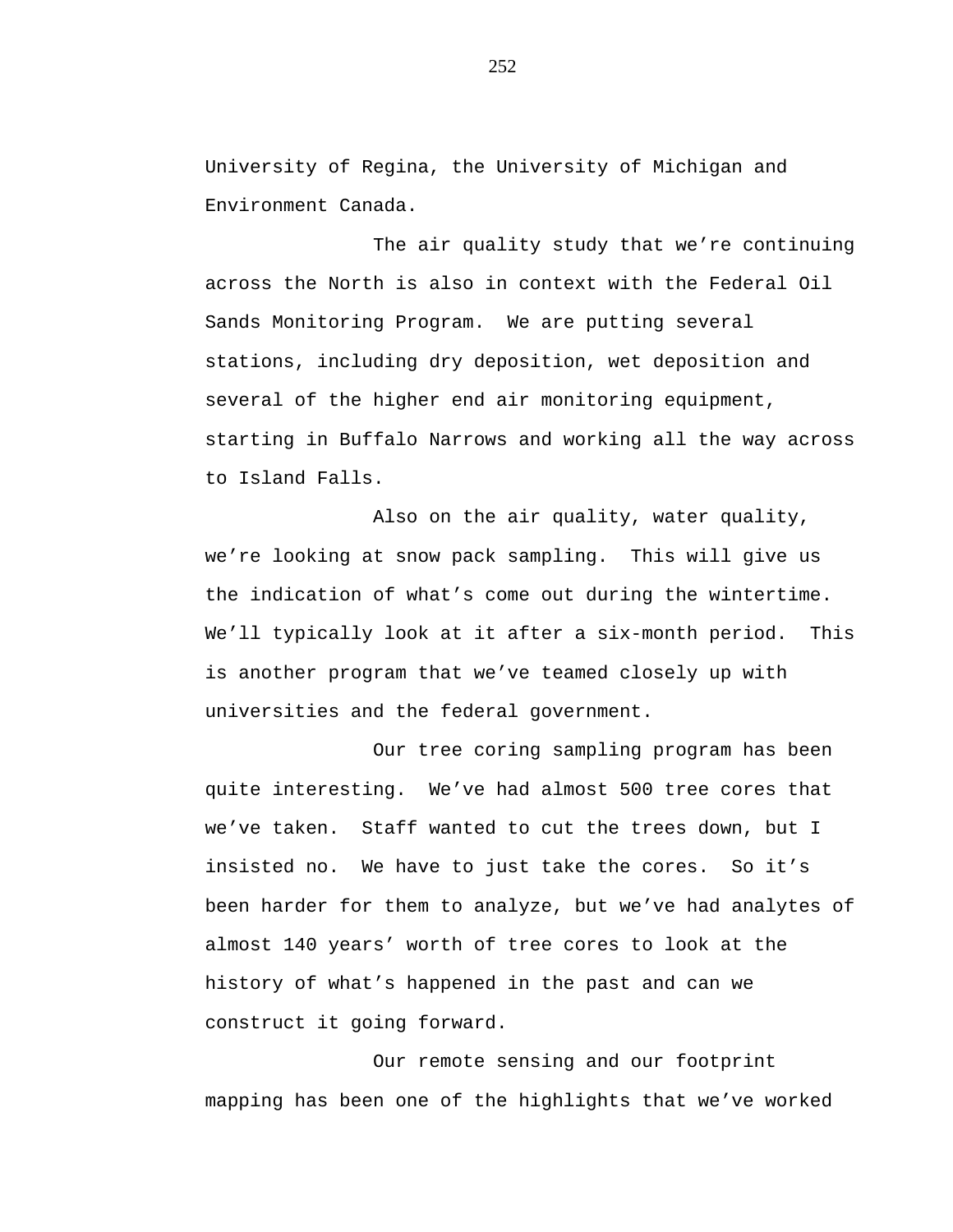on. Being able to look at such vast areas throughout the North, can we determine water quality issues? Can we determine air quality issues without having to do physical monitoring?

The intent is to look at hot spots that we can then move in and take a look closer and more detailed scientific analysis. The human footprint mapping or the anthropogenic mapping, as you've heard, is one of the more complex to identify where there's been disturbances on the land, has it come back in time? So it's one of the more difficult ones to look at.

Our soil quality sampling program is unique when you consider that for the amount of activity that's been going on, we have very little soil quality data throughout the vast North. We have it around specific sites when work is being done, but to actually look throughout the entire north, this gives us a baseline level of about 200 background sites, full chemical analysis, full horizons.

The program that everyone's been talking about, the Biodiversity Program, the Eastern Athabasca Regional Monitoring Program; it's been one of the bigger programs and it's been one of the biggest successes that we've had.

This is a program that's been going on for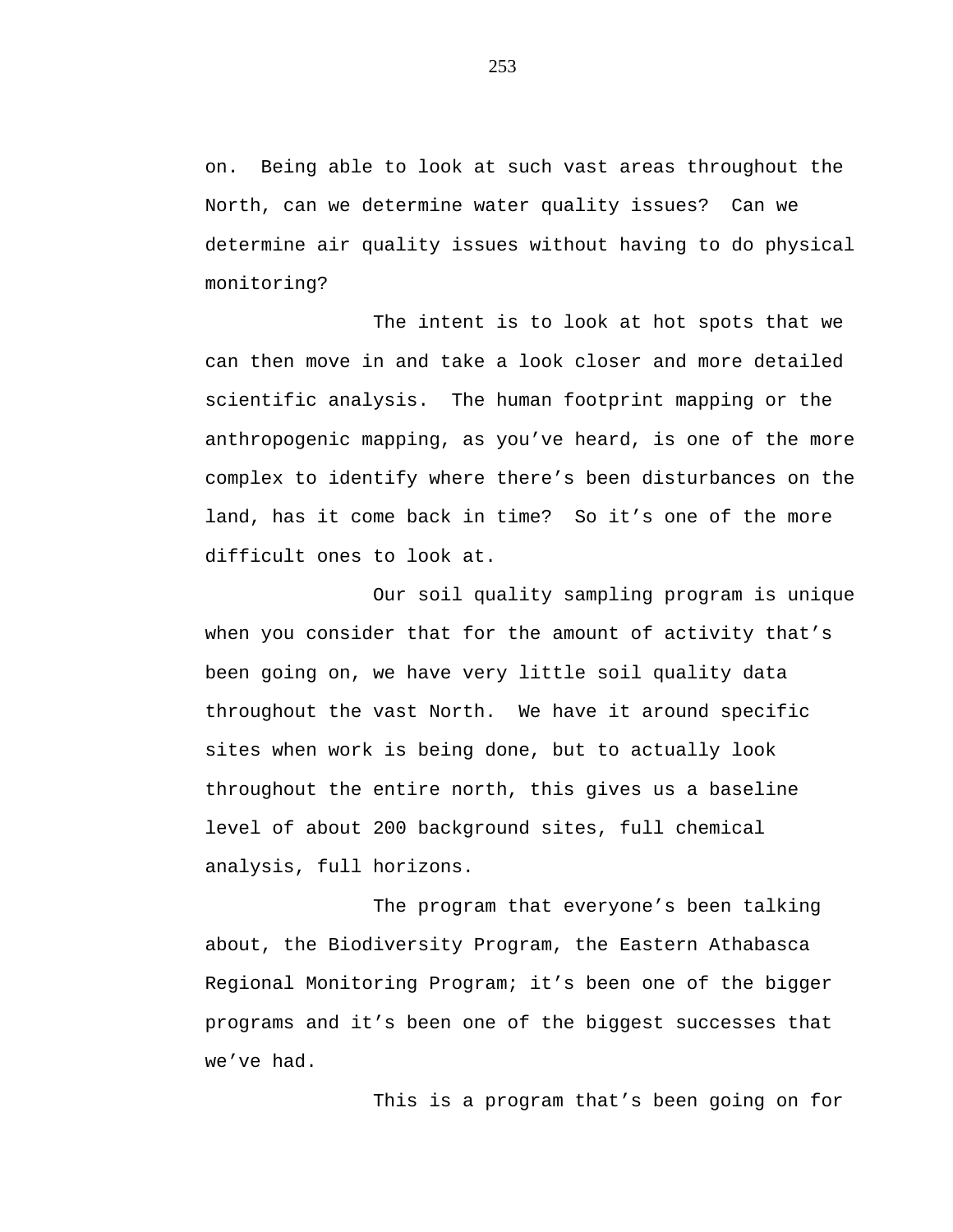three years now, since the Boreal Program started. We've teamed up with Cameco, Areva, as well as CanNorth to prepare this program to bring it forward to everyone.

I have a second presentation to talk in more detail about the year-round programs, so I'm going to finish up this one if it's okay, and then I'll step into the next program.

Just at a high level, the program is really designed to study the water, the fish, the berry, the soil and the mammal chemistry.

The results of the study are available on the Web site. It's actually both .ca and .com, just to be on the safe side. One thing that was raised earlier was that not everyone will have access to the Web site, and the availability, and we understand that. We're trying to make sure that the data is open and transparent to everybody, and so that was one of the highlights, and I'll get into the presentation that's done to the communities.

Program highlights is primarily broken into the two main areas, the community program, which is the traditional food or the community foods program, and that one was designed to include a collection of foods identified from the community members as being important, traditional, harvest foods. This currently includes berry and bog cranberry, lake trout, lake whitefish, and moose or barren-ground caribou.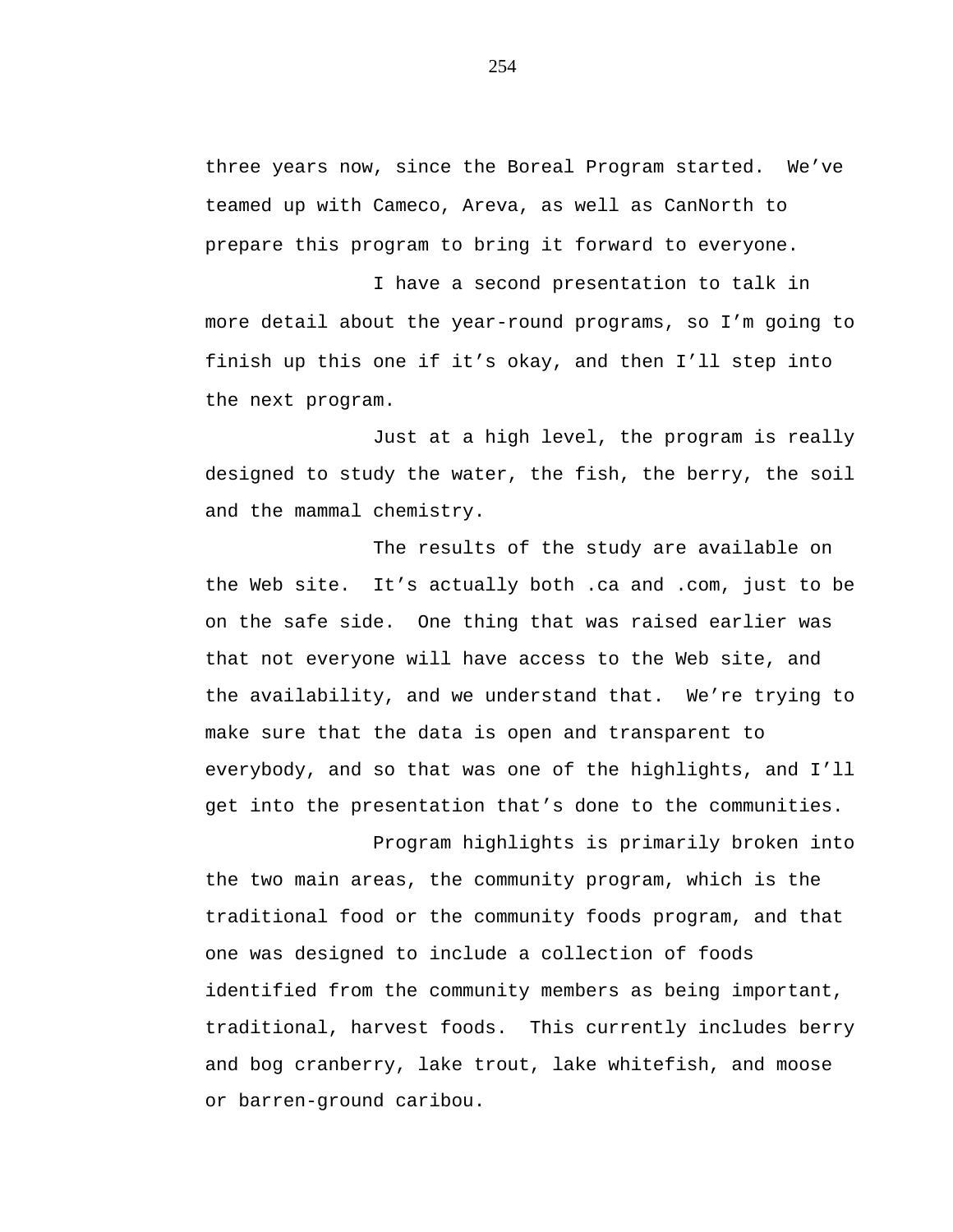Communities that have been involved include Black Lake, Uranium City, Camsell Portage, Fond du lac, Stony Rapids and Wollaston Lake.

Based on the assessments completed in the 2011 dataset, the community program established the parameters of potential concern in country foods were generally low, within available regional reference values, and/or comparable to supermarket values.

Involvement of the community members has been critical in this program in planning and conducting a year-round community program. Without the local help, this program would not be possible.

At this time, I would actually like to thank all the community members who have participated and continue to participate in this program, and we actually open up and hope that more communities will be involved.

The technical program, which involves more of the water, the sediment and the fish, this one is more specific dealing with the sediment column data, the benthic macroinvertebrates, the fish chemistry includes more fish, lake trout, northern pike, lake whitefish, white sucker, Longnose sucker, and it's a full chemistry data, tissue, bone, et cetera.

Sampling locations include Cochrane River outlet from Wollaston Lake; the Fond du lac River outlet at Wollaston Lake; the Cracking Stone River inlet of Lake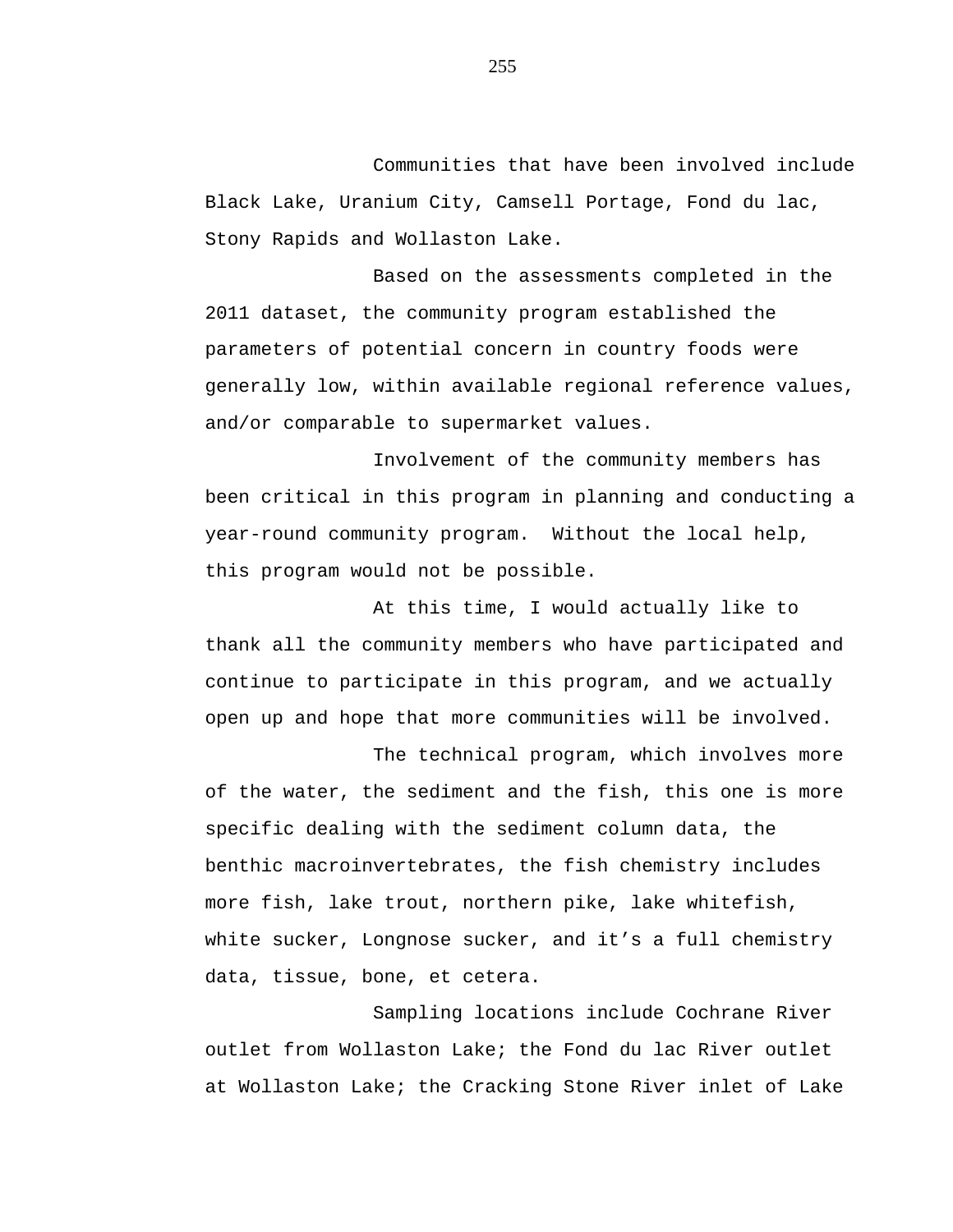Athabasca; and Waterbury Lake. The (inaudible) reference locations, because all of them are based on reference and exposure sites, is Cree Lake, Ellis Bay of Lake Athabasca, and Pasqua Lake.

To continue on with the entire program, we have legacy data that's also been done with the Ministry of Environment. This has taken all the datasets that have ever been collected in the ministry, which, you can imagine, is a huge undertaking, and digitizing everything into an ARC GIS platform, so currently we're the first in Canada where we've taken all the environmental assessment data and have compiled it all into an ARC platform. So any history is in there, including, as we go forward, more data as we keep finding them.

The point that I want to raise is that the continued effort is expected to result in a state of environment report on the ecological integrity of the northern watersheds of 2015. That was the design time of the plan.

As we've grown this plan, since 2011, more and more programs are evolving as we see more and more partnerships engage. Some of the highlights that have also included, is we've engaged with school groups, and so we started off with two schools, now we've moved up to five schools this year, to encourage them in sampling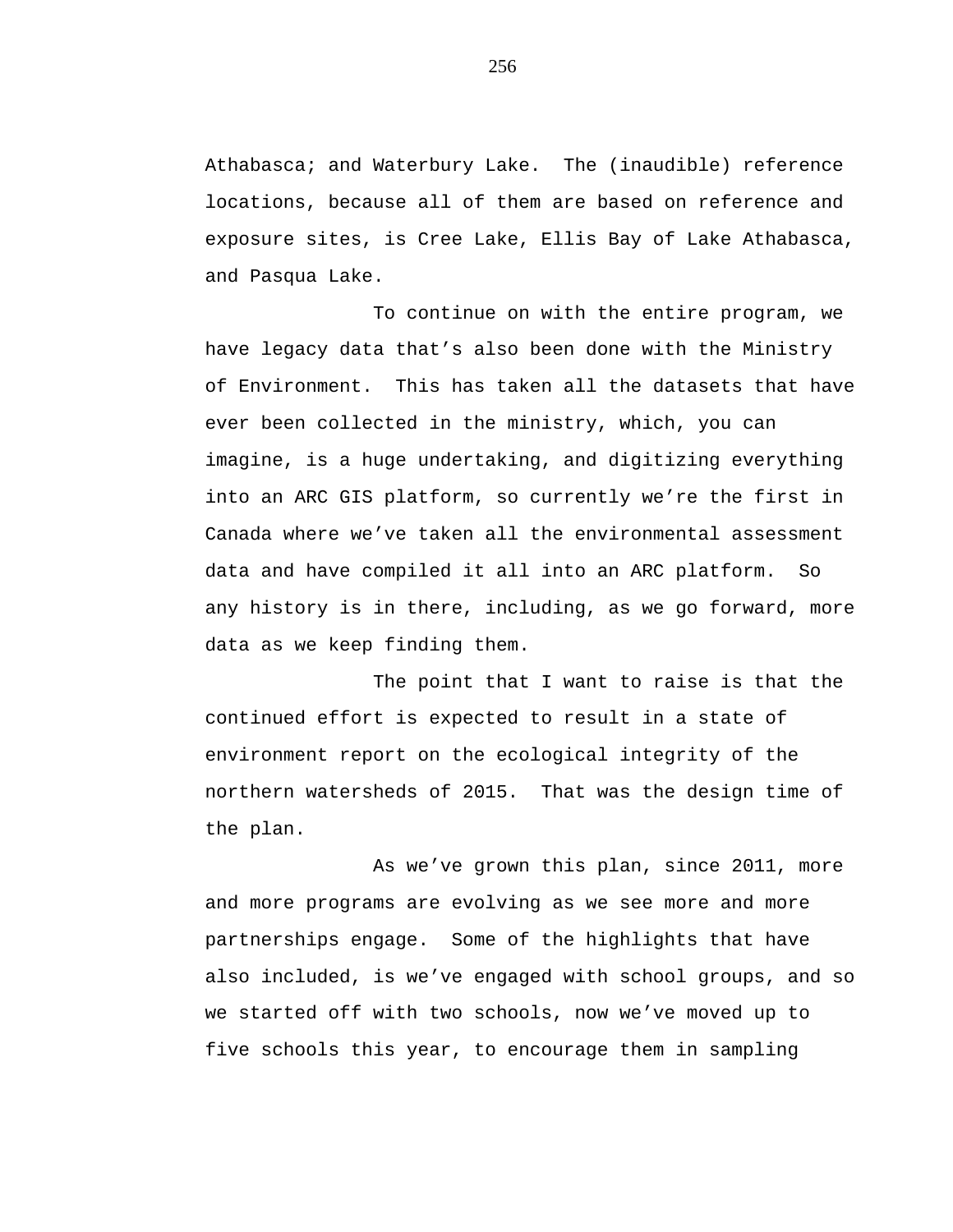programs, to demonstrate the ability to sample and using the water samplers.

We continue to work with the programs to identify and coordinate cooperation. We work with the bear program. We discuss programs with northern communities, and if there's additional things that we should be looking for.

We work with universities to identify cumulative effects through different monitoring tools. We continue to work with new and emerging models and to train staff and inform people.

We continue to work closely with the caribou file, and we continue to work closely with our forestry partners in the boreal forest.

I would just flip over to the other presentation. This presentation, and it was actually based on the question that was asked earlier, so I wanted to include it, was how do we display this information? How do we present this information to the northern communities, in an ability -- I don't want to go into the community and speak at the PhD level, so this is one of the programs we've designed as a communication program.

We have CanNorth working on this with us, and Ryan goes to the communities and he does this presentation. I won't go through each of the slides; I'll go through some of the highlights.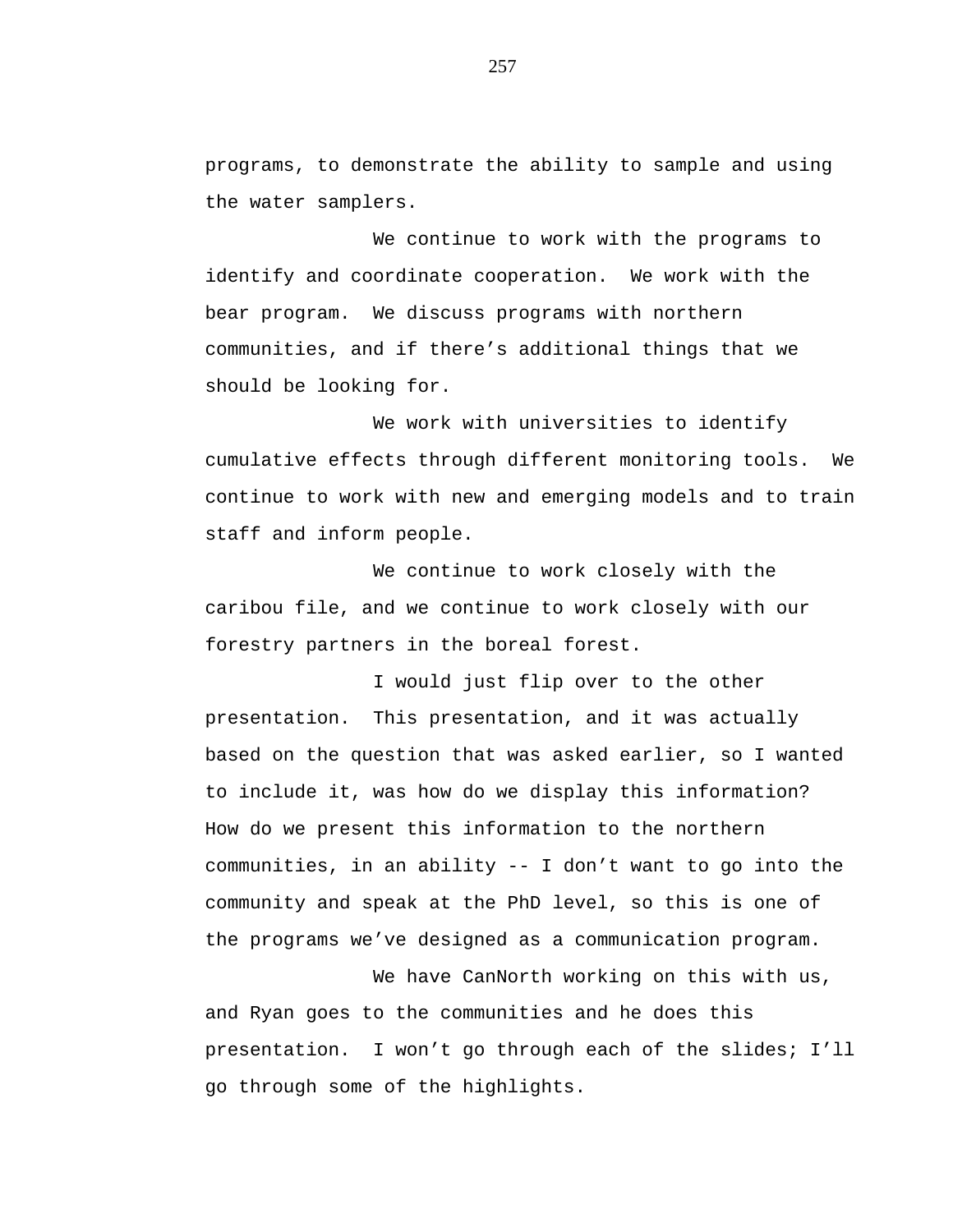He identifies what the year-round program is; he identifies who his funding partners are, and who is involved with them. He identifies the objectives of the program, to monitor the safety of country foods in the Athabasca communities and monitor for potential cumulative effects. The approach is two programs, the community program and the technical program, as we talked about.

He identified what cumulative effects are, at a very high level, what are the changes in the environment that have caused (sic) by an action in combination with other past, present and future human activities.

What are the samples tested for? This is a little bit higher level, but it's identifying all of the material that's tested, so uranium, selenium, copper, cadmium, molybdenum, lead, nickel, aluminum, iron, zinc, et cetera, just to demonstrate that it's a full scientific sampling program.

The community program is identified with an objective to monitor the safety of traditional harvest country foods, from seven other communities. The approach is to rely on community members to collect and submit samples for testing.

When the program was originally designed, it was to have staff from the ministry to go and collect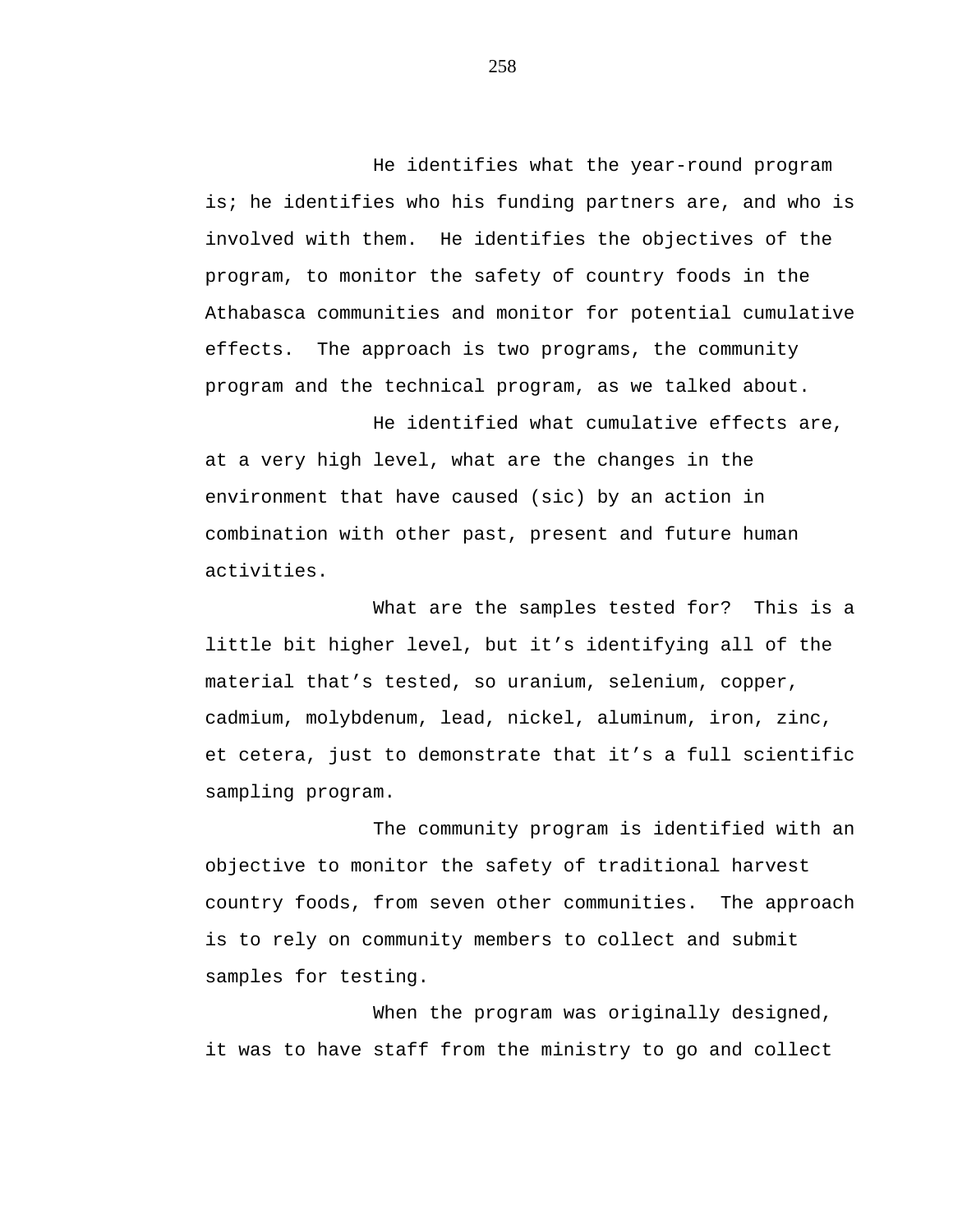the samples, and we disagreed with that. We wanted the communities fully engaged with the sampling protocol.

I wanted foods that was going to be eaten to be picked up and analyzed, so we're taking the right food. The samples collected include the water, the fish, the blueberries, the cranberries, the moose and the barren-ground caribou.

We've talked with Dr. Irvine several times, and talking about making the program more resilient, better, so we may include rabbit next time, we may include some of the others. But, the intent is, is that this is an ongoing program and it will modify as we go forward.

The community involvement involves the community members from each of the Athabasca communities to complete the sampling. Training is provided, so that they know how to collect and ship the samples, and the traditional knowledge is used to identify what we want to collect. We don't want to collect the wrong sample for the wrong reason.

Our community study areas that's identified, how many samples are collected in each community, the community program data analysis was actually found from each one of them, and what it's compared to, and the community program results, it's put in very plain language -- Water, no concerns to freshwater aquatic life or drinking water quality; fish,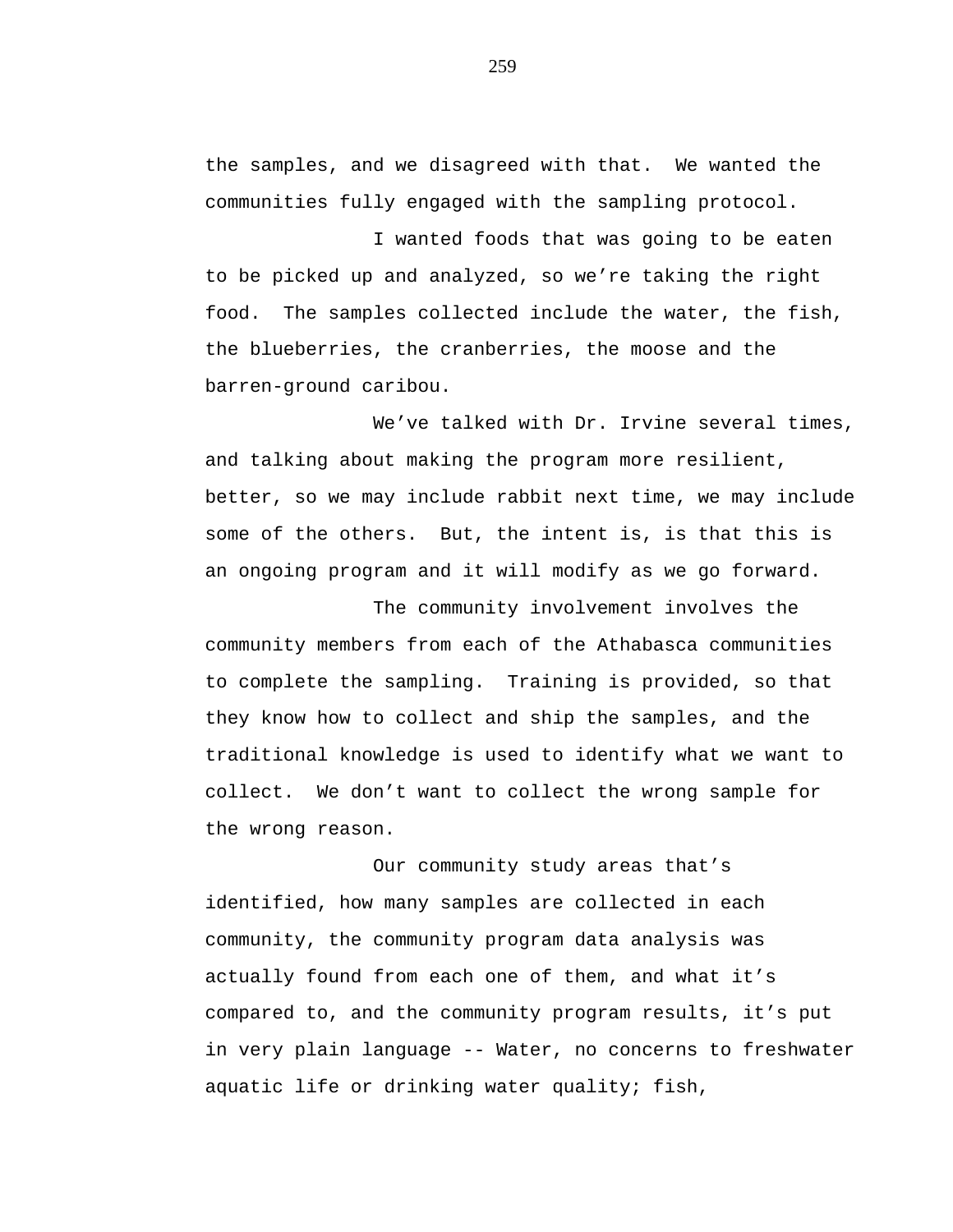concentrations were low within the range of reference values and supermarket fish values; berries, concentrations were very low and within the range of reference data and supermarket berry values; moose and caribou, concentrations were very low and often below the laboratory detection limits and supermarket meat values.

Overall, the results indicate the levels of metals and radionuclides in country foods are very low and similar to those in supermarket foods consumed by the general Canadian population, in plain language and hoping that it's explainable.

The technical program, the same thing, steps through the program to identify the objective of it, to monitor the cumulative effects downstream of the mining operations, the approach to rely on collecting technical samples from seven locations in the basin. Samples, to collect water samples, sediment samples, fish and benthic macroinvertebrates - aquatic bugs.

We look at a comparison of exposure and reference sites. The one point that I have to do raise with all the sampling program, the year-round program is a self-program, so when we sample the benthic macroinvertebrate program for that program, that doesn't relate to the stream data that's also done in the overall boreal management program. So there is multiple sampling programs going on in multiple different locations.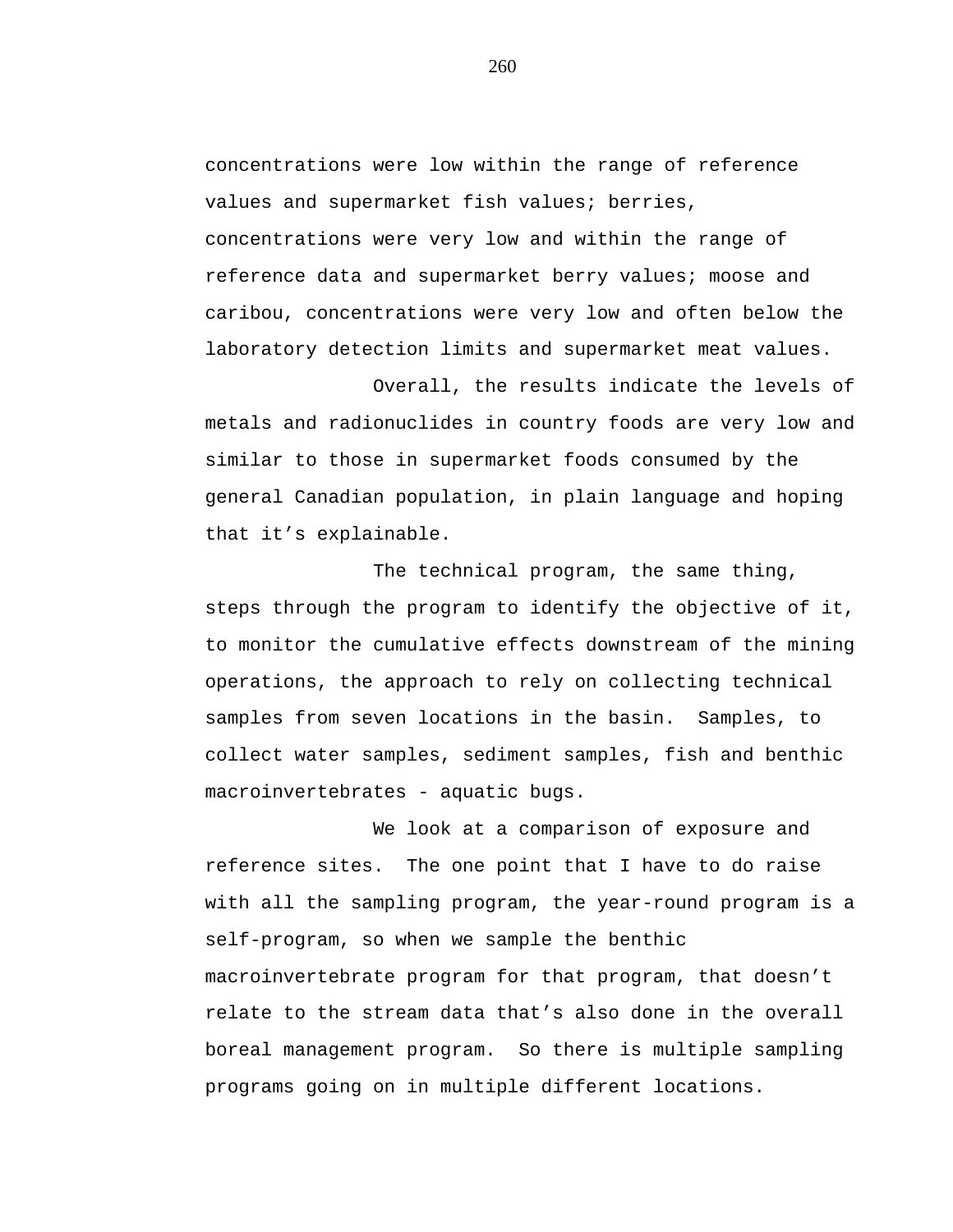Our technical study areas, we have our exposure studies and we have our reference sites, and so it's one of the ones that we look at upstream and downstream effects, near field and far field effects.

We want to explain it the same way, what are we comparing the samples to? For example, fish - compared to the mercury consumption guidelines from Saskatchewan Environment, and reference locations. So when we actually look at the results, we'll say the fish, similar, between the exposure and reference data, and below the mercury guidelines, so that if there's any questions at this point, the community is fully aware and can ask the questions.

The year-round communication has been one of the points that we try to make sure it gets out to the news events. We posted -- there was an excellent article in Opportunity North that highlighted it last -- late last year. And we've got the web site where all the data's on there, plus more data, as we go on.

Thank you again for taking the opportunity to present this.

**THE CHAIRMAN:** Thank you. Thank you very much. It's too bad that many of the intervenors that I think would have benefited from this presentation are not here with us. But nevertheless, for us, it's been -- to me at least, it's been very useful. And we would like to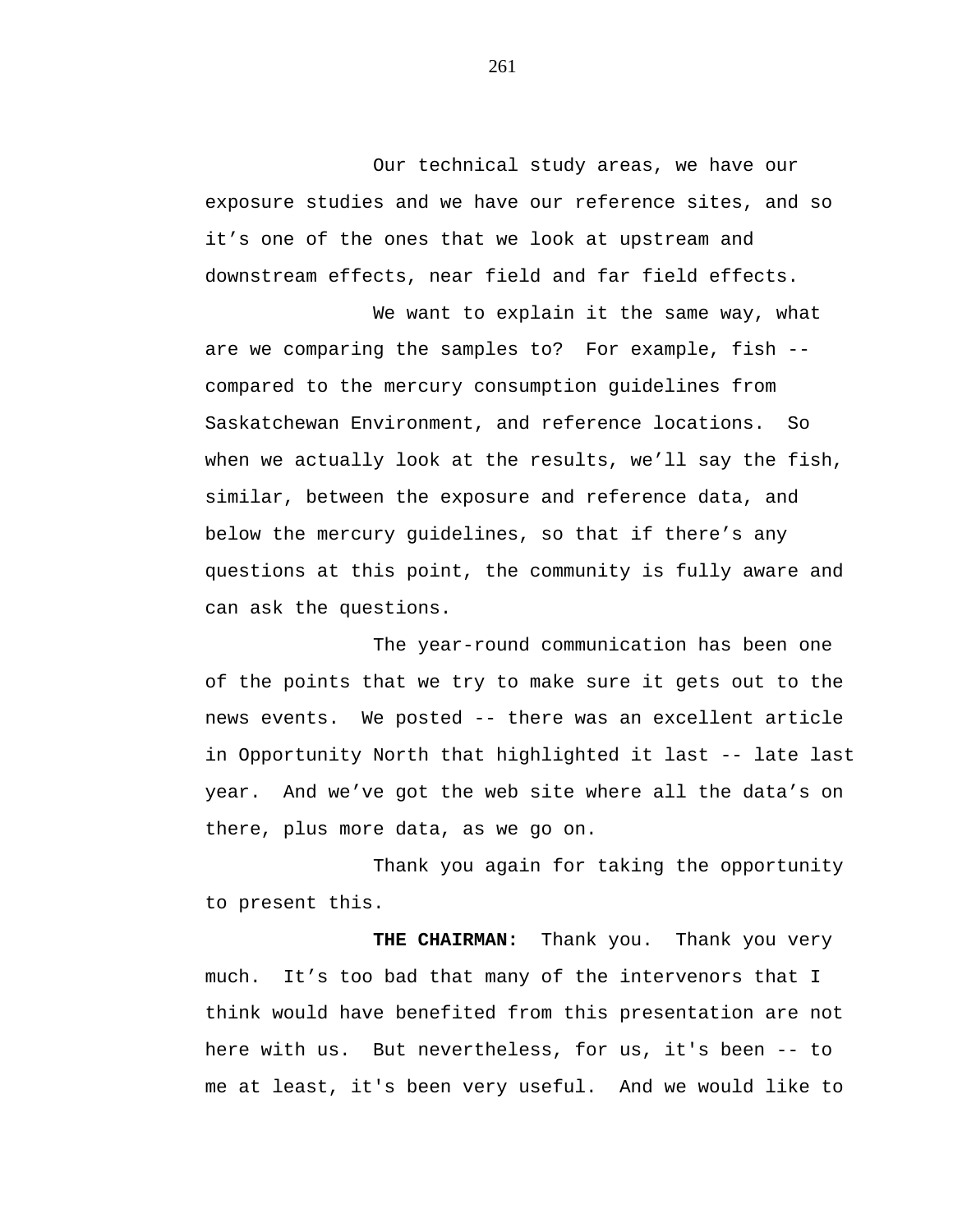continue to ask you some questions and put him on the record.

So, with an introduction, who wants to go first? Monsieur Harvey?

**MEMBER HARVEY:** Just -- your very last presentation, I suppose that was quite general. I mean the -- you are talking of fish, of caribou, et cetera, et cetera.

When you visit communities with that, I suppose the people there, the communities want to know what is very specific to their environment.

So taking into account this vast region, are you working with average or you've got, for specific a community, all the required information?

**MR. McCULLUM:** For the record, Kevin McCullum.

Right at this point, we are working with selective communities in the area. But there's also, as communities engage, as we put more publicity out with the Web site, as we put more publications out, we engage with more and more communities to discuss. Talking lots with Dr. Irvine and putting into ways that's easily explainable. You can have this much meat to eat, because it's well within the guideline limits. Things like that. To put it into a very basic, basic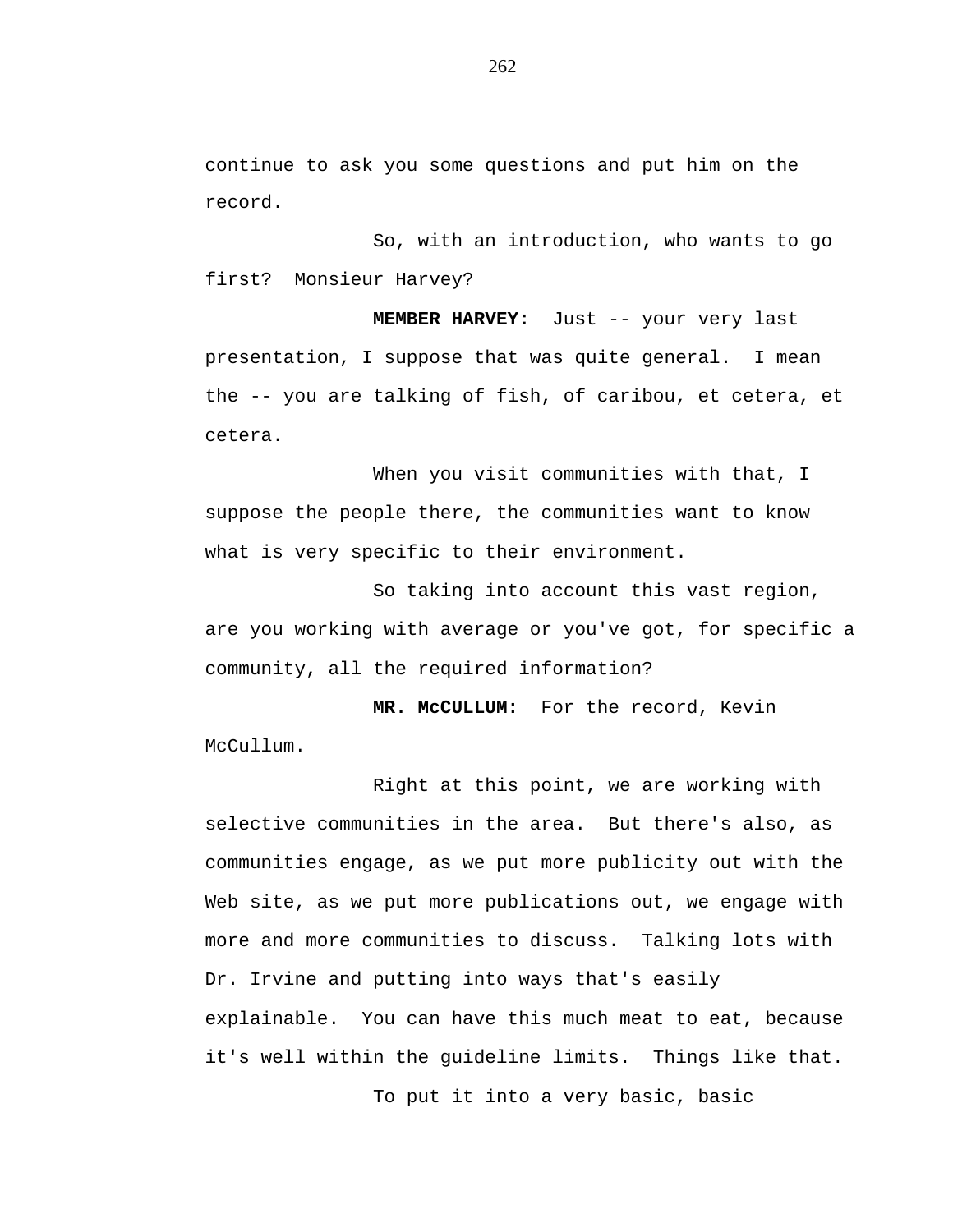messaging that we can get across, that's not complicated, not fear mongering, but rather this is what it is.

**THE CHAIRMAN:** But so, just to try to help us, are you able now to say whether it's safe to eat berries in Key Lake and you know, the actual mines that are under consideration right now?

**MR. McCULLUM:** For the record, Kevin McCullum.

I can speak to the samples that were collected in the various locations in the reference and exposure sites, and those ones were safe to eat.

**THE CHAIRMAN:** So are any of those sample sites near those mines? I know -- I don't want to put you in a -- I don't want to extract a statement you don't feel comfortable to say. But there were some people around here that said, they went to Key Lake and I took those berries and I want to know, can I eat them? So ---

**MR. McCULLUM:** Again, I would say definitely with the samples that we've collected, we could say that in those areas where we sampled, they were safe to eat.

**THE CHAIRMAN:** When will you be able to be more definitive, in terms of you finish your comprehensive sample and now you have a very good assurance that that sample is good enough to be more definitive in your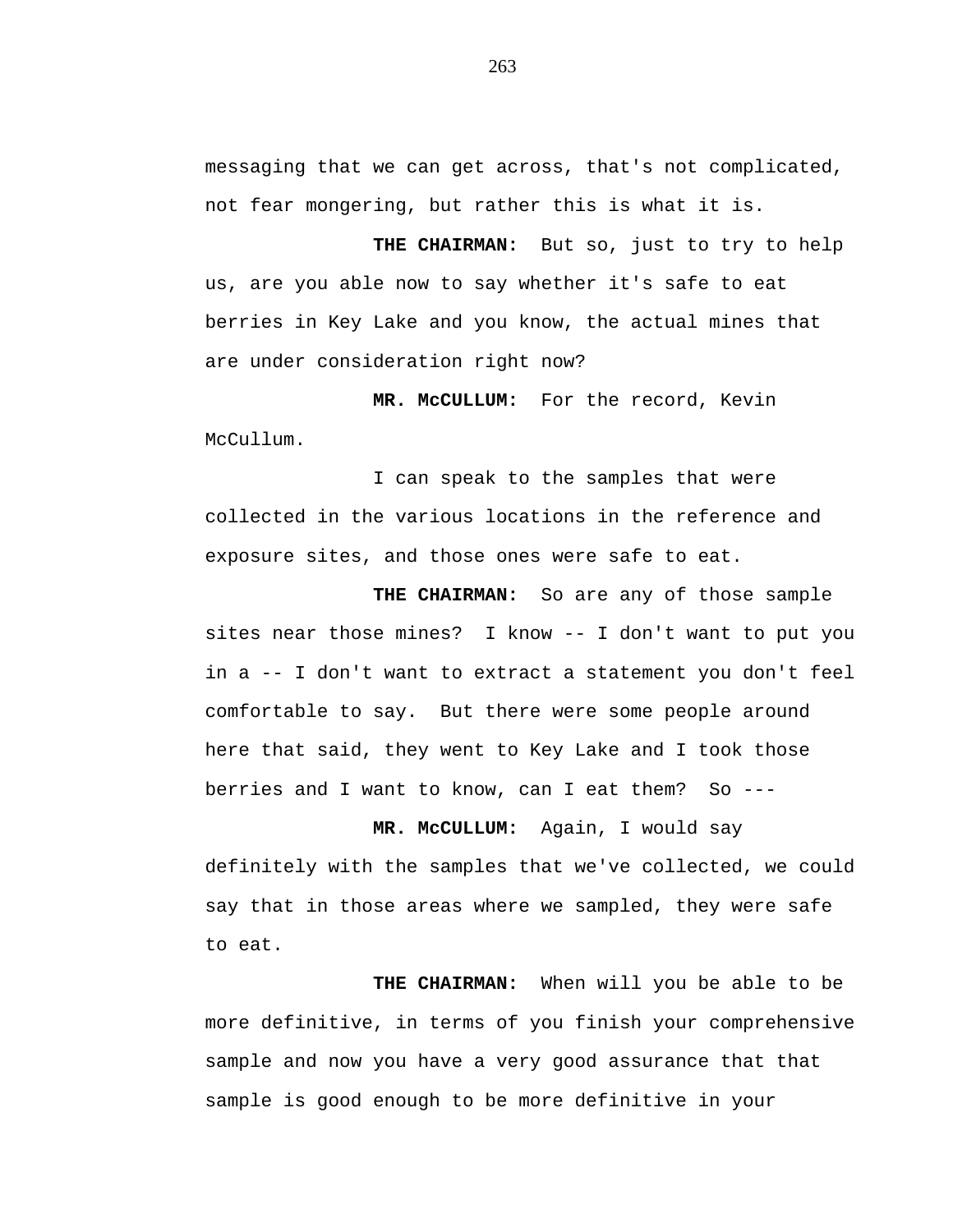answer?

**MR. McCULLUM**: For the record, Kevin McCullum.

For the sampling that we're doing, this was year one of the sampling program. Year two we have in draft right now and year three is ongoing right now.

As any good scientist, I would hate to comment on year one of data, but as we go forward, we're definitely going to have more definitive.

The hopes is this is an ongoing program and we'll get more and more of the gaps collected and we will identify that it is safe to eat.

**THE CHAIRMAN:** You say hope that it will be an ongoing program? I sure hope that you have the resources to make sure it will be an ongoing program.

**MR. McCULLUM:** It's government agencies. We know how it goes from fiscal to fiscal year.

But the intent is that this program will continue and with the way we positioned it, with the partnerships that we continue to move forward with, not one of these projects is ever handled alone. We have partners in every other projects that we're working on, in every one of them.

> **THE CHAIRMAN:** Monsieur Harvey? **MEMBER HARVEY:** My last question. With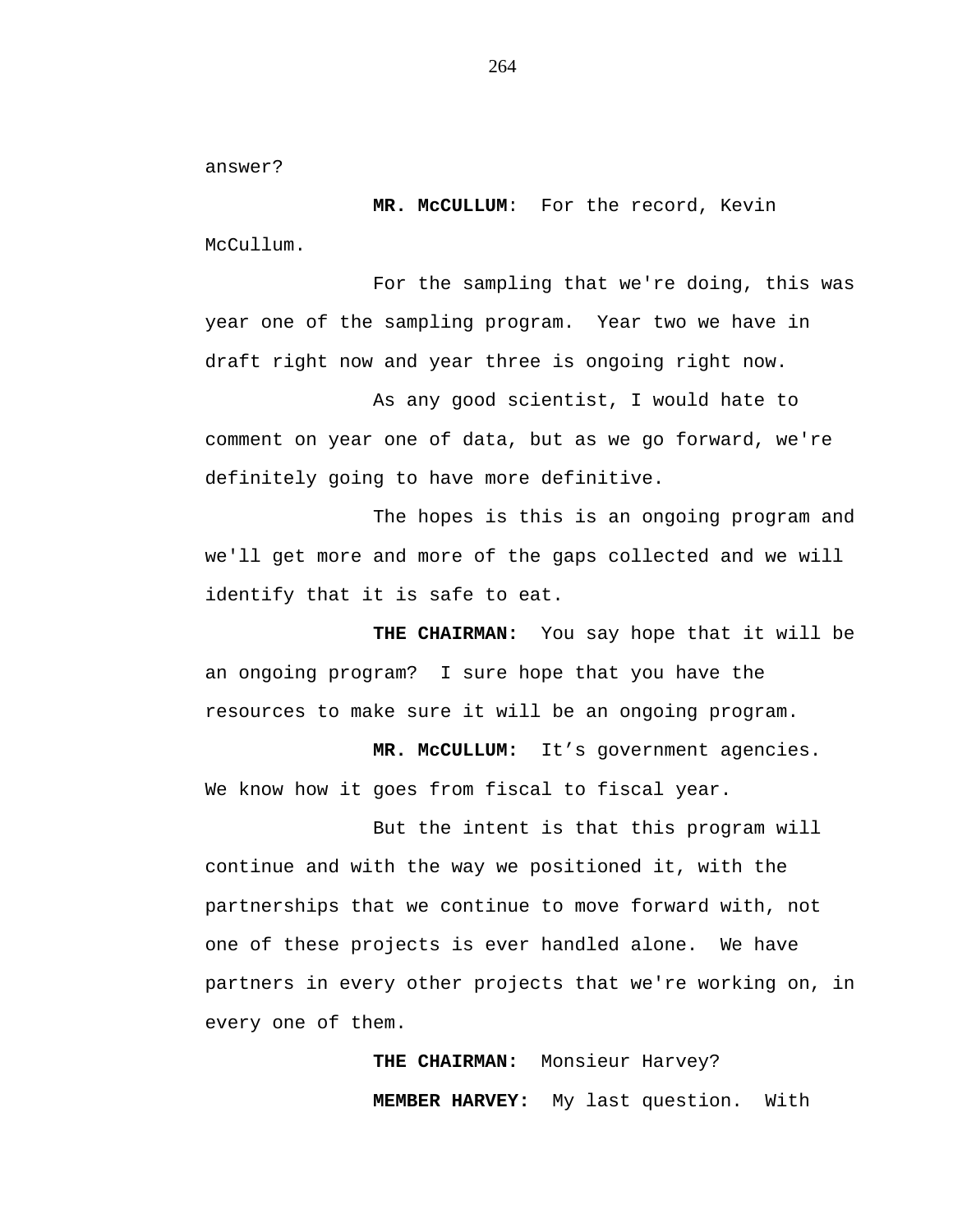your site, Internet site and maybe other means, are you able to evaluate the majority interests of the people, the communities?

**MR. McCULLUM:** Kevin McCullum for the record.

That is one of the points that we've looked at as well, to try and get as much feedback and questions. So if we can get more of the questions of what's a concern, we should be looking at closer in certain areas. That's what's really helped out so far.

**MEMBER HARVEY:** And not just the program with those answers and then there was such evaluation. You will be able, in the future, to adjust the program to the -- and the wills or the hopes of the citizens.

**MR. McCULLUM:** Often we look at sampling programs as an adaptive monitoring program. So we want to always adapt it. We don't want to keep it static to the point in which we, say for instance, we're looking at an element or we were not looking at an element that we should be looking at. We want to make sure that we include it in the future.

So there's things like that that we want to make sure we include. So as we find gaps, we definitely want to close those gaps.

**MEMBER HARVEY:** Thank you. Merci.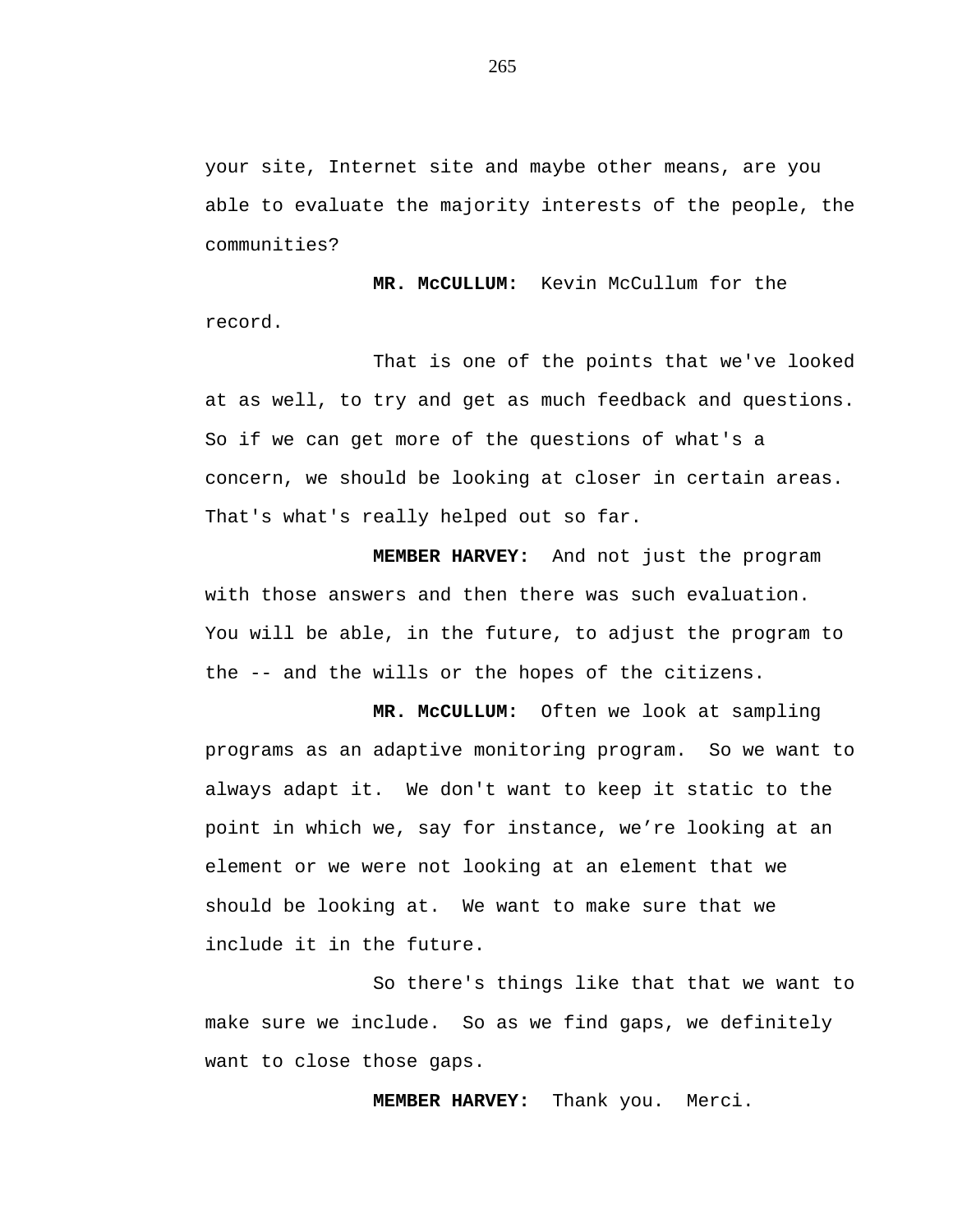**THE CHAIRMAN:** Thank you. Dr. Barriault? **MEMBER BARRIAULT:** In your sampling, I never noticed if you did water fowls at all, ducks and geese or, have you done any of those?

**MR. McCULLUM:** In the year-round program, no. In a different program that we've just started this year, yes. We were actually looking at a test right now. So we're testing the methodologies. And so once the methodologies have been proved, then we'll move into the sampling program.

**MEMBER BARRIAULT:** Thank you.

**THE CHAIRMAN:** Ms. Velshi?

**MEMBER VELSHI:** One of the concerns and recommendations we heard, or it may have been from more than one intervener, was the importance of independence from the licensee and the proponent for monitoring. And I see one of your funding partners is Cameco.

When you go out to the community and make presentations, is that concern expressed and have you considered revisiting your funding arrangement as a result to just give greater credibility and comfort to the community?

**MR. McCULLUM:** For the record, Kevin McCullum.

With the sampling program, it is all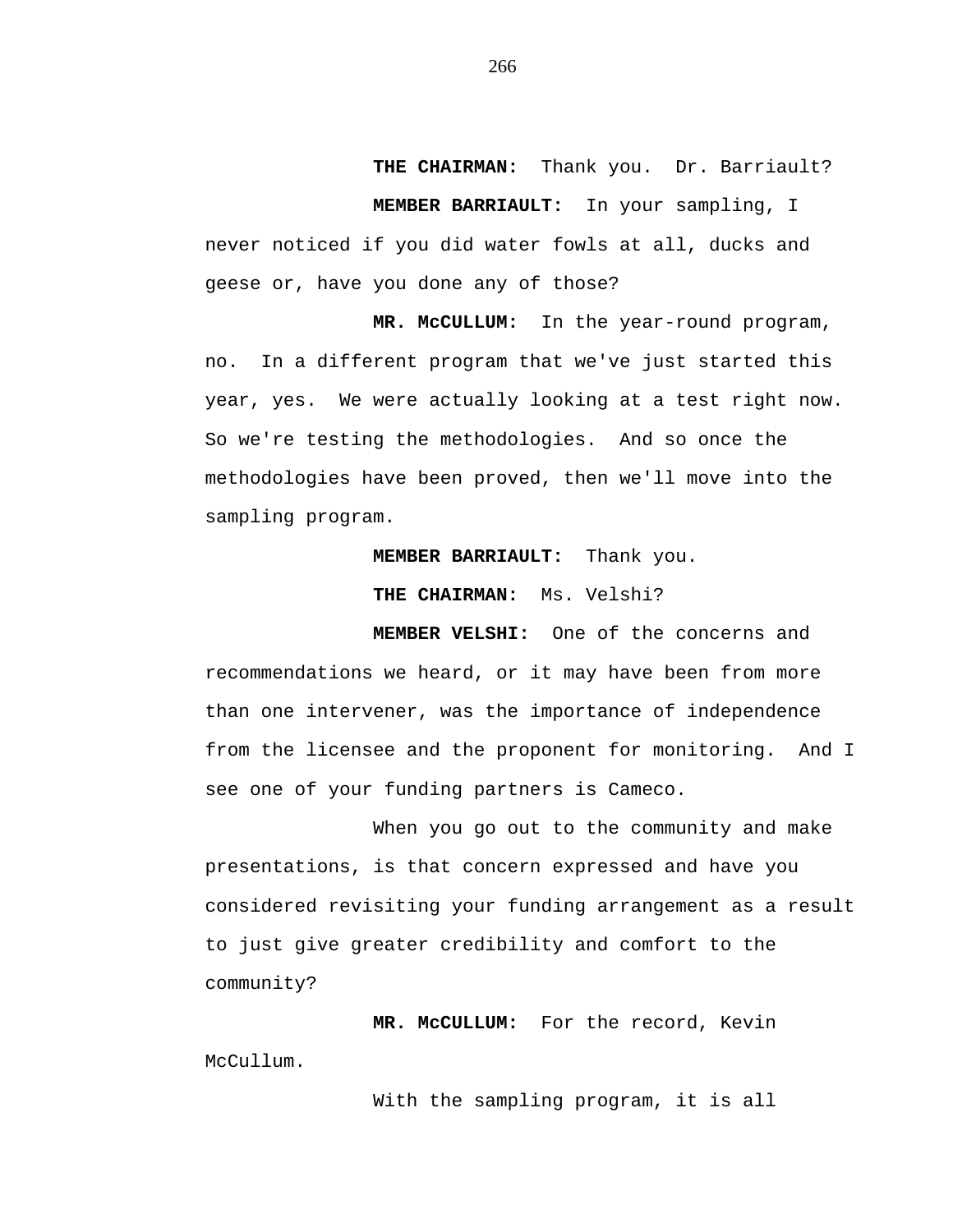independently reviewed by scientists, by universities and so forth. We make sure that all of the data is fully credible so whether it's funded by us, whether it's funded by an independent party, whether it's funded by a partnership.

Even when we have Environment Canada funding in a joint partnership program with us, we still have it independently reviewed by university experts that will give us that independent review, and straightforward answers.

**MEMBER VELSHI:** Right, so my question wasn't the independence. My question was more on the optics and the risks associated with that and have you assessed that and said, well you know, we may get greater credibility if we didn't depend on the licensee to provide a part of the funding.

**MR. McCULLUM:** I guess my point is, I have history in a lot of the air shed monitoring throughout Alberta and Saskatchewan, and that's a public-private partnership type funding. So it's constantly being funded, if we want to call it, polluter pays principle.

And so the one thing that we want to make very clear in the optics is that who are the funding partners? We want to make sure it's not hidden to anyone that no, no one's paying for this, it's just the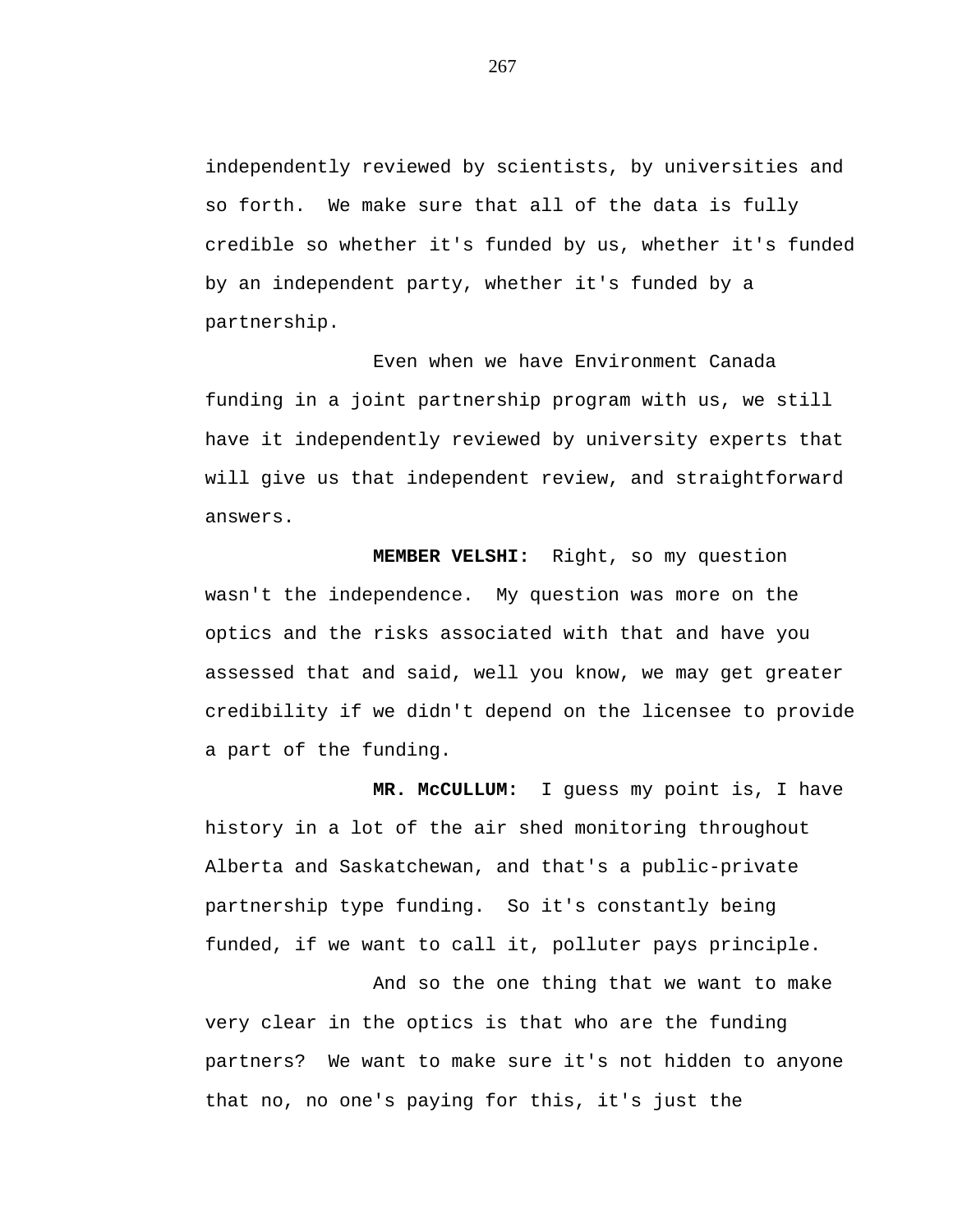government paying for it. We want to make sure that it's very clear that there's partners involved with this. And one of the other partners involved with this is the health region. We have Dr. Irvine involved with this.

And so we make sure that there's lots of transparency and that -- and you are 100 percent correct, the optics, sometimes, come into play. But we want to make sure that we're open and transparent about it.

**THE CHAIRMAN:** Any questions? Mr. Tolgyesi.

**MEMBER TOLGYESI:** You were saying that you were presenting, in the first year results, you were presenting to communities, did you?

**MR. McCULLUM:** That -- this is the results. This is the presentation from the first year of sampling.

**MEMBER TOLGYESI:** And did you go to communities to present them this?

**MR. McCULLUM:** We have. CanNorth, that does the communications for us, so Ryan's been one of the players, or one of the participants that has gone to the communities and done the presentation.

**MEMBER TOLGYESI:** And my question is that, how it was received? With some skepticism, some enthusiasm? So when you say that the berries are with low risk, how was the acceptance of these results?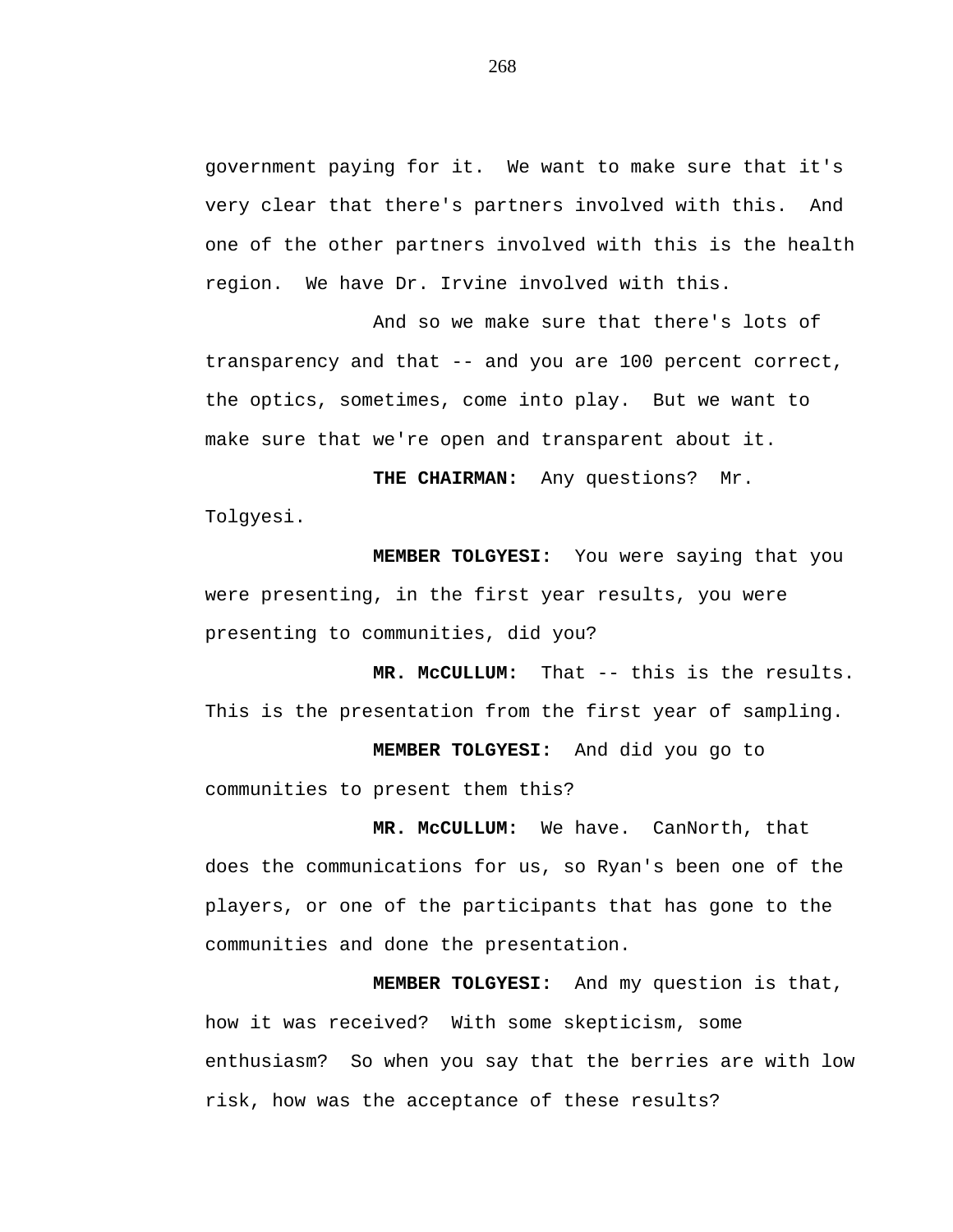**MR. McCullum:** The interesting thing is there's actually quite an acceptance for knowledge, what's happening. Even when we talk with the Trappers Association, they want to know what's coming back from the otter program. So there's just been a thirst for knowledge to get that communication back to the communities, to say we've sampled, this is what we found, this is what it is.

Bear in mind it's year one of the sampling program. As we move forward we'll see how things change and how they improve. Because part of a whole cumulative environmental effects monitoring is you want to look at temporal change, sampling over time. And, we've just really started.

**MEMBER TOLGYESI:** And my last question --- **THE CHAIRMAN:** Sorry, before that, did you find -- while I remember I -- did you find any exceedance, even in your first year sample?

**MR. McCULLUM:** Yes, there were some exceedances.

**THE CHAIRMAN:** In the food?

**MR. McCULLUM:** In sediments. Benthic macroin-vertebrate, sediments, is where I'm thinking primarily.

**THE CHAIRMAN:** Okay, so then you point out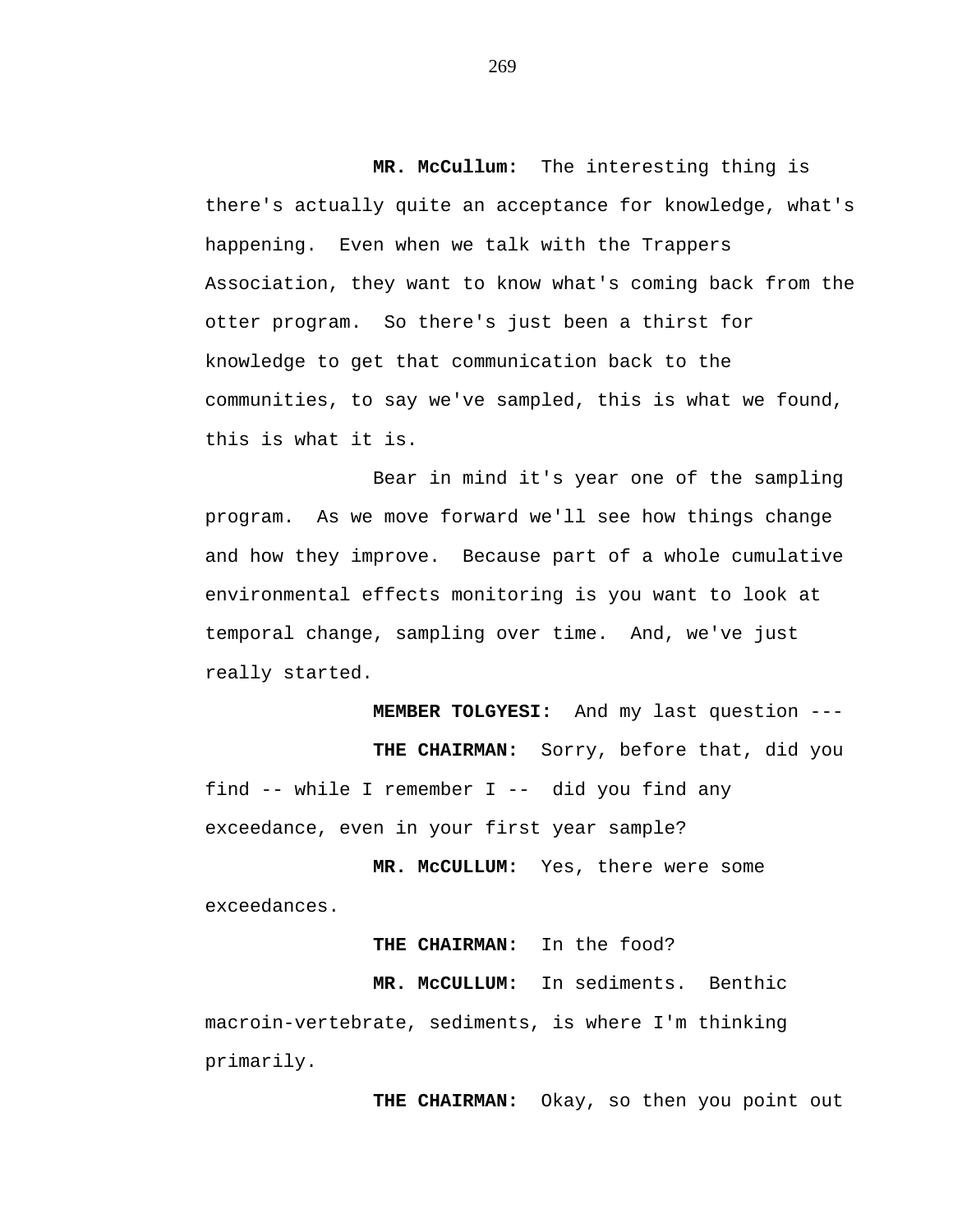that that particular area requires some attention.

**MR. McCULLUM:** That is correct. And then we want to go back and make sure we look at that site again in scrutiny.

**THE CHAIRMAN:** Okay.

Mr. Tolgyesi?

**MEMBER TOLGYESI:** My last question, you were saying that there is multiple programs which are doing these samplings. So is there some correlation? Did you see some matching of that they are answering a similar way or there is quite divergence in results?

**MR. McCULLUM:** The goal of that one is actually the 2015 year. So right now, it's actually compiling all the information together. We're hoping to find similar to like the tree core data, are we seeing any changes in some of the elements that we've identified over the last 140 years in the trees throughout the Boreal region versus the water quality versus the sediment quality.

And that was where some of this program born out of, as it was originally looked at just the water column of data, and you can't look at anything in isolation. So we had to look at a bigger picture. We had to look at more the confounding factors to see where there is overlap, where there is potential issues.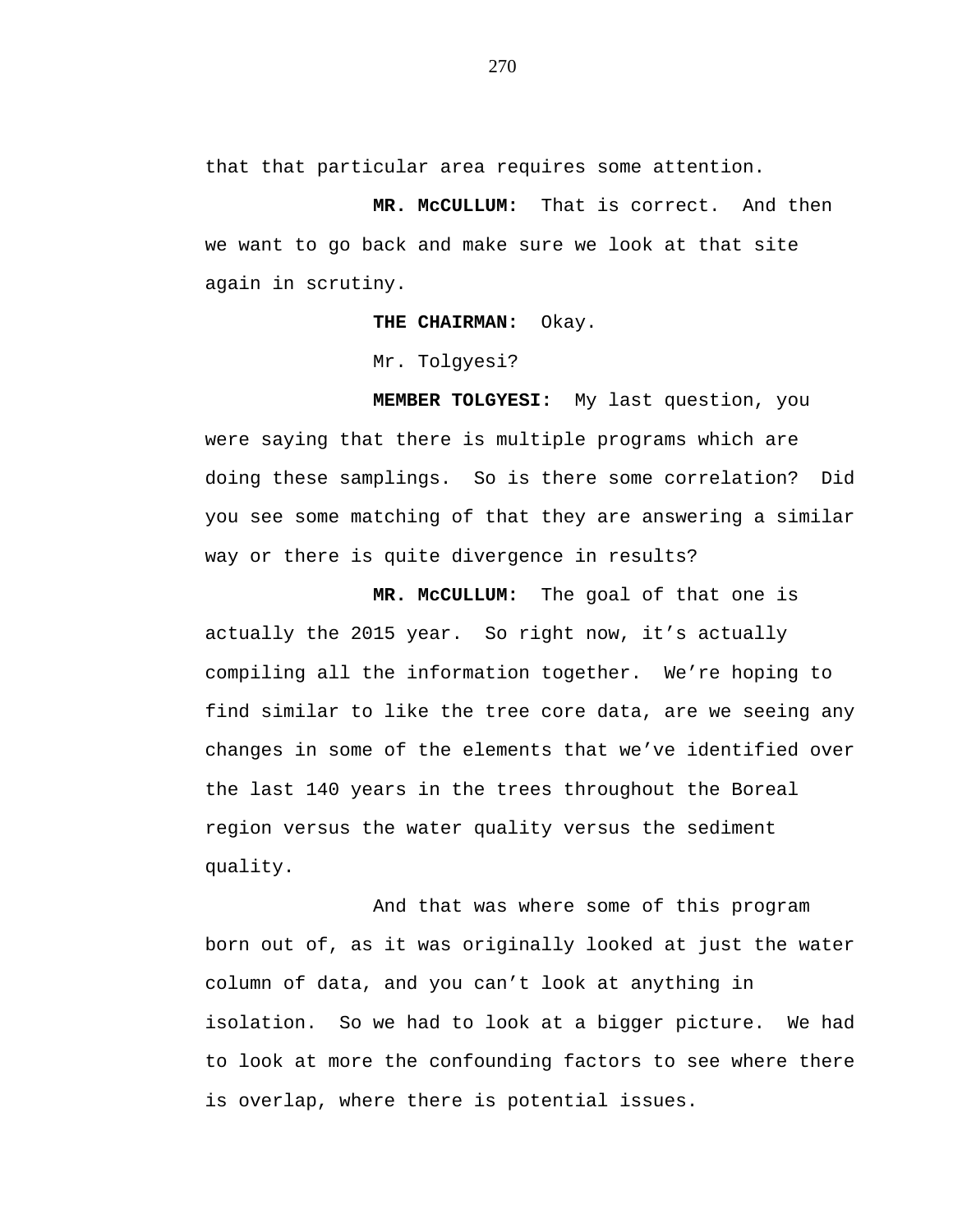**THE CHAIRMAN:** Staff, you wanted to say something?

**MR. JAMMAL:** It's Ramzi Jammal, for the record.

First, I would like to thank Dr. McCullum for adding the presentation because I personally asked him to make the presentation to the Commission on the monitoring program itself and the country food.

Just to assist Dr. McCullum, I believe it was you, Mr. President, who asked the question about the sites. Are there exposure sites in proximity of licensed facilities? If I point you to page number 3 of the CMD 13-H13.21 submitted by the SME, the picture has a legend. It says "reference, exposure, communities and uranium operations". And just for the record that the exposure sites are in proximity of uranium mines.

**THE CHAIRMAN:** I was going to ask at the end as to how the CNSC staff interact with all of this work that's being done by the Ministry of Environment?

**MR. LeCLAIR:** Jean LeClair, for the record.

So of course we work closely with the province of Saskatchewan. Any anomalies that would be identified that could potentially be associated with the mining operations, giving it to the Government of Saskatchewan, the Ministry of Environment Saskatchewan,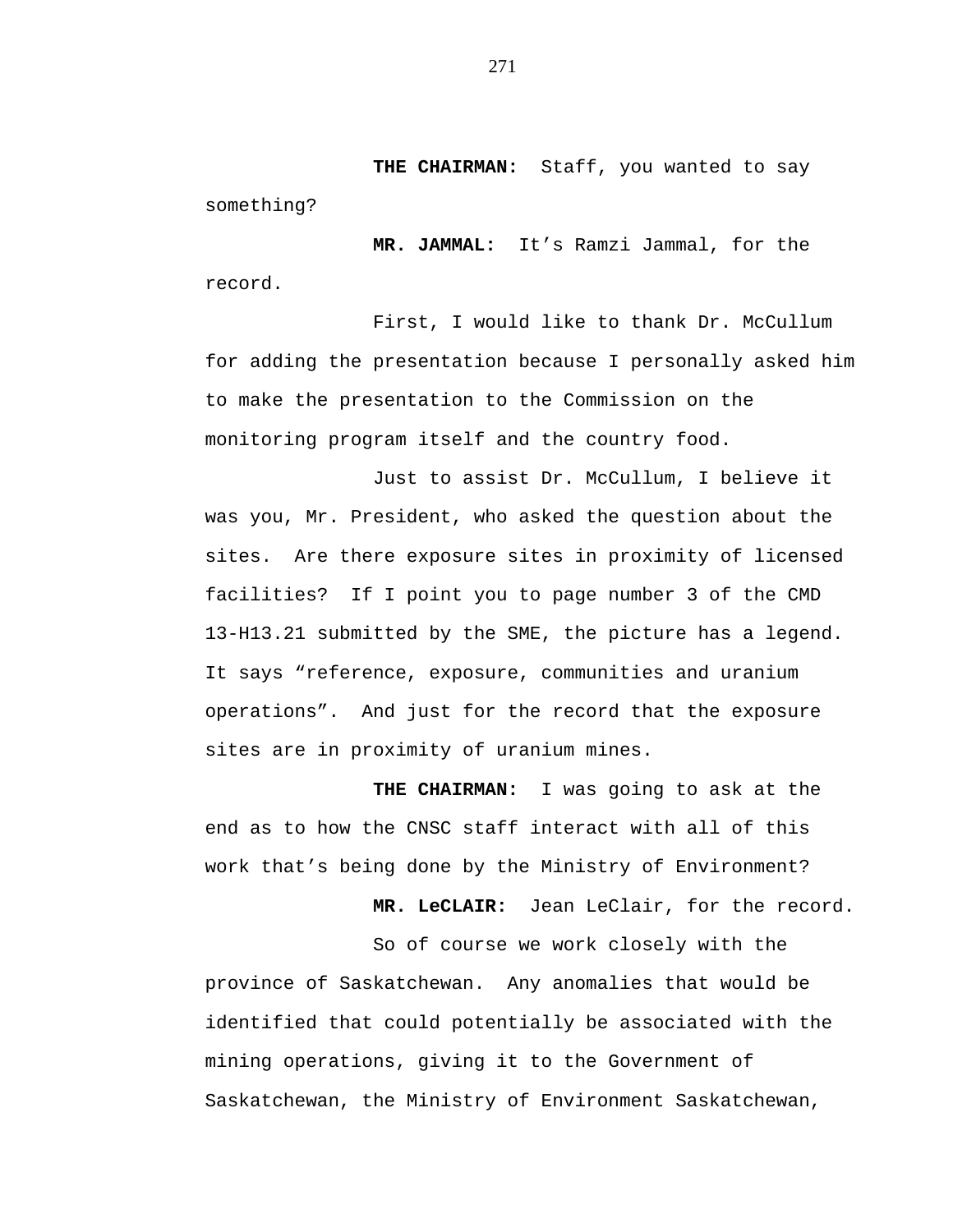the provincial regulators would be informed. We work closely with them.

That would then lead to discussions with the licensee that would be closest to the location. Probably through discussions, we would determine whether some investigations are necessary in order to assess and determine whether what's being observed could be associated from the mining operations or whether it's something else.

## **THE CHAIRMAN:** Thank you.

Questions? I got tons of questions, but I'm going to try to restrict here.

First of all, a couple of quickies, did you mention that the data is available on your Web?

**MR. McCULLUM:** For the record, Kevin McCullum.

The data for the year-round program is available on that website, the earmp.ca or earmp.com. The data is available there from the year-round program.

The rest of the data is being compiled together into individual reports that will feed into the 2015 State of the Watershed.

**THE CHAIRMAN:** What about the Arc GIS? I know it's a huge database, but is it available to academia and people like this to go and do some number crunching?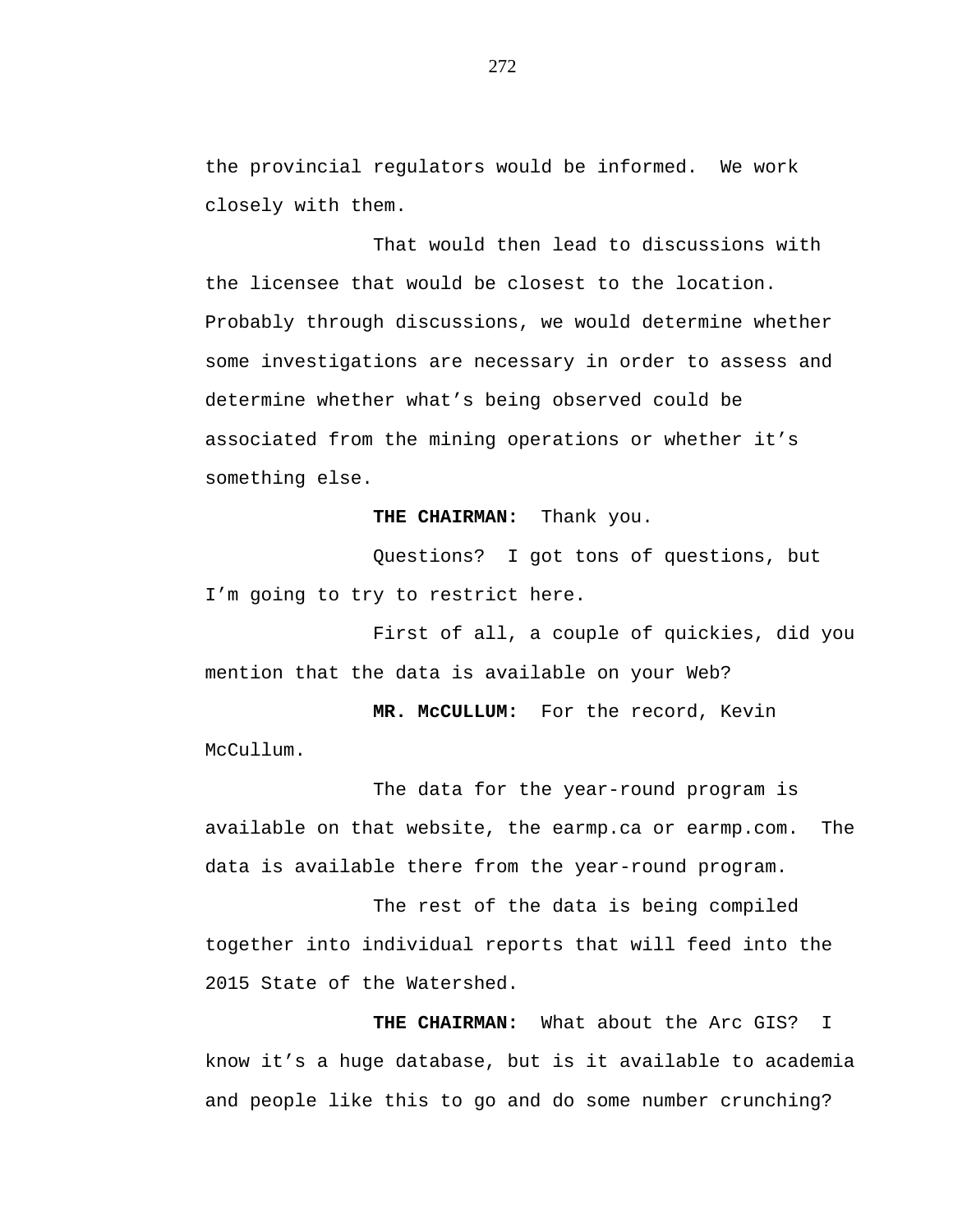**MR. McCULLUM:** We currently have that open to our branches and our other ministries to have a look at it. And there has been a few academics that wanted to take a look at it, so we've opened it up to them to start to do the investigation on that data set. And so yes, to answer your question, some of the academics do have access to it already to start doing the data mining on that project.

**THE CHAIRMAN:** I also noticed, in your slide deck, I didn't see any mentioning of mercury and cadmium. You know that was a hot topic by Sierra Club.

Do you monitor that?

**MR. McCULLUM:** The interesting thing is the entire apex predator, the otter study, that's been the highlight of it. It has been a mercury sampling program, so both mercury and methylated mercury. That's where we had to send it to the University of Michigan as a partner because that's where the primary ---

**THE CHAIRMAN:** In your slide, I didn't catch mercury and cadmium.

**MR. McCULLUM:** I was keeping it at a 10,000 foot level.

**THE CHAIRMAN:** But it is then part of the monitoring data.

**MR. McCULLUM:** We could go into PAHs were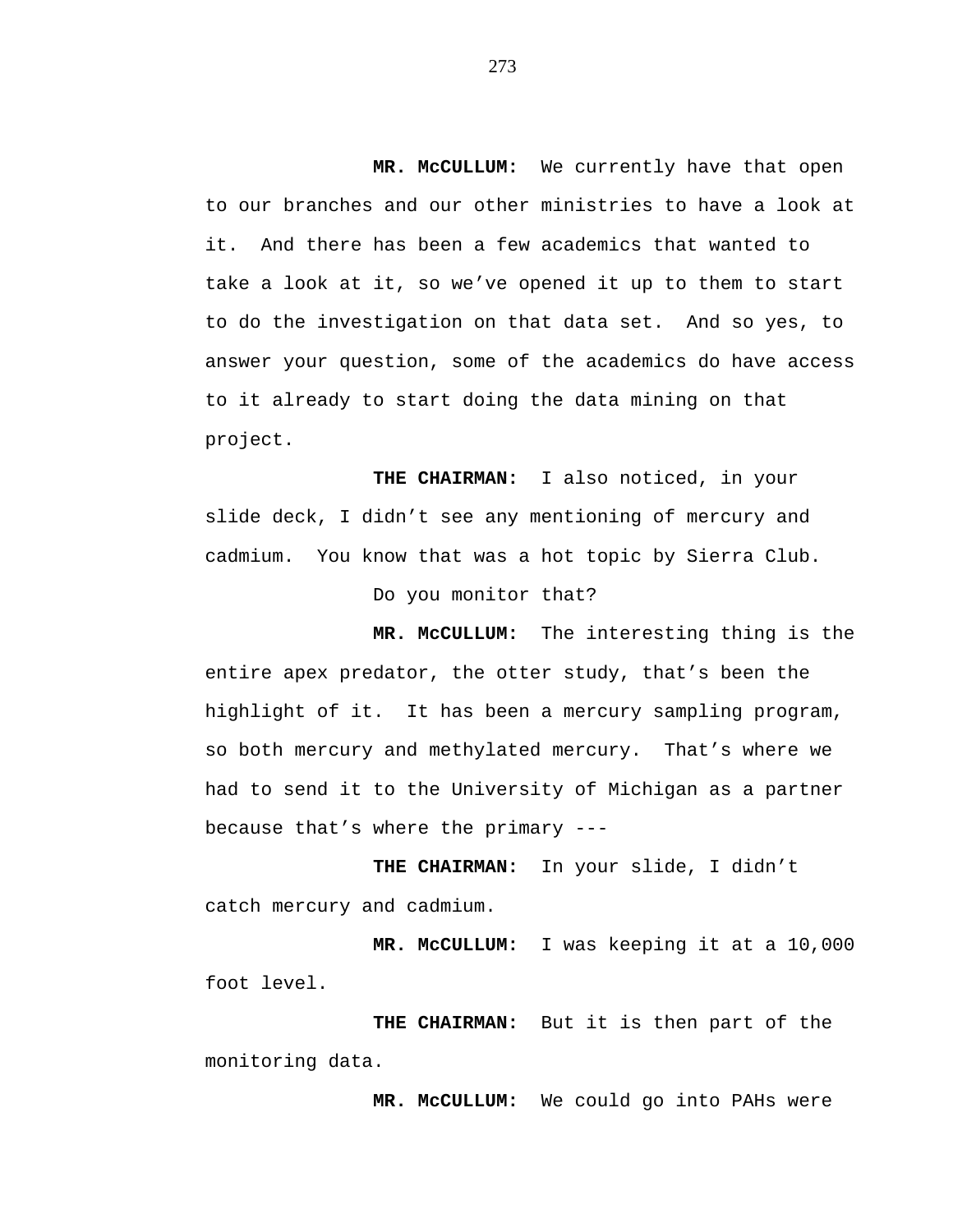also part of the gallbladder study for that one as well, so yes.

**THE CHAIRMAN:** Okay. What ---

**MR. MOONEY:** Sorry, it's Liam Mooney, for the record.

I thought I did see on the slide, in relation to the ARMP, cadmium and also, on reporting the results, they were being compared to the mercury guidelines. So I just wanted to clarify that. I might -- -

**THE CHAIRMAN:** Okay, maybe I missed it. He went through it relatively quickly. But in the list of the metals, I don't think I saw mercury in there. But I could be wrong. That's the one.

**MR. JAMMAL:** Okay, Mr. President, it's Ramzi Jammal here.

We can assist the Commission by tabling this report to the Commission because it's available on the site and to assist, again, Dr. McCullum is -- the metals of interest, the whole list is present in the report off the net. And we're more than willing to print it out and table it to the Commission.

**THE CHAIRMAN:** Okay. I'm just going through my list here quickly. Remote sensing, you think that's a potential? I'm particularly interested in before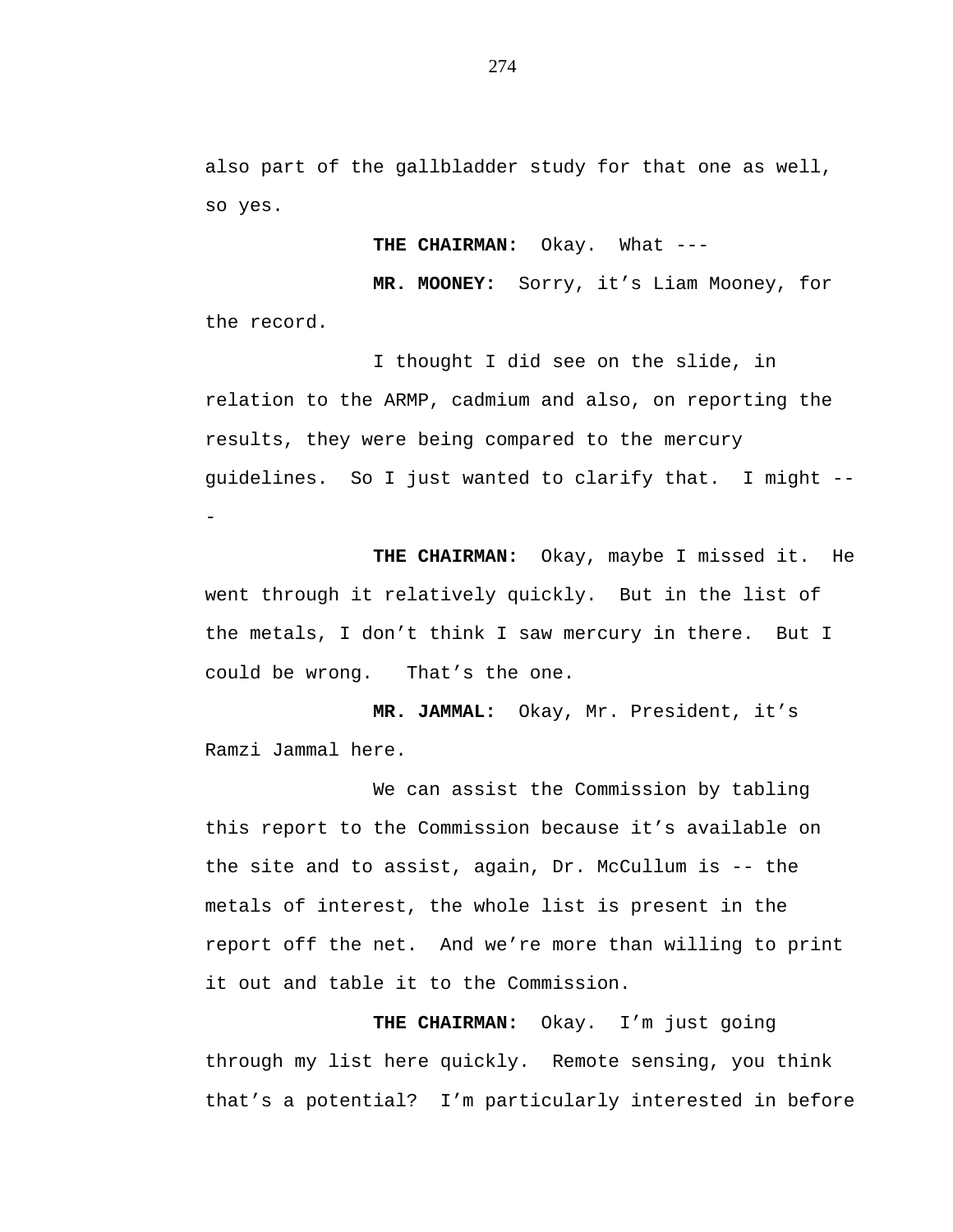and after.

You know, we have now tailing ponds and they're going to be remediated. I wonder whether one will be able to detect some of the before and after.

**MR. McCULLUM:** For the record, Kevin McCullum.

The interesting thing is we started looking through all the LANDSAT history and that was part of where we were looking to see some of the disturbances. It actually fell under the anthropogenic footprint mapping, where we were looking at the disturbances and how it's changed over time.

It wasn't as much on the mine sites that we were looking up, but rather some of the larger disturbances, on linear disturbances.

**THE CHAIRMAN:** But on the mine side, will it catch actually contamination level, radiation level, things of that nature?

**MR. McCULLUM:** For that, no. What we're looking for is, in that case, any disturbances on the land throughout time. From the other disturbances, there are certain parameters that we were bringing it back to. Such as the ozone monitoring instrument, where we could look at the NO2, the SO2, the particulate and compare that back. And this is primarily particulate 2.5, so the fine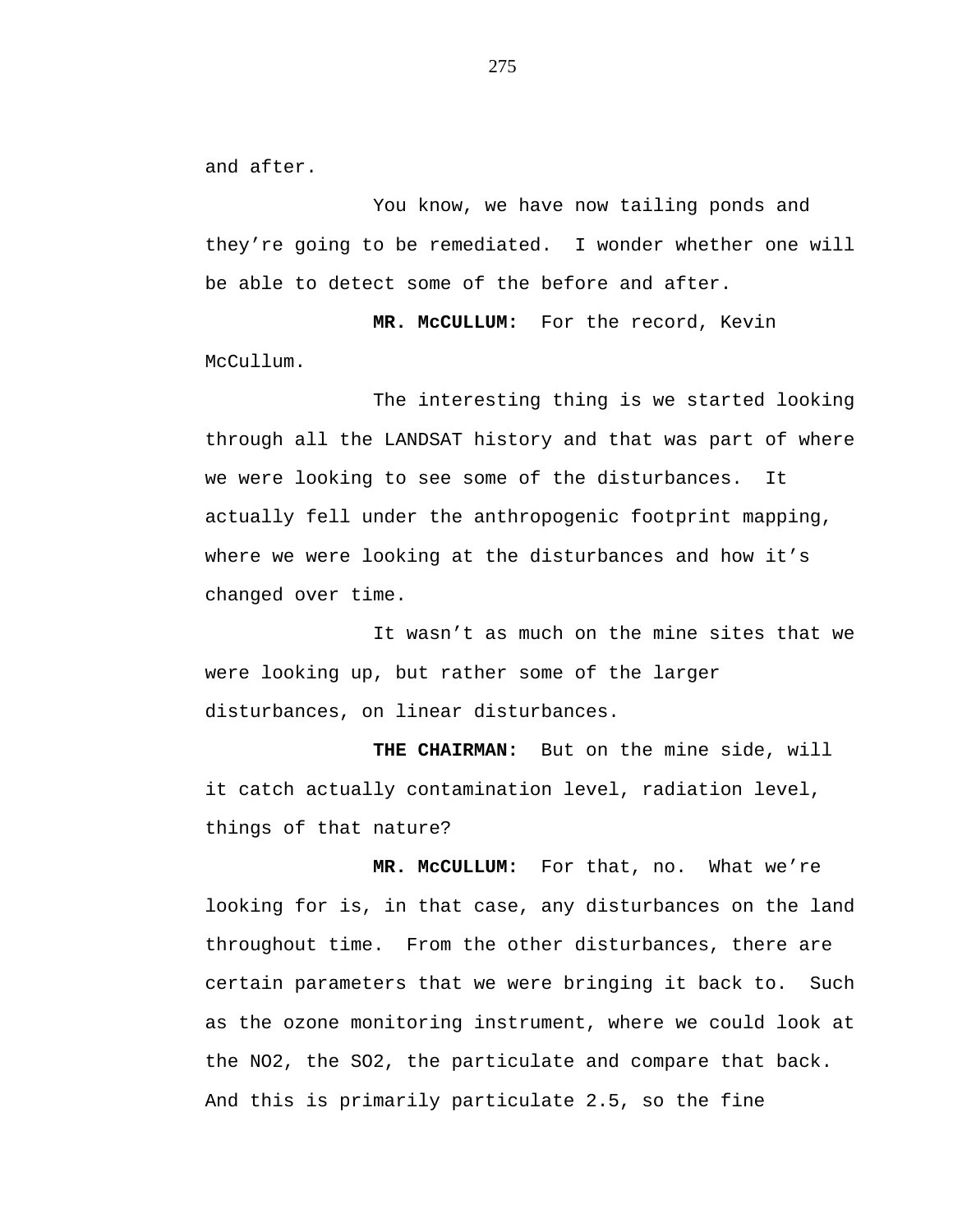particulate fraction.

Where you're looking at that one in relation to your signal from space versus what we're seeing on the ground and making the correlation there.

**THE CHAIRMAN:** My last question on my list is a 100 years of water quality history? You actually have data on that? And you can actually project from how it was to now?

**MR. McCULLUM:** If we want to start talking about artificial neural network modeling and things like that, we could have fun. I'm a data person too. We have history in certain water parameters. I don't want to go into too much detail of it, but we do have some data going back. Even water temperature, we have data going back into the late 1800s.

So it's pulling all that data forward to see what are we seeing for changes over time. We've just finished doing all the meteorological data and that was 1875 to 2012 with all of the MET data throughout the entire prairie provinces.

**THE CHAIRMAN:** So your bottom line assessment on a report card on Cameco operation in terms of impact on the environment. What would you say?

**MR. McCULLUM:** I would say at this point, they've been open and transparent to everything that we've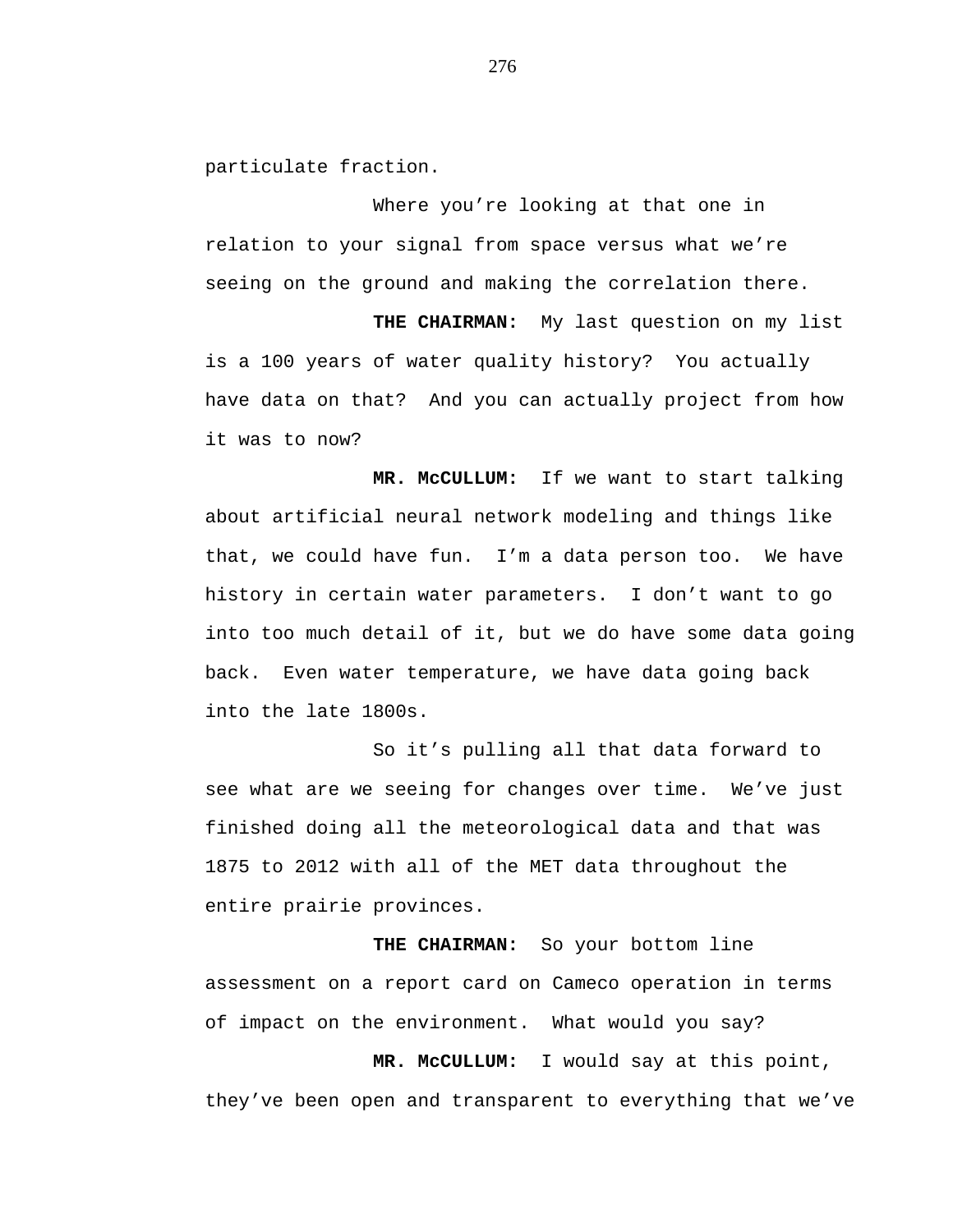been doing. They've been good to the communities when we deal with these programs and they've been a good partner in the work that we're doing.

And we have not seen anything that stands out if it is similar to what's been said. If we see something that stands out of anomalies, we definitely will dig into it further.

**THE CHAIRMAN:** Mr. Tolgyesi?

**MEMBER TOLGYESI:** Following what you were asking, the history, you are doing tree coring. Do you do a sediment coring also and what are results and is there something what you could predict?

**MR. McCULLUM:** The sediment coring that's been done, there was two different kinds. One was the benthic sediment coring, so in the rivers, that were done. That was projected back approximately 100 years of laid sediment throughout time.

And that's what raised a lot of questions. We were trying to determine as just the water column chemistry, there was more here to answer. So we wanted to see more, get more information.

For the soil sediment data, it was a full chemical sweep that was done on all of the data. We have approximately 200 -- I want to call it virgin sites across the north, where we have never had any samples done in the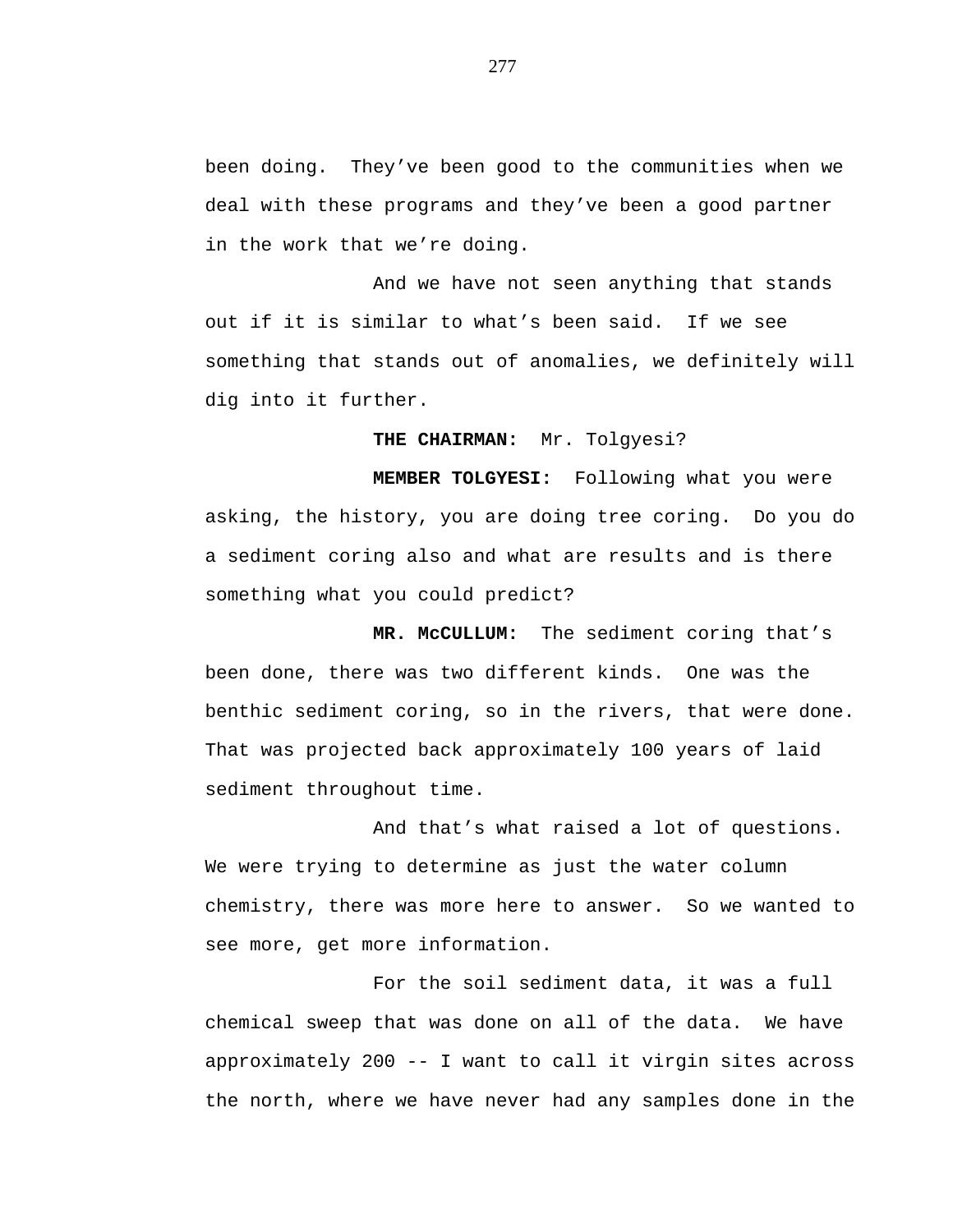previous times.

So we can determine from there our baseline, how do we go forward, and then see what the impacts are. We used that data for acid deposition models, for time of effect models and just keep rehashing these models.

**MEMBER TOLGYESI:** You are talking about 100 years, but you know when you are talking about 10,000 years and more in paleontology, you are talking about, you know, with core, you -- you could determine a carbon sample testing, you could determine what's happened 1,000's and 1,000's of year back.

**MR. MCCULLUM:** The unfortunate thing was some of our sediments, we sometimes will have our core that's quite deep and that we can see quite a large history and some of the rocky bottoms that we deal with, we don't have much history; the sediment is scored right off. So there's not much laid there that we can actually determine, so it's a fine balance between finding the right spot, getting the right data and going forward. We are continuing coring sampling an entire program with that; we've teamed up with Queen's University and the University of Regina to continue that forward.

**THE CHAIRMAN:** Anybody else; anything else? Thank you, thank you very much for have this very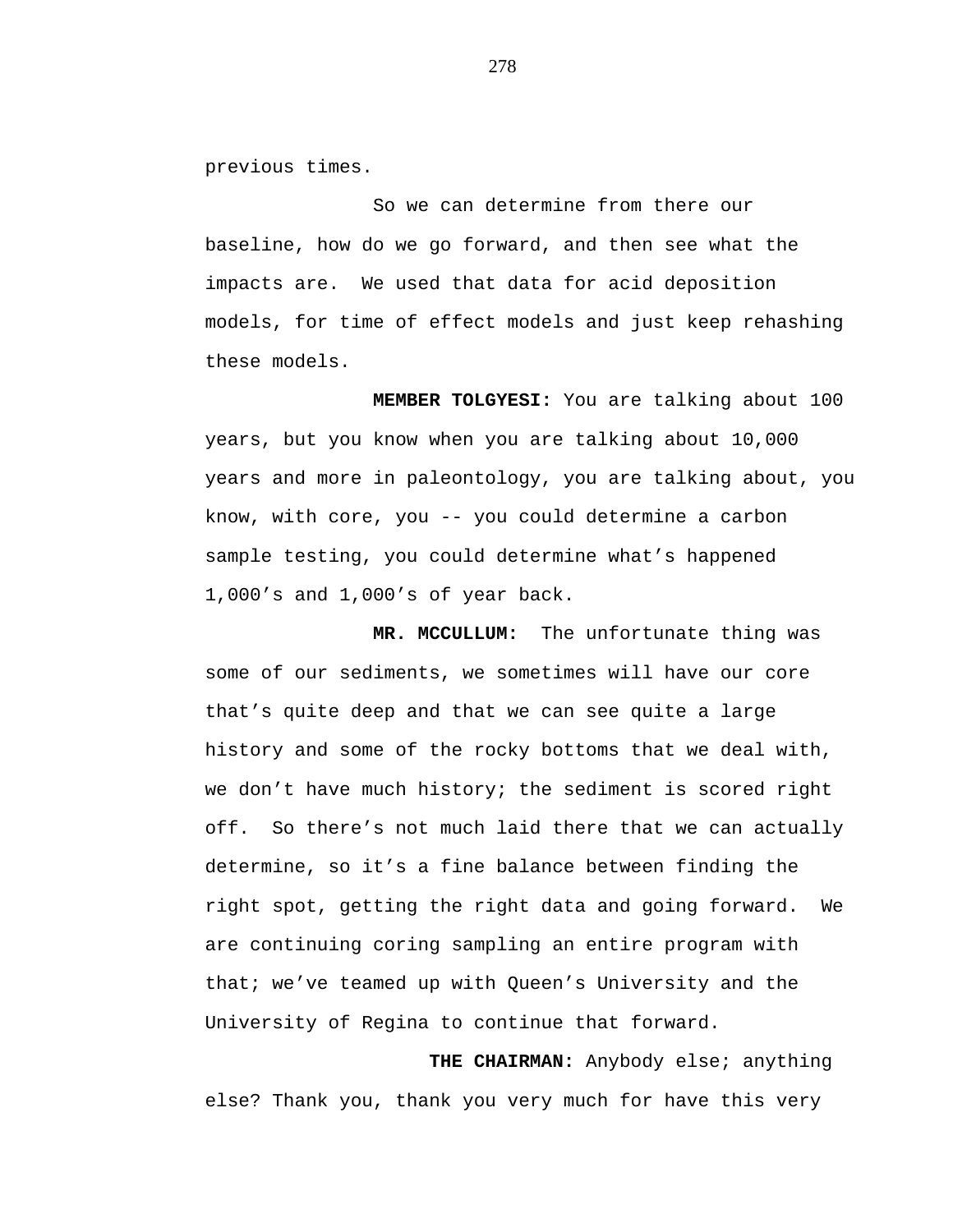informative and we'll continue to monitor.

**MR. MCCULLUM:** Thank you again.

**THE CHAIRMAN:** The next presentation is for Mr. Little as outlined in CMD 13H13.15 and H14.13 and H15.12. Mr. Little, the floor is yours.

**13-H13.15 / 13-H14.13 / 13-H15.12**

**Oral presentation by**

**James Little**

**MR. LITTLE:** Thank you. First of all, I would like to thank the CNSC for allowing me to speak to you all on behalf of Cameco's Rabbit Lake operation. I'd also like to commend you on holding the hearing here at La Ronge. This is definitely one of the impact communities of the licensed operations that we're reviewing. Basically, the reasons I have asked to speak in front of you is to share with you how Rabbit Lake and other operations have impacted my career and as well as, can we go into how the northern sites benefit the north as a whole.

So a little background on myself, my name is James Little, I'm a senior mining engineer at Rabbit Lake where I've worked for the past 11 years. I'm forty years old; I live with my wife Nancy and her son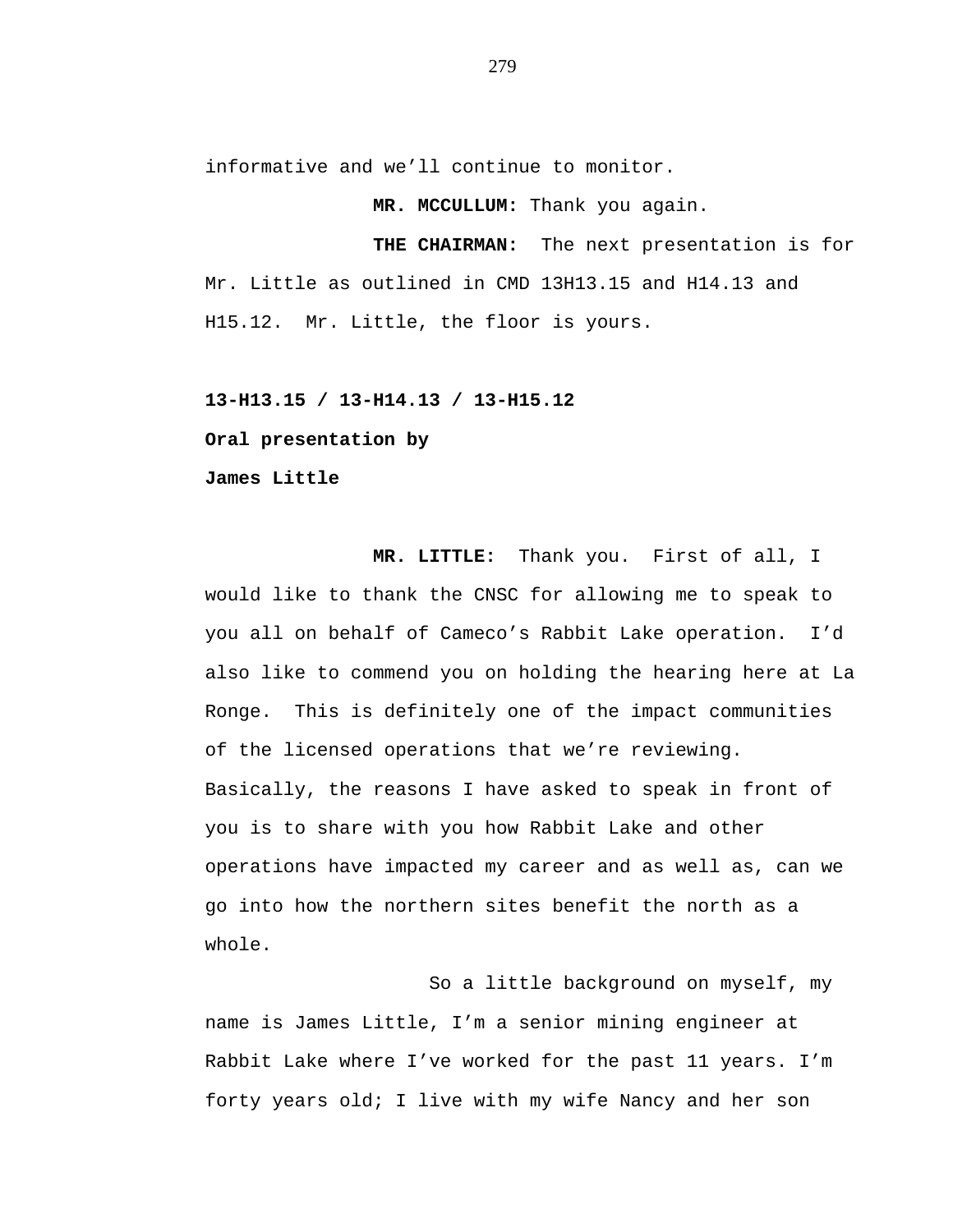Erin who is now 18. I'm proud to say that  $I$  -- La Ronge is my home and I've been living here for the past 20 years and I'm also a Lac La Ronge Indian Band member and one of only a few engineers who have been lucky enough to finish their degree and are now accredited as a professional engineer.

So basically my story begins at the young age of 19 where at Key Lake I was first employed with ACLB as a dishwasher, so as much as I like that, it was kind of the stepping -- the reason that I decided to go back and do -- pursue post-secondary education. So after that, I enrolled into a GEO technician program in La Ronge and it led to a job at Cameco's Contact Lake which was a gold mine that used to operate in Saskatchewan and I was employed as an assistant assayer. After a few months of bucking at contact I was transported to Rabbit Lake as a geological technician and that was much better for me, fit for me because that's what I was trained in.

However, working in geology for a while, I felt that I would be better suited in engineering and that started my push towards an engineering degree. I enrolled in a mining technology program out of BCIT and completed that, however, the industry was not in the best shape so instead of looking for work, I decided to continue my education in Montana, at Montana Tech. I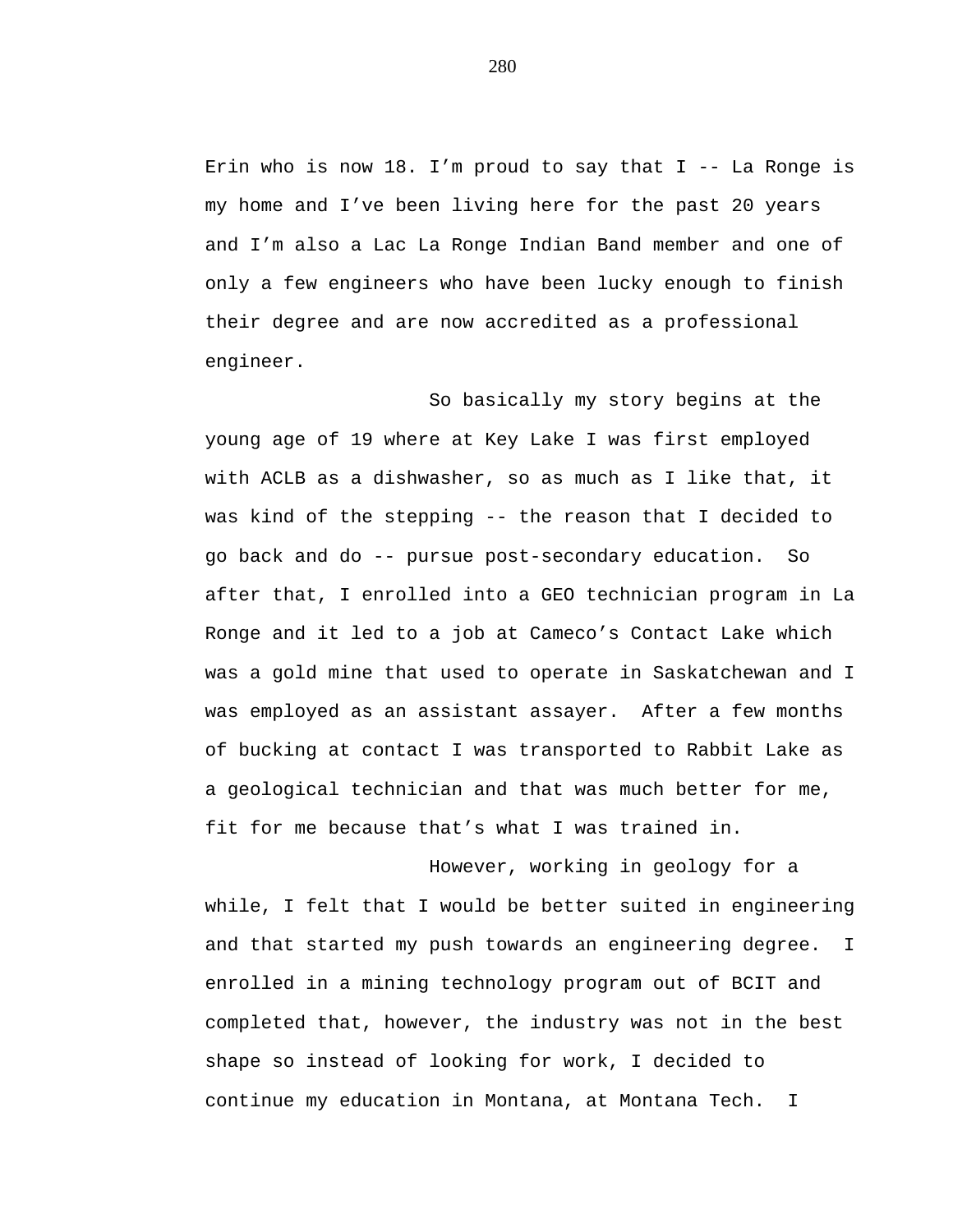attended for two years and completed my third year and upon completion I decided that I would go back to work and make a little bit of money, pay some bills before I completed my degree.

So I was hired on with TMCC and actually got a job at -- in Carter River and then following that, I got a job at Steel Water Mine in Montana and worked there for about a year. This was right around the time of 9/11 so shortly after 9/11 and due to the political climate, I decided to come back to Canada and look for work here and that is when I was rehired at Rabbit Lake and I've been there ever since; so that's 11 years now and that was in 2002. So back then I was hired as a surveyor and the next year I was promoted to senior mine technician and with the support of the chief engineer and one of Cameco's Northern Development Program, I went back to school and finished my degree and upon finishing my degree, I was working in the engineering department for three years as an intermediate mine engineer, where I gained valuable experience and got my accreditation from APANX (phonetic).

Shortly after that, there was an opportunity to move into operations which I took; general format of the mines special projects and that's where I kind of learned the ins and outs of middle management. So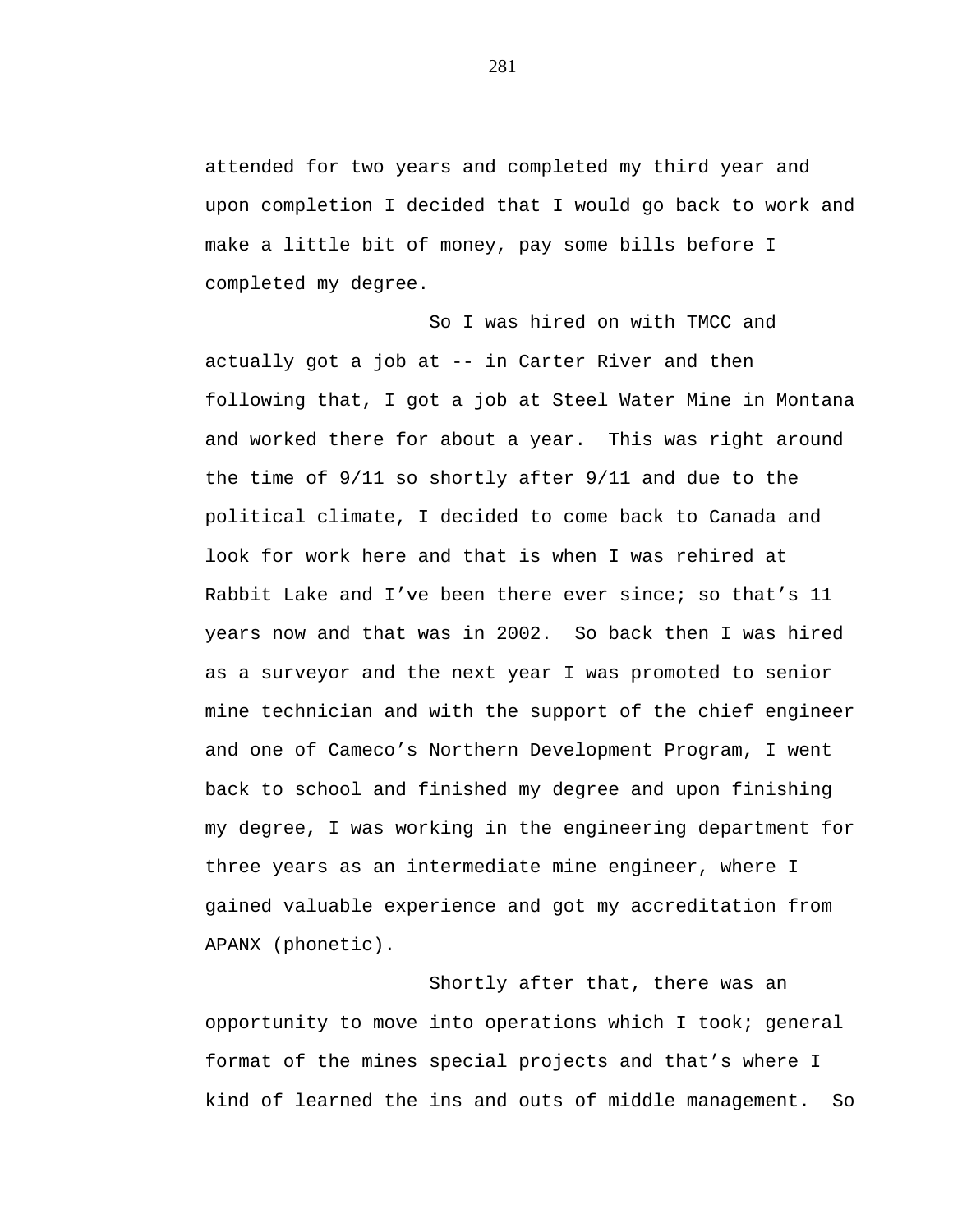I worked in operations for four years then I transferred back into the engineering department as a senior mine engineer and that where I am now, currently.

I've been doing that for over about a year and a half. I've already had a pretty long extended career in mining already and I've been allowed to attain a lot of my goals and the big reason for this success that I have enjoyed is because of Cameco and the development programs that they do have and the opportunities obviously at their northern sites.

Rabbit Lake has not only been a great place for me personally to work and advance my career, but it has also served as a second home. The one thing that I can confidentially say is that we have one of the best Camp settings in Saskatchewan's North and probably beyond. It is an older camp but somehow we've maintained to keep a good camp culture and that does go a long way to keep a happy and healthy work force. Rabbit Lake is a great example of how our core values, being Cameco core values, are influencing our workforce.

The safety culture at Rabbit Lake is very strong and the Environmental and Awareness Protection is second to none, as they are always trying to improve on the current practices. So why is Cameco good for the Norht? Well, in my opinion, I'll mention a couple of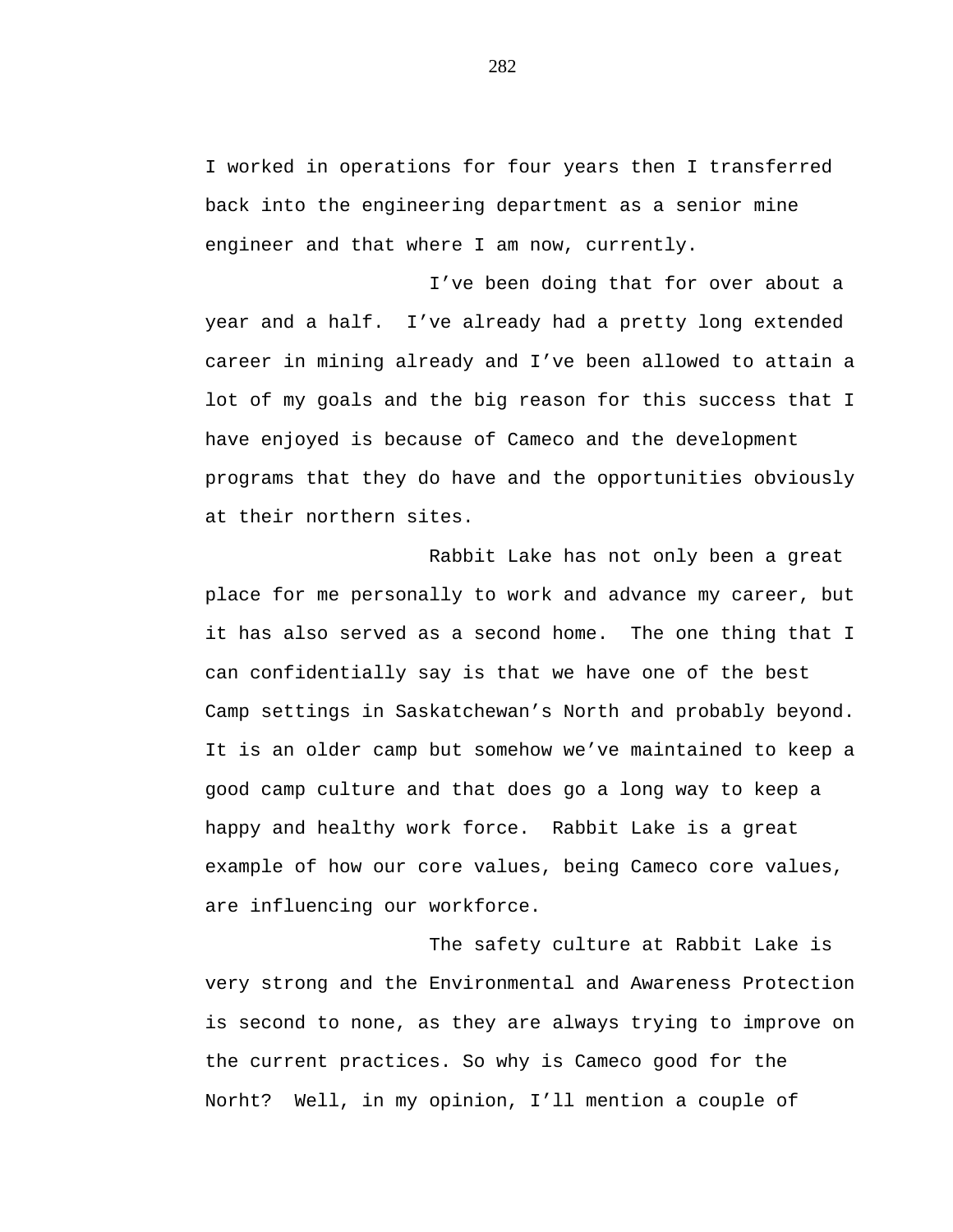reasons that really stand out to me. Cameco has committed to hiring from a northern communities before looking elsewhere and is trying to maintain or better of 50 percent northern residents employment rate.

At Rabbit Lake, preference is given to the Athabasca communities and then to the Saskatchewan north and then elsewhere. And by doing so, they have been able to maintain high northern residence employment rates. Another good reason why they're good for the north is the time and the money they invest in the north. A perfect example of this is the SaskTel Chemical and SaskPower venture where they're going to be running fibre optic cable up to the northern sites; and what this will allow them to do is offer a high speed communications and high speed broadband to the north. A project like this would never ever be feasible without the support of Cameco.

So I just wanted summarize that I'm a strong supporter of Cameco and the northern operations and truly believe that their presence in the north is a benefit to all. Stories like mine are quickly becoming the norm because of Cameco's development and the commitment to develop the northern employees and it has never been stronger than it is today. Thank you.

**THE CHAIRMAN:** Thank you. Question, Dr.

McEwan?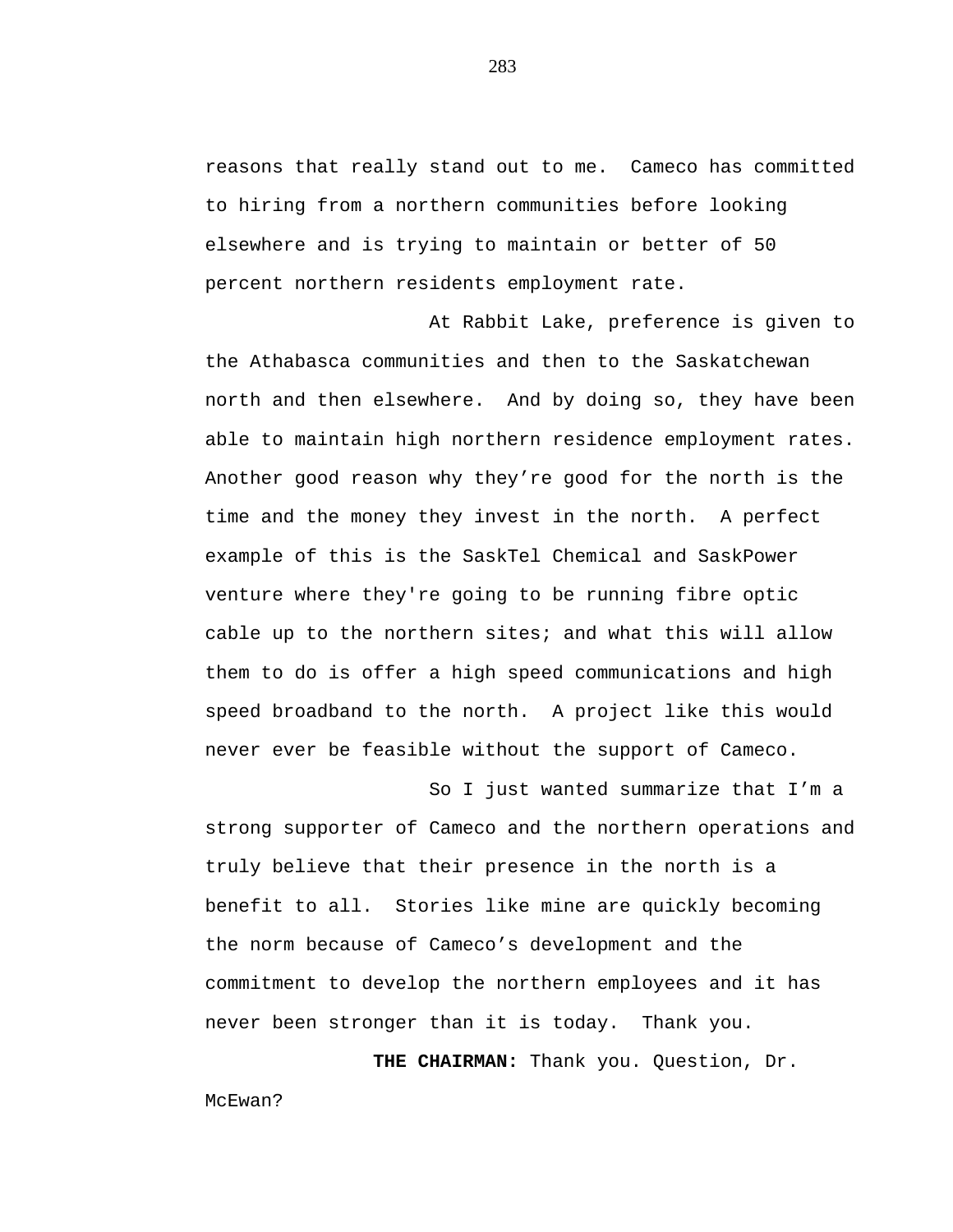**MR. MCEWAN:** Thank you. We've heard some discussions today over people who are very supportive of the renewal of the license and some people who are less so. If you look around your friends and your colleagues and in your community, what's the general sense and the general tenner of the feeling about the relicensing and the feeling about the company?

**MR. LITTLE**: James Little for the Record. As far as far my influence and my area of friends, I would say it's very positive. Mind you, I cannot maintain a, I guess mining strong base of friends. As far as communities concerned though, it is positive as far as I can tell, I don't see too much negative comments, at least not in front of me.

**MR. MCEWAN:** And your son, you said I think was 18 so there's good educational opportunities for families and he's sort of built into that environment?

**MR. LITTLE:** That's correct. He's in high school now and with plans to carry along his education post-secondary.

**THE CHAIRMAN:** Question, Mr. Tolygesi? **MEMBER TOLGYESI:** Do you have yourself or friends who want trap lines because what we learned today that the trap lines are from generations; transferred from generation to generation; so as a native, do you have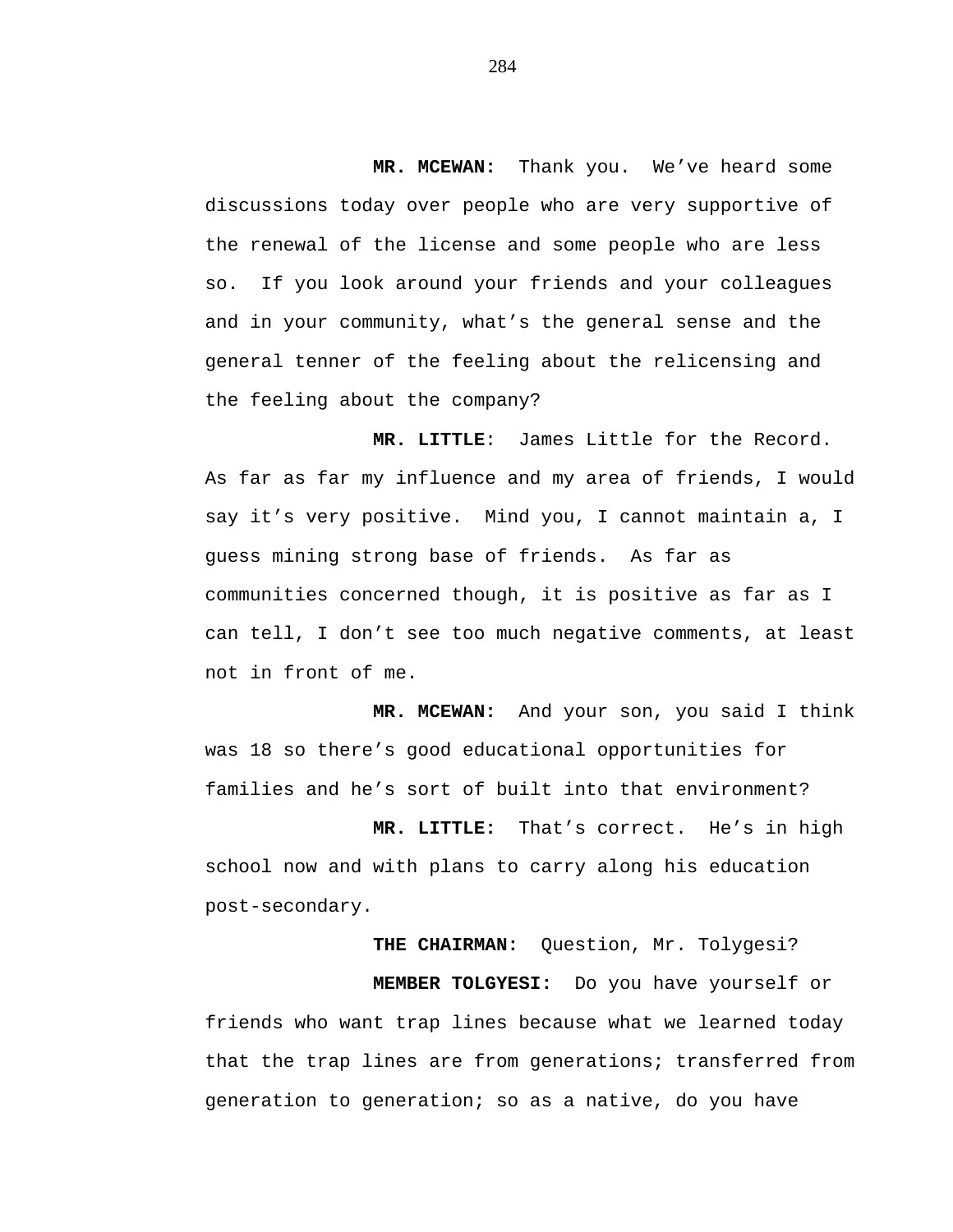something like this yourself or your friends?

**MR. LITTLE:** Yes, I do. Actually, I am a voted in trapper, however I don't practise as much as I should. But I have friends and family that are trappers and the ones that I do have are supportive of Cameco.

Now mind you, it is in the area around La Ronge, so they're not directly impacted by the northern operations.

**MEMBER TOLGYESI:** My question was the following, that how they see those who are trappers and have trap lines, how they perceive mining operations there. It's something which is seen as something negative because they are disturbing the trap lines and what not?

**MR. LITTLE:** No, like I said, because the trap lines are in the La Ronge area, we're not directly affected by the northern sites. They remain neutral. They don't really say if it's a good thing or a bad thing.

**THE CHAIRMAN:** I have two quick questions. First of all, I wanted somebody who actually -- are you doing the seven days in, seven days out?

> **MR. LITTLE:** That's correct. **THE CHAIRMAN:** Do you like it? **MR. LITTLE:** I wouldn't have it any other

way.

**THE CHAIRMAN:** I'm trying to get my mind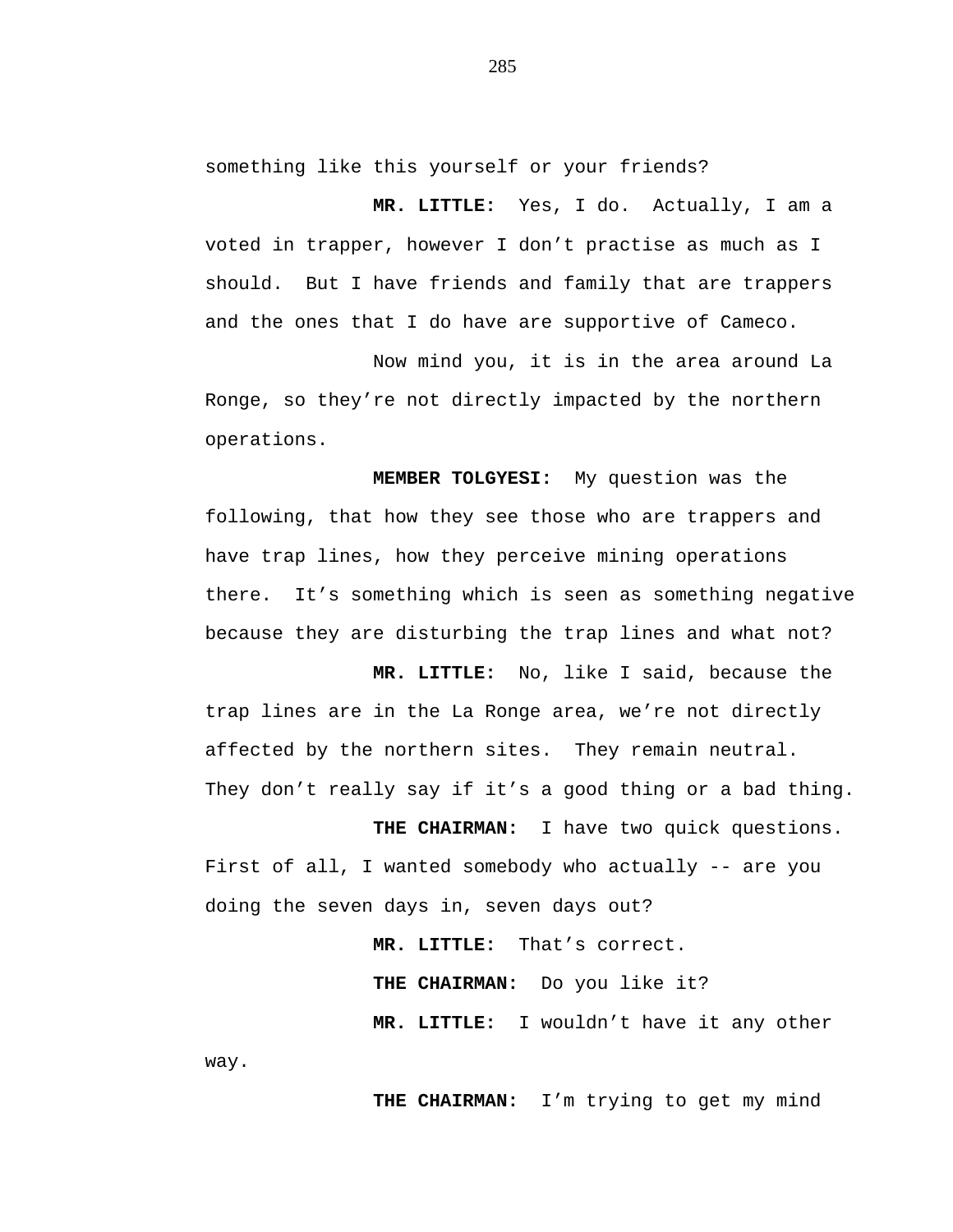around, you know, some of you in some of the submissions said it's a very good way of doing business. You don't find it disruptive, family-wise, et cetera?

**MR. LITTLE:** For myself, I guess when I first started working in a fly-in fly-out operation, it was a little bit disruptive with the family. However once you get used to it, I find it's a lot easier to work seven days in. That's all you do is worry about work. And when you come out, it's -- you worry about family.

And it does take a little while to get used to that schedule, but it is a good one once you get used to it.

**THE CHAIRMAN:** Maybe a question for Cameco also. Are you kind of campaigning with SaskTel to push telecommunication to the north? Fibre is more expensive than putting microwave and cell towers. So are you having -- you have a plan to put cell towers in those communities that you're dealing with?

**MR. MOONEY:** Liam Mooney, for the record.

We're not in the business of

infrastructure. We do take advantage of opportunities that are presented. And the example that's been shared a couple of times during these proceedings was one of those opportunities.

**THE CHAIRMAN:** So does that mean -- does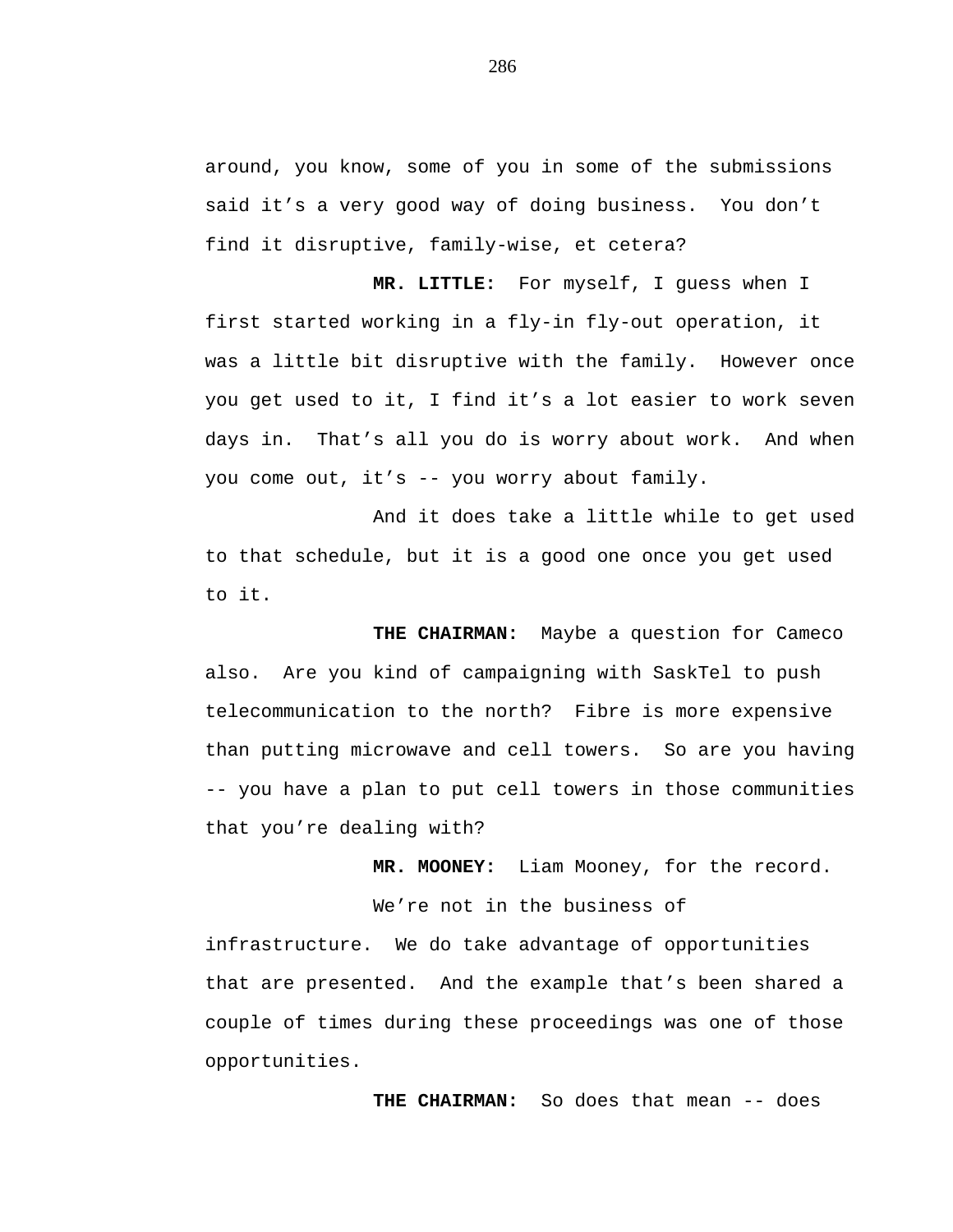SaskTel pay attention to your needs and opportunities where there are mining activities, there should be communication, I assume?

**MR. MOONEY:** It's Liam Mooney, for the record.

And we do have that cell phone service for our mine sites, yes.

**THE CHAIRMAN:** But you're not trying to get them interested in extending it into some of the communities -- your nine communities. That's what I'm driving at.

**MR. WILLY:** Through our negotiations and our agreements, we're moving to a structured community investment where communities can make those decisions about where to allocate where they feel community infrastructure is needed.

**THE CHAIRMAN:** Well, you know that, again, there's some who believe that communication is almost like a human right. If you haven't got communication, you cannot be connected to society at large.

So I'm just wondering, in whose agenda, I know it's not necessarily your mandate, but are you trying to convince the powers to be about communications?

> **MR. WILLY:** Sean Willy, for the record. We do work with SaskTel and SaskPower and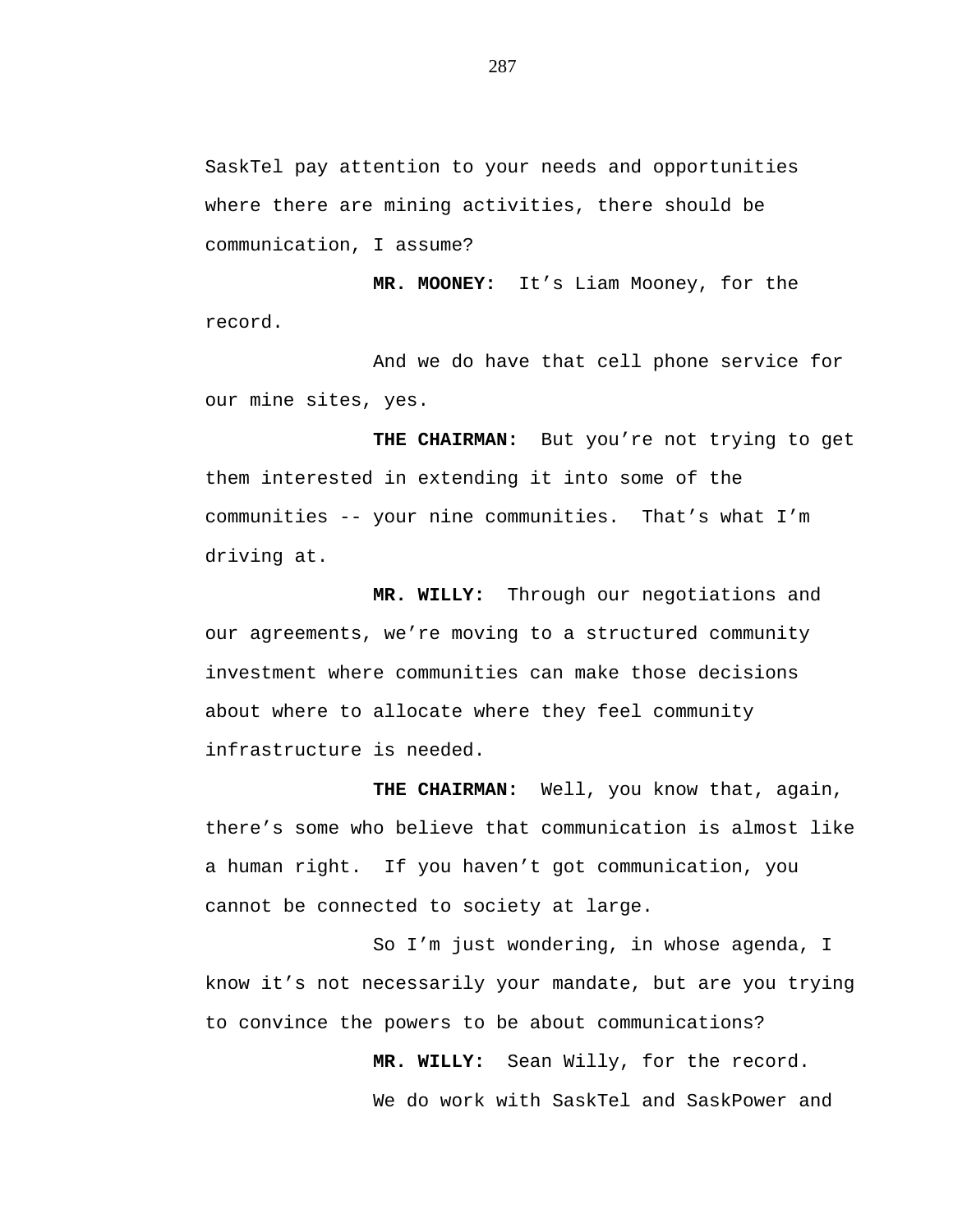other agencies to almost act as an intermediary between our northern communities and working in conjunction at these partnerships. But as I mentioned before, because we are moving to this agreement-based approach, there will be funds allocated to the communities, and if the communities deem that they want to invest that money into communications infrastructure, then they will go down that path.

**THE CHAIRMAN:** Okay, thank you.

Anything else? Thank you. Thank you very much.

> **MR. WILLY:** You're welcome. **THE CHAIRMAN:** Okay.

**MR. LEBLANC:** This completed the oral interventions. We have two written submissions to go through. We have a written submission from the Johnson-Shoyama Graduate School of Public Policy as outlined in CMD 13-H13.9, 13-H14.8 and 13-H15.7.

**13-H13.9 / 13-H14.8 / 13-H15.7 Written submission from the Johnson-Shoyama Graduate School of Public Policy**

**MR. LEBLANC:** So I'm going to ask if the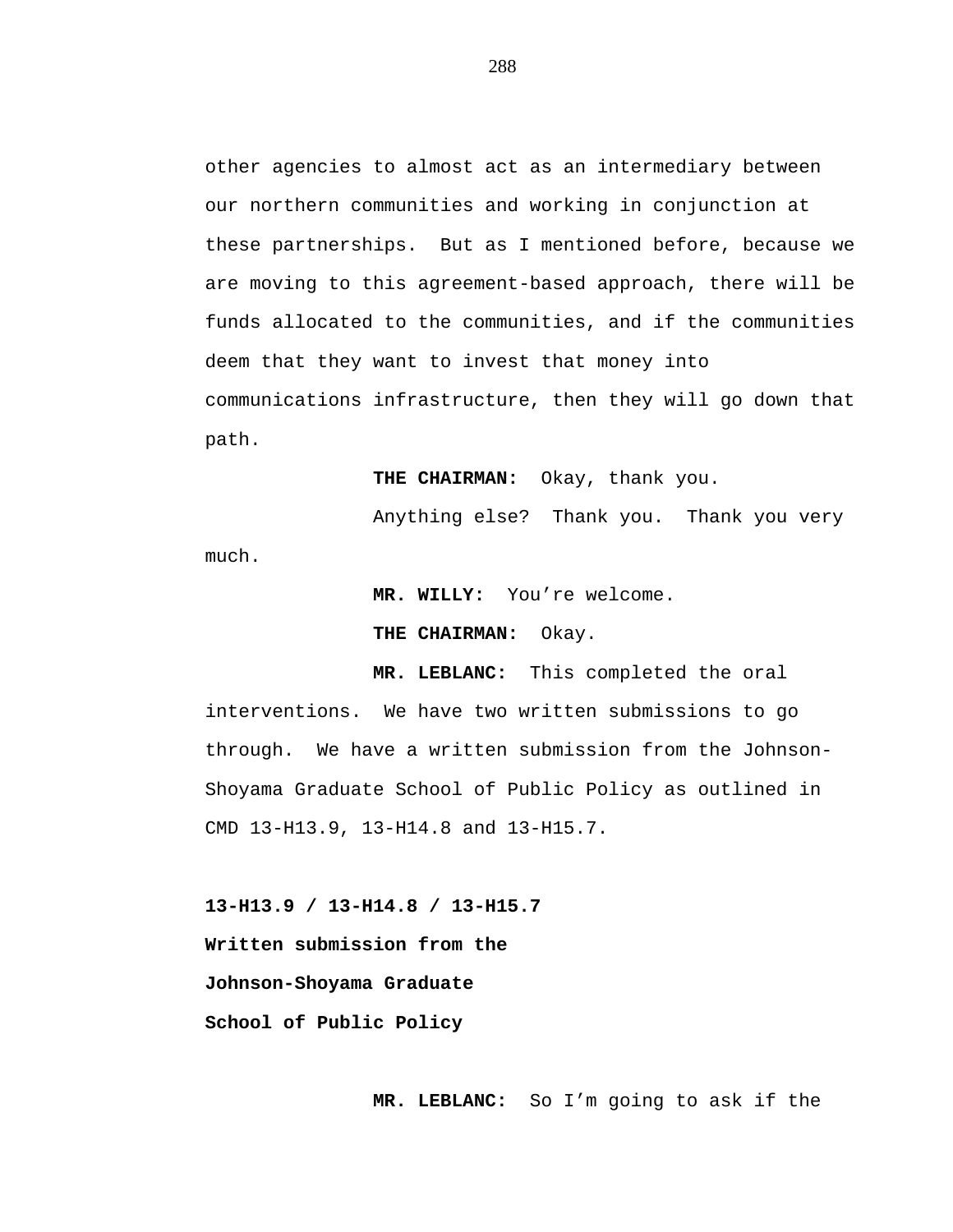Members have any questions with respect to this submission.

> **THE CHAIRMAN:** Questions? Anybody? No? Dr. Barriault?

**MEMBER BARRIAULT:** Just one brief question really. She expresses -- or the intervenor, I should say, expresses a common trend really about the concern with the tailing problems. And the intervenor is wondering really whether we're sitting on a potential release in the future, whether -- so I think what we're looking for is reassurance that ---

**MR. MOONEY:** I'm sorry. Which intervention are we looking at?

**MEMBER BARRIAULT:** Okay, sorry, sorry, sorry. I'm at 13.10.

#### **THE CHAIRMAN:** Okay.

**MR. LEBLANC:** The second written submission is one that was supposed to be an oral presentation, but Mr. Tavio Morin was not able to make it yesterday because of some road obstacles. So it's CMD 13-H13.4.

**13-H13.4**

**Written submission by**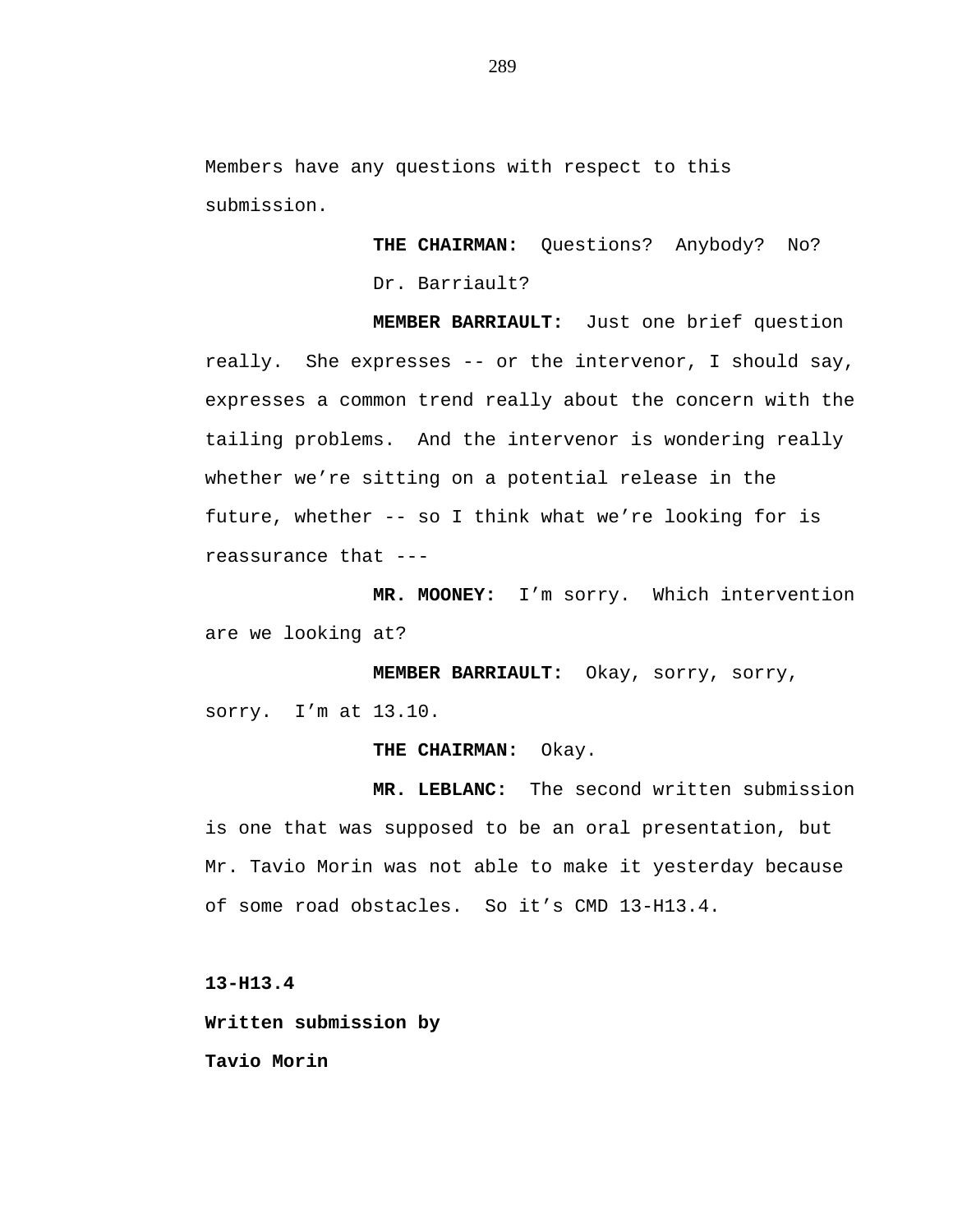**THE CHAIRMAN:** Oh, that's totally out.

**MR. LEBLANC:** Yeah, this was scheduled to be early on yesterday.

**THE CHAIRMAN:** Thirteen point four (13.4). Give us some time to find it.

**MR. LEBLANC:** Yes.

#### **(SHORT PAUSE/COURTE PAUSE)**

**MR. LEBLANC:** So do the members have any questions on Mr. Morin's written submission?

### **(SHORT PAUSE/COURTE PAUSE)**

**MR. LEBLANC:** So Mr. President, this

concludes the written submission. You may want to now ask the members if they want to proceed with a second round of questions or, in fact, the first round of questions of items that have not been asked through the intervenors and the first presentations.

**THE CHAIRMAN:** Absolutely, I think we have some questions. Now is the time to change books and get back into the beginning.

## **(SHORT PAUSE/COURTE PAUSE)**

**THE CHAIRMAN:** Okay, we are now going back to the submission by Cameco and staff that was presented Tuesday evening and it's time to ask those questions and I'm starting with Mr. Tolgyesi.

**MEMBER TOLGYESI:** Thank you. I'm just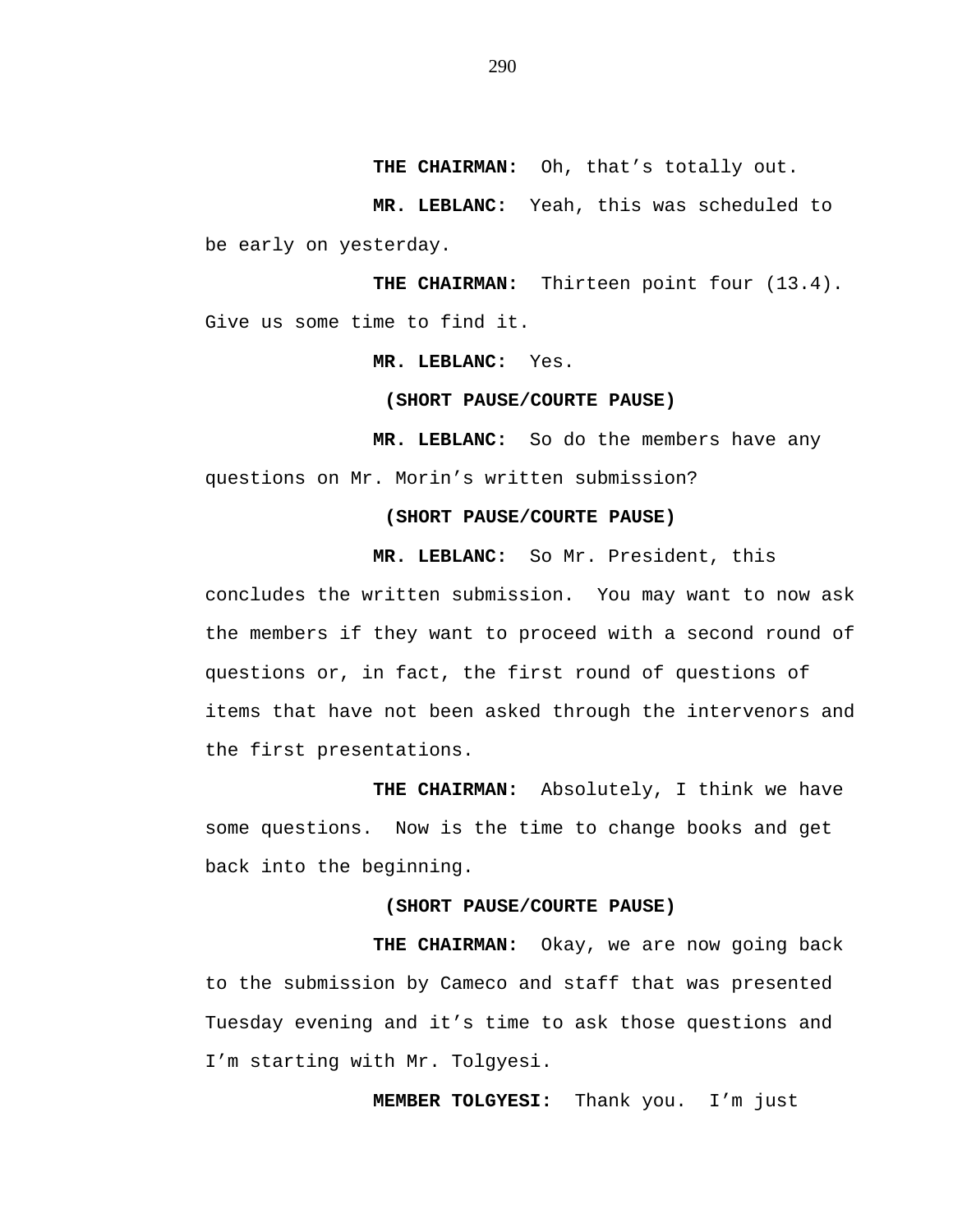finding my question. I have two. One, we were talking this morning about, you know, the number three shaft and dust abatement and you were saying that shaft number three is exhaust shaft; that's what you were saying?

**MR. MOONEY:** Liam Mooney for the record. Shaft number two is an exhaust shaft.

#### **MEMBER TOLGYESI:** Is?

**MR. MOONEY:** Shaft number two is an exhaust shaft.

**MEMBER TOLGYESI:** No number three.

**MR. MOONEY:** Shaft three is not an exhaust. Sorry. Yes. It's both, an intake and exhaust shaft.

**MEMBER TOLGYESI:** Uh-huh, because what you were saying that water is drained from -- pumped from number three shaft to the surface and rejected to the environment without any treatment and this is because the water do not contact any contaminants or anything in the mine except the dust which is coming out.

Now, if it's contacting the dust which is coming out, there should be some, I would say some dust collection. It acts maybe like a scrubber. Some dust will stay in the water and that dust, could it contain some material which is contaminated? So therefore it probably should be checked.

**MR. MOONEY:** Liam Mooney, for the record.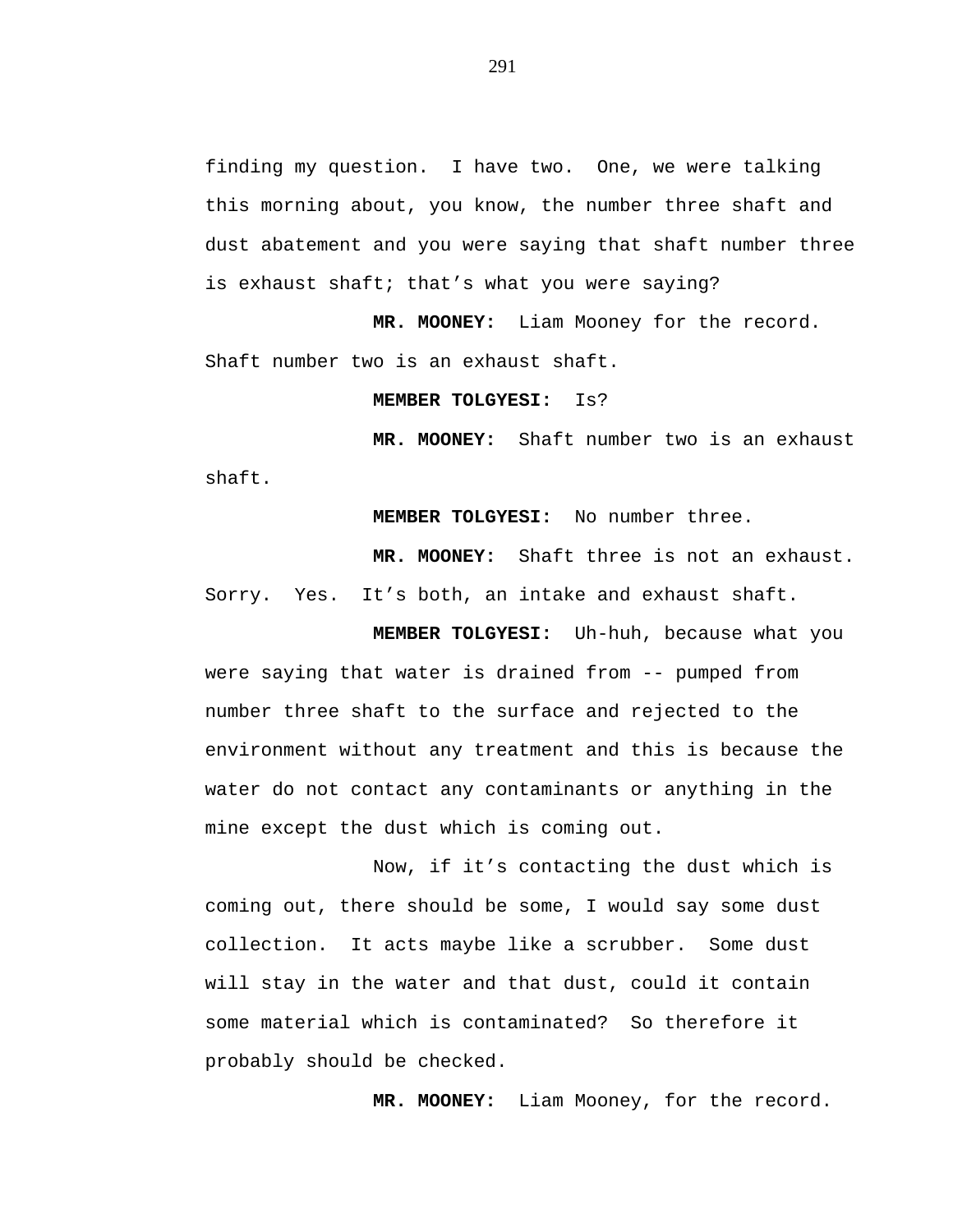That water is regularly monitored before its release. As part of our monitoring program, it is regularly monitored and I think the important part in relation to that shaft three water management is that keeping it separate from the mine workings, it's basically groundwater that's being moved up the shaft and discharged.

When we say it's not treated, we're not saying that it's directly released without any monitoring. There is monitoring in relation to that discharge location. So the monitoring lines up again with the regulatory limits and our licence conditions.

**MR. NAGY:** For the record Kevin Nagy. I'll just add a little bit to what Liam has said.

At the bottom of the shaft we actually do monitor that water for PH and total suspended solids before its pumped. Those two parameters are actually interlocked with the pumps and if in fact we have a problem with either one of those, the pumps shut down, water gets diverted to the water treatment plant for treatment before it's released to the environment.

**MEMBER TOLGYESI:** And my second question, I tried to find out, it's regarding the diamond pit. What you were doing there, you removed 2.4 million cubic metres of sand to reduce the slope and what you are doing now,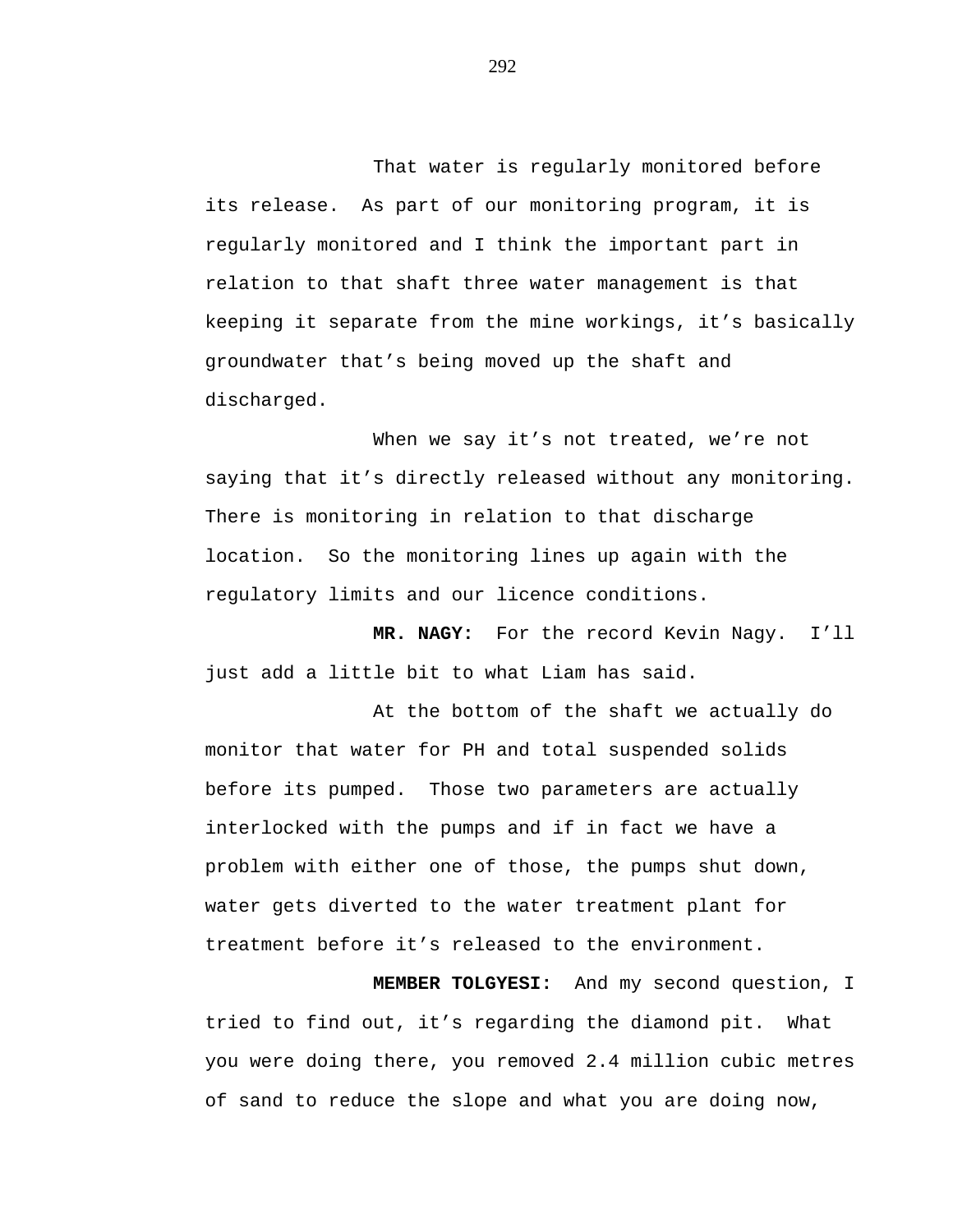you are installing rock -- how do you call that, rock toe buttress of rock and that toe buttress is stalled there because of protecting the sand from water, which is with the waves to not be washed or it is installed there to increase the stability of the slope?

**MR. MOONEY:** Liam Mooney, for the record.

I'll ask Les Yesnik, the General Manager of Key Lake to give you the details on the toe buttress.

**MR. YESNIK:** Thanks, Liam. Les Yesnik, for the record.

The purpose of the toe buttress is for the reflooding of the pit. So after we're complete with the slope stabilization project, we'll put together a plan for allowing the water levels to recover to a certain extent. And, of course, during the life of the facility, we will continue that point of depression so we're continuously drawing in in any contaminants until we have finalized the reclamation plan. We will let the water level recover to a certain extent and the toe buttress will provide stability primarily during that water level recovery period. After that it will add some stability, some factor of safety but it's primarily for the reflood.

**MEMBER TOLGYESI:** My question was if you will not have to continue that rock placement as the water level is rising?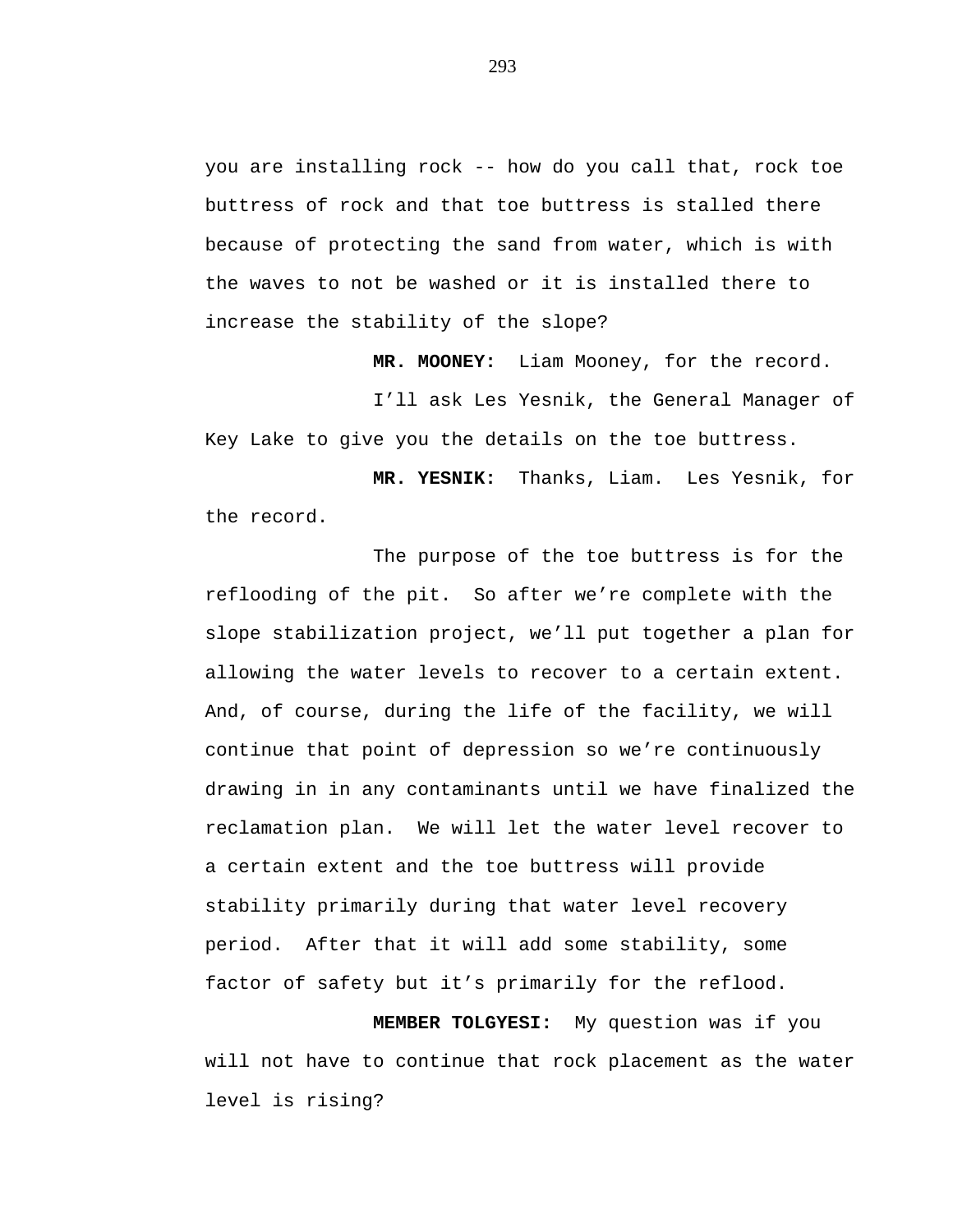**MR. YESNIK:** Les Yesnik, for the record.

No, the elevation that is currently in design will not need to be extended.

**MEMBER TOLGYESI:** And my last, you were talking about that eventually the water level will overpass the limit of bedrock. That means it will enter into contact with sandstone. Is there any risk that there will be kind of seepage or whatnot?

**MR. MOONEY:** Liam Mooney, for the record.

I'll ask Barry Esford, who is a manager at Geo-Environmental Engineering to provide the details on how the Key Lake Extension Project speaks to Cameco's commitment to protection of the environment and the health and safety of workers.

**MR. ESFORD:** Barry Esford, for the record.

So with the expansion of the tailings facility, we will be placing tailings potentially to an elevation as high as 505, which is up into the outwash sand. During the operating phase we continue to collect all the water through the dewatering system so there's no risk of contamination then and post decommissioning, we've also assessed the performance and placing tailings above that level doesn't impact the long term performance.

The basic design concept is the outwash sand is highly permeable and the tailings are fine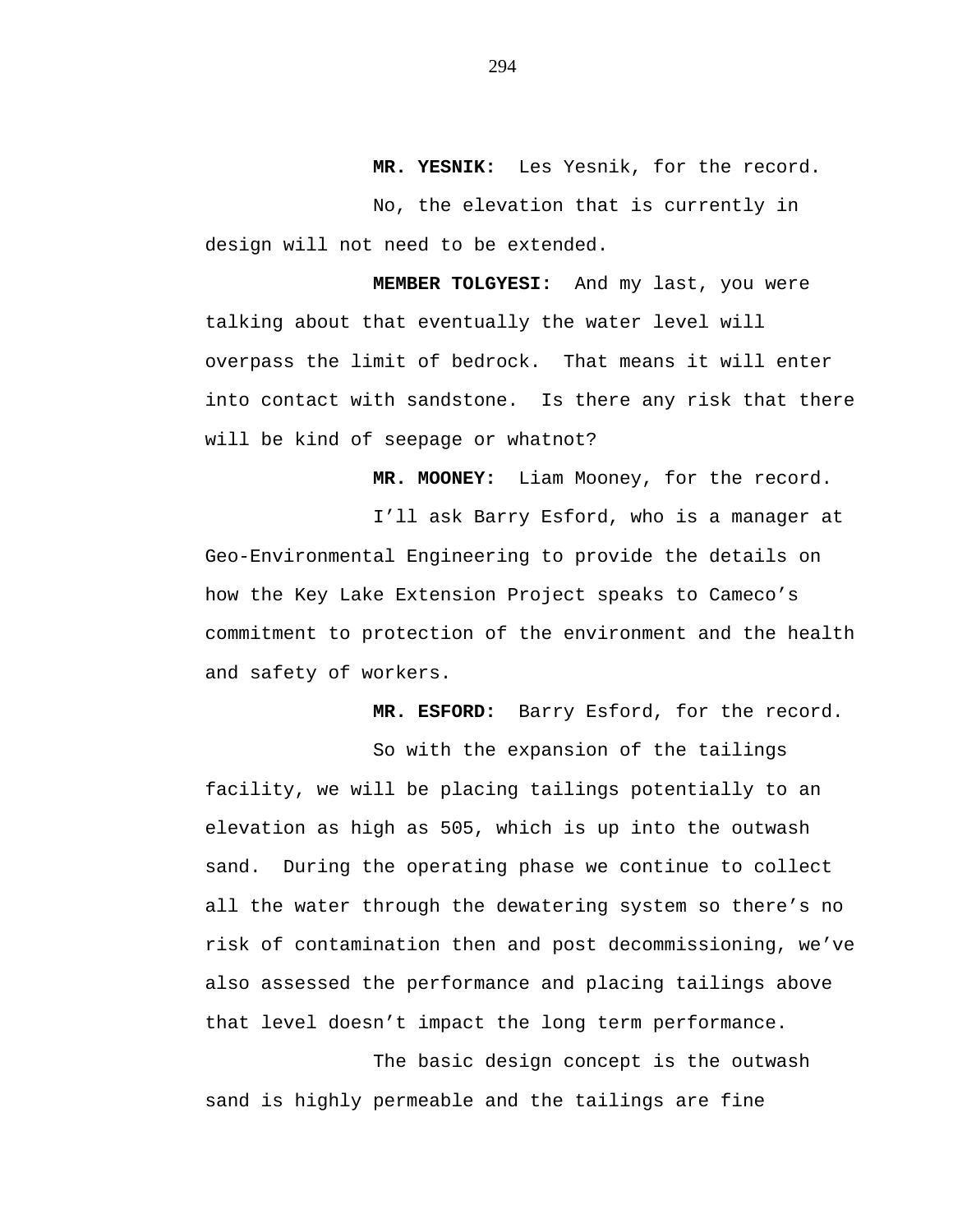grained, so there's enough contrast in hydraulic connectivity that the

Groundwater preferentially flows around the tailings rather than through them so it minimizes interaction.

**MR. MOONEY:** I was just going to jump in there. I should have probably prefaced that remark. It's Liam Mooney, for the record, again.

That is part of the Key Lake Extension Project and is subject to the federal/provincial environmental assessment that we have discussed earlier that has to be reviewed and approved in that context.

**MEMBER TOLGYESI:** I suppose that they will come back to the Commission for licensing.

**MR. JAMMAL:** Ramzi Jammal, for the record. That is correct. We had this discussion with Cameco. Cameco submitted the EIS and the work is underway with respect to the assessment and then the decision from Staff's perspective.

**THE CHAIRMAN:** Can I ask a question on that one. In Cameco's presentation it says that Cameco submitted project description on the extension in 2010. We're now talking about end of 2013. I'm trying to understand why it took four years to get where they are now in the EIS. Is there any issue here?

**MR. JAMMAL:** Ramzi Jammal, for the record.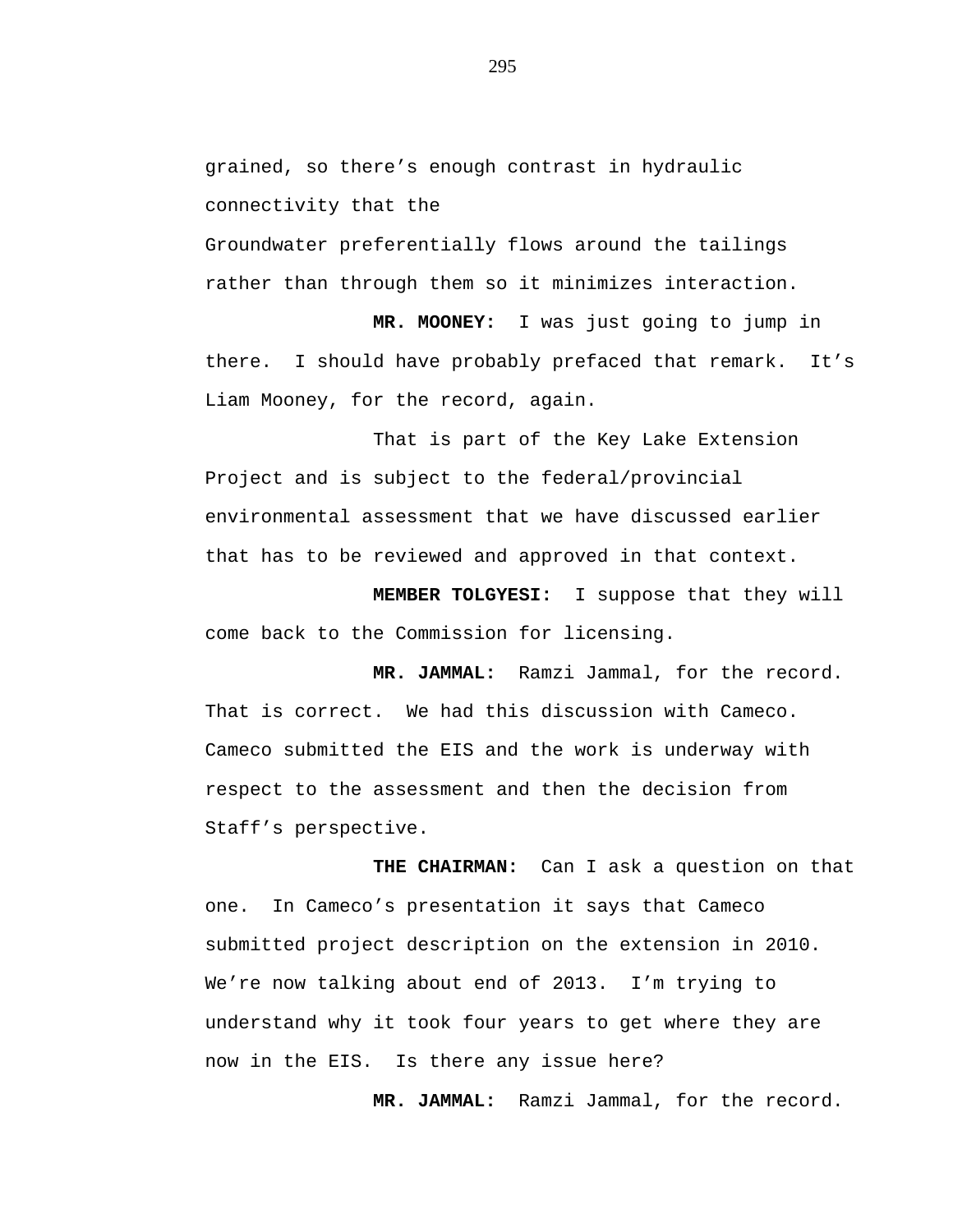I'd like Cameco to start with the answer and then we'll complement it if we need to.

**MR. MOONEY:** Liam Mooney, for the record. That's been the process that's been taken to satisfy the regulatory requirements. We like it to have been faster, absolutely, but it's taken the time it's taken to get us here and we want to see the project proceed on a timely basis going forward but the project has taken the time it has to do the necessary technical analysis to support the EIS.

**THE CHAIRMAN:** You are being diplomatic. We now, as you know, signed up to a two year kind of a limit for environmental assessment. I'm just trying to figure out where the regulatory bottlenecks are.

**MR. MOONEY:** Liam Mooney, for the record.

In July last year when the new *Canadian Environment Assessment Act* was brought in, this was one of the EAs that was continued under the federal process by direction of the CNSC, so we followed along with that.

Again, part of the changes that we've seen under that federal regulatory reform and the Staff moved to the Licence Condition Handbook, we would anticipate that similar projects would be able to be effectively managed solely under the *Canadian Nuclear Safety Control Act*.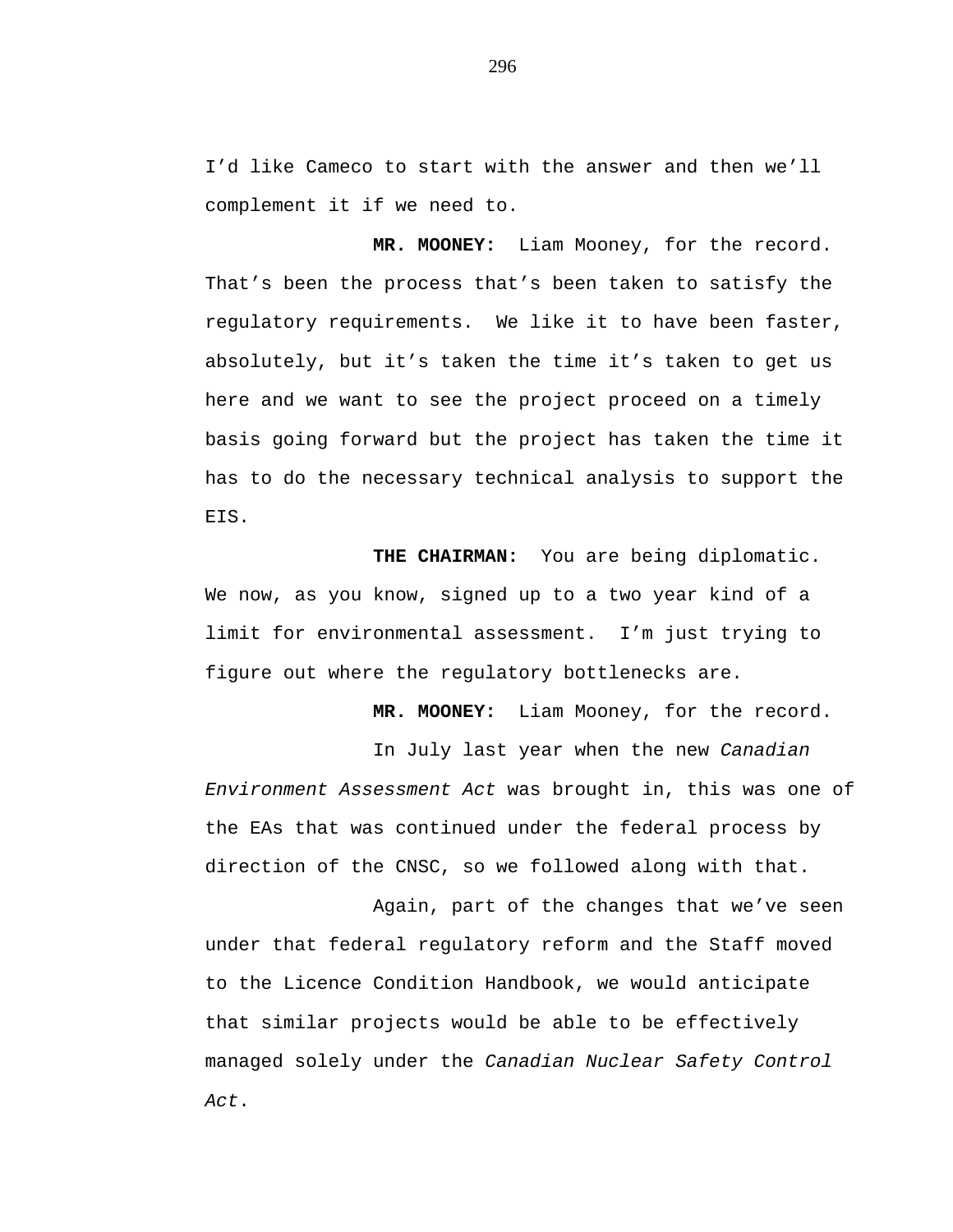#### **THE CHAIRMAN:** Thank you.

**MEMBER HARVEY:** Merci, Monsieur le Président.

My first question is addressed to staff and page 9 of the -- their CMD for Key Lake.

This is the relevant safety and control areas. It's not the first time I'm talking about that, but I've got an example here. There is the table at the bottom of the page, and it's the rating is satisfactory for all the control and safety area. And -- but there is some, in the trend, trend column, some three, in fact, three areas that are operating trend.

So would it be legitimate for the Commission to understand, to hold that for the next evaluation, that the evaluation could be or should be fully satisfactory? My question is would it be possible right now for the Commission to identify the gap between the satisfactory and fully satisfactory and the actions to be taken, then the licensee would have a target and maybe that could be a motivation to get to that point?

> **MR. JAMMAL:** Ramzi Jammal, for the record. I'm going to have to give you a bit of a

long answer.

The  $---$ 

**MEMBER HARVEY:** Not a long one, but short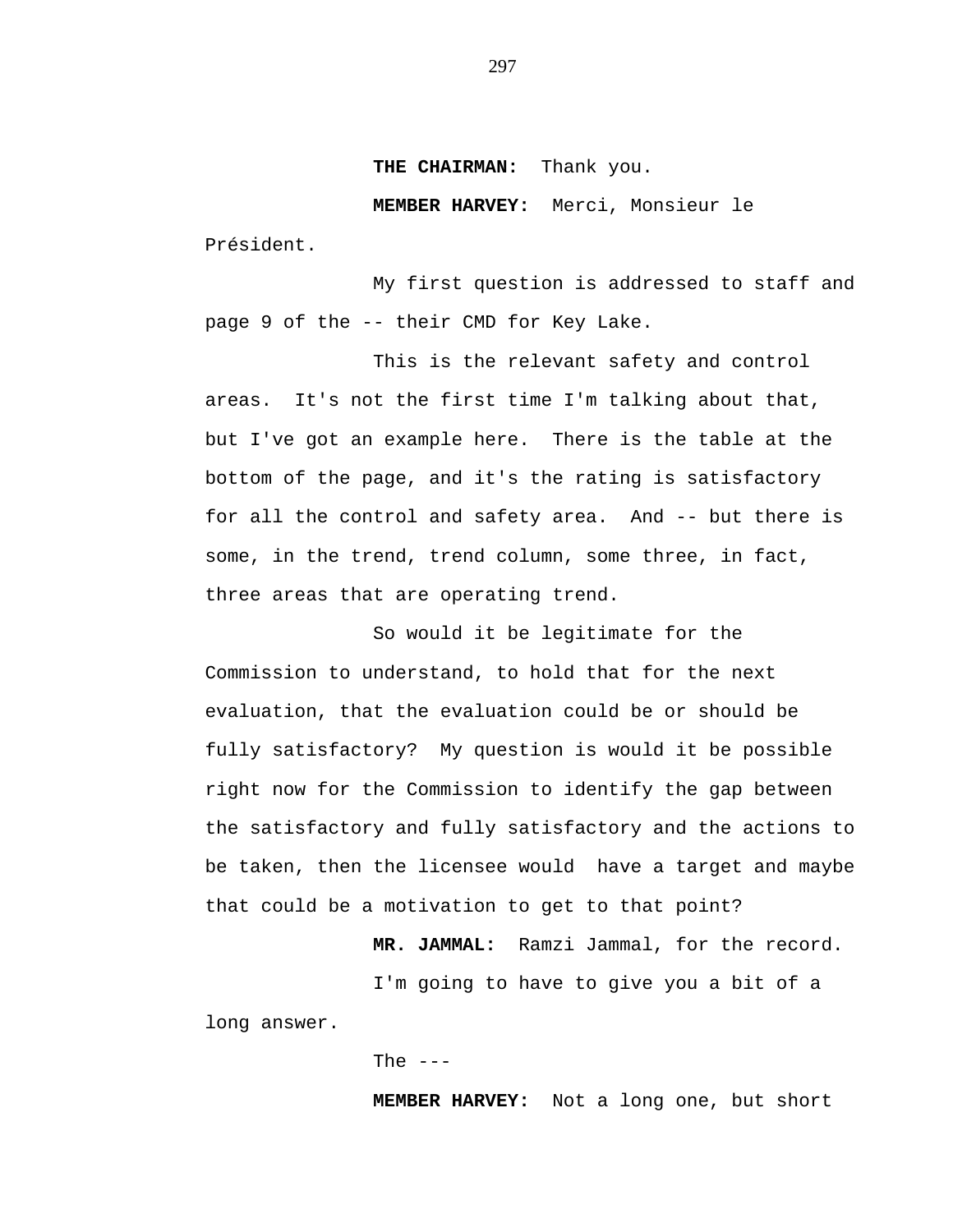one, that's fine.

**MR. JAMMAL:** Okay, let me start with satisfactory is what we measure is the performance of the licensee.

So the licence condition handbook has in it now the compliance verification criteria, so we moved into clarity and transparency on the license reform. The licensee -- the history of the licensee is, they had to put in place improvements in order to become satisfactory over the time of the licensing period. The question is what does it take to have fully satisfactory.

The performance of the licensee will have to surpass the minimum requirements of the expectation of the CNSC, which is a regulatory expectation. In addition to it, they will come up with, let me call it, best practices. So in other words, they're not being pushed by the regulator to make these improvements. They will put enhancement in place that will become the new industry standard or best practices.

So in conclusion, satisfactory is meeting the regulatory expectations with the trend, moving upwards, but the licensee performance that indicates how they are doing and can they achieve fully satisfactory.

Now, moving it towards the annual compliance review, report on the performance of the review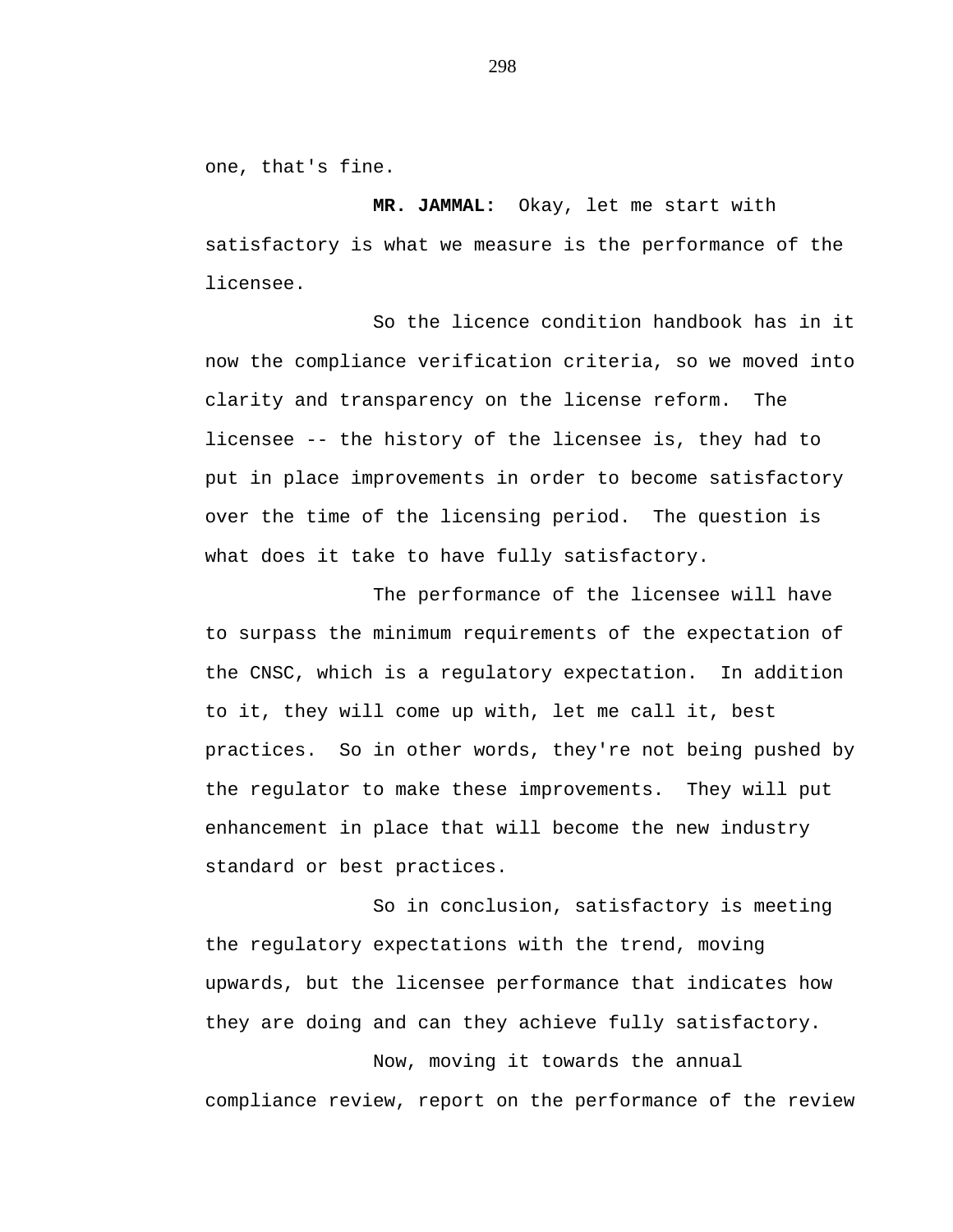on the annual basis, then the licensee we can have a much more informed discussion on the performance of the licensee, are they approaching fully satisfactory or they aren't satisfactory.

But the compliance verification criteria in the LCH is clearly -- and transparency determine the expectations of the CNSC. In addition, we provide guidance where we highlight some best practices and best practices that exist somewhere else, and then the licensee will implement those best practices.

**MEMBER HARVEY:** My question -- well, I know that when it's satisfactory it's okay, but my point was just to have a target. If we don't have any target, then it appears, which is not the truth, but it appears to be at the pleasure of the -- okay.

My second question is addressed to Cameco. It's on page 19 of the same CMD. It's right at the bottom of the page.

**THE CHAIRMAN:** Sorry, listen, we've got six ---

**MEMBER HARVEY:** Nineteen (19), always for Key Lake. This is the staff CMD, page 19.

**THE CHAIRMAN:** Okay.

**MEMBER HARVEY:** Okay.

The last sentence of the page: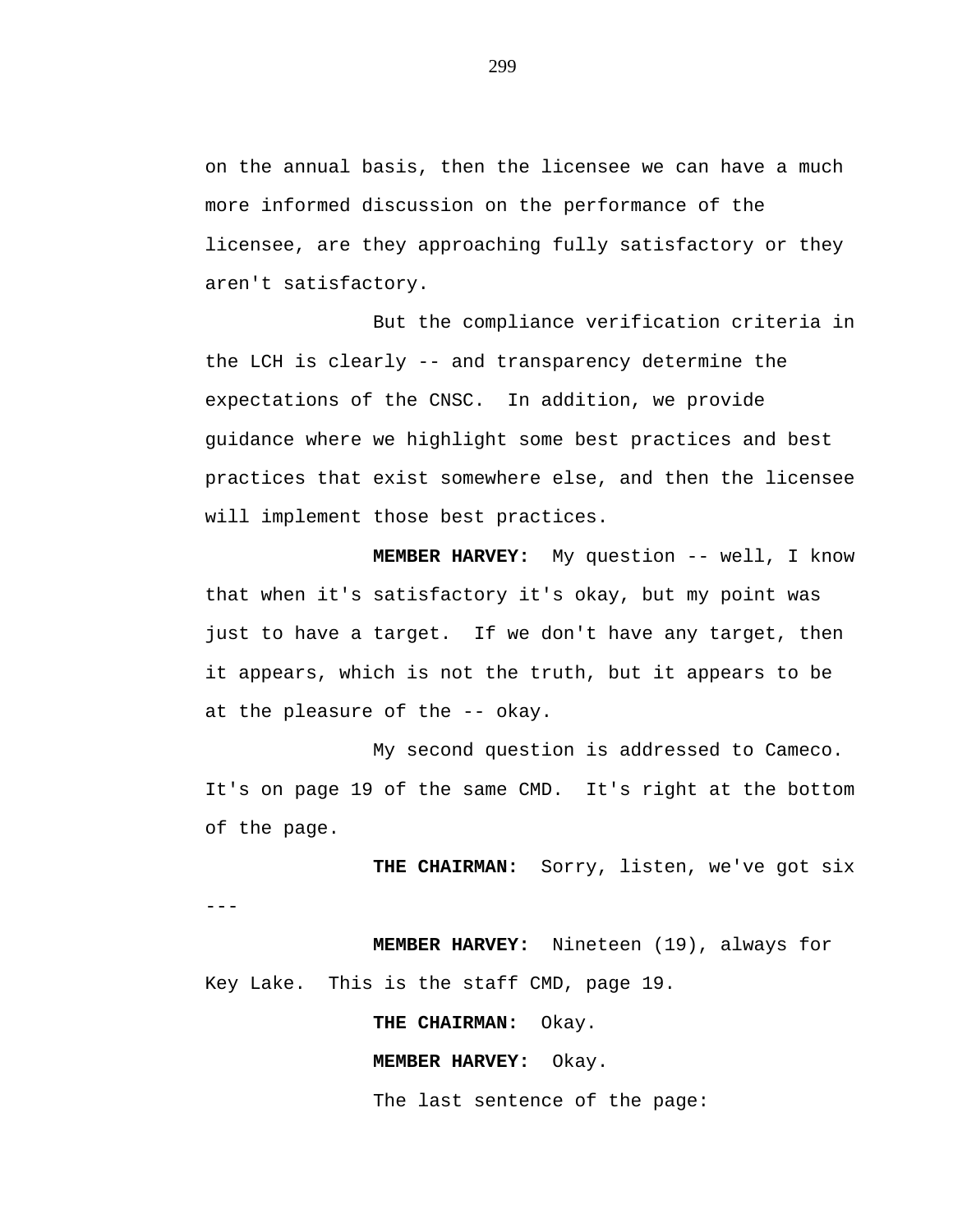"Liners and ponds are routinely inspected and repaired to prevent leaks to overburden and groundwater."

I just wanted to know how liners are verified? What is the method and how can you guarantee that the liners are okay? And how -- my second question will be to the staff -- how you can verify that?

**MR. MOONEY:** So it's Liam Mooney, for the record.

And I'm going to ask Kevin Himbeault to talk about that specific question.

**MR. HIMBEAULT:** Kevin Himbeault, for the record.

The -- I guess, for liners and sumps, I mean, there's a variety of ways that we do inspections and testing on these facilities. Liners themselves are visual inspection that are done. So we'll bring in a third party to come in and take a look at the conditions, we will clean the area, make sure that there's no material down there. They will go through, do visual inspections on those liners. If they identify any failing areas within those, we will patch those, and typically our liners are HDP liner, and they'll fuse material back on there to ensure that there's containment -- solid containment in there.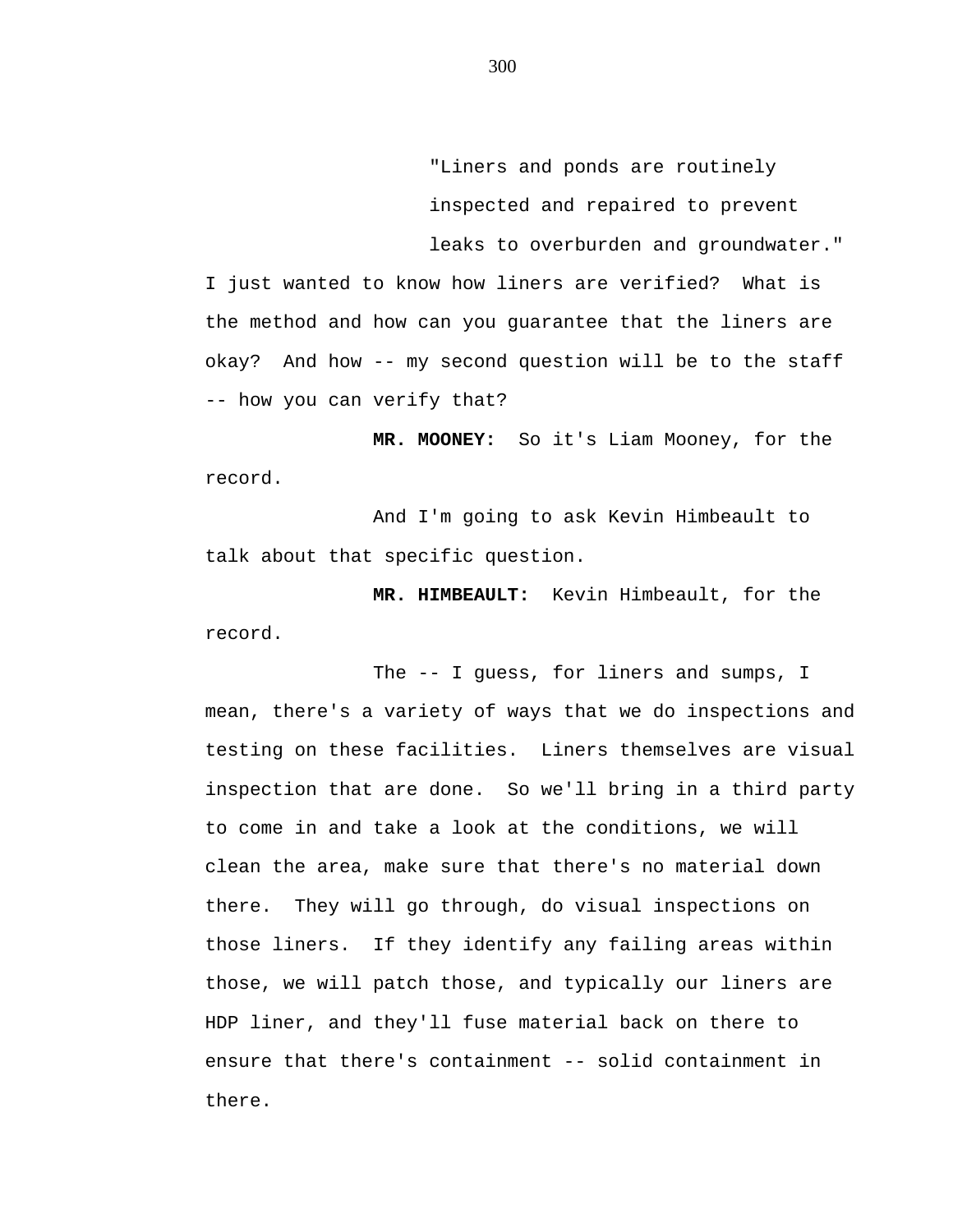Things like sumps, we will do hydrostatic testing on them. So we brought in a third party engineering firm to basically fill the sumps with water, measure whether or not there is any leakage in those sumps. If there was, there was a priority put on those sumps to upgrade those facilities, and that's a process we've been going through, and it's based on risk and based on the type of material that could be released to those sumps in a potential upset condition.

**MEMBER HARVEY:** When you say it's a visual inspection, if my comprehension of liner is correct, it's -- you've got an amount of material over the liners. So it's not -- what you're talking -- it's not the bottom of  $your ---?$ 

**MR. HIMBEAULT:** Yeah -- Kevin Himbeault, for the record.

The liner inspections I'm talking about is in our monitoring ponds and in our reservoirs. So these are facilities where there -- basically you can drain the water out of them, you can clean the sludge material ---

**MEMBER HARVEY:** Oh, it's only under the

water?

**MR. HIMBEAULT:** That's correct. **MEMBER HARVEY:** Oh, okay. **MR. HIMBEAULT:** Yeah.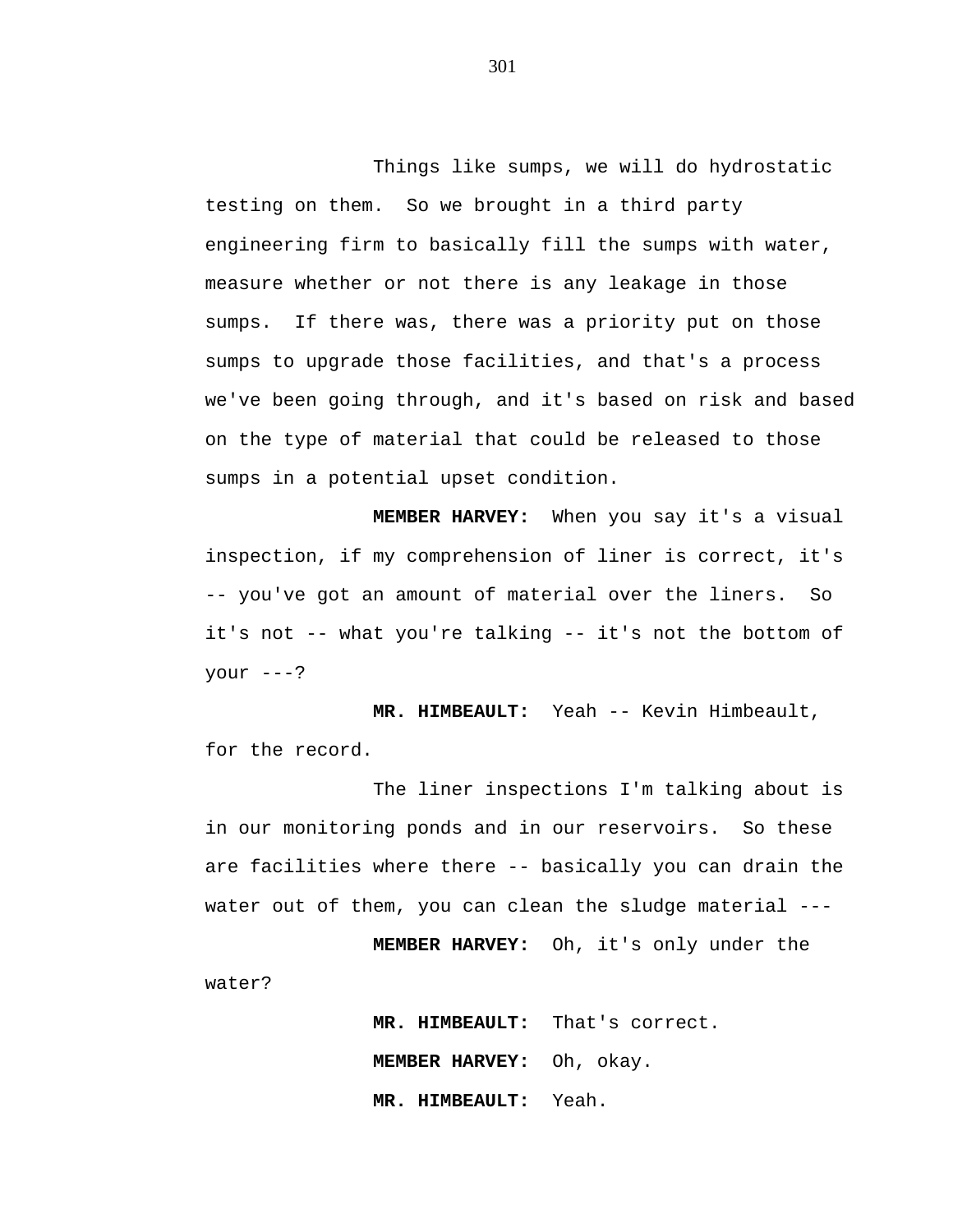**MEMBER HARVEY:** I thought it was liners and you got material over the liners. So it doesn't mean the same -- okay.

**MR. HIMBEAULT:** That's correct.

**MEMBER HARVEY:** I understand. Thank you for that.

> Okay, I've got my answer on that. **THE CHAIRMAN:** Okay. **MEMBER HARVEY:** We'll come back? **THE CHAIRMAN:** Two questions. **MEMBER HARVEY:** Okay. **THE CHAIRMAN:** Ms. Velshi. **MEMBER VELSHI:** Thank you.

I'll start off asking the question to staff and then Cameco may want to add to it.

So one of the items in front of the Commission is to accept the revised financial guarantees for decommissioning. And for all three facilities the decommissioning estimates have increased fairly significantly from the last time they're estimated.

And I know we've had some discussion around the decommissioning plan, but I was hoping you could give a bit more detail around that on what the preliminary decommissioning plan contains, particularly around -- does it provide enough detail as to when things are going to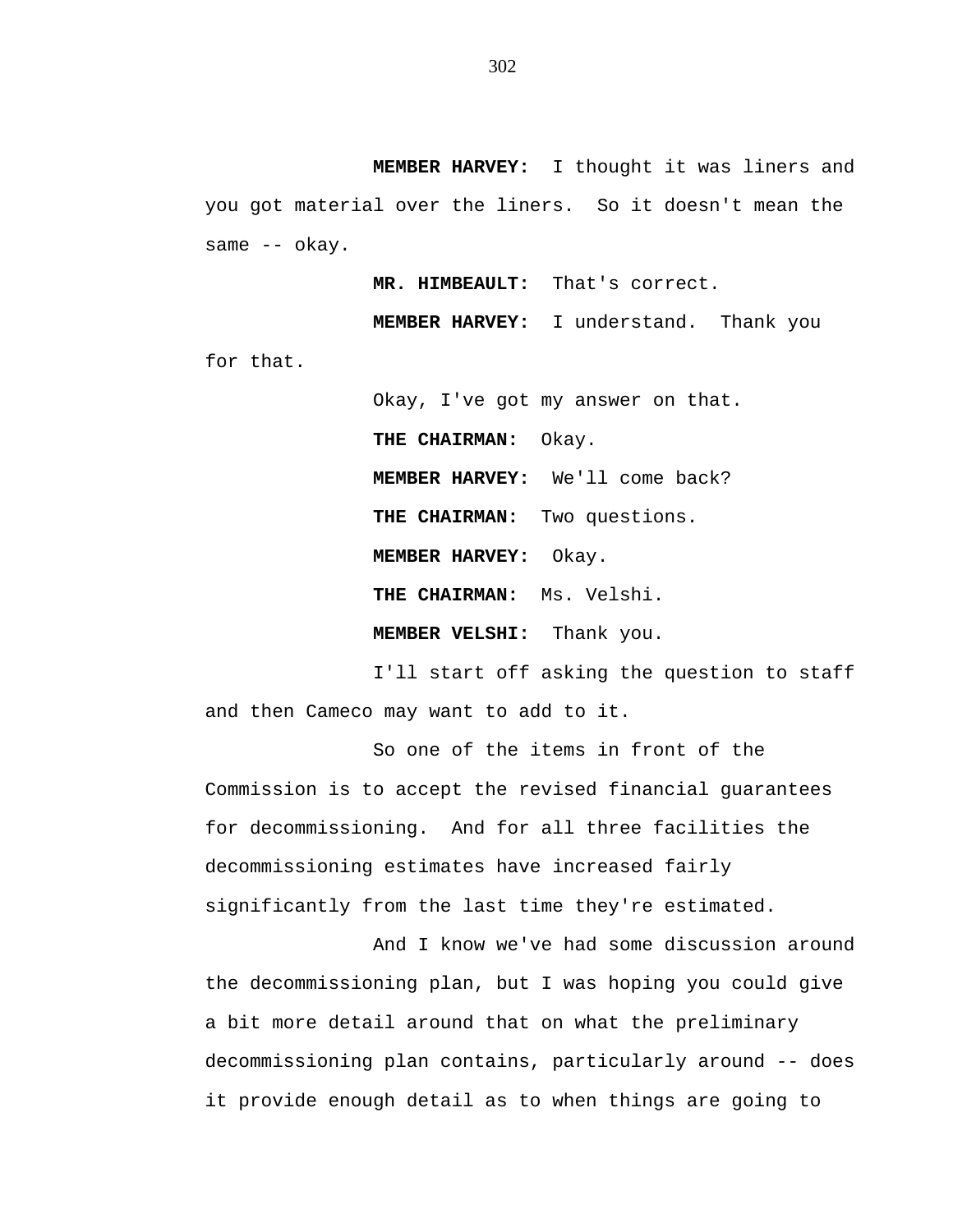get, you know, reclamations is complete, decommissioning is complete, and now it's ready for turnover for institutional control or it's now a green field site, or whatever, and are there dates for that. Is that the level of detail that the PDP is and on which the financial guarantees are based?

**MR. LeCLAIR:** So the preliminary decommissioning plans are based on an assumption that the decommissioning were to start today, because it's - they're intended for five year periods. Every five years they get reviewed and get revised. So they're based on an assumption. Decommissioning had to be done on everything that currently exists and anything that's planned over the next five year period.

So they go through, look at all the facilities, the tailings, the waste rock, the monitoring ponds, all the facilities need to be removed, reclaimed. It includes covers, the construction of covers. It includes the monitoring programs to do the long-term monitoring. So there's assumptions in terms of the length of the monitoring period that would be required.

So it basically goes through systematically all the steps that we need to go through, the physical works that would need to be done, the monitoring programs that need to be made to support, to verify, and confirm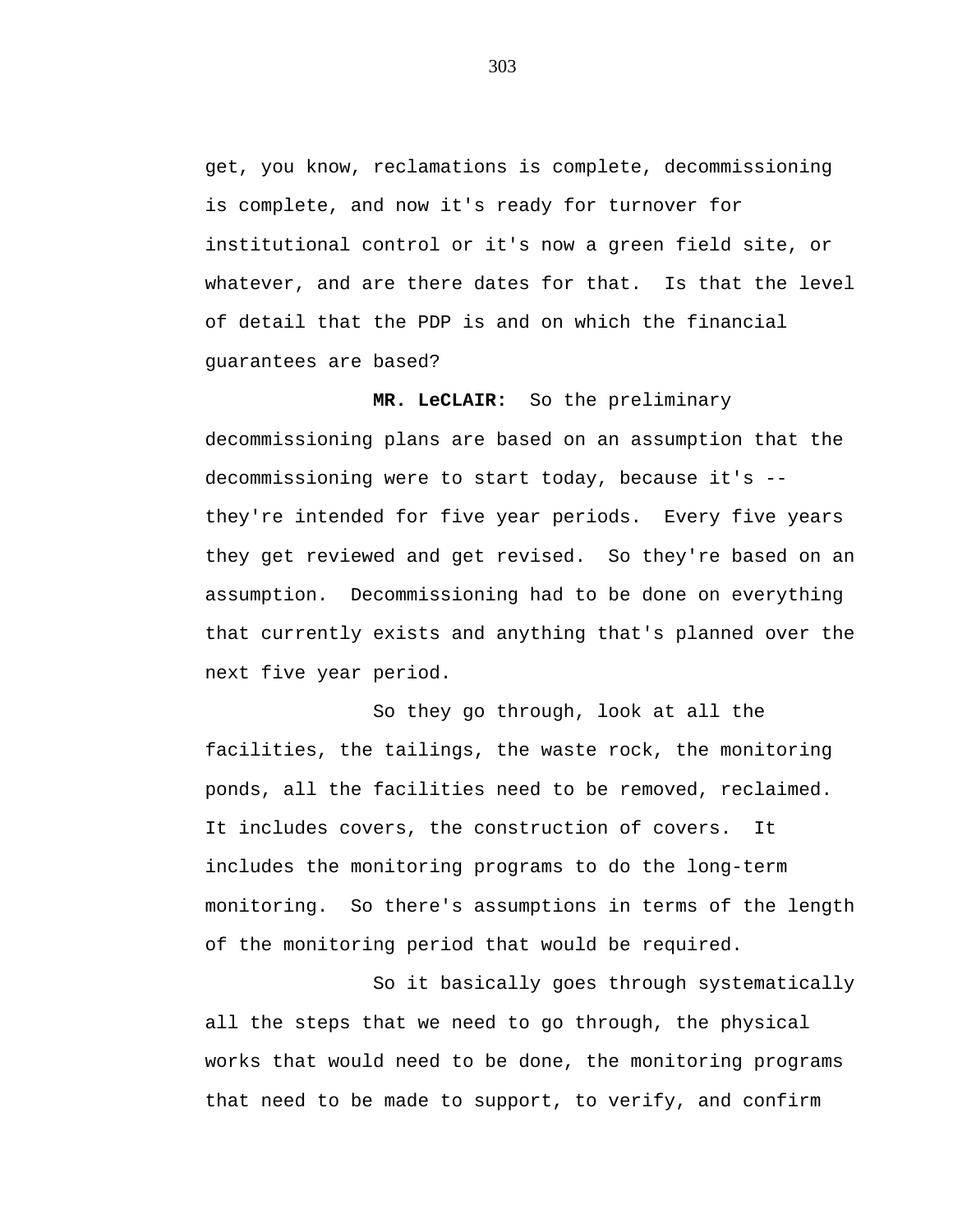the results of the decommissioning.

And in addition, there's a contingency that's also added to address for things that are -- in typical engineering design you do like a preliminary and you add a contingency value to account for you haven't necessarily covered absolutely everything. So it adds that as a buffer, as an additional dollar value. It gets adjusted again, based on current inflation rates, current labour rates, cost for electricity. All these things are all factored in, in terms of determining the cost.

The plans are reviewed by both CNSC as well as the Saskatchewan government. And both of us have to be in acceptance, because the financial guarantees are actually to direct it to the province of Saskatchewan as the beneficiary, if you can call it that, because they're the land owner.

So both CNSC and the Saskatchewan government, both are involved in the review of both the plan and the detail cost estimates. And we both have to consider them as acceptable before it can be -- it can go forward.

**MEMBER VELSHI:** And is the increase in cost from the last time, or maybe you can answer, what were the major contributors to the increase in the decommissioning cost estimates? Now I guess I'll ask Cameco to answer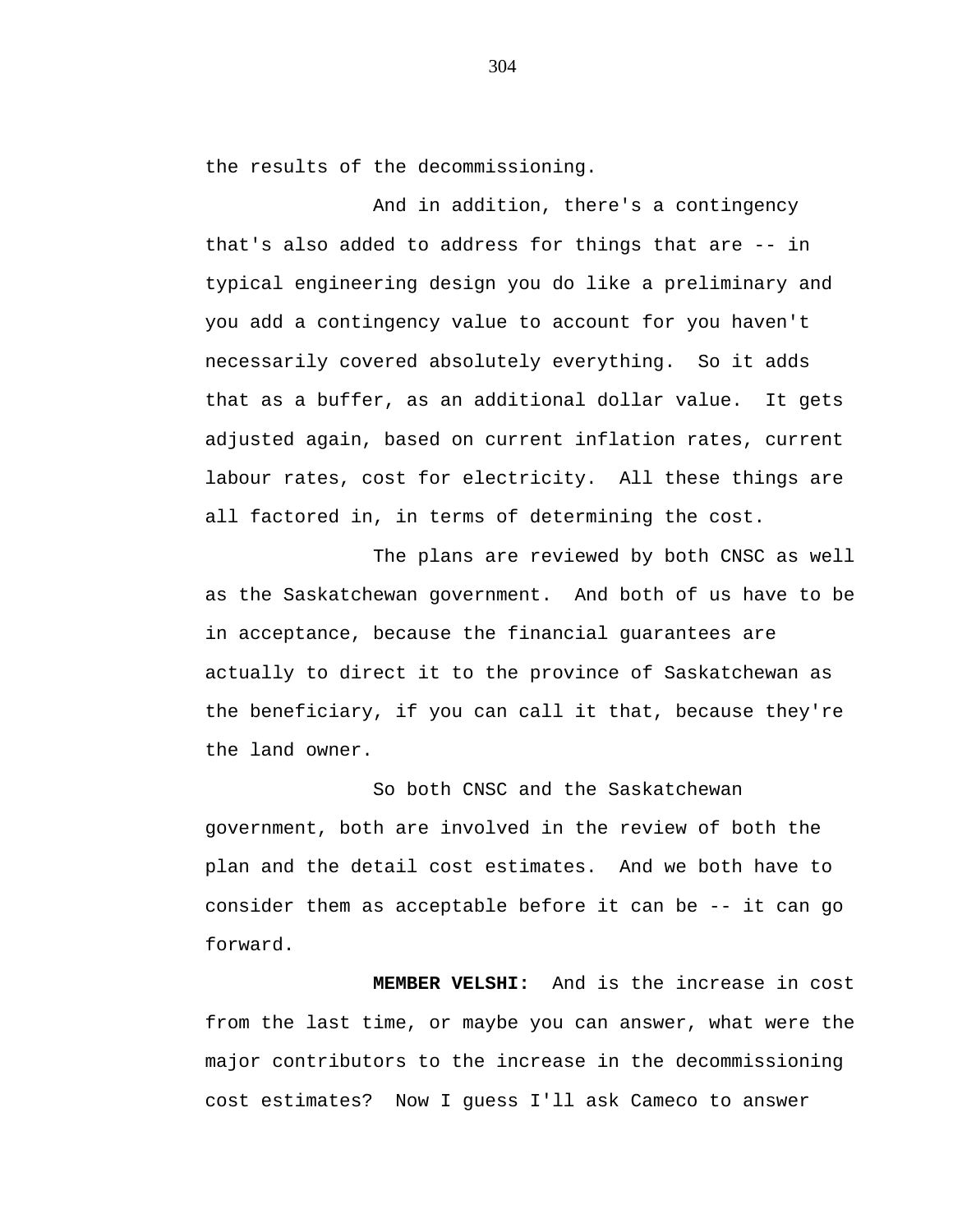that.

**MR. MOONEY:** Liam Mooney for the record.

And I'll ask Kevin Himbeault to provide some details in relation to the increases at Key Lake, as well as Kirk Lamont at Rabbit Lake and Rick Morrison in relation to McArthur River.

But again, I wanted to emphasize that the facility design here is that they will be safe, secure and stable at the time of decommissioning and that's what then forms the plans. And those are subject to review as Mr. LeClair outlined in detail.

**MR. HIMBEAULT:** Thank you. Kevin Himbeault for the record.

Our preliminary decommissioning plan that we now have presented to the CNCS and the province, in the current situation, as actually incorporated in some of our anticipated activities moving forward with the Key Lake extension project. So in that, our tailings elevation is higher, therefore, there's a higher surface area for sand placement over the tailings at the end of the day. So that -- those aspects have been incorporated into that cost estimate.

In addition, when we looked at the -- our anticipated water treatment and specifically around the requirements for water treatment for the decommissioning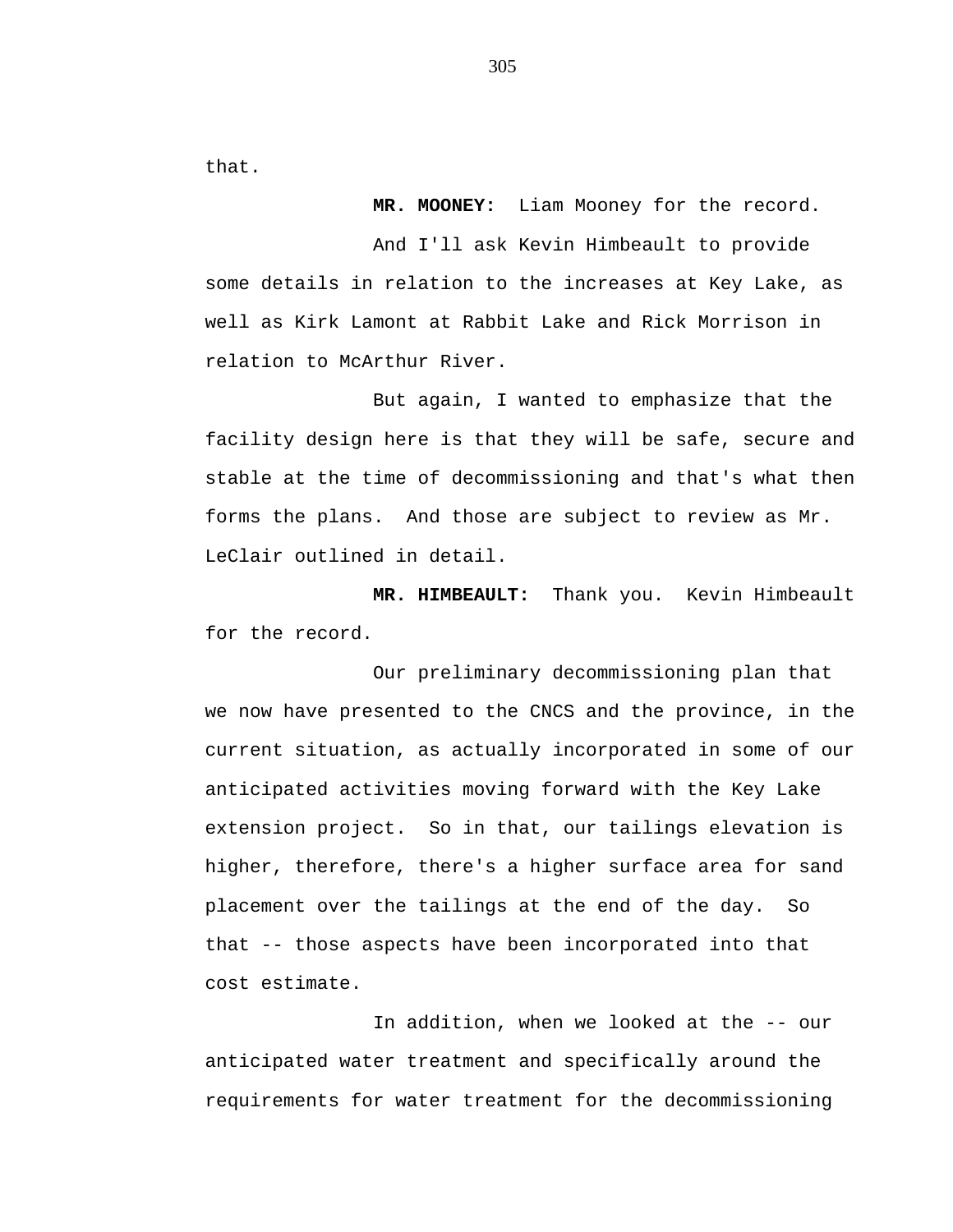of the Deilmann north waste rock pile, we identified that there would be, or could possibly be, an extended period, from a 15 year period to a 30 year period for water treatment at the end of day, on that facility. So we added that component into the cost estimate, as well, to extent that time frame, to ensure we were capturing -- I guess adding some conservatism into that estimate that we had.

## **MEMBER VELSHI:** Thank you.

**THE CHAIRMAN:** Can I jump in on this one. I read that the irrevocable guarantee is sent to the provincial government. Some people are -- expressed a concern, what happens if Cameco goes bankrupt? And, you know, so can we deal with this and dispose of that? How safe is that money in terms it's being earmarked for decommissioning and only for decommissioning?

**MR. HIMBEAULT:** So as I mentioned, the irrevocable letters of credit are in the name of the government of Saskatchewan. As an irrevocable letter of credit, if Cameco was to run into financial difficulties, was to be declaring bankruptcy, the financial guarantees would kick in. It's built right into the letters of credit that are established.

In effect, the licensee, if we tried to look at that going forward, the government of Saskatchewan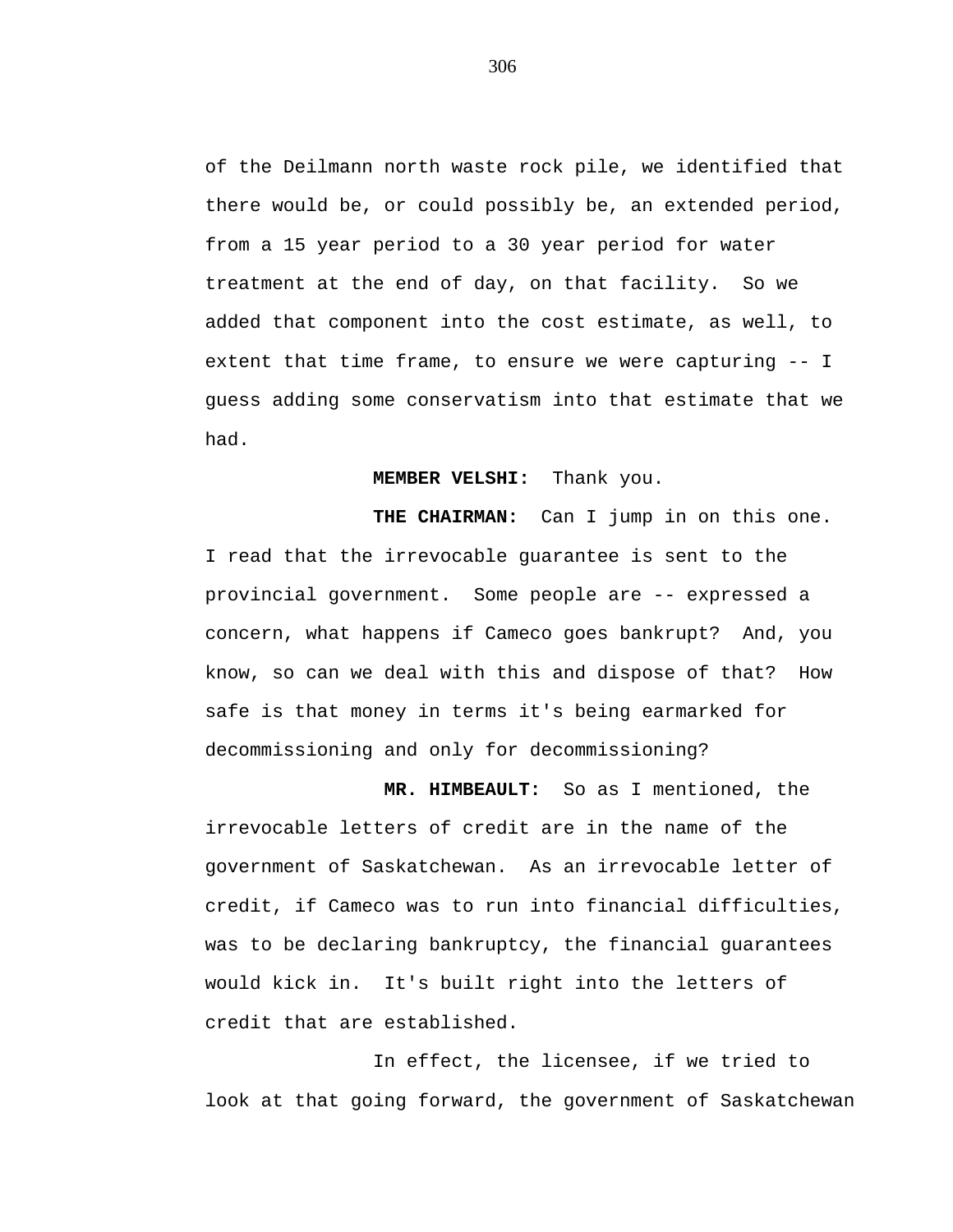would now be the bearer of the funds and also the owner of the land. And we would have to work with the government of Saskatchewan then, to proceed with the final decommissioning, which would include any licensing and regulatory issues that we would have to deal with as the regulator.

**THE CHAIRMAN:** Thank you. Ms. Velshi?

**MEMBER VELSHI:** My second question sir, for Cameco. And given what Mr. Jammal's response to Commissioner Harvey's question around above -- are fully satisfactory and tying-in to best practices. Who does Cameco look to for best practices for uranium mining, particularly in the area of safety and environment?

**MR. MOONEY:** It's Liam Mooney for the record.

We do benchmarking. Well I'll start with. We do -- we have a very robust non-conformance and corrective action process across the organization. So that gives us the ability to see from our mining operations, due to our fuel services operations and look for events that are potentially of broader application and learn from those.

So the corrective action process forces an investigation, a certain degree of investigation. And that's entered into our Cameco instant reporting system,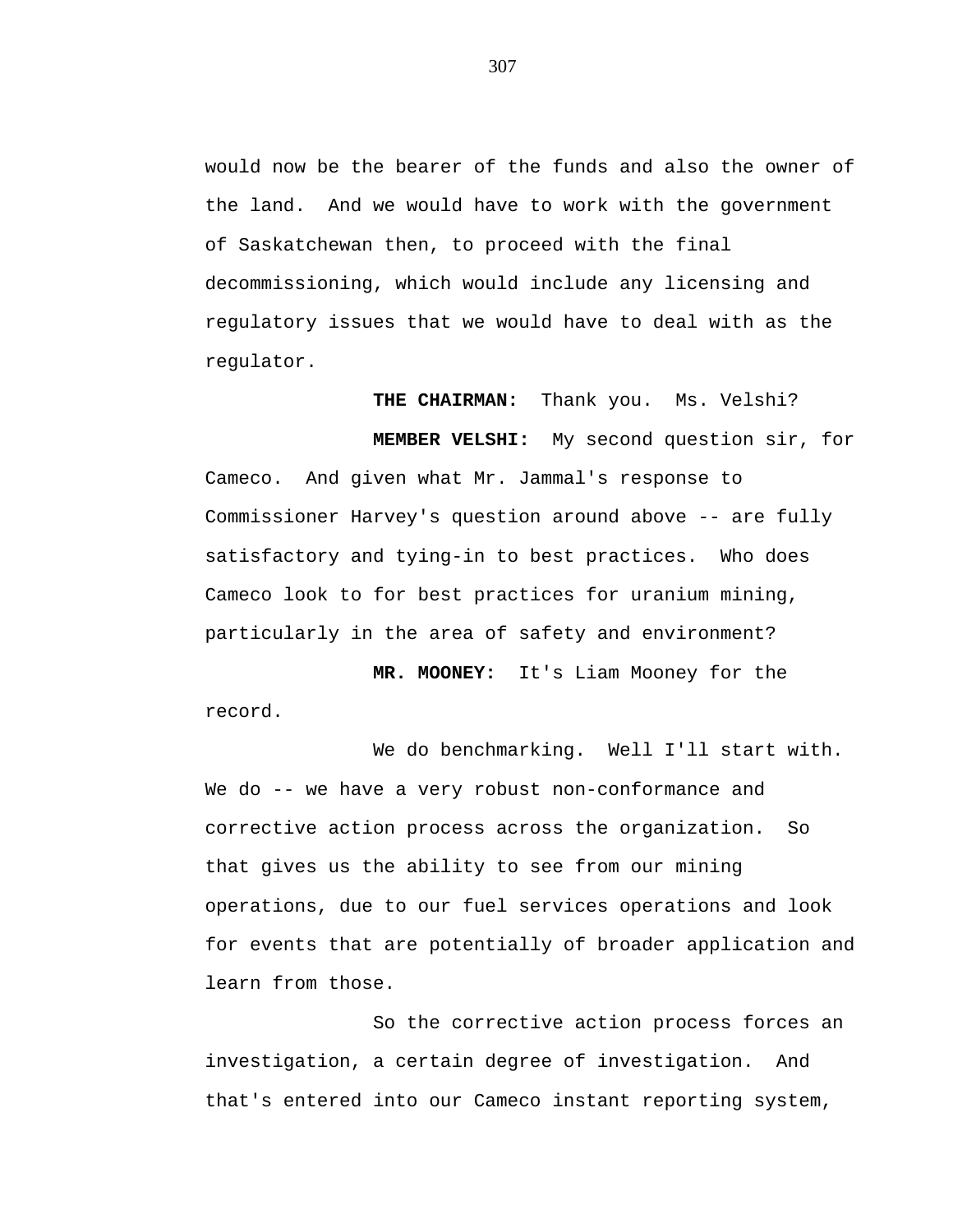which is available to our employees to review. And significant instance require additional management oversight. But there are also made topical, as far as the quarterly safety teleconference meetings or radiation safety -- radiation teleconferences or environment teleconferences.

They are brought forward, as you know. To discuss the issue, I have someone present on them and answer any questions. There are times when we use bulletins as well, as part of that process that we see a trend and it's sent corporate wide.

So that's a big component of it, is looking at our own operations across the suite of what we do.

We also look at  $-$ - to the  $-$ - our, the groups that we're involved with. You heard the SMA here, earlier in the day and some representation that Cameco has on the Saskatchewan Mining Association's safety subcommittees. And we also have strong representation on the Environment Committee there. We're also -- work very closely with the Mining Association of Canada and again, there's a sharing of use of experience that's part of being a member of those associations.

**MEMBER VELSHI:** And is there any global network that you're part of, international? And I'm thinking of like the nuclear power plants have WNO, for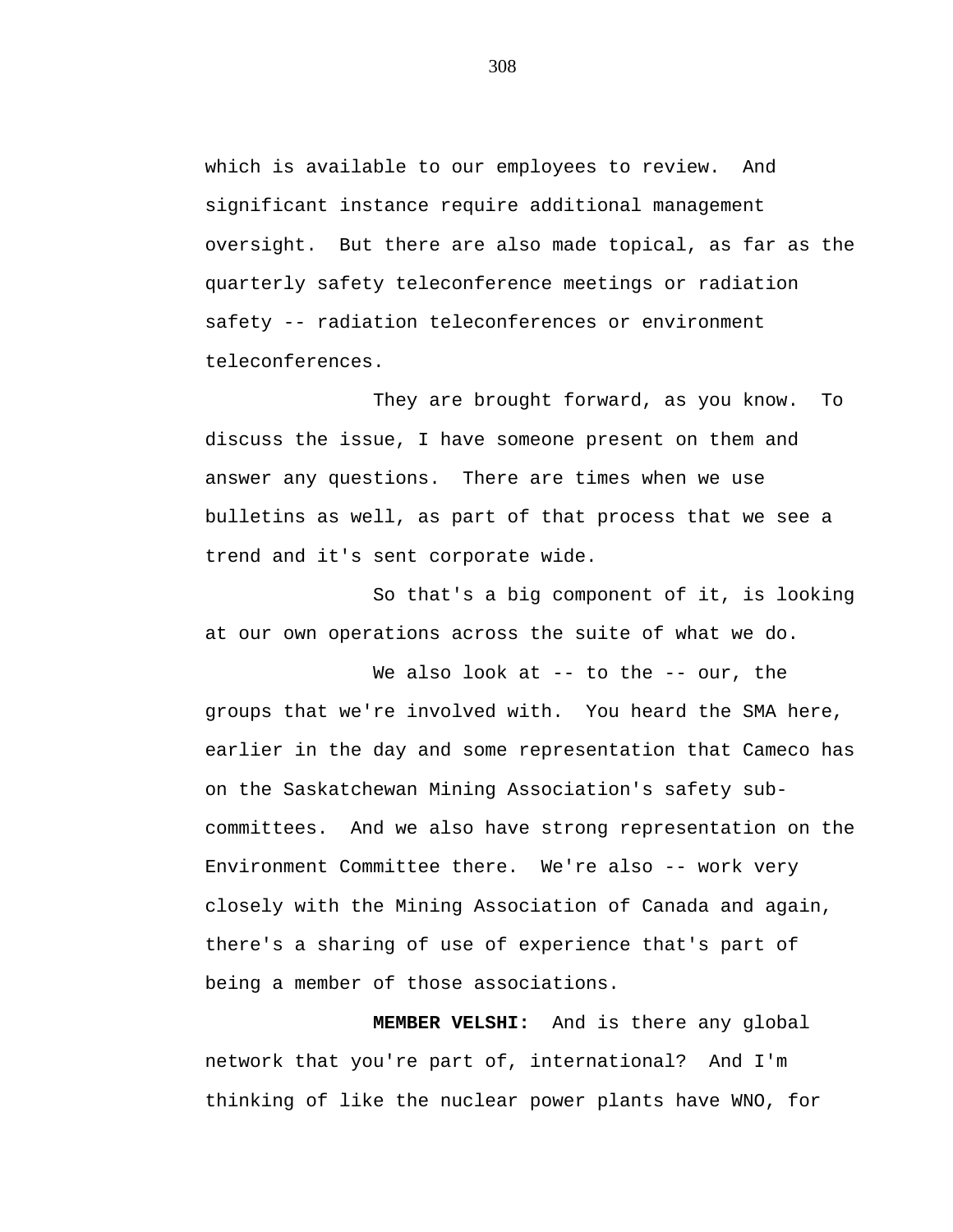instance.

**MR. MOONEY:** It's Liam Mooney for the record.

Through our involvement with the World Nuclear Association, there's work with other uranium miners to understand some of the issues that are encountered around the world in relation to those activities.

**MEMBER VELSHI:** Thank you.

**THE CHAIRMAN:** Dr. Barriault?

**MEMBER BARRIAULT:** Thank you Mr. Chairman.

Just two brief questions really. The first one deals with your water treatment and uranium, molybdenum and selenium.

You've managed to reduce those by 75 and 65 percent for selenium. What is your final objective, do you plan on going any lower than that or do you think that's probably where you're going to settle at? It's been like that for the last two years, I understand.

**MR. MOONEY:** It's Liam Mooney for the record.

And we do have a management system that requires us to look at our key environmental aspects and look for opportunities for improvement.

So, I think that the perspective there, is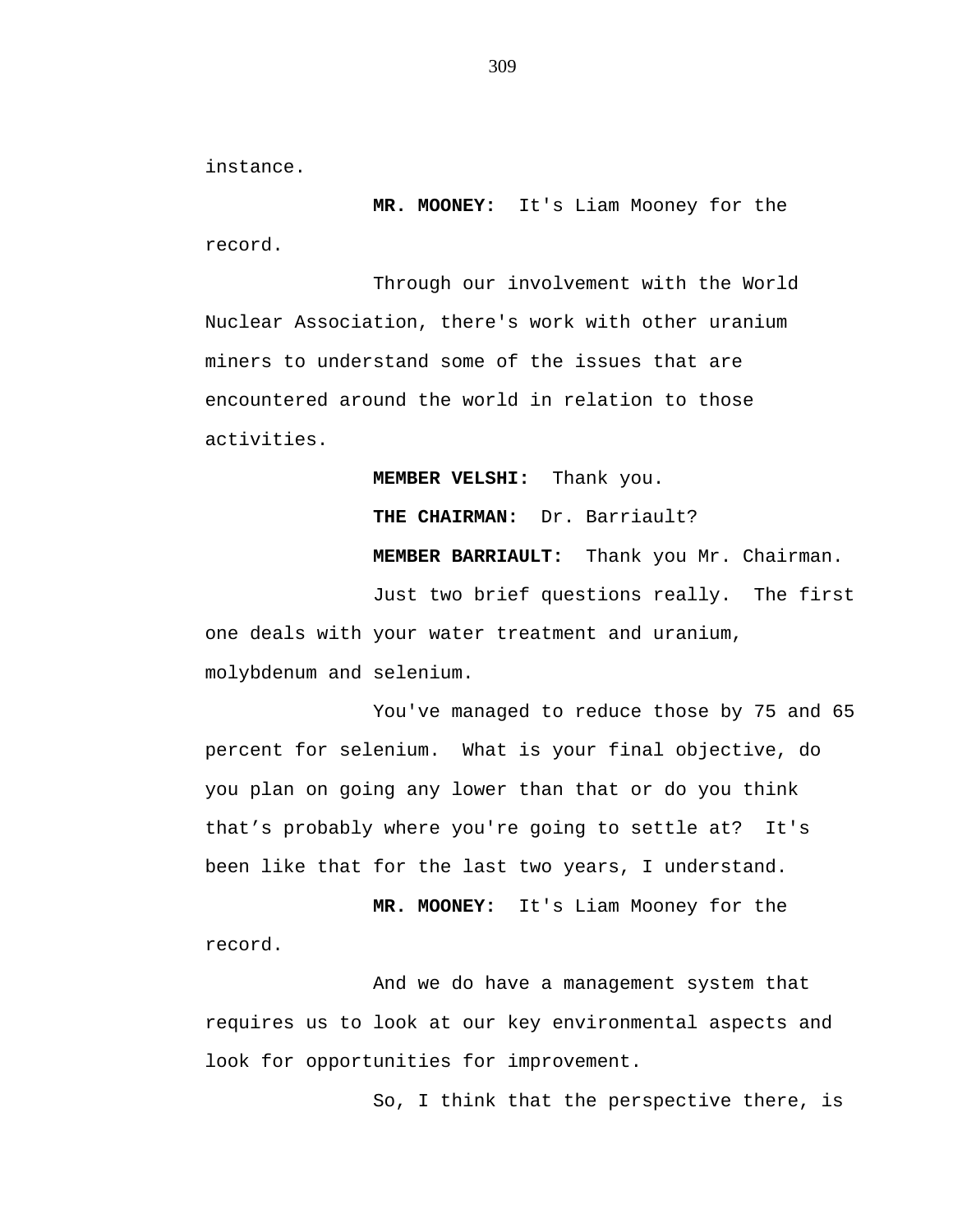that we look at opportunities as they arise and take them on, and having regard for the business that we're in, and meeting challenges or changing expectations down the road.

**MEMBER BARRIAULT:** So, you're talking about continuous improvements. So you're planning in going lower than that if you can, is that it?

**MR. MOONEY:** Liam Mooney for the record.

We look at trying to improve our performance across the whole of the organization. So, it's not necessarily that we're going to be focused on further increases to water treatment at our facilities, there might be another aspect identified through our environmental management system that we would focus on in the near term in that regard.

So that being said, there's always opportunities that are underway, whether it's to look at not just the water quality, but also the water quantity and the management of the water quantity at site and making any infrastructure improvements in that regard.

## **MEMBER BARRIAULT:** Thank you.

CNSC, are you satisfied with the amount of reduction on these elements, or would you expect them to bring them down even further? It's a difficult question, I know.

**MR. LeCLAIR:** Well, we're satisfied with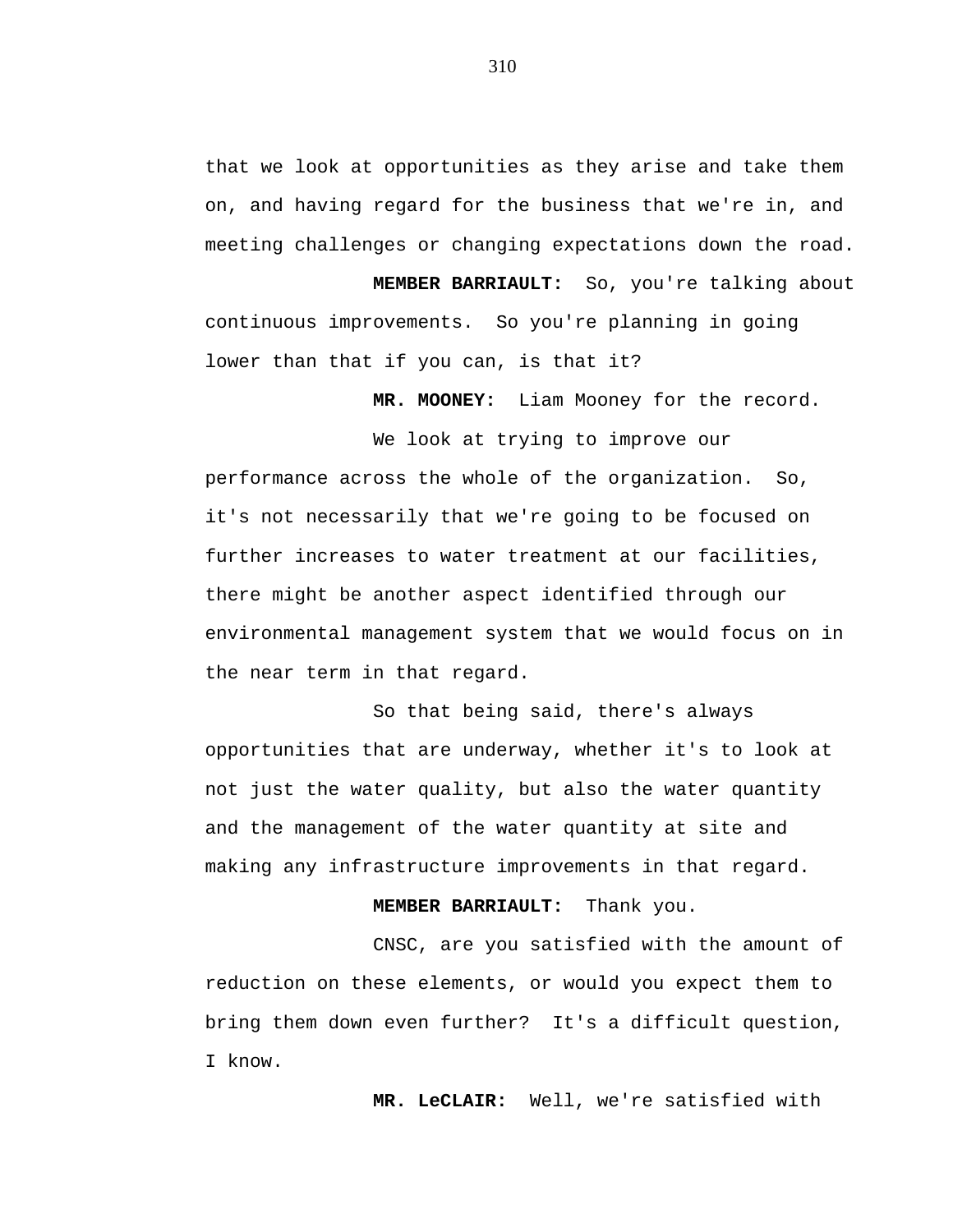what they've done, but we always look for them to do better. We always look for improvement. So we're constantly looking at it. We expect them to look at it. It's actually built in to their programs as well. A continuous improvement approach to looking at things.

I'd have to agree that with Mr. Mooney that, really you have to start looking across where you're going to get the maximum benefits. Maybe it will be another area in the operation, where the attention would be focused.

We do look at their environmental management systems and their programs and see where they're focusing and where their targets are. But we're always constantly looking for the most improved.

**MEMBER BARRIAULT:** For improvement. Thank you.

Next question. With regard to your tailing ponds, how do you keep waterfowl out of them, or do you have a waterfowl problem? We saw what happened to Fort Mac where the -- some years ago, and the publicity involved with this.

Do you have a control system to keep waterfowl out of the tailing ponds?

**MR. MOONEY:** It's Liam Mooney, for the record.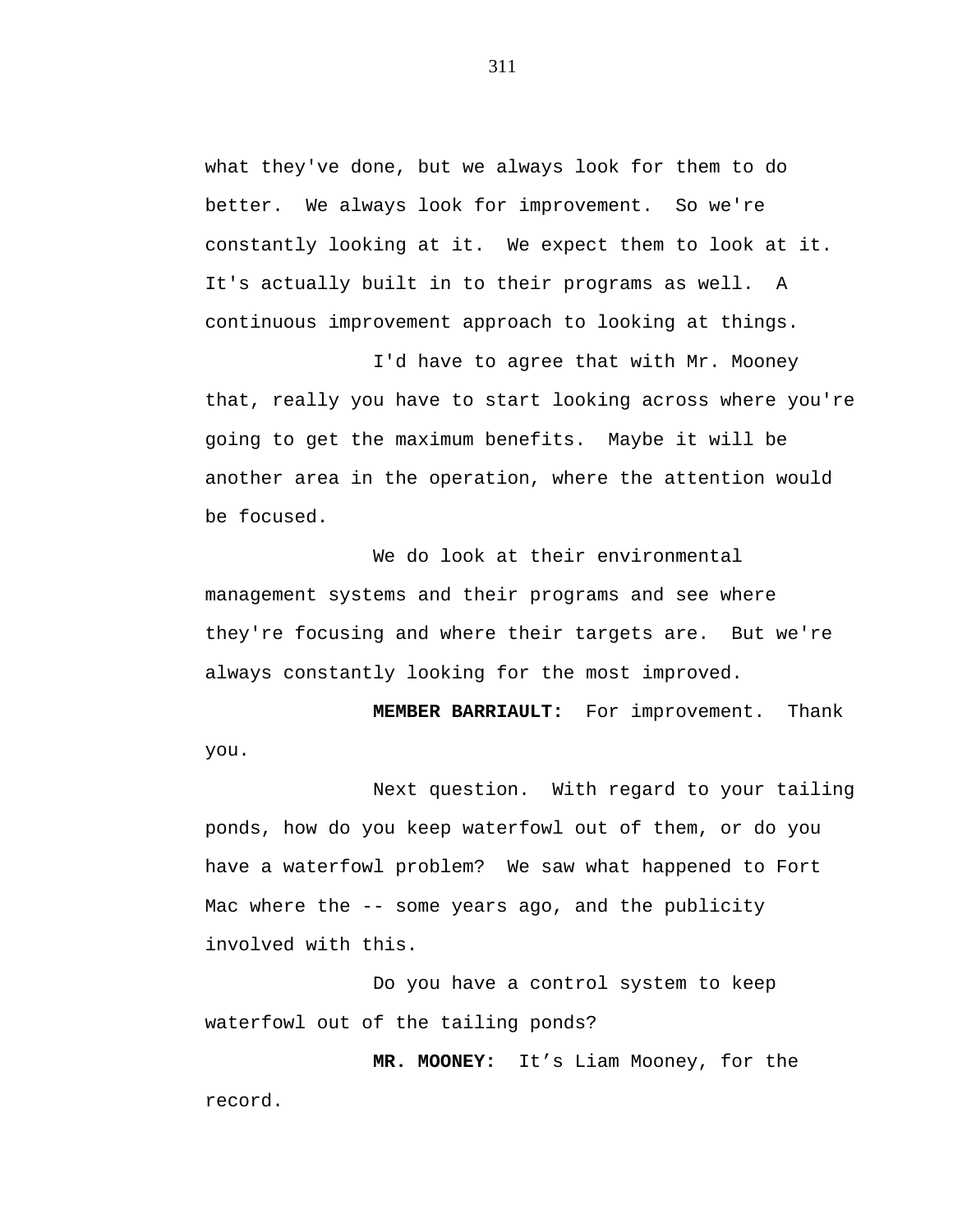We do have a wildlife management program on site. I'll maybe ask Kirk Lamont to expand on one of the sites that has a tailings pond -- tailings management facility with water on top of it.

**MR. LAMONT:** Kirk Lamont, for the record. So at the Rabbit Lake operation, as Liam mentioned, Cameco has a wildlife management standard that we implement on our operations, similar to all the other operations.

Part of that is using multiple levels of control to ensure that waterfowl hazing practices are utilized. We have daily inspections of our tailings facilities to ensure that waterfowl aren't present. And if they are, that they're removed from there.

We use other means such as scare cannons that are constantly utilized and maintained. We also conduct other studies that we want to assess the effectiveness of our programs. And to date, they've been very effective.

Something else that we do is in the summer -- spring and summer months, we bring on extra personnel to the operation to help with hazing in those times of the year when more hazing may be required.

**MEMBER BARRIAULT:** Do you have a problem during migration, for example, with the ducks and geese coming down from the north?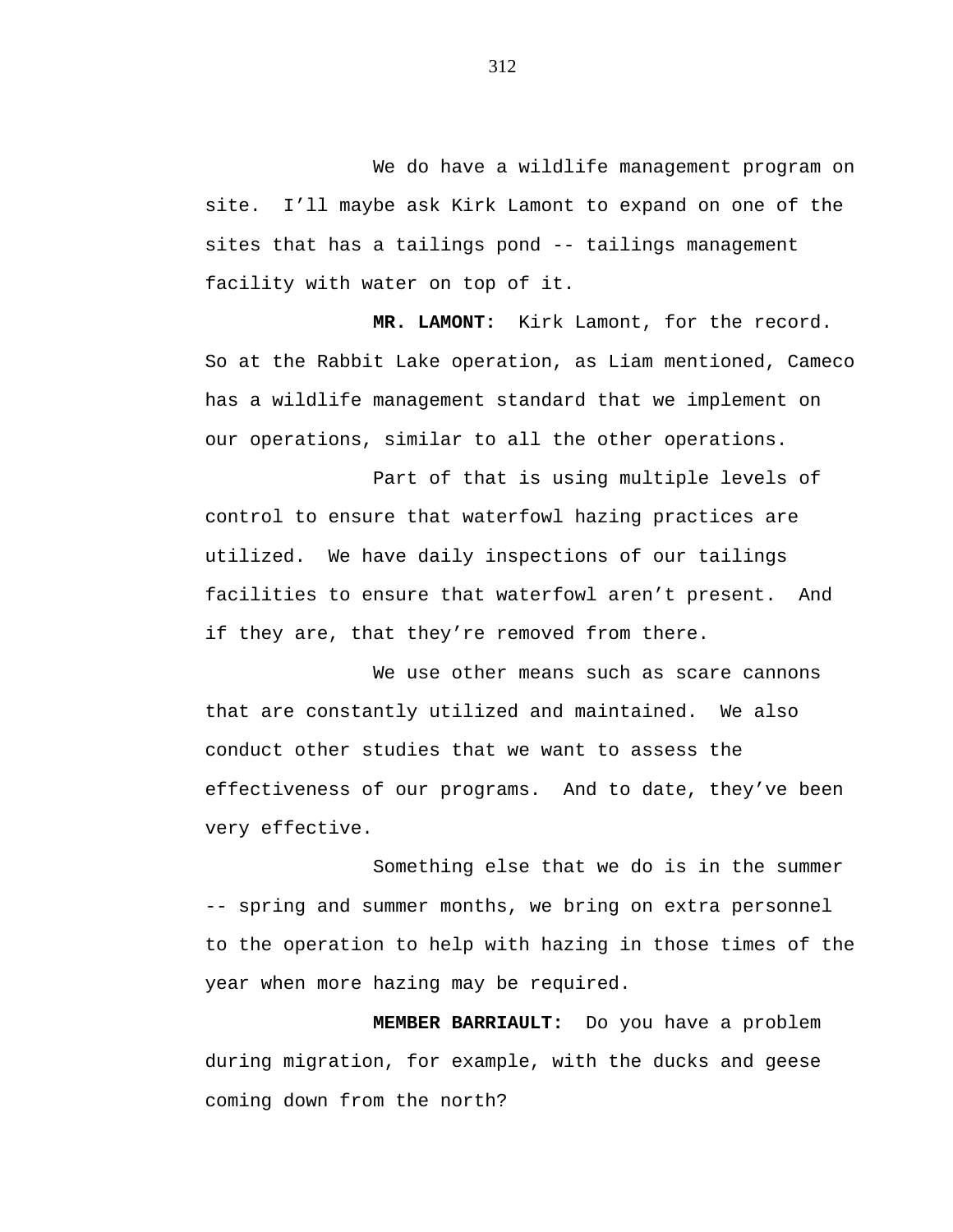#### **MR. MOONEY:** Sorry, I ---

**MEMBER BARRIAULT:** Migration problems with the ducks and geese coming down from the north at this time, are they affecting your water pond?

**MR. MOONEY:** I'll ask Kirk Lamont to expand on that in a second, but I first wanted to really distinguish our tailings ponds facilities from the circumstances in northern Alberta. While the water quality, as we heard, it still needs to be treated, it's the sort -- it's not in the same ballpark as it relates to the unfortunate incident that you mentioned earlier. So the hazing program is more to prevent them from becoming - --

**MEMBER BARRIAULT:** In tailing ponds.

**MR. MOONEY:** --- resident at the facility. Not necessarily the same circumstances at all.

**MEMBER BARRIAULT:** Okay. Thank you. Do we have policies with regard to CNSC in managing these tailing ponds with regards to migratory waterfowls?

**MR. LeCLAIR:** Actually, I'd like to perhaps touch, for the Commission's benefit, actually, for people here in the room. Jean LeClair, for the record.

The actual issue of waterfowl came up a few years ago with the Cluff Lake site. And in fact, the issue was raised through involvement with the EQC. We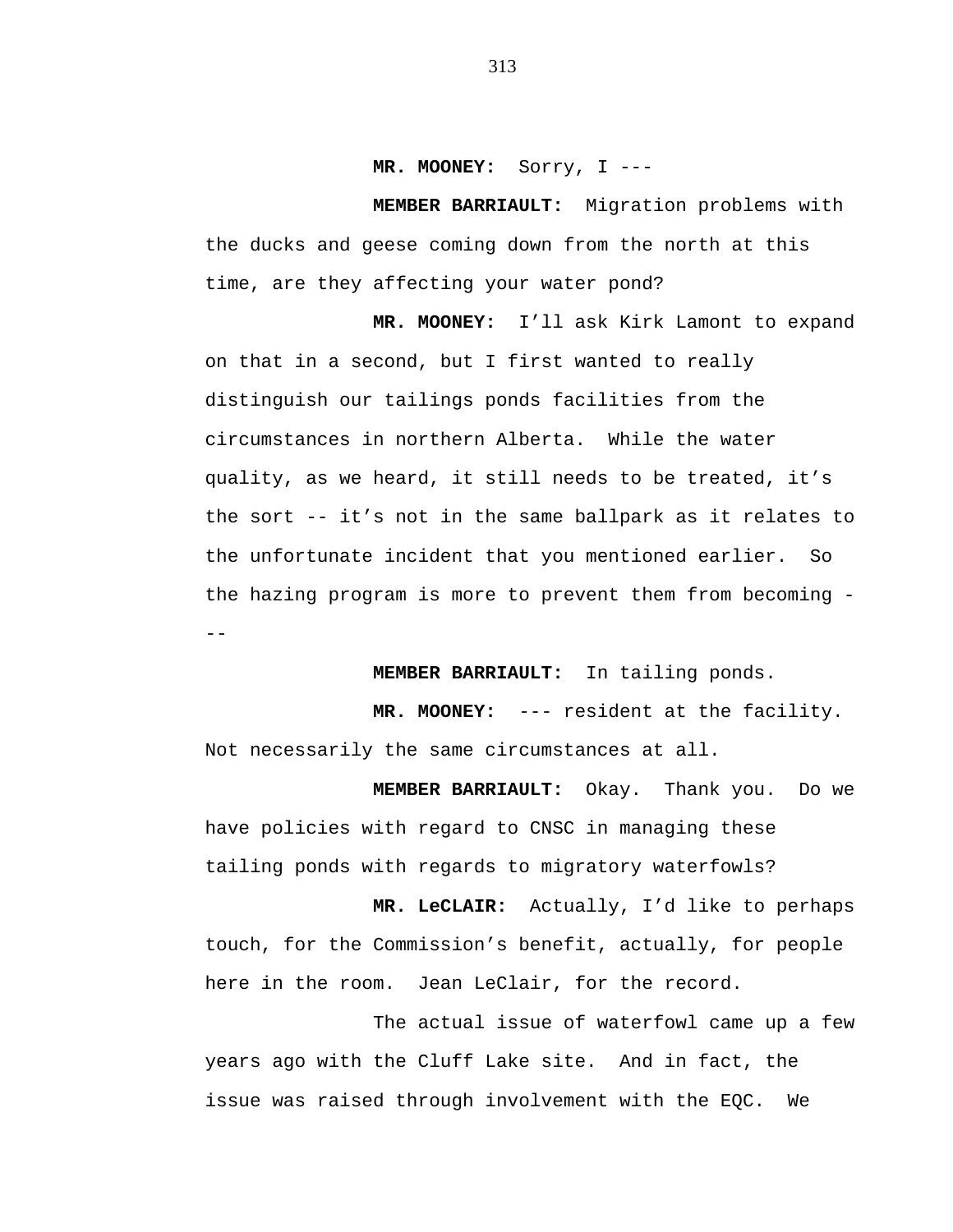heard from the EQC yesterday, and this was actually an example where the environment quality committee, through their annual tours to the mine, had said "Well, we notice there's some ducks and some geese."

And this is a surface tailings facility, which is quite different than the tailings facility we're talking about here. So I'll come back to that in a minute, but just to carry on.

So this is an above-ground tailings facility with liquid pond that's there. And the ducks were actually landing in the pond and there was some vegetation and things that were starting to grow because the tailings had been there for quite some time.

And so an actual sampling campaign was done based on the concerns that were raised by the EQC. And actually was identified that some of the waterfowl had elevated concentrations of certain contaminants.

As a result of that, there was a number of actions that were taken to stop the waterfowl from landing on that above-ground TMF. And there was reclamation activities that went on to cover the tailings in order to prevent the geese and prevent the ducks from being able to go there.

So there's an example actually of one that -- it's a very valid concern, one that was raised through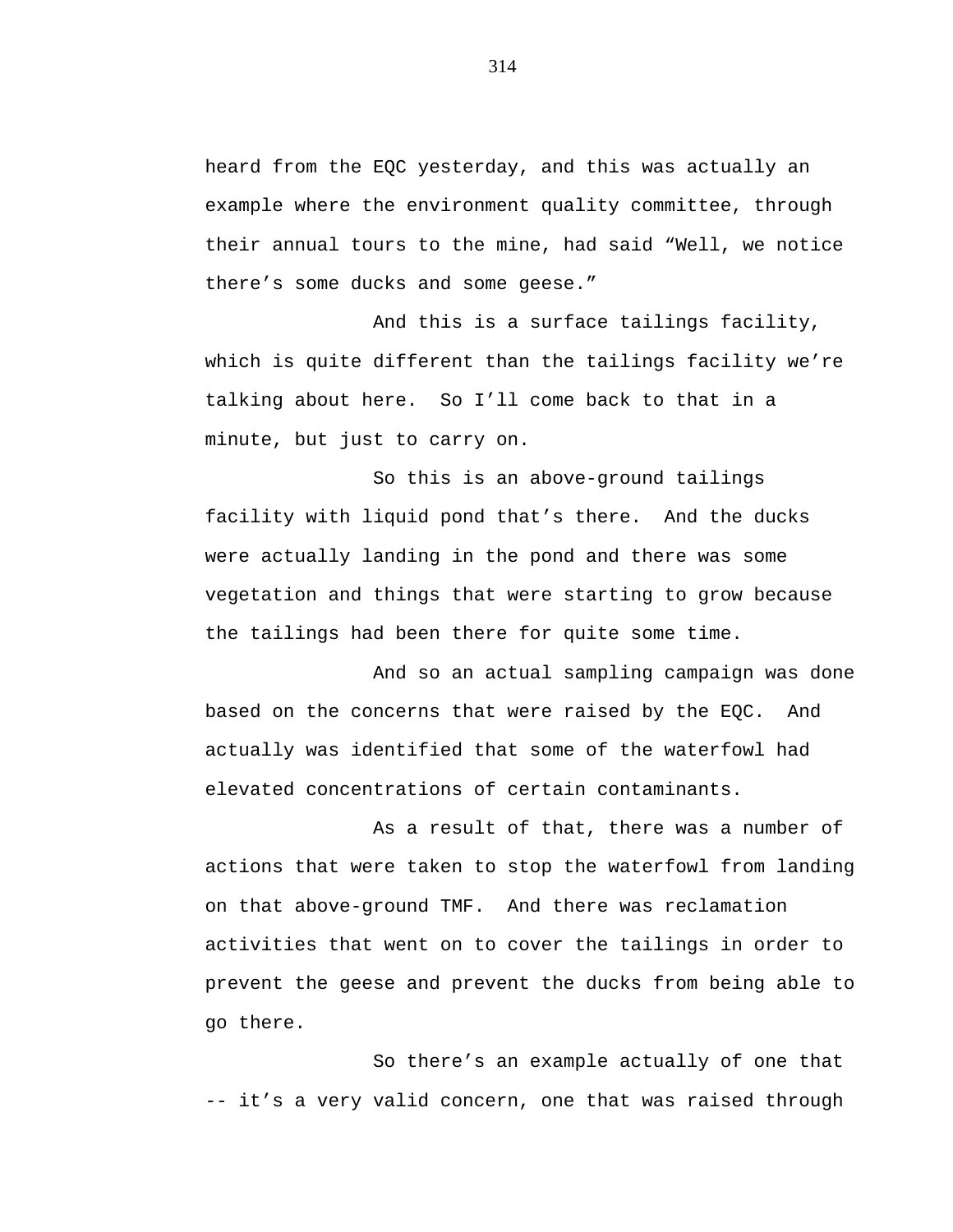the EQC. Action was taken on it and things were done.

Coming back now to the current situation. The current tailings facilities that we have do not have the same conditions, they're deep tailings facilities, you've seen the pictures of these in-pit tailings facilities, so you don't have the same types of conditions.

We do expect the control of waterfowl or any other animals within those facilities and the licensees are expected to have measures in place in order to control access from animals or waterfowl.

**MEMBER BARRIAULT:** Thank you. Thank you, Mr. Chairman, that's all.

**THE CHAIRMAN:** Okay. Dr. McEwan.

**MEMBER McEWAN:** I'd like to go back, if I may, to the polling that you've done and your 80 percent reported approval rating for your activities. I think we've heard over the last couple of days that those figures aren't universally accepted. And there will be some people who will suggest that it was a lot less, even, than 50 percent.

How do you support your 80 percent? Are you confident that it is sustained over the course of the present time?

**MR. MOONEY:** We are very confident with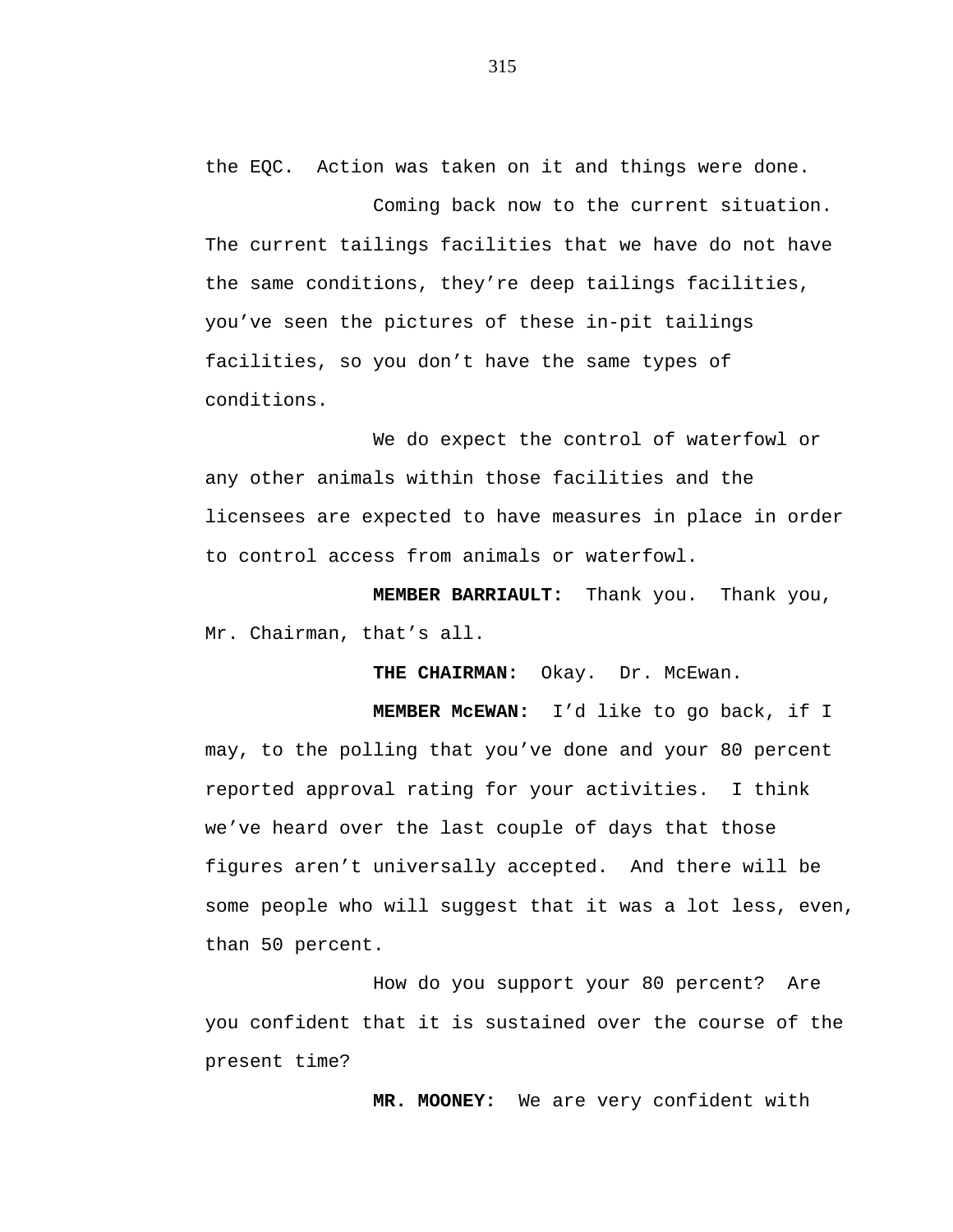those polling numbers. They've been carried out over a long period of time and they're statistically sound and carried out by an independent party.

So we heard from one person who had concerns and had a very informal basis for those concerns. But the polling that we do in Saskatchewan and the weighted polling that we do in Northern Saskatchewan gives us great confidence in those numbers.

**MEMBER McEWAN:** So again, one of the intervenors said that you have very few people responding from Northern Saskatchewan.

**MR. MOONEY:** Liam Mooney, for the record.

And the polling design is so that we get a sample from Saskatchewan and that it's oversampled in Northern Saskatchewan, with a view to getting a stronger statistical basis for the conclusion of the poll.

So I can't really respond to what the pollster may or may not have said to somebody in the course of conducting the poll, but the numbers are the numbers and the numbers show an overwhelming support for our operations in Northern Saskatchewan.

**MEMBER McEWAN:** So I guess that takes us to the next part of it. You don't have it on your Web site. Would you have plans to do that, would you consider using this as a tool as part of the community outreach and part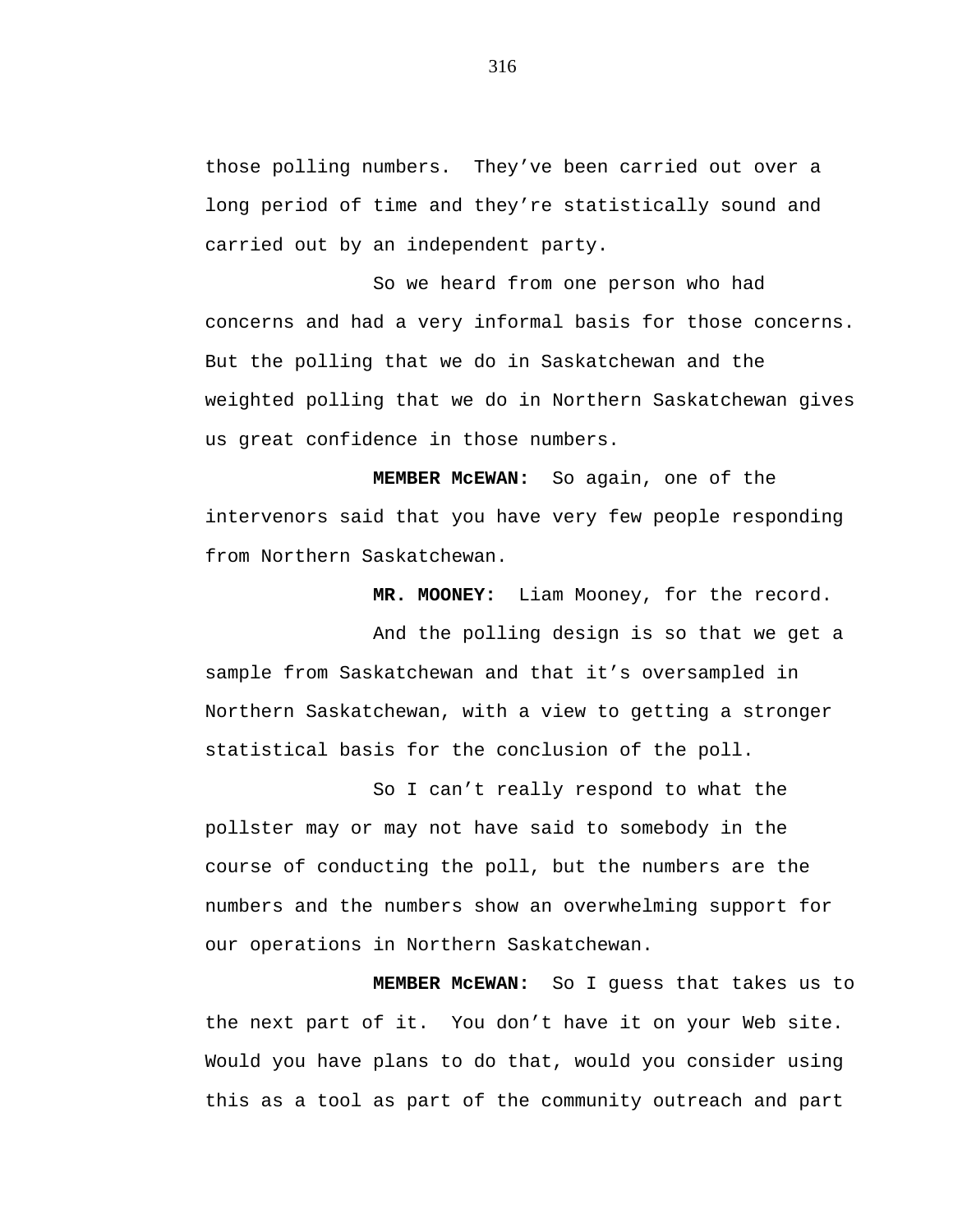of the community relations?

**MR. MOONEY:** It's Liam Mooney, for the record.

We would take that back and consider how we use it in our community engagement, but also sharing it more broadly than at present.

**THE CHAIRMAN:** I would strongly recommend that you do that because now in making presentation and you're making some statement about acceptability, it would be nice to have the data behind that actually prove some of those statements, or at least support those statements.

Dr. McEwan.

**MEMBER McEWAN:** So my second is, is actually a very simple educational question. Scattered throughout your submission is the word hydroseeding. What is that?

**MR. MOONEY:** It's Liam Mooney, for the record.

Perhaps I'll ask Kevin Himbeault to give you the lay of the land on that.

**MR. HIMBEAULT:** Sure, Kevin Himbeault, for the record.

So hydroseeding is basically utilizing a seed -- like a grass seed or a plant seed material mixed in with a mulching fertilizer. You got a large truck unit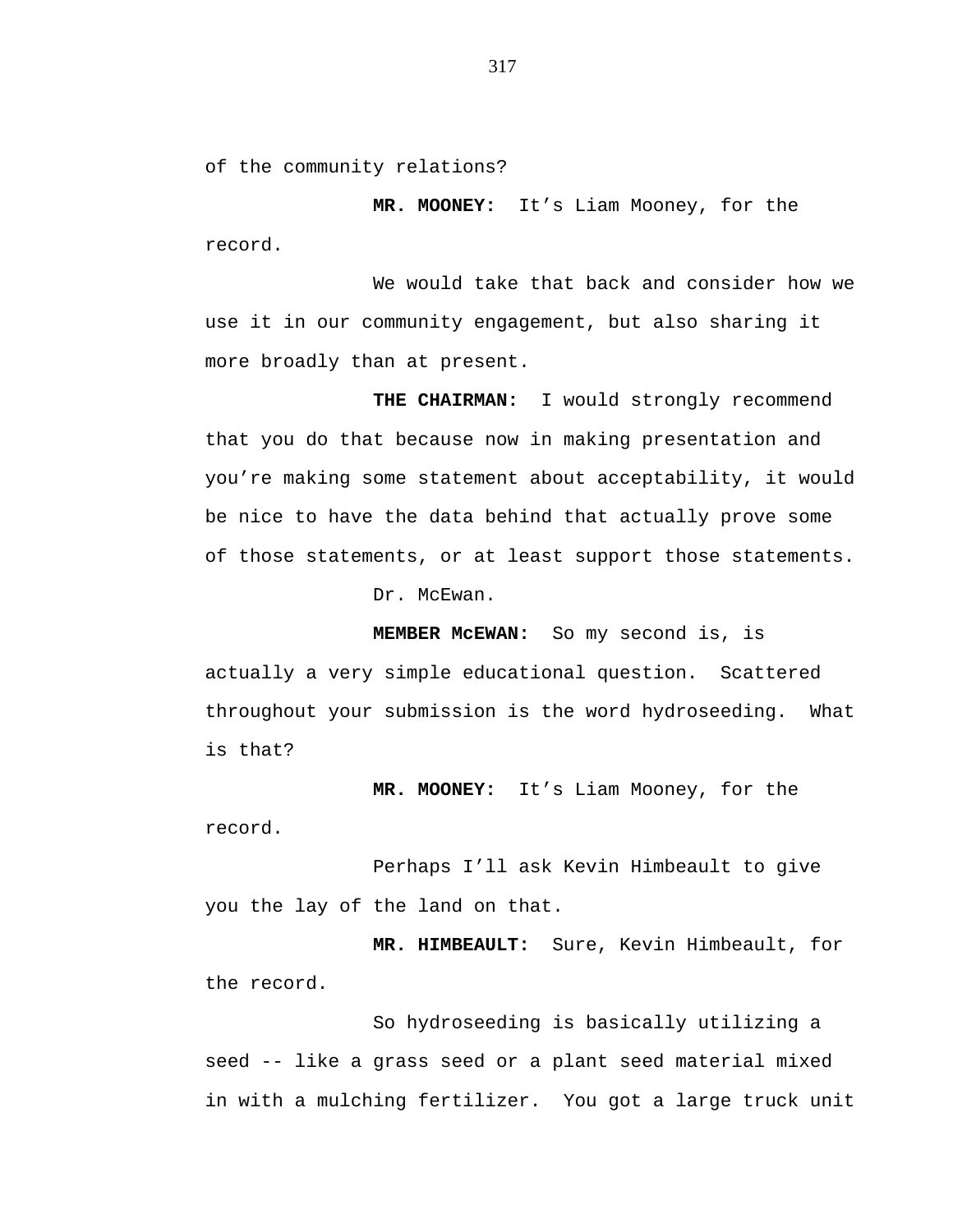that sprays this material out, covers a broad space of area and allows that seed to germinate and grow.

So, you know, people get it done in their lawns in the city and in other areas. So it's just on a larger scale for us.

**THE CHAIRMAN:** So have you had any success with all of this? Has it been successful?

**MR. HIMBEAULT:** Kevin Himbeault, for the record.

Yes, we've had success. It certainly is, you know, a challenge somewhat at Key Lake with the sand and that. But we continue to work on it. We have various -- we have very good growth in other areas where we, you know, we got to tweak the amendments and do some stuff. And that's part of the test work that we do.

**MEMBER BARRIAULT:** Just a brief one on that. What seeds do you use? What plants do you plant?

**MR. HIMBEAULT:** Kevin Himbeault, for the record.

It's a mixture of seeds. We do try to use seeds ---

# **MEMBER BARRIAULT:** Pasture mixture or?

**MR. HIMBEAULT:** No, it's more focused on seeds from kind of native seeds, seed base and that. But it really is dependent on what we can get from the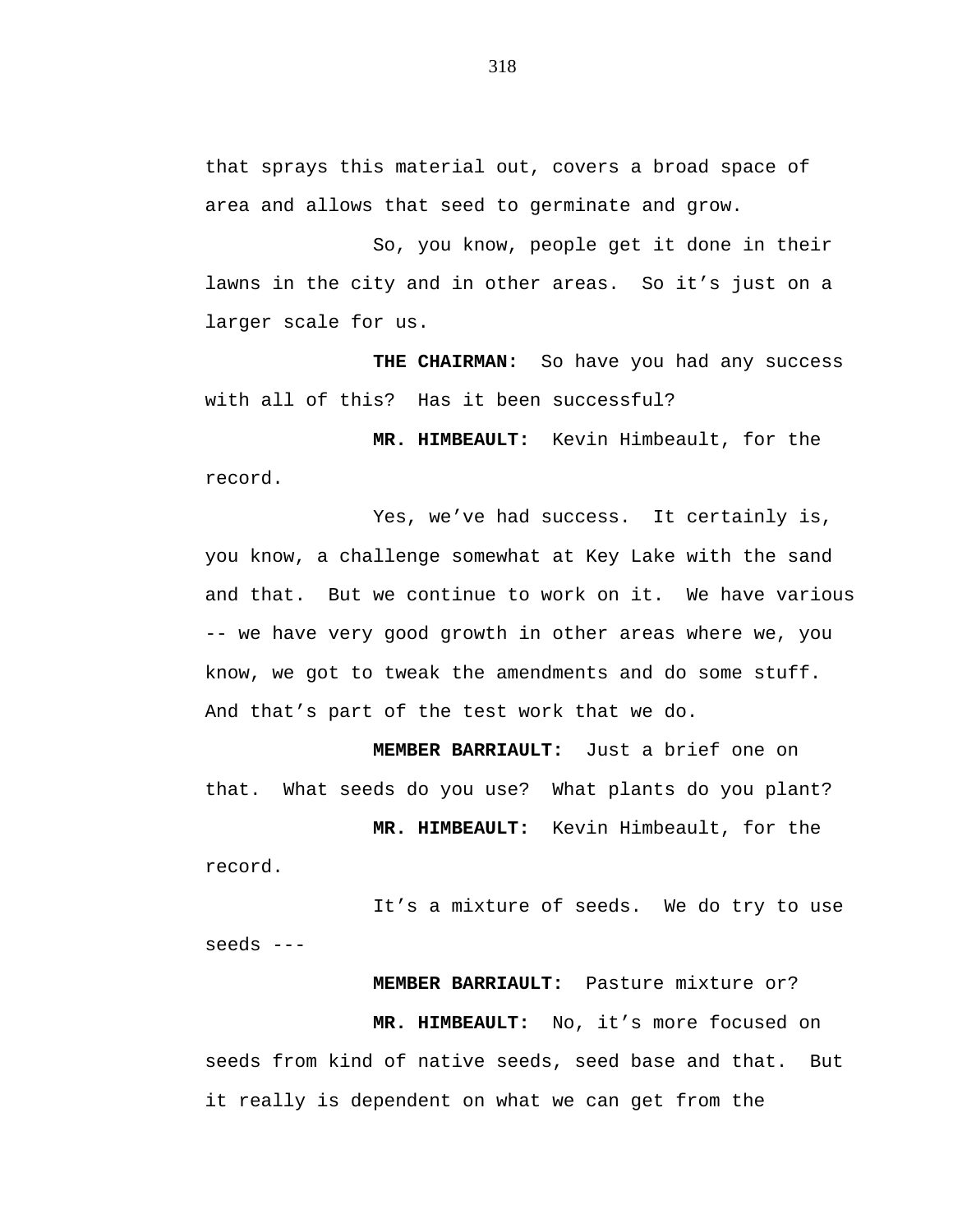suppliers.

**MEMBER BARRIAULT:** My reasoning for asking that is because if you're going to plant something that's attractive to the animals of the area, you may wind up with an animal problem on your sites. I guess that's the reason why I'm asking. But all right. Thank you.

**MR. HIMBEAULT:** Thank you.

**THE CHAIRMAN:** Okay, Dr. McDill.

**MEMBER McDILL:** Just one question. To staff, actually. In view of some of the concerns of the intervenors, is there any merit or value in putting a hold point in the licence associated with the ongoing EA at two years, say?

**MR. JAMMAL:** Ramzi Jammal, for the record.

It's a good question. Let me start with this. Is there a need for a hold point from a regulatory perspective? I don't believe so, because the licensing basis, as approved by the Commission, and if the environmental assessment, or the EIS itself determine that everything is within the bounding factors, within the licensing basis, I don't see from a regulatory perspective any added value as long as everything is within.

Because in the process of the EIS, there will be consultation period where the public will have input into it. And that's where I'm trying to weigh the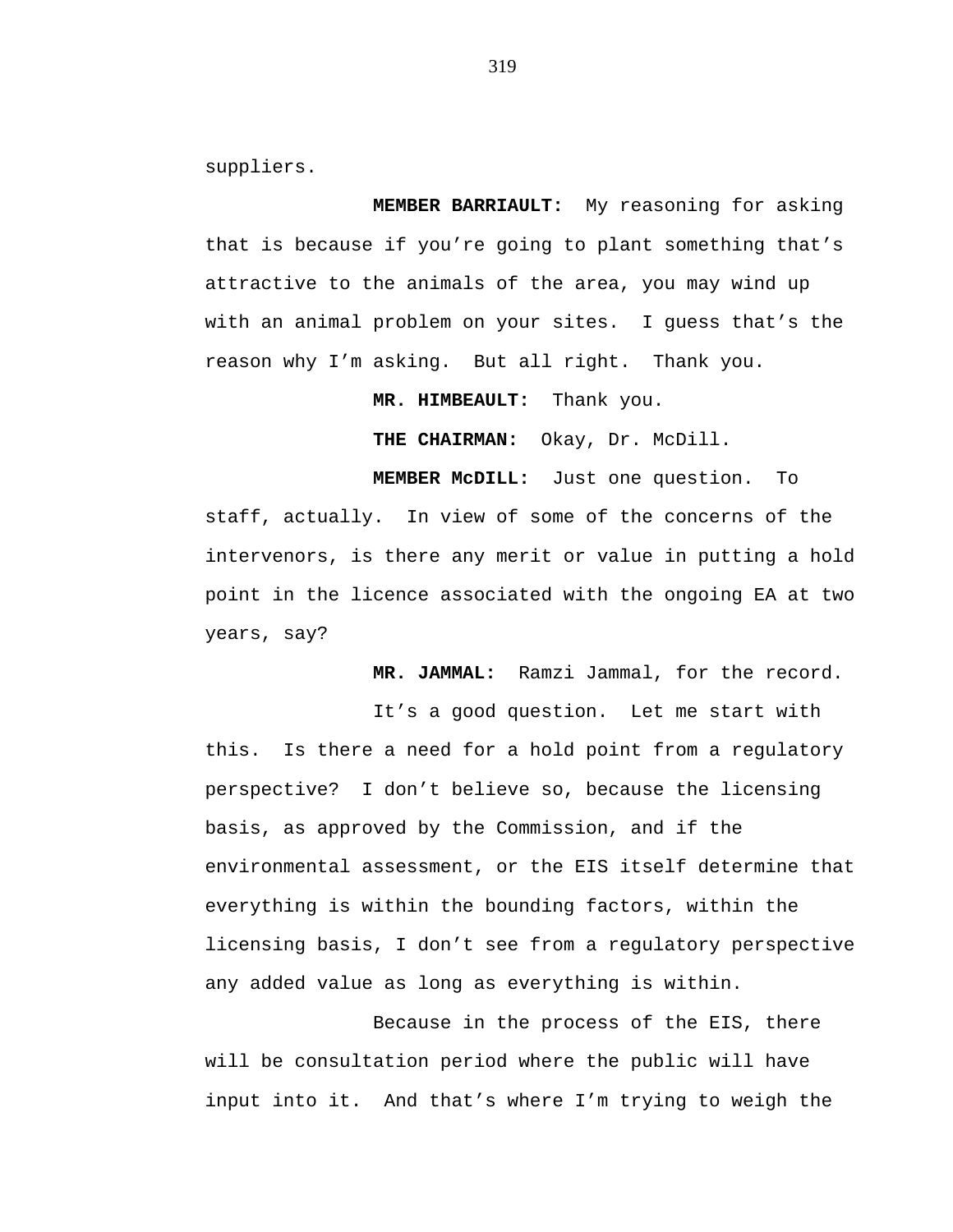risk benefit factor.

So the public will have input with respect to the EIS report itself. The Commission will determine and accept it or not and then will go on to the licensing. So you've got two elements actually.

Is there a need for a hold point? Well actually, the process itself is a hold point. If it exceeds or goes beyond the licensing basis, based on our determination, we're going to come before you, the Commission, for an approval.

**THE CHAIRMAN:** So let me add, we're told that within two years the EIS will be in front of you or you will be analyzing it. And just in time for the SOE, that will be available.

So maybe, I don't know if it's a hold point, but definitely a reporting requirement of some sort about what those two documents will find. Why wouldn't that be something that would be required?

**MR. JAMMAL:** Ramzi Jammal, for the record.

Again, by all means we would report to the Commission on what you will ask us to do from directive perspective.

The issue, going back to Dr. McDill's question, is the hold point is from safety perspective. That means if you continue with the operations, is it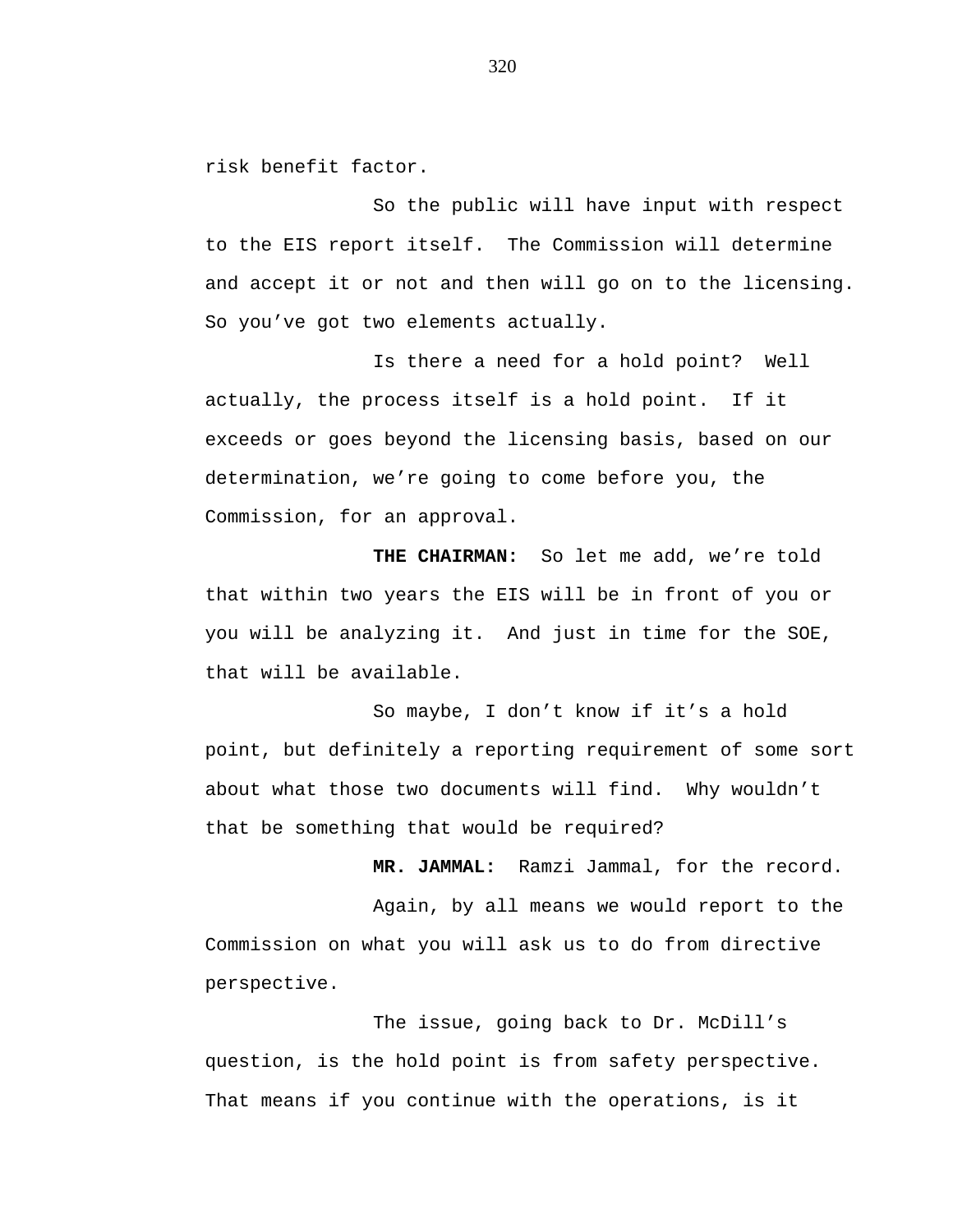going to be unsafe. It's going to be needed information to continue the operation safely. Is it obligatory to the safety case?

But again, I don't see it from that perspective. I see it as the EIS process. If it is within the licensing basis and determine there is no impact, the public consultation on the EA is taking - will have taken its course and that would determine - again, it's all hypothetical. I do not want to give the perception that staff is making a decision beyond their capacity.

So the process requires under the EIS an approval by the Commission, public input. And by all means, the updates on the SOE, the status of the environment, we will be providing that information as part of our annual update.

**MEMBER McDILL:** Maybe I should, in fairness, address the same question to Cameco, assuming that there is a licence granted, of course.

**MR. MOONEY:** It's Liam Mooney, for the record.

We have examples of environmental assessments that have been concluded during concurrent licence term and a couple of them that were shared with you, the Cigar Lake Water Management Project, the Key Lake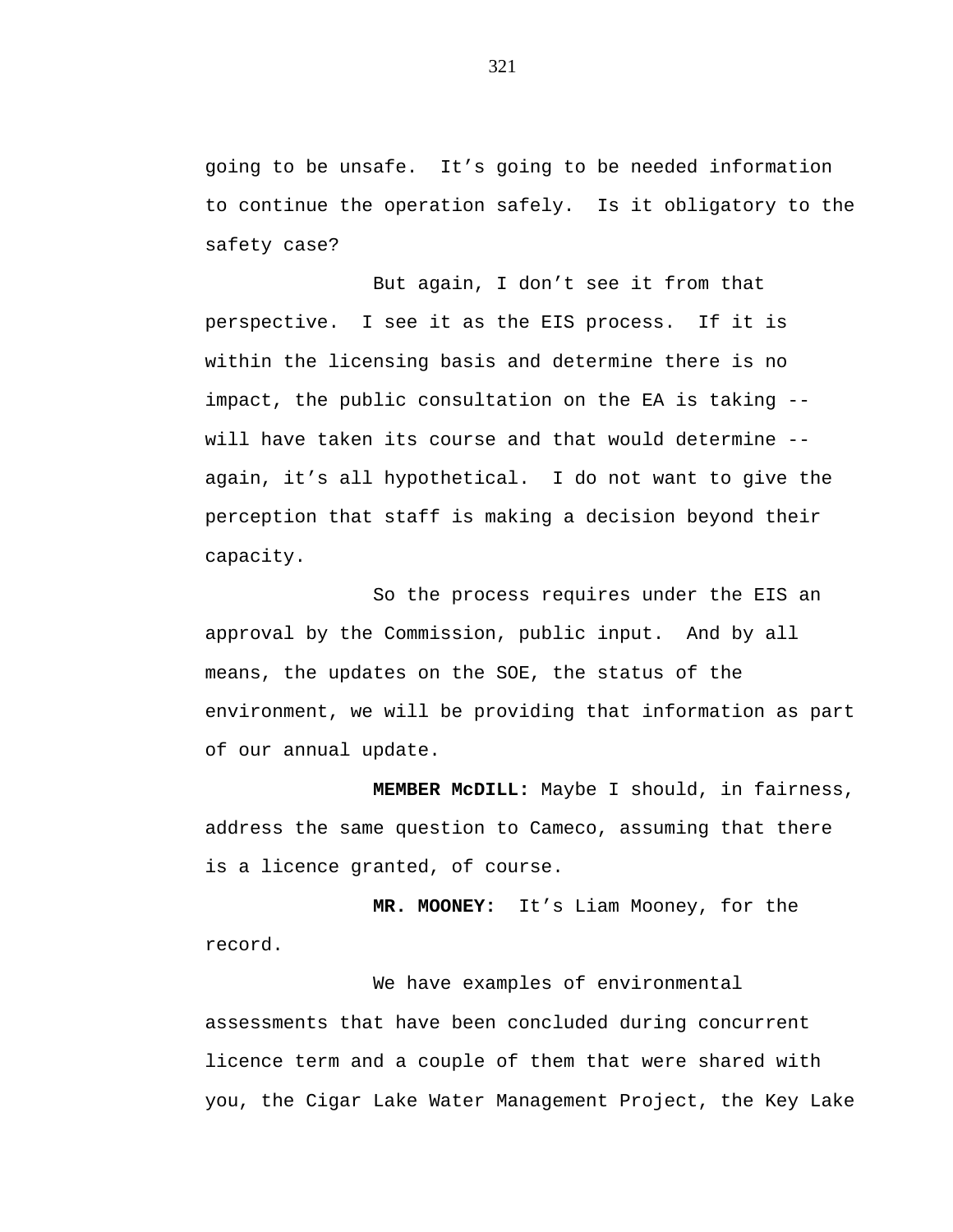Mill Services Environmental Assessment, as well as the Rabbit Lake Expansion to the In-pit Tailings Management Facility that was part of the Rabbit Lake uranium-rich solution EIS.

In those instances, those were carried out safely and the environment was protected and we saw the performance on the graphs that we presented at the beginning of these proceedings.

So we don't think that's necessary. We think that it can be effectively managed through the licence and the LCH with the necessary oversight from the staff.

THE CHAIRMAN: Okay, my turn. My two questions for this round.

The first one, I think that we need to spend a minute about whether there is a limit, a regulatory limit on molybdenum. Of all the tables that are in both documents in Cameco and our staff, there's regulatory limits, regardless to where they come from, whether it's Environment Canada or Ministry of Environment, on molybdenum. The footnote says there is no limit, but you have an action level of 0.6.

I want to understand where are we going with this and how it relates, how does this action, I think, which is a lot higher than the actual performance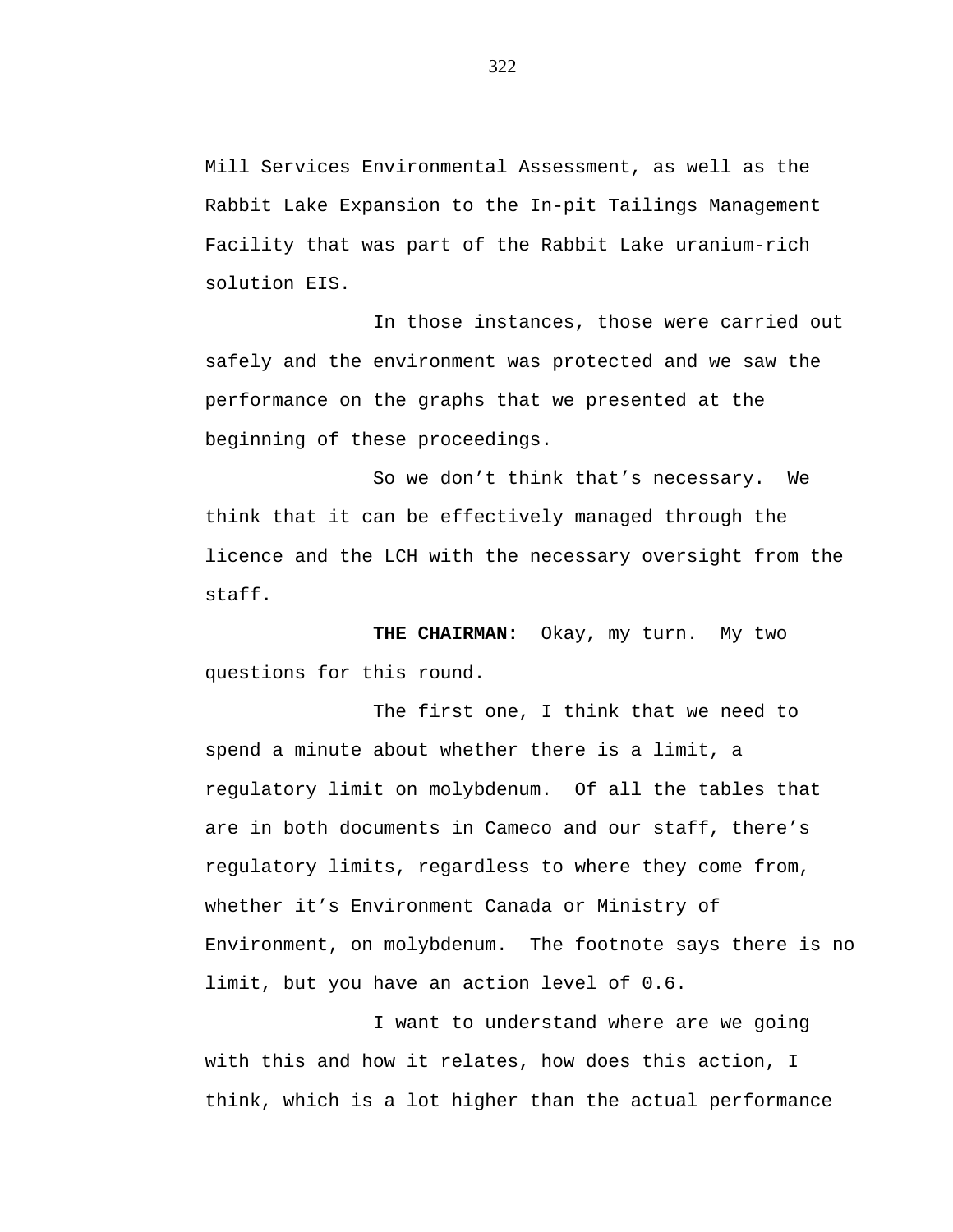after they've put in the new circuit. Where is it taking us on the health impact? And maybe we can get some environmental experts on both sides?

**MR. JAMMAL:** Ramzi Jammal, for the record.

I'll start with the values and the numerical limits are in the licence condition handbooks for every and each site. Before me is Key Lake Operation Draft Licence Condition Handbook.

For example, page 41 of 63, that actually talks about the action level, administrative and action levels that we put and impose on licensees, which covers from arsenic to selenium and selenium and molybdenum, whether it's ---

**THE CHAIRMAN:** No, no, I got that. I'm just interested on molybdenum. I got every -- I understand everything else. I'm just saying if you look at the table and molybdenum has no regulatory limit.

**MR. LeCLAIR:** Mr. President, Jean LeClair, for the record.

So if you look at page 41 of 63 of the Licence Conditions Handbook, which is part of the CMD for Key Lake Operation, if you look at that -- I'm sorry, I don't have the CMD number here in front of me.

If you look at the table, it says:

"Mill F1 administrative and action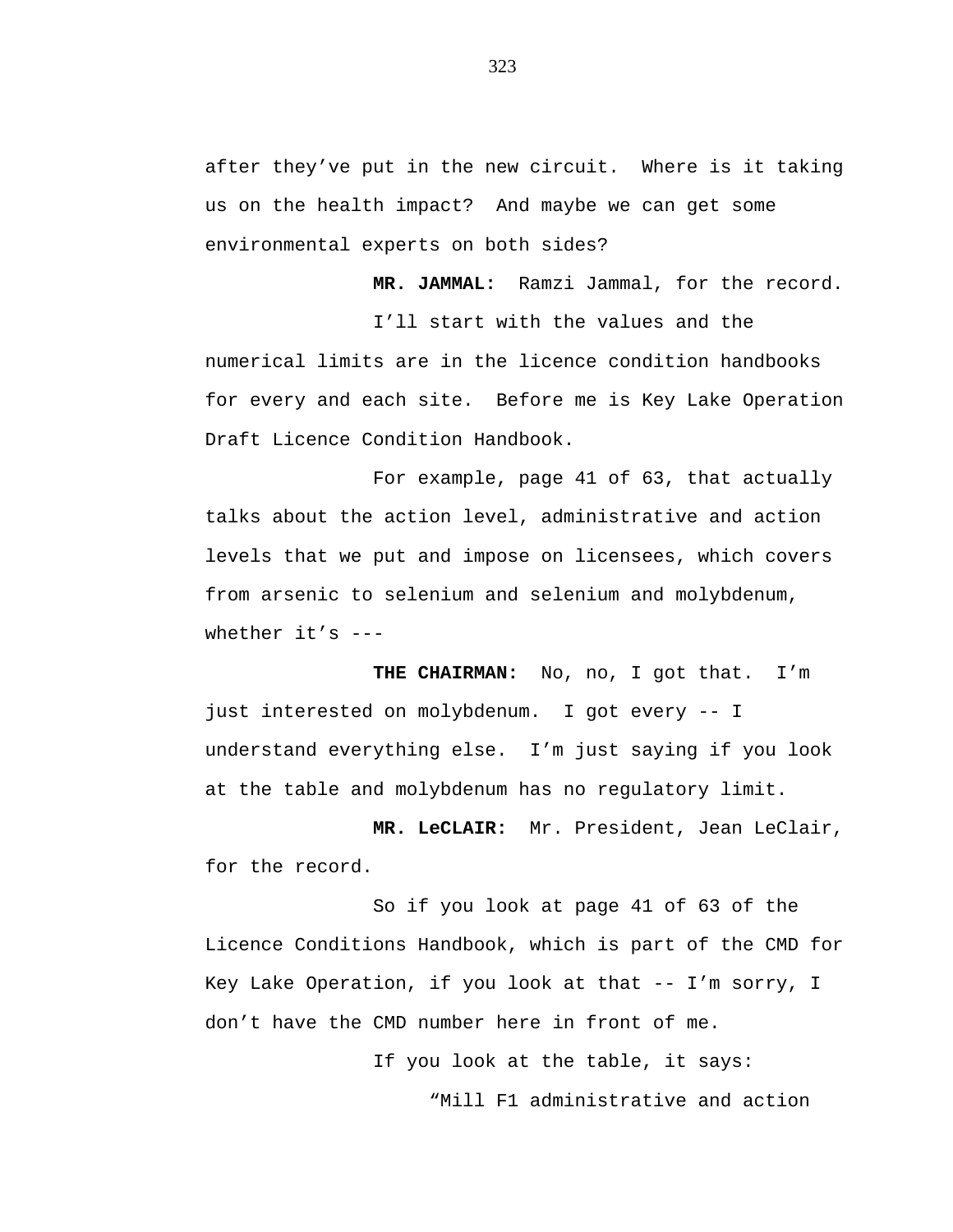levels for selenium and molybdenum. From molybdenum there is an administrative level of 0.3 milligrams per litre and an action level of 0.6 milligrams per litre."

Point three (0.3) milligrams per litre means this is normal operations that they're looking at, they're checking for variations. It allows them to do their own internal controls. A 0.6 milligram per litre action level exceedance would be a reporting to the CNSC.

So we can look at the administrative, we can look at the performance regularly. As soon as the 0.6 milligram per litre level would be reached, there would be requirement to report.

**THE CHAIRMAN:** That's what I said. What I want to understand is the health impact. When is there going to be an international agreement as to where we're going, what is the number?

**MR. JAMMAL:** Okay. Mr. McKee will provide you with that answer.

**MR. McKEE:** Site specifically right now, with the molybdenum reduction, we're very happy with it. It looks -- we're confident that we're going to achieve the environmental targets in the receiving environment that were set for molybdenum.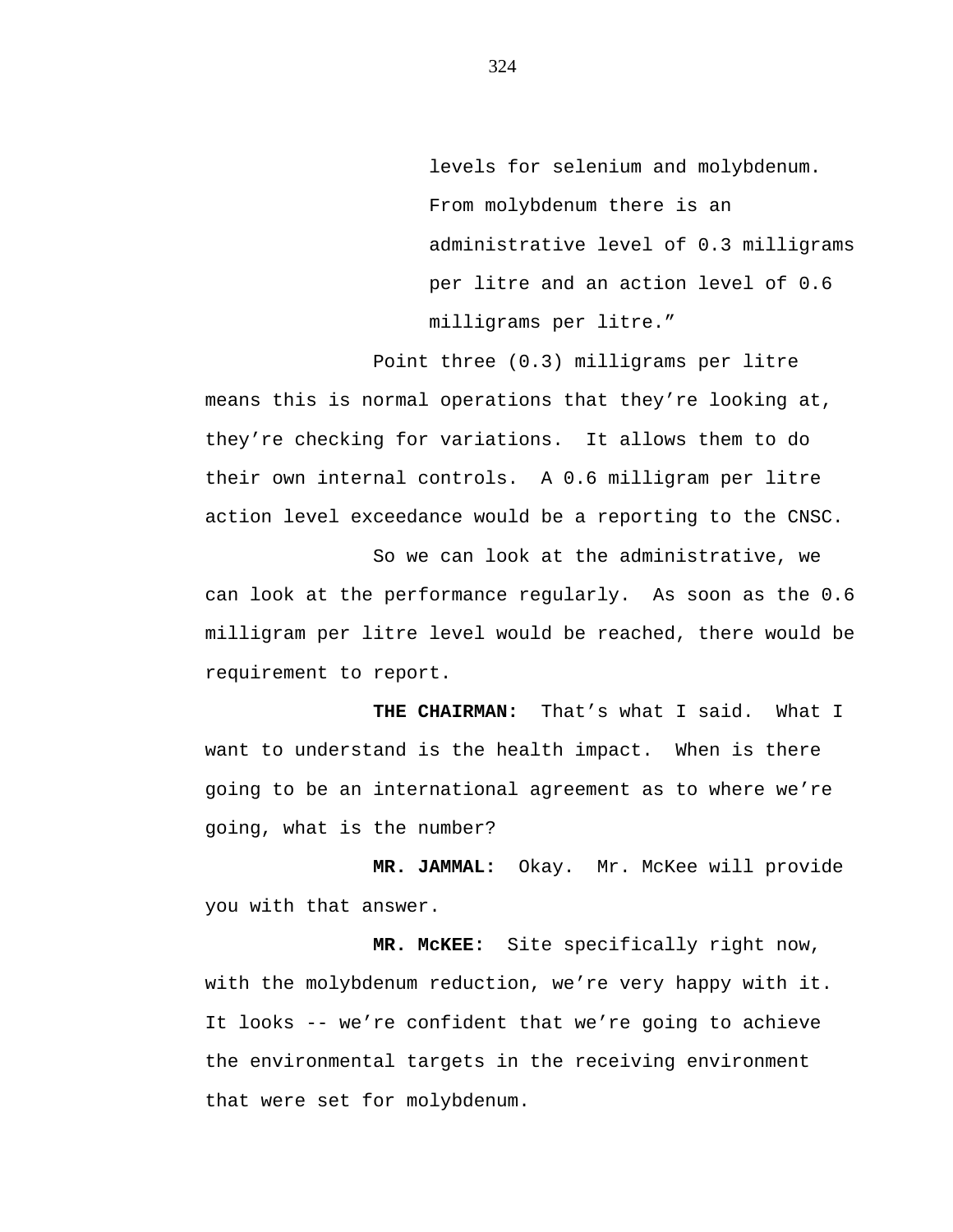So with respect to the molybdenum reduction, the reduction being very successful, we're seeing decrease already within the receiving environment. And the modelling looks like we're going to actually attain the receiving environment targets we wanted for molybdenum.

With respect to having a specific defined limit for going into licences, we hope in 2014 to be producing a CNSC position based on the discussion document for release limits and a protocol for establishing a limit for such as molybdenum, and hope to be putting actual licences -- limits in all licences.

**THE CHAIRMAN:** Are we getting close to an international agreement about those kind of limits?

**MR. McKEE:** There's generally standard practices internationally in how those limits are developed, and we're trying to adopt one of them. There is no limit for molybdenum in legislation in Canada. And the MMER review process that's going right now, molybdenum is not a substance they've decided to look at. They decided it's not showing up in enough of their mines for a national perspective.

They are looking at selenium. And I'm part of the selenium task team on the metal mining effluent review group. So it's looking very likely that for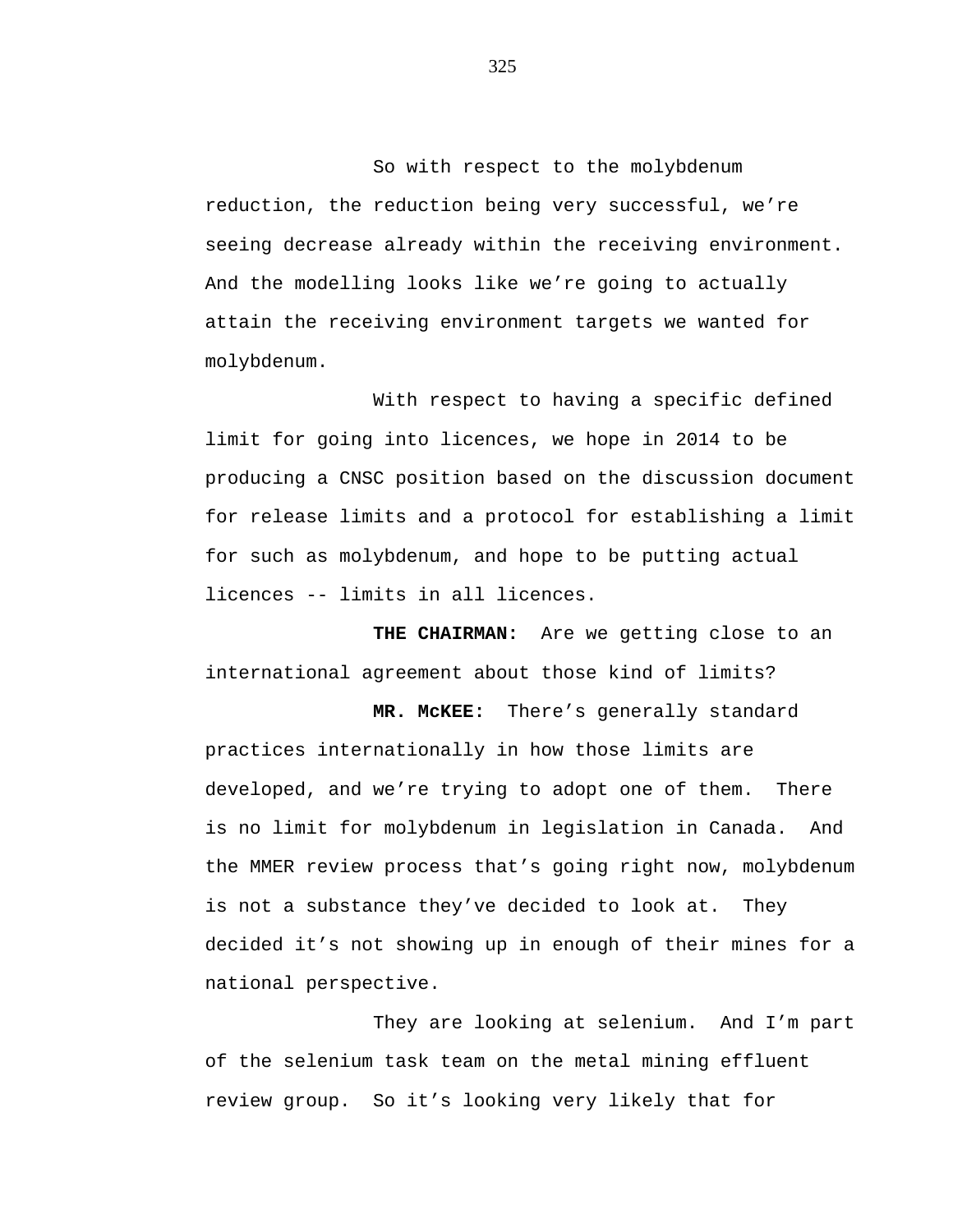selenium there will be, at least for metal mines, a metal mine effluent regulation limit in some form. And we're actively engaged in that process.

**THE CHAIRMAN:** Do you have an opinion on this?

**MR. MOONEY:** It's Liam Mooney, for the record.

We see the improvement in the receiving environment and the success in the treatment that has led to that as being one of the strong points in the performance. And those numbers are below the proposed action and admin levels that the CNSC has proposed in the Licence Condition Handbooks. So we will deal with those action admin levels and report any exceedances in that regard.

**THE CHAIRMAN:** No, we are actually impressed with that technology that you developed on this. And I think internationally, you are leading in this particular area.

My second question, and it's sort of related, in practically in all documents here, everybody is talking about again another piece, an impressive piece of work. You've managed to reduce the SO2 limits, some places at 95 percent, and it goes down to 10 to 12 parts per million. What is the limit? Is there a limit? All I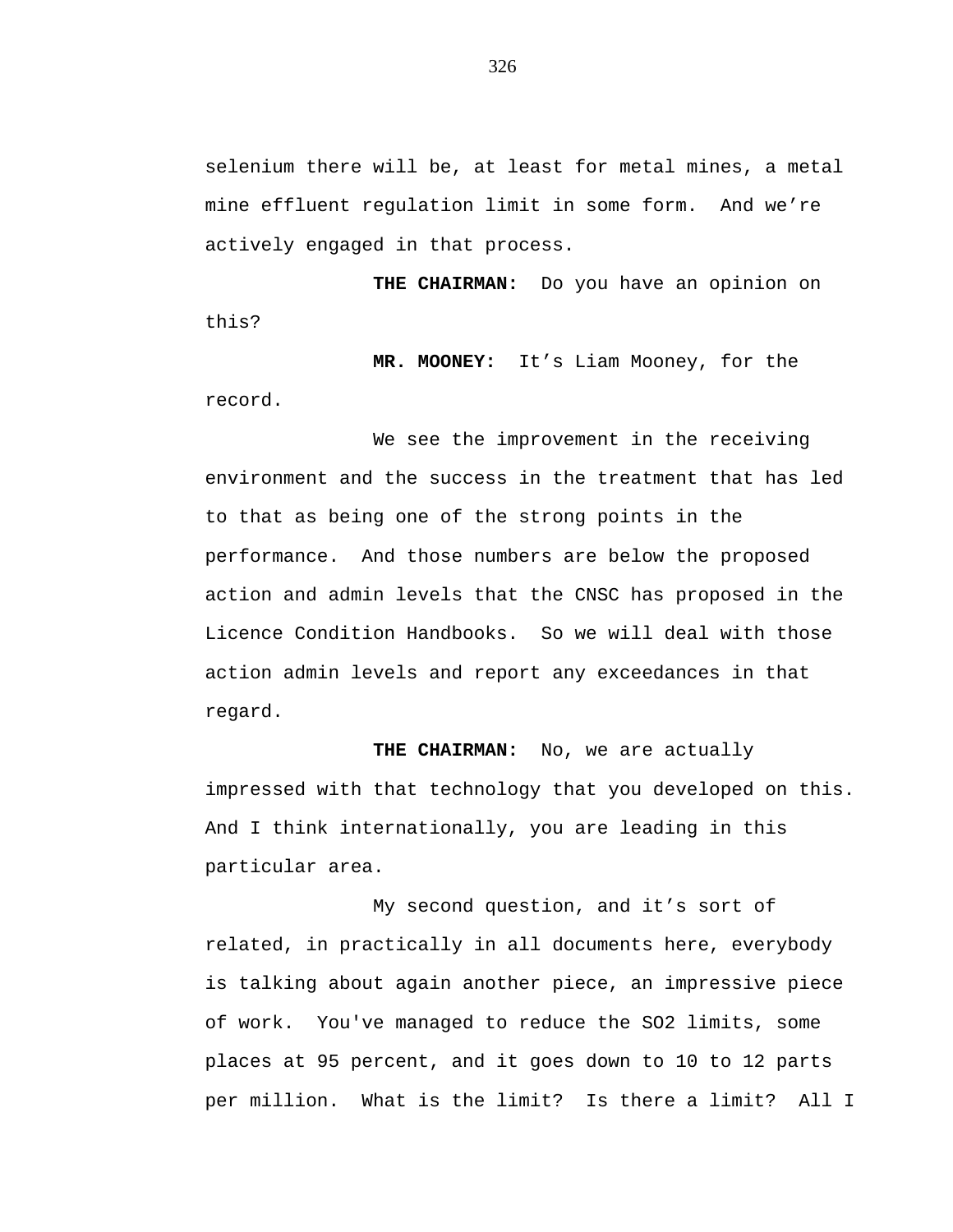hear about the reduction and what it is, but is there a regulatory limit?

**MR. MOONEY:** Liam Mooney, for the record.

I could ask Kevin Himbeault to give you

that number?

**THE CHAIRMAN:** Okay.

**MR. HIMBEAULT:** Yeah, Kevin Himbeault, for the record.

Our -- through the provincial process, we actually have a -- is a reporting limit for ambient air quality, which would be away from the stack emissions, but that sits at, I think, 170 parts per million. Yeah, 0.17 micrograms per cubic meter, which I believe converts to 170 parts per million.

THE CHAIRMAN: A hundred and seventy (170)?

**MR. HIMBEAULT:** Yeah, and that's on an ambient air sampling area, so it's not directly the stack, it's actually further away from the stack. So with the technology we're putting in place, we're, you know, well below those limits.

**THE CHAIRMAN:** Well, just in the future, please, when you do a reduction, tell us where you started from so we can understand where you ended up and how it relates to where you've been into the regulatory limit.

**MR. MOONEY:** It's Liam Mooney.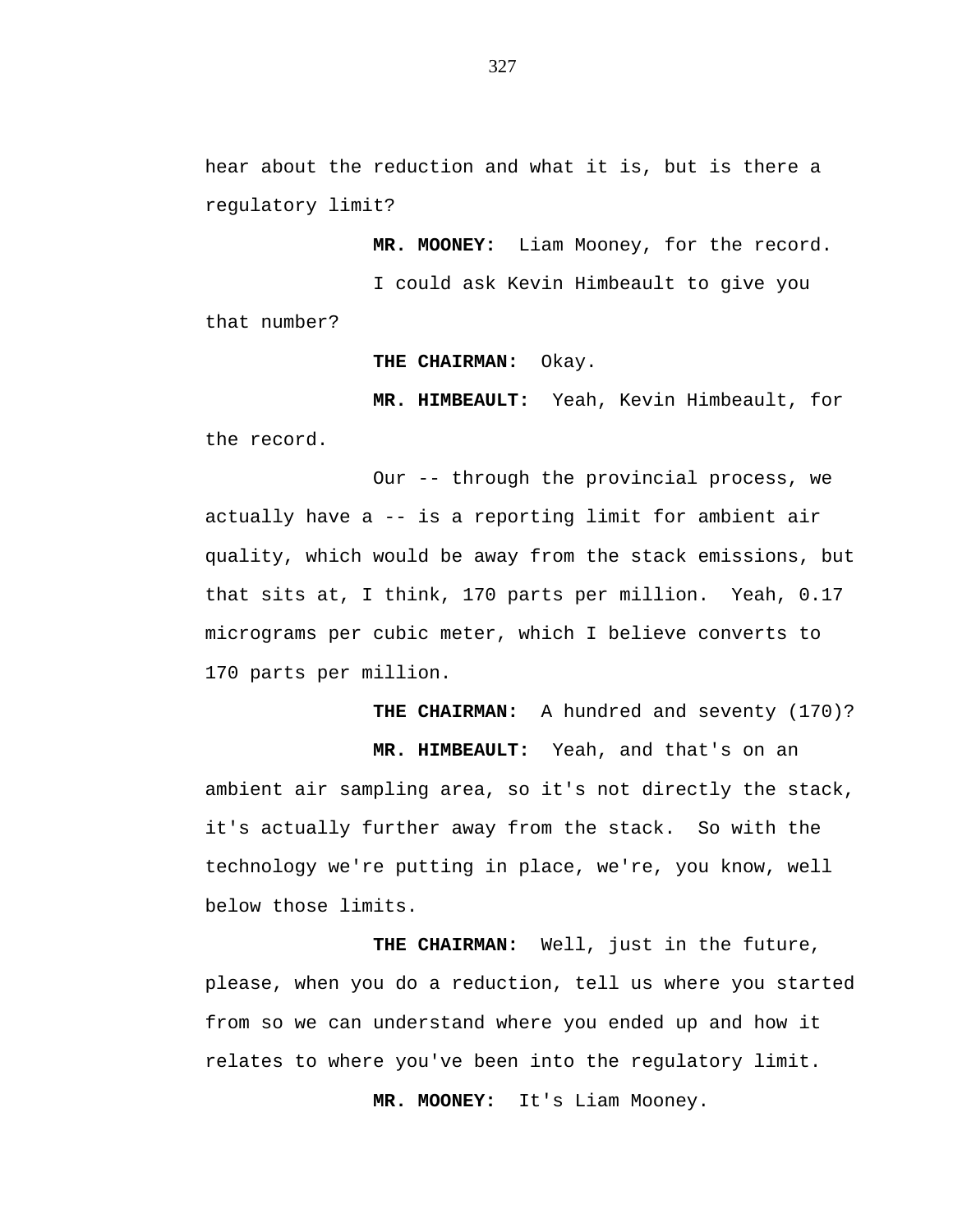And we were -- when we were talking about those reductions, we were putting them forward, characterizing them as already low numbers that were being reduced. So it wasn't of concern; it's just that the performance has improved substantially. So that's why we were looking at vis-à-vis previous performance. The limit really wasn't relevant to that ---

**THE CHAIRMAN:** M'hm.

**MR. MOONEY:** --- improvement.

**THE CHAIRMAN:** Okay, we're back to Monsieur Tolgyesi.

### **MEMBER TOLGYESI:** Merci.

You just answered one of the questions that I was want -- I wanted to ask.

But I will come back to acid generation. You are talking about 200 to 300 tonnes of acid, which you are producing right now. What you do with so much acid?

**MR. MOONEY:** It's Liam Mooney, for the record.

I'll ask Les Yesnik to speak to the acid plant at Key Lake and its use at that facility.

**MR. YESNIK:** Les Yesnik, for the record.

The quantity of acid required, of course, depends on production rate, and the upgrade of the acid plant. Of course, we're looking at the long-term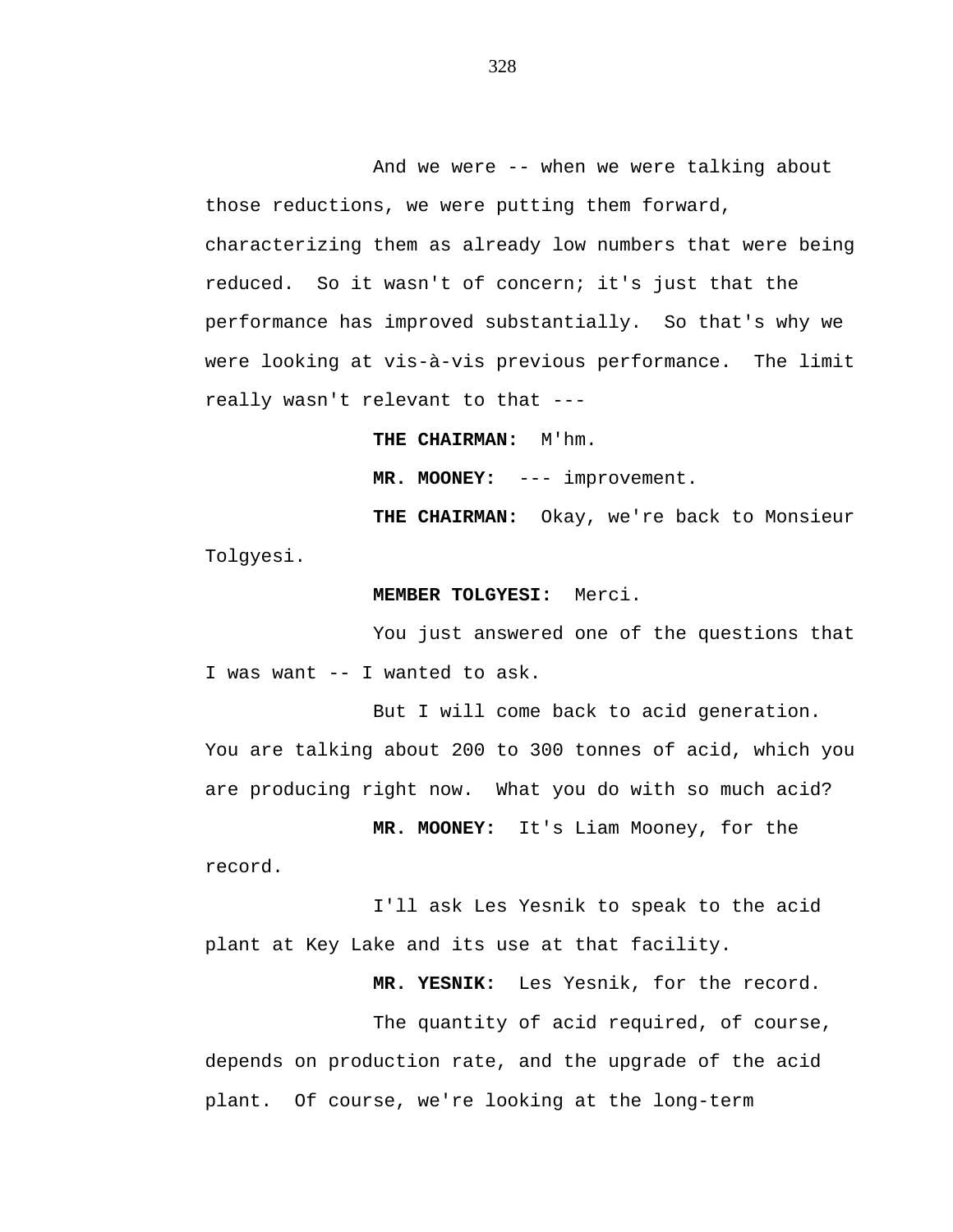immediate needs or for needs for the operation as well as a potential to support another operation if required.

The acid plant, it does have a 300, a top production rate of 300 tonnes per day of concentrated sulphuric acid. We also have capacity on site to store 6,000 tonnes of concentrated sulphuric acid in a fully contained facility. So the -- we have that flexibility if we want to do maintenance on that facility to be able to shutdown and so on.

We will consume currently at this point in time, depending on the ore that we were receiving from McArthur, in that range of around 160 to 180 tonnes per day, and of course, that will increase with increasing production levels in the future.

**MEMBER TOLGYESI:** You were also talking about installing a horizontal rotary calciner, and which supposed to further reduce SO2 but also will reduce uranium. So how much you expect the uranium emissions will be reduced?

**MR. MOONEY:** It's Liam Mooney, for the record.

And I'll ask Les Yesnik to give you a sense of that. But again, it's important in that regard, it's akin to the same discussion we were having in relation to the SO2 emissions, that they were low and well within our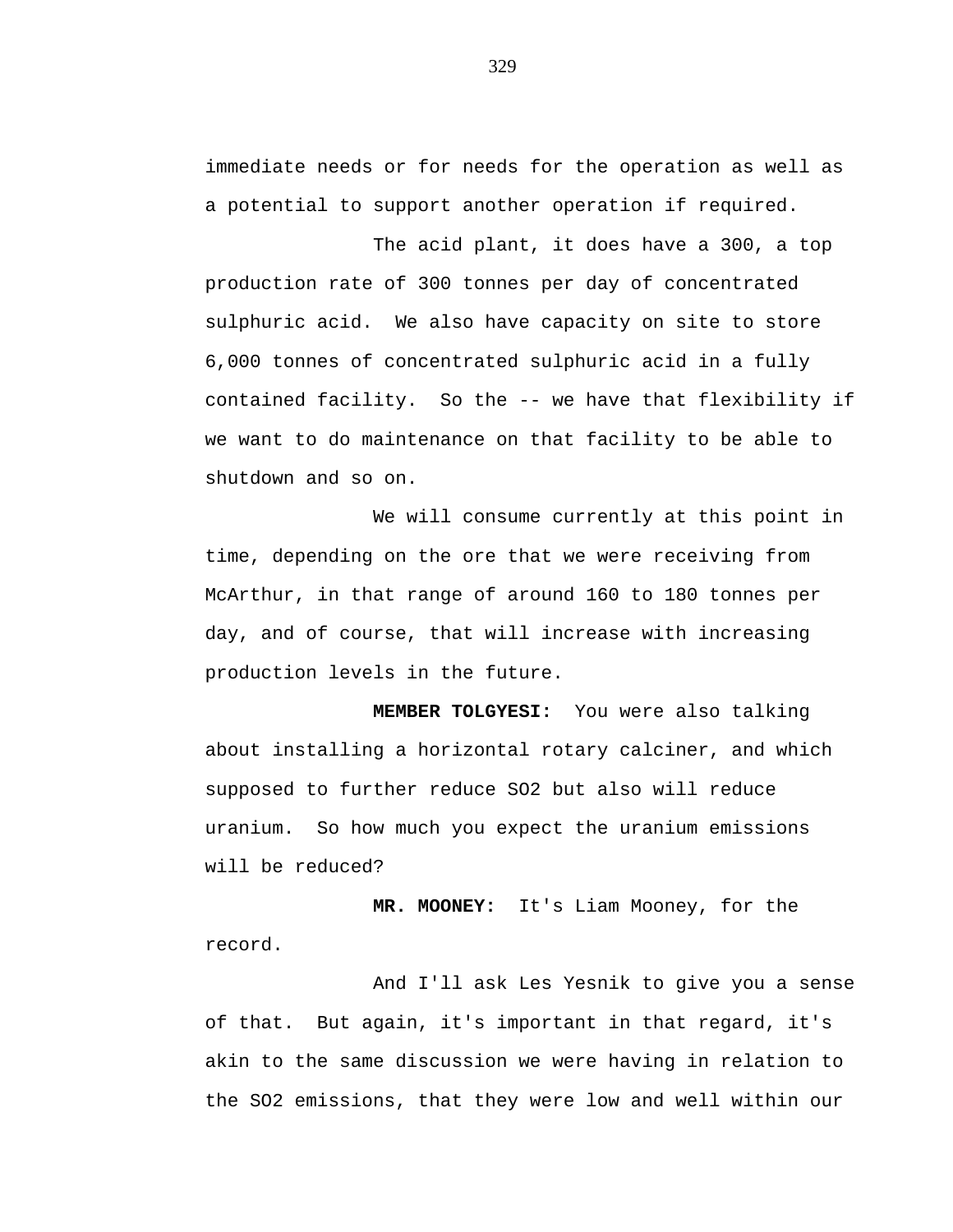regulatory limits and licensed approval limits, but it was an improvement that we thought we would bring to your attention.

**MR. YESNIK:** Les Yesnik, for the record.

Yes, just to confirm what Liam has passed on, our current levels of particulate, particularly uranium release, are low and well within our requirements. The new calciner, I've described the benefits of that being reduced, gas is going to the atmosphere. The main benefit, of course there, is the SO2 scrubbing that will be in addition to what we currently are removing. So we'll have the removal of SO2 with that new calciner scrubber, removal of ammonia, removal of particulate down to our current levels with the particulate of -- including uranium.

**MEMBER TOLGYESI:** You don't risk to predict how much?

**MR. YESNIK:** Les Yesnik, for the record.

Once we have that facility operational we will be able to confirm through commissioning and ultimate operation, the operation of a scrubber compared to design. So I wouldn't be prepared to commit at this point.

**THE CHAIRMAN:** Okay.

Mr. Harvey?

**MEMBER HARVEY:** Merci, Monsieur le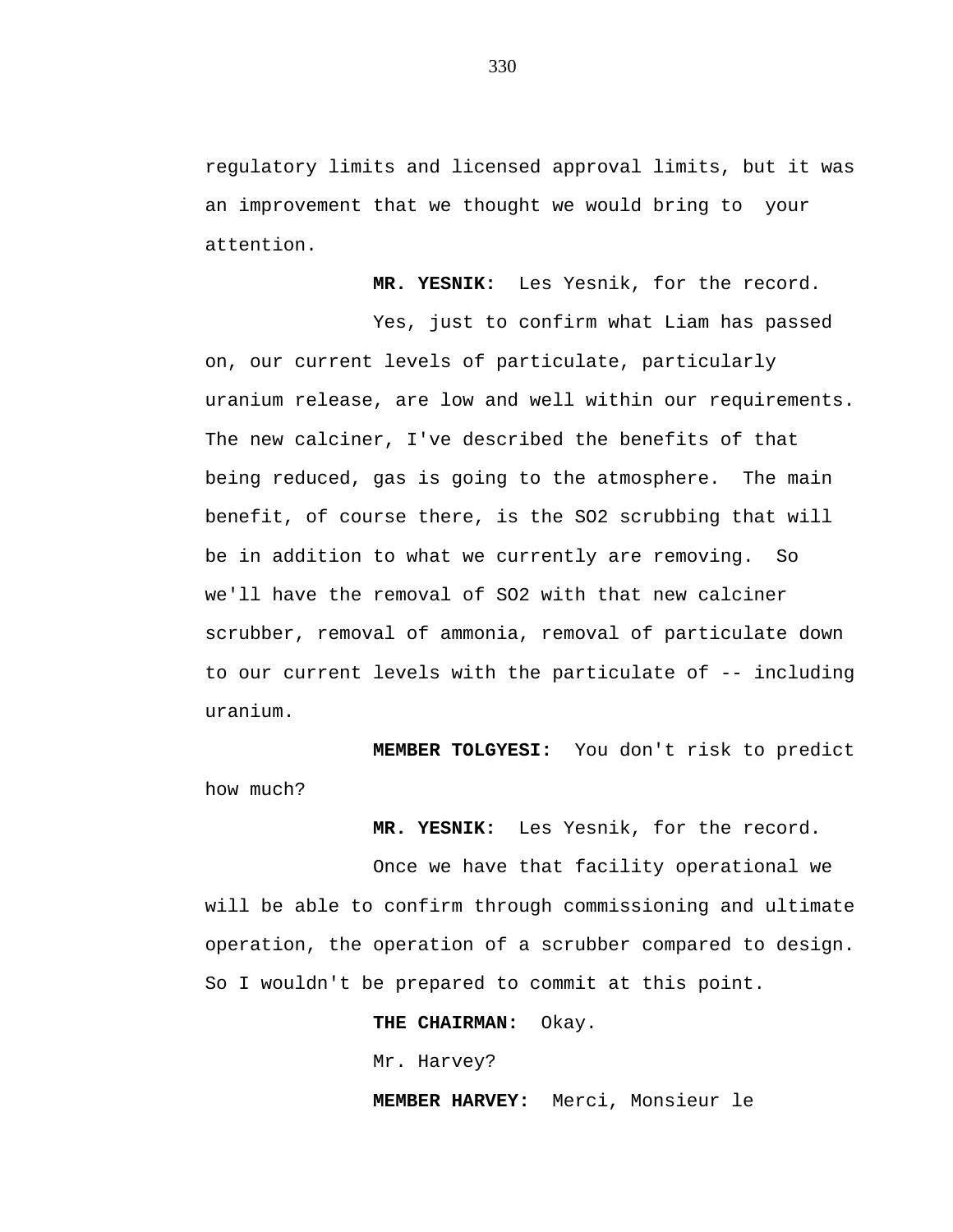Président.

Probably my last question. I got to keep a little space.

It's on page 31 of the -- it's for Key Lake, 31 of the staff CMD and 36 of the Cameco's CMD. It's about the waste rock piles.

Starting in 2009, CNSC accepted the management plan for the rock piles. In 2012, tests were conducted, and finally, in the final detailed cover design is expected to be submitted in 2014. I don't know if it's January or December.

In page 36 of the Cameco, we can read the last paragraph -- the second paragraph before the last:

> "Reshaping and grading of the waste rock pile is expected to begin in 2015 followed by placement of the full till cover, which will be the medium for revegetation." (revégétation en francais)

What is the timetable? I mean, it has been nearly five years to get to the point, and -- because if it's submitted to the -- to CNSC next year, CNSC will have to - - will take time to review it and then if it's not correct it would continue. And so do you have a timetable for this project?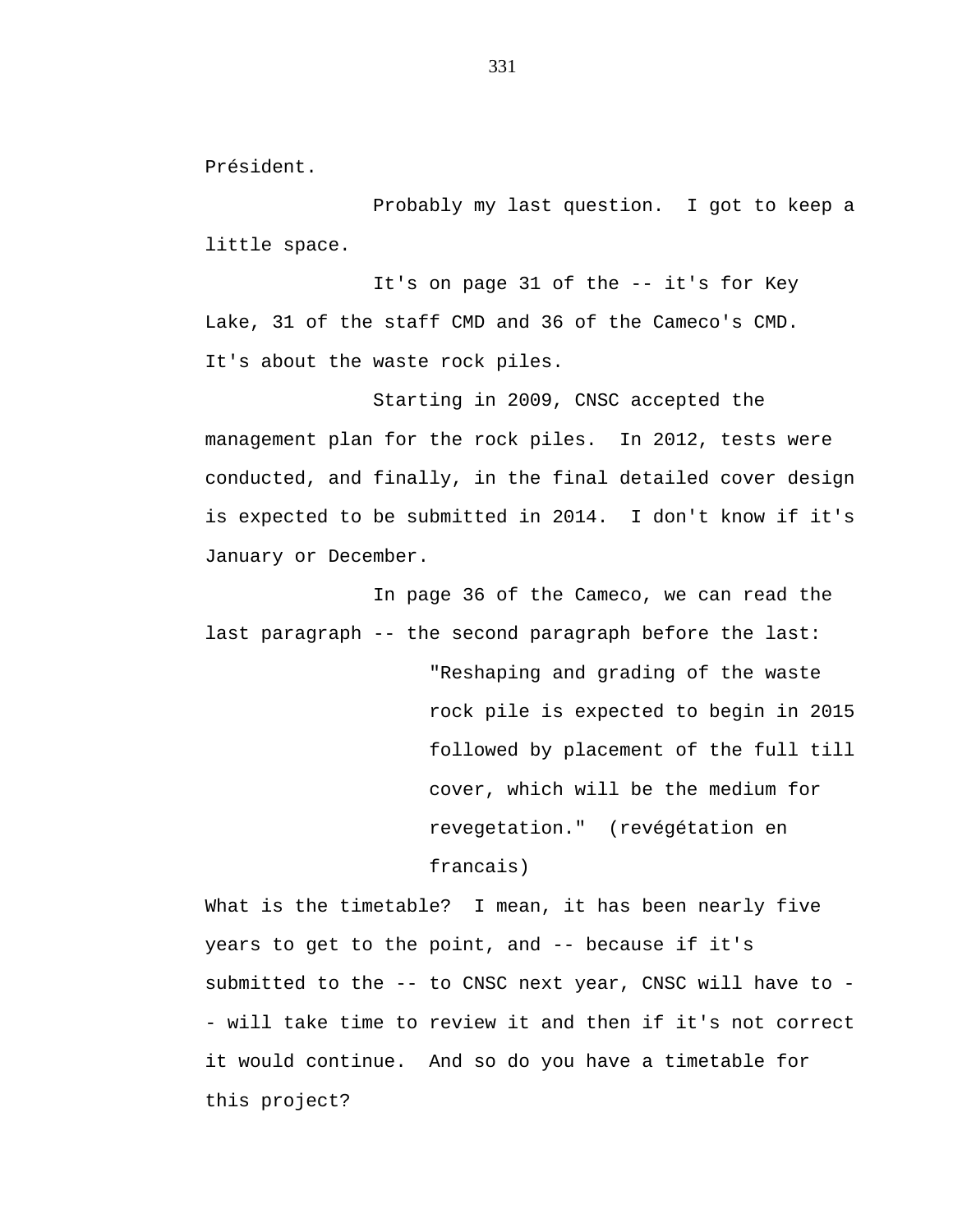**MR. MOONEY:** It's Liam Mooney, for the record.

And I'll ask Kevin Himbeault to give you a scope there. Again, this is a decommissioning with a view to the long-term, so taking the time to do it right on a risk-informed basis to ensure that at the end we have a safe and secure and stable facility.

**MR. HIMBEAULT:** Kevin Himbeault, for the record.

I mean, the action plan that we put forward in 2009, we're on track on that one, and we are looking at end of 2014, you know, I hesitate to say maybe early 2015 right now, but end of 2014 is what we're targeting for submission of our detailed design for that, based on the test work we've been doing over the last several years. The schedule plan after that was to actually start, providing we had approval from both CNSC staff and from the Provincial Ministry of Environment, to move forward with that -- the front end work of that reclamation program in 2015.

So that is currently what the project schedule is, is to initiate that work in 2015. I think what we have on there is about a three year time period for execution of that. And of course, that just comes down to, you know, there's factors that come into play,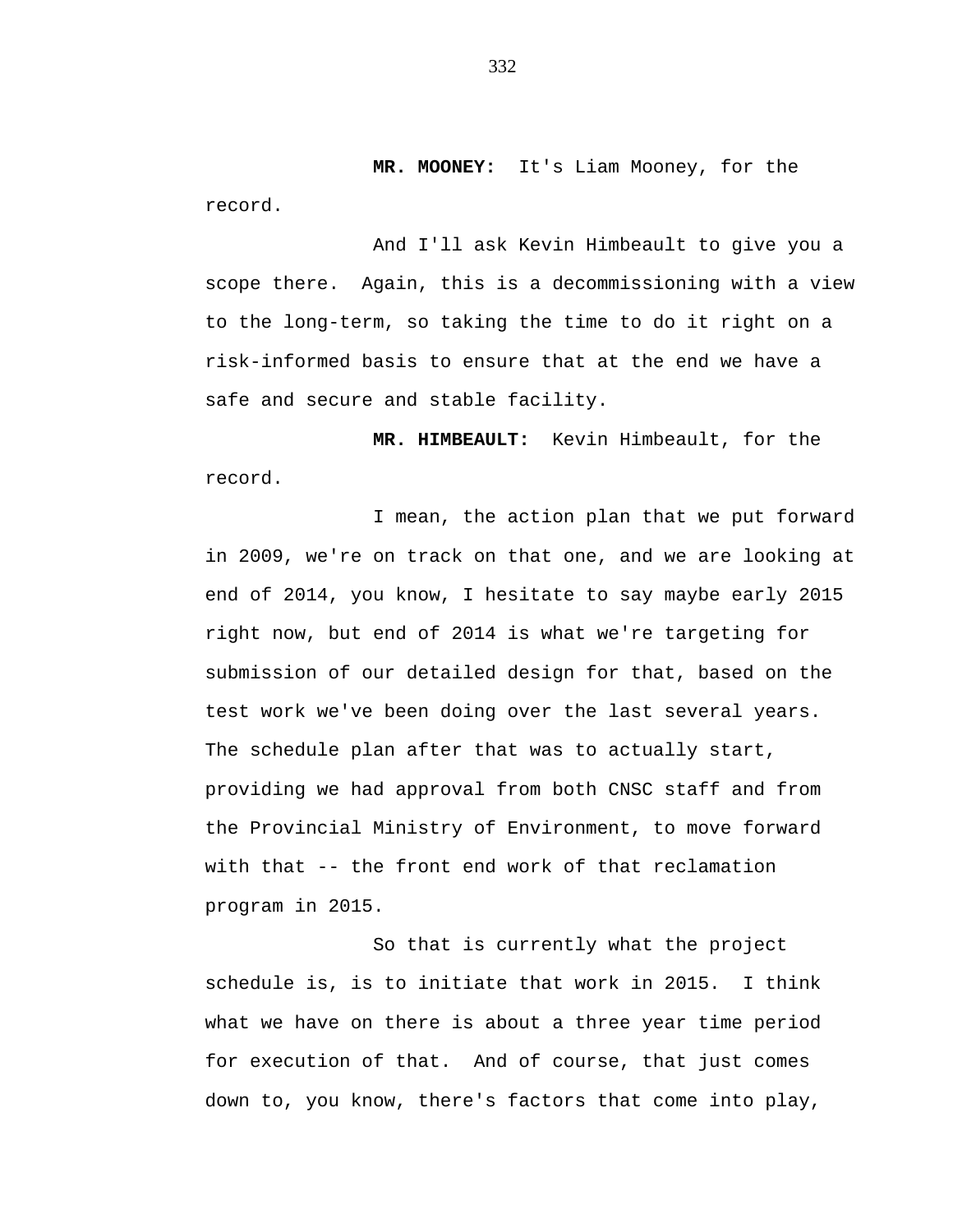but that's what we're anticipating.

**MEMBER HARVEY:** Thank you. You have the same perspective?

**MR. JAMMAL:** Ramzi Jammal, for the record. I will ask Mr. Tom Gates to provide you with the answer. The answer is yes.

**MR. GATES:** Yes. Generally, the same perspective, however, Cameco does have modelled performance criteria that are required and that is basically the amount of infiltration of water into the pile that can interact with the rock, there's a criteria there, and there's also the criteria of a vegetated engineered cover. Vegetation meaning sustainable vegetation on the cover, and the test spots are being looked at and they're instrumented.

And engineered also means that engineered in a way that with probable maximum precipitation events that the cover on it is sustainable through those events such as rip-rapping runoff channels to the environment and that sort of thing. So we'll be looking at detail at the design. We'll be making sure that with the modelling that they are going to be meeting their criteria before we find it satisfactory to proceed with the construction.

**THE CHAIRMAN:** Okay, thank you.

Ms. Velshi?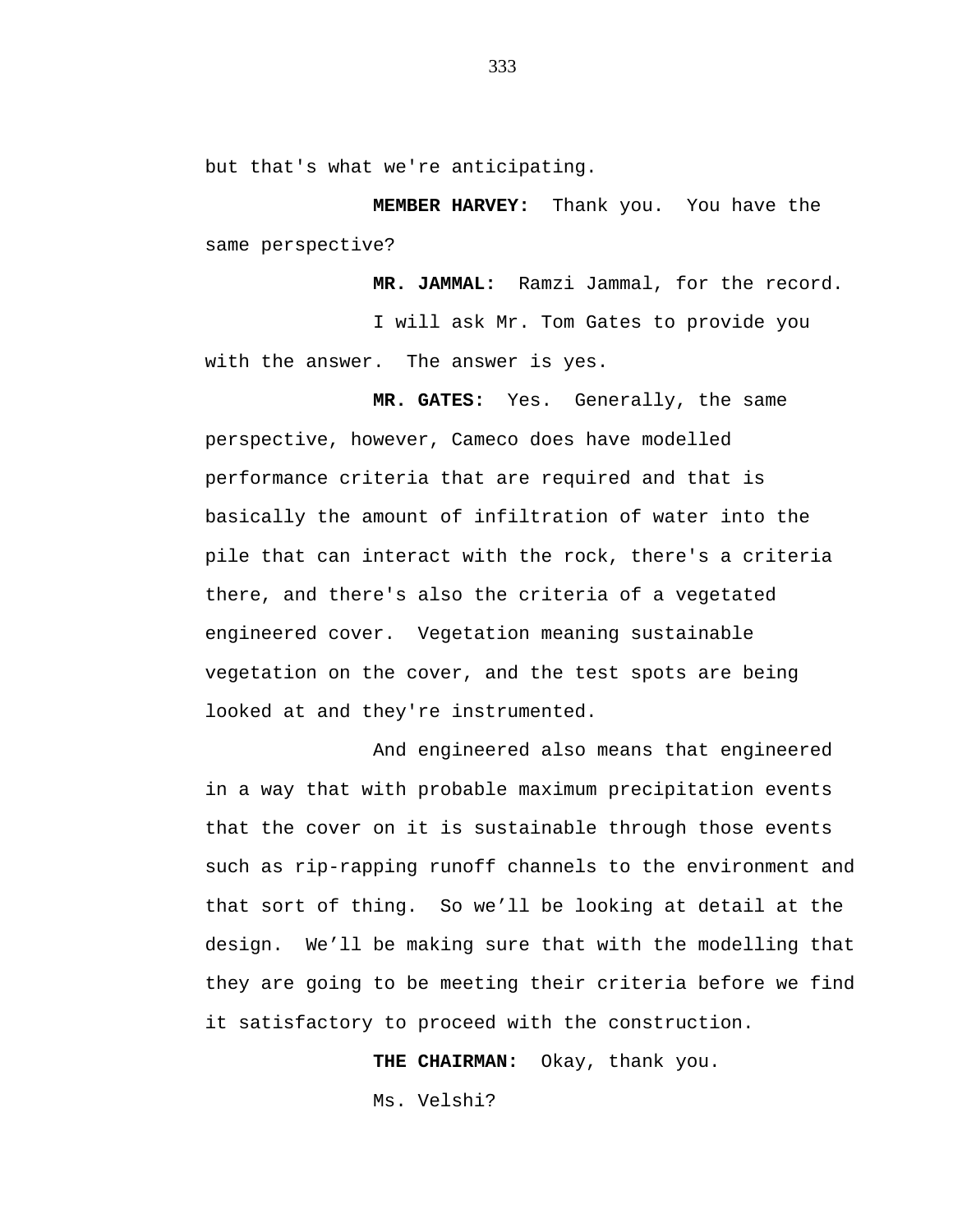## **MEMBER VELSHI:** A couple of quick

questions, the first one is for Cameco for Rabbit Lake and CMD 13-H15.1 on page 25 please. This is on the dose records.

And as I look at the 2013 results ---

THE CHAIRMAN: Sorry, I'm slow. Could you repeat which ---

**MEMBER VELSHI:** 13-H15.1 page 25.

**THE CHAIRMAN:** I don't see a 15.1. Okay,

go ahead.

**MEMBER VELSHI:** Okay, so 2013 results to March  $31^{st}$ , and I just did a straight line extrapolation on your average effective dose and maximum dose. Question for Cameco, and the trend just from that straight line extrapolation looked a little disturbing, recognizing this is well within your internal annual guidelines.

So the .47 would give a year end of 1.88 and the 4.47 would be 17.9 or so. I just wondered if you had more recent results to confirm whether there is indeed a disturbing trend or whether the first quarter was just a bit of an aberration.

**MR. MOONEY:** It's Liam Mooney, for the record.

And I'll ask Kirk Lamont to respond in relation to the average effective dose question. On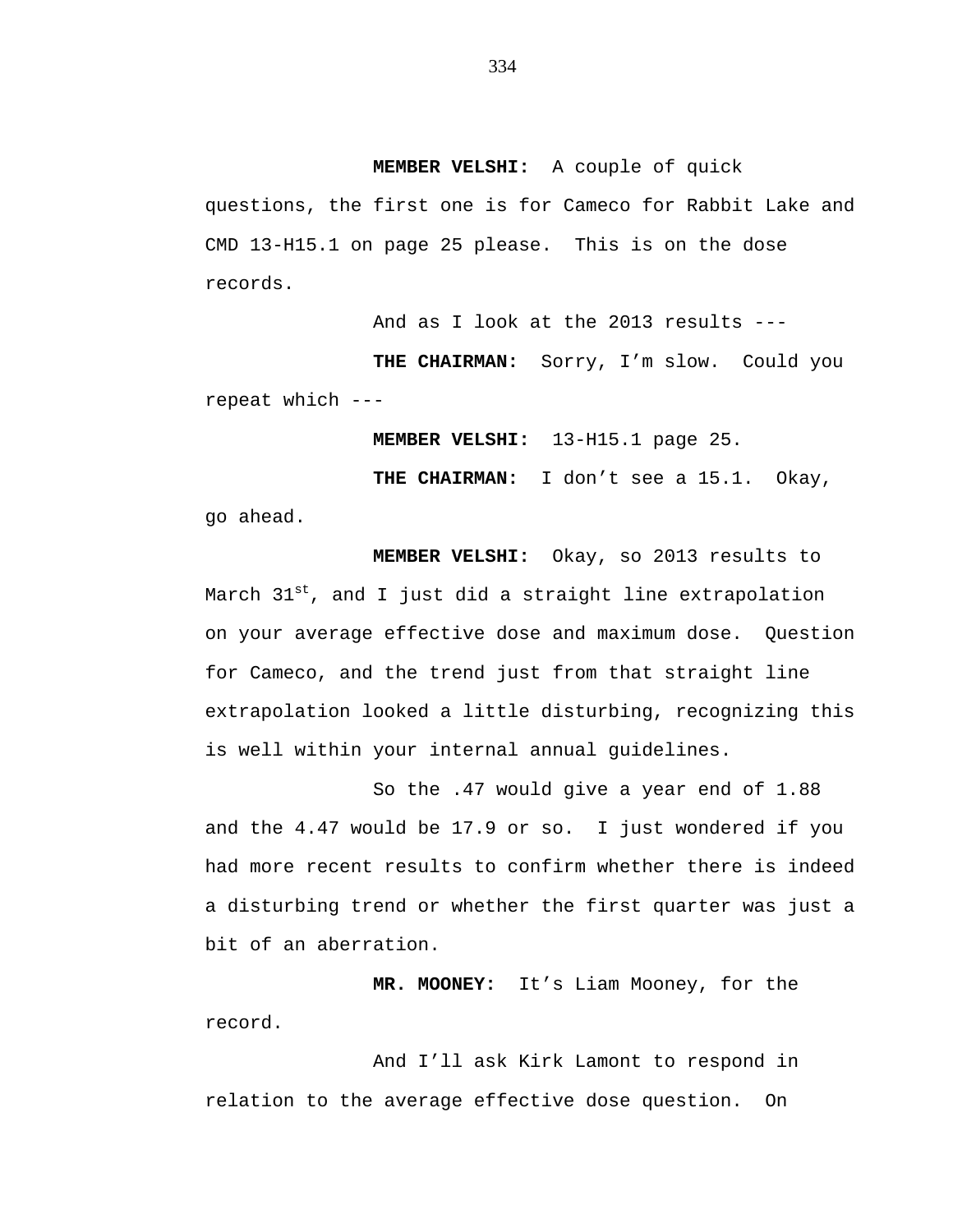maximum dose, I don't think you can extrapolate that. Okay, I'll leave it with Kirk Lamont. He's a radiation protection specialist.

**MR. LAMONT:** Kirk Lamont, for the record. As Liam said, it is difficult to do a linear extrapolation on a quarterly basis for the maximum dose. We have extensive programs in place at our facilities that looks specifically at our maximum doses on a monthly and quarterly basis to ensure that we stay way below our internal limit.

So the linear extrapolation of the 4.4 millisieverts is not a good way to look at it over the course of the year. What would happen with this particular individual who has this dose, we would have an extensive assessment done on the dose record for this quarter for the individual.

There are meetings that go on with that individual and their supervisor to look at work practice, work area conditions, tasks that were done so that we can build a work plan for the remainder of the year or the next quarter to ensure that we're keeping the doses as low as reasonably achievable.

**MEMBER VELSHI:** And what about the average dose?

**MR. LAMONT:** The average dose again is --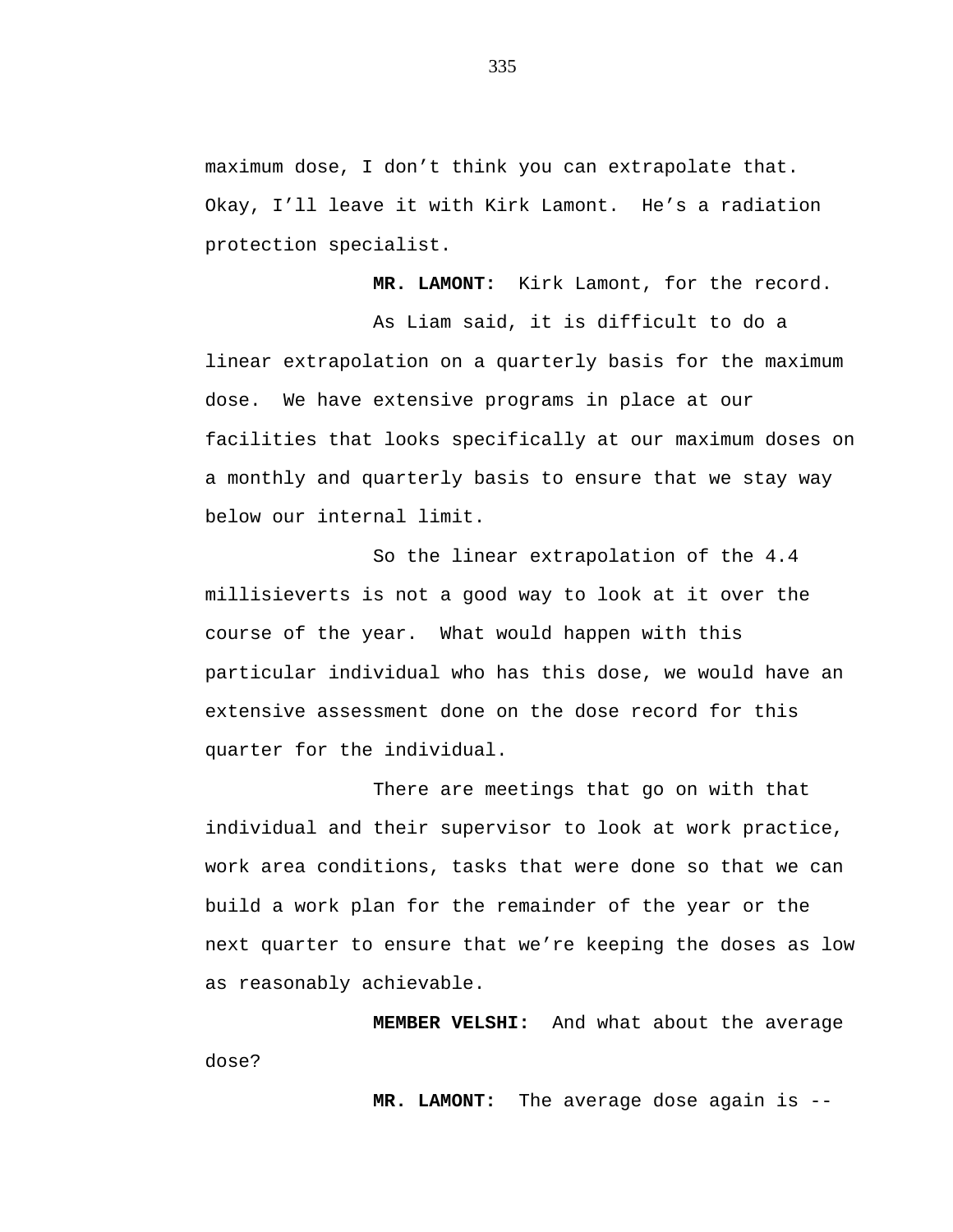it's difficult to extrapolate the average dose in the same fashion in that the average dose takes into account all the nuclear energy works at the facility. So over the course of the summer months we will have a large increase in workers at the facility due to summer project work that goes on.

Because of that, the linear extrapolation over the course of the year isn't quite accurate because there are waxes and wanes within the distribution of the dose.

**MEMBER VELSHI:** I guess we'll have to wait for next year's annual report to see how this year ended. My second question is more a comment, is to staff.

As I was reading the three written CMDs, you make no mention, though you did in the oral presentation, but in the written CMDs you made no mention of the follow up action to the Fukushima event. And I wondered whether that was deliberate or whether you didn't think it was important enough or whether it was an oversight.

**MR. LeCLAIR:** Jean LeClair, for the record.

I'll take full responsibility with regards to what was included in the CMDs. The Fukushima report, we had been providing information to the Commission quite regularly. We talked about it at the annual report when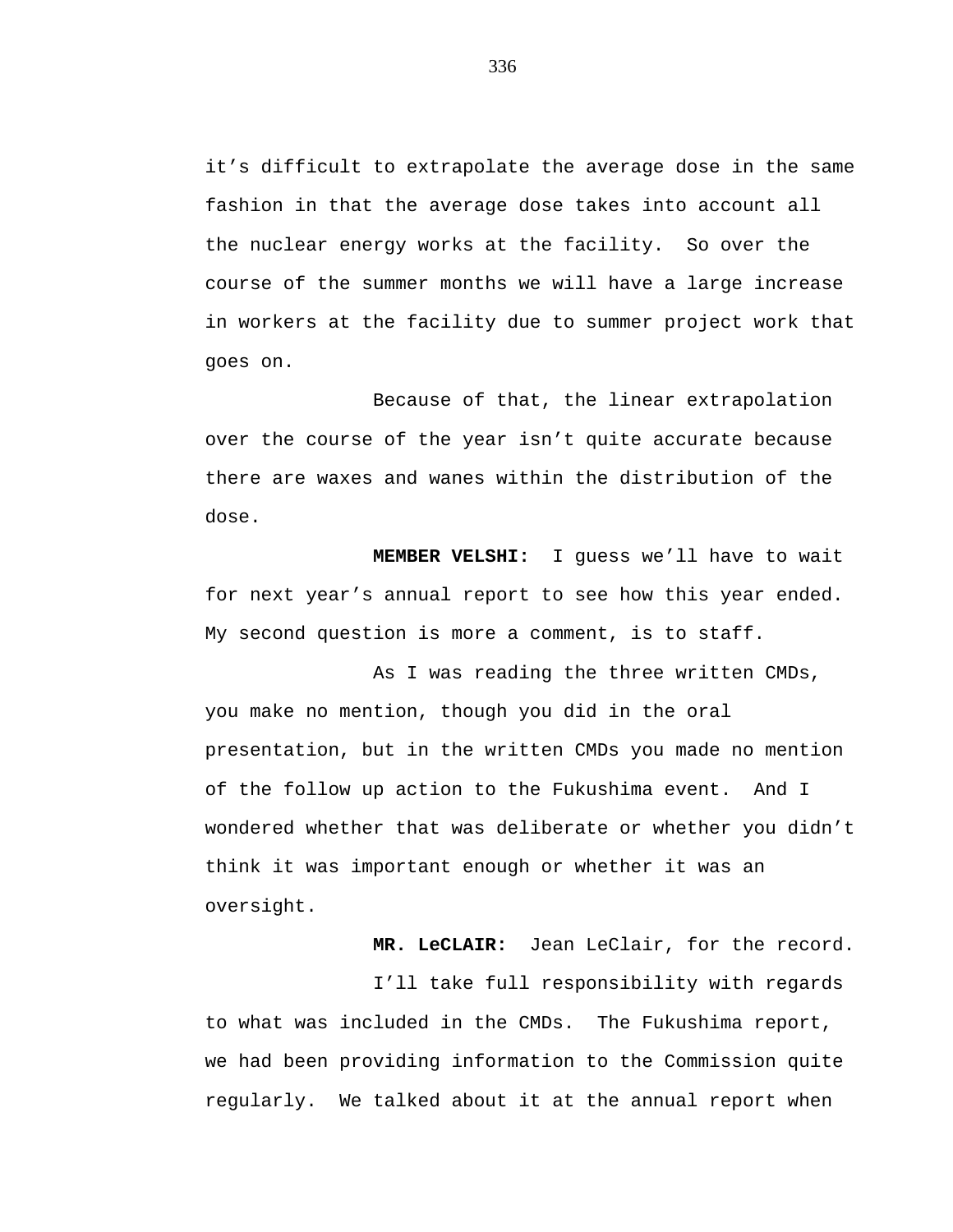we came to the Commission in October 2012 and had a specific reference to the Fukushima and, at that time, it said the actions had been closed.

When we were finalizing the CMDs, we knew that we were going to appearing before the Commission in August as well to provide another update on the Fukushima report in that public meeting where again it was stated that the actions were closed.

It was actually the executive vice president who after seeing that the CMDs had not included a section on the Fukushima that asked that we include it in the presentation to make sure that, given that we're here in La Ronge and people might not have had an opportunity to see that more recently, that they had a chance to actually hear that this was something we had taken seriously and action had been taken on it.

**MEMBER VELSHI:** Thank you. And I mean I don't need to repeat it, but I think it's just as important to say there were no gaps identified and make it complete.

**THE CHAIRMAN:** Okay. Dr. Barriault? Dr. McEwan?

**MEMBER McEWAN:** So just one question around the -- sorry, one question around the incident reporting system database and if I look at each of the three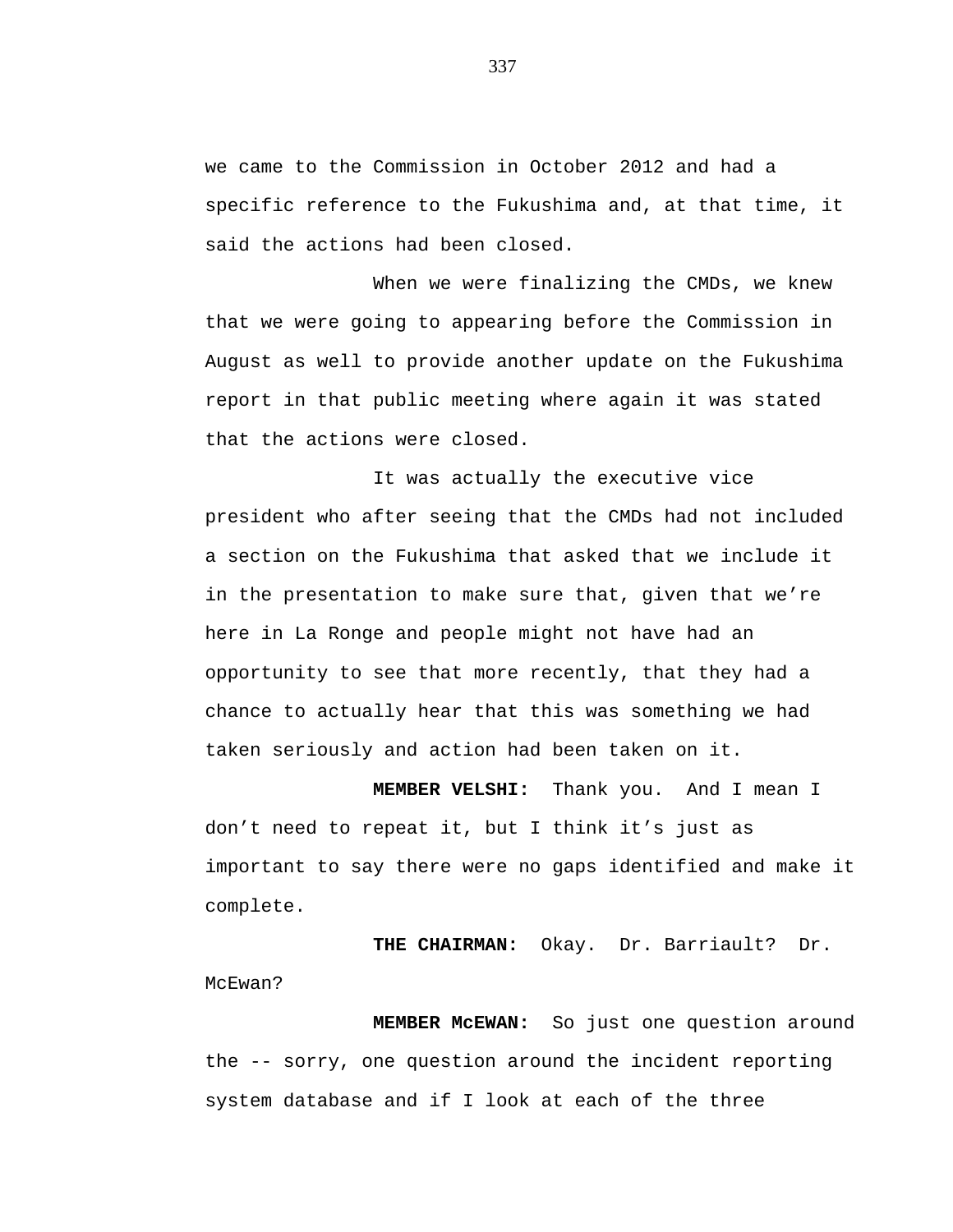submissions, there is a huge increase in the incidents reported from 2008-2009 to 10-11-12.

There's also a significant increase in the number of corrective actions that needed to be taken. Why is that? Is that a function of the reporting environment culture requirements?

**MR. MOONEY:** It's Liam Mooney, for the record.

And you hit the nail on the head in relation to reporting culture. There's two factors that are really at play there.

One was the Cameco incident reporting system, that electronic database that's part of that nonconformance and corrective action process was really put in place starting in 2006 and started to get legs from there.

And the number of reports that we see, we see that as being a good thing, looking for employees to not hesitate to report incidents and near misses. And that's probably the more telling metric that we have a significance matrix that we look across the incidents through a number of different lenses, from a safety, environmental, stakeholder perspective, et cetera.

And we rank them and the vast majority of the incidents that you see are the Level 1, Level 2, so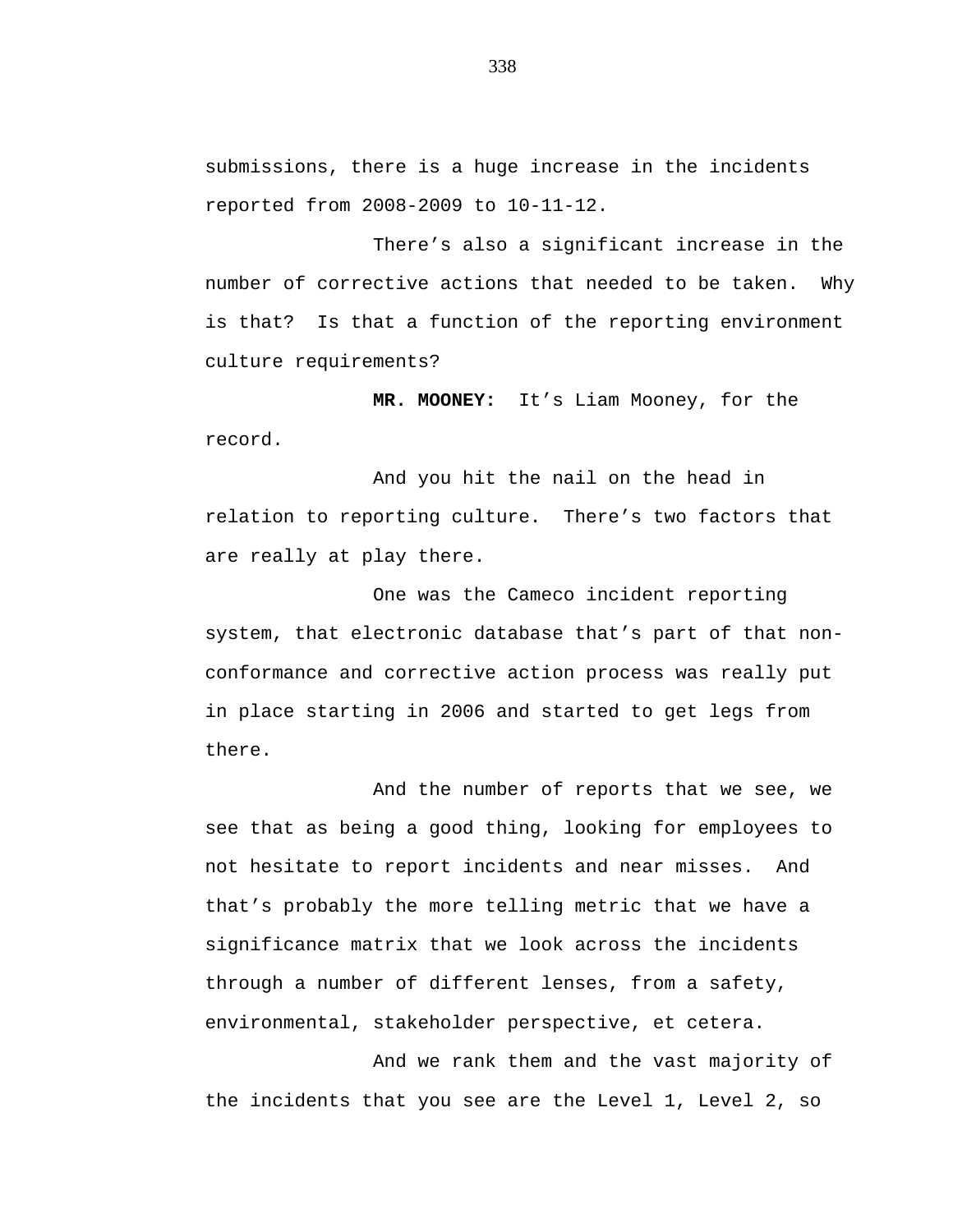they're entered just for the purposes of tracking and trending. If you see too many of those Level 1s, Level 2s of a certain order, then you can have an adverse trend and you might elevate the investigation and follow up required there.

So we see that as being a healthy indicator on that service system that it's being used and there's been good value derived from it for the organization as a whole.

**MS EATON:** Sarah Eaton, for the record.

During our regular compliance inspections, we do look at the CIRS system that they use to track incidents. We look at whether those incidents have been assessed, whether they've been followed up, what the corrective actions have been taken, and we do agree that it is a good reporting culture, that thing are reported.

**THE CHAIRMAN:** Thank you.

Dr. McDill?

Okay, I got, on -- let's see, which document is that? That's H13.1. This is Cameco, Key Lake. Well let me, I think it's a generic question about transportation.

You quote a number that from MacArthur River operation shipped 4,642 slurry trucks and then there were another 3,900 shipments of waste rock. All I'm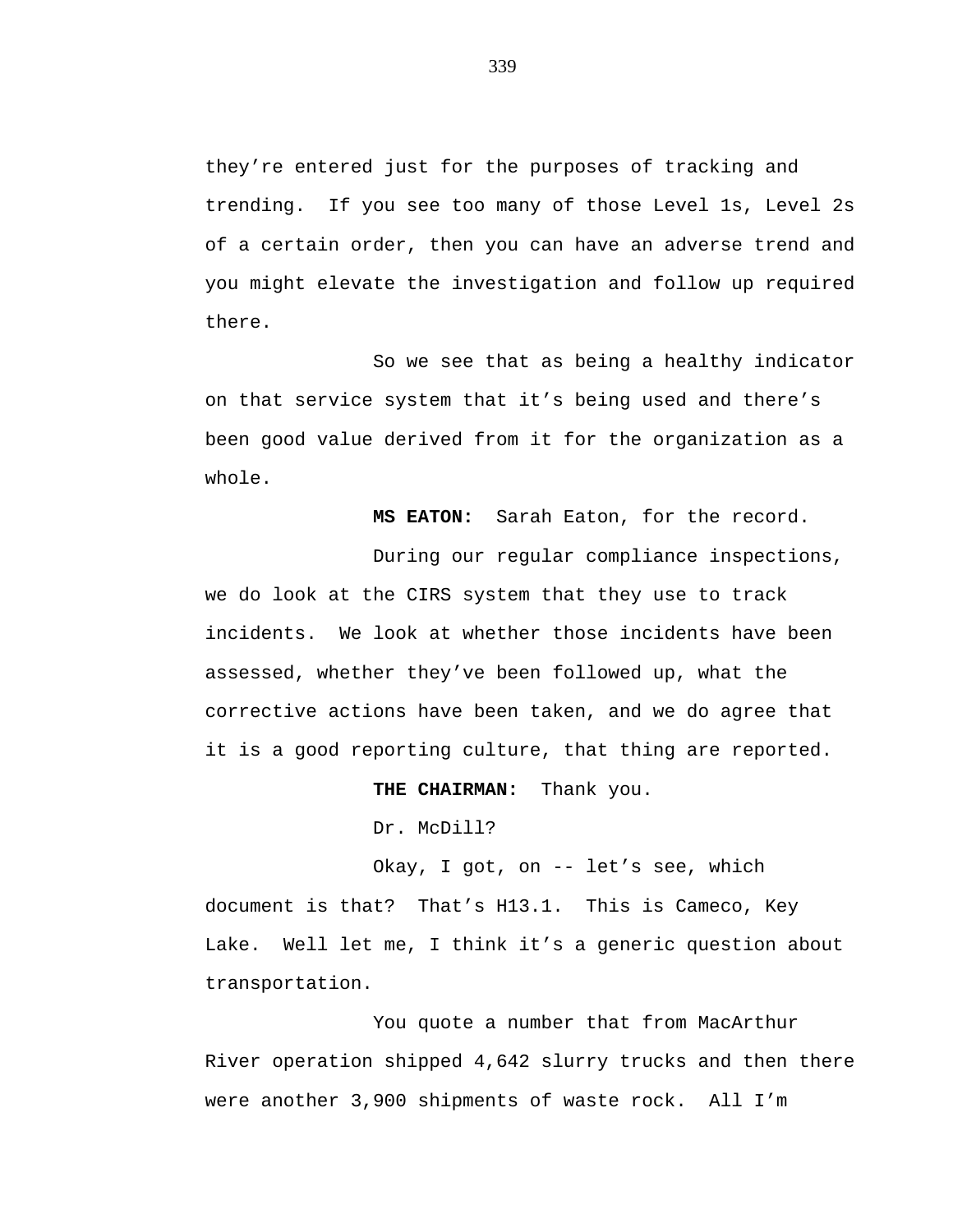trying to figure out, are there any accidents? Is there any accident rate here?

**MR. MOONEY:** Liam Mooney, for the record.

I'm going to ask Kevin Quesnel to give you some detail in that regard as far as the performance of the haul between MacArthur and Key Lake.

**MR. QUESNEL:** Kevin Quesnel, for the record.

**MR. LAMONT:** As far as the slurry trucks go, we have had no accidents as long as I've been in McArthur River. I do believe we had one incident with waste rock, I'm not sure if it was in this license period or not, where we had one waste rock slide off the road, spilled a little bit of the waste material in the ditch. That area was cleaned up and remediated. Nobody was hurt, and it was -- it all scanned clean, and that was it.

**THE CHAIRMAN:** If there are accidents they are all reportable? Are those reportable?

**MS. EATON:** Sarah Eaton, for the record.

Mr. Quesnel is correct. There was a transportation incident in November of 2009 where, as he correctly stated, a small amount of waste rock did go on to the road. As part of the corrective actions, they had to complete a radiological scan of the area and also soil sampling. And as we talked about, either yesterday or the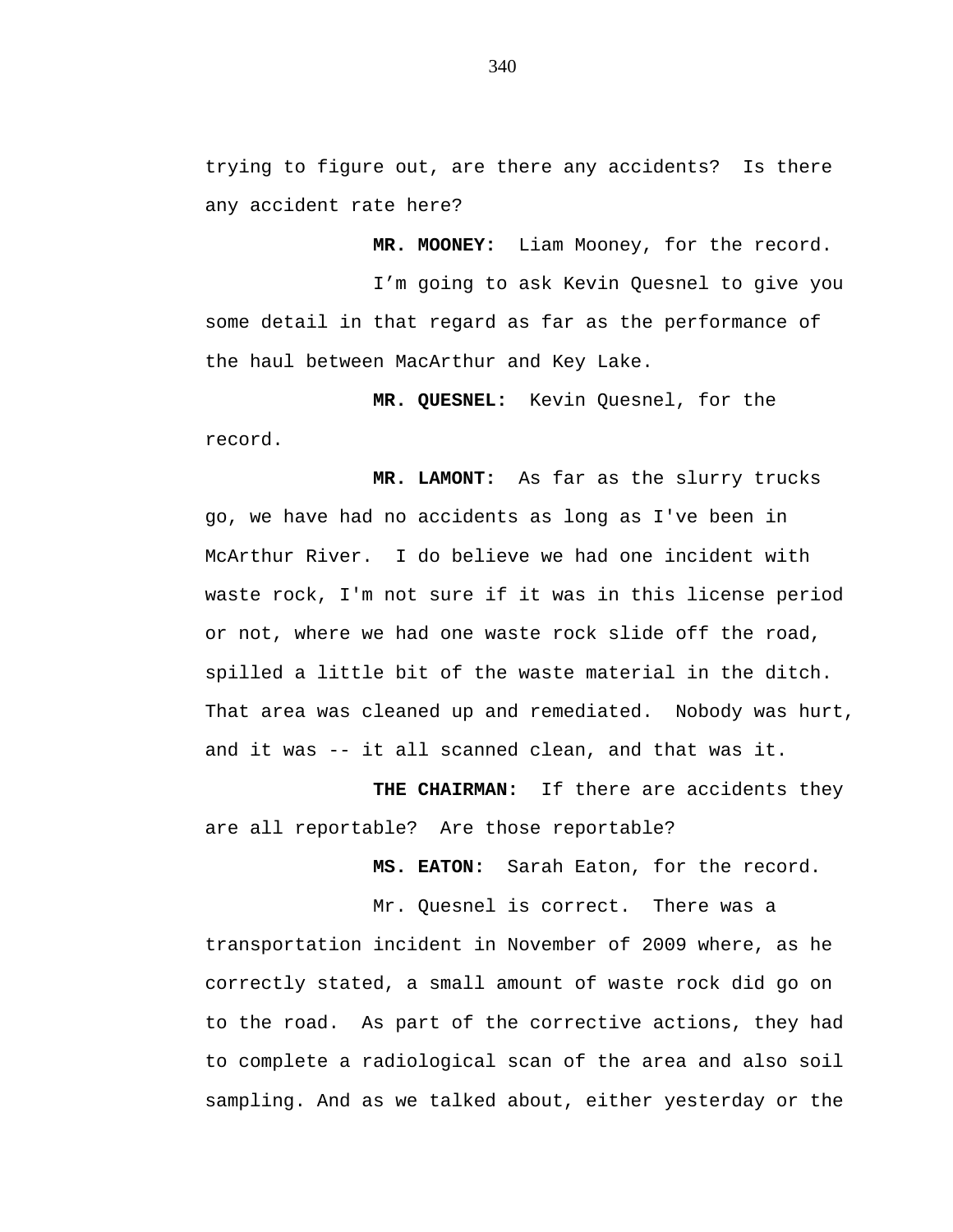day before, every three years there's a requirement that the licensee go out and actually do a gamma scan and soil sampling along the road to confirm that.

**MR. LeCLAIR:** Jean LeClair, for the record. Just to close the loop, though, we didn't wait three years to do it. When the spill happened, it was cleaned up, it was checked and scanned to verify and confirm that the area was clean.

**THE CHAIRMAN:** Okay, thank you.

In -- Cameco is using a table for loading of uranium, molybdenum, and selenium. Those are neat little tables that shows the trend over the year, and they are -- but the data is by kilograms. And again, I'm always looking for what is the regulatory limit. So to pick up a number, for uranium it was in Reed Creek in McArthur River, this is McArthur River submission page 32.

You use -- I'm just trying to understand, are the limit -- do we put a licensing or some sort of an action item on the actual amount of loading required for uranium?

Staff, let me start with you in terms of the regulatory thing.

**MR. McKEE:** There is no loading action level for uranium. There -- the issues at McArthur and McArthur River with respect to uranium and selenium are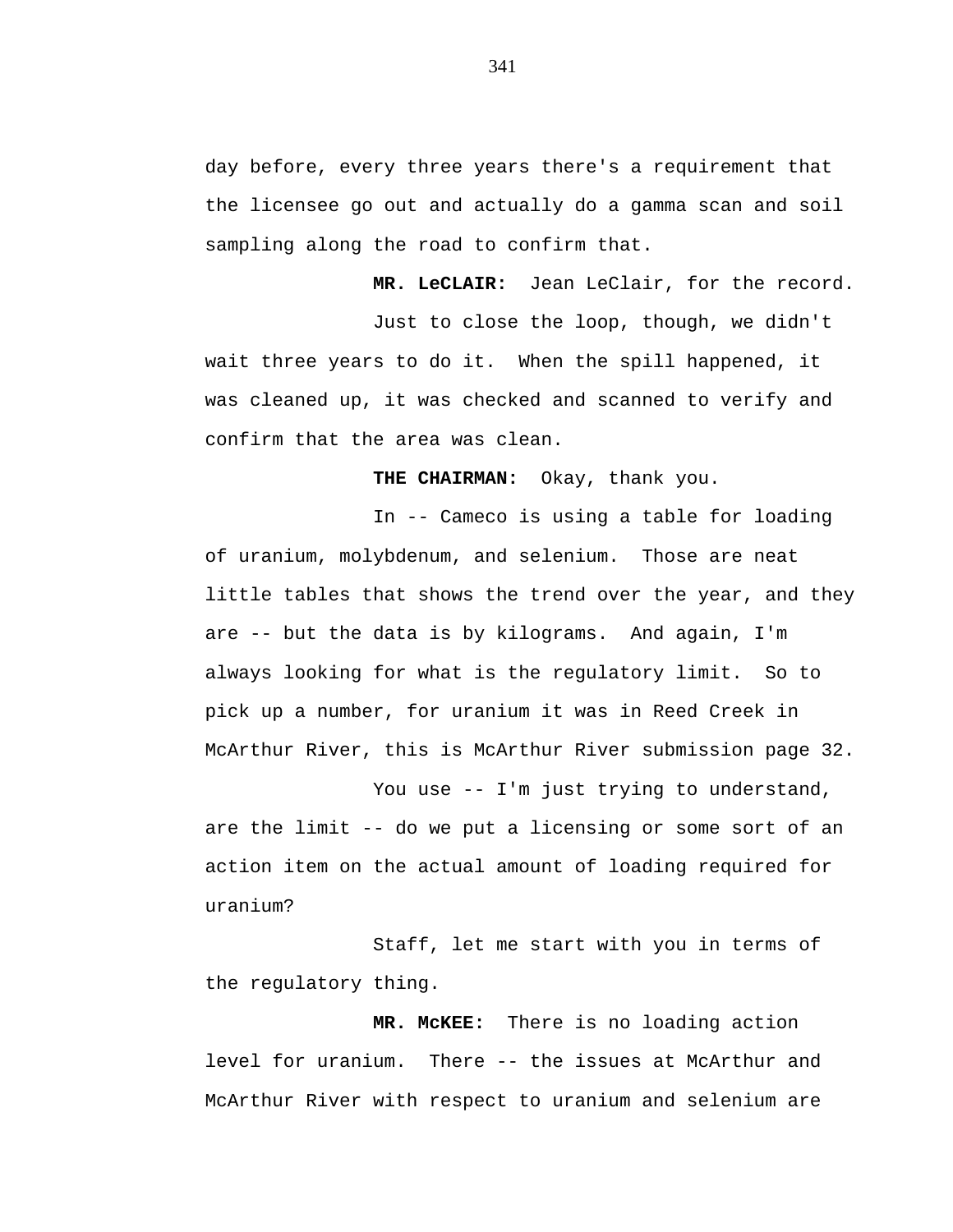that we've not identified any immediate problems in the environment, but through their environmental risk assessment updates they've identified that there could be some in the future. So this is a continuous improvement program at their level.

But we like to see loadings, especially for contaminants that we've heavily modelled, because from an aquatic toxicity perspective, loadings can be as important as concentrations.

### **THE CHAIRMAN:** Why?

**MR. McKEE:** So that's why you see the two of them.

In some -- in -- if you take molybdenum and selenium at Key Lake, we actually have concentration action levels and as a result of the modelling we also have loading action levels for those.

**THE CHAIRMAN:** But answer my question, what is the purpose of this table if you don't have whether these are good numbers or not? I mean, I can see the trend, it's reduced, it's very, very good ---

**MR. MOONEY:** Right.

**THE CHAIRMAN:** --- it's terrific.

**MR. MOONEY:** It's Liam Mooney, for the

record.

And the regulatory limits that we deal with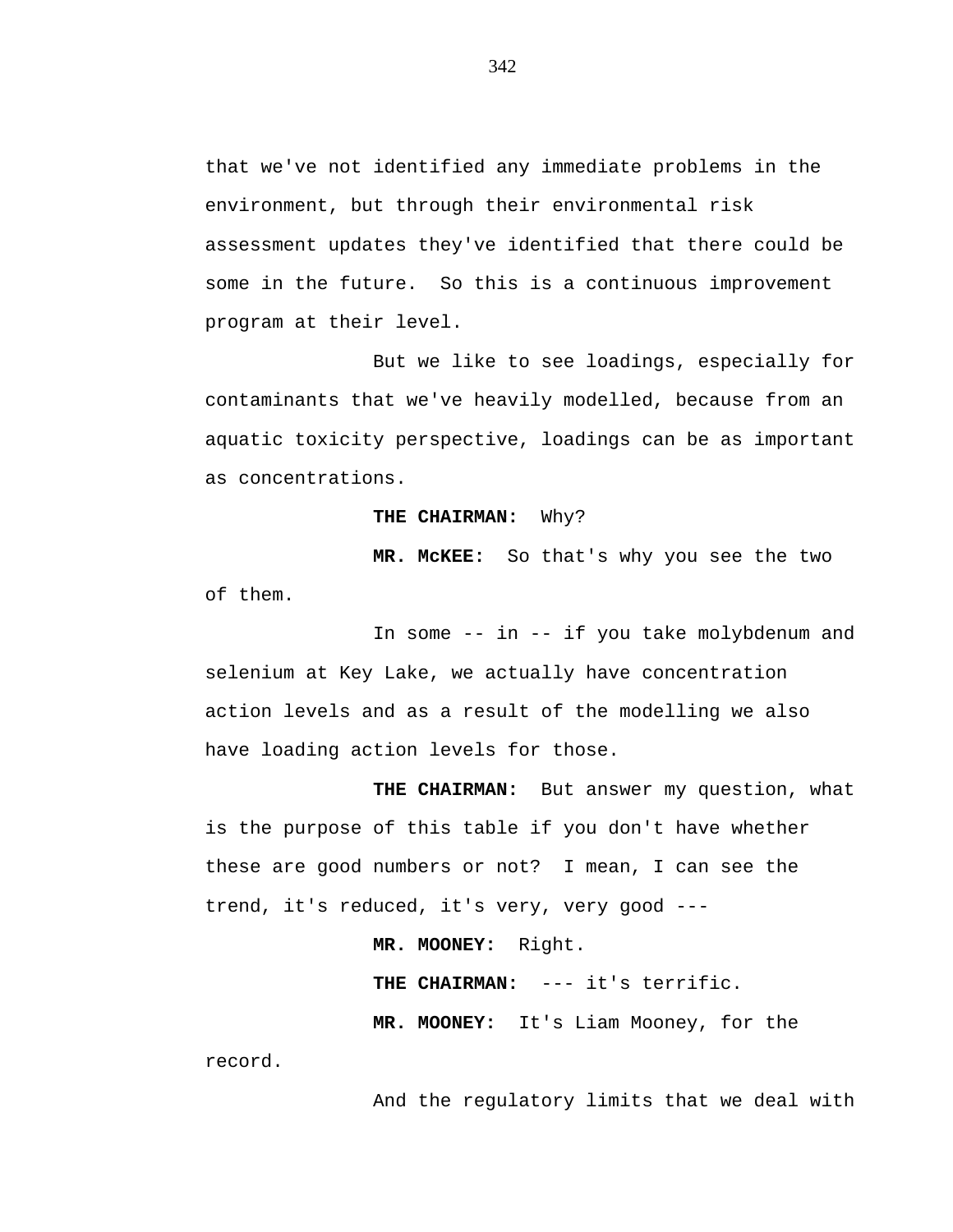are concentration values. We put this loadings in to give you a sense of what the reductions were with the optimization of the water treatment at McArthur River. And again, we talked about the action level and admin levels that will be in the upcoming license condition handbook for McArthur River.

But it was much more to drive home the point on the significance of the improvements that were made on the basis that Mr. McKee had outlined previously.

**THE CHAIRMAN:** So you can't work backwards and say what the concentration would be if you had this loading, et cetera?

**MR. McKEE:** Yes, yes you can. You can do both.

**THE CHAIRMAN:** So my point here is a lot of people read this and look at 123 kilogram of molybdenum and have no idea whether it's good or bad or what have you.

**MR. McKEE:** Point taken.

**MR. MOONEY:** So in the future, the table will be solely the concentration based.

**THE CHAIRMAN:** Okay, I'm back to Mr. Tolgyesi.

> **MEMBER TOLGYESI:** I have my last question. Just a comment that I think this loading if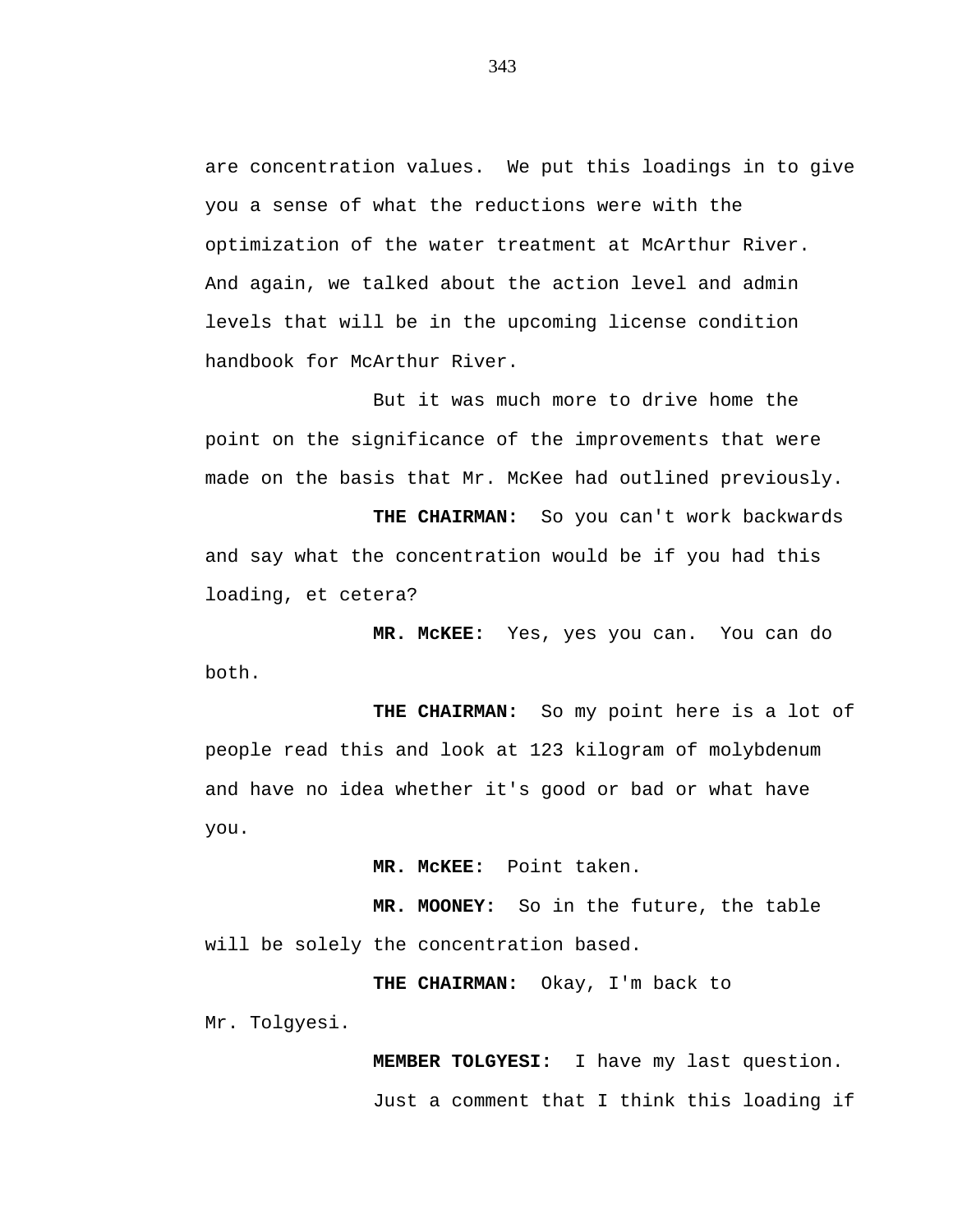it's useful to see what's the total, what it shows, how much uranium was unloaded to the environment.

Now, my question is, do you expect any labour movement, I mean, increase or decrease on the hours worked at the Key Lake and the McArthur River?

**MR. MOONEY:** It's Liam Mooney, for the record.

I'll ask Les Yesnik to give you a sample at Key Lake.

**MR. YESNIK:** Les Yesnik, for the record. So the question, I understand, is do we expect any labour movement, what do we expect are the labour requirements over the next period.

Of course, we've been, over the last license period, we've ramped up and have executed some significant projects. Our workforce, our regular workforce has remained constant since around 2009 up until the current period.

As we move into the new period, and if, you know, for the next three to five years, we would expect our contractor levels will in fact start to taper off, and by the year 2017 to 2018, we'll just be in a sustaining type of a capital mode, which would then have a significant reduction in our contractors on site, specifically during the summer months.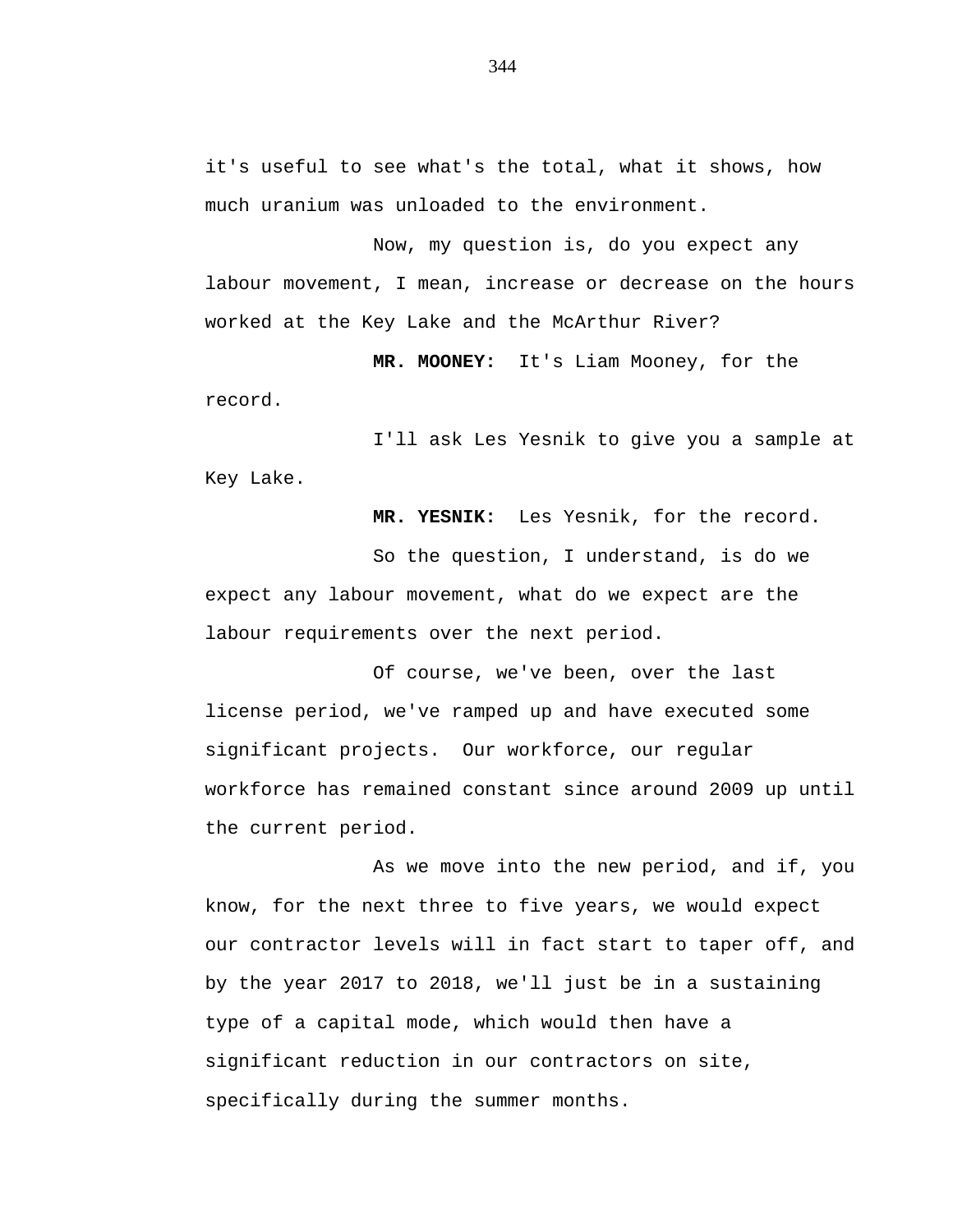We would expect to see about a third of the current number of contractors that we currently carry, and we'll have upwards of anywhere's from 200 to 300 contractors on site at the current time. So we would expect that to be down to around 50 to 100, depending if we're in a shutdown or not.

Our regular workforce, we expect to remain constant from this point through the upcoming license period, and that's around 375.

**MEMBER TOLGYESI:** I will tell you why I'm asking that.

If you go to the CMD 13.H13.1, page 27. You know, at Key Lake and McArthur River, you report total number of hours worked. You don't do that at Rabbit Lake on this CMD. Now, when you go to Key Lake at that page 27, year to date 2013 up to May  $31^{st}$  they have 288,000 hours worked. If you project that to the year end, it gives you 700,000 hours compared to 1.4 million in 2012. That means it's about 50 percent decrease. That's why I'm asking if it's something which ---

### **MR. MOONEY:** Yeah.

**MEMBER TOLGYESI:** --- what I don't understand or ---?

**MR. MOONEY:** It's Liam Mooney, for the record.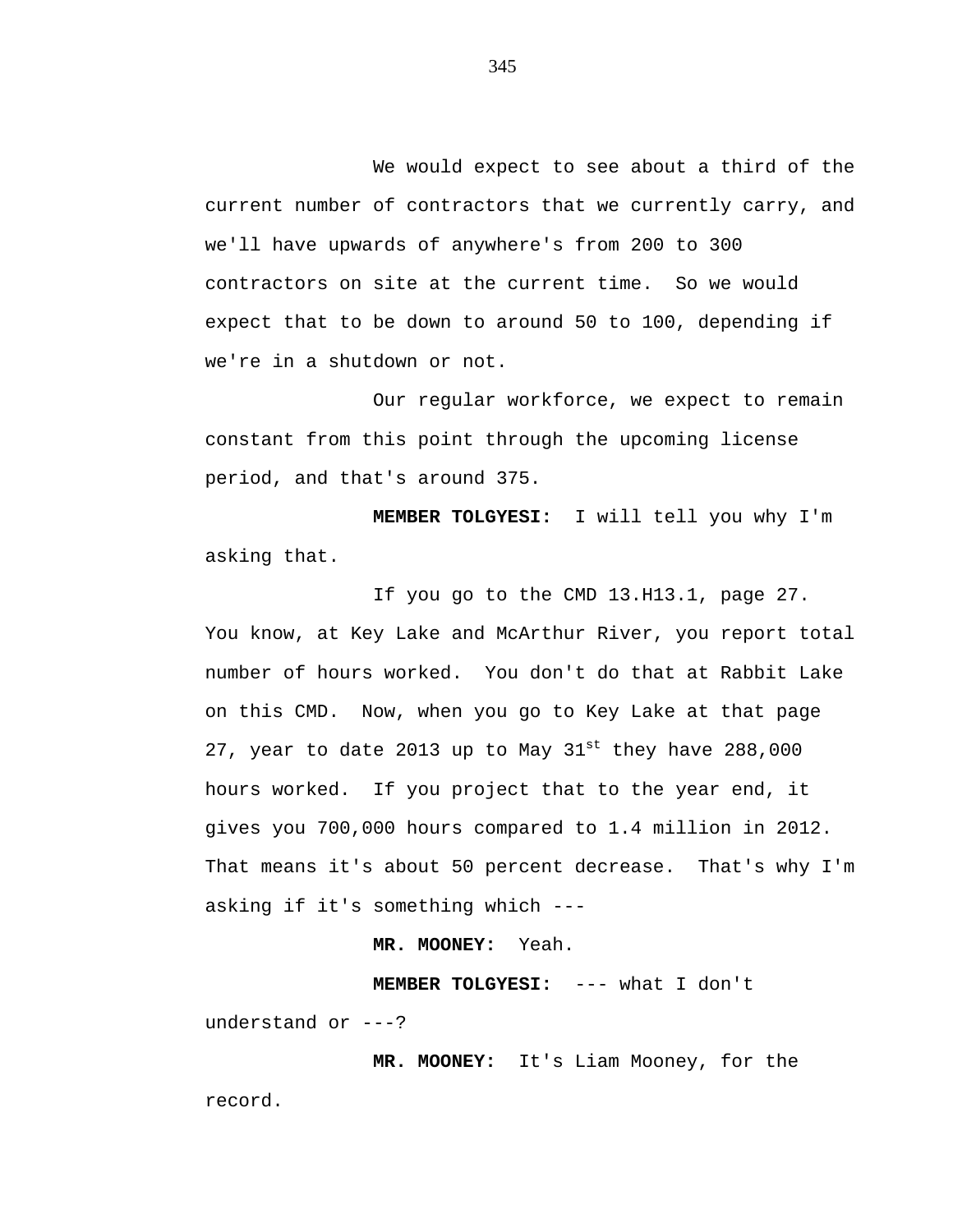And I think Les Yesnik can provide the explanation that would mirror the discussion earlier in relation to the radiation protection and our staffing levels at site.

**MR. YESNIK:** Les Yesnik, for the record.

Certainly, our incident frequency is measured on a frequency of injuries per 200,000 hours worked. Our spring and summer construction period, we would see a small increase during that period, then of course, as we get into the fall and winter we have a significantly reduced contractor requirement on site, and of course, then our injury frequencies have tapered off.

I'd just like to point out that when you look at our stats during that current license period, we have certainly seen that significant increase in contractors on site and our injury frequencies have diminished significantly as well with that period of time.

And one other item to note is our contractor group, and this is all contractors on site, they've achieved six years without a loss time incident on site, which is an amazing accomplishment and many hours - also, the cumulative hours worked on site has been 2 million hours worked without a loss time injury on our operations. So that's certainly very notable as well.

**MEMBER TOLGYESI:** I wasn't talking about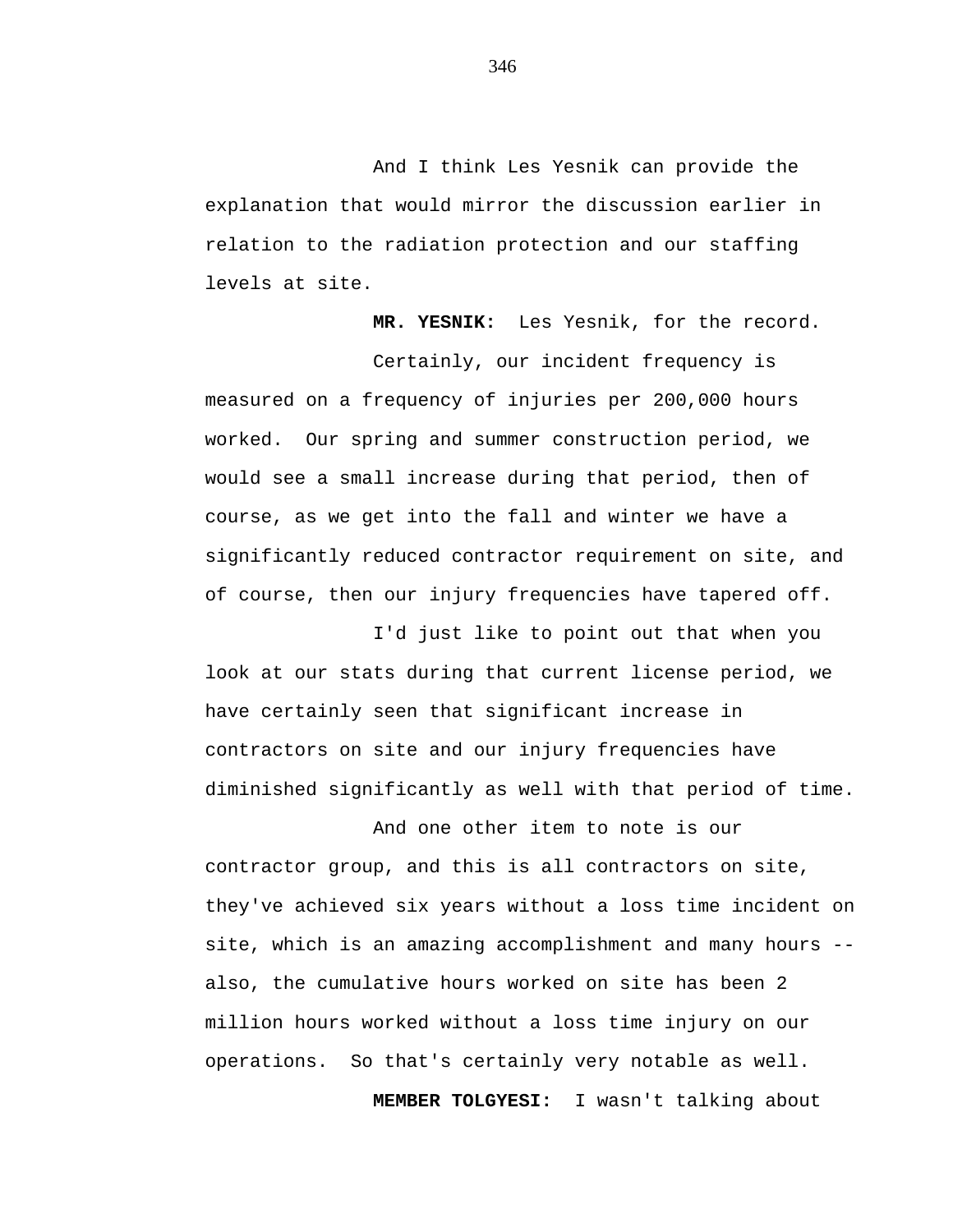frequency, accident frequency, I was talking about hours worked. It's -- projection is about decrease of 50 percent, whereas at McArthur River, same way. You are talking about, that's a 40 ---

**MR. YESNIK:** Sorry, Les Yesnik, for the record.

Yeah, that hours worked, it's definitely dependent on the level of contractor activity on site.

**MEMBER TOLGYESI:** Oh, so that means that in the summertime there's lots of contractors?

**MR. YESNIK:** There's lots of contractors for that spring and summer period, then it tapers off in the fall and in the winter again.

**MEMBER TOLGYESI:** Okay, and when you look at McArthur River, which is 13-H14.1, page 30, it's just opposite. You are talking about up to -- it will increase about 50 percent, the total hours worked, if you project that.

**MR. QUESNEL:** Kevin Quesnel, for the record.

So the issue with the McArthur River numbers is that we have not had as much contractors on site this year as we had planned.

**MEMBER TOLGYESI:** So historically you didn't have.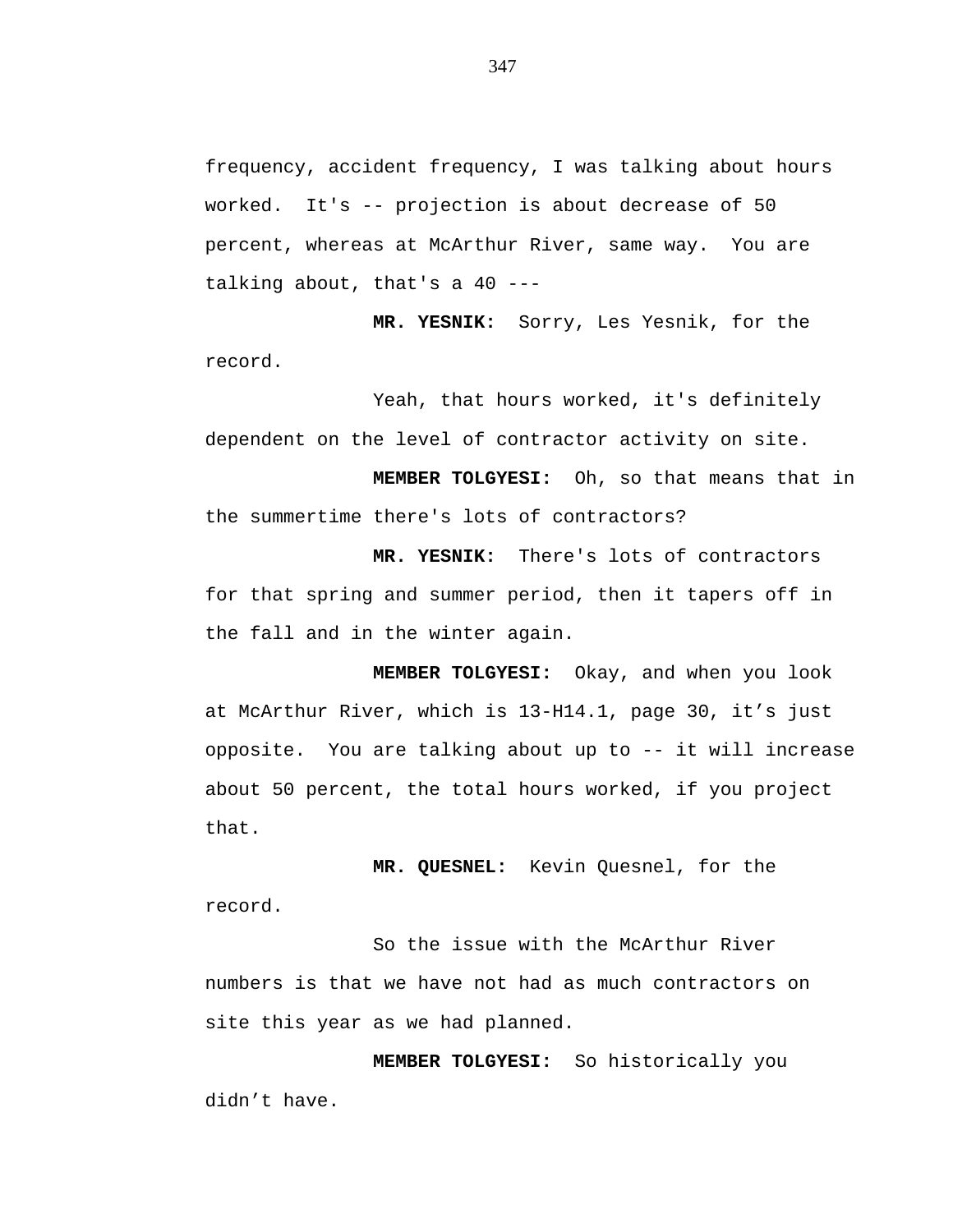**MR. QUESNEL:** Pardon me?

**MEMBER TOLGYESI:** Historically you didn't have. It's two million hours in 2012.

**MR. QUESNEL:** That's correct.

**MEMBER TOLGYESI:** Less than two in 2011 and this year you will have over what, three million probably?

**MR. QUESNEL:** I don't understand.

**MEMBER TOLGYESI:** What you have in 2013,

January to March, 775,000 hours?

**MR. QUESNEL:** That's right.

**MEMBER TOLGYESI:** Times four, because it's first quarter, it gives you three million. So probably is not -- in the summer, you will not have so many contractors?

**MR. QUESNEL:** No.

**MEMBER TOLGYESI:** Okay.

**MR. QUESNEL:** Recent numbers are around 1.8 million at the end of the third quarter at McArthur River.

**MEMBER TOLGYESI:** Oh, okay, merci.

**THE CHAIRMAN:** While we are on this table, I just, I'm anal about this. What's footnote four? It's missing in all your tables. It repeats itself so I'm just curious to know what is footnote four? When you find it, please let us know.

**MR. MOONEY:** Sorry, it's the same as three.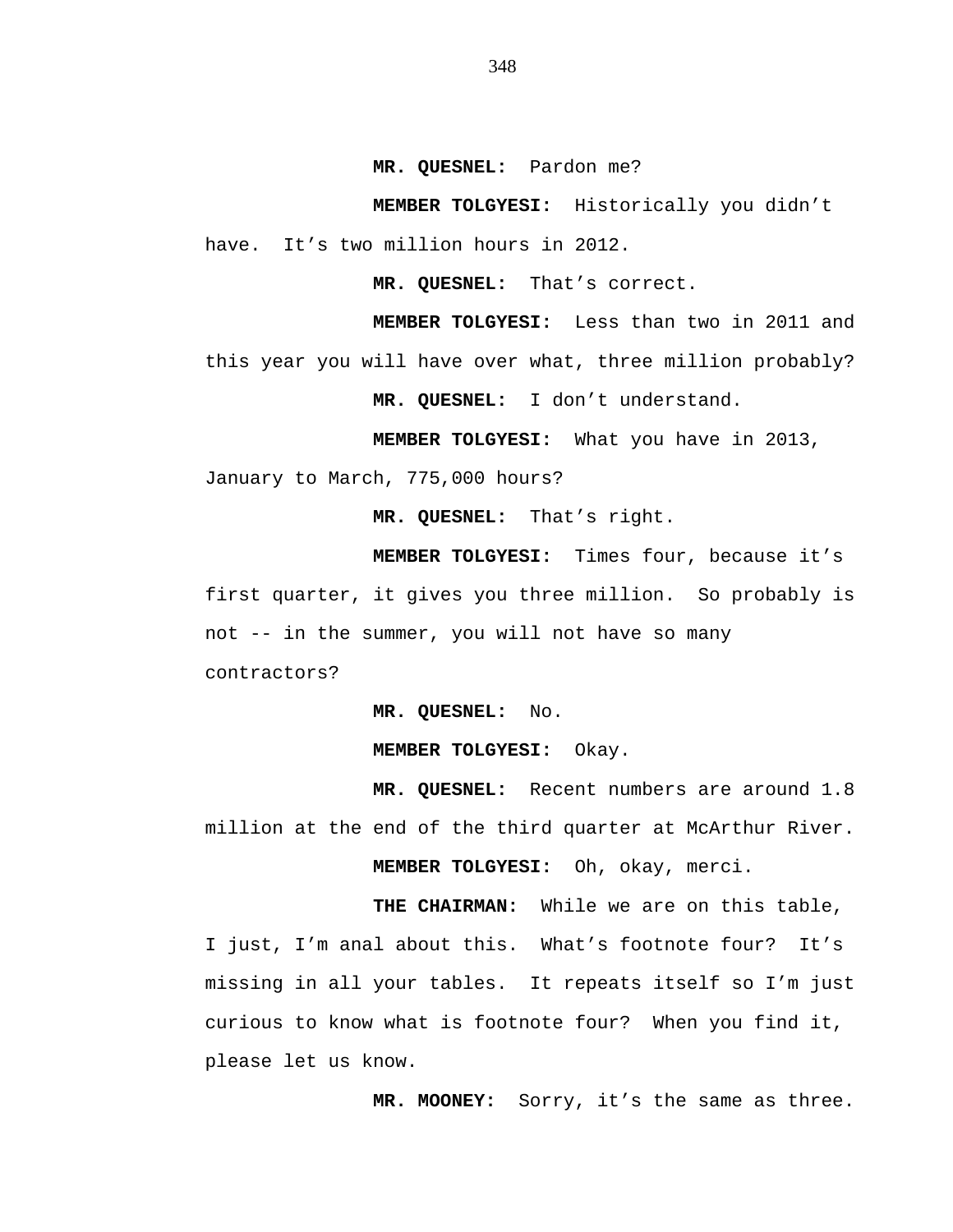**THE CHAIRMAN:** Okay, well, I just want to try to understand whether there was another little nugget that was missing there. Okay. Mr. Harvey, no? Ms. Velshi? Dr. Barriault?

**MEMBER BARRIAULT:** No**.**

THE CHAIRMAN: Dr. McEwan? **MEMBER McEWAN:** No.

**THE CHAIRMAN:** Dr. McDill?So you're leaving me for the last, I think I have -- first of all, this is a quick issue, it should be very quick.

Do you sample under into the ground, under the mill building? Some of you remember the Port Hope discovery of contamination under the building. Do you sample under the buildings?

**MR. MOONEY:** Liam Mooney, for the record.

I'll ask Kevin Himbeault to give you some details about the Key Lake Mill as an example. And the efforts are under way there to review our containment structures having regard for use of experience from our Port Hope operation.

**MR. HIMBEAULT:** Kevin Himbeault, for the record.

Certainly around the mill terrace in a number of locations, we have piezometers drilled into the grounds. We monitor the water quality in the groundwater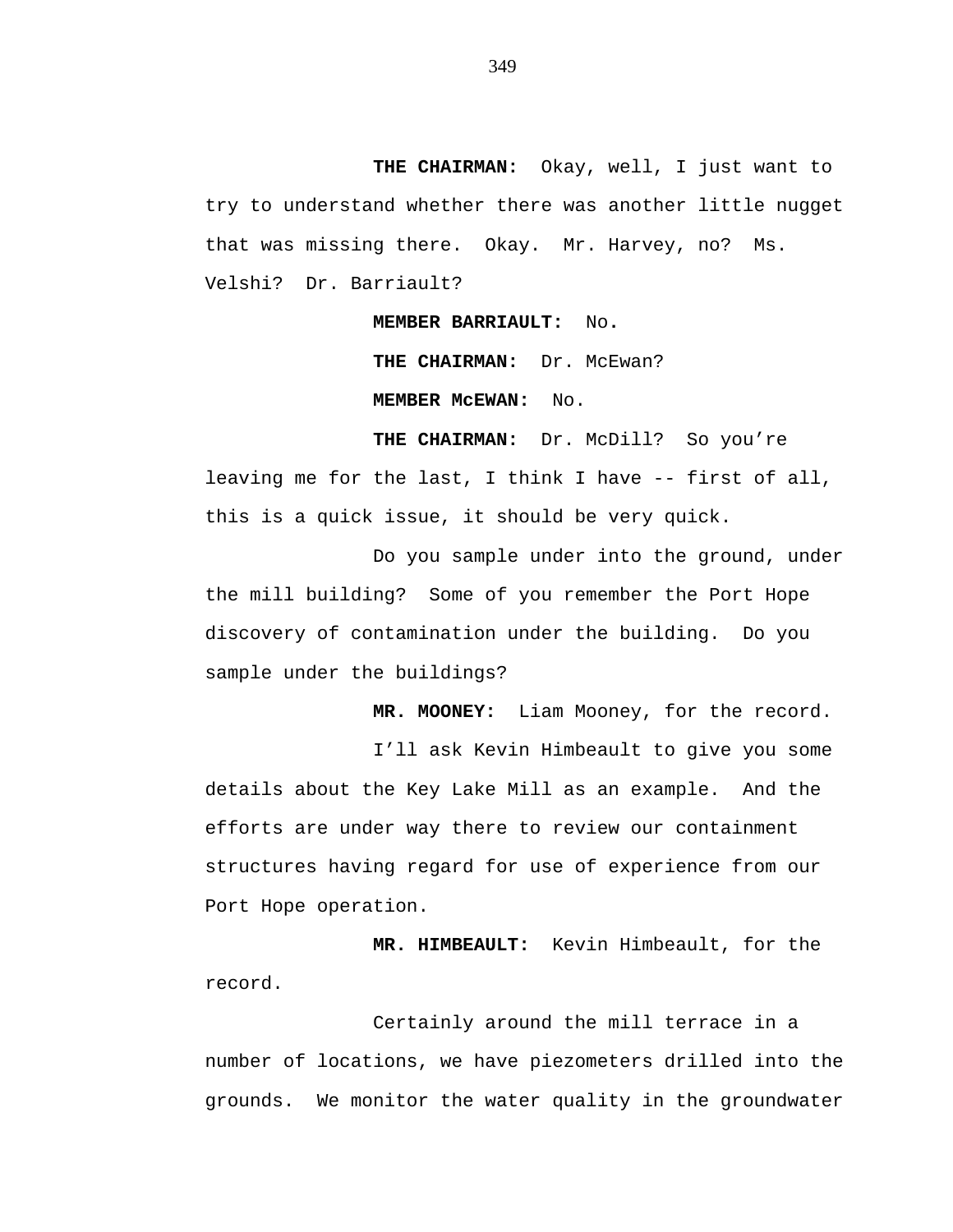in that area consistently.

When we are doing projects where we need to breach containment or remove containment, like the upgrades of the sumps and the projects we talked about there. When we get that opportunity to open up those areas, we do do sampling to see whether there's any contamination in those areas and report on it if in fact there is any.

And you know, we are very pleased to find that, I think, in the majority of situations, we have found no evidence of contamination underneath the facility.

**THE CHAIRMAN:** So the answer is yes, you actually do soil testing if there is any contamination to the soil?

#### **MR. HIMBEAULT:** Yes.

**THE CHAIRMAN:** Thank you. My last question here is I'm looking at the Rabbit Lake and explain to me this frozen tailing challenge. First of all, I'm trying to understand, I don't know, the chemistry, the physics. Where do those frozen tailings come from and why is it so difficult to thaw them during the summer?

So what am I not understanding? And you've tried to deal with them and I don't see anywhere what is the going forward solution.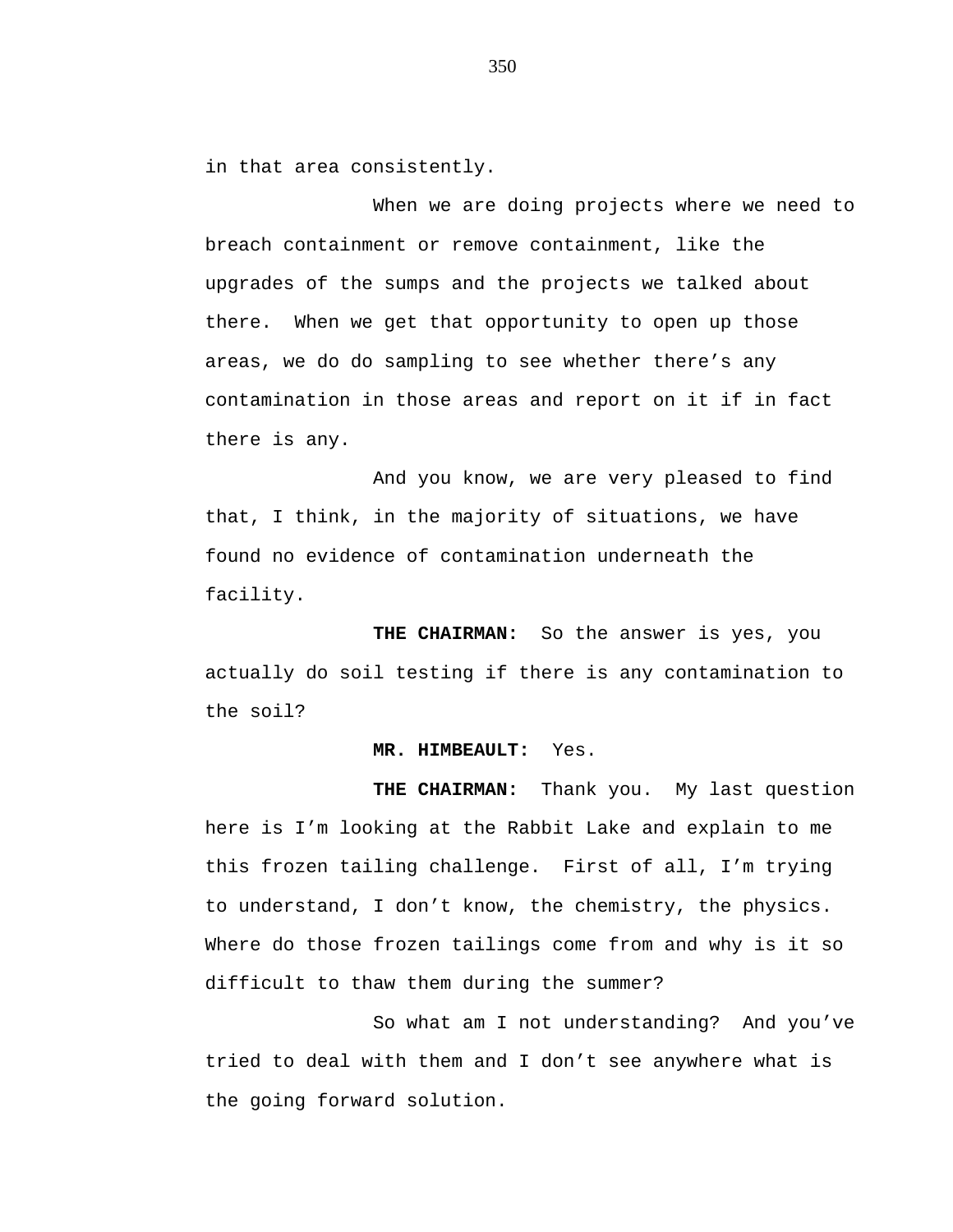# **MR. MOONEY:** Liam Mooney, for the record.

I'll ask Barry Esford to characterize the issue there. And it's mostly meteorological when it comes right down to it that there's active tailings deposition at the time in Northern Saskatchewan when there's snow and other activities.

**MR. ESFORD:** Barry Esford, for the record.

So historically, what happened for the tailings to freeze would be during winter deposition. Tailings would freeze because of the climate conditions. And when we're actively placing tailings, those would get buried and covered with enough tailings that they wouldn't thaw in the summertime.

So over time, what we did is accumulated frozen tailings buried within that deposit. And naturally, because of how thick the tailings are in in-pit facilities, they would take a very long time to thaw naturally. So what we've done is we've done extensive work over the last five years, really to look at develop, really what's the best option for thawing those. We've run several trials and we've developed a technology that we believe is feasible to thaw the tailings.

As far as the path forward for completing that work, we feel the best option to complete the work is while we're not actively depositing tailings. So we're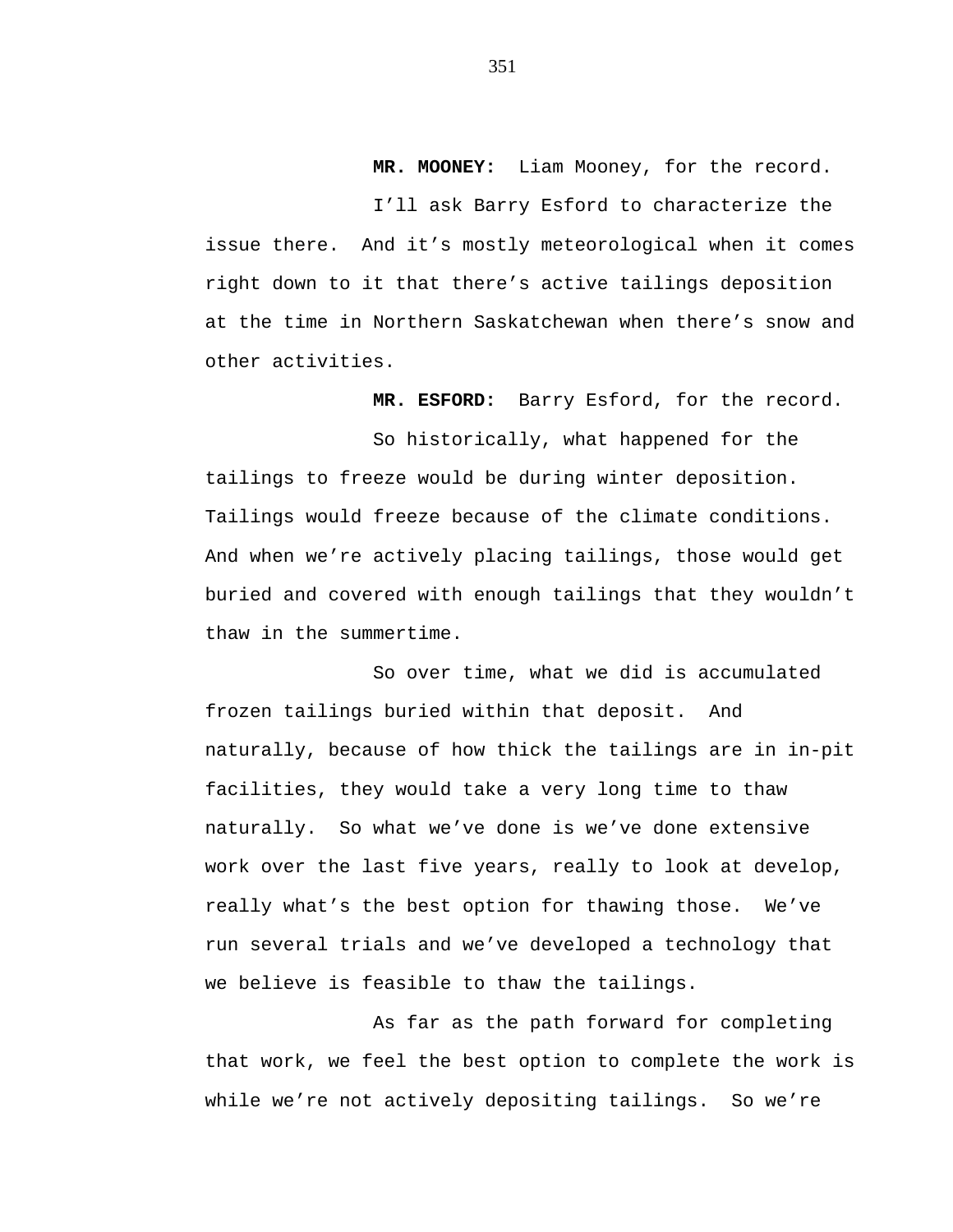planning to complete that at the end of deposition. This gives us more assurance that thawing can be done successfully as opposed to trying to do it while we're actively placing tailings.

**THE CHAIRMAN:** But you need to thaw this for increasing the capacity or the tailing management or is it a good practice for eventually reclamation?

**MR. ESFORD:** Barry Esford, for the record.

Ideally, for both, we would like to thaw them. As far as for decommissioning, we do want to thaw the tailings prior to decommissioning the facility. We also would like to take advantage of the space from thawing to place tailings to make most effective use of that space. And we're currently looking at options to utilize that space.

**THE CHAIRMAN:** Okay, thank you. Last chance. Okay. I'd like to thank everybody for your patience and this is now complete the hearing.

Mark, anything you want to say here?

**MR. LEBLANC:** Yes, I'd also like to thank everyone for their participation. Particularly I'd like to thank the interpreters that translated into Dene, into Cree, into French. And also thank all the technical support staff, their work is not done, they have to undo this room, and the caterer and the Kikinahk Friendship